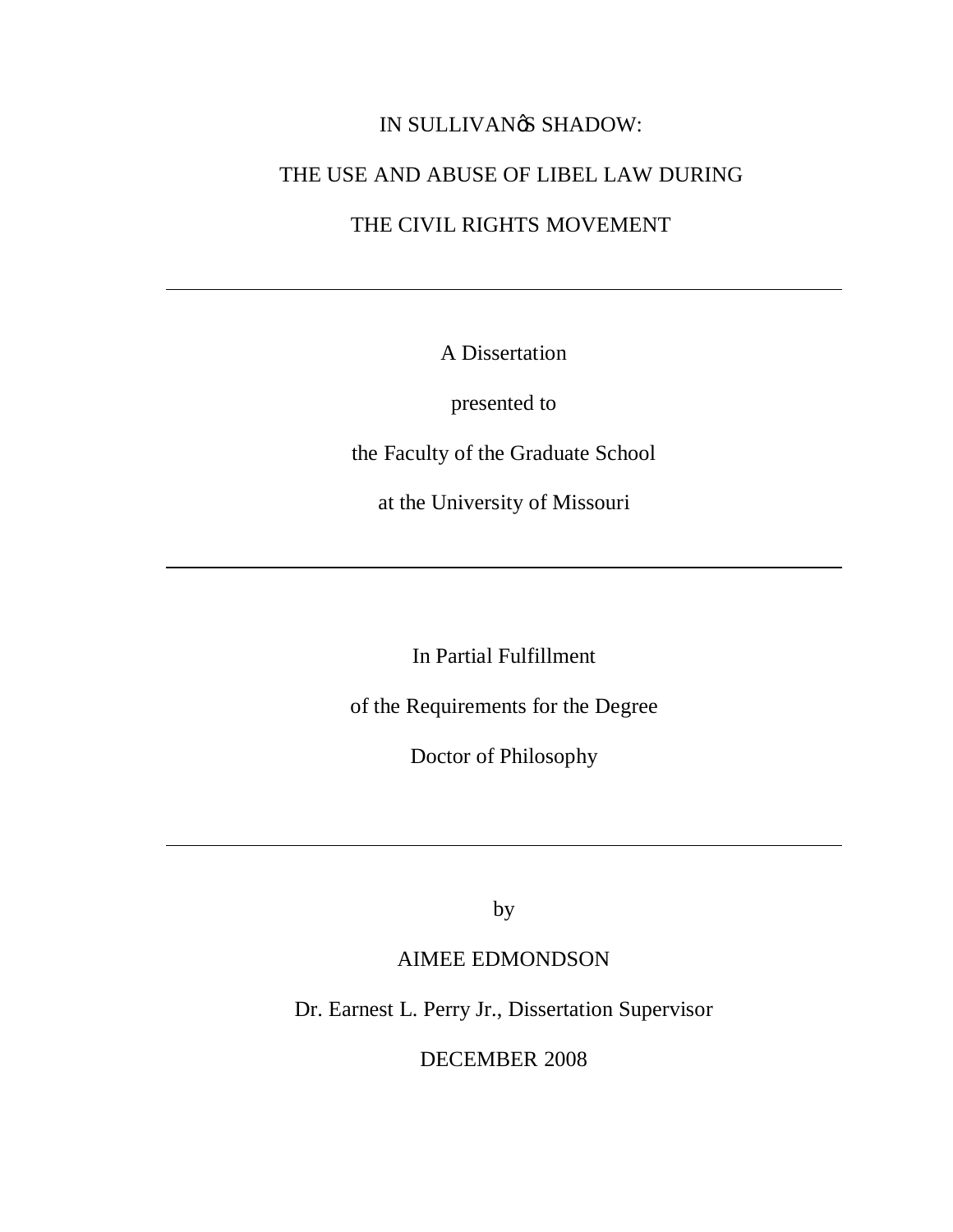The undersigned, appointed by the dean of the Graduate School, have examined the dissertation entitled:

### IN SULLIVAN<sup>®</sup> SHADOW: THE USE AND ABUSE OF LIBEL LAW DURING THE CIVIL RIGHTS MOVEMENT

presented by Aimee Edmondson,

a candidate for the degree of Doctor of Philosophy

and hereby certify that, in their opinion, it is worthy of acceptance.

\_\_\_\_\_\_\_\_\_\_\_\_\_\_\_\_\_\_\_\_\_\_\_\_\_\_\_\_\_\_\_\_ Associate Professor Earnest L. Perry Jr.

\_\_\_\_\_\_\_\_\_\_\_\_\_\_\_\_\_\_\_\_\_\_\_\_\_\_\_\_\_\_\_\_ Professor Richard C. Reuben

\_\_\_\_\_\_\_\_\_\_\_\_\_\_\_\_\_\_\_\_\_\_\_\_\_\_\_\_\_\_\_\_ Associate Professor Carol Anderson

\_\_\_\_\_\_\_\_\_\_\_\_\_\_\_\_\_\_\_\_\_\_\_\_\_\_\_\_\_\_\_\_ Associate Professor Charles N. Davis

\_\_\_\_\_\_\_\_\_\_\_\_\_\_\_\_\_\_\_\_\_\_\_\_\_\_\_\_\_\_\_\_ Assistant Professor Yong Volz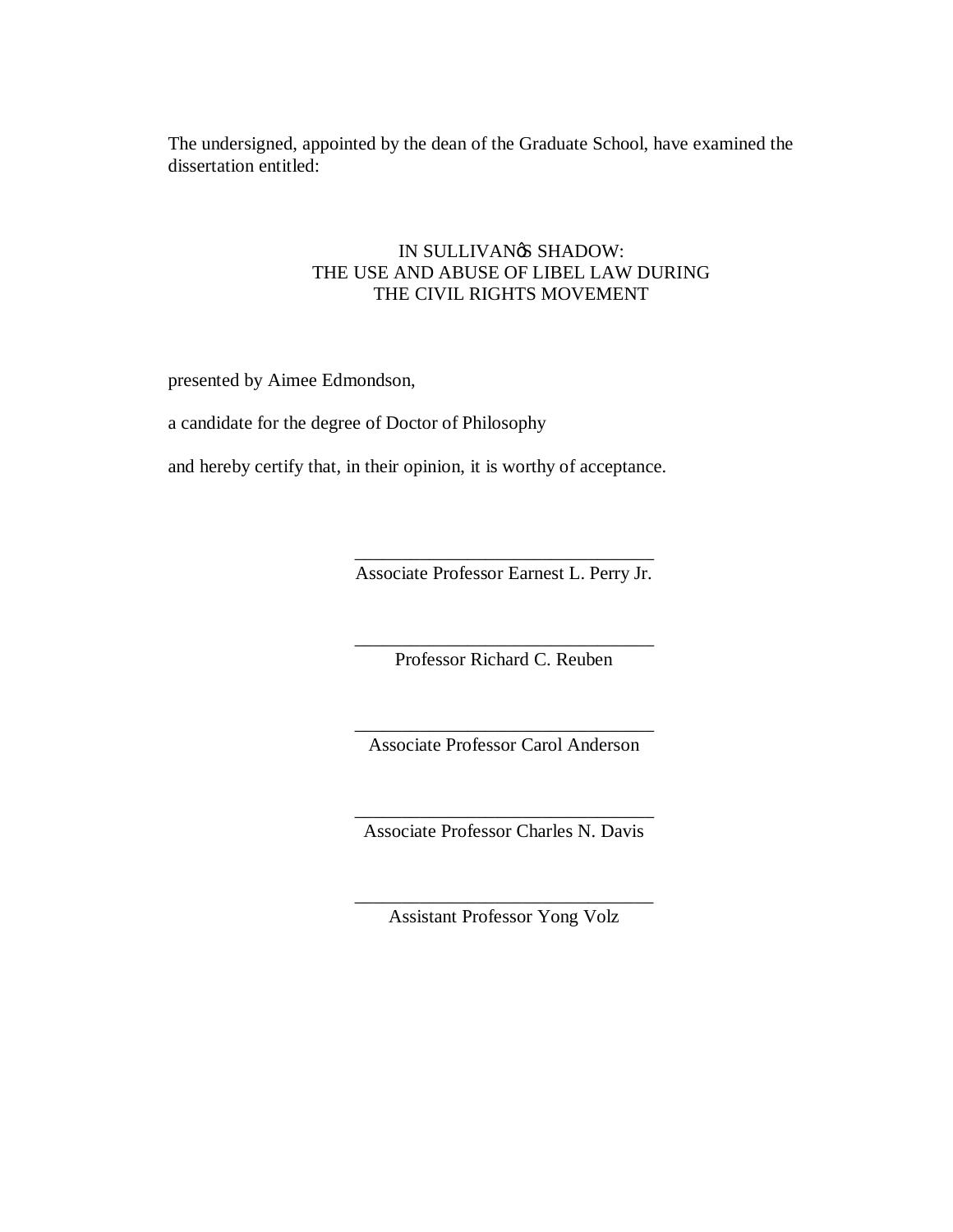In loving memory of my father, Ned Edmondson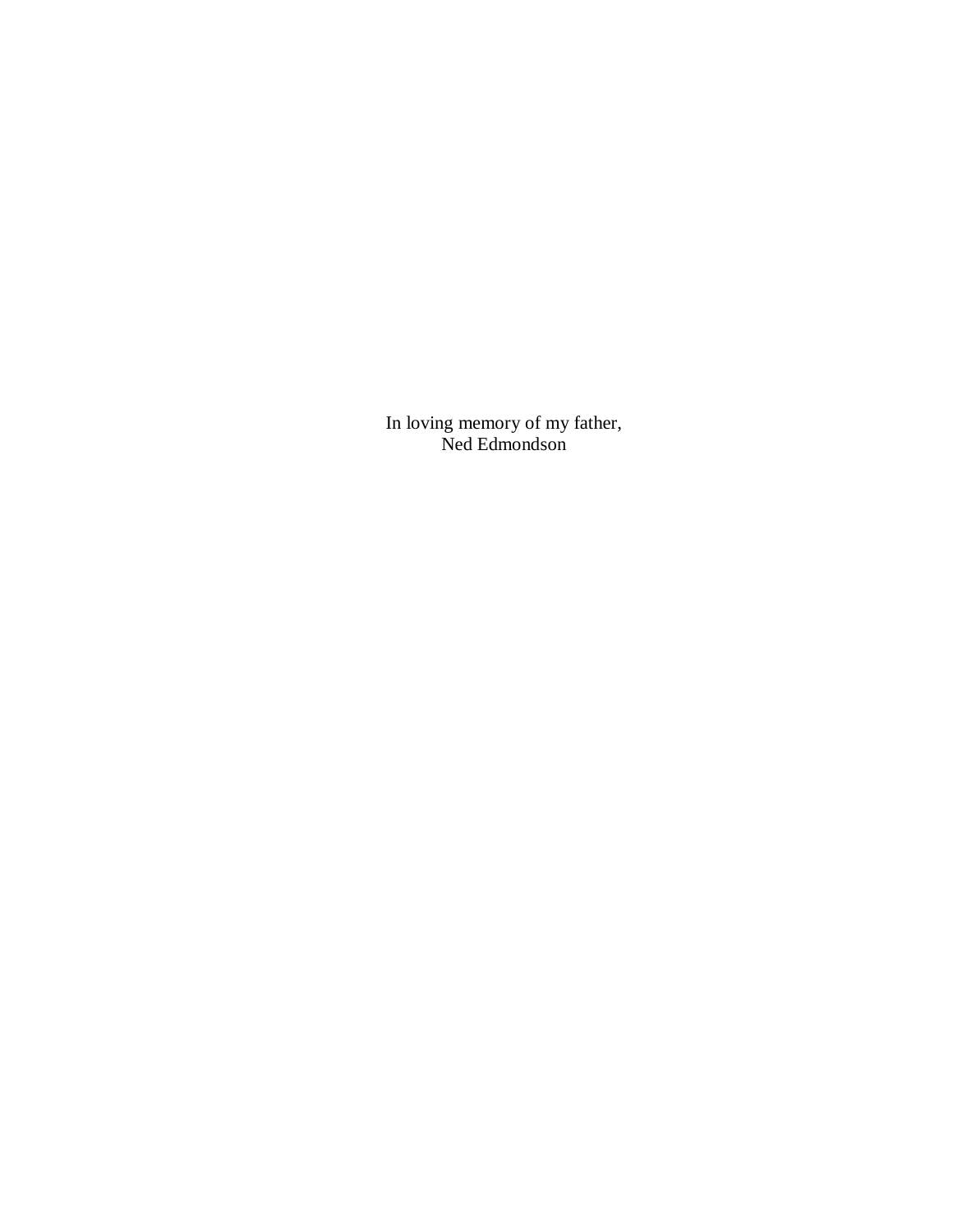#### ACKNOWLEDGEMENTS

It would be impossible to thank everyone responsible for this work, but special thanks should go to Dr. Earnest L. Perry, Jr., who introduced me to a new world and helped me explore it. I could not have asked for a better mentor. I also must acknowledge Dr. Carol Anderson, whose enthusiasm for the work encouraged and inspired me. Her humor and insight made the journey much more fun and meaningful. Thanks also should be extended to Dr. Charles N. Davis, who helped guide me through my graduate program and make this work what it is. To Professor Richard C. Reuben, special thanks for adding tremendous wisdom to the project. Also, much appreciation to Dr. Yong Volz, whose fresh perspective helped make this work what it is.

Among others who have provided support in my graduate studies is Elinor Kelley Grusin of the University of Memphis. And to my graduate student colleagues at the University of Missouri School of Journalism, thank you, especially, Carrie Brown, also of the University of Memphis, Jonathan Groves of Drury University and Doreen Marchionni.

Most important, however, is the one who gave the most, Matthew Craig. His sacrifice and support cannot be explained in words and was more than any one person could expect.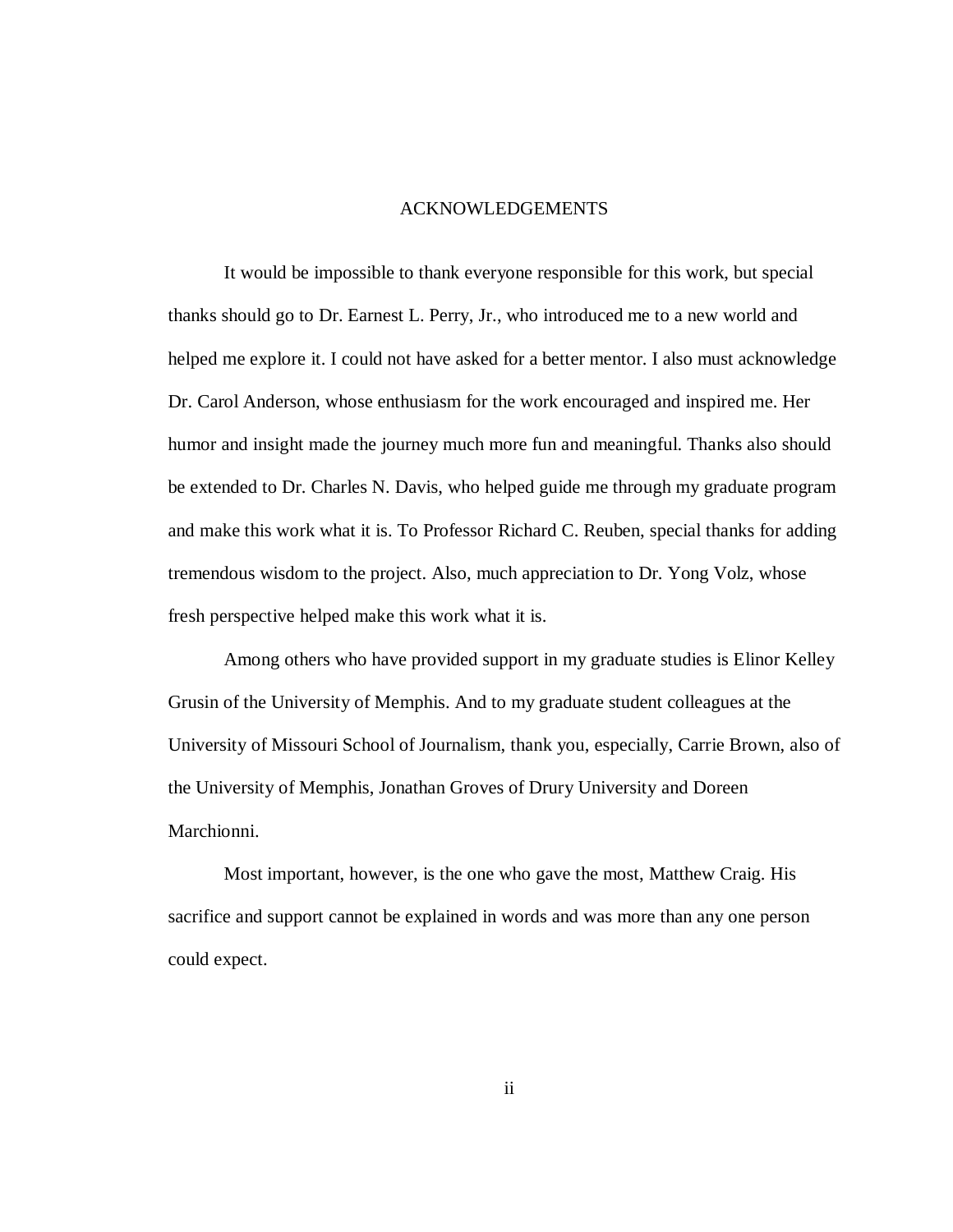#### TABLE OF CONTENTS

#### ACKNOWLEDGEMENTS………………………………………………………...ii

Chapter

- 1. INTRODUCTION………………………………………………………. 1
- 2. SILENCING THE DISSENTERSI i i i i i i i i i i i i i i i .18
- 3. LIBEL: A NEW WAY TO FIGHT THE MOVEMENT  $i$   $i$   $j$   $j$   $j$   $j$   $j$

 Coordinated Efforts? ……………………………………………………..58 Connor v. CBS …………………………………………………………...60 Sullivan: On to Trial …………………………………………………….. 66 To the Supreme Court ……………………………………………………68 After Sullivan……………………………………………………………..71 Extending the Sullivan Rule to Public Figures  $\tilde{i}$  i i i i i i i i i  $\tilde{j}$  i i  $\tilde{k}$  i  $\tilde{k}$ 

- 4. THE SUITS IN THE SHADOW  $\mathbf{i}$  i i i i i i i i i i i i  $\mathbf{80}$ Sheriff Dewey Colvardos Cow Prods í í í í í í í í í í í í í í í í í 86 Aaron Henry and the -Diabolical Ploto i i i i i i i i i i i i i ... 89 James Earl Ray and the Libel Proof Doctrine i i i i i i i i i i i 100 Sheriff Rainey Burning Mississippi í í í í í í í í í í í í í í í …… 108
- 5. FIGHTING SOUTHERN EDITORS …………………………………... 120 Buford Boone and the Imperial Wizard i i i i i i i i i i i i i 120 Hodding Carter and the -Seditious Psychopath of i i i i i i i i i 132 Hazel Brannon Smith: Southern Belle versus the Sheriff í í í í í í...136
- 6. CONCLUSION ………………………………………………………….147 A More Subtle Form of Maintaining Racial Otherness i i i i i i i .151 Contributions to Research and Theoryi i i i i i i i i i i i i i.  $153$  Limitations of the Study ………………………………………………….156 Suggestions for Further Research  $f \in f \in f \in f \in f \in f \in I$  . 157

BIBLIOGRAPHY ………………………………………………………………….159

VITA ……………………………………………………………………………….172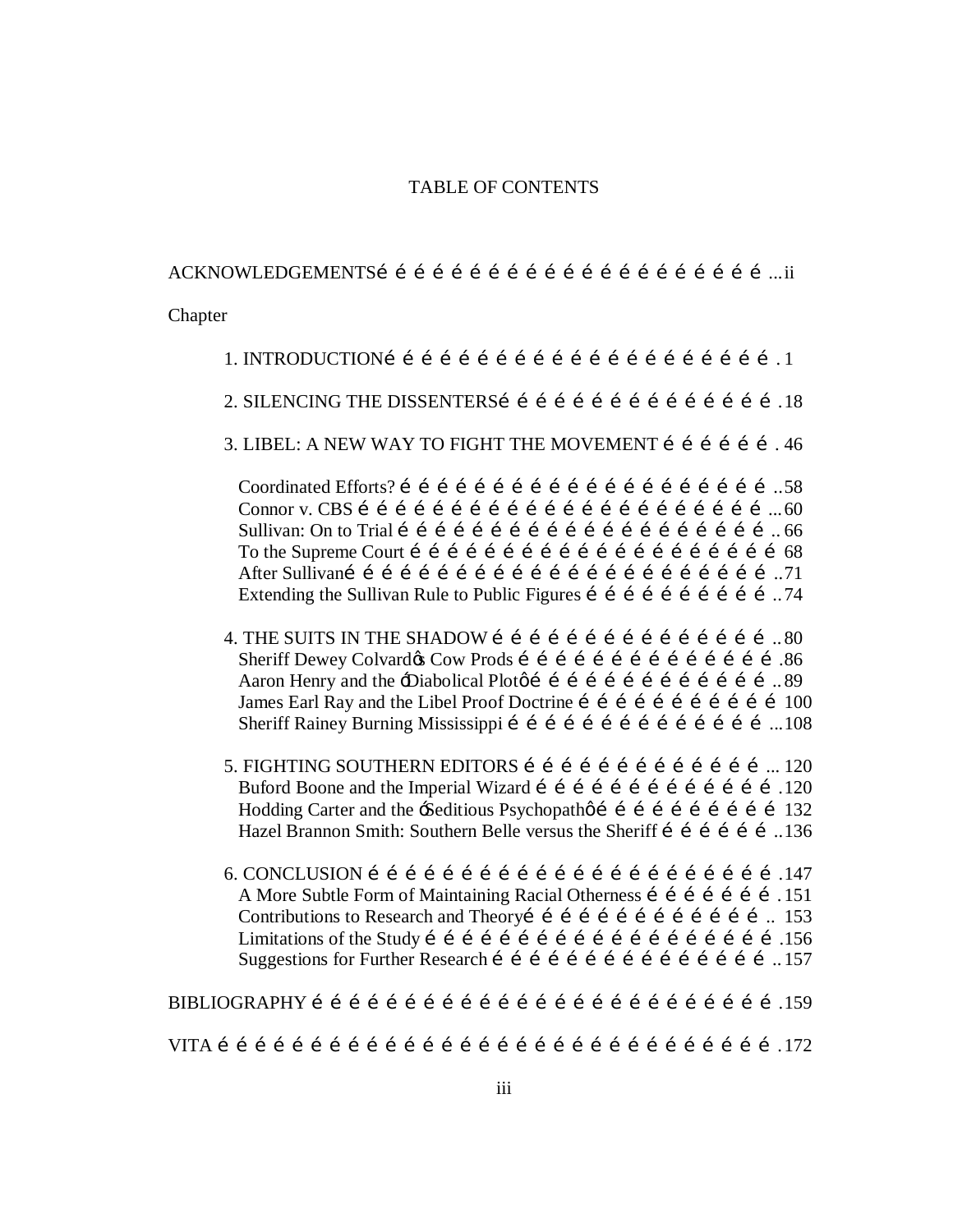#### **CHAPTER ONE**

#### **Libel and the South**

In the hours before the bloody race riots at the University of Mississippi in 1962, highway patrolmen from around the state descended upon Ole Miss to back up federal officers.<sup>1</sup> African American James Meredith was attempting to desegregate the university by court order, and a white mob with shotguns and Molotov cocktails was aiming to stop him. Protesters flooded the Oxford campus, spurred by Governor Ross Barnettøs rebellious threats to defy a federal court order to admit Meredith.<sup>2</sup> As violence erupted, Mississippi state police melted quietly into the crowd and left the roiling campus to federal officers, a cobbled-together pack of deputy marshals, border patrol and prison guards who were scarcely prepared to deal with the chaos. Forbidden to use their side arms, the officers had only tear gas to keep hundreds of rioters and anarchy at bay. By dawn, two people were dead and 160 federal marshals were injured, many with gunshot wounds, stretched out on a blood-covered administration building floor.

After a story on the riot called  $\delta$ What Next in Mississippi?" ran in the *Saturday Evening Post*, the head of the Mississippi Highway Patrol, T.B. Birdsong, filed a libel suit against the magazine seeking \$1 million for himself and \$1 million for each of his 220 patrolmen.<sup>3</sup> Birdsong said the libelous information in the article encompassed these two sentences on the failure of his officers to take control of the deteriorating situation:

 $<sup>1</sup>$  Among the most helpful texts in the vast literature of the civil rights movement that discuss the Ole Miss</sup> riot for the purposes of this study are Taylor Branch, *Parting the Waters, America in the King Years, 1954- 1963* (New York: Simon & Schuster, 1988), 633-672; Gene Roberts & Hank Klibanoff. *The Race Beat, The Press, the Civil Rights Struggle, and the Awakening of a Nation (New York: Knopf, 2006), 270-300;* and James W. Silver, *Mississippi: The Closed Society (New York: Harcourt, Brace & World Inc., 1966).* <sup>2</sup> Meredith v. Fair, 306 F.2d  $374$  (5<sup>th</sup> Cir. 1962), ordering the reversal of a district court.<br><sup>3</sup> Curtis v. Birdsong, 360 F.2d 344; 1966 U.S. App. Lexis 7392.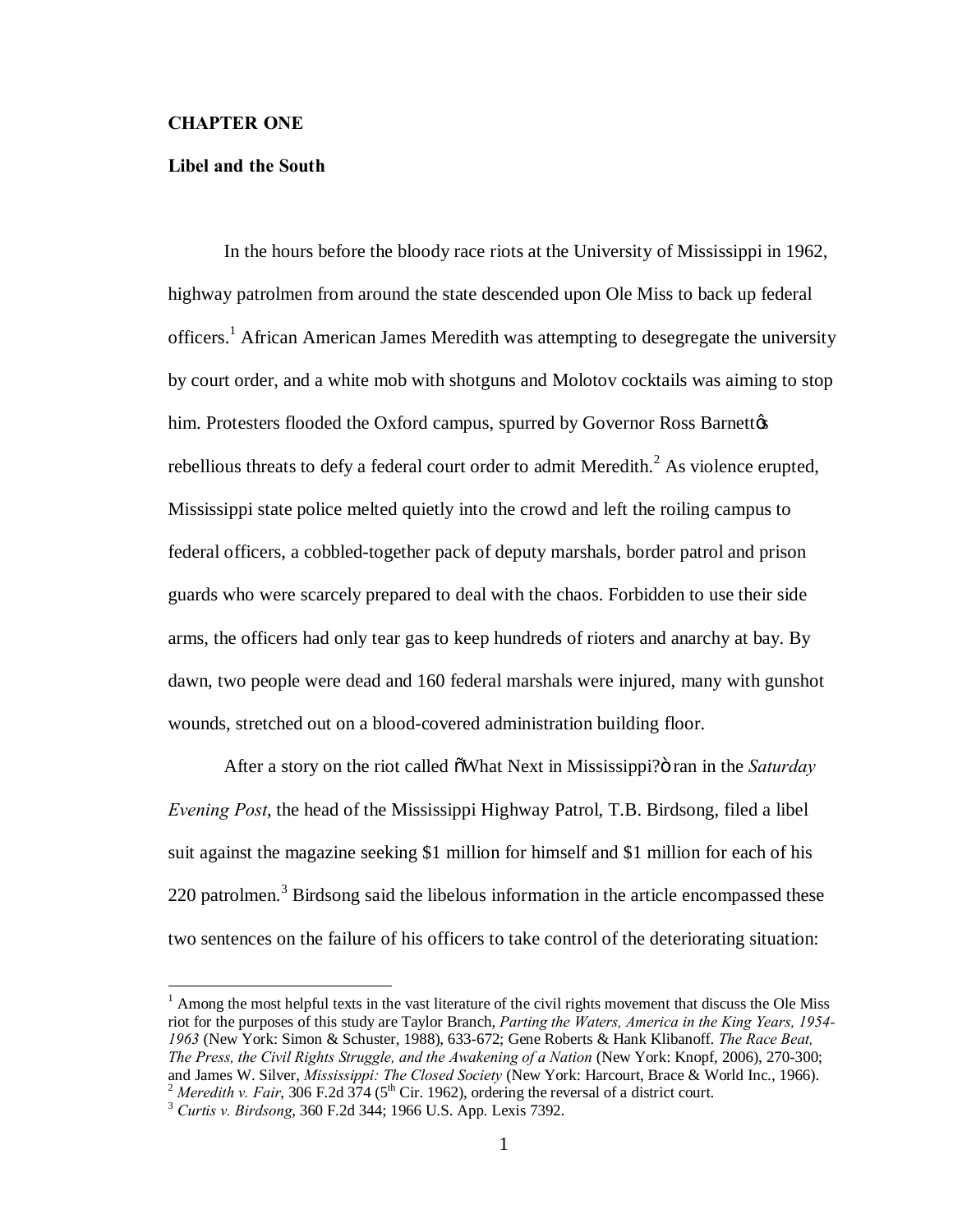$\delta A$  sizable portion of blame must go to the gray-uniformed men of the Mississippi Highway Patrol.  $\exists$ Those bastards just walked off and left us, $\emptyset$ said one top official of the Department of Justice.ö<sup>4</sup>

This study will show that Birdsong  $\alpha$  case is just one example of the use and abuse of libel law during the civil rights movement. This is a study of libel cases filed by southern public officials primarily in the 1960s relating to African Americans *o* increasing fight for equal rights. Emphasis will be on little-known lawsuits like *Birdsong* that were filed in the shadow of the famous *New York Times. v. Sullivan* case in Alabama in 1960, through its adjudication in 1964 and in its aftermath.<sup>5</sup> This study will expand upon the evidence and argument that southern officials used existing libel laws to craft what amounted to a sedition law in order to stop the press from covering the civil rights struggle.<sup>6</sup> The message: Criticize our government or our public officials and you will be punished. It has been well established that had the United States Supreme Court failed to overturn *Sullivan*, the case<sub>%</sub> impact on the civil rights movement would have been staggering.<sup>7</sup> Without the world looking at the South through the lens of the national press, southern officials and other segregationists would have been free to continue to squelch activism in their own way. The last desperate reaction of a clinging regime was to try to suppress the message itself, ö wrote legal scholar Rodney A. Smolla.  $\delta$ If one could not

<sup>&</sup>lt;sup>4</sup> Robert Massey, õWhat Next in Mississippi? *Saturday Evening Post*, November 10, 1962, 18-23. <sup>5</sup> 376 U.S. 254 (1964).

<sup>6</sup> Louis G. Forer, *A Chilling Effect, The Mounting Threat of Libel and Invasion of Privacy Actions to the First Amendment* (New York: W.W. Norton & Company, 1987); Harry Kalven, *The Negro and the First Amendment* (Chicago: University of Chicago Press, 1965); Clifton O. Lawhorne, *Defamation and Public Officials, The Evolving Law of Libel* (Carbondale: Southern Illinois University Press, 1971); Lucas A. Powe, Jr., *The Fourth Estate and the Constitution* (Berkeley: University of California Press, 1991); Norman L. Rosenberg, *Protecting the Best Men, An Interpretive History of the Law of Libel* (Chapel Hill: The University of North Carolina Press, 1986).<br><sup>7</sup> An excellent study of the *Sullivan* case and its impact on the civil rights movement is Anthony Lewisø

*Make No Law, The Sullivan Case and the First Amendment* (New York: Random House, 1991). Lewis, a Pulitzer Prize winning reporter, covered the Supreme Court for the *Times* when this case was argued.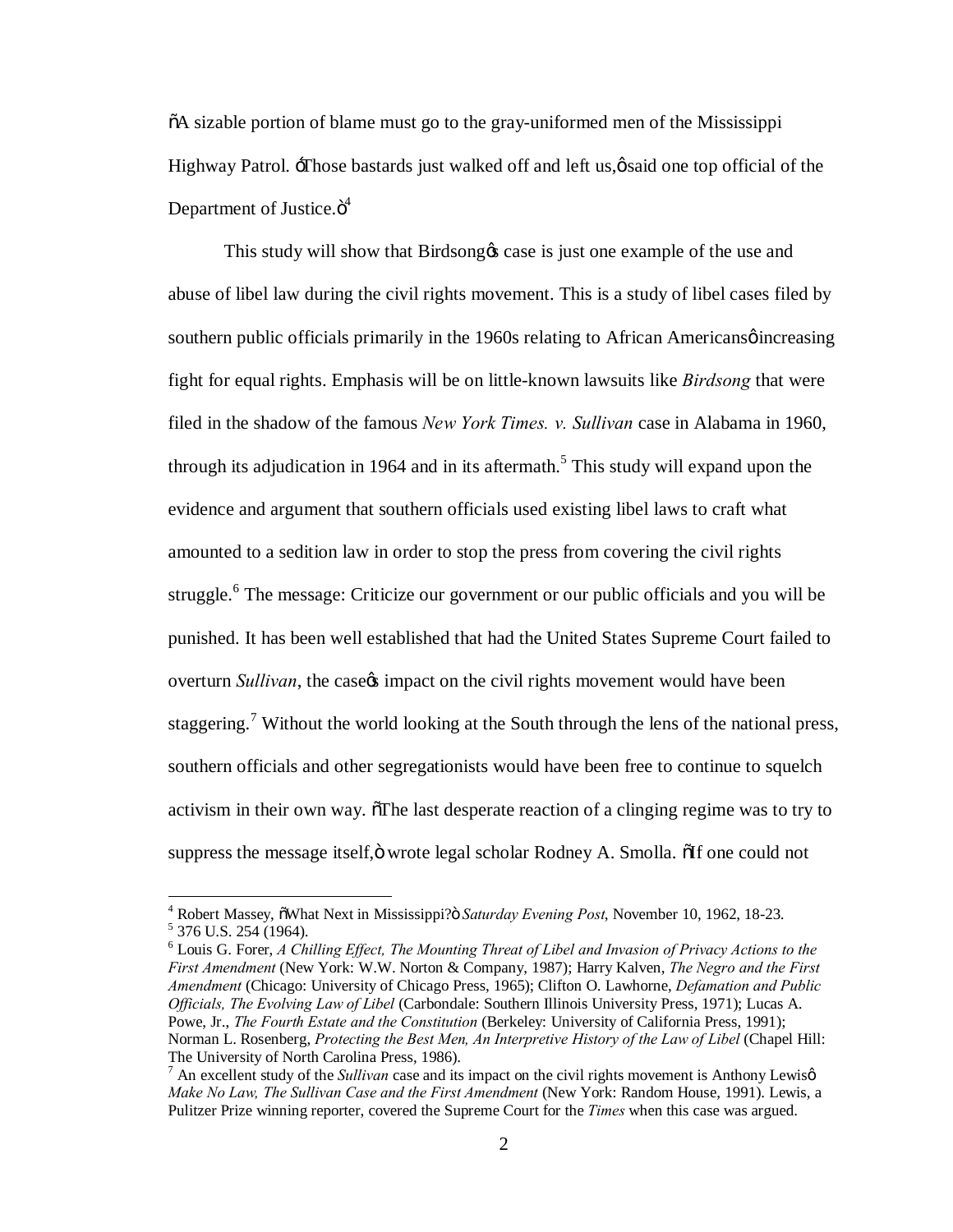stop the marches, one might at least keep the marches off television and out of the newspapers. $\ddot{\mathrm{o}}^8$ 

Shattering precedent, the nation is high court constitutionalized libel law with the *Sullivan* decision, creating a new standard that required public officials to prove  $\tilde{c}$  actual malice and insuring that citizens were free to exercise their First Amendment right to criticize the government. *Sullivan* is the most significant libel opinion ever written, and is one of the most important free-expression cases in American history.<sup>9</sup> Under this new standard, Montgomery, Alabama police commissioner Lester Bruce Sullivan had to prove that *New York Times* published õwith maliceö an advertisement that included charges of police brutality against civil rights demonstrators. That is, the *Times* knew the information was false or should have known it (reckless disregard for the truth) when it published the information. Sullivan was unable to prove such, according to the Supreme Court, which in March 1964, reversed a record high \$500,000 libel judgment that had been affirmed by the Alabama high court.

In the *Sullivan* opinion, the Supreme Court turned away from centuries of common law handed down from English courts to extend a right unique to the United States, constitutional protections of speech critical of the government, even speech that is false. In his study of the *Sullivan* case, Anthony Lewis argued what has become a generally accepted tenet among media law scholars: Southern officials were using existing libel law to silence their critics and stop the groundswell of national media

 <sup>8</sup> Rodney A. Smolla, *Suing the Press* (New York: Oxford University Press, 1986), 43. Also see Lewis, *Make No Law*; Roberts and Klibanoff, *The Race Beat*. For an international perspective, see Mary L. Dudziak, *Cold War Civil Rights, Race and the Image of American Democracy* (Princeton: Princeton University Press, 2000). Dudziak points out the country teaders, both from the North and South, were cognizant of the United Statesø image as a world leader in the post-World War II era, a time when democracy prevailed over the evils of the world $\alpha$  repressive regimes. America $\alpha$  civil rights conflicts were front page around the world and in direct opposition to the image American leaders were trying to project. 9 W. Wat Hopkins, *Mr. Justice Brennan and Freedom of Expression* (New York: Praeger, 1991).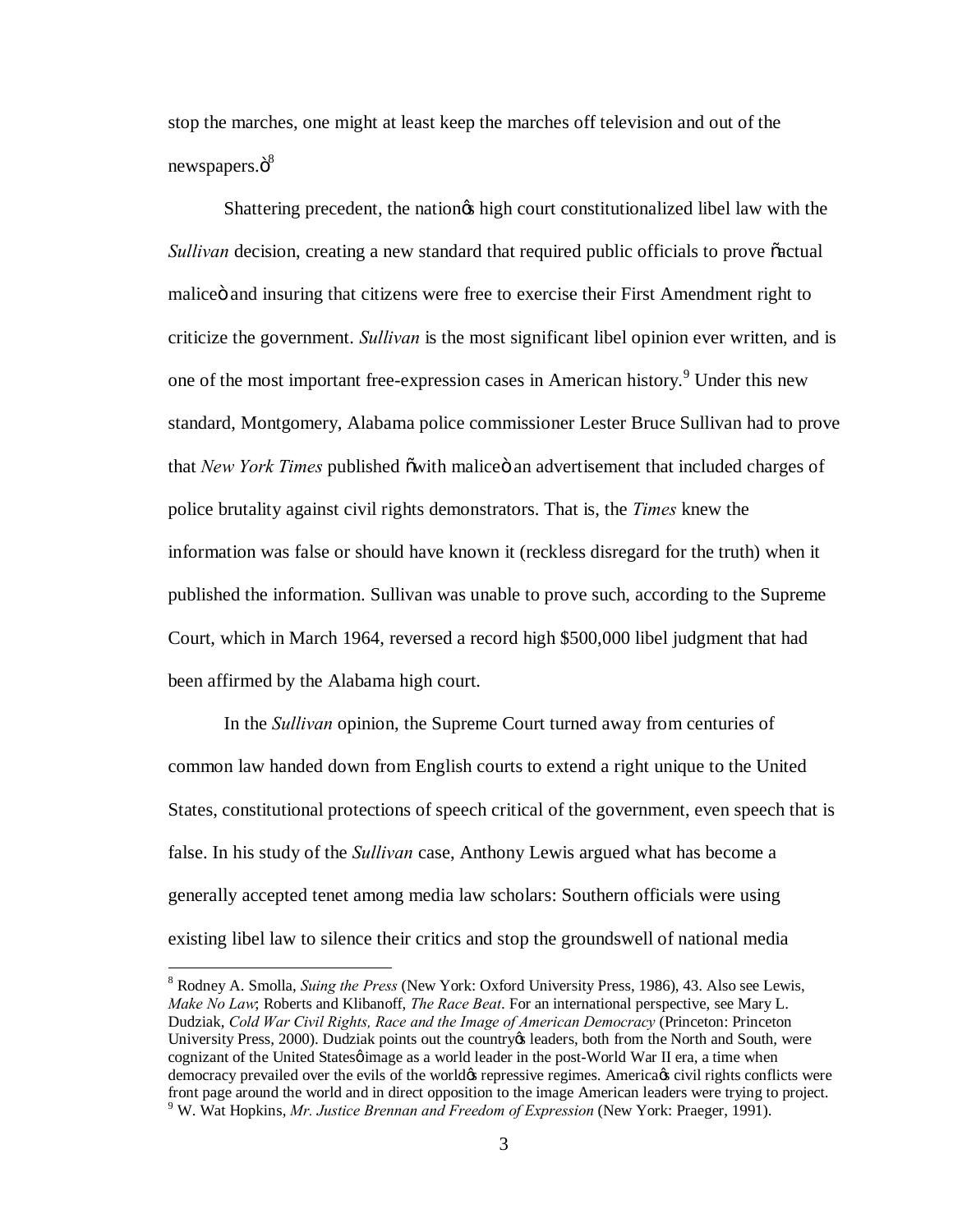coverage of the civil rights movement.<sup>10</sup> But Lewis kept his analysis to the *Sullivan* case, which was the first to reach the Supreme Court. By 1964, when *Sullivan* was overturned, government officials had filed at least \$300 million in libel actions against newspapers, news magazines, television networks and civil rights leaders. <sup>11</sup> *Sullivan* and its companion cases accounted for well under \$10 million, a huge sum at the time and one that threatened the financial solvency of the *New York Times*. But it was not just the *Times* that felt the pain of the adverse libel judgment. Editors and publishers could not send a reporter or photographer into the South to cover civil rights demonstrations without fear of being sued.<sup>12</sup> The Supreme Courto startling decision thus widened the doors for the national press to cover civil rights demonstrations and activities in the South.

This study will illustrate that the use and abuse of libel law became an integral part of the story in the battle for equal rights. In these cases, public official-plaintiffs were angry about stories that they said reflected negatively on them.<sup>13</sup> Libel suits arose out of the Ole Miss riots in 1962 as James Meredith sought to desegregate Mississippiøs flagship university.<sup>14</sup> Libel suits arose out of the Birmingham bus station beatings during the 1961 Freedom Rides.<sup>15</sup> They arose out of the 1963 March on Washington.<sup>16</sup> They arose out of the Freedom Summer murders of three civil rights workers in Philadelphia,

<sup>&</sup>lt;sup>10</sup> Lewis, *Make No Law.*<br><sup>11</sup> Harrison E. Salisbury, *Without Fear or Favor* (New York: Times Books, 1982).<br><sup>12</sup> Ibid., 384.<br><sup>13</sup> This study also includes public figure plaintiffs, relevant with the extension of the act

<sup>&</sup>lt;sup>14</sup> Associated Press v. Walker, 388 U.S. 130 (1967); Curtis v. Birdsong, 360 F.2d 344.<br><sup>15</sup> Howard K. Smith, *Events Leading Up to My Death, The Life of a Twentieth-Century Reporter* (New York: St. Martings Press, 1996),

<sup>&</sup>lt;sup>16</sup> *New York Times*,  $\frac{5755}{10}$ , 274. 174. 174. 174. 16 *New York Times*,  $\frac{5755}{10}$  Curtis Publishing Is Named In a \$3 Million Libel Suit, $\ddot{\text{o}}$  Feb. 27, 1964.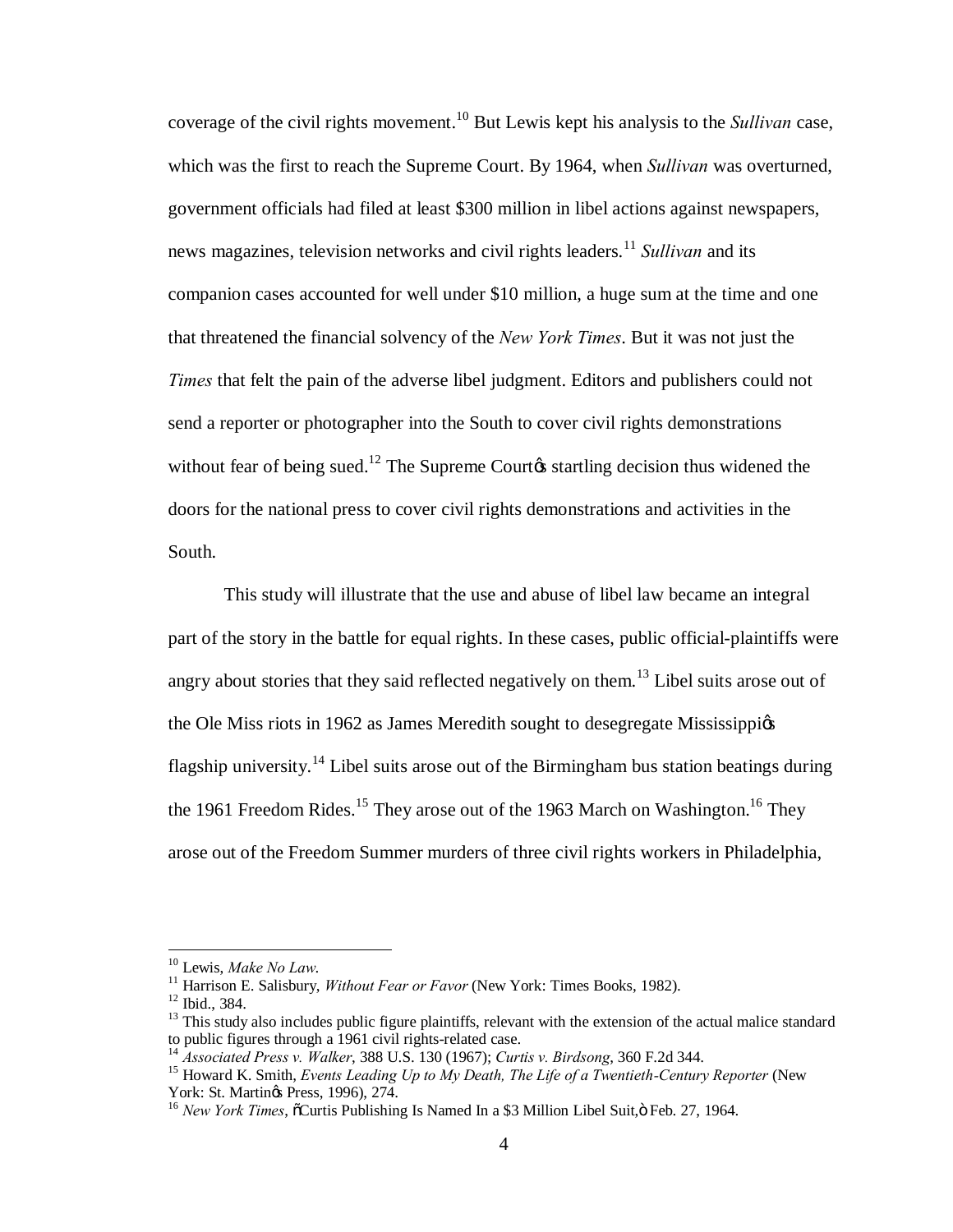Mississippi in 1964.<sup>17</sup> Still more were filed for coverage of Martin Luther King Jr. $\alpha$ assassination in 1968.<sup>18</sup> These legal battles rightfully have not gotten the same attention as bombed churches, beaten and bloody Freedom Riders or civil rights workers mysteriously disappearing in the night. But the cases remain an important piece of the civil rights story, nonetheless, as well as an insidious shackling of free-speech rights.

Libel law, especially *Sullivan*, has been widely studied. But this will be a deeper analysis of libel within the context of the civil rights movement, with emphasis on how the movement helped shape the law. There has been no comprehensive study focusing on the overall role played by the increasing use of libel in the giant shadow of *Sullivan*. Scholars and other media experts agree *Sullivan* stopped what surely would have been an onslaught of libel cases. Yet research is scarce on the suits that actually *were* brought during this era. These cases likely would have been dismissed after *Sullivan* was overturned since public-official plaintiffs were required to meet the newer, tougher actual malice standard. But that does not diminish their historical value in the context of the civil rights movement and southern officials *gefforts* to sustain the cultural norm of white supremacy. They used the suppression of free speech to, in fact, repress the right to vote and the right to equal protection under the law. In short, the right to the Bill of Rights had been curtailed.

Chapter one will discuss the United States *gearly* sedition laws and the resulting cases where citizens criticized the government, its officials or its policies. This background will help illustrate that the civil rights-era libel suits studied here were tantamount to sedition cases, serving as a necessary reminder that the government  $\alpha$ 

<sup>&</sup>lt;sup>17</sup> E.g., *Rainey v CBS*, Neshoba County Circuit Court, Case No. E78-0121 (1978).<br><sup>18</sup> *Ray v. Time*, 582 F2d.1280 (6<sup>th</sup> Cir. 1978).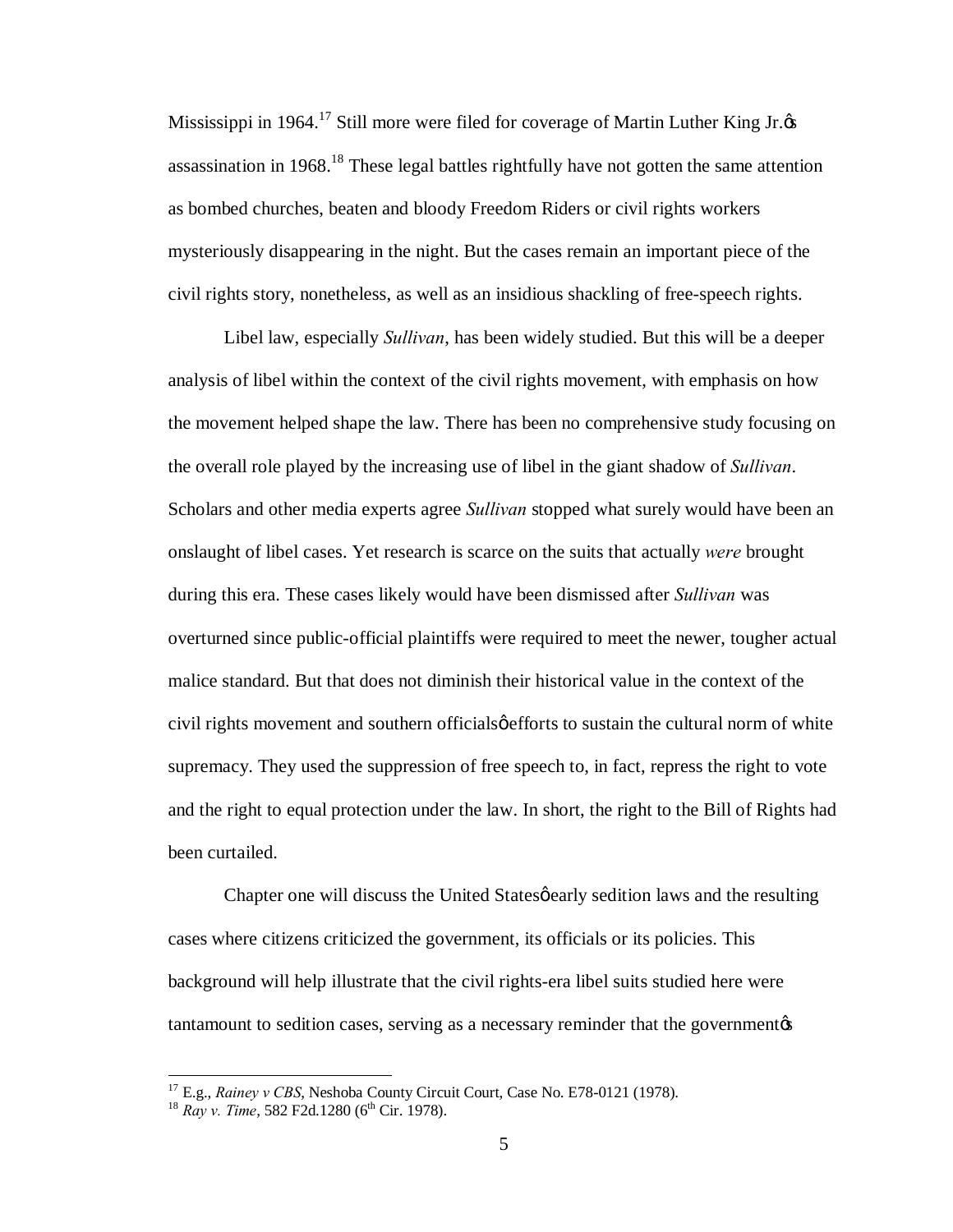attempt to silence its critics is nothing new. Here was just a new way to do it. Justice William Brennan Jr. made the connection in the *Sullivan* decision, writing that the expired Sedition Act of 1798, obecause of the restraint it imposed upon criticism of government and public officials, was inconsistent with the First Amendment. $\ddot{o}^{19}$  This chapter will discuss the cases arising from sedition laws enacted by the newly minted federal government in 1798, during World War I and to a lesser extent during the World War II and McCarthy eras. Further, this chapter will illustrate that libel became a potent weapon to perpetuate the South is societal norm of whiteness as antithetical to blackness in the 1960s. Using libel, segregationist leaders attempted to maintain the fallacy of white supremacy when faced with the groundswell of civil rights demonstrations and the resulting media coverage. This study draws heavily from the cultural history of race making in the United States, most notably Grace Elizabeth Hale's *Making Whiteness*, a study of the South from post-Reconstruction through the 1940s, the eve of the modern civil rights movement.<sup>20</sup> Hale argues that through popular culture, including such tools as bestselling novels, films, product advertising and even media depictions of lynching, white southerners systematically and deliberately created  $\ddot{\text{ow}}$ hitenesso as a societal ideal in direct opposition to  $\delta$ blackness $\ddot{\text{o}}$  in order to reestablish the antebellum caste system. Facing the active citizenship of their ex-slaves after the Civil War, white southerners sought to re-establish their dominant role through a cultural system based on physical separation and violence. Through a wide range of cultural artifacts, Hale shows what

<sup>&</sup>lt;sup>19</sup> 376 U.S. 254 (1964), 276.<br><sup>20</sup> Grace Elizabeth Hale, *Making Whiteness, The Culture of Segregation in the South, 1890-1940* (New York: Pantheon, 1998).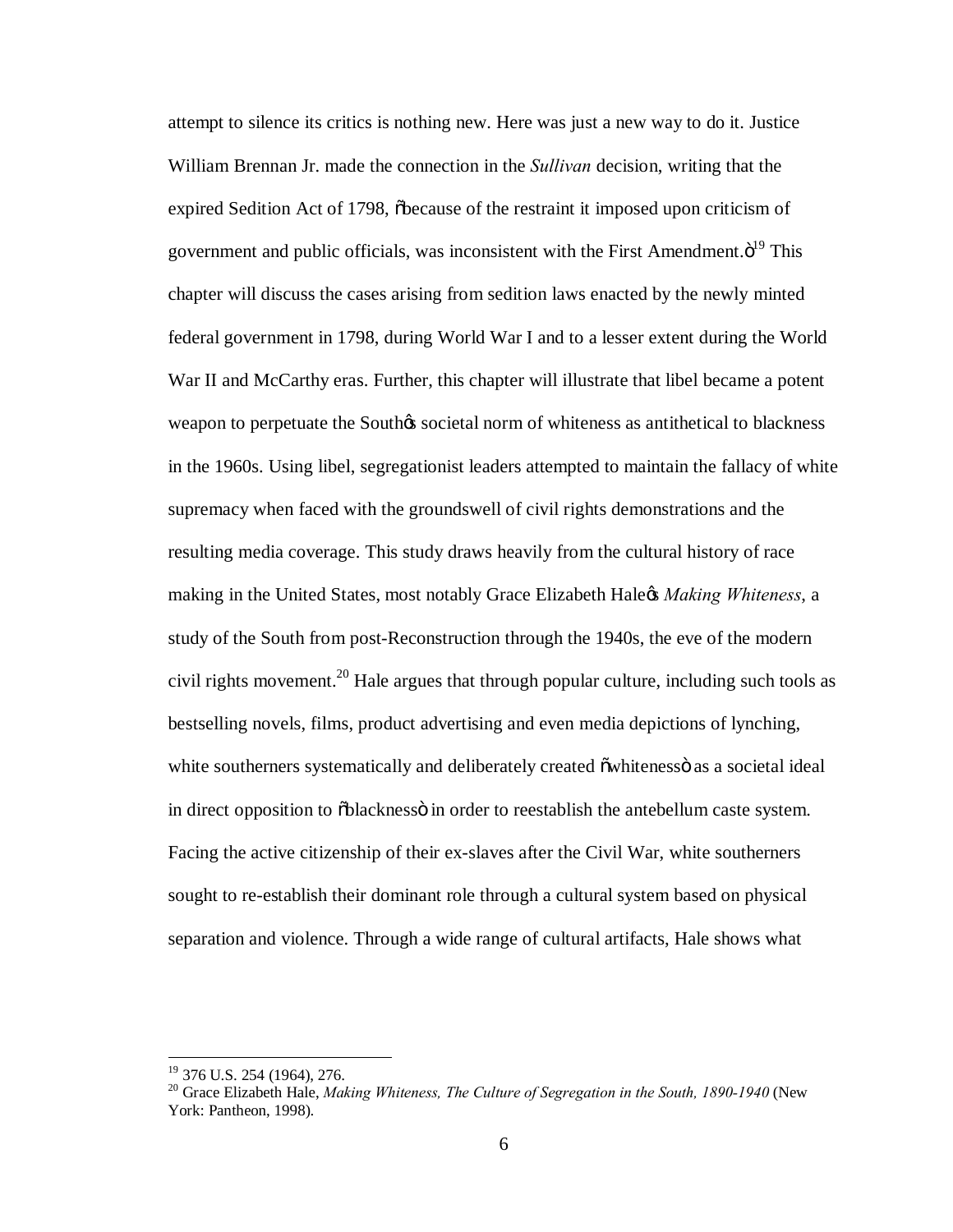W.E.B. Du Bois called the  $\tilde{\infty}$ color line and how it came to define identity.<sup>21</sup> Whiteness became the standard while blackness was pushed to the margins and to the back of the bus. Hale is work on popular southern culture will help lend critical insight into the environment in which the civil rights-era litigation was filed. This study also seeks to expand upon Hale<sub>g</sub> work on race making, suggesting that whites found libel as yet another tool in the effort to maintain the status quo. Plaintiffs were only successful, however, until the Supreme Court, through the famous *Sullivan* opinion written by Justice Brennan, said no more.  $\delta$ [We have] a profound national commitment to the principle that debate on public issues should be uninhibited, robust, and wide-open, and that it may well include vehement, caustic and sometimes unpleasantly sharp attacks on government and public officials. $\ddot{\mathrm{o}}^{22}$ 

Chapter two will provide an overview of the cases already studied by scholars, suits filed by public officials against the media and civil rights leaders. This includes the *Sullivan* case and its companion cases, which were filed against both the *New York Times* and four Alabama ministers. Spawned from the same *Times* advertisement,  $\delta$ Heed Their Rising Voices," that brought about *Sullivan*, virtually identical libel suits were filed by Alabama Governor John Patterson and three other Montgomery officials. The ad did not name any names, but referred to  $\delta$ Southern Violators of the Constitution who were "determined to destroy the one man, who, more than any other, symbolizes the new spirit now sweeping the South 6 the Rev. Dr. Martin Luther King Jri  $\ddot{\sigma}^{23}$  The full-page ad was placed by the Committee to Defend Martin Luther King and the Struggle for Freedom in

 <sup>21</sup> W.E. Burghardt Du Bois, *The Souls of Black Folk* (Chicago: A.C. McClurb & Co., 1903; Reprint Boulder: Paradigm Publishers, 2004), 8.

<sup>22</sup> 376 U.S. 254 (1964), 270. <sup>23</sup> *New York Times*, March 29, 1960, 25.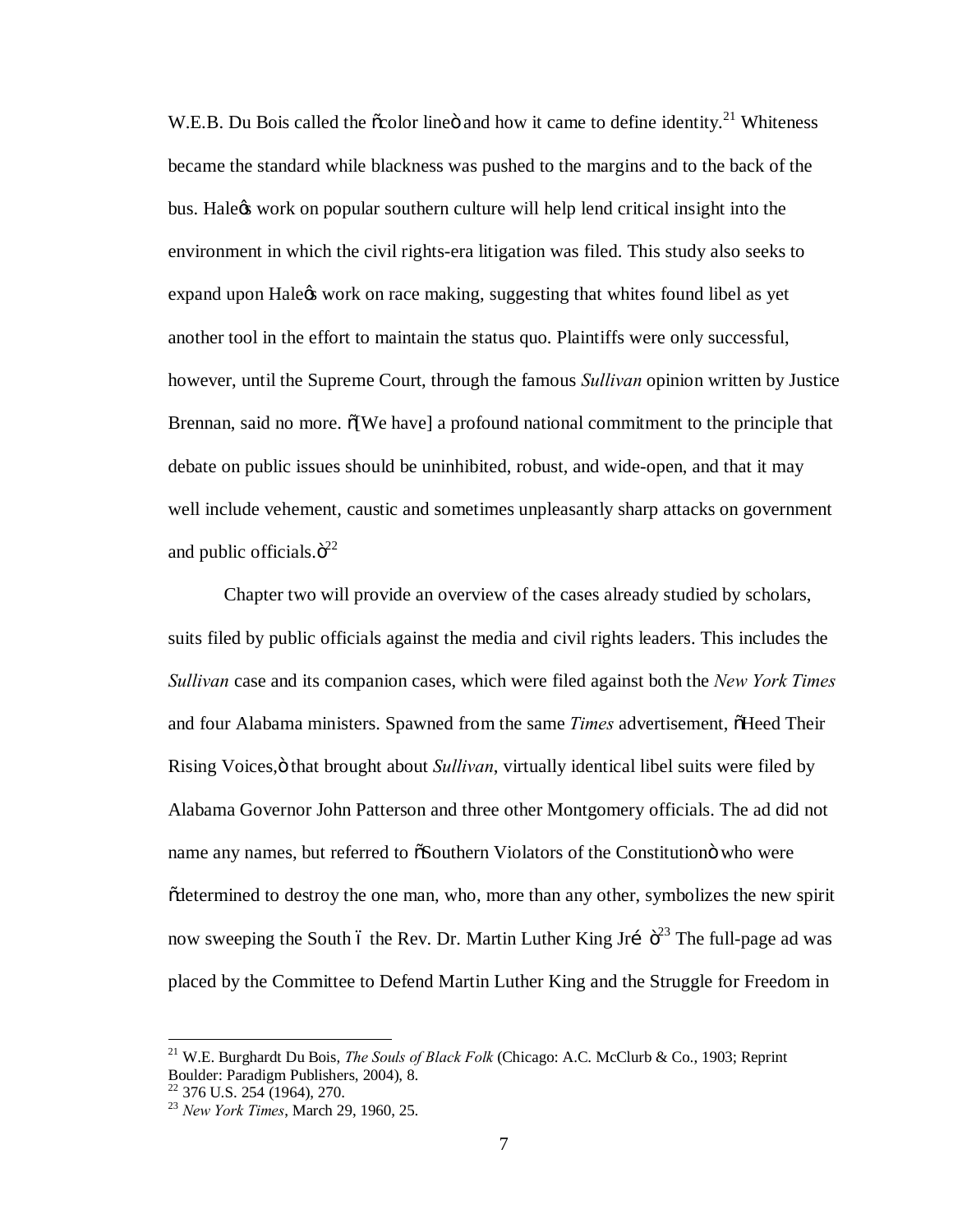the South. Within the court system, King had become a huge target of white segregationists, charged with among other things felony tax evasion, the first such case in Alabamags history.<sup>24</sup> The New York-based committee was seeking support for the movement and help in paying for King os rising legal bills. However, Sullivan and other plaintiffs charged that the ad reflected negatively on them and was critical of how they performed their duties as public officials.

Also, Birmingham leaders ó most notably police commissioner T. Eugene öBullö Connor 6 filed libel suits against the *Times* and one of its reporters for coverage there. These cases arose out of reporter Harrison Salisbury es stories that ran in April 1960, two weeks after the  $\tilde{\text{O}}$ Heed Their Rising Voices advertisement appeared. Salisbury, a Pulitzer Prize winner and a former *Times* & Moscow correspondent, wrote a front page story headlined  $\tilde{\sigma}$ Fear and Hatred Grip Birminghamö and infuriated Birminghamos establishment.<sup>25</sup> Connor and other Birmingham officials sought damages for Salisbury  $\&$ story on racial tensions that said  $\tilde{\text{e}}$  every inch of middle ground has been fragmented by the emotional dynamite of racism, reinforced by the whip, the razor, the gun, the bomb, the torch, the club, the knife, the mob, the police and many branches of the state  $\alpha$ apparatus. $\ddot{\mathrm{o}}^{26}$ 

What is sometimes missing from writings about these cases is their context within the civil rights movement. For example, plaintiffs Sullivan and Connor were the police officers who also gave mobs of Klansmen time to waylay Freedom Riders at the Montgomery and Birmingham bus stations before calling in their officers to haul the

<sup>&</sup>lt;sup>24</sup> For details on the case, see Branch, *Parting the Waters*, 277.<br><sup>25</sup> Diane McWhorter, *Carry Me Home* (New York: Simon and Schuster, 2001); and William A. Nunnelley, *Bull Connor* (Tuscaloosa: The University of Alabama Press, 1991).<br><sup>26</sup> Harrison Salisbury, õFear and Hatred Grip Birmingham, *New York Times*, April 8, 1960.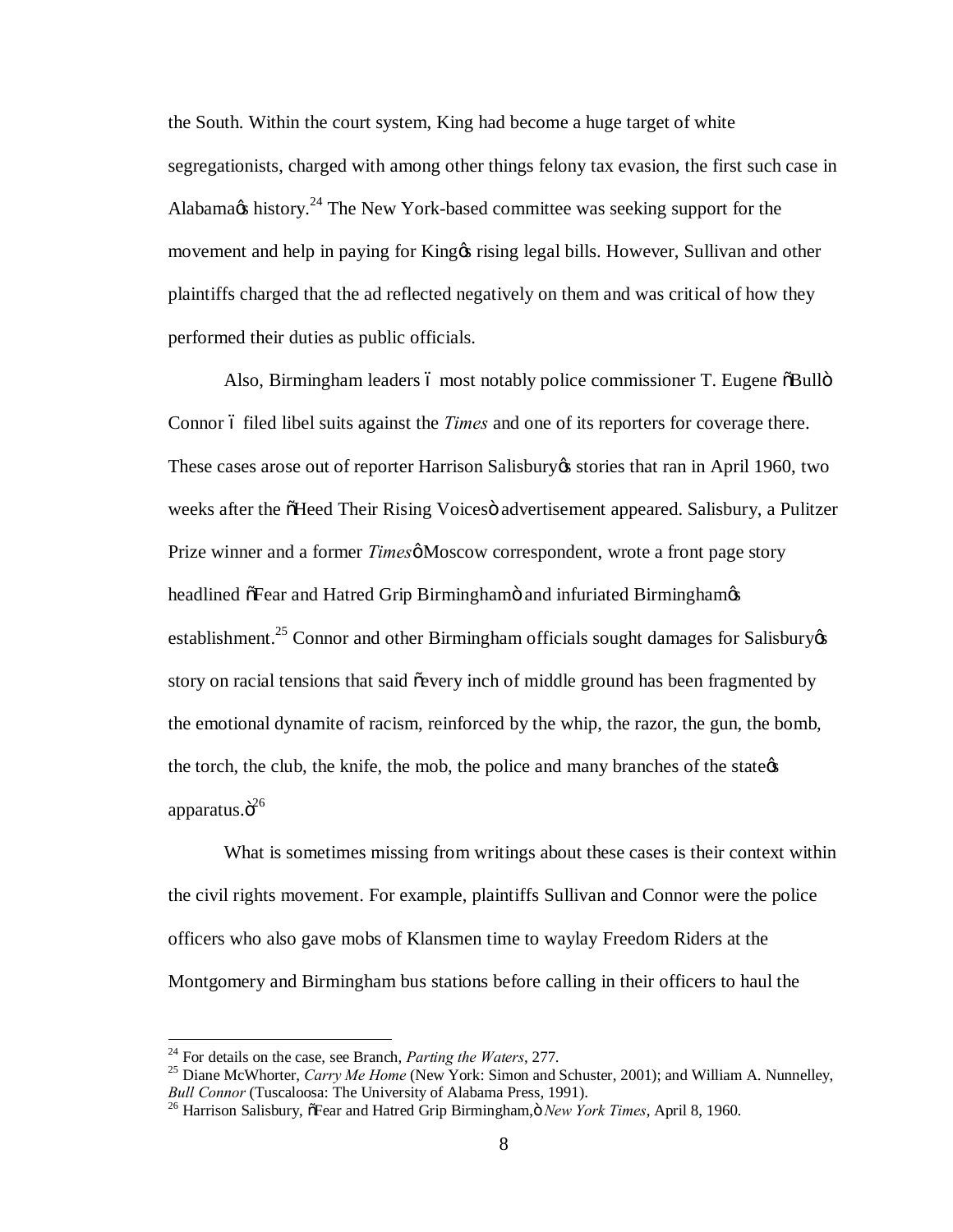wounded demonstrators off to jail. $^{27}$  It was Connor who made an international spectacle out of Birmingham with his lunging police dogs and skin-shredding fire hoses that washed young protesters down the street and into newspapers and broadcasts around the world. It was also Connor, along with other city officials, who sued CBS for Howard K. Smith $\alpha$  documentary  $\delta$ Who Speaks for Birmingham? $\delta$  Smith $\alpha$  broadcasts on the Freedom Ridersø bus station beatings threw a blinding spotlight on the city.<sup>28</sup> Another prominent case, *A.P. v. Walker*, will also be reviewed in this chapter.<sup>29</sup> *Walker*, like the lesser-known *Birdsong* case discussed above, arose out of the 1962 Ole Miss riots. The case extended *Sullivano*s actual malice requirement to public figures, thus continuing the Supreme Courtos rewriting of libel law through civil rights-related suits.

Chapter three will attempt to break new ground by identifying little-known cases where public officials filed libel suits against the media *and* civil rights activists. The intent here is to show a historical pattern of public officials  $\phi$  efforts to silence all critics and agitators. Along with *Birdsong*, cases include a suit filed against the less-heralded civil rights activist Aaron Henry. This was unusual because public officials targeted the speaker quoted in a story rather than the media outlet. Henry, a Clarksdale, Mississippi pharmacist and long-time head of the state NAACP was sued successfully by the local sheriff and district attorney after he was quoted by the Associated Press as merely saying there was a  $\ddot{\text{o}}$ diabolical ploto against him because of his civil rights leadership.<sup>30</sup> Another case was filed by an Alabama sheriff against *Ladies Home Journal* over a story about the

 27 This point has been widely established in the literature. See e.g., Howard K. Smith, *Events Leading Up to My Death, The Life of a Twentieth-Century Reporter* (New York: St. Martings Press, 1996); J. Mills Thornton III, *Dividing Lines, Municipal Politics and the Struggle for Civil Rights in Montgomery,* 

*Birmingham and Selma* (Tuscaloosa: The University of Alabama Press, 1991).<br><sup>28</sup> Smith, *Events Leading Up to My Death*, 268.<br><sup>29</sup> Associated Press v. Walker, 388 U.S. 130 (1967).

<sup>&</sup>lt;sup>30</sup> *Henry v. Collins*, 380 U.S. 356, grouped with *Henry v. Pearson*.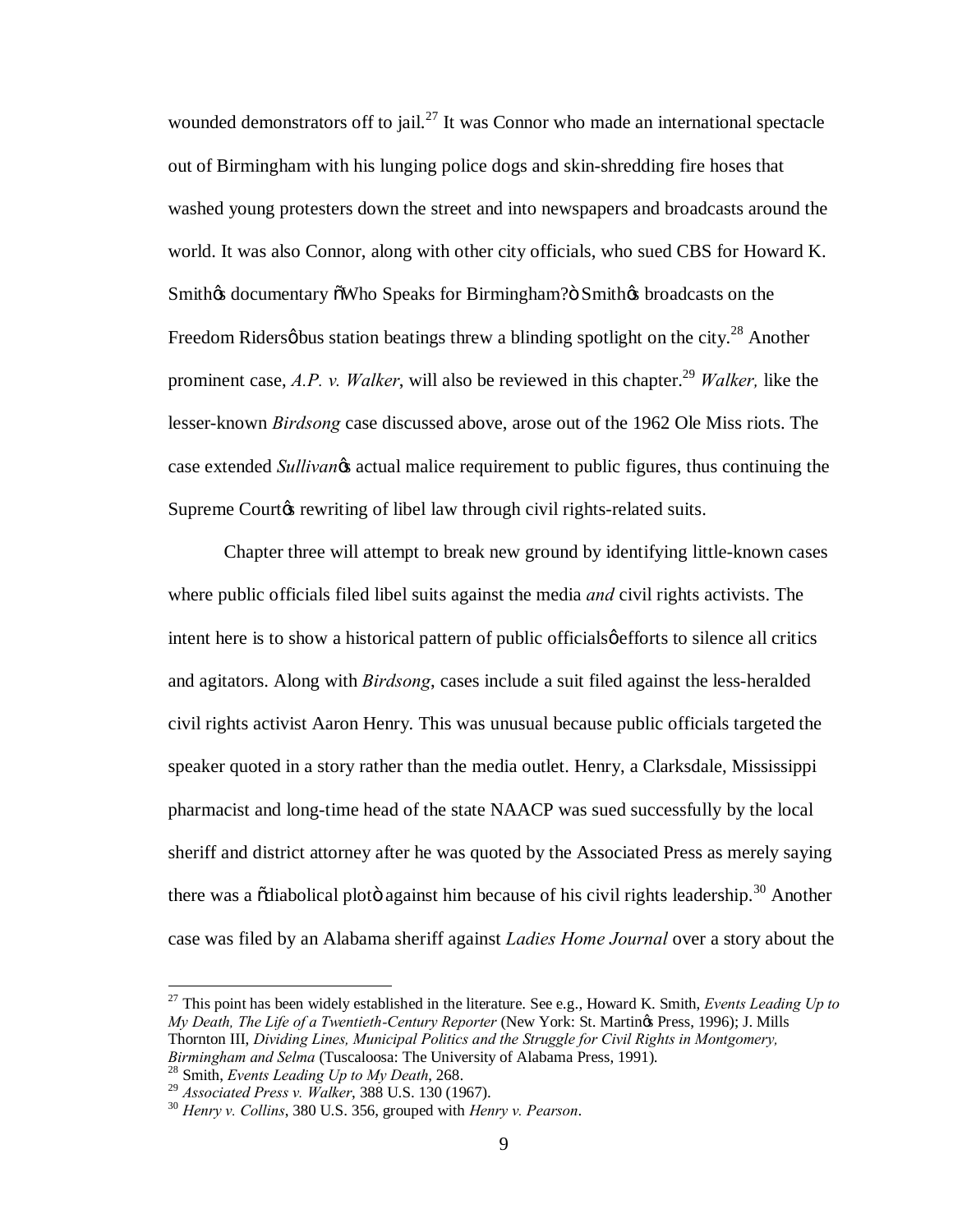March on Washington in August 1963. Etowah County, Alabama Sheriff Dewey Colvard said Curtis Publishing libeled him in the article,  $\delta$ Sophronia $\alpha$  Grandson Goes to Washington, ö which was written by the playwright Lillian Hellman.<sup>31</sup> Still other libel suits that have received little scholarly attention were filed by Neshoba County, Mississippi Sheriff Lawrence A. Rainey against several media outlets that covered the story about the three murdered civil rights workers during the Freedom Summer of 1961.32 Rainey was suspected of being involved in the deaths of Andrew Goodman, Michael Schwerner and James Chaney, who disappeared while investigating the burning of a black church that was also a voter the registration site. All told, Rainey filed six separate suits against the media 6 refusing to yield years after the *Sullivan* verdict made it incredibly difficult for him to recover damages. In one example, Rainey sued Orion Pictures and movie producer Fred Zollo for \$8 million, arguing that fictionalized accounts in the movie *Mississippi Burning* (1988) actually portrayed him. They have sure done some terrible harm,  $\ddot{o}$  Rainey said.  $\ddot{o}$  Everybody all over the South knows the one they have playing the sheriff is referring to me. $\ddot{\sigma}^{33}$ 

James Earl Ray, Martin Luther King<sub>&</sub> assassin, sued *Time* magazine, among others, for coverage of the shooting, the resulting manhunt and murder trial. This suit was among the first that helped jurists establish the õlibel proof doctrine, ö which now applies to the notorious and infamous, typically habitual criminals and high-profile murderers. In essence, Ray os reputation was so bad after King  $\alpha$  murder that he was to be considered

<sup>&</sup>lt;sup>31</sup> Lillian Hellman,  $\tilde{c}$ Sophronia $\alpha$ s Grandson Goes to Washington, $\ddot{o}$  *Ladies Home Journal*, December 1963, 80.<br><sup>32</sup> E.g., *Rainey v. Orion Pictures* (1989), No. E89-0014, filed in Neshoba County Circuit Court.

<sup>&</sup>lt;sup>33</sup> Allison Graham, *Framing the South: Hollywood, Television, and Race During the Civil Rights Struggle* (Baltimore: The Johns Hopkins University Press, 2001), 147.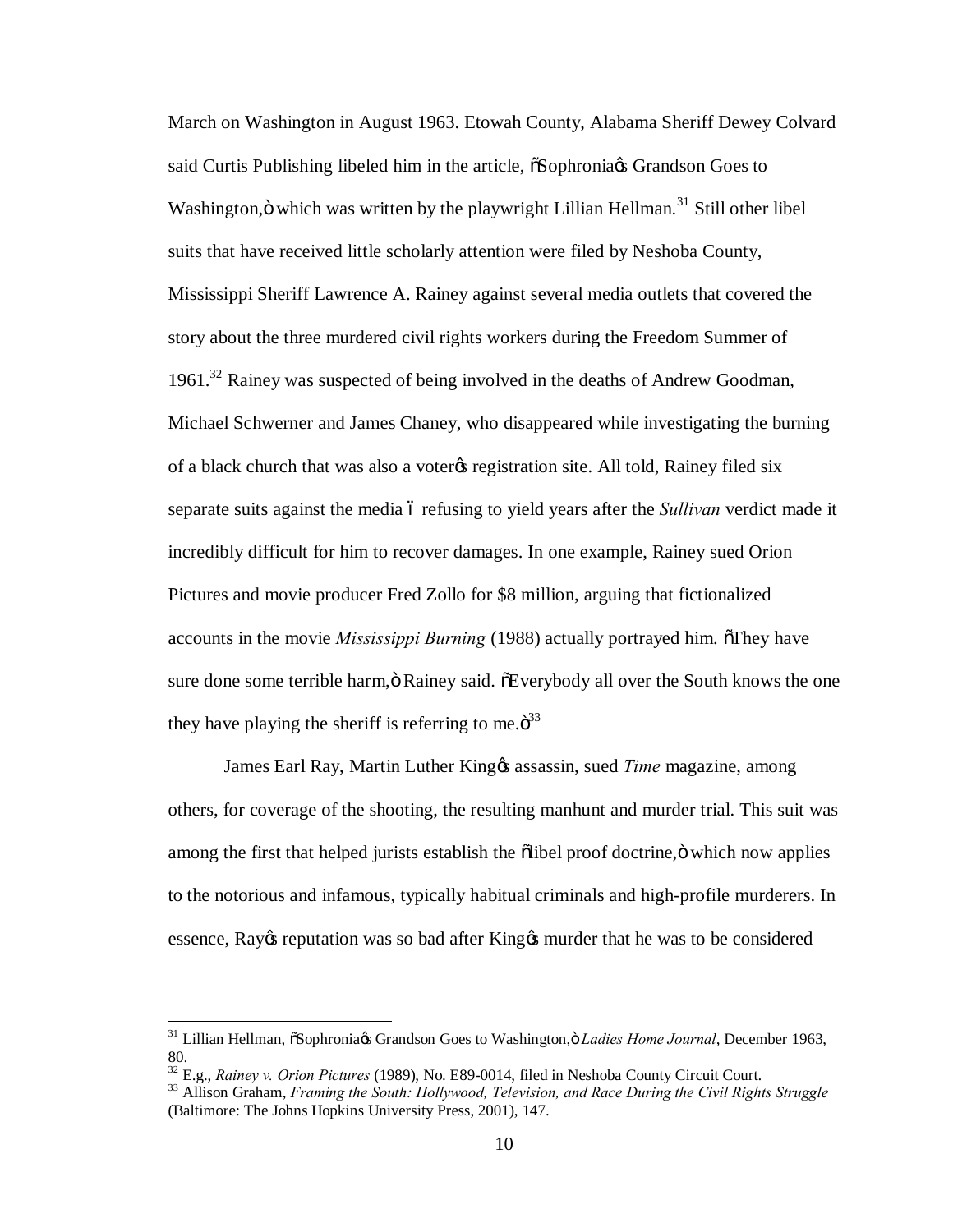libel-proof. Nothing could be written that would actually libel him or worsen his reputation, according to the court.<sup>34</sup>

Chapter four will illustrate that the northern media were not the only ones getting sued over the civil rights story. Several cases that have received little attention include libel suits against Pulitzer Prize winners publishing in Mississippi, Hodding Carter Jr. of the Greenville *Delta Democrat-Times* and Hazel Brannon Smith of the *Lexington Advertiser*, and in Alabama, Buford Boone of the *Tuscaloosa News*. While these three publishers became well known for their civil rights-era journalism, less is known about southerners  $\emptyset$  attempts to silence them using libel law. Former Major General Edwin A. Walker sued Carter for slander based on remarks the publisher made about him at the University of New Hampshire & Distinguished Lecture Series in October 1962. Walker sought \$2 million.<sup>35</sup> Smith was sued by the local sheriff for an editorial she wrote about his harassment of black citizens. Smith opined that the sheriff should resign after he harassed a group of black men and accidentally shot one person in the leg.<sup>36</sup> In addition, Ku Klux Klan Imperial Wizard Robert M. Shelton sued the *Tuscaloosa News* and Boone in 1964 and again in 1965.<sup>37</sup> Shelton sought a total of \$1 million in damages for two anti-Klan editorials that he said subjected him to  $\delta$  public contempt, ridicule and shame. $\ddot{\sigma}^{38}$ 

Chapter five will offer conclusions and suggestions for further research. Relevant cases discussed in this study were found through LexisNexis using a variety of keyword searches. However, some cases that would be relevant to this study have not been

 <sup>34</sup> *Ray v. Time*, 452 F. Supp. 618, 622 (W.D. Tenn. 1976), affirmed by the Sixth Circuit Court of Appeals, 582 F.2d 1280.<br><sup>35</sup> Walker v. Carter, Cause No. 6182, Circuit Court of Washington County, Mississippi.

<sup>&</sup>lt;sup>36</sup> Arthur J. Kaul, õHazel Brannon Smith and the Lexington Advertiser, ö in *The Press and Race: Mississippi Journalists Confront the Movement,* ed. David R. Davies (Jackson:University Press of Mississippi, 2001).<br><sup>37</sup> õShelton Files New Suit Against News, ö The Tuscaloosa News, July 15, 1965.

<sup>&</sup>lt;sup>38</sup> Ex parte Tuscaloosa Newspapers Inc., 1967 Ala. LEXIS 914, 281 Ala. 170, 200 So.2d 471.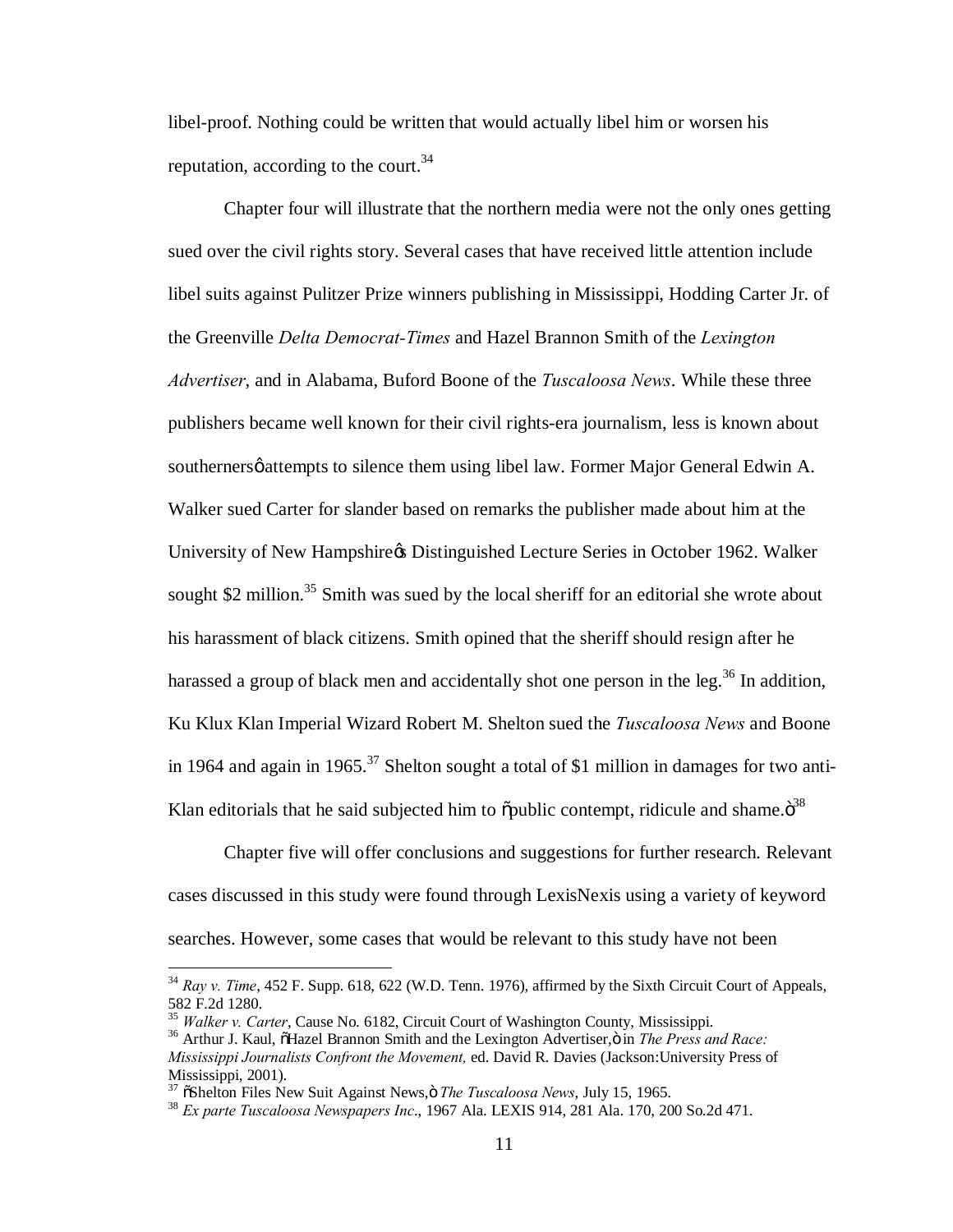reported in any legal journals because they only reached the trial level. Other cases were found using a keyword search of the *New York Times* archive from 1955 to 1970. Editors and reporters at the *Times* were particularly attuned to the use of libel during the civil rights movement since this is the newspaper that faced the brunt of the suits. Still other cases were located in more general works on the history of the movement and were given only brief attention. A few were identified through citations in other libel cases. Others were located through local newspaper coverage of the court proceedings.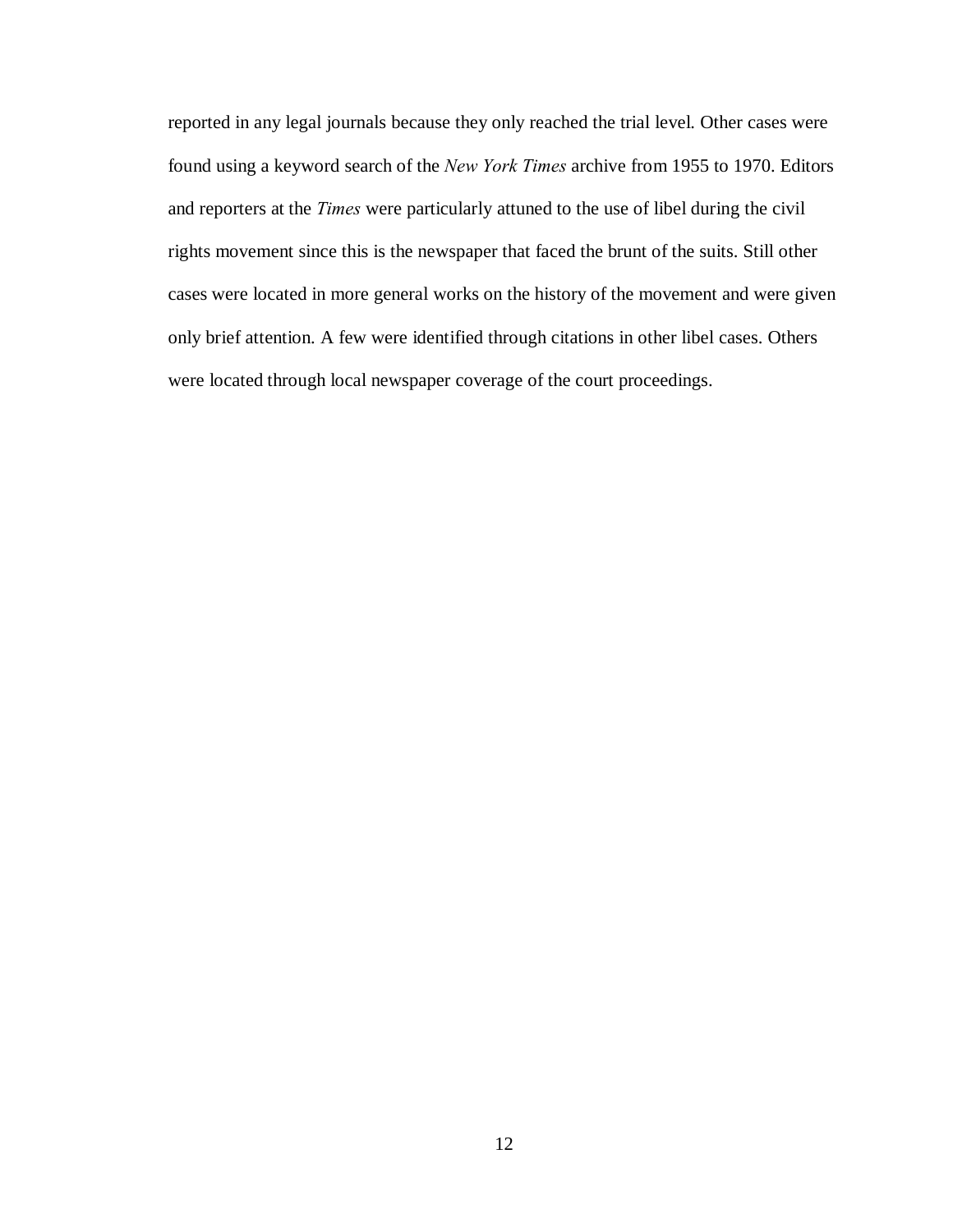#### **CHAPTER TWO**

#### **Silencing the dissenters**

When Montgomery, Alabama police commissioner L.B. Sullivan sued the *New York Times* for libel in 1960, he had long been accustomed to reading newspapers run by editors who thought like he thought.<sup>39</sup> That is, blacks had their place in society and be damned if they ever tried to step out of it. But Northern journalists had begun swooping into his state in the 1950s to write about race, telling the story of the civil rights movement as it unfolded and telling the story from the unheard of African Americans $\varphi$ point of view. With that, Sullivan would become but one government official in the South who would use libel law to shut down speech critical of his actions, speech he found threatening. But long before this, government officials  $\phi$  silencing of unpopular speech using libel had found a comfortable place in American history.

The ink was still drying on the First Amendment when Congress passed its first sedition law in 1798.<sup>40</sup> This law did nothing more than stop speech critical of government officials, in this case, President John Adams and the Federalist Party. Tensions with France and fear that the upheaval of the French Revolution might spread to the United States helped prompt the Federalist-controlled Congress to look for ways to silence agitators and critics. $^{41}$  As paranoia and fighting through party newspapers increased, President Adamsø Federalists attempted to muzzle enemies and dissenters with the Alien

<sup>&</sup>lt;sup>39</sup> *New York Times v. Sullivan*, 376 U.S. 254 (1964).<br><sup>40</sup> The standard history of the Alien and Sedition Acts of 1798 is James Morton Smith, *Freedom's Fetters, The Alien and Sedition Laws and American Civil Liberties* 

<sup>&</sup>lt;sup>41</sup> Invaluable discussion of events leading up to the passage of the Alien and Sedition Acts of 1798 can be found in Norman L. Rosenberg, *Protecting the Best Men, An Interpretive History of the Law of Libel* (Chapel Hill: The University of North Carolina Press, 1986). John C. Miller's *The Federalist Era, 1789- 1800* (1960) is also an excellent introduction to the earliest party system.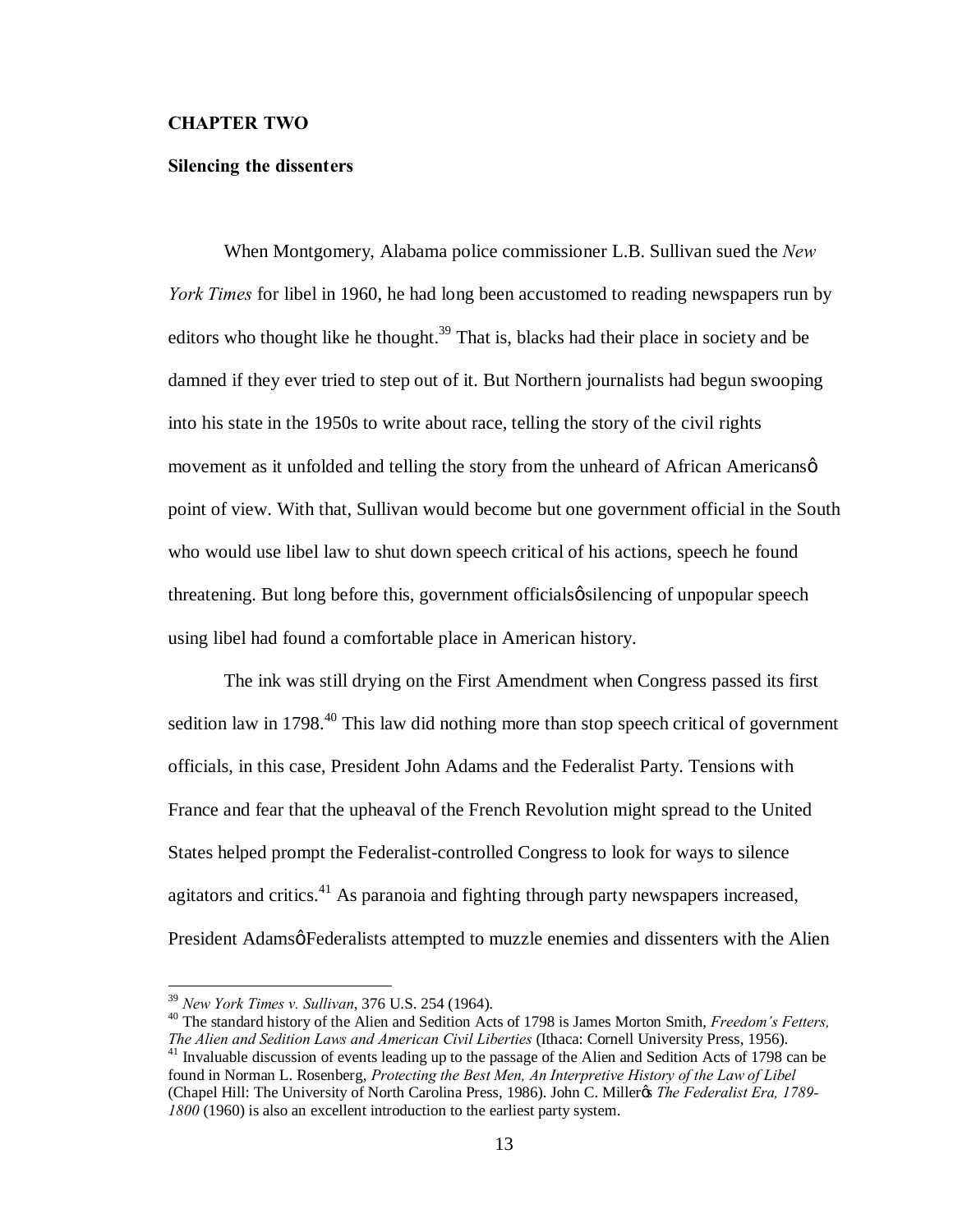and Sedition Acts of 1798. Congress voted on the acts along party lines on July 4, ironically, and set an expiration date of 1801, when Adamsøterm as president expired.<sup>42</sup> This would protect Adams from criticism and leave the next president, possibly a Republican, to fend for himself. The Sedition Act criminalized writing, publishing or speaking in  $\tilde{\alpha}$  false, scandalous and malicious manner about the government, Congress or the president, owith the intent to defame them or arouse of the hatred of the good people of the United States.  $\ddot{o}$  It was widely considered a blatant attempt to hush critics and the Republican newspapers that supported Thomas Jefferson. Those convicted faced a fine of up to \$2,000 and two years in jail.<sup>43</sup> America  $\alpha$  colonial courts had long relied on English common law, where criticism of government officials was automatically considered seditious. It was assumed that such criticism was false, scandalous and malicious and that such expression would likely provoke public unrest. Truth was not a defense. It was actually worse for the speaker or writer when the words were true because truth could be more damaging than a falsehood. The jury is job was to decide whether the speaker said or published the words, and it was up to the judge to decide if the speech was seditious.<sup>44</sup>

The most famous case in America is an anomaly but provides a glimpse of what would eventually be. German immigrant John Peter Zenger, publisher of the *New York Weekly Journal,* was charged with seditious libel in 1734, though he was really just

 $42$  Rosenberg cautions against characterizations that only Federalists sought to silence critics and that Jeffersonians were libertarians by modern standards. Though the latter considered the acts unconstitutional, they did not believe in absolute freedom of political expression. They did not focus on protection of government as an entity but rather protection for the reputations of public leaders, or the othe best men."  $43$  Proponents of the acts were quick to point out that the law differed from traditional seditious libel tenets

in that it included the principle of truth as a defense. 1. U.S. Statutes at Large, Chap. 75, 596, as discussed in Rosenberg, *Protecting the Best Men*. <sup>44</sup> See generally Smith's *Freedom's Fetters*, and John C. Miller, *Crisis in Freedom* (Boston: Little, Brown,

and Company, 1951).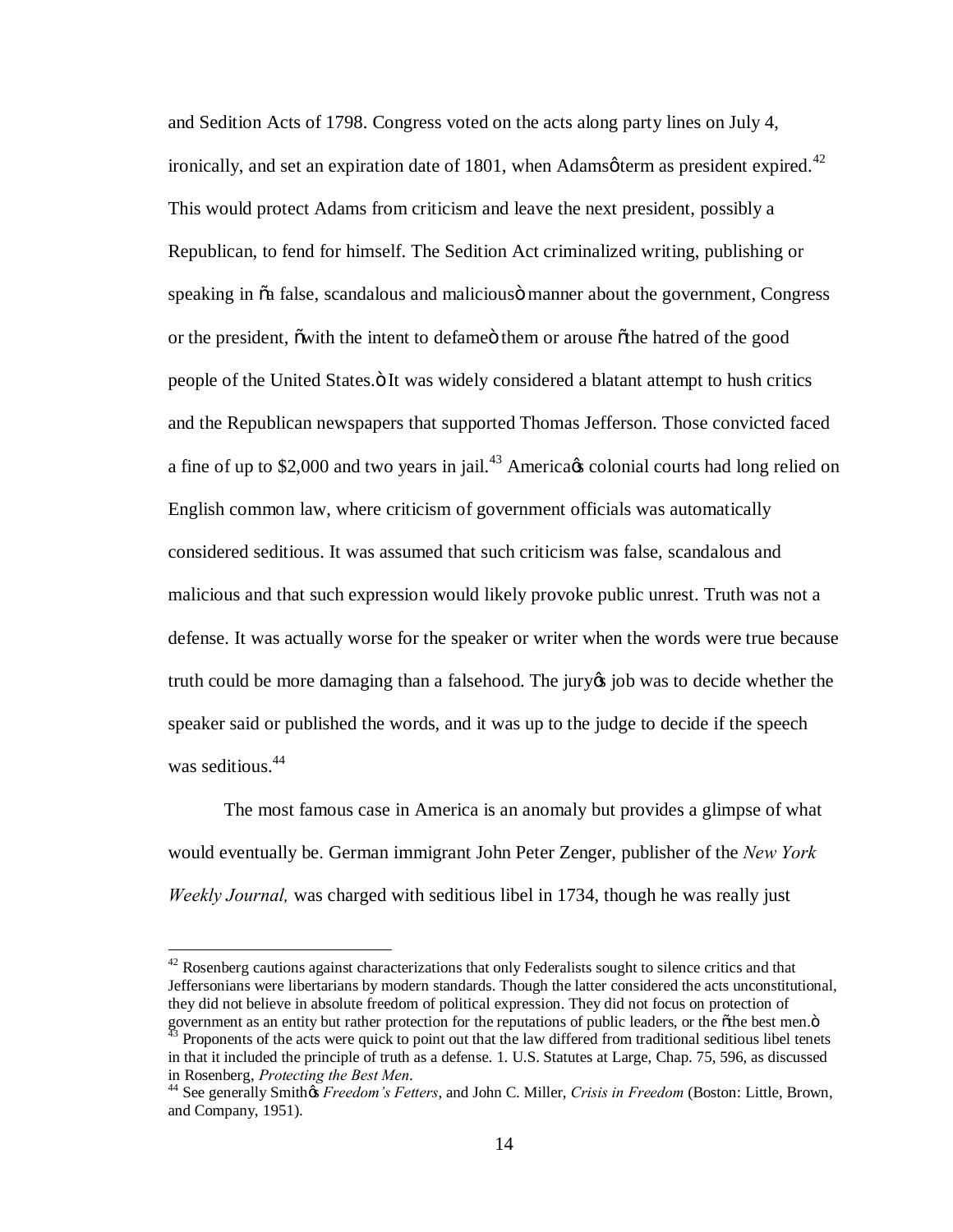printing the words of his boss, James Alexander. In an unprecedented move, the jury disregarded common law, finding Zenger not guilty of seditious libel for his newspaper criticism of the unpopular New York governor William Cosby. The eloquence of Zenger% lawyer, Alexander Hamilton, is widely credited for the jury & radical departure from tradition. He settled the question of whether Zenger had published the criticism by admitting outright that he printed the material, and instead convinced the jury that it was a citizens gright to truthfully criticize their elected officials.<sup>45</sup> But this case was a deviation from the norm, and the law did not change. When the Bill of Rights was adopted in 1791, federal common law and state laws were already in place to criminalize speech critical of the government and punish violators with jail terms and fines.<sup>46</sup> But it did plant the seed, that the utterance of words critical of the government should not be a crime.

Truth as a libel defense was an American invention, starting with the 1798 Alien and Sedition laws. Adams and his fellow Federalists even tried to spin the passage of the repressive acts as a good thing for the press, because truth would defend them.<sup>47</sup> But that did not mean much. Most of the judges were Federalists, and they required defendants to prove every word they had written or spoken, no matter how trivial or minute. All 10

<sup>46</sup> For details on early free speech cases and sedition in general, see Lucas A. Powe, Jr., *The Fourth Estate and the Constitution* (Berkeley: University of California Press, 1991); Leonard W. Levy, *Emergence of a Free Press* (New York: Oxford University Press, 1985); Leonard W. Levy, *Legacy of Suppression, Freedom of Speech and Press in Early American History* (Cambridge, Mass.: The Belknap Press of Harvard University Press, 1960); and William Lowell Putnam, *John Peter Zenger and the Fundamental* 

 <sup>45</sup> For details on the Zenger trial and free speech in general, see Lucas A. Powe, Jr., *The Fourth Estate and the Constitution* (Berkeley: University of California Press, 1991); Leonard W. Levy, *Emergence of a Free Press* (New York: Oxford University Press, 1985); Leonard W. Levy, *Legacy of Suppression, Freedom of Speech and Press in Early American History* (Cambridge, Mass.: The Belknap Press of Harvard University Press, 1960); and William Lowell Putnam, *John Peter Zenger and the Fundamental Freedom* (Jefferson, N.C.: McFarland & Company, Inc. Publishers, 1997).

<sup>&</sup>lt;sup>47</sup> J. Herbert Altschull, *From Milton to McLuhan, The Ideas Behind American Journalism* (White Plains, New York: Longman, 1990), 122.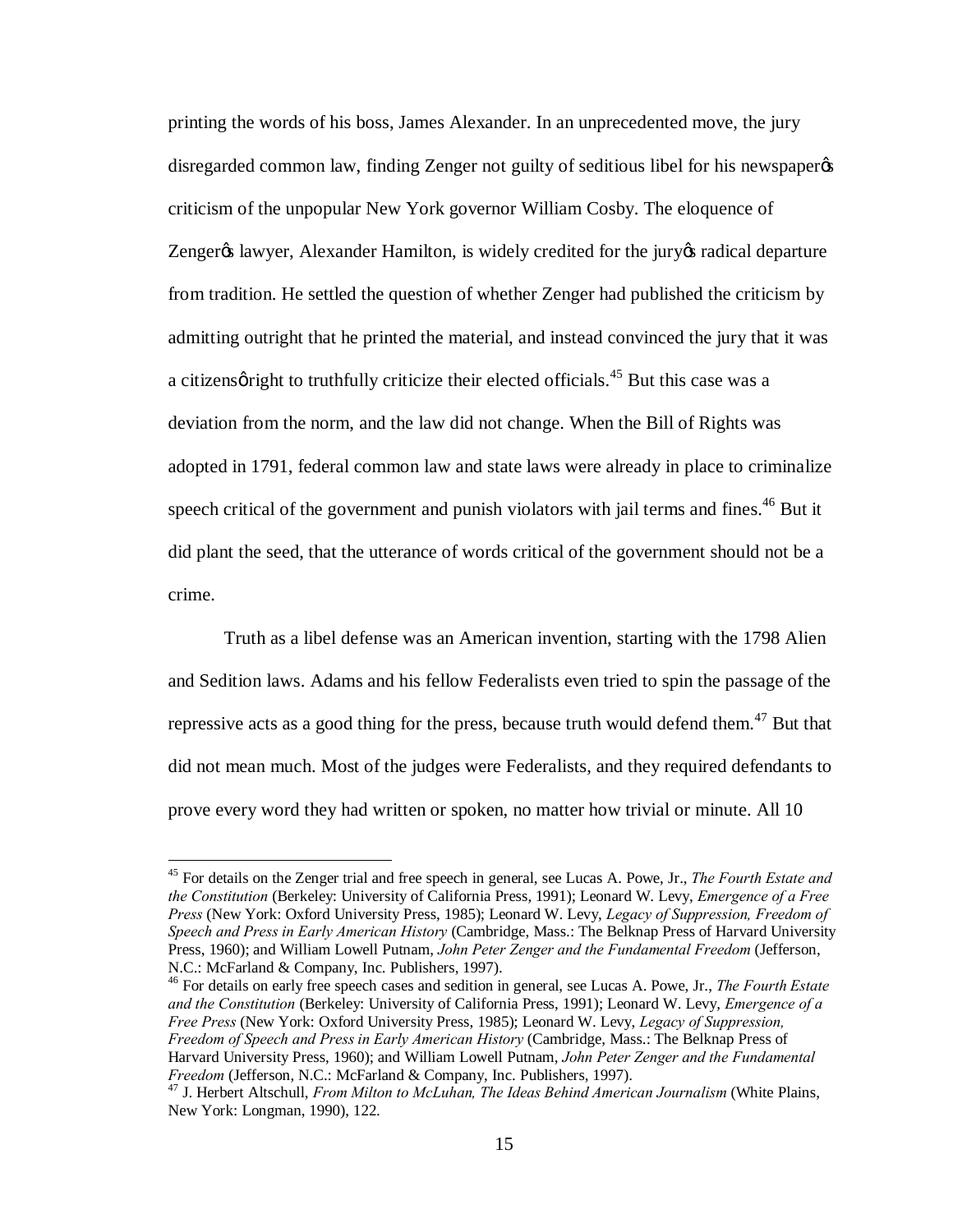convictions under the acts were of Republicans, and eight of those were editors of the country's most influential Republican newspapers. Still in its infancy, the United States government had become quite successful in silencing its critics.<sup>48</sup>

Jefferson, James Madison and others widely denounced the acts as unconstitutional, and the laws began fanning dissent rather than squelching it. In the Virginia and Kentucky Resolutions of 1798 secretly penned by Madison and Jefferson, they furthered their radical argument that the Sedition Act was unconstitutional and that a democratic government cannot be libeled. Madison insisted a free press is othe only effectual guardian against every other right. $\ddot{\sigma}^{49}$  Much has been written about the framers intent at the time of the drafting of the Constitution.<sup>50</sup>  $\tilde{\text{o}}$ Congress shall make no law …abridging freedom of speech or of the press…" Did they mean for the First Amendment to free the press from prior restraint? Madison certainly had formulated his thoughts and made them known not long after, most notably in his Virginia Resolutions. He and his fellow Virginians made a  $\tilde{\sigma}$  remarkable i declaration that was brand new in the history of Western political thought: an absolute restriction on the authority of the national government to issue any restraints at all on the press. $\ddot{o}^{51}$  As Altschull aptly questions, why would the First Amendment merely restate the common law definition of a free press, which was free only from prior restraint?<sup>52</sup>

 <sup>48</sup> Ibid.

<sup>49</sup> James Madison, *The Virginia Report of 1799-1800, Touching on the Alien and Sedition Laws; Together with the Virginia Resolutions of December 21, 1798, The Debate and Proceedings Thereon in the House of Delegates of Virginia, and Several Other Documents* (Richmond, Va.: J.W. Randolph, 1850), 210.<br><sup>50</sup> See, for example, *Legacy of Suppression*, where Levy discusses the difficulty of understanding the reasoning of the Founding Fathers and the fact that the Framers were far from libertarian by modern standards.<br><sup>51</sup> Altschull, 122.

<sup>51</sup> Altschull, 122. <sup>52</sup> Altschull, 122-123.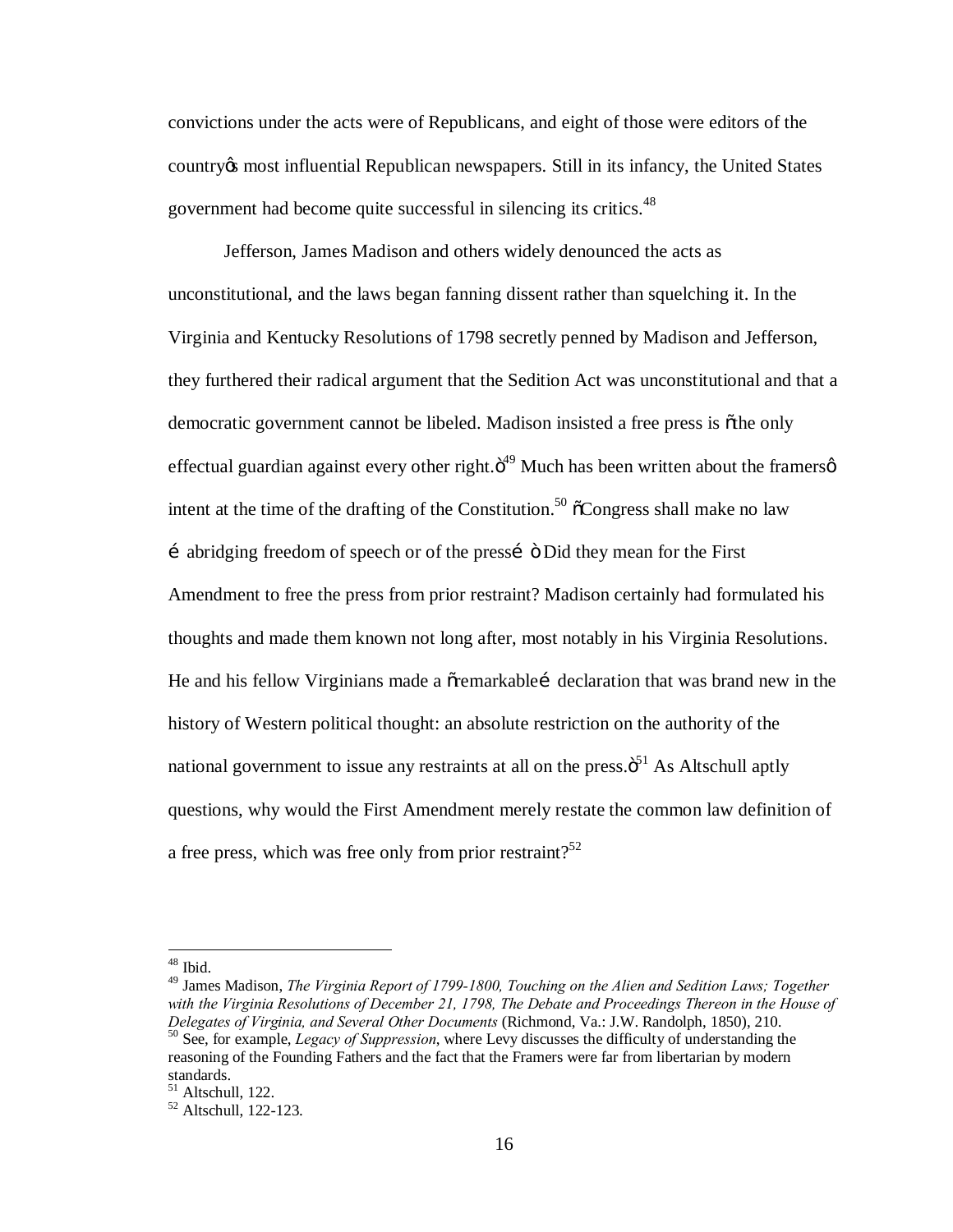This flew in the face of the most quoted English jurist of the era, Sir William Blackstone, who argued against prior restraint but believed publishers should be held accountable for libel after publishing. He wrote in his influential *Commentaries* in the 1760s:  $\delta$ Every freeman has an undoubted right to lay what sentiments he pleases before the public; to forbid this, is to destroy the freedom of the press: but if he publishes what is improper, mischievous, or illegal, he must take the consequences of his own temerity. $\ddot{\mathrm{o}}^{53}$ In short, speak now and pay for it later. Since he was one of the founding fathers, Madison's criticism of the acts had received considerable attention and helped launch the most substantial debates of American libertarian theory up to that time. Madison argued the American system of government was fundamentally different than that of England, with its prior restraints and licensing of printers. In the United States, the people, not the government, were sovereign. <sup>54</sup>

The Alien and Sedition Acts, which contributed to Adamsødefeat by Jefferson in the presidential election of 1800, expired when Jefferson took office. No test case of their constitutionality made it to the Supreme Court, but Jefferson pardoned those convicted under the act, and Congress later agreed to return their fines. In Anthony Lewisgwords:  $\delta$ As a political tactic, the Sedition Act was a disaster E But the act did make an inadvertent contribution, and important one, to the American system of government. It made large numbers of Americans appreciate the importance of free speech and freedom of the press in a democracy. $\ddot{\mathrm{o}}^{55}$ 

 <sup>53</sup> See 4 William Blackstone, *Commentaries of the Laws of England*, 1765-1769, 152 (William Carey Jones ed., 1916) (1769).

<sup>54</sup> Excellent discussion of the sedition acts are in Powe, *The Fourth Estate and the Constitution*; also, Richard Labunski, *Libel and the First Amendment, Legal History and Practice in Print and Broadcast* (New Brunswick: Transaction Publishers, 1989).

<sup>&</sup>lt;sup>55</sup> Anthony Lewis, *Make No Law, The Sullivan Case and the First Amendment* (New York: Random House), 65.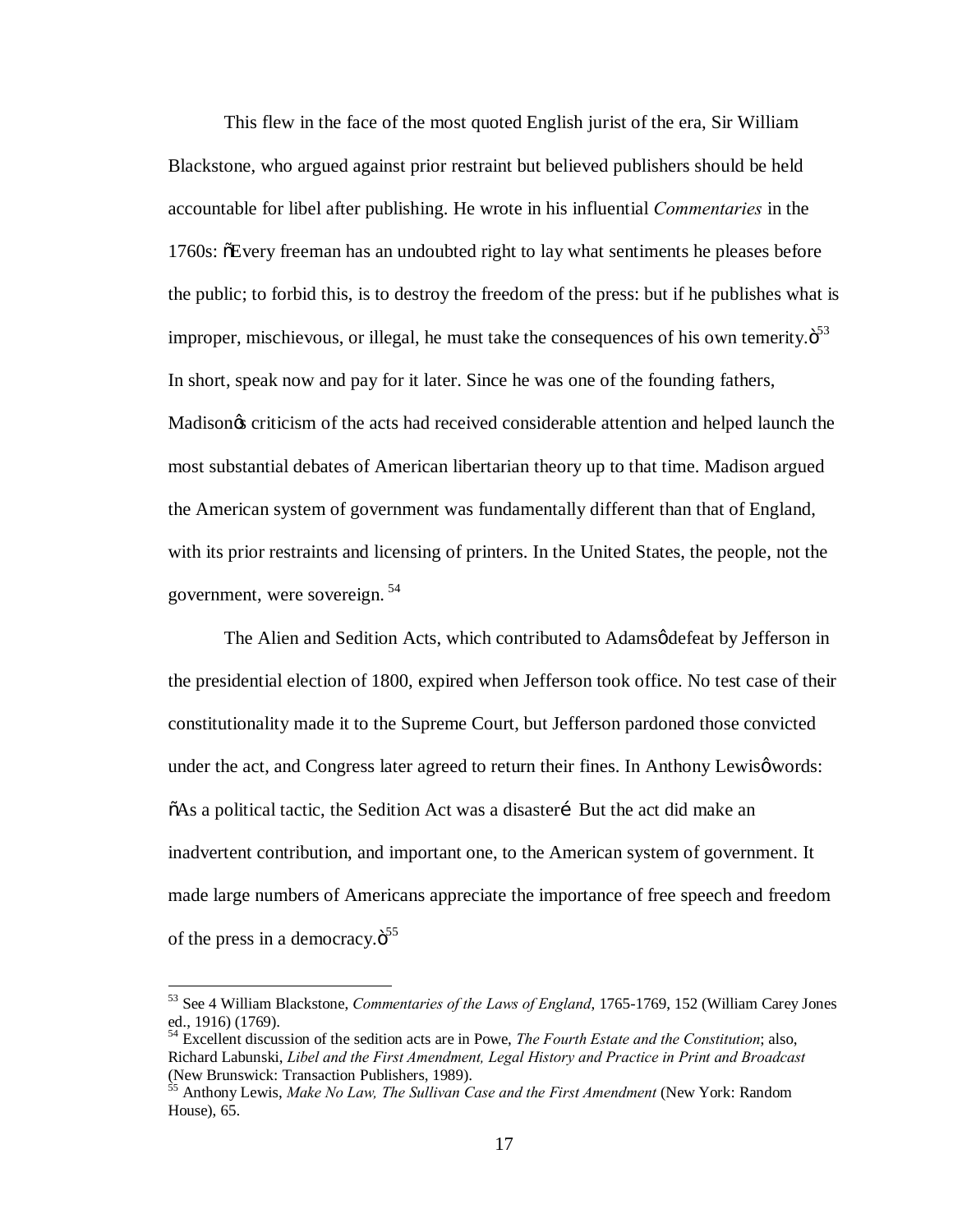The tradition of prior restraint dates to at least 1538 when England & Henry VIII sought to control this new, powerful printing technology through his official Crown licensers. Unlicensed printers were simply jailed. Some form of licensing remained in place for the next 150 years, with its most noted criticism coming from John Milton's classic assault on censorship, *Areopagitica,* printed in 1644. <sup>56</sup> Though the poet was mainly ranting against authorities for failing to grant him a divorce from his 16-year-old bride, he did it eloquently. His argument against pre-publication censorship was hailed as an awe-inspiring call for liberty by First Amendment theorists.  $\tilde{d}$  though all the winds of doctrine were let loose to play upon the earth, so Truth be in the field, we do injuriously, by licensing and prohibiting, to misdoubt her strength. Let her and Falsehood grapple; whoever knew Truth put to the worse, in a free and open encounter? $\ddot{o}^{57}$  This idea, Miltongs self-righting principle, is commonly referred to as  $\delta$ the marketplace of ideasomtheory.<sup>58</sup>

A stronger call for liberty in speech came in 1859, from British philosopher and liberal thinker John Stuart Mill, most noted, as an enduring defender of a free press. Censorship would only bring about  $\tilde{o}$  ignorance and imbecility, against which [the press] is the only safeguard. $\ddot{\mathrm{o}}^{59}$  His treatise *On Liberty* marked the most notable call for freedom of expression since Milton, and it was a call heard loudly in America.<sup>60</sup>  $\tilde{\text{o}}$ We can never be sure that the opinion we are endeavoring to stifle is a false opinion; and if we were sure,

 <sup>56</sup> Merritt Y. Hughes (ed.), *John Milton, Complete Poems and Major Prose* (New York: The Odyssey

<sup>&</sup>lt;sup>57</sup> Ibid. The most comprehensive study of Milton can be found in David Masson, *The Life of Milton* (Gloucester, Mass: Peter Smith, 1965).

<sup>58</sup> Altschull, *From Milton to McLuhan*, 40.

<sup>59</sup> John Stuart Mill, *Law of Libel and Liberty of the Press*, reprinted in G.L. Williams, ed., *John Stuart Mill on Politics and Society* (Hassock, England: Harvester Press, 1975), at 169. The essay was first published in

<sup>&</sup>lt;sup>60</sup> John Stuart Millos *On Liberty* has gone through many reprints. For an unabridged version, see Max Lerner, ed., *Essential Works of John Stuart Mill* (New York: Bantam Books, 1961).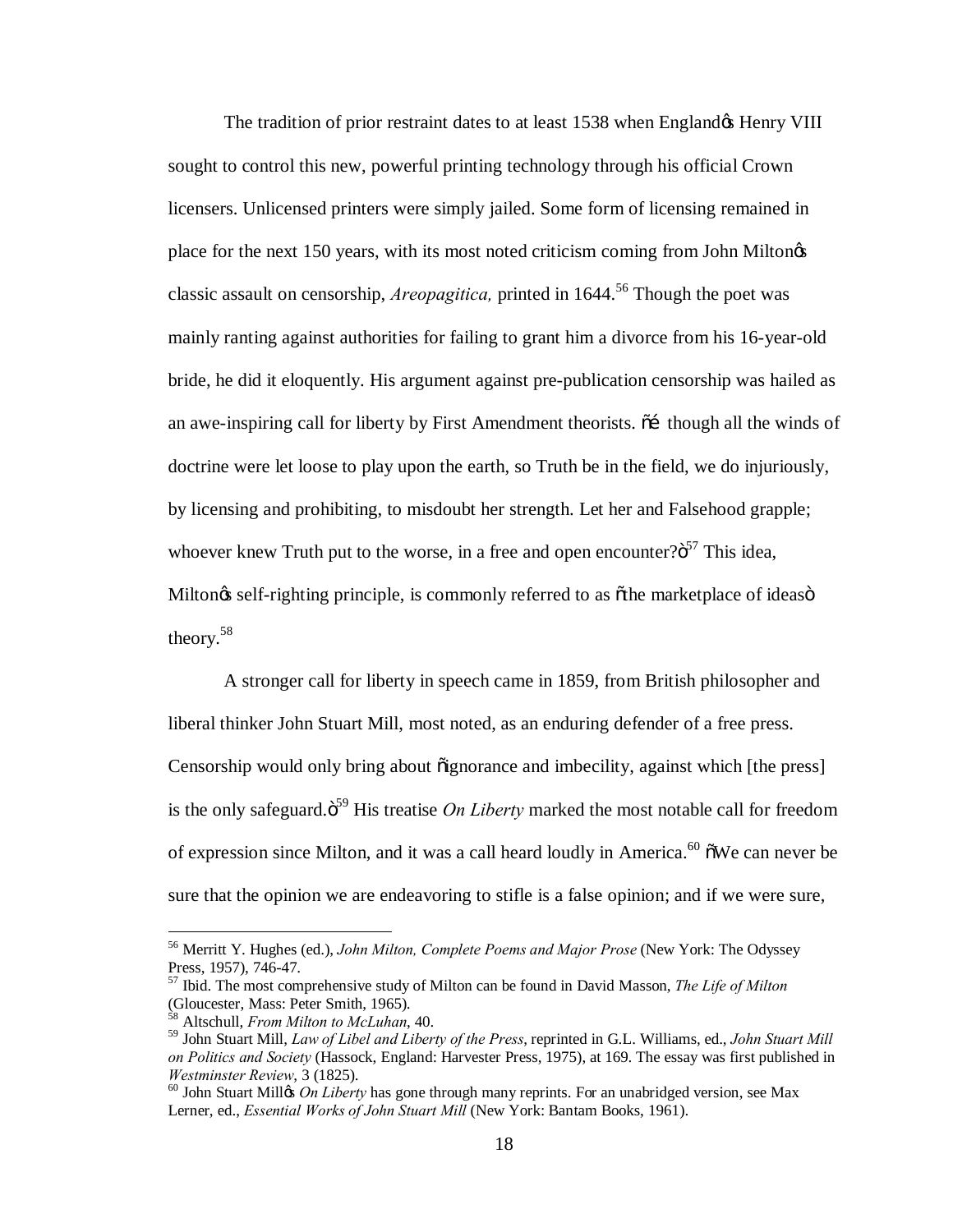stifling it would be an evil still,  $\ddot{\text{o}}$  he wrote.<sup>61</sup> Scholars find Milton $\alpha$  marketplace of ideas theory well entrenched in Millos works, though his essay did not use the precise nomenclature. Justice Oliver Wendell Holmes Jr. would refer to the concept in his most important free speech cases,  $62$  and Justice William Brennan Jr. would use Milton and Mill as cornerstones in the *New York Times v. Sullivan* decision in 1964.

With the unpopularity of the Alien and Sedition Acts of 1798, it took more than a century and a very controversial war for Congress to pass another sedition law proscribing expression critical of the government and its policies. This came on the eve of World War I, German immigrants and others had become vocal in their aversion to fighting their homelands. Many saw this as a war started by the wealthy that would have to be won on the backs of the penniless foot soldier. Hysteria and paranoia pervaded as Congress approved the Espionage Act of 1917. The law criminalized speaking or writing with the intent to hinder the United States of ware efforts, making it illegal to cause or try to cause insubordination or disloyalty in the military or obstruct recruiting.<sup>63</sup> It was also illegal to mail any material that violated the act. Those convicted faced up to a \$10,000 fine and 20 years in jail.

In 1918, the Sedition Act was an all but reincarnated version of the Federalists $\varphi$ law from 1798. It criminalized speech or the publishing of  $\tilde{a}$ any disloyal, profane, scurrilous or abusive language intended to cause contempt for the government, Constitution, the flag or the military uniform.<sup>64</sup> Roughly 2,000 people were tried under

<sup>&</sup>lt;sup>61</sup> Ibid., 269.<br><sup>62</sup> *Abrams v. U.S.*, 250 U.S. 616, 630 (1919), Holmes dissenting. The ultimate good desired is better reached by free trade in ideasi the best test of truth is the power of the thought to get itself accepted in the

competition of the market. $\ddot{\text{o}}$ <br><sup>63</sup> The Espionage Act of 1917, ch. 30, title I §3, 40 Stat. 219, current version codified at 18 U.S.C. §2388.<br><sup>64</sup> As amended May 16, 1918, ch. 75, 40 Stat. 553-54.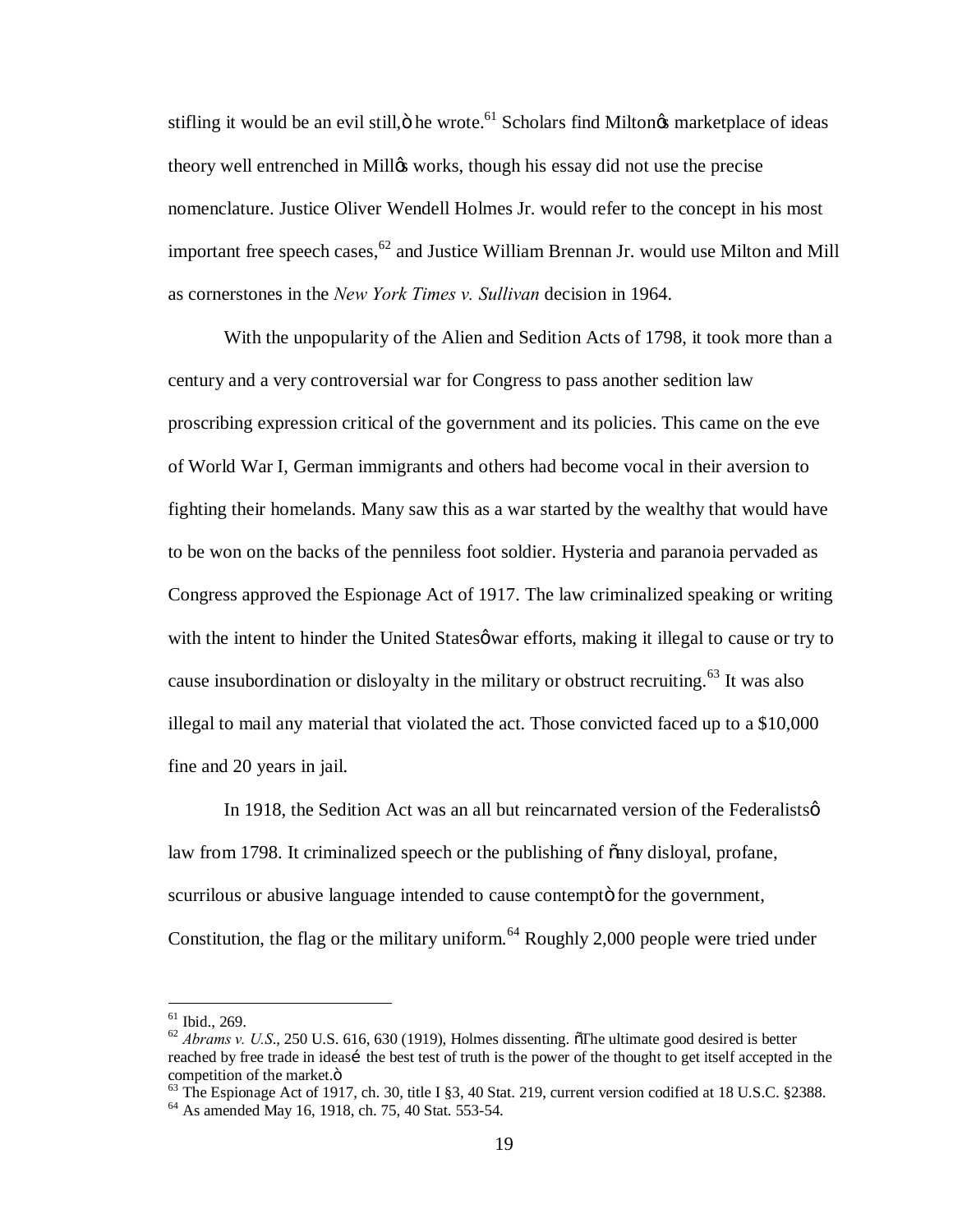these laws, resulting in the conviction of about 900 people, most of whom were aliens, radicals or publishers of foreign language magazines and newspapers, with the most noted being socialists and German immigrants.<sup>65</sup> Once again, government officials were quite effective in silencing their critics.

The United States Supreme Court initially went along with public officials  $\phi$ efforts to silence speech they did not agree with. Among the most notable cases arising from the acts are *Schenck v. United States* and *Debs v. United States*, incitement cases where the court unanimously agreed in 1919 that seditious utterances were not protected speech.<sup>66</sup> These cases mark the most active struggle by the court to find the line between unpopular speech and genuine threats to national security. The question in *Schenck*: Was the country to raise a fighting force for World War I threatened by war protestors $\phi$  expression? New York socialist Charles T. Schenck sent leaflets to men of draft age, encouraging draftees to õassert their rightsö by refusing to serve. Justice Holmes first articulated his clear-and-present-danger test in *Schenck*, writing that expression is not protected when words  $\tilde{o}$  are used in such circumstances and are of such a nature as to create a clear and present danger that they will bring about the substantive evils that Congress has a right to prevent. $\ddot{o}^7$  So if the speech is evil, Congress could stop it. Take this line of thought and place it in the South in the 1960s. Speech advocating civil rights was evil and it, too, could be stopped, according to those in control of the government.

<sup>&</sup>lt;sup>65</sup> H.C. Peterson and Gilbert C. Fite, *Opponents of the War, 1917-1918* (Madison: University of Wisconsin Press, 1957). Excellent discussion can also be found in Powe, *The Fourth Estate and the Constitution*.  $66$  Schenck v. United States, 249 U.S. 47 (1919); Debs v. United States, 249 U.S. 211 (1919). Frohwerk v. *United States*, 249 U.S. 204 (1919) was an obscure Missouri case that the court decided at the same time where a publisher was convicted under the Espionage Act and sentenced to 10 years in prison for a series of articles that said the United States $\varphi$  participation in World War I was wrong. <sup>67</sup> 249 U.S. 47, 52 (1919).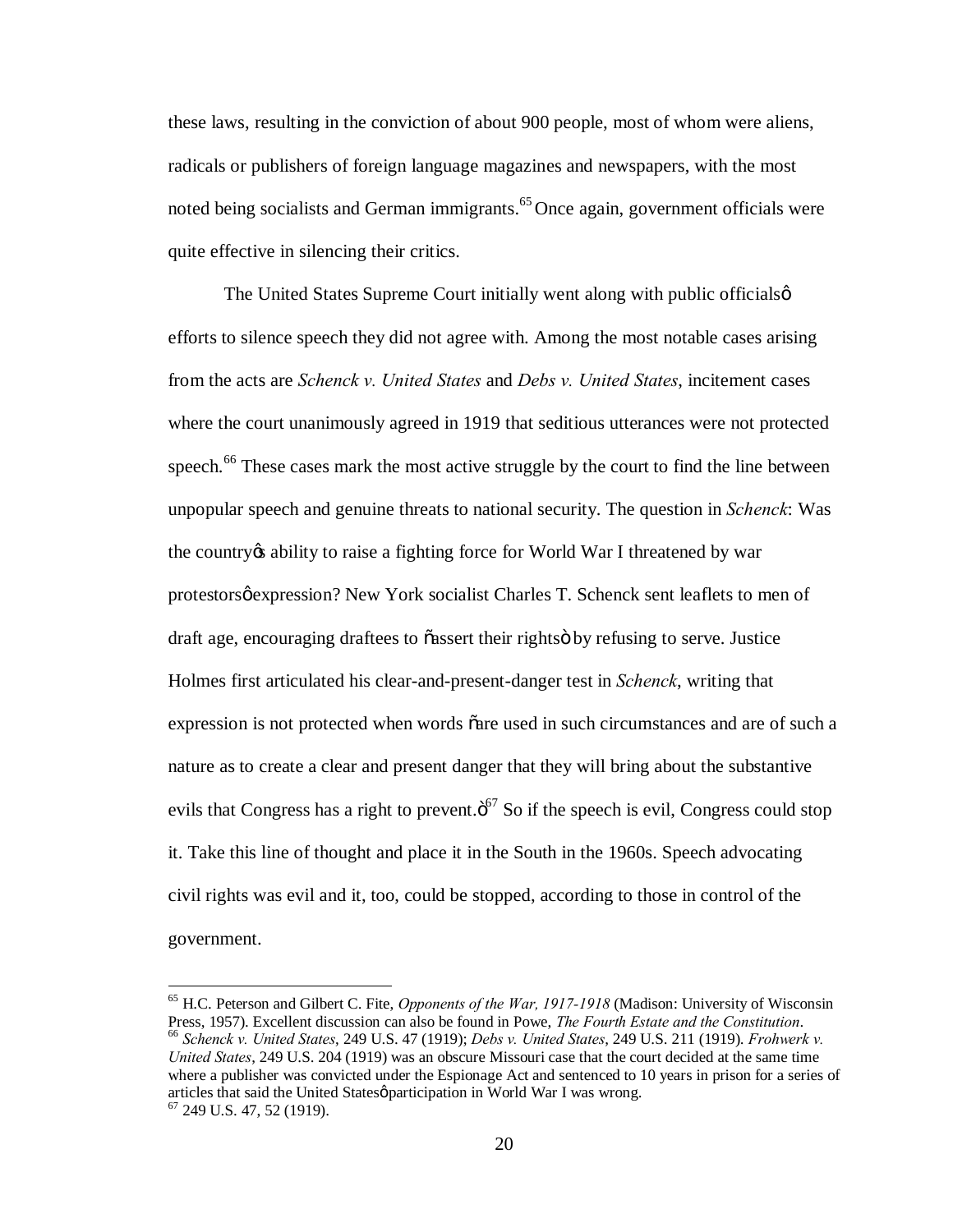In 1919, the Supreme Court upheld Schenk & conviction, agreeing unanimously that the possibility draftees would refuse induction amounted to a clear and present danger to the country. Justice Holmes said speech critical of government officials  $\varphi$ actions or policies may be curbed more frequently during wartime because of the increasing danger to national security. Before this, the court used the ambiguous  $\delta$ bad tendencyö test, where speech could be punished even if there was no identifiable danger related to it.<sup>68</sup> Eugene V. Debsocase, decided the same day, was also part of this line of incitement cases where government critics and threats to the status quo were targeted. The Socialist Party leader and perennial presidential candidate was convicted under the Espionage Act for an anti-war speech in Canton, Ohio, where he said omen were fit for something better than slavery and cannon fodder. $\ddot{o}^{69}$  Debs, a major public figure who received more than one million votes (or 6 percent) in the presidential election of 1912, was found guilty of attempting to incite insubordination in the armed forces, as well as obstructing military recruitment and for encouraging support of the enemy.<sup>70</sup> On each of three counts, he was sentenced to 10 years in prison.<sup>71</sup> Yet again, government officials had succeeded in legally silencing the opposition, in this case, the anti-war socialists  $\varphi$ leading spokesman. $^{72}$ 

The pivotal point in which the court began to change its thinking about freedom of expression revealed itself in Justice Holmes *permarkable* dissent in another incitement

 <sup>68</sup> Noted law professor Zacharah Chafee argued in his essay *Freedom of Speech in War Time*, 32 Harv. L. Rev*.* 932 (1919), that the clear and present danger test was more protective of free speech. Scholars have argued that both standards are unclear and overly restrictive.<br><sup>69</sup> 249 U.S. 211.<br><sup>70</sup> Margaret A. Blanchard, *Revolutionary Sparks, Freedom of Expression in Modern America* (New York:

Oxford University Press, 1992).

 $71$  While serving his prison term, Debs received more than 900,000 votes in the presidential election of 1920.

 $72$  For detail on the trial of this largely forgotten activist, see Nick Salvatore $\alpha$  biography, *Eugene V. Debs: Citizen and Socialist* (Champaign, Ill.: University of Illinois Press, 2007).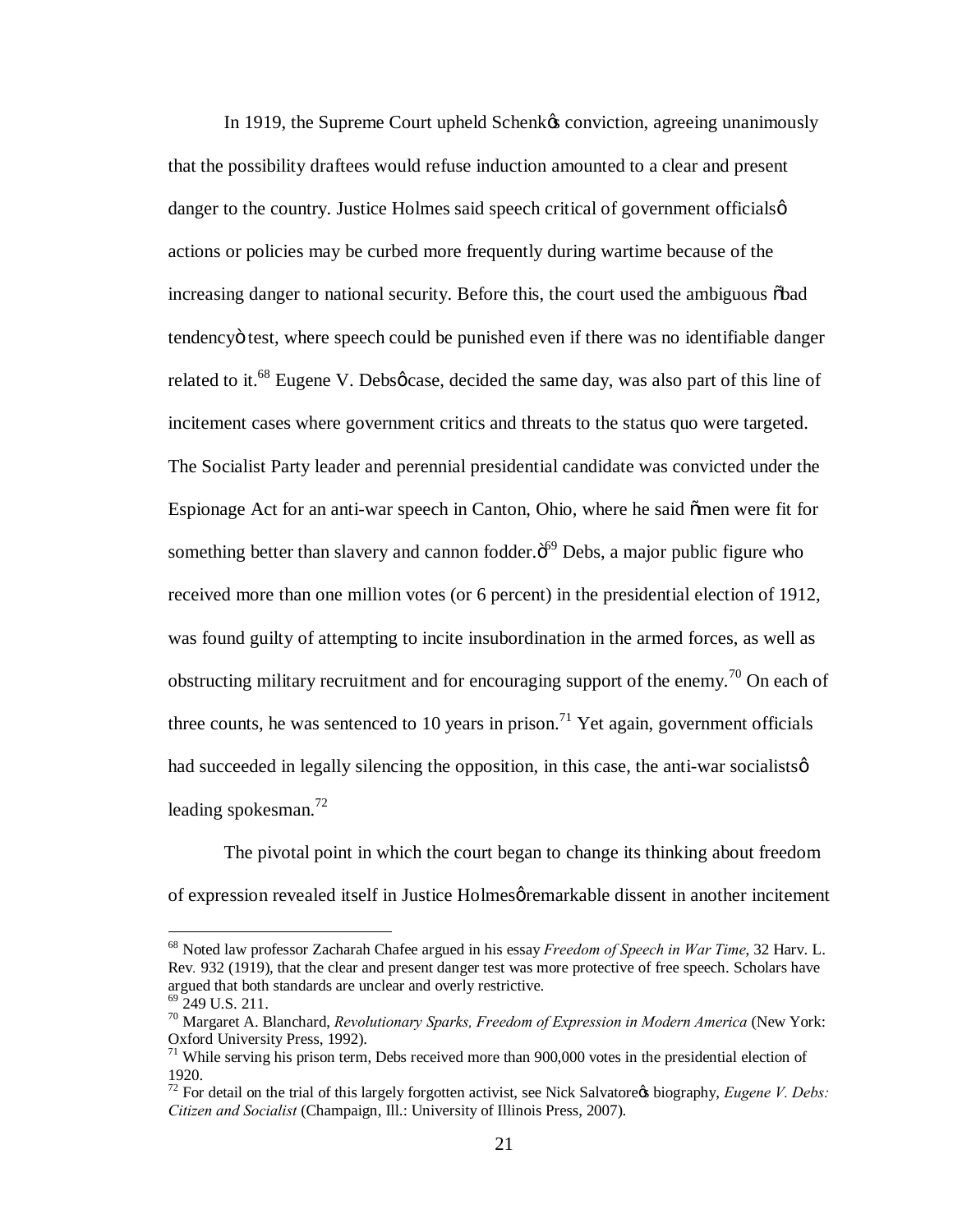case, *Abrams v. United States*, decided just months after *Schenck* and *Debs*. This was the most serious discussion of seditious libel as a violation of the First Amendment to date and marked the beginning of modern debate on the meaning of free speech.<sup>73</sup> In this case, Jacob Abrams and three other young Jewish-Russian immigrants were convicted of attempting to interfere with the war against Germany after they dropped leaflets written in English and Yiddish from a Lower East Side factory window urging workers to strike in protest of the war that was being carried out by an unjust government.<sup>74</sup>

Justice Louis D. Brandeis joined Justice Holmes  $\phi$  dissent, agreeing that the four were essentially convicted for their socialist and anarchist views 6 and their criticism of the government. Holmes wrote:  $\delta I$  wholly disagree with the argument that the First Amendment left the common law as to seditious libel in force.<sup> $7^5$ </sup> In *Abrams*, Holmes famously referenced the marketplace of ideas philosophy, implying the principle, but never actually using the term. He wrote of the importance of  $\tilde{o}a$  free trade in ideaso and  $\ddot{\text{a}}$  othat the best test of truth is the power of the thought to get itself accepted in the competition of the market. $\ddot{o}^{76}$  In the *Sullivan* decision 45 years later, Brennan would point to Holmes $\varphi$  words in this case as a guiding force for unpopular speech during the civil rights movement:  $\delta$ Although the Sedition Act was never tested in this Court, the attack upon its validity has carried the day in the court of history. $\ddot{\mathrm{o}}^{77}$ 

The eight months between the *Schenck* and *Debs* cases and the *Abrams* case have been given considerable scrutiny by First Amendment scholars trying to figure out what

<sup>&</sup>lt;sup>73</sup> Blanchard, *Revolutionary Sparks*, 83.<br><sup>74</sup> For a more thorough study of the case, see Richard Polenberg, *Fighting Faiths: The Abrams Case, the Supreme Court, and Free Speech* (New York: Viking, 1987).

<sup>&</sup>lt;sup>75</sup> *Abrams v. United States*, 250 U.S. 616, 630 (1919).<br><sup>76</sup> Ibid. 77 376 U.S. 254 at 276.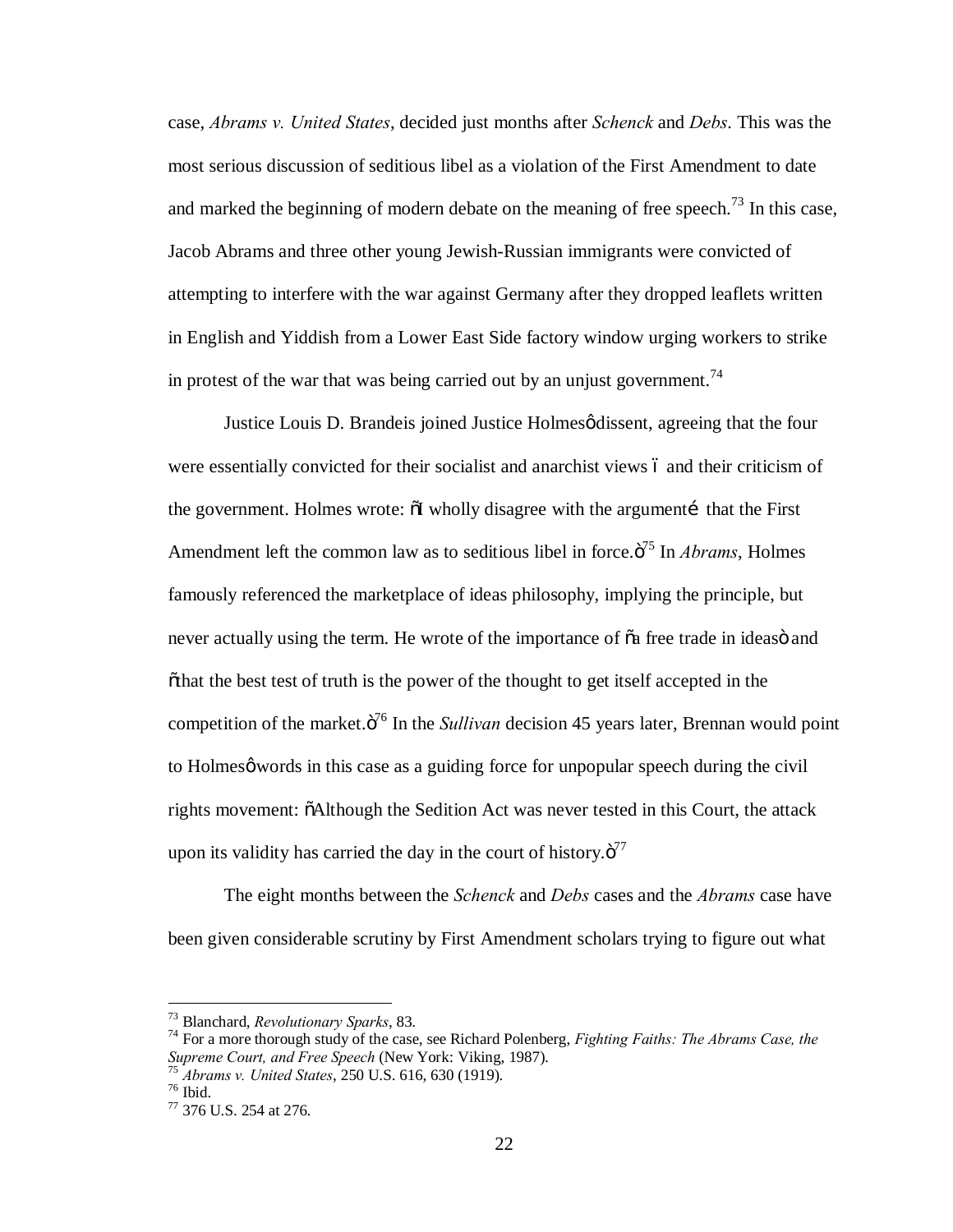changed Holmesø mind.<sup>78</sup> One influence was Holmesø correspondence with U.S. District Court Judge Learned Hand, considered the greatest judge never to sit on the Supreme Court. Hand had rejected the courtes  $\delta$ bad tendency o test two years earlier in a sedition case against socialist publication *The Masses*, substituting a tougher test of "direct incitement of violent resistance in deciding whether speech was seditious.<sup>79</sup> In his dissent, Holmes called Abramsøcirculars õsilly leafletsö that the õdefendants had as much right to publish as the Government has to publish the Constitution of the United States. $\ddot{\mathrm{o}}^{80}$ This was the beginning of the judiciary ts slow evolution to a more libertarian interpretation of the First Amendment that would reach its height with the Warren Court in the 1950s and 1960s as the civil rights movement took off. $81$ 

Just as the Espionage Act of 1917 helped Congress silence mostly socialist and immigrant dissent during wartime, the Alien Registration Act of 1940 was aimed at domestic communists. ${}^{82}$  The first peacetime sedition law since 1798, it criminalized the advocacy of the violent overthrow of the government and the publishing or distributing of material advocating it. Chafee estimated that about 100 people were fined or imprisoned under the Smith Act between 1940 and 1960.<sup>83</sup> Among the most noted cases was *Dennis v. United States*, where the Supreme Court, using the clear and present danger test, upheld the conviction of 12 leading members of the Communist Party who had been

 <sup>78</sup> See, for example, Gerald Gunther, *Learned Hand and the Origins of Modern First Amendment Doctrine: Some Fragments of History*, 27 Stan. L. Rev. 719, 719 (1975); Fred D. Ragan,  $\tilde{o}$ Justice Oliver Wendell Holmes, Jr., Zechariah Chafee, Jr., and the Clear and Present Danger Test for Free Speech: The First Year, 1919." *Journal of American History* 58 (1971): 39-43; and David S. Bogen, The Free Speech Metamorphosis of Mr. Justice Holmes, *Hofstra Law Review* 11 (1982): 97-189.<br><sup>79</sup> Masses Publishing Co. v. Patten, 244 F. 535.<br><sup>80</sup> 250 U.S. 616, at 629.<br><sup>81</sup> After Abrams, a series of opinions from Holmes and Justice Loui

argument that speech must bring about imminent danger before it can be proscribed. See e.g., *Gitlow v. New York*, 268 U.S. 652 (1925) and *Whitney V. California*, 274 U.S. 357 (1927). <sup>82</sup> 54 U.S. Statutes 670.<br><sup>83</sup> Zachariah Chafee, Jr., *The Blessings of Liberty* (New York: J.B. Lippincott Co., 1954).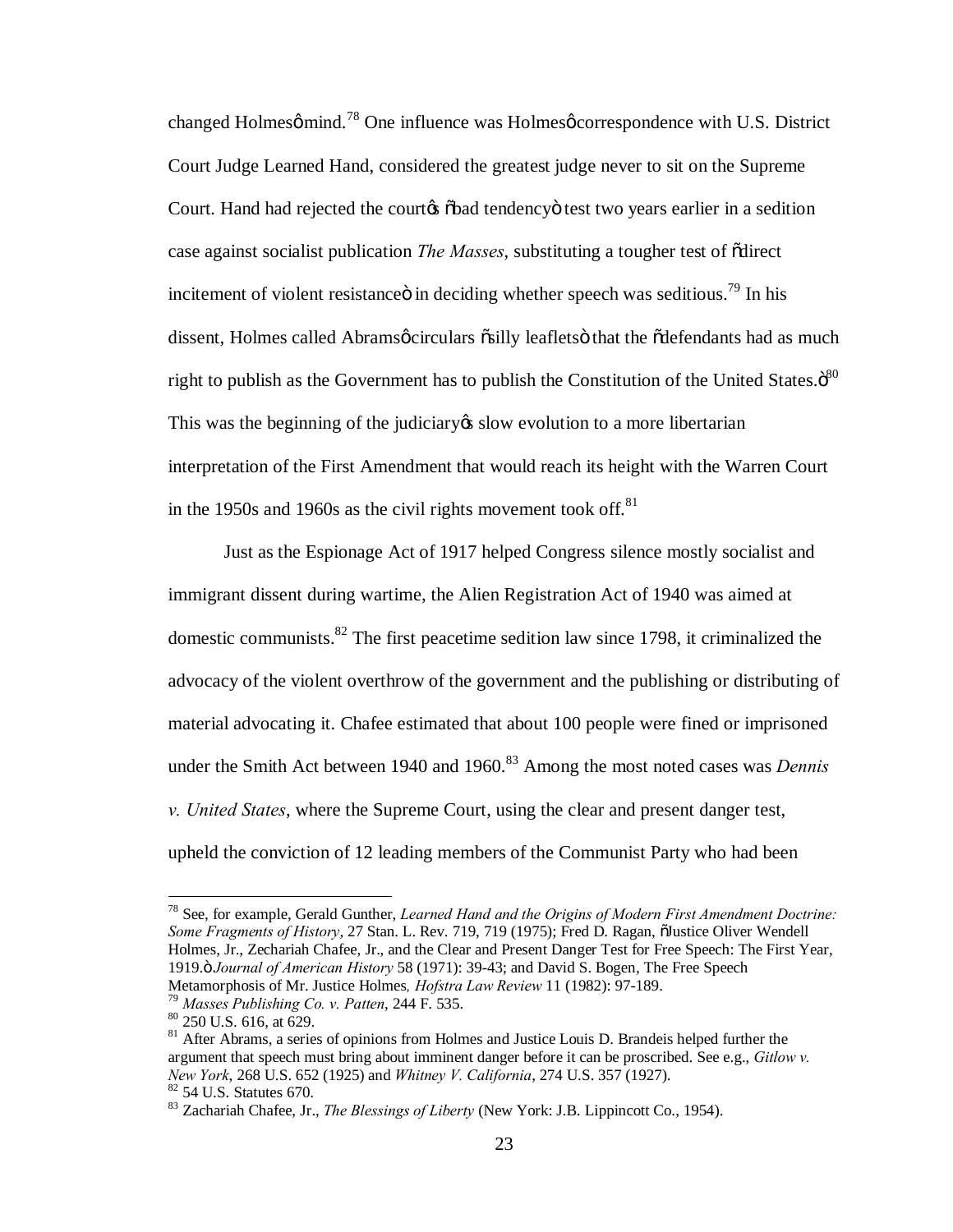charged with conspiring to teach and advocate communist doctrine.<sup>84</sup> Caught up in anticommunist hysteria, the court pointed to the advocacy of the overthrow of the democratic government by force and worried about an  $\tilde{a}$ armed internal attack. $\tilde{o}^{85}$  Justice William O. Douglas dissented:  $\delta$ Free speech is the rule, not the exception in Communism has been so thoroughly exposed in this country that it has been crippled as a political force. Free speech has destroyed it as an effective political party. $\ddot{\delta}^{86}$ 

The 1954 Senate censure of Wisconsin Senator Joseph McCarthy helped take the wind out of Smith Act prosecutions as the crusade to find communist infiltrators ebbed. And McCarthy-era prosecutions died out with the Supreme Court<sub>of</sub> decision in *Yates v. United States* in 1957.<sup>87</sup> Oleta Yates and 13 other Communist Party leaders were convicted of violating the act by writing of the necessity to overthrow the government by force. The Supreme Court agreed with the defense, that this was abstract doctrine that presented no imminent danger. The court distinguished the difference between teaching or discussing the violent overthrow of the government as abstract theory or doctrine and actually teaching it to bring about specific action. Abstract doctrine was protected by the First Amendment, the court said, instructing the government to prove the *Yates*  defendants directly advocated illegal action. The government then dropped the case, and no other charges were filed under the Smith Act. The Supreme Court<sup>&</sup> decision in *Yates* underscored First Amendment rights and would help insure that such laws might not be enacted in the future.

<sup>&</sup>lt;sup>84</sup> *Dennis v. United States,* 341 U.S. 494 (1951).<br><sup>85</sup> 341 U.S. 494, 509.<br><sup>86</sup> 341 U.S. 494, 588.<br><sup>87</sup> 354 U.S. 298.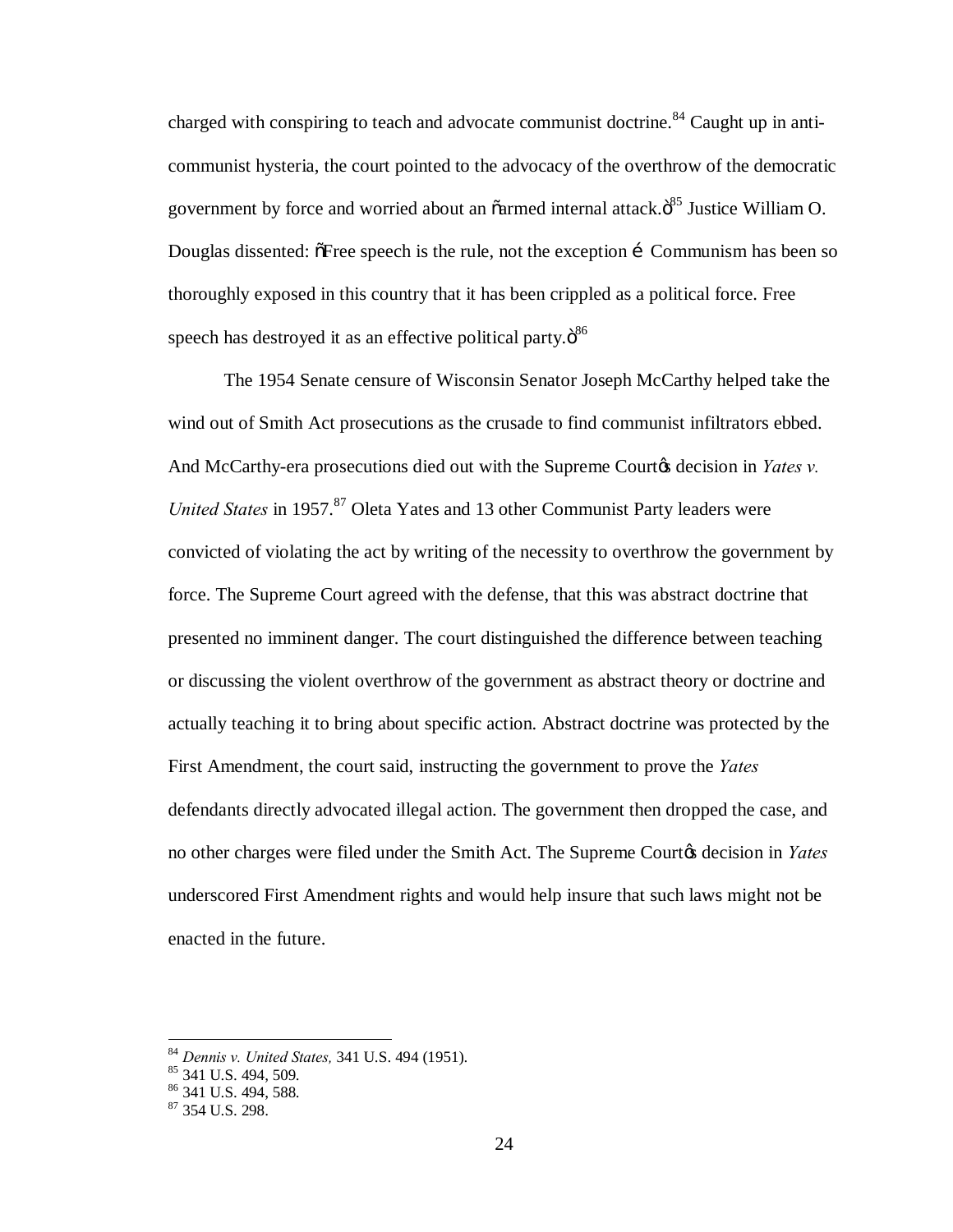The Warren Courtos more liberal decisions regarding a host of issues in the 1950s and 1960s, including segregation and free speech, were unprecedented. But no one would suspect that the court would extend free speech rights as far as it did with the *Sullivan*  decision in 1964. Before *Sullivan*, libel law was common law. Under what was termed  $\delta$ strict liability,  $\delta$  a libel plaintiff could win his case merely by proving that someone published a defamatory statement that identified him. That statement was automatically presumed false and damaging to the plaintiffy reputation. And it did not matter how careful the journalist had been in getting the information.

Scholars have suggested that the circumstances surrounding *Sullivan* were so blatantly racist, so over the top, the Supreme Court was compelled to address it. Forer summed up what many analysts of Sullivan have concluded:  $\delta$ The lawsuit was preposterous, and the verdict outrageous.<sup>388</sup> This case amounted to unjust punishment of those critical of government officials and their policies. Members of the court also figured that Alabama segregationists would just devise another case to harass agitators and critics if they did not quash *Sullivan*. <sup>89</sup> Lewis, the *Times* reporter who covered the *Sullivan* case argued before the Supreme Court, wrote that in *Sullivan* othe sense of unfairness was intensified by the context of racial hostility. $\ddot{\sigma}^{90}$ 

Regardless of how ridiculous or unfair a decision may seem, the Supreme Court may only review decisions under the federal Constitution or under federal law. Libel up to that point was governed by state law and was completely outside the protection of the

 <sup>88</sup> Louis G. Forer, *A Chilling Effect, The Mounting Threat of Libel and Invasion of Privacy Actions to the First Amendment* (New York: W.W. Norton & Company, 1987), 61. See also Clifton O. Lawhorne, *Defamation and Public Officials, The Evolving Law of Libel* (Carbondale: Southern Illinois University Press, 1971), 230-231.

<sup>89</sup> Rosenberg, *Protecting the Best Men,* 243-244. See also Bernard Schwartz, *Super Chief, Earl Warren and His Supreme Court – A Judicial Biography* (New York: New York University Press, 1983), 538. <sup>90</sup> Lewis, 103.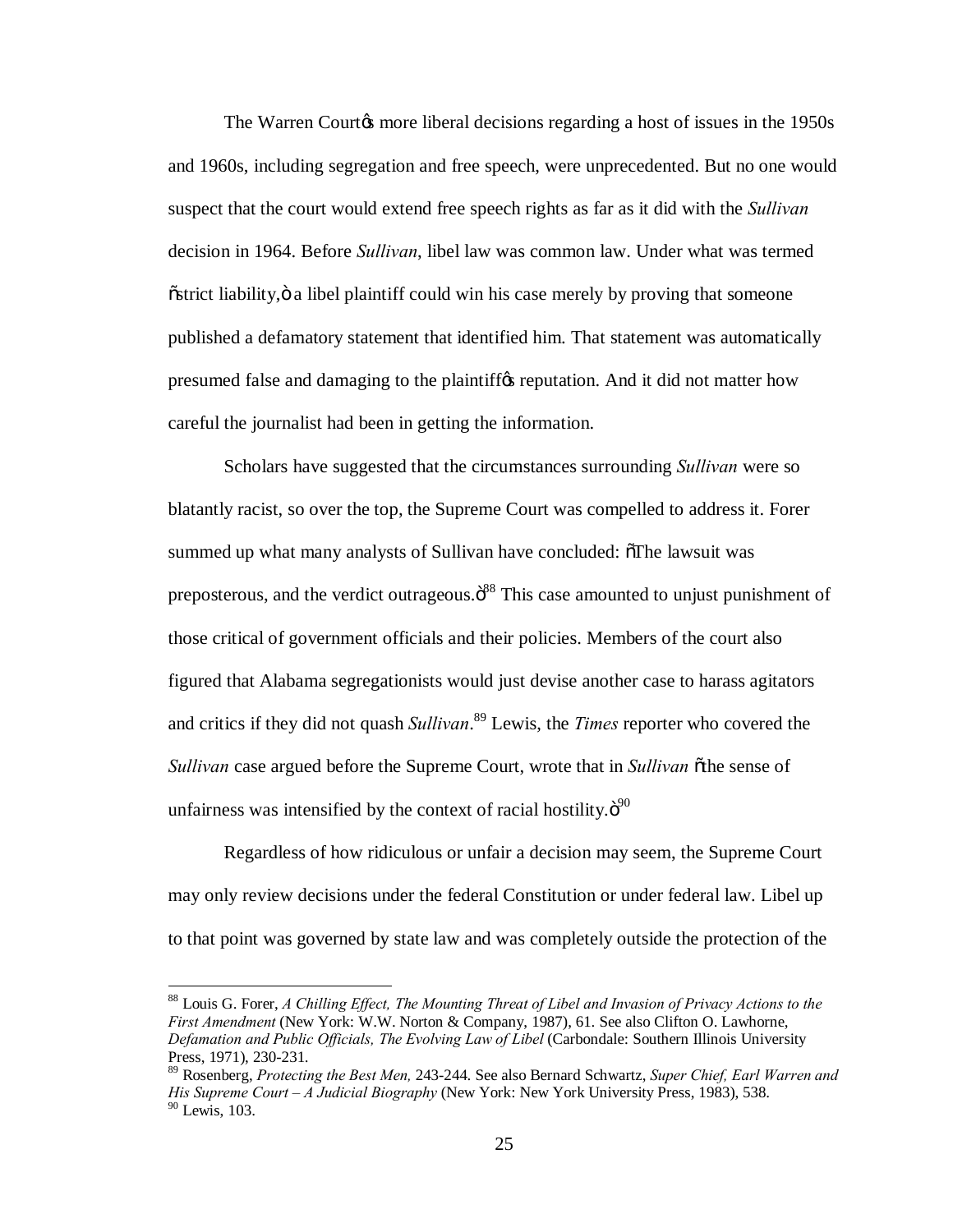First Amendment. But in the *Times o* petition for certiorari, lawyers stuck to their First Amendment argument. They wrote that Alabama state law was so restrictive it  $\alpha$  otransforms the action for defamation from a method of protecting private reputation to a device for insulating government against attacki The opinion of the [Alabama] Court conclusively demonstrates the chilling effect of the Alabama libel laws on First Amendment freedoms in the area of race relations. $\ddot{o}^{91}$  So not only would the case transform libel law and protect government critics, it would go on to change the way the United States looked at, thought about and discussed the issue of race.

The public conversation about race had long been established. Narratives of white supremacy have long woven their way through popular books, movies, advertising and the press. As the civil rights movement gained momentum and press coverage ballooned, *Times* southern bureau chief John N. Popham, whose family had come to Virginia in 1680, acknowledged the narrative of white supremacy in his native South. No can never be angry about the last-ditch fights of some of these people, because I understand what made them. $\ddot{\mathrm{o}}^{92}$ 

That race making has received a great deal of attention by scholars. <sup>93</sup> In her cultural history, *Making Whiteness, The Culture of Segregation in the South*, Grace Elizabeth Hale studied southerners *p* attempts to reestablish the antebellum caste system between Reconstruction through World War  $II.^{94}$  White middle class southerners were

<sup>&</sup>lt;sup>91</sup> Certiorari to the Supreme Court, available at http://supreme.justia.com/us/376/254/case.html, accessed March 30, 2008.

<sup>92</sup> Gene Roberts & Hank Klibanoff. *The Race Beat, The Press, the Civil Rights Struggle, and the Awakening of a Nation* (New York: Knopf, 2006), 185.

<sup>93</sup> See, eg., W.J. Cash, *The Mind of the South* (New York: Alfred A. Knopf, 1941); Jack Temple Kirby, *Media-Made Dixie: The South in the American Imagination* (Baton Rouge: Louisiana State University Press, 1978).

<sup>94</sup> Grace Elizabeth Hale, *Making Whiteness, The Culture of Segregation in the South, 1890-1940* (New York: Vintage Books, 1999).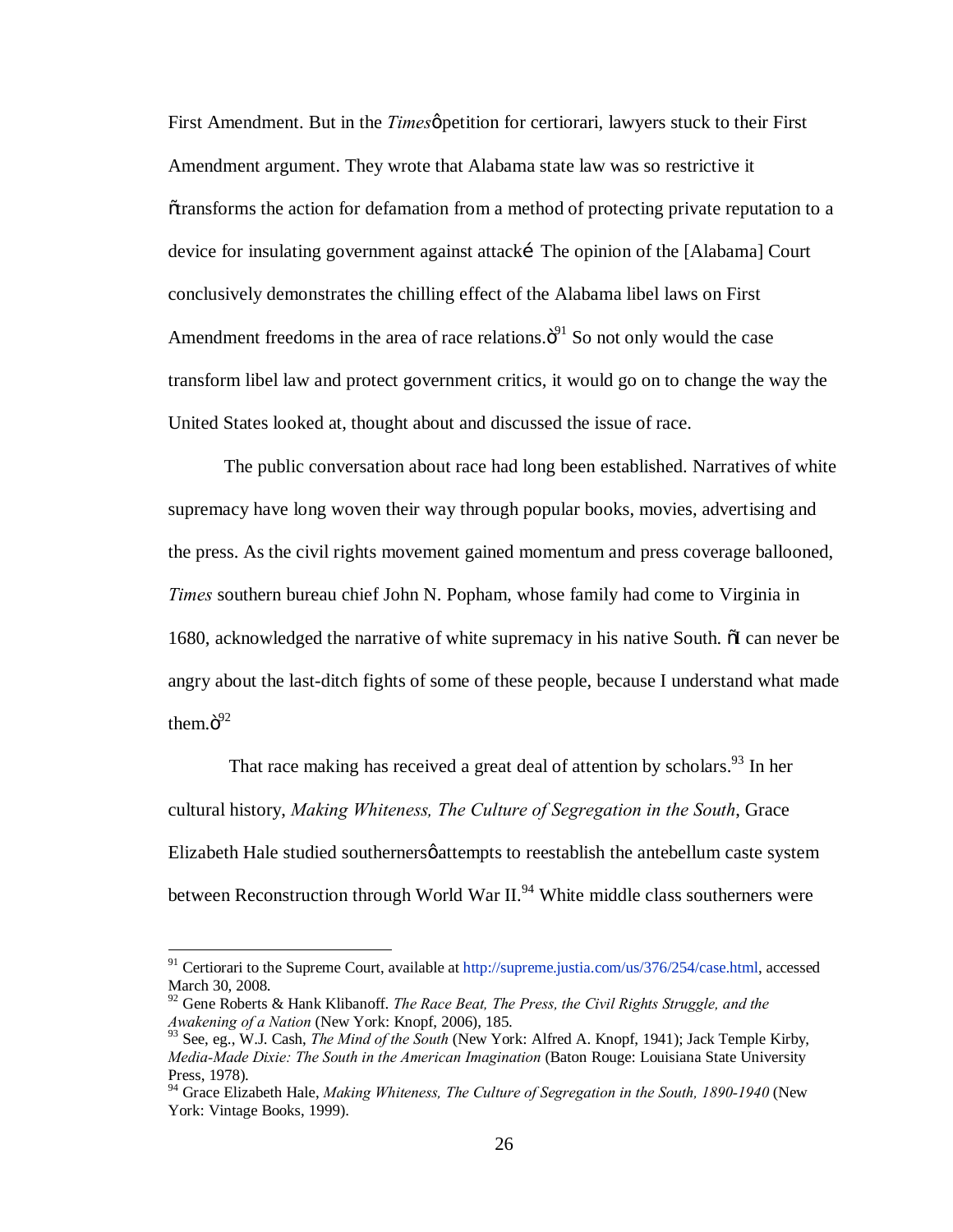able to maintain õ whiteness as separate from  $\delta$ blackness,  $\delta$  creating their own dominant sphere. Using a variety of tools, they were able to maintain distinct racial identities and segregation.<sup>95</sup> For example, Hale focuses on some of the country first blockbuster films such as D.W. Griffithes *Birth of a Nation* and David O. Selznickes *Gone with the Wind* in an analysis of the emerging post-Reconstruction culture.<sup>96</sup>

Hale tracks the transformation of the image of the loyal servant to the black animal rapist as depicted in Thomas Dixon<sub>®</sub> 1905 best-selling novel *The Clansman*, which was made into a motion picture in 1915, Griffithos wildly successful *Birth of Nation*. The post-Civil War story depicts whites as powerless victims who can only stand by and watch their nightmare unfold: blacks control the government and legalize intermarriage. After the attempted rape of a white woman, the Ku Klux Klan hunts down the animal. Griffith even had a white actor in black face play the would-be rapist so a real black man would not be touching a white actress.<sup>97</sup> In the end, the Klan is victorious and Christ floats into the sky to proclaim the  $\delta$ beginning of the millennium. $\ddot{\sigma}^{98}$ 

*Gone with the Wind* was the next generation *ng Birth of a Nation*.<sup>99</sup> Written in 1936, Margaret Mitchelløs 1,039-page novel was a mighty success, with seven million

*Postmodern Re/Constructions in the Cinema* (Albany: State University of New York Press, 2003); Richard Harwell, ed. *Gone With the Wind as Book and Film* (Columbia: University of South Carolina Press, 1983); and Donald Bogle*, Toms, Coons, Mulattoes, Mammies, and Bucks: An Interpretive History of Blacks in American Films* (New York: Continuum, 1989). For particular attention to stereotypes in music, see J. Stanley Lemons, Black stereotypes as Reflected in Popular Culture, 1880-1920 *American Quarterly*, Vol

 <sup>95</sup> See also Cash, *The Mind of the South*; George M. Fredrickson, *The Black Image in the White Mind: The Debate on Afro-American Character and Destiny, 1817-1914* (New York: Harper & Row, 1971); Paul M. Gaston, *The New South Creed: A Study in Southern Mythmaking* (New York: Knopf, 1970).<br><sup>96</sup> For further study on race making in films, see Gwendolyn Audrey Foster, *Performing Whiteness:* 

<sup>29,</sup> No. 1 (Spring 1991), 106-116. <sup>97</sup> Lary May, *Screening Out the Past, The Birth of Mass Culture and the Motion Picture Industry* (New York: Oxford University Press, 1980).<br><sup>98</sup> Ibid. at 81.

<sup>&</sup>lt;sup>99</sup> Kirby, *Media-Made Dixie*, 72.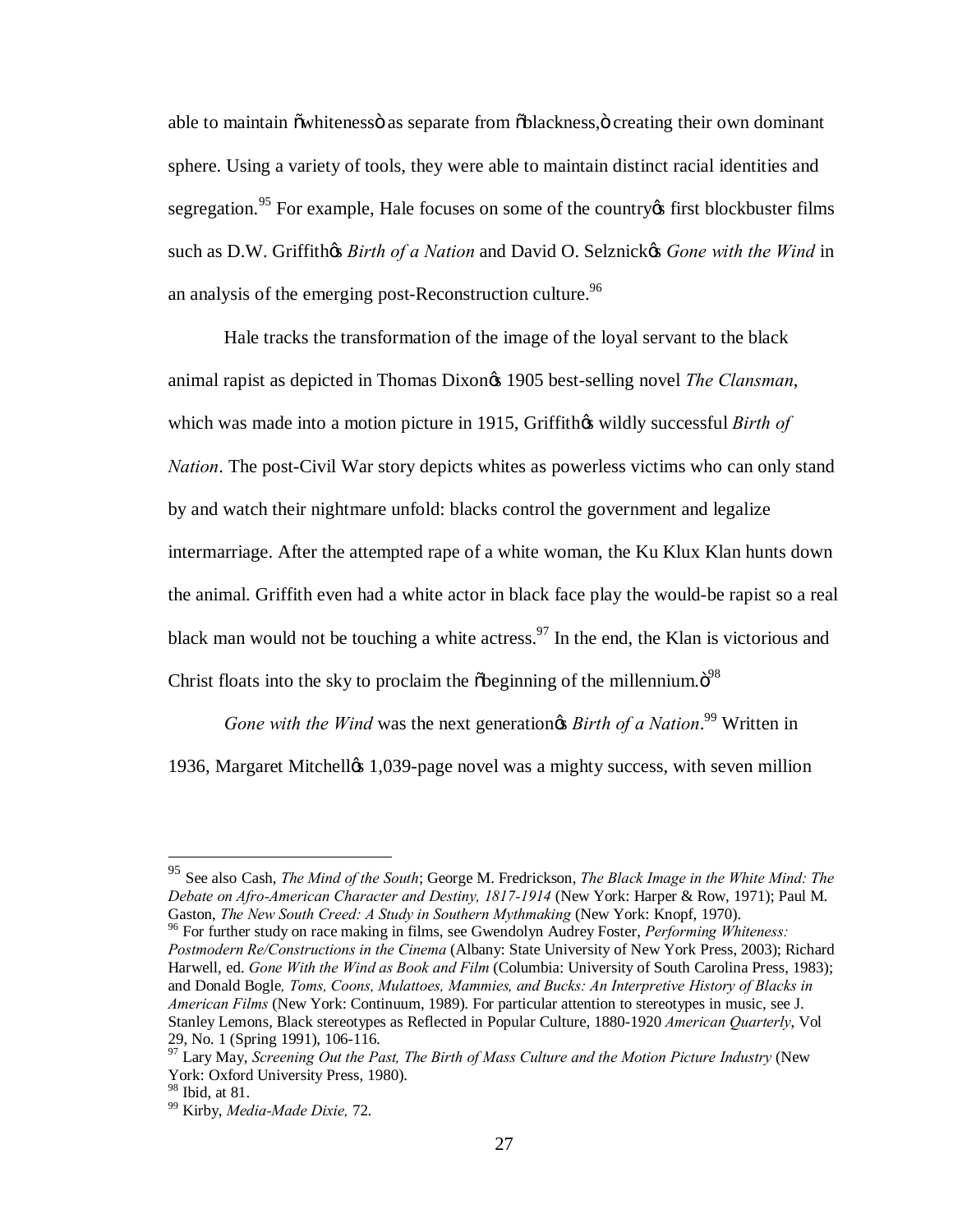copies sold over the next 30 years.<sup>100</sup> The premiere of the 1939 film was a Hollywood spectacle planted deep in the stereotypical Old South, on Atlanta $\alpha$ s Peachtree Street. The festivities included a Junior League *Gone With the Wind* Ball for celebrities and notable Atlantans, a glitzy event that historian Taylor Branch characterized as that evening  $\alpha$  $\alpha$  center of the universe. $\ddot{\text{o}}^{101}$  No blacks were allowed to attend the gala or premiere as guests. But Hollywood did recruit local blacks to give an authentic southern feel to the event as bit players in the romanticized Old South setting, which included a replica of Tara, Scarlett OcHaracs white-columned Georgia plantation. The only black leader there was the Reverend Martin Luther King, whose Ebenezer Baptist Church choir performed spirituals for the guests. Dressed in Aunt Jemima bandanas and aprons, they entertained at an event that excluded even Hattie McDaniel, the first African American to win an Oscar for her performance as Mammy. Also left out was Butterfly McQueen, who played Prissy in the film and who had starred in some of the most notable productions of the Harlem Renaissance. Young Martin Luther King Jr. even had a role in the spectacle, his first appearance in the national spotlight, as a member of the  $\tilde{\text{oslave}}$  choirg from his father the schurch. In a widely circulated photograph at the time, he is sitting front and center on the steps of the Tara replica, flanked by the black choir members from his fathergs church.<sup>102</sup> *Gone With the Wind* contributed to the establishment of American whiteness and racial identity, and southerners praised it lavishly.  $\tilde{o}$ Americans were

<sup>&</sup>lt;sup>100</sup> Ibid.<br><sup>101</sup> Taylor Branch, *Parting the Waters, America in the King Years, 1954-1963* (New York: Simon & Schuster, 1988), 55.

<sup>&</sup>lt;sup>102</sup> This photo is housed at the Atlanta History Center.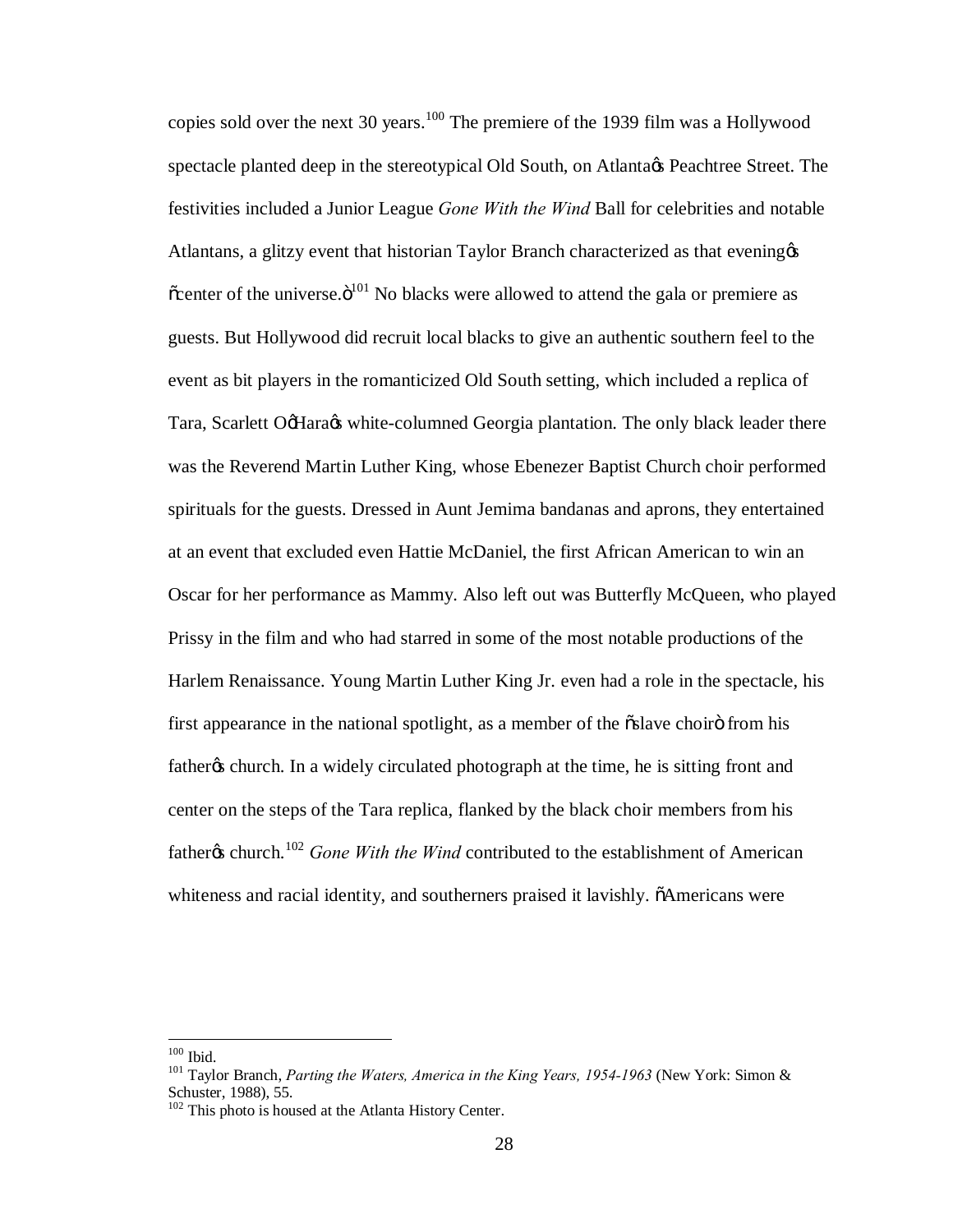reinforced mightily in the Never-Never Land of Dixie, where the social order contained no middle class and the darkies were gay. $\ddot{o}^{103}$ 

It was not just the Junior League set who relied on their whiteness to navigate the post-Reconstruction social order. Du Bois pointed out that after the Civil War, the black and white underclass missed out on the opportunity to unite against the propertied, or bourgeoisie, to improve their lot.<sup>104</sup> They might be lowly, poor whites figured, but at least they were above the black underclass. The white underclass identified first as white, having more in common with the white bourgeoisie than with blacks of their own class. Working class whites were typically paid more than blacks, for starters. But they also had what Du Bois called a  $\ddot{\text{o}}$  public and psychological wage that their whiteness insured. He rightly predicted in his 1903 classic, *The Souls of Black Folk*:  $\delta$ The problem of the twentieth century is the problem of the color line into sooner had Northern armies touched Southern soil than this old question, newly guised, sprang from the earth 6 What shall be done with Negroes? $6^{105}$ 

Hale also gives considerable attention to race making through literature, including the work of journalist-turned-author Joel Chandler Harris, who wrote *Uncle Remus* as a celebration of the past. It is one of the first and longest lasting works sentimentalizing the black characters of the paternal plantation.<sup>106</sup> In this series of popular stories, an ex-slave tells stories to the white Little Boy, talking of the harmony of the good old days and

<sup>&</sup>lt;sup>103</sup> Kirby, *Media-Made Dixie*, 73.<br><sup>104</sup> W.E. Burghardt Du Bois, *Black Reconstruction in America 1860-1880* (New York: The Free Press, 1935, reprinted 1962), 700.

<sup>105</sup> W.E. Burghardt Du Bois, *The Souls of Black Folk* (Chicago: A.C. McClurb & Co., 1903; Reprint Boulder: Paradigm Publishers, 2004), 8.

<sup>106</sup> Joel Chandler Harris, *Uncle Remus: His Songs and His Sayings*, 1880. (Reprint, New York: D. Appleton, 1917).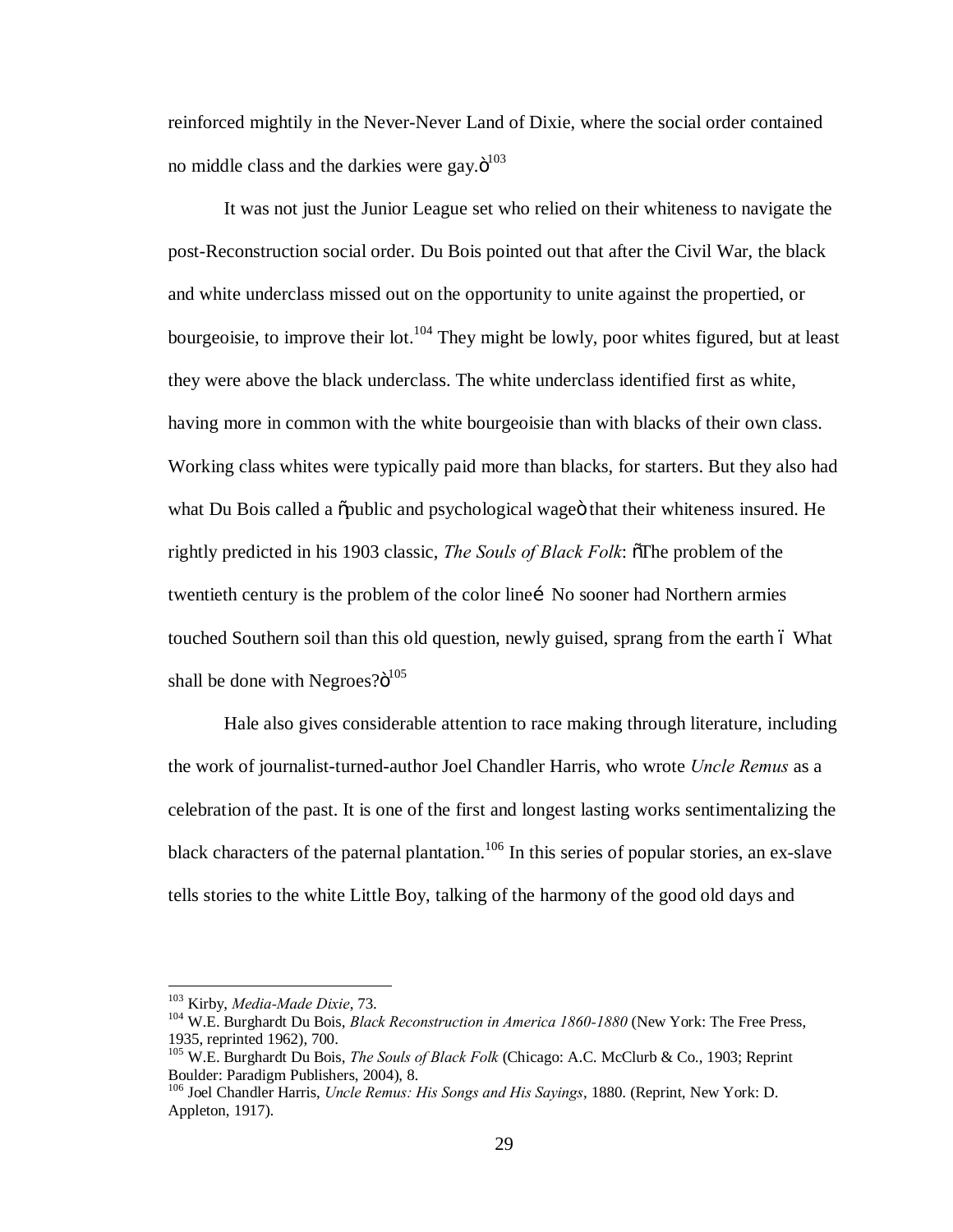$\tilde{\text{p}}$  ouppity city niggers as troublemakers.<sup>107</sup> During the Civil War, Remus had hidden his master the livestock in the swamp when the Yankees came through. His character became cliché, the protector of his mistress and her silver, armed with an ax. Remus loved his masters, as Hale puts it, more than his freedom. $108$ 

As the consumer culture began to take root by the turn of the century, the construction and retention of racial identities also found form in advertising.<sup>109</sup> Hale traces a host of prominent advertising campaigns of the era, from the Gold Dust Twins $\varphi$ washing powder to Aunt Jemima $\alpha$  ready-made pancake mix. They existed to make their white mastersø lives easier and more comfortable. The Aunt Jemima trademark was created when pancake mix maker Chris Rutt saw an 1889 blackface minstrel show in St. Joseph, Missouri. Rutt, a newspaperman and entrepreneur, hired a former Kentucky slave named Nancy Green to dress in a mammy costume and flip pancakes made from his premade mix at the 1893 World $\alpha$  Columbian Exposition in Chicago.<sup>110</sup> Aunt Jemima became "one of the most enduring advertising trademarks and thus one of the most subversive racial stereotypes, $\ddot{\text{o}}$  according to Morris.<sup>111</sup> The Gold Dust Twins were blackfaced caricatures, unmistakable representations of slave labor with the slogan:  $\delta$ Let the Gold Dust Twins do your work. Ö Hale characterizes Aunt Jemima, the Gold Dust Twins,

<sup>107</sup> Hale, *Making Whiteness*, 56. <sup>108</sup> Hale, *Making Whiteness*, 71.

<sup>109</sup> See also Kenneth Goings, *Mammy and Uncle Mose: Black Collectibles and American Stereotyping*  (Bloomington: Indiana University Press, 1994); Patricia Morton, *Disfigured Images: The Historical Assault on Afro-American Women* (New York: Greenwood Press, 1991); Jackson Lears, *Fables of Abundance: A Cultural History of Advertising in America* (New York: Basic Books, 1994); Patricia A. Turner, *Ceramic*  Uncles and Celluloid Mammies: Black Images and Their Influence on Culture (New York: Anchor Books, 1994).

<sup>110</sup> M.M. Manring, *Slave in a Box: The Strange Career of Aunt Jemima* (University of Virginia Press, 1998); and Diane Roberts, *The Myth of Aunt Jemima: Representations of Race and Region* (New York: Routledge, 1994).

<sup>111</sup> Sarah P. Morris, in *Black Women in America*, ed. Darlene Clark Hine (Bloomington: Indiana University Press, 1993).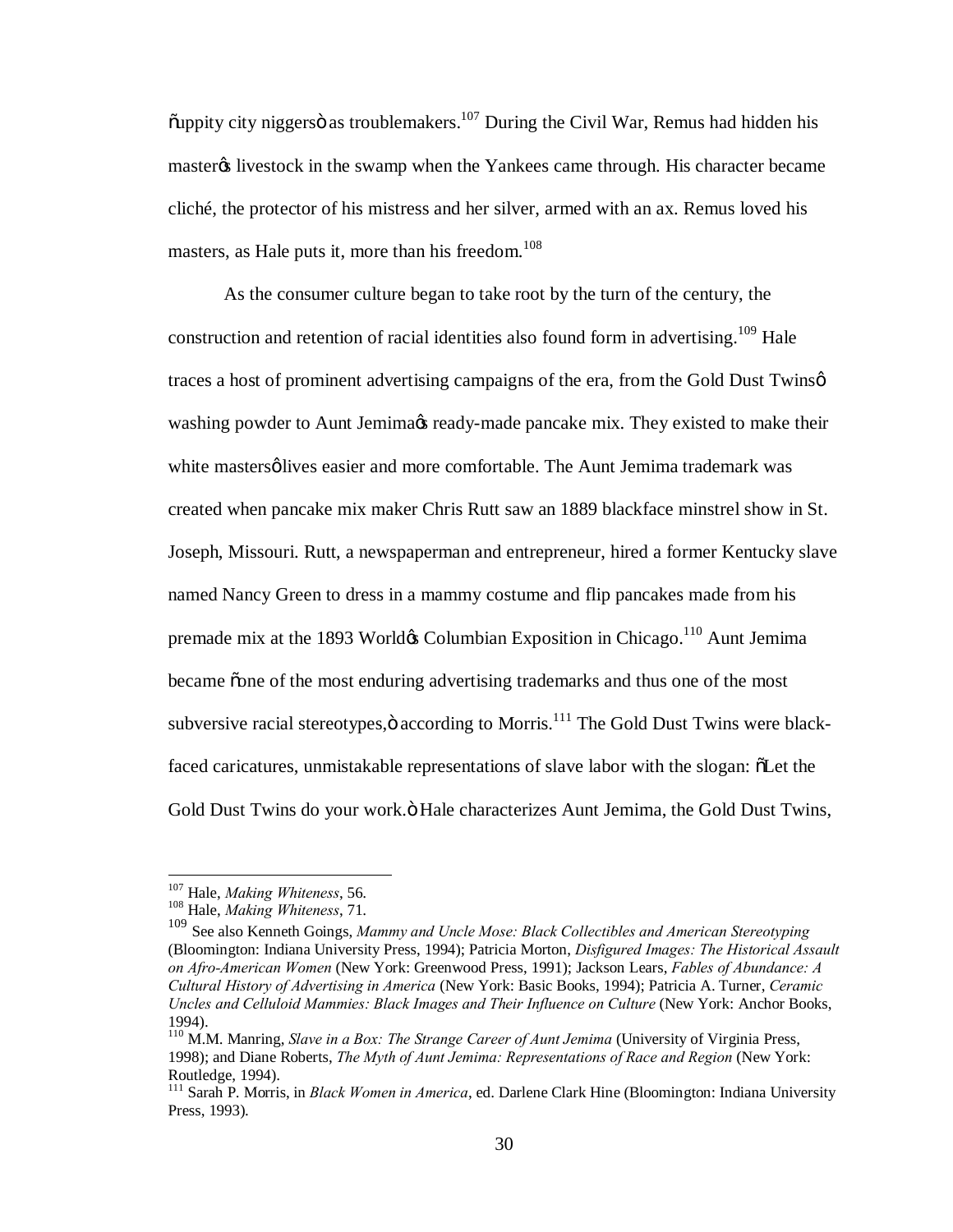even Uncle Ben and Rastus, the Cream of Wheat character, as nationally known  $\ddot{\text{o}}$ spokesservants, $\ddot{\text{o}}$  representations of the Old South Negro packaged for the white consumer. 112

Trade cards, a popular advertising vehicle especially in the late 1800s, are also notable here, sporting such ads as those for Henry & Carbolic Salve, which  $\tilde{\text{o}}$  would almost make a nigger white. $\ddot{o}^{113}$  Companies chose their brand names to showcase the difference between blackness and whiteness. Consider the Nigger Head brand, for example, a name used for canned fruits and vegetables, stove polish, tobacco and even oysters.<sup>114</sup> One card for Master Soap had a black man playing a tambourine and dancing. Another for Black Coats Thread featured a black girl standing in the rain. A white girl told her to come inside and out of the weather, but the black girl says she is  $\delta$ like Black Coats Thread, the color wong come off by wetting. $\ddot{\mathrm{o}}^{115}$  Central to the selling were the boilerplate representations of blackness as part of popular consumer culture.

Making whiteness with gusto, white supremacist organizations in the South created their own propaganda machines that cranked out newspapers, newsletters, flyers and even television and radio programming. Consider the work of the White Citizens  $\varphi$ Councils, for example. This organization was formed in 1954 in Indianola, Mississippi by 14 men in response to othe terrible crisis,  $\ddot{\text{o}}$  Black Monday, the day the U.S. Supreme

<sup>&</sup>lt;sup>112</sup> Hale, *Making Whiteness*, 164.<br><sup>113</sup> Hale, *Making Whiteness*, 162. For a more comprehensive study, see Robert Jay, *The Trade Card in Nineteenth Century America* (Columbia: University of Missouri, 1987).

<sup>&</sup>lt;sup>114</sup> Marilyn Kern-Foxworth, *Aunt Jemima, Uncle Ben, and Rastus: Blacks in Advertising, Yesterday, Today, and Tomorrow* (Westport, CT: Greenwood Press, 1994).<br><sup>115</sup> This vintage trade card was for sale online March 22, 2008, at Moody& Collectible Vintage Postcards

website at http://www.moodyscollectibles.com/TradeCards/index.htm. Click on  $\delta$ Blacks $\ddot{\text{o}}$  for more examples. The company also sells vintage cards on ebay.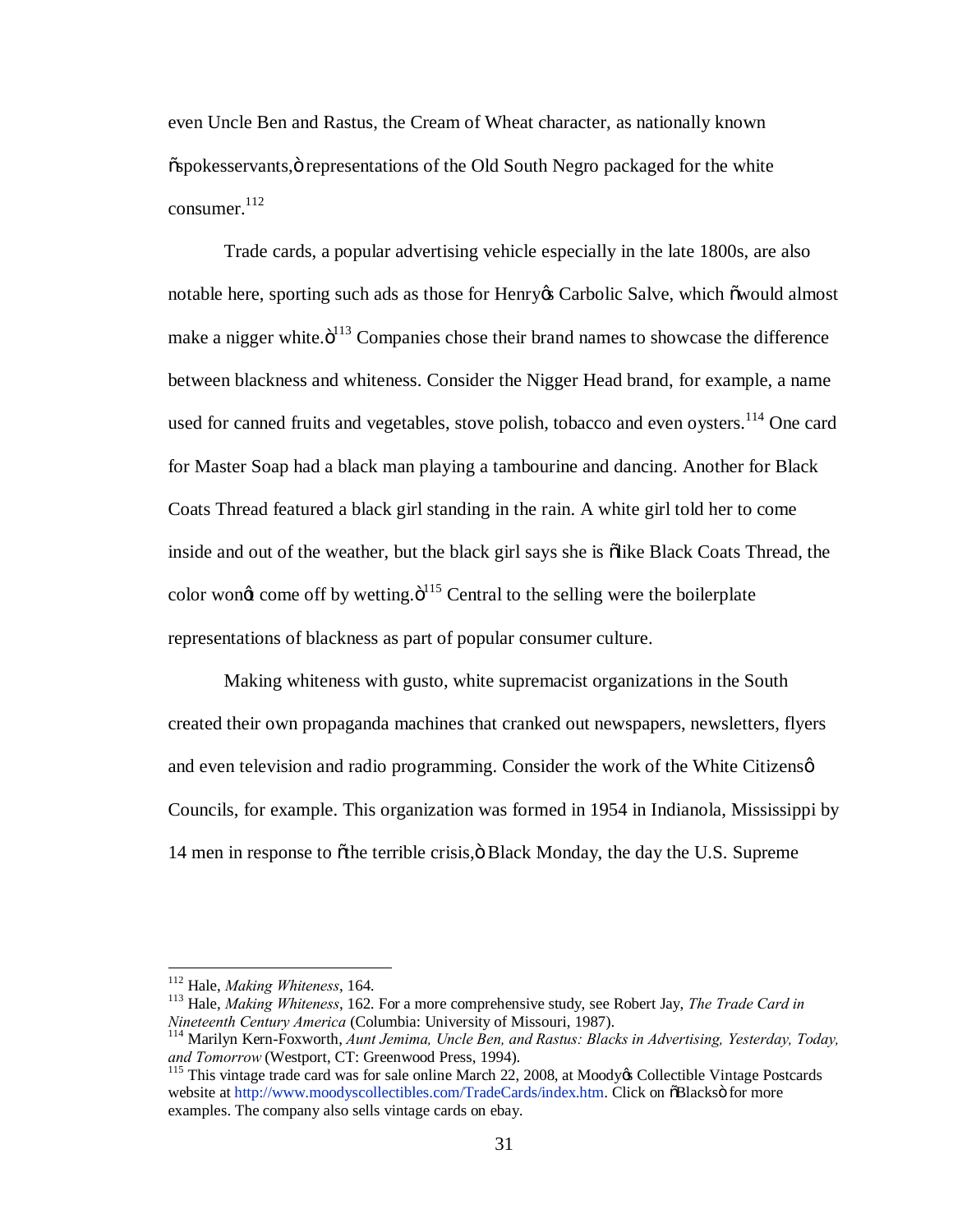Court ordered school desegregation.<sup>116</sup> Within two years, the organization boasted 80,000 members in the state and soon began publishing an official journal, *The Citizen*, carrying a logo that read  $\delta$ Remember Little Rock, $\ddot{o}$  in reference to the desegregation of Central High in 1957.<sup>117</sup> The organization even produced its own television show, the Citizens  $\phi$ Council Forum, which was broadcast on at least 40 television and 200 radio stations in 39 states, where  $\ddot{\text{o}}$ outstanding Senators and Congressmen talk about Fundamental American Principles. $\ddot{\mathrm{o}}^{118}$  The Citizens  $\phi$  Council was able to produce the show using money from such black tie affairs as the \$25-a-plate fundraising dinner in the Victory Room of the Heidelberg Hotel in Jackson. Then governor-elect Ross Barnett gave a special address at the 1959 dinner called  $\sigma$ The Voice of the South. $\sigma$ <sup>119</sup> The organization even sponsored a high school essay contest with \$500 prizes going to the best boy and best girl entries. Winning titles were:  $\delta$ Why Separate Schools Should Be Maintained for the White and Negro Races,ö and  $\rm \tilde{o}W$ hy I Believe in Social Separation of the Races of Mankind. $\rm \ddot{o}^{120}$ 

So here is the backdrop of *New York Times v. Sullivan*, a case spawned out of a racist society, one that would constitutionalize libel law and forever cut off this particular channel of censorship by government officials. When Montgomery police commissioner L.B. Sullivan sued the Times, he had long been accustomed to reading newspapers whose editors thought like he thought. For example, in the 1950s and 1960s, newspapers across the South often wrote glowing editorials about the activities of their city  $\alpha$  Citizens  $\varphi$ Council chapter. Editors gushed over the group that almost always included othe finest

<sup>&</sup>lt;sup>116</sup> Association of Citizensø Councils of Mississippi Annual Report, Aug. 2, 1956, Box 1, Folder 1, *Mississippi Citizen's Council Collection*, University of Mississippi Department of Archives and Special Collections. (Hereafter, *MCCC.*)<br><sup>117</sup> Ibid.<br><sup>118</sup> Jackson Citizensø Council fundraising letter, Aug. 31, 1959, Box 1 Folder 28, *MCCC*.<br><sup>119</sup> Ibid

<sup>&</sup>lt;sup>120</sup> Publicity pamphlet with reprints of the winning essays. Box 1, Folder 17, *MCCC*.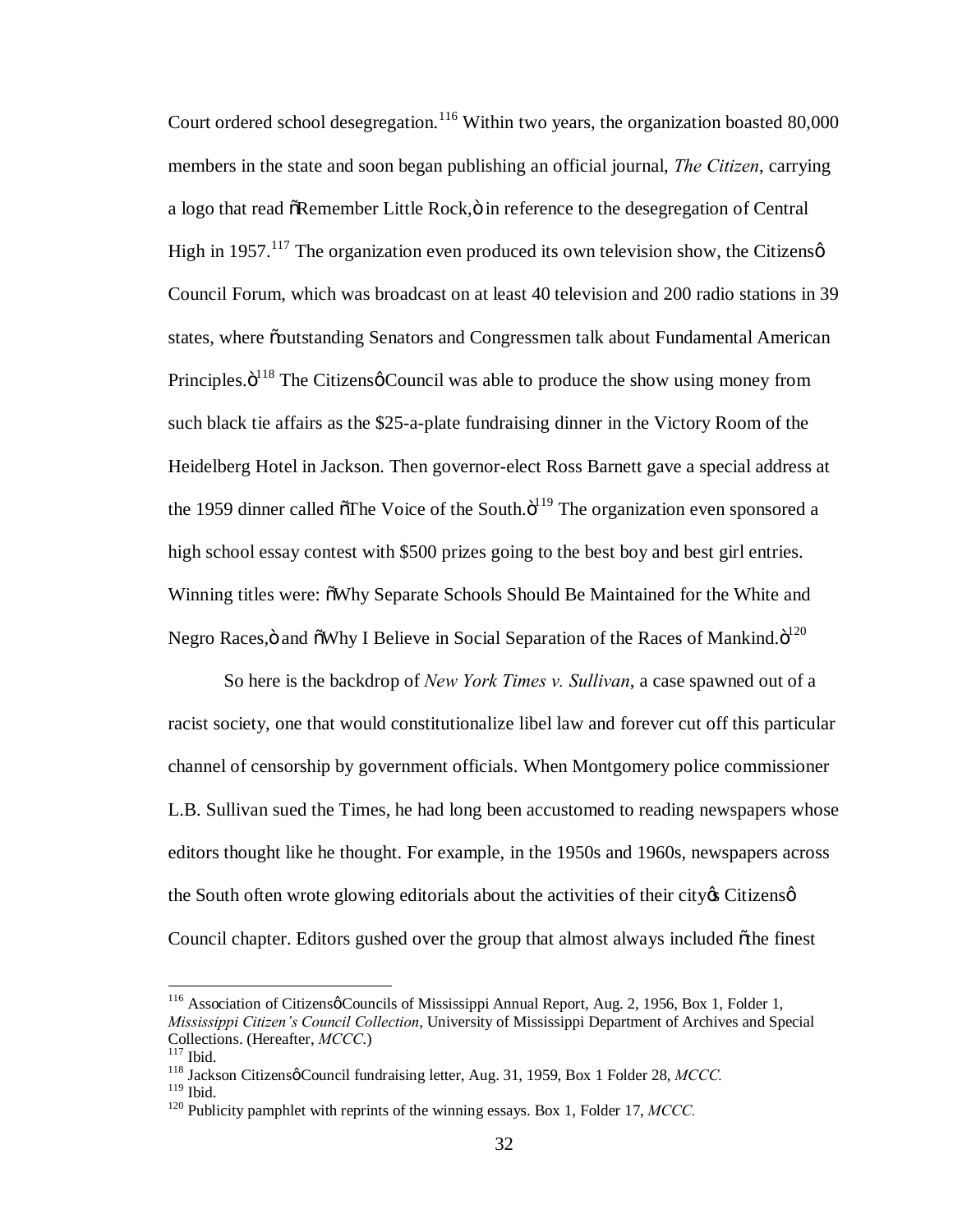white citizenryö such as bankers, lawyers, businessmen and farmers.<sup>121</sup> *The Meridian Star* in Mississippi encouraged readers to join their local Council. *The News and Courier* in Charleston, S.C., urged their local chapter to  $\delta$ be strong oto protect the state during the crisis of the 1954 desegregation decision, *Brown v. Board of Education*. And the *Jackson*  Daily News offered support under such headlines as  $\tilde{c}$ Citizensø Council Gets Credit. $\ddot{o}^{122}$ But even this support was too mild for some white supremacist groups. The Women of the Ku Klux Klan published *The Kourier Magazine* in Atlanta.<sup>123</sup> Along with its newspaper, *The Fiery Cross*, the White Knights of the Ku Klux Klan maintained a robust pamphlet and flyer circulation. For example, the Klan distributed 100,000 flyers in West Tennessee warning:  $\delta$ Negroes and Whites are being served together at Woolworth $\delta$ s lunch counter in violation of our Southern Heritage. Attention White Men, caution your wives and daughters that they may be associating with negroes if they eat at Woolworth  $\alpha$ lunch counter. $\ddot{\mathrm{o}}^{124}$ 

Hale also brings spectacle lynching within the whiteness pop culture frame. "Lynchings conjured whiteness, then, through their spectacle of a violent African American otherness as much as through the narratives of white unity they generated. $\ddot{\text{o}}^{125}$ Newspaper coverage of the lynchings were  $\tilde{c}$  central to the power of the event.<sup>126</sup> As the coverage increased, so did the crowds. Newspapers such as Alabama's *Dothan Eagle* ran

<sup>&</sup>lt;sup>121</sup> Association of Citizensø Councils of Mississippi press release, November 17, 1961, Box 1, Folder 28, *MCCC*.

<sup>&</sup>lt;sup>122</sup> õJoin Citizensø Council, ö The Meridian Star, Sept. 10, 1961; õCitizensø Councils Must Be Strong To Protect S.C. If Crisis Comes, *The News and Courier*, July 14, 1958; and  $\tilde{o}$ Citizensø Council Gets Credit, *Jackson Daily News*, April 11, 1963; Box 1, Folder 18, *MCCC*.<br><sup>123</sup> See examples in Box 1, Folder 19, *Women of the Ku Klux Klan Collection*, University of Mississippi

Department of Archives and Special Collections.

<sup>&</sup>lt;sup>124</sup> Box 8, Folder 1, *Ku Klux Klan Collection*, University of Mississippi Department of Archives and Special Collections.

<sup>125</sup> Hale, *Making Whiteness*, 228. <sup>126</sup> Ibid., 206.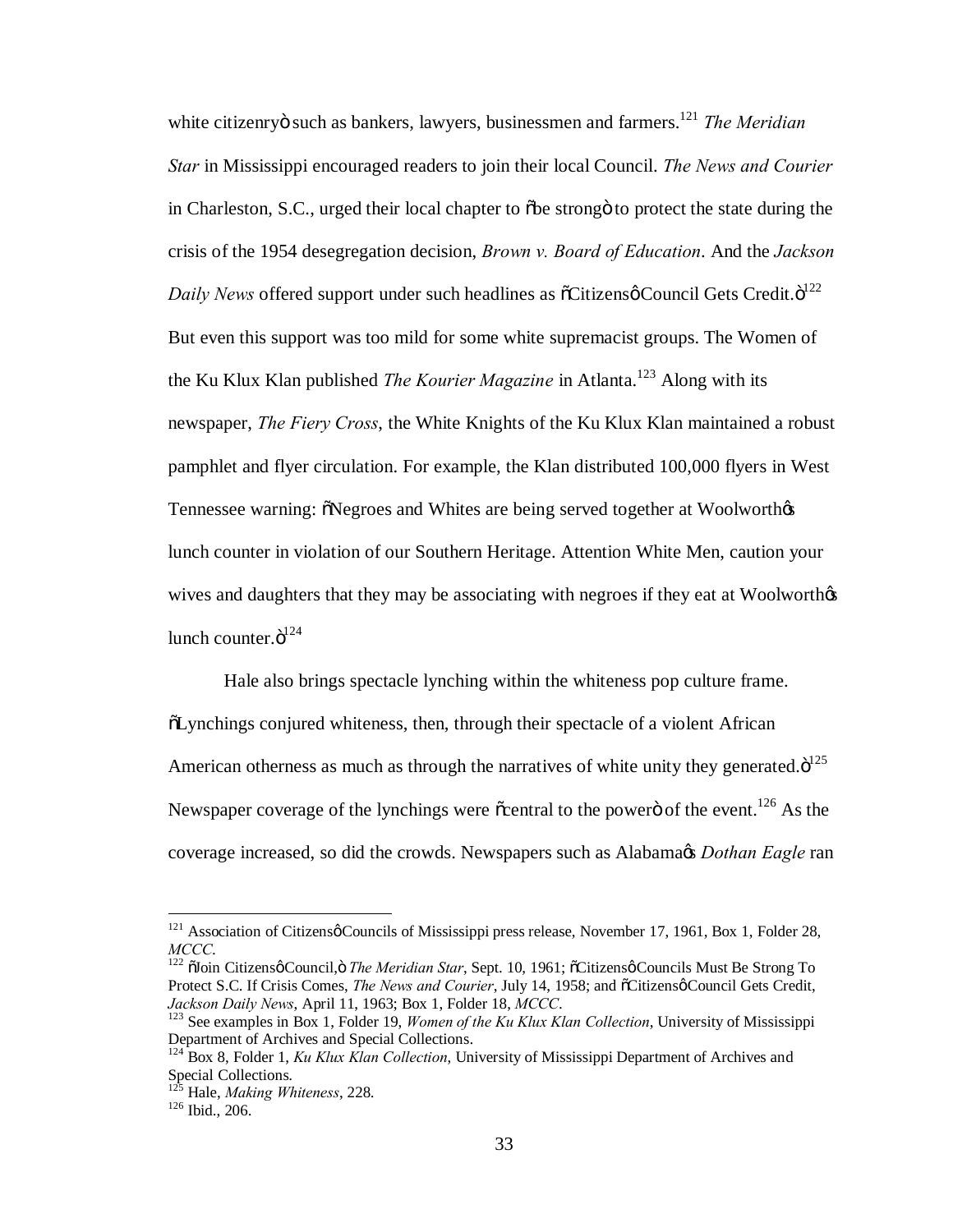$\ddot{\text{o}}$  announcements as late as the 1930s. The lynchings usually included a prehanging torture session and even castration for the entertainment and amusement of whites. Lynching photos were turned into souvenir postcards and sold for ten cents each  $\dot{\rm o}$  a whole new form of commercialism to insure racial order.<sup>127</sup> Further, Hale writes:  $\delta$ No one is ever more white than the members of a lynch mob. $\ddot{o}$  This made other types of mistreatment  $\tilde{\text{oseem}}$  tame and  $\tilde{\text{oin}}$  the end blackness was destroyed and whiteness was all. $\ddot{\mathrm{o}}^{128}$  Repressive laws dictating where African Americans were permitted to sit, drink, eat or go to the bathroom seemed minor by comparison, thus reinforcing the status quo.

By the 1950s that status quo was being challenged by members of the elite northern press, most notably the *New York Times*, and later, newsmagazines such as *Newsweek* and *Time*, along with NBC and CBS news. Roberts and Klibanoff identify a new beat that began to emerge in midcentury newsrooms of many major metropolitan dailies in America.<sup>129</sup> Reporters had long covered the cops beat, the courts beat, the education beat and the city government beat. A few key newspaper reporters began to recognize the growing story emerging from early demonstrations. They dubbed it the race beat, and their reporting began to break down southerners of white-good and black-bad dichotomy.

Scholars have well documented the role of the northern press in spurring the civil rights movement. As Swedish economist Gunnar Myrdal noted in his famous work *An American Dilemma*:  $\tilde{o}$  the Negro is increasingly given sympathetic publicity by

 <sup>127</sup> For further study of lynching and representations in the media, see Johnathan Markovitz, *Legacies of Lynching: Racial Violence and Memory* (University of Minnesota Press, 2004); and Jacqueline Goldsby, *A Spectacular Secret: Lynching in American Life and Literature* (Chicago: University of Chicago Press, 2006).

<sup>128</sup> Hale, *Making Whiteness*, 230.

<sup>129</sup> Roberts and Klibanoff, *The Race Beat*.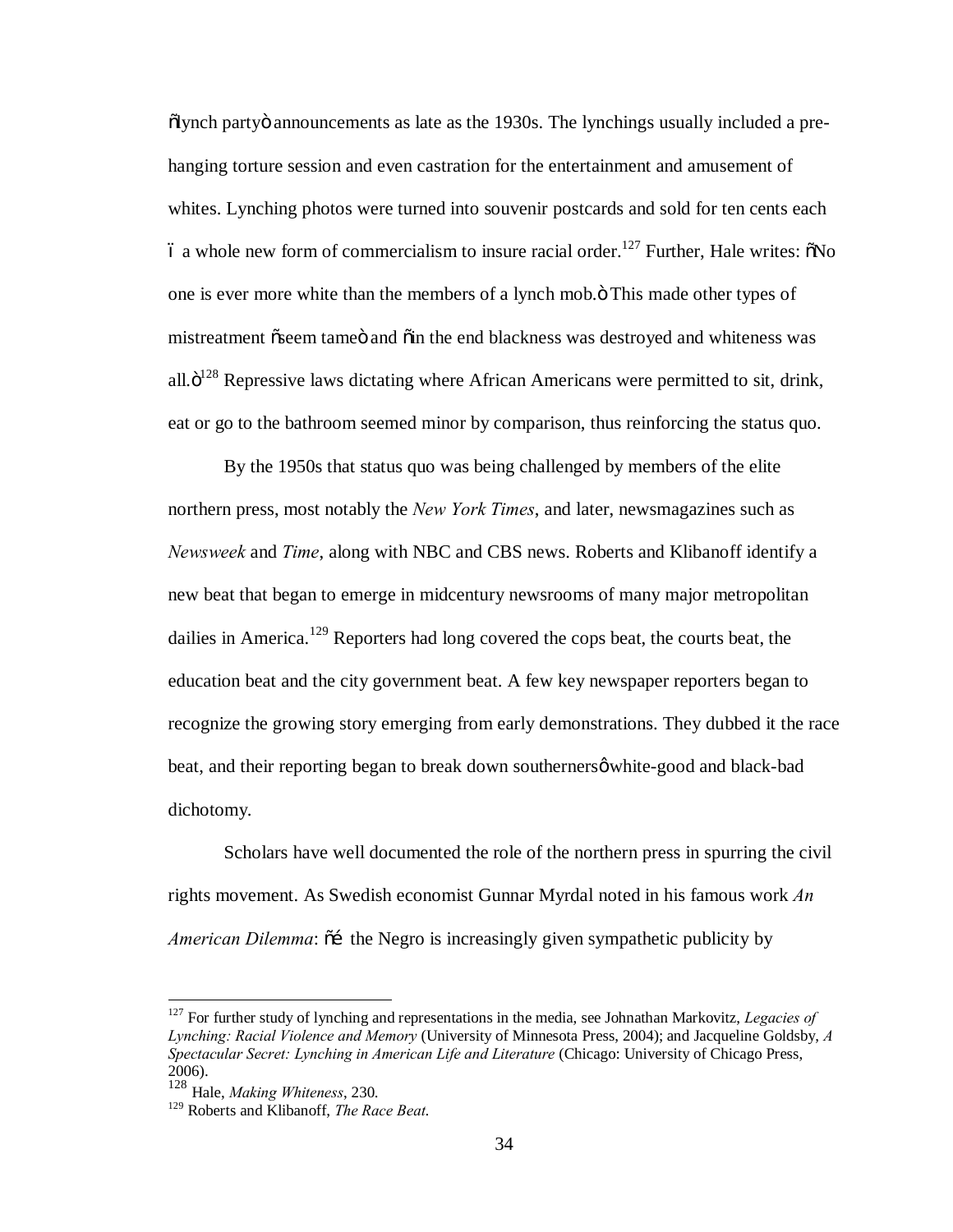newspapers, periodicals, and the radio i one result is that the white Northerner is gradually waking up and seeing what he is doing to the Negro...the North is getting prepared for a fundamental redefinition of the Negrocs status in America. $\ddot{\text{o}}^{130}$  Martin Luther King Jr. knew that publicity was of the utmost importance to the cause, and southern officials working to keep protests at bay knew it.<sup>131</sup> As the racial order was increasingly threatened in the 1950s and 1960s with voter registration drives, freedom rides and sit-ins, the media reacted accordingly by sending across the country and the world the now iconic images of the struggle.<sup>132</sup> More than half of all American homes had a television by 1954, and the numbers were steadily rising.<sup>133</sup> Writes Hale of the changing conversation:  $\delta$ African Americans had finally found a way to counter the black mammyi and Uncle Remus and the rapist, with more modern and persuasive images: white customers pouring ketchup and abuse on black college students at lunch counters, police dogs biting black children in public parks, and firehose torrents rolling black bodies down city sidewalks. $\ddot{o}^{134}$  These photos blew up the images of blackness as inferior and whiteness as supreme. Now the issue surrounded moral supremacy.

Along with stopping the demonstrations, southern whites sought to stop outsiders from revealing the state of the South to the outside world. It makes sense that they would

 <sup>130</sup> Gunnar Myrdal, *An American Dilemma, The Negro Problem and Modern Democracy* (New York: Harper & Brothers Publishers, 1944), 1010.

<sup>&</sup>lt;sup>131</sup> One of King & lieutenants, Rev. Ralph Abernathy, also a defendant in the *Sullivan* suit, focuses on the importance of media coverage in his autobiography, *And the Walls Came Tumbling Down* (New York: Harper & Row, 1989). At 155, Abernathy writes of his, King os and others  $\phi$  efforts to keep the media interested in the civil rights story:  $\tilde{o}$ When our struggle was not being carried on the Associated Press wires, the nation forgot about us.<sup>"</sup> is a state in the nationalists gauge story suitability, the media interest in covering violent and  $132$  For further study on how journalists gauge story suitability, the media interest in co

nonviolent protests, along with the preservation of social order, see Herbert J. Gans, *Deciding What's News, A Study of CBS Evening News, NBC Nightly News, Newsweek and Time* (New York: Vintage Books, 1980). The conflict, power struggles and dramatic footage provided a made-to-order story for the media. <sup>133</sup> William Boddy, *Fifties Television, The Industry and Its Critics* (Chicago: University of Illinois Press, 1990); and Gary R. Edgerton, *The Columbia History of American Television* (New York: Columbia University Press, 2007).

<sup>134</sup> Hale, *Making Whiteness*, 293.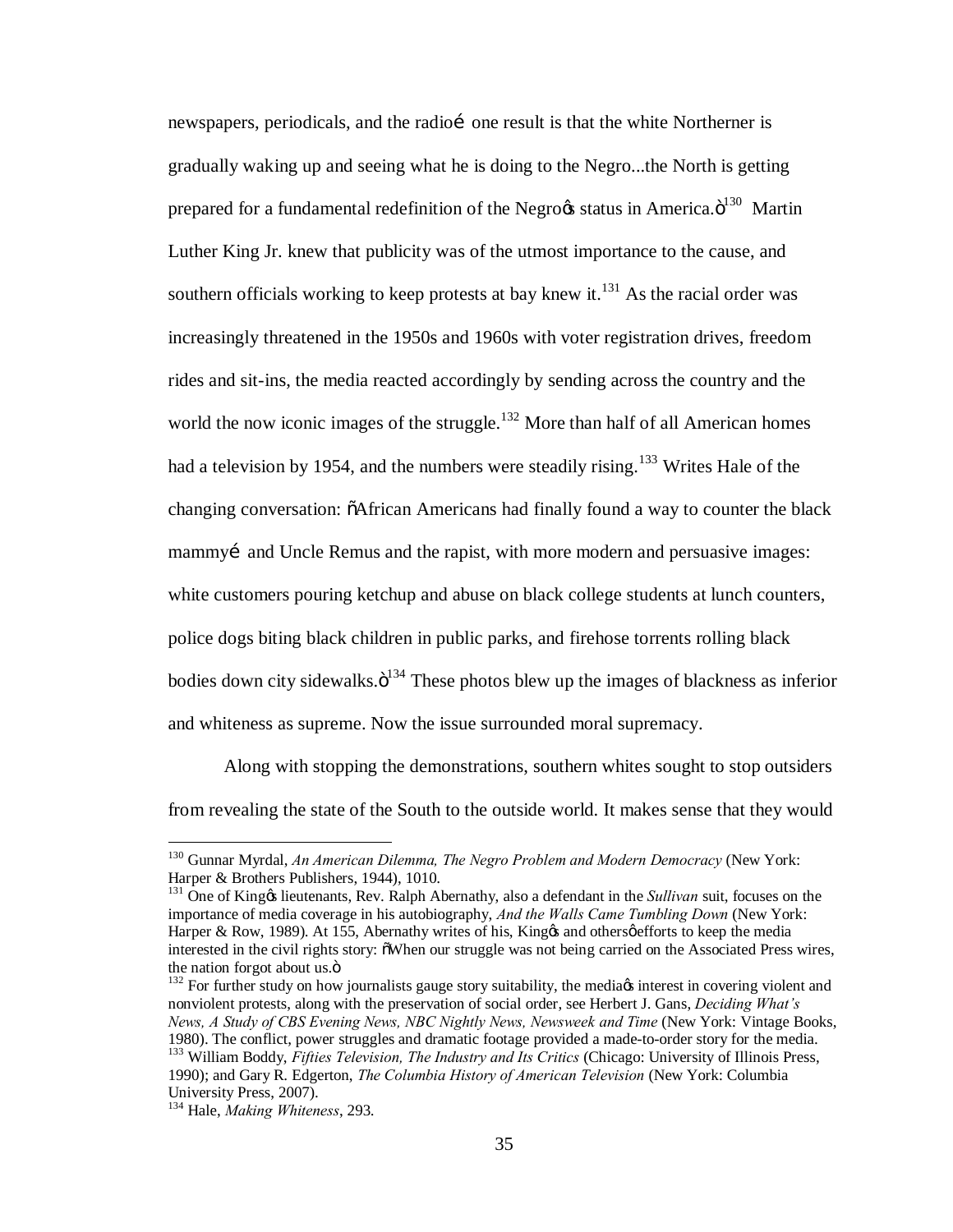turn to the courts. And it goes without saying that the cult of whiteness had long oozed into the legal system. The legal history of black as racial otherness in the United States is as old as America itself. The three-fifths compromise between northern and southern states, for example, which established the apportionment for the House of Representatives, counted slaves as othree-fifths of all other persons. $\ddot{o}^{135}$  At the Constitutional Convention of 1787, Gouverneur Morris of Pennsylvania questioned the establishment of racial otherness, and how black would be considered in its relationship to white:  $\delta$ Upon what principle is it that the slaves shall be computed in the representation? Are they men? Then make them citizens and let them vote. Are they property? Why then is no other property included? $6^{136}$ 

In 1896, the United States Supreme Court had famously endorsed the black-white distinction in one of its most far-reaching rulings related to race, *Plessy v. Ferguson,* which established the separate but equal doctrine.<sup>137</sup> Fair-skinned Homer A. Plessy, whose great-grandmother was black, challenged the 1890 Louisiana Separate Car Act, buying a ticket to ride a white car from New Orleans to Covington, Louisiana, a bedroom community on the north shore of Lake Ponchatrain.<sup>138</sup> When a conductor came by to pick up his ticket, 29-year-old Plessy told him he was seven-eighths white, an octoroon, and

<sup>&</sup>lt;sup>135</sup> The three-fifths compromise is located in Article 1, Section 2, Paragraph 3 of the United States Constitution:  $\delta$ Representatives and direct Taxes shall be apportioned among the several States which may be included within this Union, according to their respective Numbers, which shall be determined by adding the whole Number of free Persons, including those bound to Service for a Term of Years, and excluding Indians not taxed, three fifths of all other Persons.

<sup>136</sup> Max Farrand, ed. *The Records of the Federal Constitution of 1787* (New Haven, CT: Yale University Press, 1911), at 222. For more information on Morris, who is widely credited with writing much of the Constitution & Preamble, including  $\delta$ We the People of the United States, in order to form a more perfect union…", see Richard Brookhiser, *Gentleman Revolutionary: Gouverneur Morris - The Rake Who Wrote the Constitution* (New York: Free Press, 2003).<br><sup>137</sup> 163 U.S. 537 (1896).<br><sup>138</sup> Charles A. Lofgren, *The Plessy Case: A Legal-Historical Interpretation* (New York: Oxford University

Press, 1987).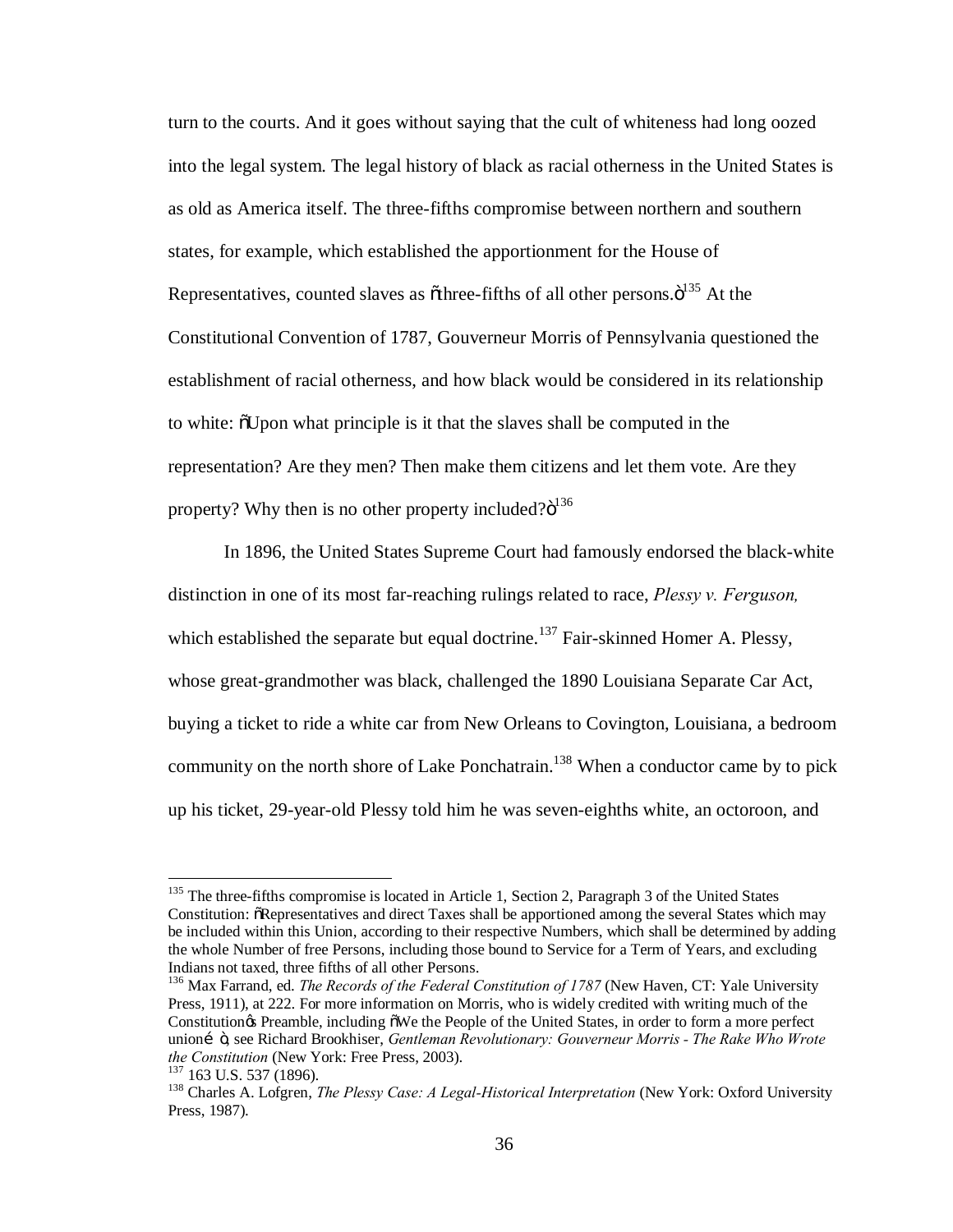he refused to ride in the blacks-only car. Police arrested him for violating the Jim Crow statute.<sup>139</sup>

The court decided the law should reflect the racial difference that it said was the essence of human nature itself.<sup>140</sup> The bottom line, in Hale% words:  $\tilde{o}$ Plessy could not be both black and white. $\ddot{o}^{141}$  The court institutionalized differences based on race, perpetuating the power structure built on what scholars have called  $\tilde{\sigma}$  race reputation. $\ddot{\sigma}^{142}$ In so doing, other possessors of whiteness were granted the legal right to exclude others from the privileges inhering in whiteness; whiteness became an exclusive club whose membership was closely and grudgingly guarded. $\ddot{\text{o}}^{143}$  Even when the legal tide began turning away from them, as the NAACP began winning its arguments before the United States Supreme Court, whites skirted or ignored the rulings. From property rights and voting rights to equal facilities in interstate transportation and education, whites found ways to defy the court orders 6 in some instances for decades.<sup>144</sup>

<sup>&</sup>lt;sup>139</sup> For discussion of the American system of legally mandated race segregation, see generally C. Vann Woodward, *The Strange Career of Jim Crow* (New York: Oxford University Press, 1974).

<sup>&</sup>lt;sup>140</sup> Courts would apply that racial difference in countless post-Reconstruction cases and provide a legal roadmap for how blacks could be kept in their place, e.g.: *Williams v. Mississippi* (1898), 170 U.S. 213, where the Supreme Court did not find that a literacy test and poll tax were discriminatory; and *Virginia v. Rives* (1879) 100 U.S. 313, where the court refused to interfere in a state case where no black had ever served on a jury.<br><sup>141</sup> Hale, *Making Whiteness*, 23.

<sup>&</sup>lt;sup>142</sup> Cheryl Harris, õWhiteness as Property, ö *Harvard Law Review*, Vol. 106, No. 8 (June 1993), 1707-1791.<br><sup>143</sup> Ibid.<br><sup>144</sup> E.g., *Shelley v. Kramer*, 334 U.S. 1 (1948), where the Supreme Court held that neighborhoodsø

restrictive covenants cannot be enforced by state and federal courts because they violate the  $14<sup>th</sup>$ Amendment equal protection guarantee. So whites made private agreements instead and kept blacks out of their neighborhoods with ease; *Smith v. Allright* (1944) 321 U.S. 649, where the Supreme Court struck down the white primary. In the heavily Democratic South, the primary may well be the general election, and blacks were systematically terrorized for trying to vote; *Morgan v. Virginia* (1946) 328 U.S. 373, where the Supreme Court struck down state laws requiring segregation when interstate travel is involved. This ignored case helped inspire the Freedom Rides in 1961; *In Gaines v. Canada* (1938) 305 U.S. 337, the Supreme Court ruled that states must provide equal in-state educational opportunities for blacks and whites. This was the first successful NAACP case that would eventually lead to the Courtos overturning the separate-but-equal doctrine. Yet Missouri officials managed to ignore and avoid the ruling until 1950. And perhaps most notoriously defied by whites: *Brown v. Board of Education of Topeka* (1954) 347 U.S. 483.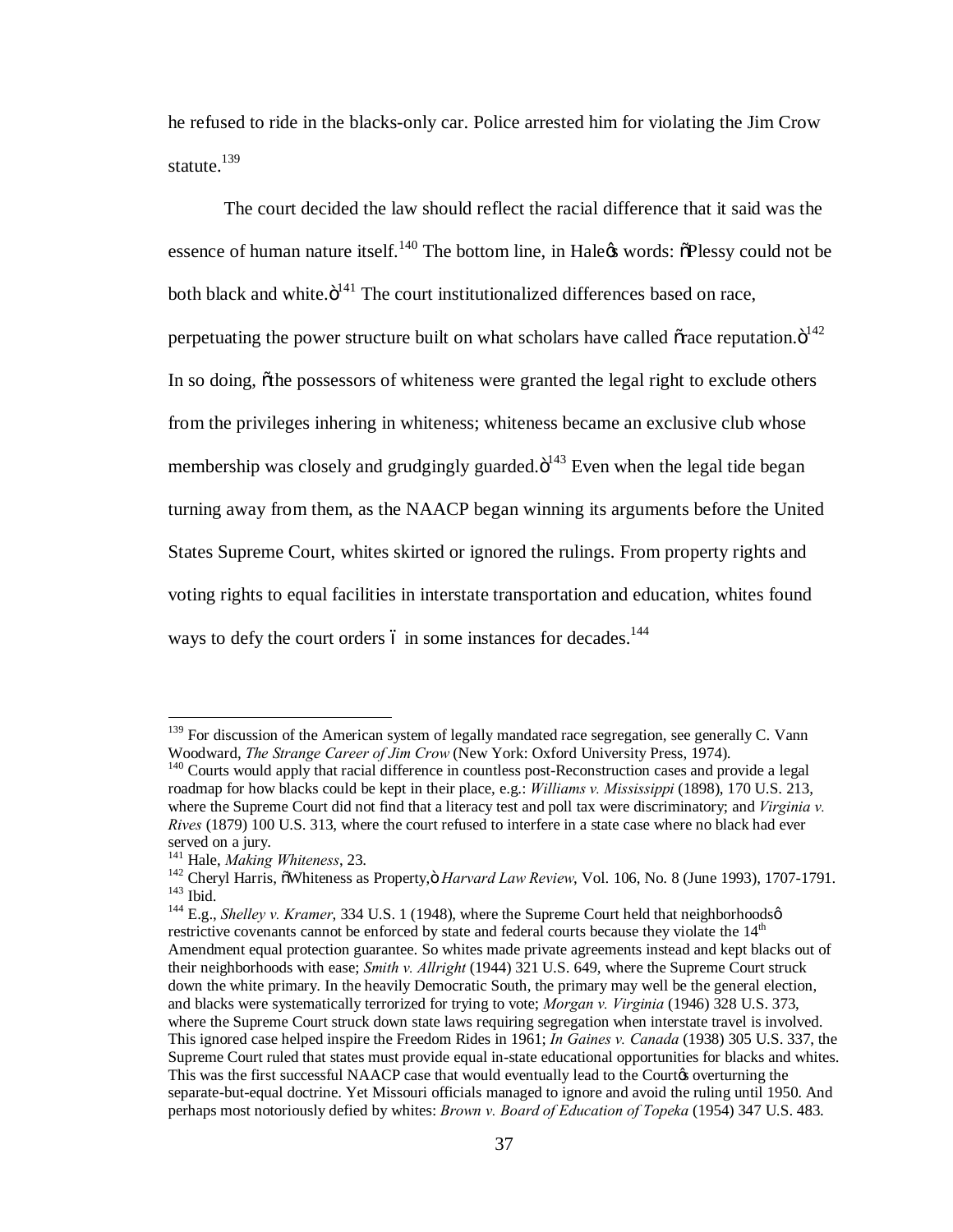Libel and whiteness were well acquainted prior to the rash of *Sullivan*-like cases that cropped up during the civil rights movement. Consider, for example, lawsuits where whites were identified as black, dating from the late 1700s to as recently as 1957. In one case, when the *Natchez Times* incorrectly identified a white woman as a  $\delta$ Negro, $\delta$  it was libelous in the eyes of the court in  $1954$ .<sup>145</sup> The newspaper had published a story identifying the woman as the black driver in a car crash. The story said she was in the car with two black men. The Mississippi Supreme Court wrote that othere is direct proof that some of her friends and acquaintances exhibited an attitude of ridicule and semi-criticism towards herö after the article appeared.<sup>146</sup> The court recognized  $\ddot{\text{o}}$ the reputational interest in being regarded as white as a thing of significant value, which, like other reputational interests, was intrinsically bound up with identity and personhood. $\ddot{o}^{147}$  It upheld an Adams County jury award of \$5,000, a substantial amount at the time.

These pre-*Sullivan* libel cases documenting efforts to keep whiteness and blackness as two distinct and opposing categories may not have involved public officials, but their inclusion in this study should provide further insight on the early use of libel during the era and the culture that brought about the 1960s litigation. It was routine, for example, for the *Commercial Appeal* in Memphis to shell out money to whites mistakenly identified as blacks in the police blotter. Rather than go to court where the newspaper would likely lose a libel case, editors created a policy where it would automatically give \$150 to the misidentified white person if they agreed they would not

<sup>&</sup>lt;sup>145</sup> *Natchez Times Publishing v. Dunigan*, 221 Miss. 320; 72 So 2<sup>nd</sup> 681 (1954).<br><sup>146</sup> Ibid.<br><sup>147</sup> Harris, *Whiteness as Property*. See also, Robert Post, *The Social Foundations of Defamation Law:* 

*Reputation and the Constitution*, 74 Cal. L. Rev. 691 (1986).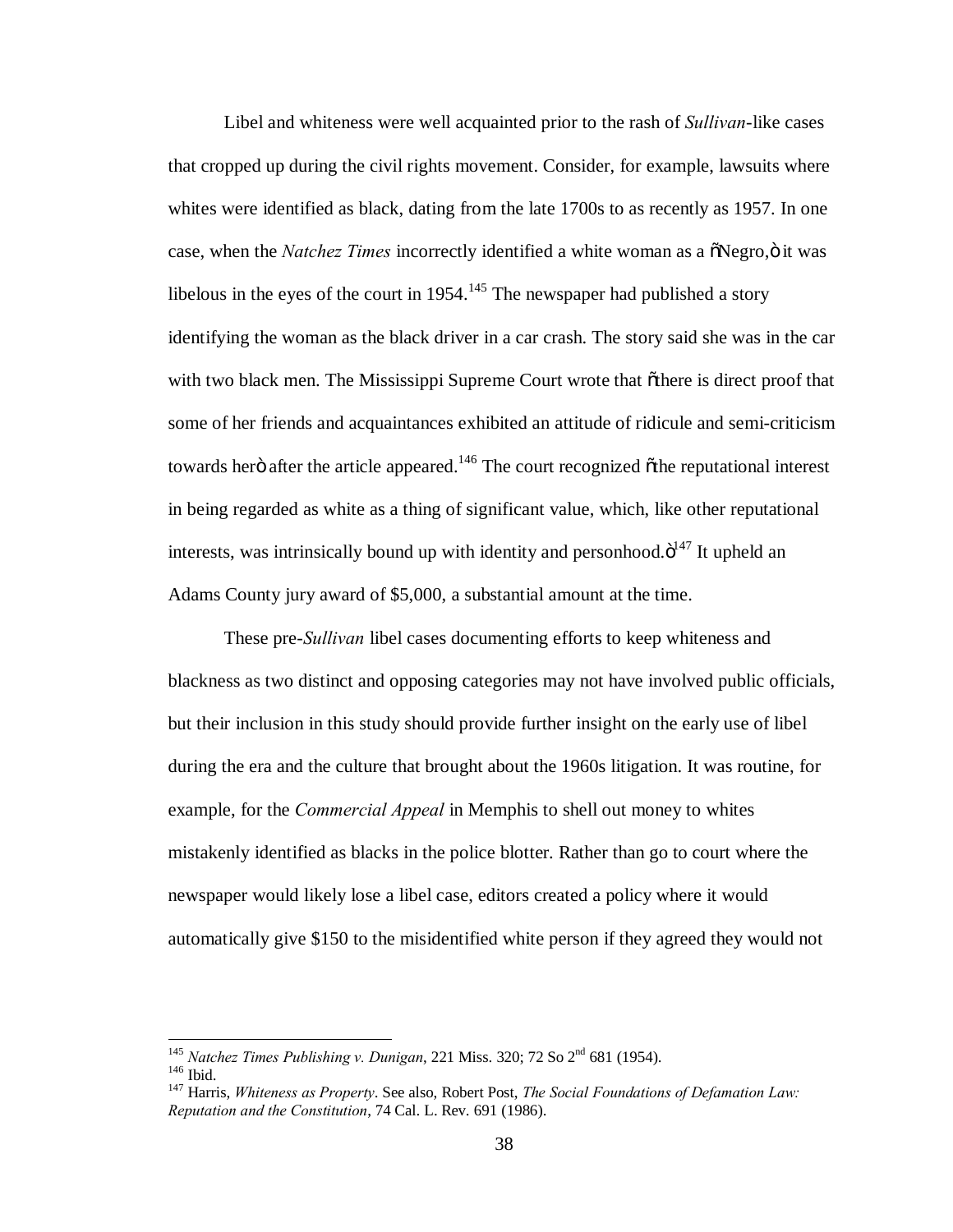file suit.<sup>148</sup> Turner Catledge, a Mississippi native and executive editor at the *New York Times* during the civil rights era, worked at the *Commercial Appeal* in the 1920s and noted how the error could occur.  $\delta A$  white man who happened to be dark-skinned, or have a dirty face might be marked down by the desk sergeant as a Negro. Then the police reporter, never actually seeing the man, might copy off the police blotter that soand-so, Negro, had been arrested for such-and-such. $\ddot{o}^{149}$  The *Commercial Appeal*'s policy even created a cottage industry for local attorneys, who would watch for the mistakes, visit the man in jail, talk him into signing a paper and pick up the \$150 from the newspaper. The lawyer gave \$50 to the jailed man, paid his fine and kept the rest of the money for himself. One of the reporters even  $\tilde{\sigma}$  optime a racket with a police sergeant and several shady lawyers whereby wrong designations would be put down deliberately. $\ddot{o}^{150}$ 

On the other end of the spectrum, the *Anderson Daily Mail* chose to fight a case of mistaken racial identity to the South Carolina Supreme Court in 1957. But it lost. The court held that the newspaper had libeled a white woman by including her name under the headline  $\delta$ Negro News. $\delta$  The brief mention of the woman was included next to a photograph of a black soldier who had been hospitalized. The newspaper mistakenly said the young man was her son.<sup>151</sup> In this case, the court referred to a line of South Carolina cases dating to 1791, justifying its opinion that othere is still to be considered the social distinction existing between the races, since libel may be based upon social status. $\ddot{\text{o}}^{152}$ The court also said:  $\delta$ Although to publish in a newspaper of a white woman that she is a Negro imputes no mental, moral or physical fault for which she may justly be held

<sup>&</sup>lt;sup>148</sup> Turner Catledge, *My Life and The Times* (New York: Harper & Row, 1971).<br><sup>149</sup> Ibid.. 39.

<sup>150</sup> Ibid., 39-40.<br><sup>151</sup> *Bowen v. Independent Publishing Co.*, 230 S.C. 509; 96 S.E. 2d 564 (1957).<br><sup>152</sup> Ibid, at 565.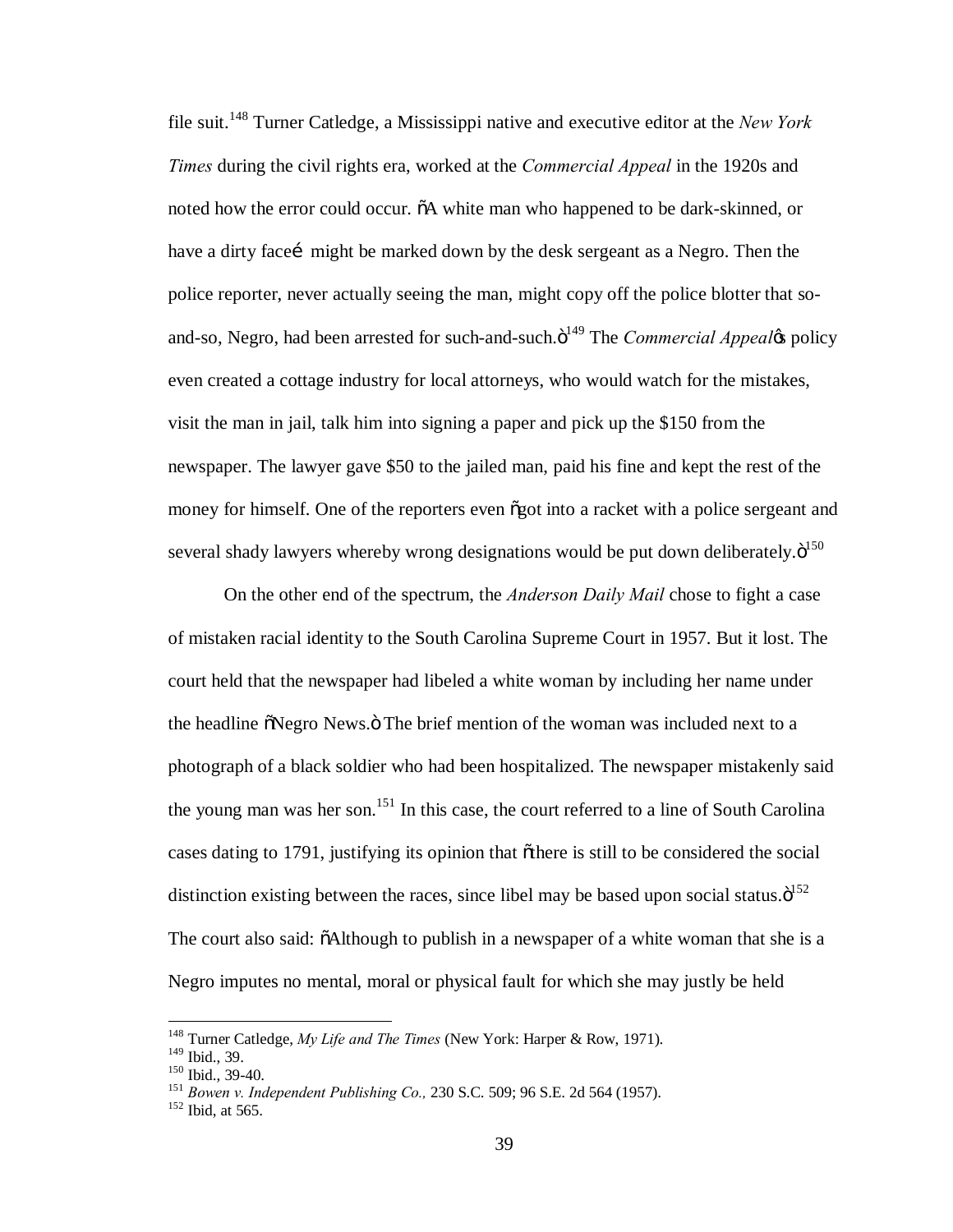accountable to public opinion, yet in view of the social habits and customs deep-rooted in this state, such publication is calculated to affect her standing in society and to injure her in the estimation of her friends and acquaintances. $\ddot{\text{o}}^{153}$  Her race reputation had been harmed. Bottom line, the court specifically asked  $\delta$  is it libelous per se to identify a white person as a Negro? $\ddot{o}$  Before the *Sullivan* case in 1964, the answer was yes.

This study seeks to further the making whiteness scholarship, extending the construct to the use of libel as yet another way to secure the separateness of the two races in the American South. In the 1960s, libel became a potent weapon to perpetuate the societal norm, a new way to maintain white supremacy when faced with the grassroots civil rights demonstrations and the increasing media coverage. The media was changing the public conversation about race, and viewers and readers were no longer seeing *Gone With the Windos* pastoral images of the South. Faced with disruption of the status quo, southern leaders were able to take the work of the erags leading journalists out of the public sphere and bog their newspapers down in the court system. The tools of popular culture aided the establishment in maintaining the status quo for the first half of the century, and the increasing use of libel could be added to the toolbox for the second half. Or so they thought.

153 Ibid.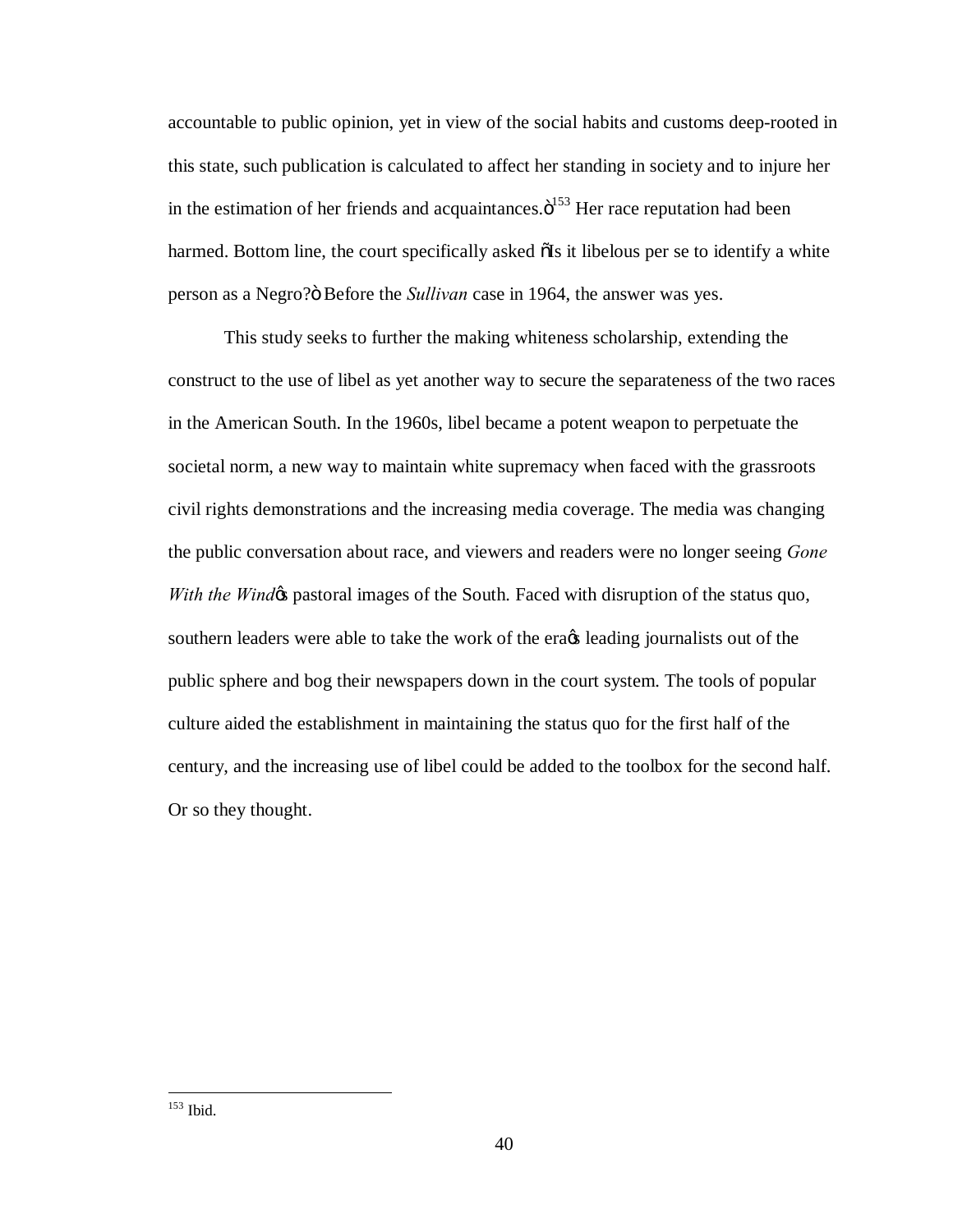# **CHAPTER THREE**

### **Libel: A New Way to Fight the Movement**

It was a Wednesday in May 1961, exactly seven years since the earthquake *Brown vs. Board of Education* desegregation case rattled the South. Ten Freedom Riders were rolling from Nashville to Birmingham, trying to draw attention to yet another unenforced court ruling, a mandate desegregating interstate travel.<sup>154</sup> Birmingham police commissioner Bull Connor, a cardboard cutout of the southern lawman, had his police officers pull the bus over as it reached the outskirts of his city. Connor boarded at the front and saw two Freedom Riders, one black and one white, sitting together in the seat directly behind the driver. He told Paul Brooks and Jim Zwerg to separate, but the Freedom Riders did not budge. Smiling, Connor said they were breaking Alabama law and had his officers arrest them. This,  $\tilde{o}$ the most powerful racist in Alabama, $\tilde{o}^{155}$  was the officer who once told *Newsweek*:  $\delta$ We aing gonna segregate no niggers and whites together in this town. $\ddot{o}^{156}$ 

Connor had been a local baseball broadcaster who got his nickname for his uncanny ability to shoot the bull on the radio during periods of inactivity on the field.  $\delta$ Bullö also seemed to fit his reputation as the sauntering cop that elite Birmingham whites relied on to browbeat and intimidate blacks who stepped out of their place.<sup>157</sup> Connor had ties to the Ku Klux Klan and had a reputation of only halfheartedly

 <sup>154</sup> *Morgan v. Commonwealth of Virginia*, 184 Va. 24 (1946). For a thorough narrative on the Freedom Riders, see Raymond Arsenault, *Freedom Riders, 1961 and the Struggle for Racial Justice* (New York: Oxford University Press, 2006).

<sup>&</sup>lt;sup>155</sup> David Halberstam, *The Children* (New York: The Ballantine Publishing Group, 1998), 293.<br><sup>156</sup> *Newsweek*, April 15, 1963, 29.<br><sup>157</sup> Diane McWhorter, *Carry Me Home* (New York: Simon and Schuster, 2001).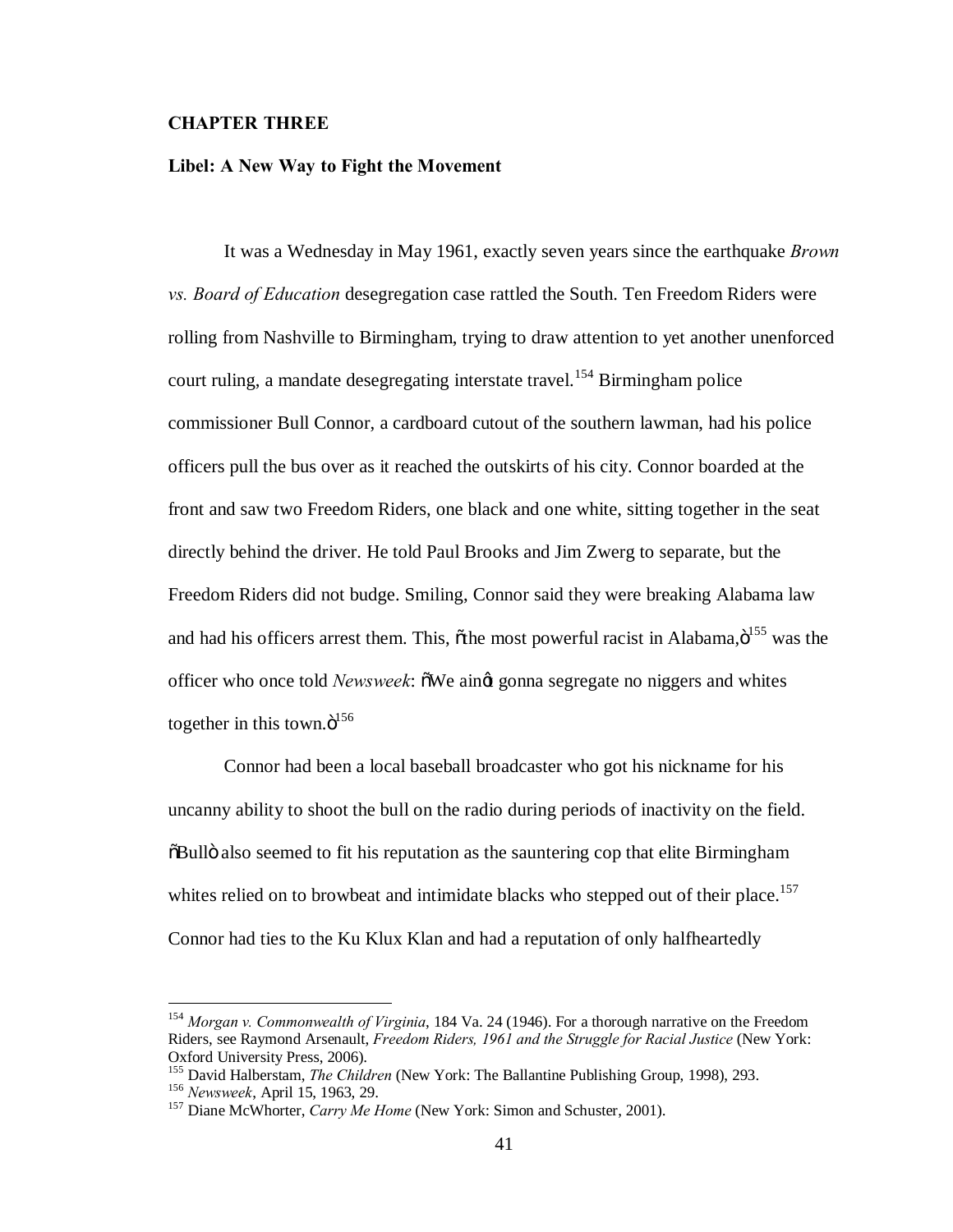investigating the many racial bombings across the city nicknamed  $\delta$ Bombingham. $\delta$ Rather than integrate Birmingham $\&$  68 public parks, 38 swimming pools and four golf courses, for example, the all-white city commission followed Connor<sup>g</sup> recommendation to shut them down.<sup>158</sup>

By May 1961, Connor had known about the Freedom Rides for more than a month. The FBI kept the Birmingham Police Department updated on the Riders with the idea that local law enforcement could help protect the demonstrators. However, keeping Birmingham taw enforcement in the loop would have the opposite effect. Connor could not afford direct and blatant association with the Klan, but his police sergeant Tom Cook was an enthusiastic Klan supporter who shared the Riders *g* itinerary with the white supremacist group and helped prepare  $\tilde{o}a$  rude welcome for the invading  $\tilde{\tau}$  inggers  $\phi$  and  $\frac{1}{2}$  inigger-lovers  $\phi$  who were about to violate the timeworn customs and laws of the sovereign state of Alabama. $\ddot{o}^{159}$  Martin Luther King Jr. had been warned that the Freedom Riders were heading for trouble when they crossed into the state, and he in turn, warned them before they hit the Deep South.

Anything but subtle, Connor remained confident that he could maintain the status quo, and he rode with the Freedom Riders into the Birmingham station on the bus he

 <sup>158</sup> Undated internal memo, Box 7, Folder 10, *Papers of James T. "Jabbo" Waggoner,* Birmingham Public Library Department of Archives and Manuscripts (hereafter *Waggoner Papers*). Before closing the Birmingham parks, city officials studied how L.B. Sullivan shut down the public parks in Montgomery rather than allow desegregation as ordered by a federal district court. Birmingham officials noted in this memo that all black employees of Montgomery parks were dismissed, and the white employees were redistributed.

<sup>159</sup> Arsenault, *Freedom Riders*, 136. He and other historians have relied on volumes of FBI correspondence to piece together events that led to the Klangs unfettered access to the bus terminals in Birmingham and Montgomery. This includes documentation on Klansman-turned FBI informant Gary Thomas Rowe. Rowe told the FBI that Connor had a secret meeting with Bobby Shelton, a Tuscaloosa tire salesman and the Imperial Wizard of the Alabama Knights of the Ku Klux Klan. Arsenault writes that Connorys õbehind-thescenes role was a crucial element of the evolving plan to teach the Freedom Riders a lesson they would never forget. " Connor reportedly promised Shelton 15 or 20 minutes to beat the Freedom Riders before the police would arrive.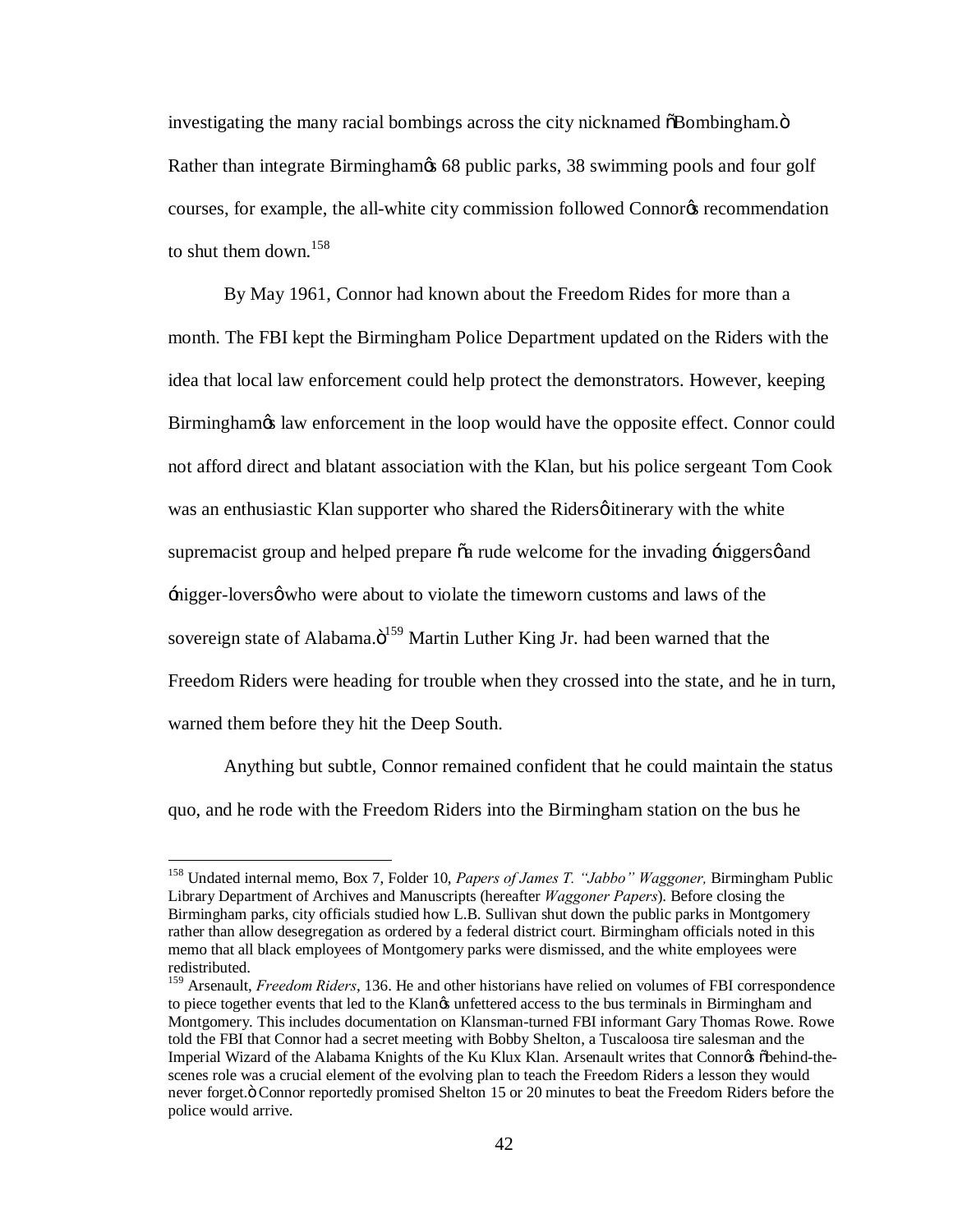boarded that day. Once in the terminal, he ordered his officers to cover the bus windows with newspaper and tape so members of the press could not see in. Inside the darkened bus, officers inspected each bus ticket, and used their billy clubs on anyone trying to head for the door.<sup>160</sup> Freedom Rider John Lewis, later a United States congressman from Georgia, had been badly beaten in the Greyhound terminal in Rock Hill, South Carolina, a few days before. He was relieved when he saw reporters in Birmingham as the bus pulled into the terminal. He remained optimistic since the demonstrations were finally getting the attention of the national media. There was no purpose in offering yourself up to your sworn enemies if no one was watching,  $\ddot{\text{o}}$  pointed out David Halberstam, then a reporter for *The* (Nashville) *Tennessean* who covered the protests.<sup>161</sup> After about two hours in the dark bus, Connor had the demonstrators arrested and taken to jail, what the veteran protestors called  $\tilde{o}$ Connor $\alpha$  Chapel for Freedom. $\ddot{o}^{162}$ 

Just as Connor covered the windows to shut out the media is view that day at the bus station, he sought to shut out the worldgs view of his brand of law and order in Birmingham. He sought to shut down coverage of the race story being broadcast around the country night after night. In so doing, Connor and other southern officials turned to the court system and libel law in their quest to get northern newspapers to go back home and mind their own communities. By 1964, when the U.S. Supreme Court heard the first such libel case, *New York Times v. Sullivan*, government officials had filed at least \$300 million in libel actions against newspapers, news magazines, television networks and

 <sup>160</sup> Taylor Branch, *Parting the Waters, America in the King Years, 1954-1963* (New York: Simon & Schuster, 1988), 431.<br><sup>161</sup> Halberstam, *The Children*, 293.

<sup>&</sup>lt;sup>162</sup> McWhorter, *Carry Me Home*, 338.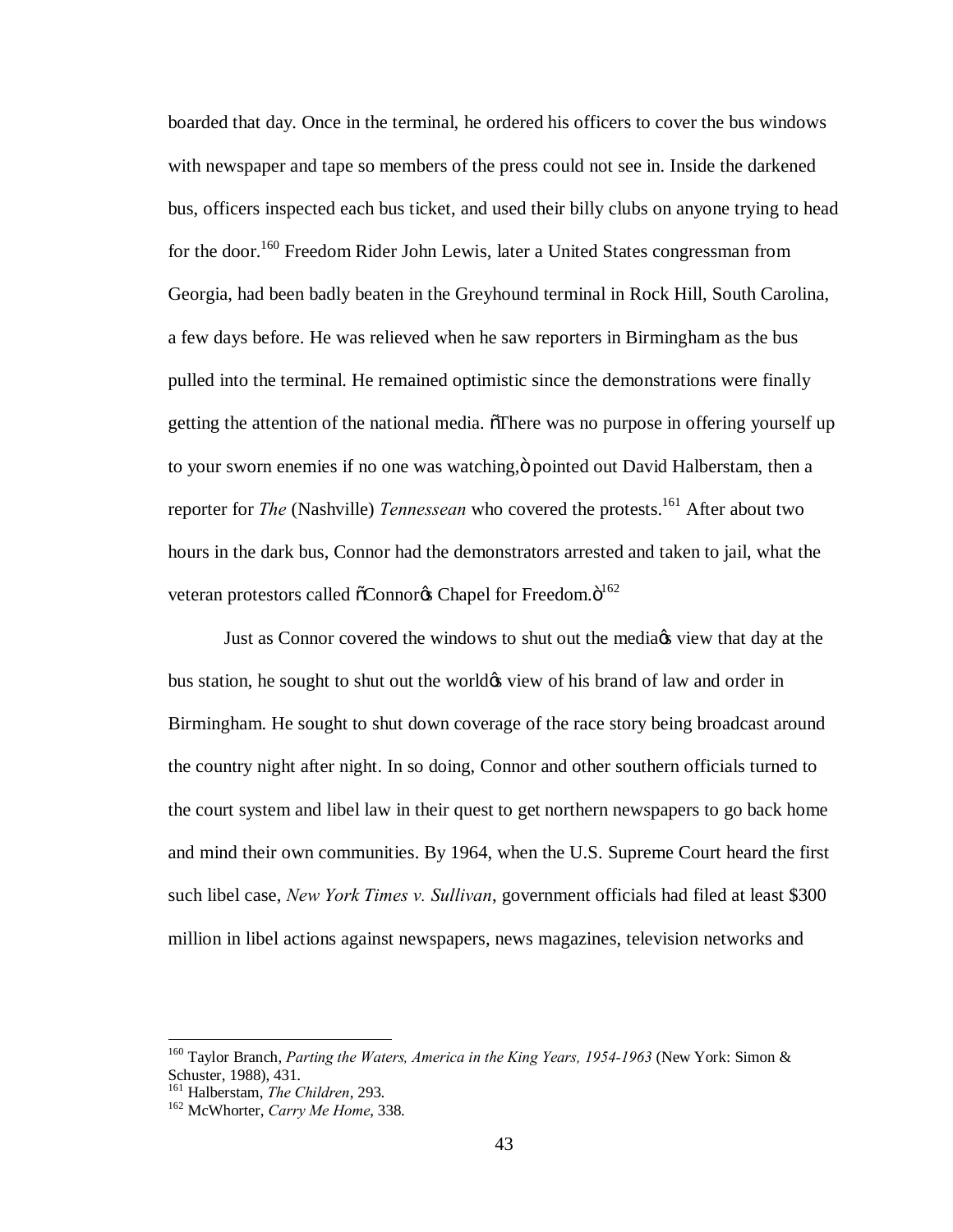civil rights leaders. <sup>163</sup> Connor and his fellow Birmingham officials would later sue the *New York Times* over Harrison Salisbury *i*s story of Fear and Hatred Grip Birmingham. $\ddot{o}^{164}$ Prompted by Salisbury is reporting, Howard K. Smith of CBS headed to Birmingham to see if the *Times* reporter was exaggerating the shocking conditions in the South and found it even worse than Salisbury wrote. Connor and other Birmingham officials would then sue CBS for the documentary  $\delta$ Who Speaks for Birmingham? $\delta^{165}$ 

But it all started with the best known libel case, the one that would reach the U.S. Supreme Court first, that of Montgomery police commissioner Lester Bruce Sullivan. After a *New York Times* advertisement called  $\delta$ Heed Their Rising Voices iran on March 29, 1960, Sullivan sued the *Times* and four African American ministers for libel.<sup>166</sup> The ad claimed that unnamed public officials used violent and often illegal measures to stop civil rights protests in the South. The ministers named in the suit were well-known leaders in their communities 6 Ralph C. Abernathy, J.E. Lowery, S.S. Seay and Fred L. Shuttlesworth. But they did not know about the ad before it was published, much less agree to have their names included at the bottom of the page.

The full-page advertisement had been placed by the New York-based Committee to Defend Martin Luther King and the Struggle for Freedom in the South, which was led by A. Philip Randolph, the revered president of the Brotherhood of Sleeping Car Porters. King was charged with felony tax evasion and perjury in filing state income tax returns, the first such charge in Alabama $\alpha$  history, and the committee was seeking support to help

<sup>&</sup>lt;sup>163</sup> Harrison E. Salisbury, *Without Fear or Favor* (New York: Times Books, 1982), 388.<br><sup>164</sup> Connor v. *New York Times*, 5<sup>th</sup> Cir.1962, 310 F.2d. 133.<br><sup>165</sup> õCBS Reports: Who Speaks for Birmingham?ö Transcript of broad Public Library Department of Archives and Manuscripts; See also Howard K. Smith, *Events Leading Up to* 

*My Death (New York Times v. Sullivan, 376 U.S. 254 (1964).*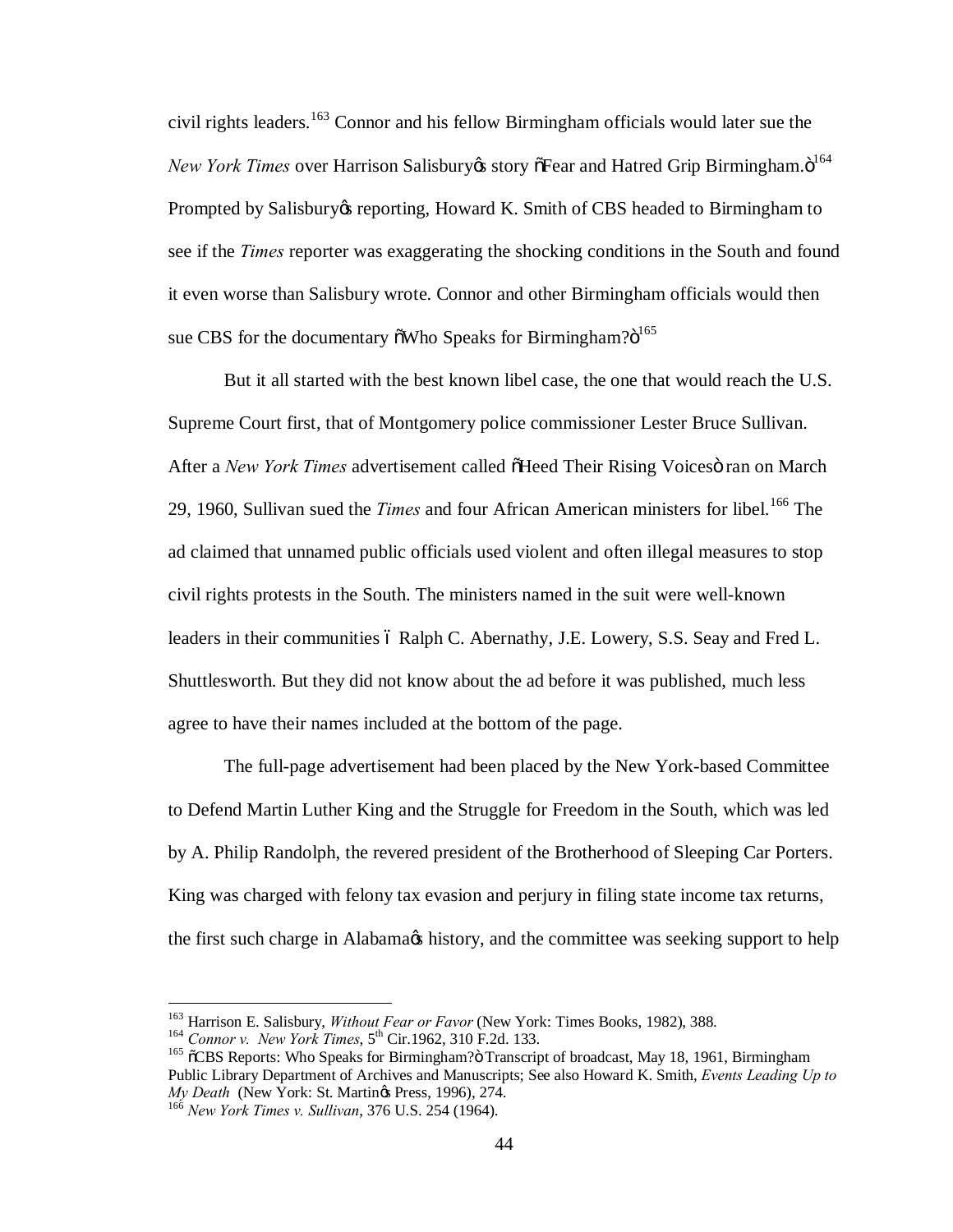pay his mounting legal bills.<sup>167</sup> Those charges came just days after King had endorsed the sit-in movement that started at Woolworth in Counter in Greensboro, North Carolina and swept across the South. The ad in the *Times* quoted an editorial printed in the same newspaper a week before. The growing movement of peaceful mass demonstrations by Negroes is something new in the Southi—Let Congress heed their rising voices, for they will be heard. $\ddot{\mathrm{o}}^{168}$  The ad went on to say demonstrators were  $\ddot{\mathrm{o}}$ being met by an unprecedented wave of terror. "It said students were expelled from Alabama State College for singing  $\delta My$  Country,  $\sigma$  Tis of Thee on the capitol steps in Montgomery. It said  $\tilde{\sigma}$ truckloads of police armed with shotguns and tear-gas ringed the [campus] $\ddot{\sigma}$  and  $\delta$ their dining hall was padlocked in an attempt to starve them into submission. $\ddot{o}$  The ad did not name any names, but referred to  $\tilde{\alpha}$ Southern Violators of the Constitution who were  $\tilde{\text{d}}$  determined to destroy the one man, who, more than any other, symbolizes the new spirit now sweeping the South 6 the Rev. Dr. Martin Luther King Jrí ö The ad said õthe Southern violators had bombed King to home and had  $\tilde{\text{carrested}}$  him seven times for such petty offenses as speeding and loitering.  $\ddot{o}$  Further, the ad read that  $\ddot{o}$  obviously their real purpose is to remove him physically as the leader to whom the students and millions of others look for guidance and supporti  $\ddot{\circ}$  The signatures of such big names as Eleanor Roosevelt, Jackie Robinson, Sidney Poitier, Marlon Brando and Harry Belafonte were followed by sixty other supporters, including 20 black ministers from the South.

 <sup>167</sup> For details on the case, see Branch, *Parting the Waters*, 277. Audited by the state of Alabama and the IRS, King paid back taxes totaling more than \$2,000. After a citizen pays back taxes they likely would not even face misdemeanor tax evasion charges. In King os case, however, the state charged him with the unheard of felony tax evasion. Even more unusual, Alabama attorney general (later governor) John Patterson had King arrested in Atlanta, where he was then living, and extradited from Georgia. <sup>168</sup> *New York Times*, March 29, 1960, 25.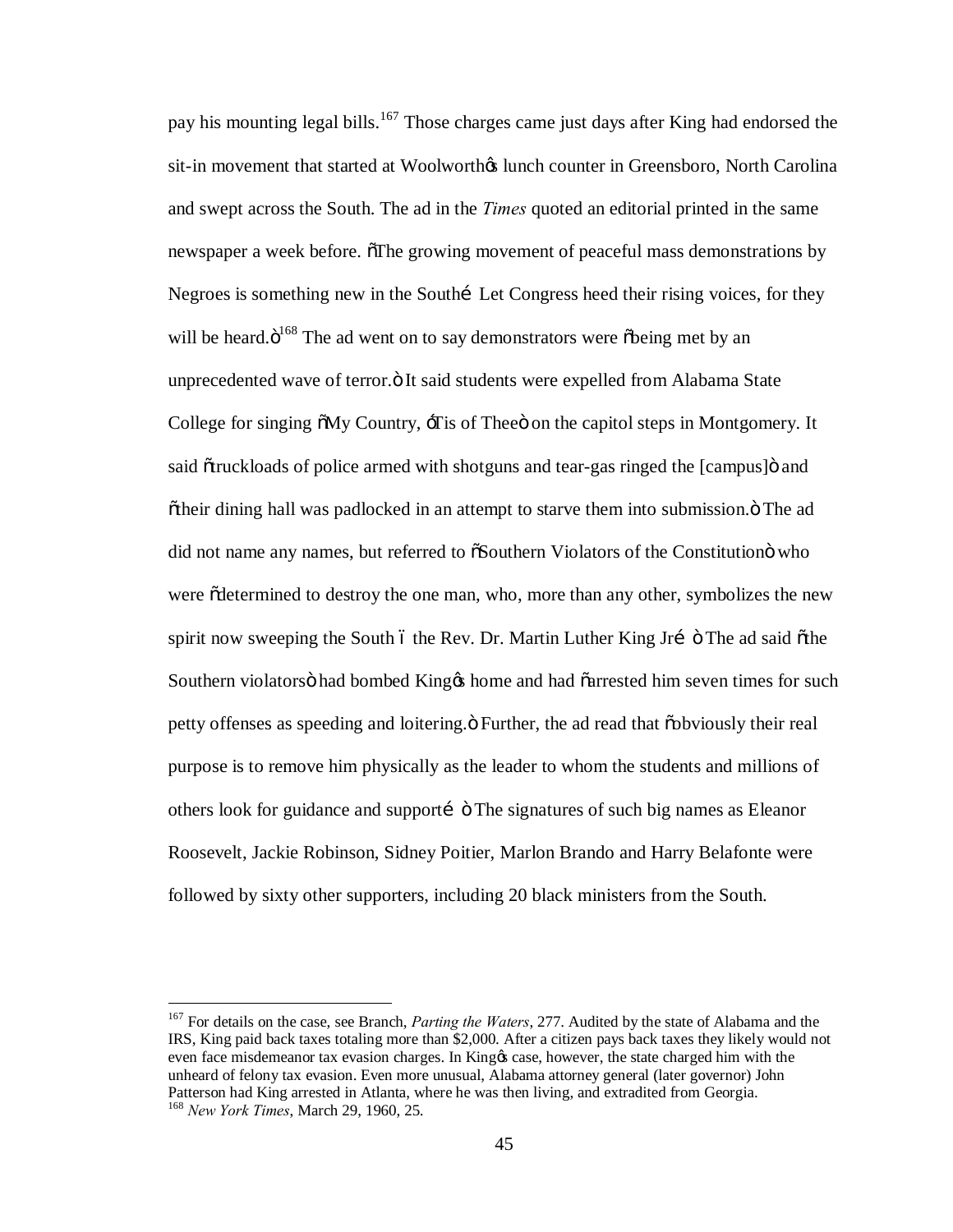Montgomery officials would probably have never seen the ad if it was not for Ray Jenkins, editor of the afternoon newspaper, the *Alabama Journal*. He came across it while flipping through the *Times* on his lunch break.<sup>169</sup> The ad had a local angle. King had been the pastor at Montgomery's Dexter Avenue Baptist Church before moving back home to Atlanta, so Jenkins wrote a short story detailing its content. Grover Hall Jr., the editor of the dominant paper in town, the *Montgomery Advertiser*, picked up on the story and ran with it after that. Hall was the son of a crusading editor who won a Pulitzer Prize in 1926 for editorials criticizing the Klan. But the son, more conservative than the father, was furious about the *Times* ad. Hall editorialized in the *Advertiser* that the ad was full of  $\delta$ lies, lies, liesi and possibly willful ones on the part of  $\delta$ abolitionist hellmouths. $\delta^{170}$ The next day, Sullivan wrote to the *Times* demanding a retraction, insisting it charged him of  $\tilde{\sigma}$ grave misconductö and that it was  $\tilde{\sigma}$ false and defamatory. $\tilde{\sigma}^{171}$  He sent the same letters to the four Alabama ministers Abernathy, Lowery, Seay and Shuttlesworth, who did not even know their names where included in any ad until then. Sullivan was a well known figure in state and local politics from the early 1950s until his death in 1977. He headed the Alabama state police during the 1950s. A Kentucky native and son of a sheriff, Sullivan also was reported to have close ties to the Ku Klux Klan.<sup>172</sup>

The New York law firm representing the *Times* responded to Sullivan on April 15, informing him that it was investigating the matter, but also asked Sullivan to explain how the ad reflected on him since he was never named. Sullivan did not respond. Instead,

 <sup>169</sup> Gene Roberts & Hank Klibanoff. *The Race Beat. The Press, the Civil Rights Struggle, and the*  Awakening of a Nation (New York: Knopf, 2006), 270-300.<br><sup>170</sup> Montgomery Advertiser, April 7, 1960.<br><sup>171</sup> Petitionersøbrief to the U.S. Supreme Court in New York Times v. Sullivan, Case No. 40, October Term,

<sup>1963.</sup>

<sup>172</sup> Kermit L. Hall, '*Lies, Lies, Lies': The Origins of New York Times Co. v. Sullivan*, 9 Comm. L. & Pol'Y 391-421 (2004), quoting Merton Roland Nachman, Sullivan's attorney who argued his case before the Supreme Court.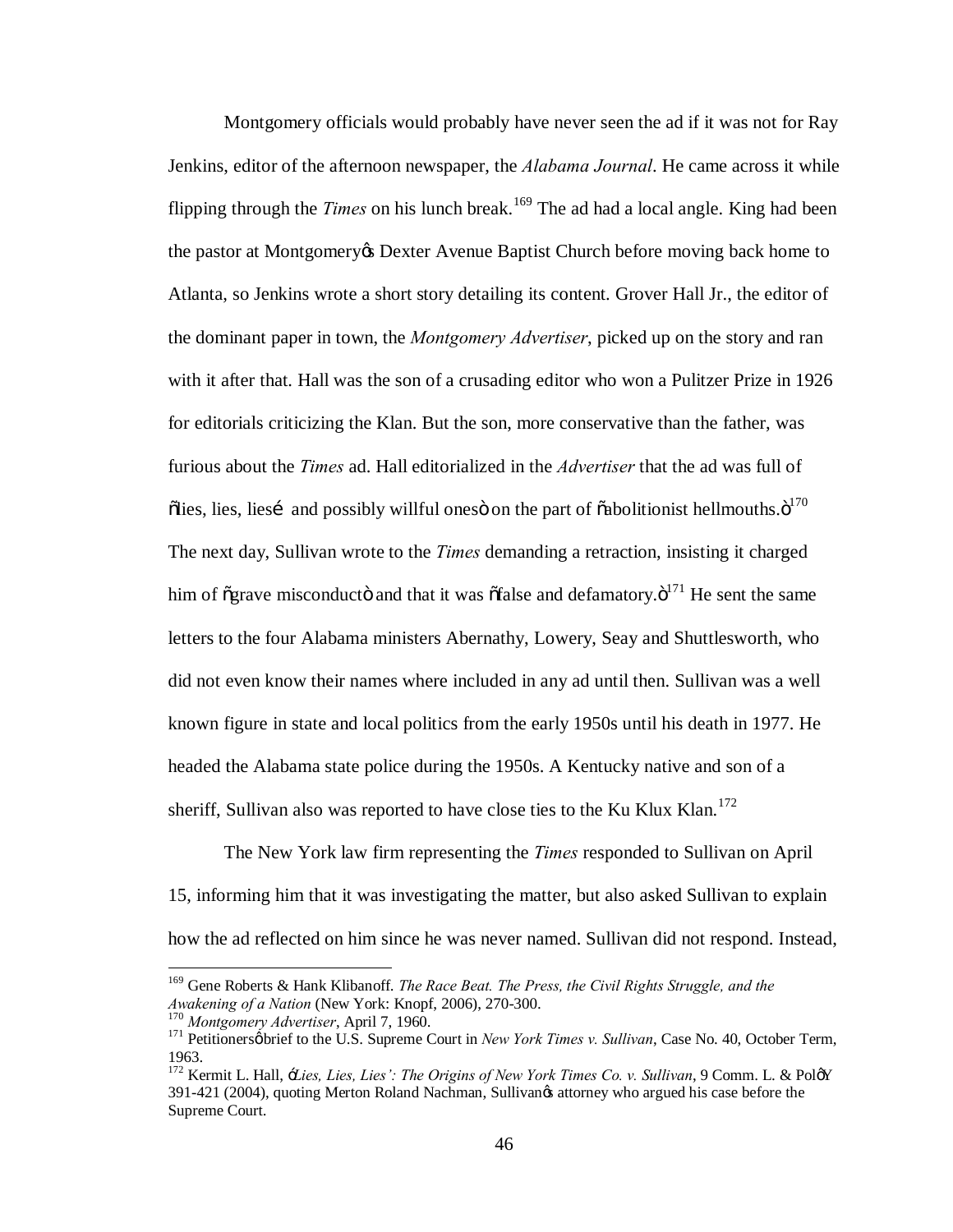he filed a libel suit in the Circuit Court of Montgomery County against the *Times* and the four ministers, seeking \$500,000. Sullivan was the former state director of public safety who was elected to a similar position in Montgomery after the bus boycott on a pledge to bring new business to the state capitol. Three weeks before the *Times* ad ran, he had lauded the cooperation between a hoard of 5,000 whites and the police who successfully halted black demonstrators marching to the state capital building.<sup>173</sup> The marchers were protesting the expulsion of Alabama State students who had requested service at the capital building  $\alpha$  basement cafeteria.<sup>174</sup>

Sullivan had been incensed at the temerity of the students  $\phi$  demonstrations, appearing on television, red-faced with eyes bulging.  $\delta I$  want to assure the citizens of Montgomery that we are prepared to take whatever actions that might be necessary to maintain and preserve the time-honored traditions and customs of the South. $\ddot{\text{o}}^{175}$ 

As money poured into King ts defense fund in response to the ad, Alabama Attorney General MacDonald Gallion announced that Governor John Patterson asked him to study how he might sue the *Times* and the adsøsponsors for libeling Alabama officials.<sup>176</sup> Three weeks after Sullivan filed suit, Patterson, also a former state attorney general, demanded that the *Times* run a retraction, insisting he was accused of "grave misconductö as the head of the state. Alabama law required that public officials seek a

 <sup>173</sup> WcWhorter, *Carry Me Home*, 164. See also, Branch, *Parting the Waters*, 283. Quoting from an interview in the *Montgomery Advertiser*, March 6, 1960, Sullivan warned demonstrators who continued to march and conduct sit-ins that the police would discipline them for  $\tilde{o}$ flaunting their arrogance and defiance by congregating at the Capitol.<sub>"</sub> 174 According the Waters, 280, Alabama Governor John Patterson ordered Alabama

State President H. Councill Trenholm to expel the students who requested service. Faced with losing state

<sup>&</sup>lt;sup>175</sup> Montgomery Advertiser, February 26, 1961, as cited in  $\tilde{o}$ Affidavit in Support of Motion For Temporary Relief and Order to Show Cause,  $\ddot{o}$  by Bernard Lee, in the case of *Abernathy v. Patterson*, supporting court documents found in Box 4, File 3, *Papers of Vernon Z. Crawford,* University of South Alabama (hereafter *Crawford Papers.*) <sup>176</sup> Branch, *Parting the Waters*, 289.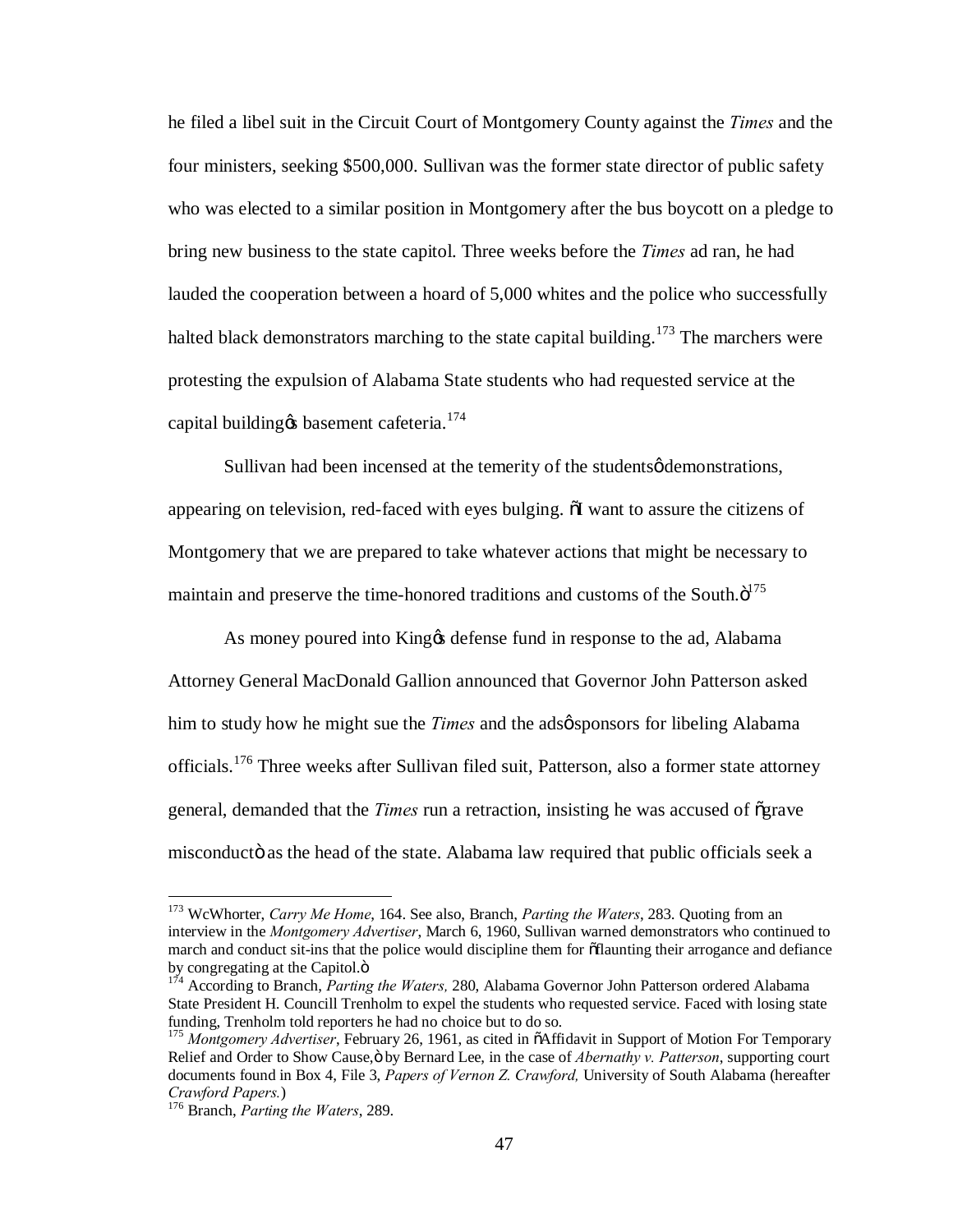retraction before filing a libel suit. If no retraction is made, they may recover punitive damages. In response, the *Times* ran an apology in a story under the headline "*Times* Retracts Statement in  $Ad.\ddot{\mathrm{o}}^{177}$ 

Patterson filed suit anyway. It was identical to Sullivan<sub>*g*</sub>, naming the *Times* and the four ministers, demanding total of \$1 million in damages.<sup>178</sup> One exception, however, Patterson named King in the suit. By naming the Alabama ministers, he and Sullivan had assured that an Alabama Court would hear the case. Otherwise, the law could have allowed the *Times* to move the case to a federal court, and likely a more sympathetic one. Patterson had a long history of fighting desegregation. As state attorney general he secured a court order in 1956 barring NAACP activities in Alabama and fining the organization \$100,000 for failing to turn over its membership roster and contribution list.<sup>179</sup> The NAACP shut down its offices in Birmingham and fled to Atlanta. Seven years later the U.S. Supreme Court would rule against the state in the case.<sup>180</sup> It was also Patterson who engineered the state term per state against King. State officials had charged King with diverting church and civil rights contributions to his personal bank account without declaring them on his tax return. It was not long after Sullivan filed his suit that a white jury found King not guilty in the perjury case. As Roberts and Klibanoff put it:  $\delta$ Now the governor decided on a different strategy against King. $\delta$  Libel.<sup>181</sup> Following Sullivan and Patterson, three more Montgomery officials followed with libel

<sup>177</sup> *New York Times*, May 16, 1960, 22. <sup>178</sup> 376 U.S. at 278, n. 18.

<sup>179</sup> *NAACP v. Alabama ex rel. Patterson*, 357 U.S. 449 (1958), 360 U.S. 240 (1959), and 368 U.S. 16

 $^{180}$  377 U.S. 288 (1964).

<sup>&</sup>lt;sup>181</sup> Roberts & Klibanoff. *The Race Beat*, 231.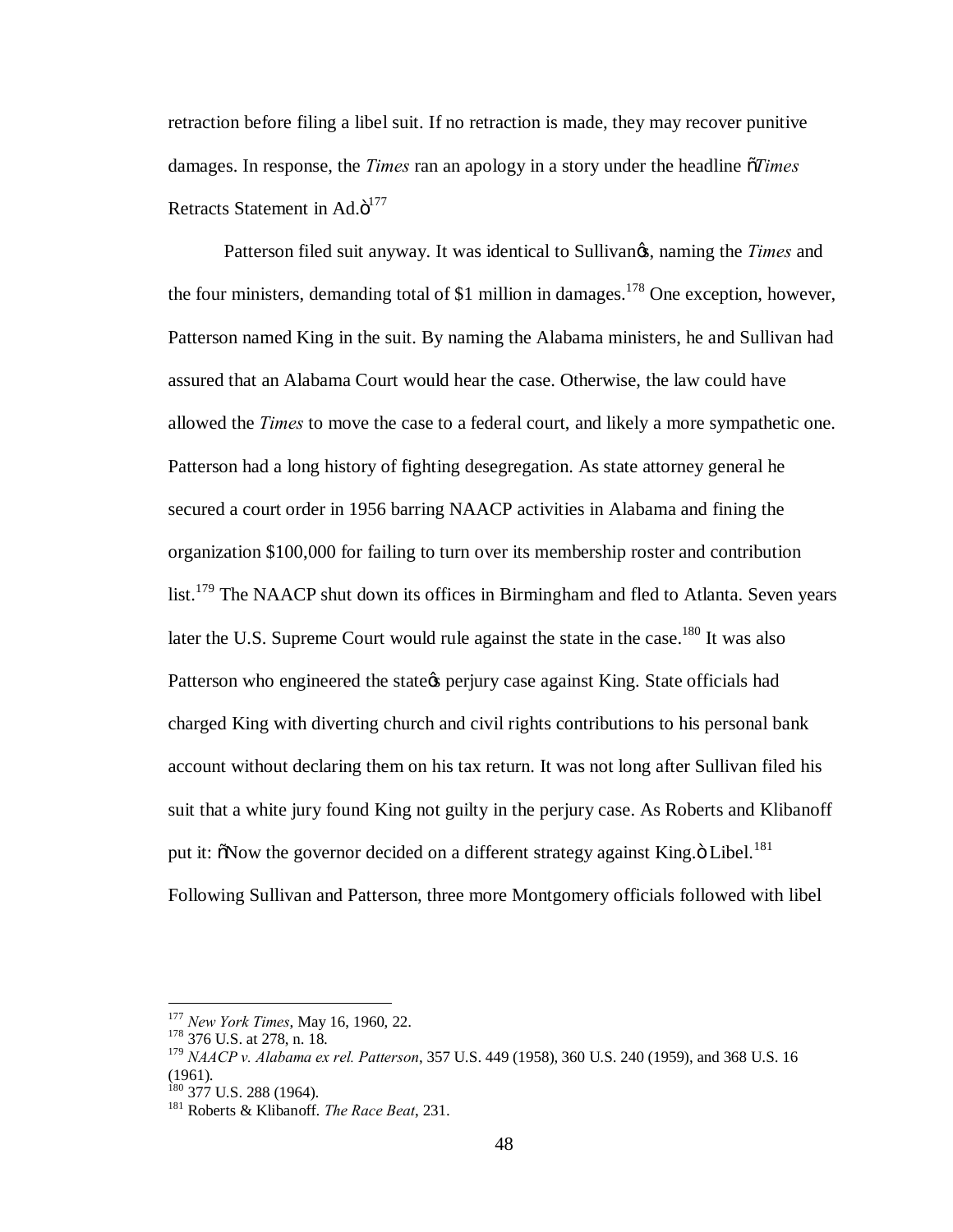suits. Mayor Earl James, city commissioner Frank Parks and former city commissioner Clyde Sellers each sued the *Times* and the four ministers for \$500,000.

Just weeks after the advertisement  $\tilde{\sigma}$ Heed their Rising Voices $\ddot{\sigma}$  ran, the *Times* managed to stir up another hornet to nest 90 miles up the road in Birmingham, Bull Connor<sub>g</sub> fiefdom. *Times* editors had realized their lead civil rights reporter Claude Sitton needed more help as protests spread across the South in early 1960. They sent in another of the newspaper's stars, Harrison Salisbury, who had won a Pulitzer Prize for international reporting and had witnessed untold atrocities covering war in Europe. In one story filed from Alabama, he compared the atmosphere in Birmingham to that of Stalings Moscow, though that was later edited out as too inflammatory. In his memoir, Salisbury wrote that it was easy to see that Birmingham was not your run-of-the-mill story.  $\tilde{\text{o}}$  I quickly compiled a list of horrors 6 beatings, police raids, floggings, cross burnings, assaults, bombings (dynamite seemed to be as common as six-packs), attacks on synagogues, terror, wiretapping, mail interception, suspicion of even worse [1 soon] realized that I had stumbled into a part of the United States where I had to apply the conspiratorial rules of reporting I had practiced for years in the Soviet Union. $\ddot{o}^{182}$ 

On page one, the *Times* ran Salisbury ts story on racial tensions under the headline  $\delta$ Fear and Hatred Grip Birmingham. O He wrote:  $\delta$ No New Yorker can readily measure the climate of Birmingham todayí Ball parks and taxicabs are segregated. So are libraries. A book featuring black rabbits and white rabbits was banned. A drive is on to forbid +Negro musicøon + white *øradio* stations. O<sup>183</sup> Salisbury also wrote of black men standing guard at night over black churches that were likely bomb targets because the

<sup>&</sup>lt;sup>182</sup> Salisbury, *Without Fear or Favor*, 380. For example, Salisbury later learned that the telephone in his Birmingham hotel room had been tapped.

<sup>183</sup> Harrison Salisbury,  $\delta$ Fear and Hatred Grip Birmingham,  $\delta$  *New York Times*, April 8, 1960.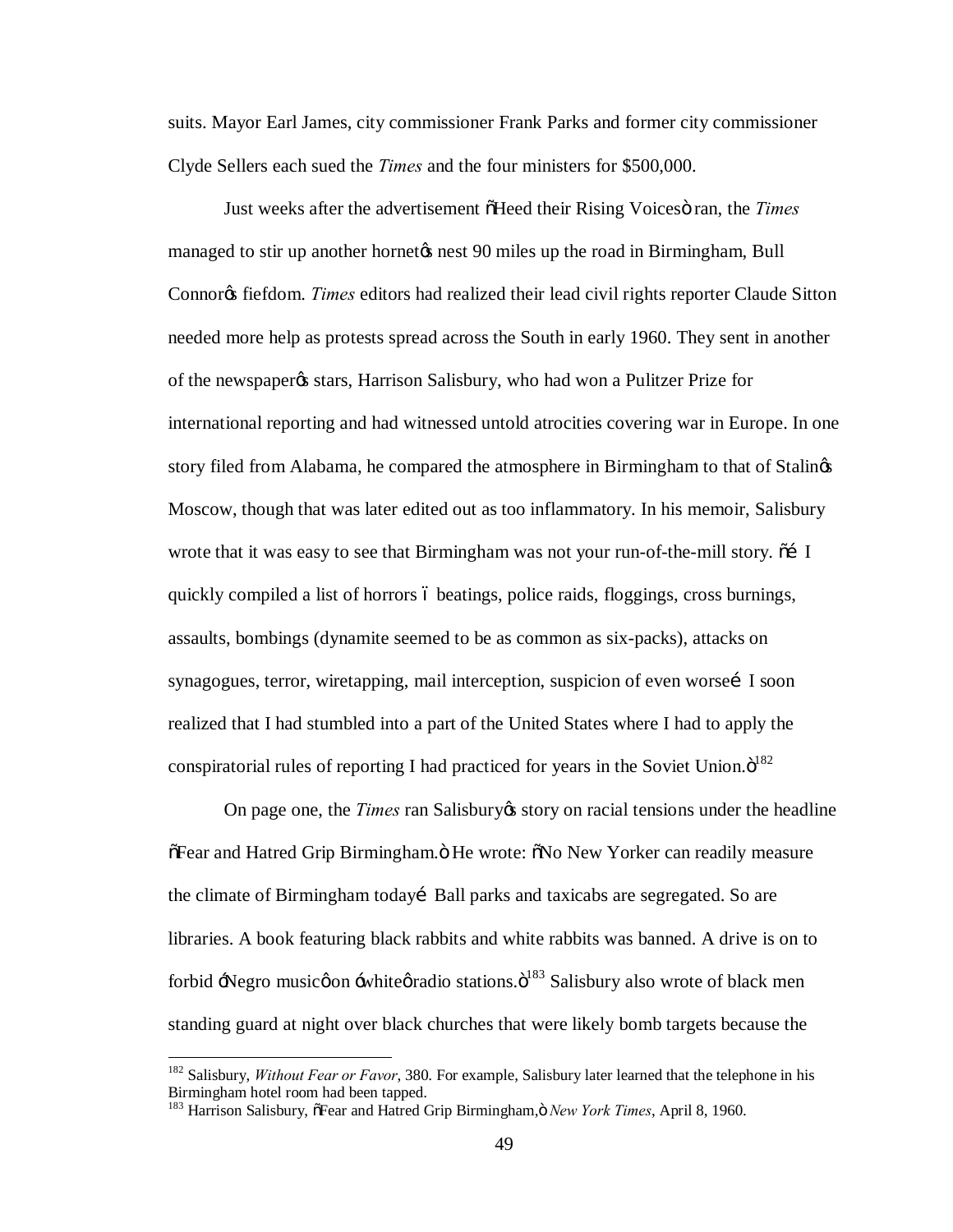police would not help. He quoted anonymous sources, both black and white, who said they were afraid they would be killed if they spoke out. He quoted  $\tilde{o}$  an educator $\ddot{o}$  as saying:  $\delta$ Igm ashamed to have to talk to you off the recordi these are not ordinary times. The dangers are very real and people up North must realize that. $\ddot{o}$  Salisbury also wrote that police commissioner Connor oran on a platform of race hate. $\ddot{o}$  He quoted an anonymous businessman, who said  $\delta$ Bull is the law in Birmingham, like it or not. $\ddot{\text{o}}^{184}$ 

The *Birmingham News* reprinted the story under the page-one headline:  $\delta$ *New York Times* Slanders Our City ó Can This Be Birmingham?ö An accompanying editorial said that Salisbury os story was canother journalistic and literary libel against the Southomand complaining that it was  $\tilde{o}$ an amazing recital of untruths and semi-truths. $\ddot{o}^{185}$ Salisbury *is* story brought more libel suits against the *Times*. Connor and other public officials demanded a total of \$3.5 million from the newspaper and \$1.5 million from him.<sup>186</sup> Plaintiffs in still other libel cases included Birmingham commissioners James Morgan and J.T. Waggoner, each asking \$400,000. Not long after, a Birmingham city detective named Joe Lindsey sued, asking for  $$150,000$ .<sup>187</sup> A private communiqué between Waggoner and his lawyer, James A. Simpson, casts some doubt on whether Waggoner felt defamed personally. Simpson told Waggoner the suit would help deter newspapers such as the *Times* from committing orthless attacks on this region and its people. I am sure this is the primary motive which has prompted you to embark upon this troublesome litigation. $\ddot{\mathrm{o}}^{188}$ 

<sup>&</sup>lt;sup>184</sup> Ibid.<br><sup>185</sup> *Birmingham News*, April 15, 1960.<br><sup>186</sup> Connor v. New York Times, Civil Action No. 9634, United States District Court Northern District of Alabama.

<sup>187</sup> *Lindsey v. New York Times*, Civil Action No. 9711. (Filed in the same court and later consolidated with the other Birmingham suits.)

<sup>188</sup> Simpson to Waggoner, April 19, 1960, Box 7, Folder 10, *Waggoner Papers*.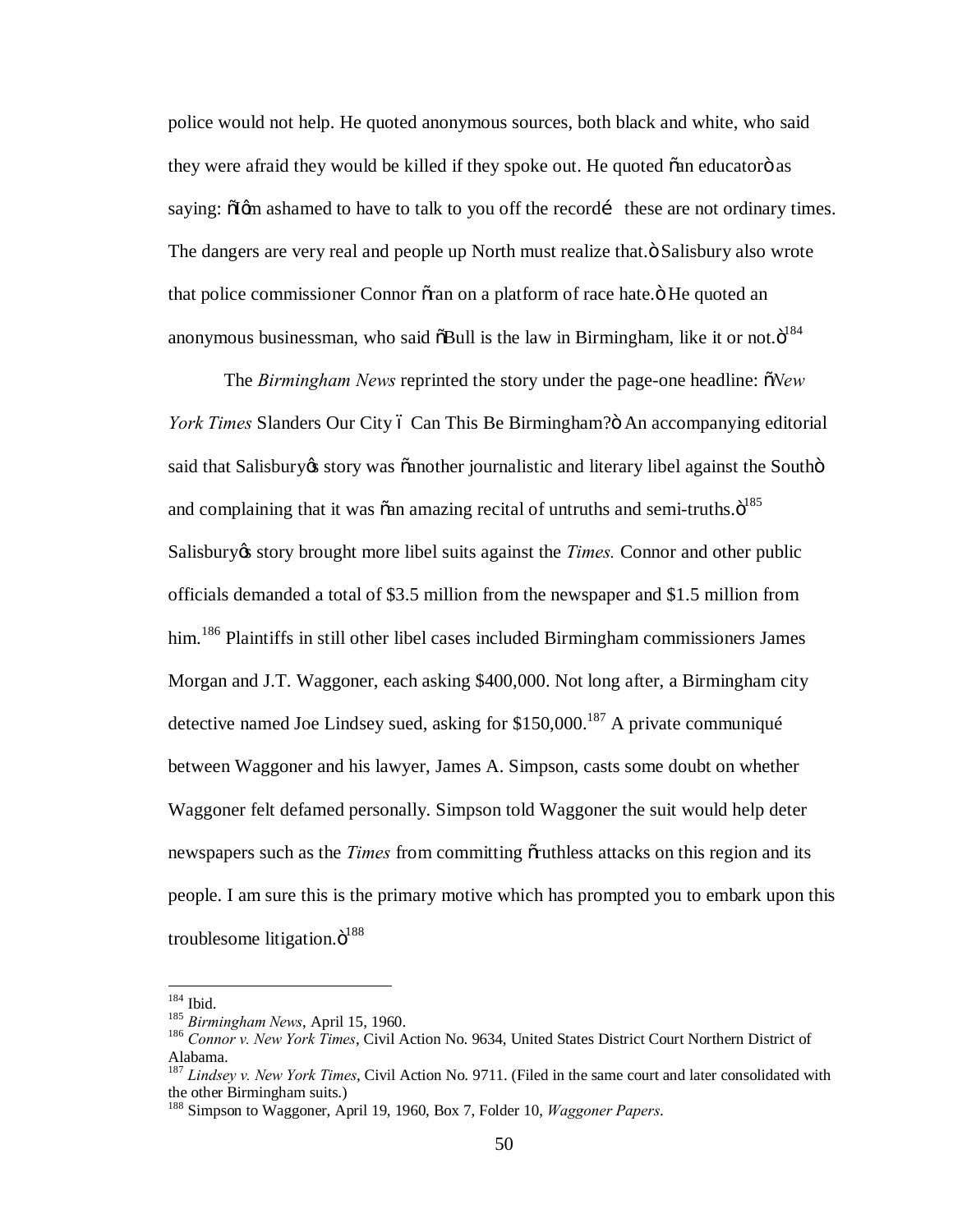The story also brought libel suits from the bedroom community of Bessemer. Salisbury wrote of a lawless atmosphere where the police acted like hoodlums, beating civil rights protesters and sympathizers.  $\delta$  if fear and terror are common in the streets of Birmingham, the atmosphere in Bessemer, the adjacent steel suburb, is even worse. $\ddot{\text{o}}^{189}$ Salisbury wrote about the  $\delta$ flogging $\delta$  of a 19-year-old white woman named Barbara Espy.  $\delta$ She was seized by four or five men, dragged into a car, beaten until she signed a confession that she had been  $\pm$ dating Negroes. She has since sworn out warrants charging that she was abducted and beaten by a sheriff's deputy, an alderman and three other persons. The sheriff repeatedly refused to entertain charges against his deputy. The Federal Bureau of Investigation has been asked to look into the case for possible violations of civil rights iThe list of beatings, intimidations and violence could be continued almost indefinitely. $\ddot{o}^{190}$ 

Three Bessemer city commissioners filed identical suits, also asking for \$500,000 each.<sup>191</sup> A few months later, a Bessemer grand jury indicted Salisbury on 42 counts of criminal libel. No one could remember such a case in the previous quarter of a century and legal researchers on the case could find no direct precedent.<sup>192</sup> Salisbury faced \$21,000 in fines and 21 years in jail.<sup>193</sup> It was evident, Salisbury later said, that the suits made news outlets covering the civil rights story  $\tilde{o}$ think twice about reporting the facts,

 $189$  Salisbury,  $\delta$ Fear and Hatred Grip Birmingham. $\ddot{o}$ 

<sup>190</sup> Ibid.

<sup>191</sup> *Lanier v. New York Times*, *Thompson v. New York Times*, *Parsons v. New York Times*, Case Nos. 9659, 9660, 9221, respectively, filed in 1960 in the U.S. District Court, Northern District of Alabama. <sup>192</sup> Salisbury, *Without Fear or Favor*, 383.

<sup>193</sup> According to an interview conducted by Lucas Powe and printed in *The Fourth Estate and the Constitution* , (Berkeley: University of California Press, 1991), the Bessemer indictments worried Salisbury "for several years since no DA was willing to take the political risk of dismissing them. Finally one quiet day three or four years later they were dismissed. $\ddot{\text{o}}$  See authoros notes, 312.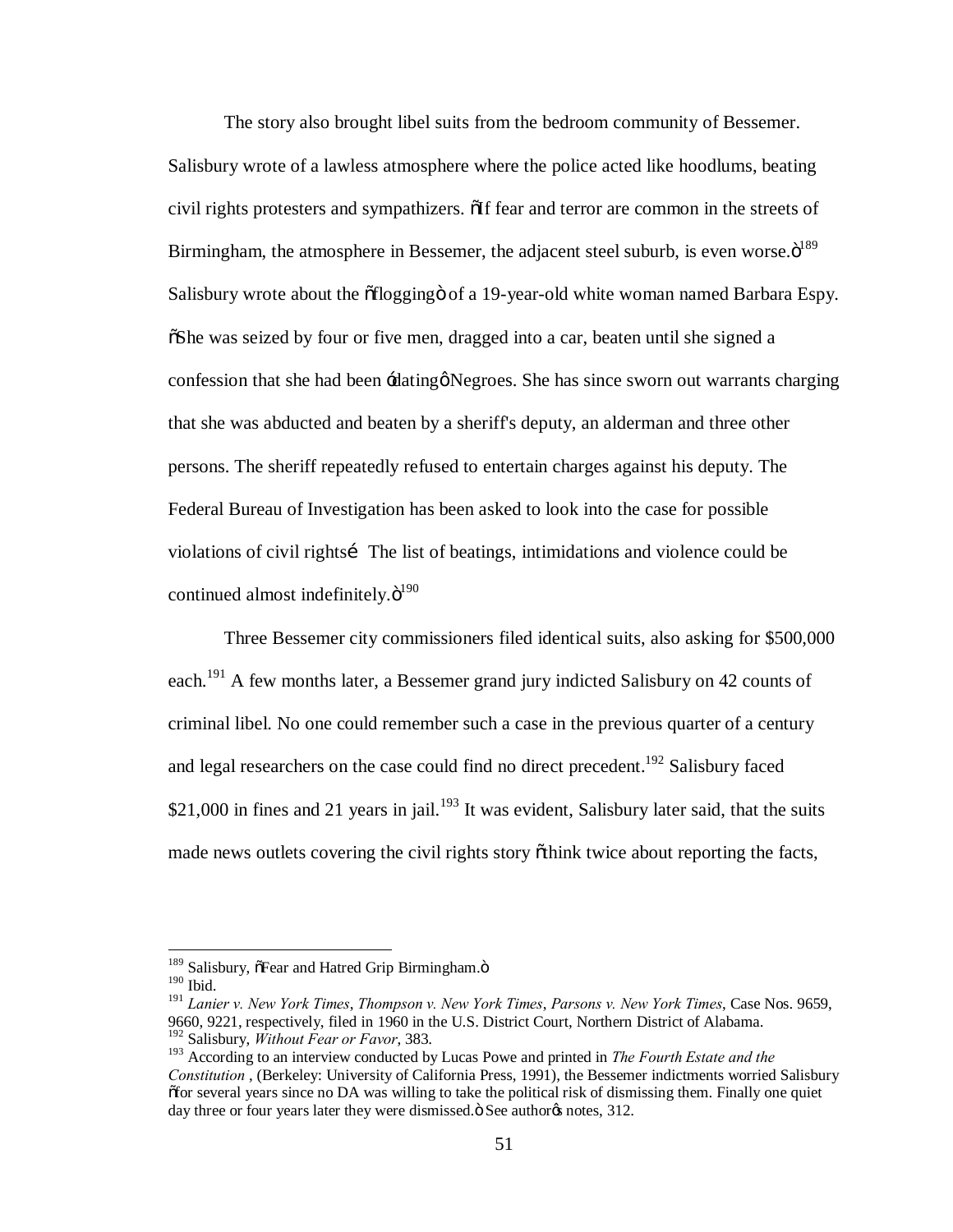harsh and raw as they often were.<sup>"3194</sup> Hallow *Montgomery Advertiser* discussed the same trend in a story about the rash of libel cases:  $\tilde{o}$ State Finds Formidable Legal Club to Swing at Out-of-State Press, $\ddot{o}$  and  $\ddot{o}$  the recent checkmating of the *Times* in Alabama will impose a restraint upon other publications. $\ddot{\mathrm{o}}^{195}$  Lawyers for the *Times* advised reporters to steer clear of Alabama for fear of bringing more libel suits or risk being served with a subpoena. Sitton, the *Times* most noted civil rights reporter, later told Salisbury,  $\delta$ Boy did I cuss you out. Your damn stories kept me out of Alabama for over a year. $\ddot{o}^{196}$  But Sitton<sub>os</sub> coverage of the movement was affected for much longer than that. On the advice of their lawyers, *Times* editors killed a Sunday story Sitton wrote in late 1962 about a change in the Birmingham city government that might  $\tilde{\alpha}$  depose Commissioner Eugene (Bull) Connor, whom Negroes regard as one of the South $\alpha$  toughest police bosses. $\ddot{\mathrm{o}}^{197}$ *Times* lawyer Tom Daly advised editors that the story omight indicate malice in the pending Sullivan suit before the Supreme Court.<sup>198</sup> It did indeed appear that  $\delta$  public officials had achieved their objective, Jim Crow could return to its good old days, operating with virtually no scrutiny. $\ddot{o}^{199}$ 

The libel actions had become a  $\ddot{\text{o}}$  state political weapon to intimidate the press, $\ddot{\text{o}}$ Anthony Lewis later wrote. The aim was to discourage not false but true accounts of life under a system of white supremacy: stories about men being lynched for trying to vote, about cynical judges using the law to suppress constitutional rights, about police chiefs turning attack dogs on men and women who wanted to drink a Coke at a department-

 <sup>194</sup> Salisbury, *Without Fear or Favor*, 384.

<sup>&</sup>lt;sup>195</sup> Grover Hall, õCheckmate, ö Montgomery Advertiser, May 22, 1960, 15.

<sup>196</sup> Salisbury, *Without Fear or Favor*, 384.

<sup>197</sup> Memo for the file, November 27, 1962, Box 6; Sitton, Claude; 1961-1968, *Papers of Turner Catledge*, Mississippi State University (hereafter *Catledge Papers*).

<sup>198</sup> Memo for Mr. Catledge from the National News Desk, Box 6; Sitton, Claude; 1961-1968, *Catledge Papers*. <sup>199</sup> Roberts and Klibanoff, *The Race Beat*, 240.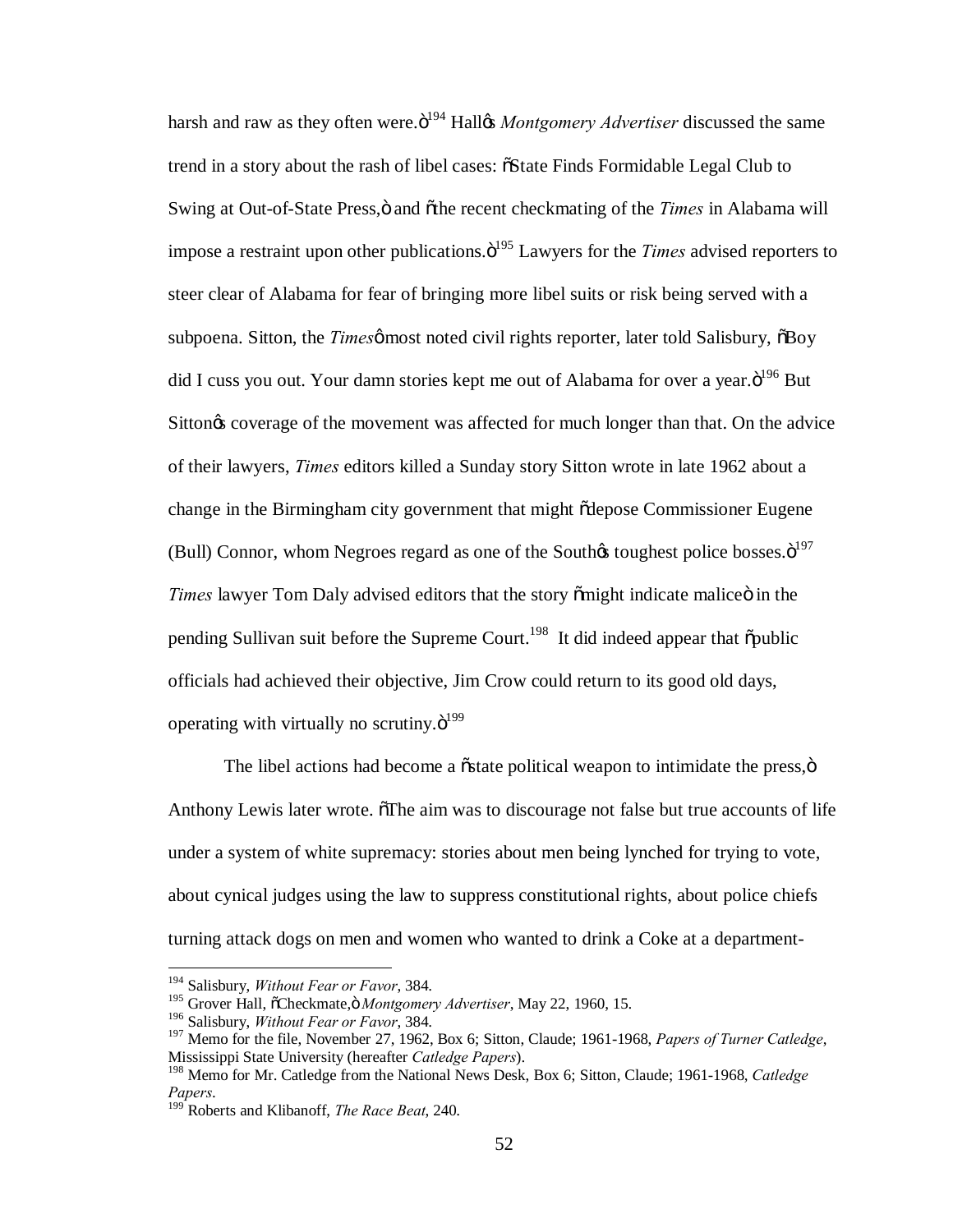store lunch counter. It was to scare the national press 6 newspapers, magazines, the television networks ó off the civil rights story. $\ddot{\sigma}^{200}$ 

### **Coordinated efforts?**

To what extent were the suits planned and coordinated by the groups of plaintiffs in Montgomery and Birmingham? Scholars have looked for such documentation, finding little direct evidence. T. Eric Embry, one of the lawyers representing the *Times* who would later sit on the Alabama State Supreme Court, reportedly said that the judge in the *Sullivan* case, Walter Burgwyn Jones, helped plan the libel actions. He said a group omet in Jonesø office and concocted all these lawsuits. $\ddot{\mathrm{o}}^{201}$  Regarding any coordination, Salisbury only said:  $\delta$ Gossip in the Montgomery courthouse had it that Jones sat in with the Montgomery citizens who masterminded the  $\pm$ libel suit $\phi$ strategy. $\ddot{\sigma}^{202}$ 

Diane McWhorter<sub>G</sub> Pulitzer Prize winning book *Carry Me Home* also ponders the question. State senator James Simpson had long been the man behind the Bull in state and local politics. Simpson, a lawyer who represented iron and steel corporations and Birmingham $\alpha$  elite, had backed Connor in a successful run for state representative in 1934. Connor was wildly popular at the time and played up his role as representative of the common man, with his bad grammar and folksy demeanor. And like Simpson, Connor ran as a racist extremist. Simpson served three terms in the senate and was considered one of the most powerful men in Alabama. After three years in the state house, at the urging of Simpson, Connor made a successful run for Birmingham city

<sup>&</sup>lt;sup>200</sup> Anthony Lewis, *Make No Law, The Sullivan Case and the First Amendment* (New York: Random

House), 35. <sup>201</sup> Ibid, 26. Lewis also wrote that if there was such a meeting, the evidence probably no longer exists. <sup>202</sup> Salisbury, *Without Fear or Favor*, 385.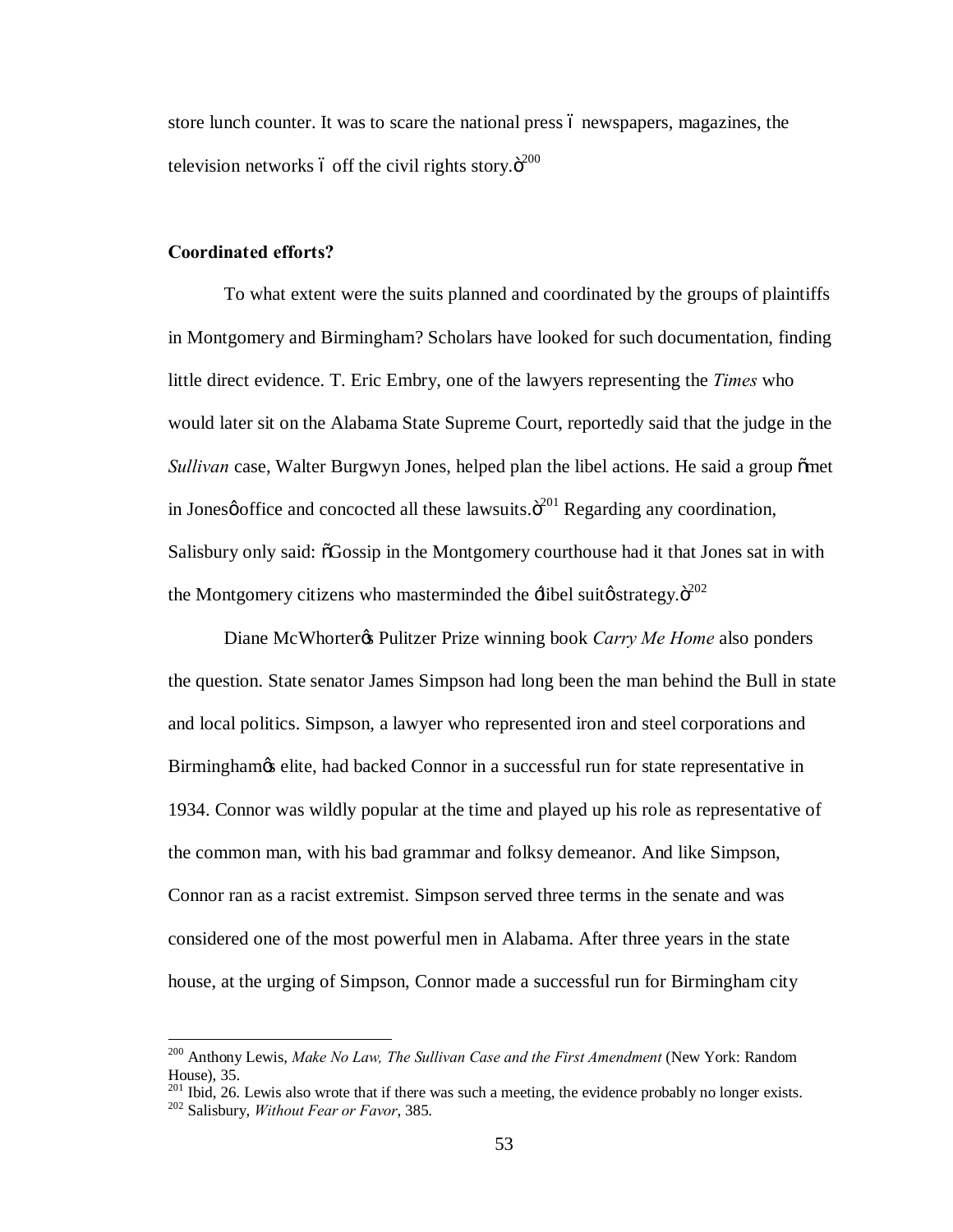commissioner, developing Birmingham into what was widely considered a police state with close ties to the Klan. Simpson often said:  $\delta$ He may be a son of a bitch, but hegs my son of a bitch. $\ddot{o}^{203}$  Simpson represented Connor and the other Birmingham officials in their libel suits. The took the *Times* paffront personally: After all, he had helped create the [government] Salisbury had so witheringly invoked. $\ddot{o}^{204}$  In a letter to his clients, Connor, Morgan and Waggoner, Simpson worried that Salisbury os criminal libel indictment in Bessemer might hurt their case. Simpson said the Bessemer case  $\tilde{c}$  may make a martyr out of Salisbury or the people may conclude that he has been punished sufficiently and by the time the jury gets around to our case, the keenness of what we hope will be their resentment at his falsehoods may be dulled. $\ddot{o}^{205}$  Montgomery attorney M. Roland Nachman encouraged Sullivan and other commissioners to file suit, later insisting that they occurred independently from the Birmingham cases.<sup>206</sup> Alabama $\alpha$ s State Board of Education also contemplated filing suit based on the Heed  $\tilde{\sigma}$ Their Rising Voices ad, but appeared to discuss the matter independent of Montgomery and Birmingham officials.<sup>207</sup>

There also was a 1963 letter unearthed years later in the Birmingham city files written by an assistant city attorney discussing a possible libel suit relating to a pamphlet circulated by a civil rights organization headed by Rev. J. L. Ware and alleging police brutality.<sup>208</sup> According to the Inter-Citizens Committee, Inc., a 26-year-old black World

<sup>&</sup>lt;sup>203</sup> McWhorter, *Carry Me Home*, 21.<br><sup>204</sup> Ibid, 159.<br><sup>205</sup> Simpson to Morgan, Waggoner and Connor; September 8, 1960, Box 7, Folder 10, *Waggoner Papers.*<br><sup>206</sup> Kermit L. Hall, õ-Lies, Lies, Lies, The Origins of New Yor Pol'Y 391-421 (2004).<br><sup>207</sup> Simpson to Waggoner, April 19, 1960, Box 7, Folder 9, *Waggoner Papers*.<br><sup>208</sup> Birmingham assistant city attorney William A. Thompson to Earl McBee, also an assistant city attorney,

October 14, 1963, referring to: ODocument No. 7 on Human Rights in Alabama, Unprovoked Shooting of Theotis Crymes By Police Officer Paralyzes Him For Life; Officer Goes Free.  $\ddot{o}$  Pamphlet circulated by the Inter-Citizens Committee, Inc., Collection 987, Box No. 1, Folder 7, Birmingham Public Library Archives and Manuscripts.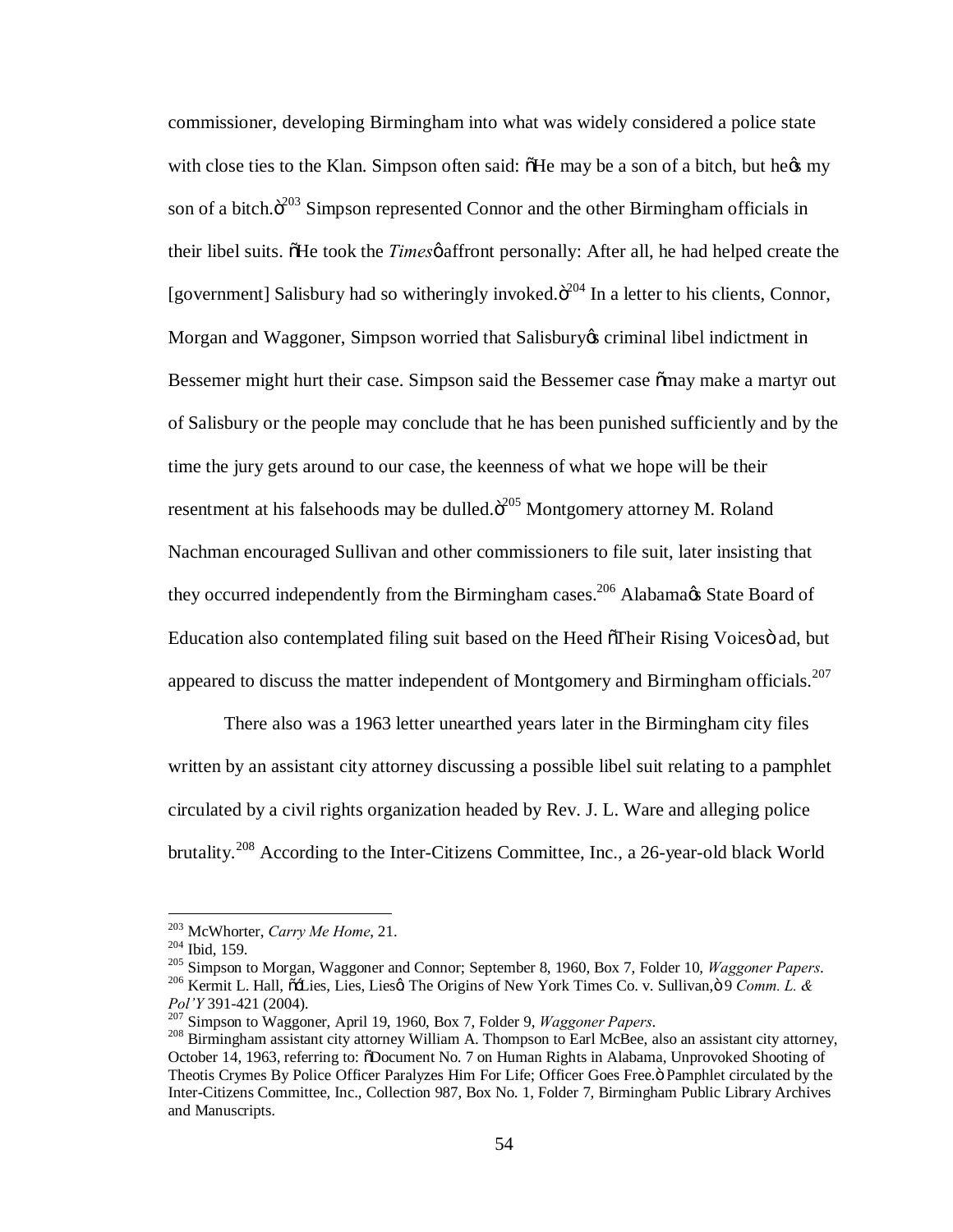War II veteran, Theotis Crymes, was driving to his home in Montevallo, Alabama, when he was stopped by police. The pamphlet said Helena, Alabama police chief Roy Damron shot Crymes in the back while he was standing with his hands on the police car. Crymes was paralyzed from the waist down. After the FBI identified Damron as the shooter, the officer was indicted by a federal grand jury, and later acquitted by an all-white jury. Birmingham assistant city attorney William A. Thompson suggested the authors of the pamphlet be prosecuted for criminal libel, citing city code.<sup>209</sup> The Birmingham law read  $\delta$ Any person who publishes a libel of another which may tend to provoke a breach of the peace shall be punished, on conviction, as provided in Section  $4.\ddot{\sigma}^{210}$  It appears that Birmingham officials were more interested in using libel law to keep the peace, reminiscent of the incitement cases from the eras of John Adamsø federalists, World War I and during the midcentury Red Scare. In 1963, Thompson argued that a libel oneed not be directed toward a particular person. $\ddot{o}^{211}$  It is arguable, then, that this ordinance allowed for prosecution of seditious libel.

### **Connor versus CBS**

A year after the suits were filed against Salisbury and the *Times*, Connor once again turned to libel law when faced with coverage of the demonstrations in Birmingham. But this time, his wrath was aimed at CBS reporter Howard K. Smith, who had made his

<sup>&</sup>lt;sup>209</sup> Ibid. The pamphlet did not name any Birmingham police officers but referred to them in one paragraph: "When one reads in the local Birmingham newspaper of a police officer who was fired because he reportedly only shot into the fender of a car he was chasing (which he claimed was going over 100 miles an hour, the occupants being white), and then reads also that a federal court exonerates an officer who shoots down an unarmed, innocent Negro in cold blood, one might well question the existence of justice in the state at all.ö<br><sup>210</sup> Section 845 of the General City Code. Thompson noted almost identical wording from a similar 1940

ordinance, Title 14, Section 347, Code of Alabama 1940.  $211$  Ibid.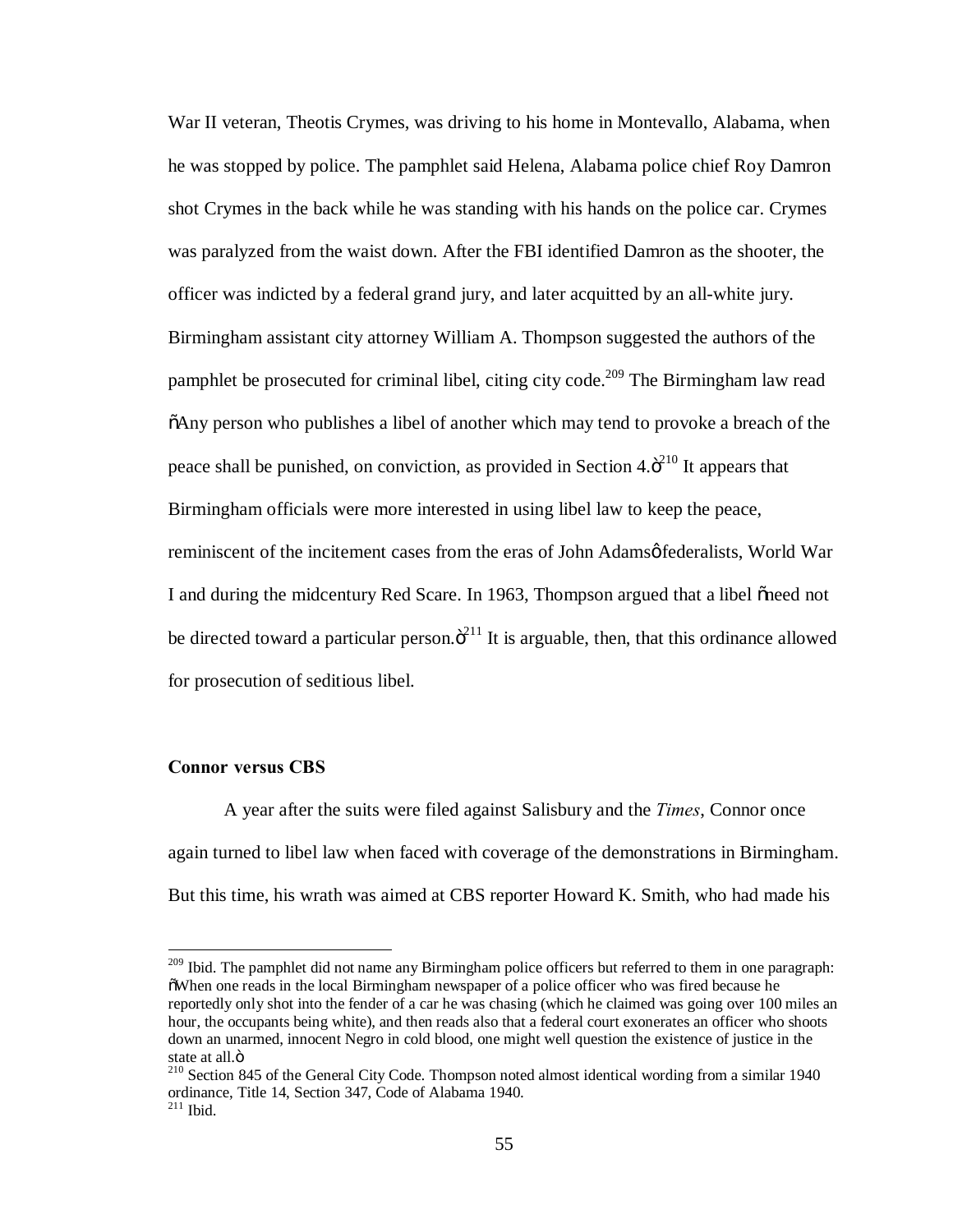mark as a correspondent during World War II, one of  $\delta$ Murrows Boysö who helped CBS dominate television news in the early days of broadcasting. Smith had come down to Birmingham to check out Salisbury is reports for the *Times*, and found that the reporter had not exaggerated.<sup>212</sup> Many of his black sources were afraid to go on the air or be identified, yet Smith felt like the documentary would be in good shape to air after a week of editing and refining back in New York. He decided to delay his trip home after receiving a Klansman $\alpha$  tip that something big was going to happen at the bus terminal the next day, which also happened to be Mother & Day. The Freedom Riders were making their way into the Deep South.

Staked out at the Greyhound station before their bus arrived, Smith noticed police activity that would become their MO during demonstrations 6 Connores men just melted away, refusing to keep order or protect demonstrators. Hundreds of whites milled around the terminal, which was across the street from police headquarters and Connor<sub>g</sub> office. The only national newsman on the scene, Smith later wrote:  $\delta$ All at once, in midafternoon, policemen began moving from the street into the basement of the Police HQ i within five minutes there were no police to be seen anywhere. $\ddot{\sigma}^{213}$ 

When the bus pulled in, the melee soon became a bloodbath, Smith reported.  $\delta$ The riders were being dragged from the bus into the station. In a corridor I entered they were being beaten with bicycle chains and blackjacks and steel knucks. When they fell they were kicked mercilessly, the scrotum being the favored target, and pounded with baseball bats. $\ddot{o}^{214}$  Smith then saw a white man look at his watch and shout to the others that it was time to leave. The police arrived moments after the whites fled in cars and on foot. Smith

<sup>&</sup>lt;sup>212</sup> Smith, *Events Leading Up to My Death*, 268*.* <sup>213</sup> Smith, *Events Leading Up to My Death*, 271.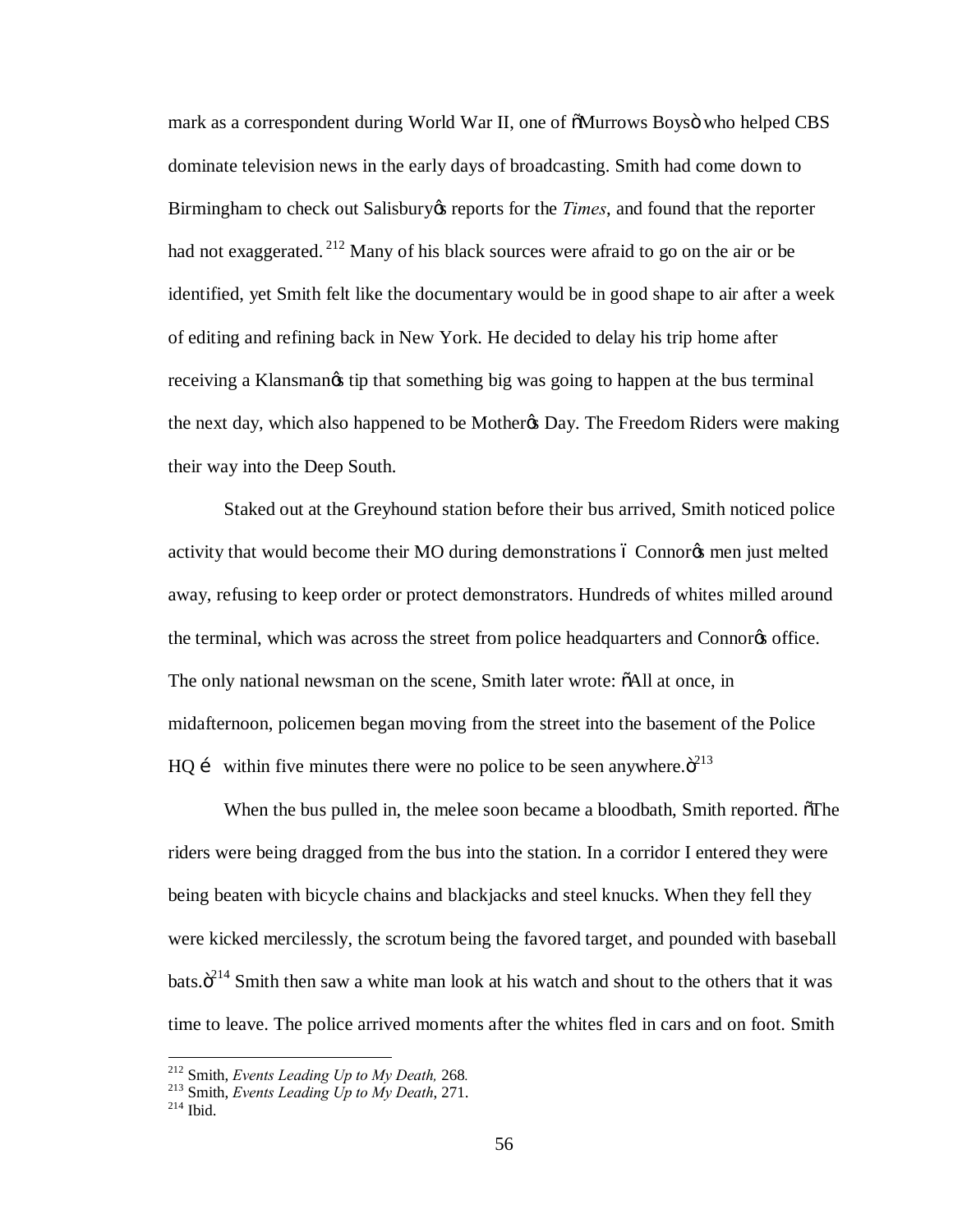broadcast hourly for the remainder of the day, and the *Times*, still steering clear of Alabama, published one of his broadcasts as text.<sup>215</sup> The reporter received so many death threats over the next few days he had to hire bodyguards. The mayor of his hometown, Monroe, Louisiana, sent him a telegram asking,  $\delta$ When are you going to do something we can be proud of? $\ddot{\text{o}}^{216}$  Smith $\&$  producer David Lowe had warned him that the response to CBS coverage was going to be bad in the South, telling him before the broadcast,  $\tilde{\sigma}$ You know how this report is going to turn out. However balanced we try to keep it, the Establishment is going to look awful because its position is awful. $\ddot{\sigma}^{217}$ 

After the bus station beatings, the local Birmingham press, typically silent on civil rights issues or critical of the demonstrators and out-of-town troublemakers, actually began to cover the news with some semblance of balance. The *Birmingham News* asked in an editorial headlined  $\tilde{\text{o}}$ Where were the Police? $\tilde{\text{o}}^{218}$  The *News* accused Connor of knowing that the white  $\delta$ hoodlums $\ddot{o}$  were waiting to waylay the Freedom Riders and that he sat in his office at City Hall and did nothing about it. The Birmingham Police Department under Mr. Connor did not do what could have been done Sunday. $\ddot{o}$  In the same edition, Connor defended his department to performance by pointing out that he had let many officers off for Mother& Day. And he showed his disdain for the unwelcome invaders of his city:  $\delta I$  have said for the last 20 years that these out-of-town meddlers were going to cause bloodshed if they kept meddling in the Southos business. $\ddot{\sigma}^{219}$ 

<sup>215</sup> *New York Times*, May 15, 1961, 10. <sup>216</sup> Smith, *Events Leading Up to My Death*, 272. <sup>217</sup> Smith, *Events Leading Up to My Death*, 269. Pretrial documents in *Connor v. CBS* show that CBS conducted 77 interviews in Birmingham in preparation of  $\tilde{\text{o}}$ Who Speaks for Birmingham? $\ddot{\text{o}}$  Documents located in Box 7, Folder 14, *Waggoner Papers*.

<sup>&</sup>lt;sup>218</sup> Birmingham News, May 16, 1961, 1.

 $^{219}$  Ibid.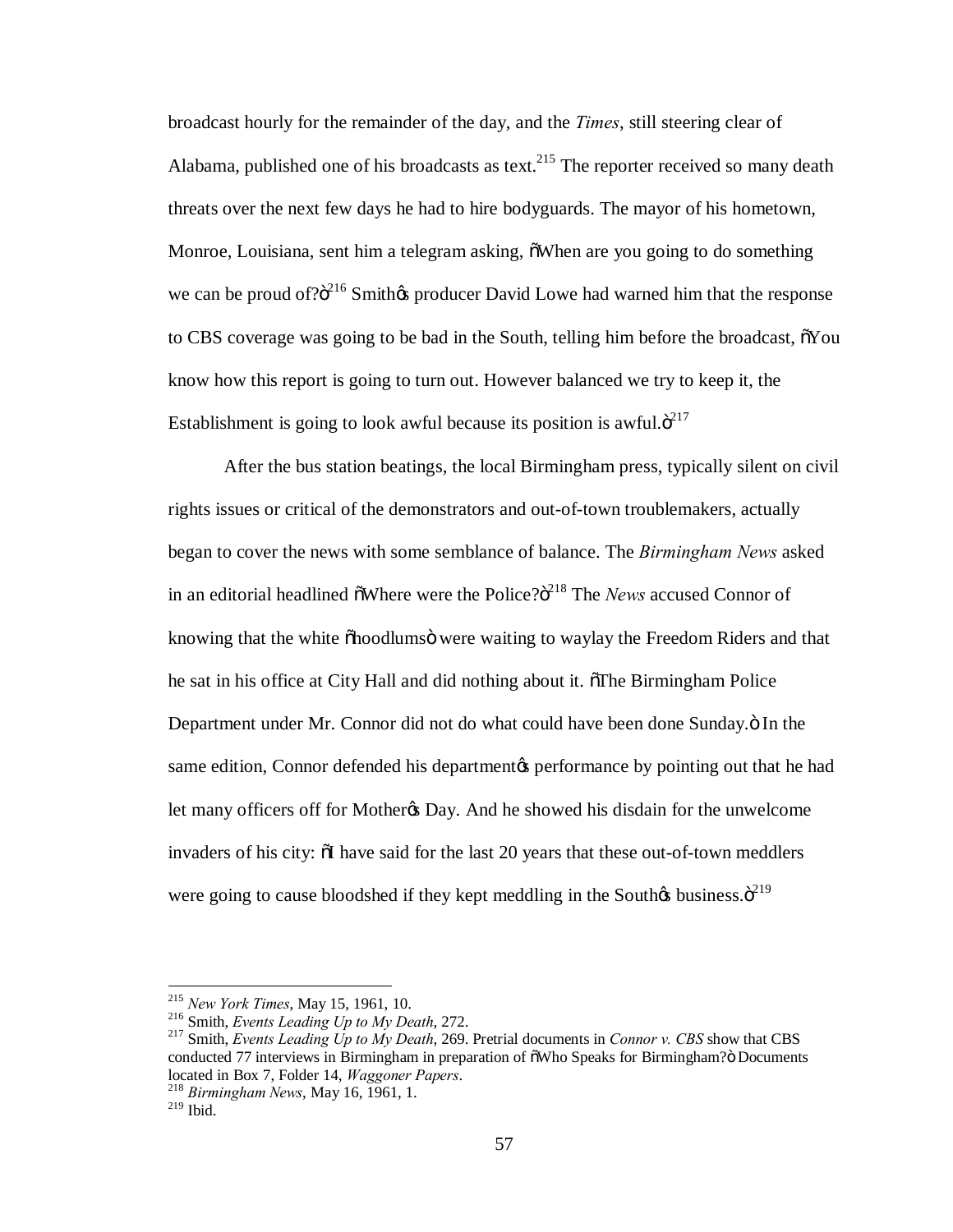Smith $\alpha$  documentary aired to a national audience at 9 p.m. on May 18, 1961.<sup>220</sup> He gave time to both black and white citizens in a long series of interviews. In one interview, *Birmingham Post-Herald* columnist John Temple Graves insisted that Salisbury is reports were incorrect, that there was no osteign of terror.  $\ddot{o}$  Birmingham attorney William S. Pritchard blamed othern agitators of the wreaking havoc in his city, causing Negros to  $\delta$ believe that they are the equal to the white man in every respect and should be just taken from savagery and put on the same plane with the white man in every respect. That to not true. He should that be." Pritchard continued his racist diatribe on the air, insisting that  $\tilde{\sigma}$  even the dumbest farmer in the world knows that if he has white chickens and black chickens, that the black chickens do better if they are kept in one yard to themselves." Shuttlesworth, one of the defendants in the Sullivan case, was among the few blacks willing to go on the air.<sup>221</sup> The civil rights leader talked of the beatings, of the attempts to bomb his church and home, including a blast on Christmas in 1956 that blew him out of his bed, amazingly unharmed.  $\delta I$  have to have somebody guard my home at nightí the police wongt do ití Life is a struggle here in Birmingham, but itgs a glorious struggle. $\ddot{\sigma}^{222}$  At the end of the hour-long documentary, after recounting the latest beatings of the Freedom Riders at the bus terminal, Smith quoted a May 16 *Birmingham News* editorial agreeing with Salisbury estory, that of fear and hatred did stalk Birmingham

 <sup>220</sup> *CBS Reports "Who Speaks for Birmingham?*

<sup>&</sup>lt;sup>221</sup> Shuttlesworth was one of the four ministers sued by Sullivan in 1960. In Birmingham, he was a big target, having successfully challenged, among many other things, a city ordinance that forbade whites and blacks from playing together. (*Shuttlesworth v Gaylord*, Civil Action No. 9505, in U.S. District Court for the Northern District of Alabama.) Struck down by Judge H.H. Grooms, the ordinance had listed forbidden interracial activities, including cards, dice, dominoes, checkers, softball, basketball, baseball, football, golf, track, and others.

 $222$  Shuttlesworth $\alpha$  battles with Birmingham officials have been well documented. See, e.g., Andrew M. Manis, *A Fire You Can't Put Out, The Civil Rights Life of Birmingham's Reverend Fred Shuttlesworth* (Tuscaloosa: The University of Alabama Press, 1999).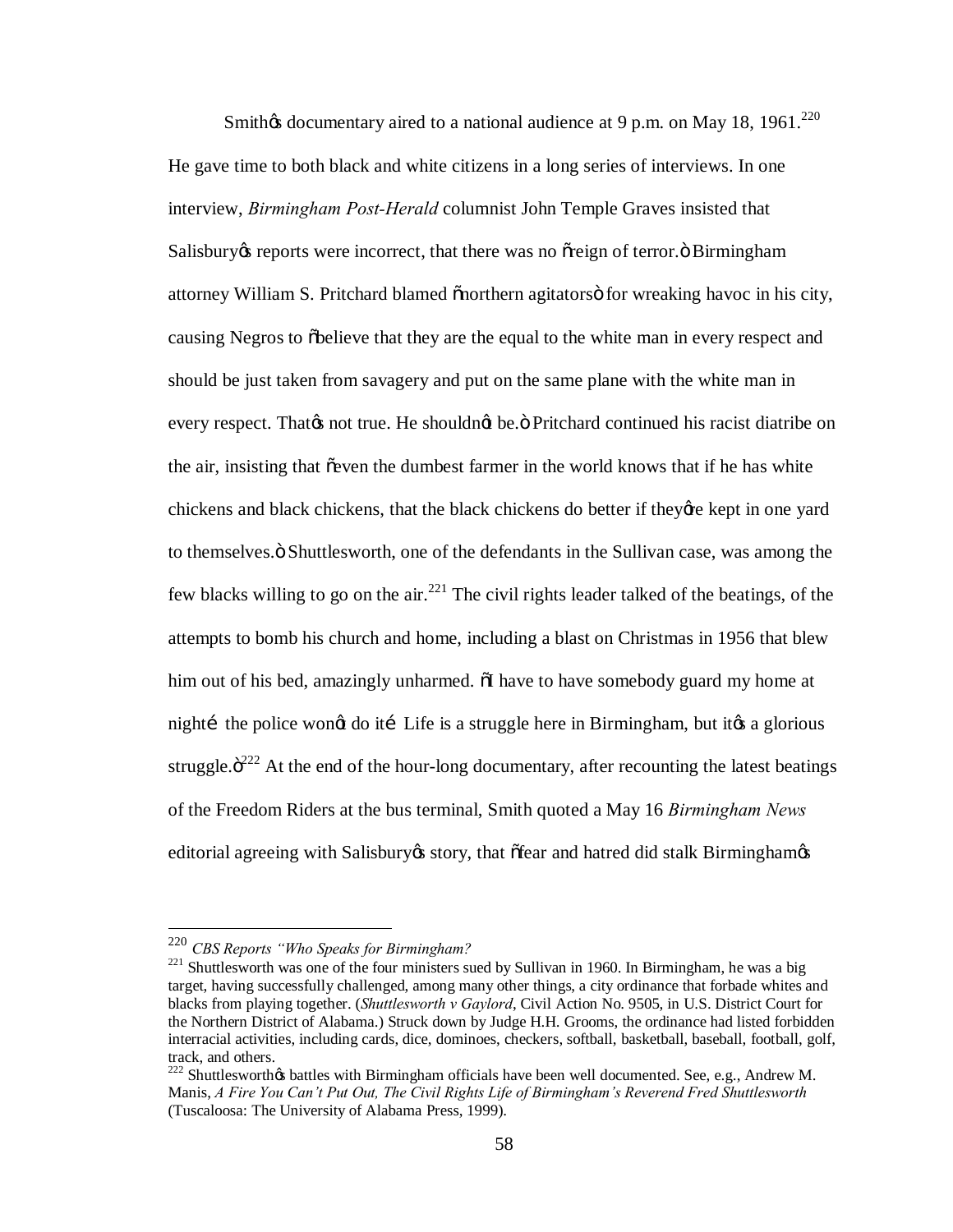streets yesterday. $\ddot{o}^{223}$  Yet, back in New York, CBS officials were running scared, critical of Smithos civil rights coverage and insisting he should have been more balanced. Then they suspended the venerable reporter, one who had long been a household name. Simpson, the attorney for Connor and two other Birmingham officials, wrote CBS demanding a retraction. The letter insisted that Connor, Mayor James W. Morgan and Commissioner J.T.  $\ddot{\text{o}}$ Iabboö Waggoner, were embarrassed both personally and as public officials and that the broadcast falsely accused them of being derelict in their work. The letter also said they were falsely reported to be  $\tilde{o}$ guilty of or encouraged or condoned ethnic, racial or religious intolerance. $\ddot{o}^{224}$  Connor denied that he õaided, abetted, encouraged or approved delay in the arrival of police to the scene of the Mother to Day massacre at the bus station. After receiving the letter, CBS attorneys flew from New York to Birmingham to meet with Simpson. During the almost three-hour meeting, CBS representatives tried with little success to convince Simpson that the broadcast was truthful and presented both sides of the story.<sup>225</sup> In a letter to his clients, Simpson discussed the issue of balanced reporting and encouraged them to proceed with the suit:  $\delta$ You cannot cure a libel after you have once stated it by showing that someone else disagrees with you or takes a different view. $\ddot{\sigma}^{226}$  CBS retracted the story in the *Birmingham News* on November 30, 1961 and broadcast a retraction on the local station WBRC-TV.<sup>227</sup>

<sup>&</sup>lt;sup>223</sup> õPeople are asking:  $\cdot$ Where were the police? $\omega$  *Birmingham News*, May 16, 1961.<br><sup>224</sup> Simpson to CBS, November 6, 1961, Box 7, Folder 10, *Waggoner Papers*.<br><sup>225</sup> Simpson to Connor, James W. Morgan and Waggoner; *Waggoner Papers*. 226 Ibid. <sup>227</sup> Simpson to Waggoner, Connor and Morgan; December 4, 1961, Box 7, Folder 11, *Waggoner Papers*.

Simpson told his clients that the retractions  $\ddot{\text{o}}$  in no wise [sic] remedied the situation and proceeded to file suit.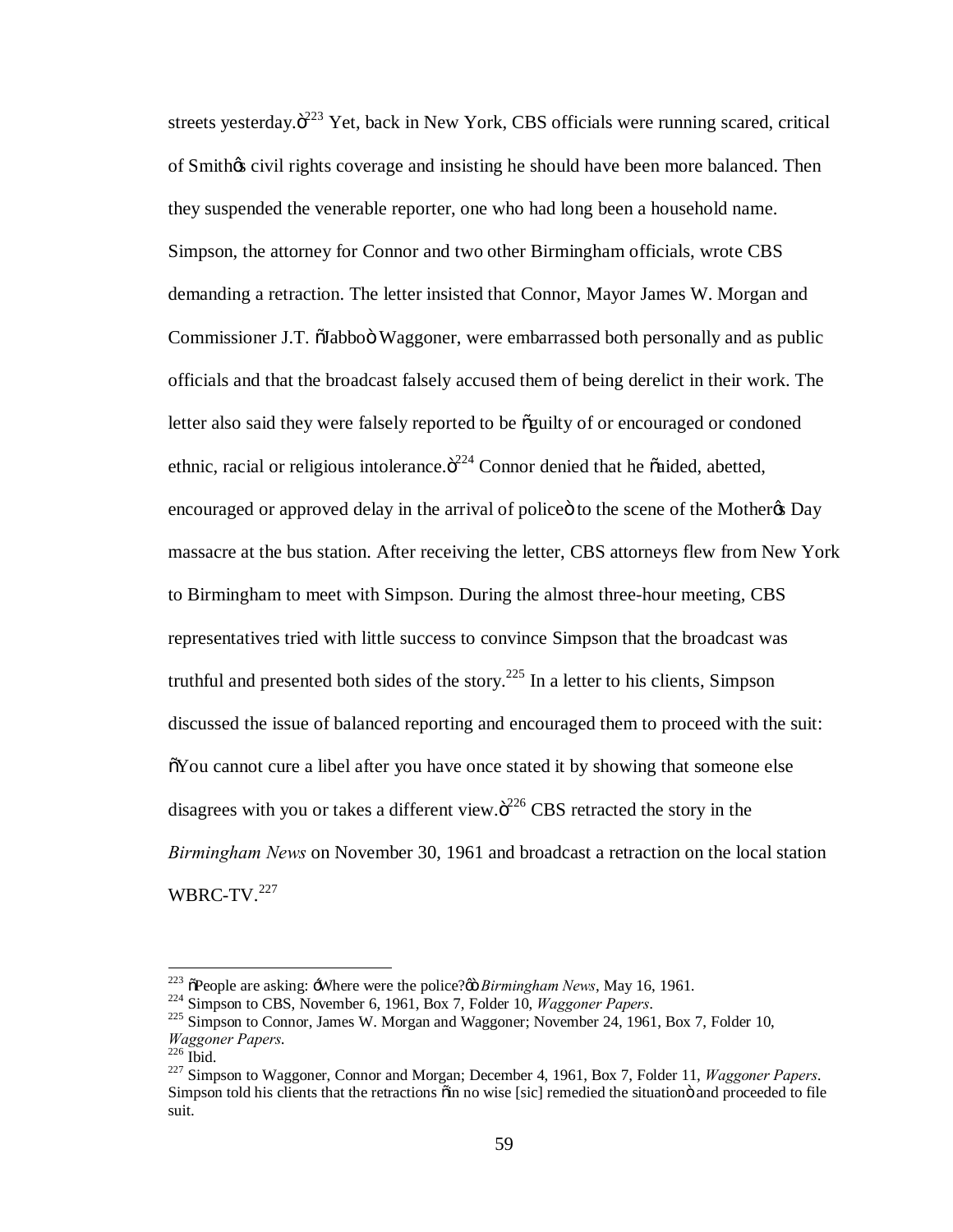CBS executives had been most concerned with the network's image in the South. Smith remembered CBS creator William S. Paley once complaining:  $\delta$ While you boys are attending awards ceremonies for your latest bold thrust, it is left to me to look after the source of your livelihood, the offended Southern station owners who threaten a mass disaffiliation. You give me a stomachache. $\ddot{o}^{228}$  CBS officials fired Smith and prepared for a court battle with Connor and his cohorts.<sup>229</sup>

When the Freedom Riders moved on from Birmingham to Montgomery, federal officials realized too late that Sullivan was in cahoots with Connor.<sup>230</sup> He also gave a mob of Klansmen time to confront the Freedom Riders at the bus station before calling in police.<sup>231</sup>  $\delta$ The local cops had agreed to give the Klan fifteen minutes to welcome them and work them over, and then, the damage done, the cops were to arrive. Fifteen minutes to have their pleasure. $\ddot{\sigma}^{232}$  After the riot, Sullivan told reporters in the terminal parking lot:  $\delta I$  really dongt know what happened. When I got here, all I saw were three men lying in the street. There was two niggers and a white man. $\ddot{\mathrm{o}}^{233}$  But it became apparent that he and other city leaders were getting worried about how the lawless beatings would look in press reports. He said later that afternoon:  $\delta$ We all sincerely regret that this happened here in Montgomery it could have been avoided had outside agitators left us alone. Providing police protection for agitators is not our policy, but we would have been ready

 <sup>228</sup> Smith, *Events Leading Up to My Death*, 276.

<sup>229</sup> *Connor v. CBS*, No. 10068-S; *Morgan v. CBS*, No. 10067-S; *Waggoner v. CBS*, No 10069-S, U.S. District Court for the Northern District of Alabama. As was the case with many of the near identical, multiple suits, these were consolidated not long after they were filed in 1961.<br><sup>230</sup> Arsenault, *Freedom Riders*, 215.<br><sup>231</sup> See Branch, *Parting the Waters*, 420. See also J. Mills Thornton III, *Dividing Lines, Municipa* 

and the Struggle for Civil Rights in Montgomery, Birmingham and Selma (Tuscaloosa: The University of Alabama Press, 2002).

<sup>&</sup>lt;sup>232</sup> Halberstam, *The Children*, 309.<br><sup>233</sup> Ibid.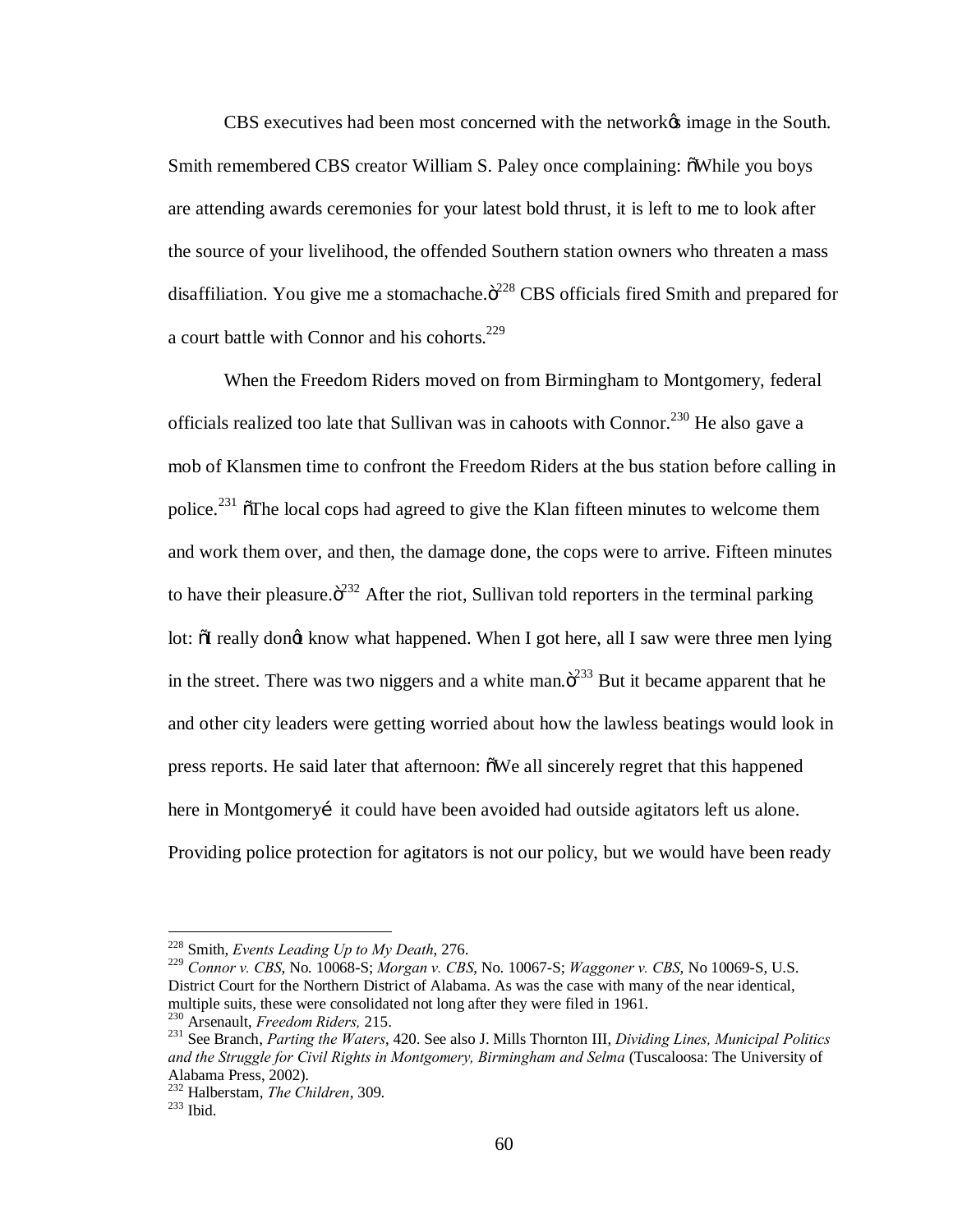if we had had definite and positive information they were coming. $\ddot{\sigma}^{234}$  A Klansman was later overheard heralding Sullivan for working with his organization.  $\delta$ Sully kept his word. He said heed give us half an hour to beat up those God-damned sons of bitches and he did. $\ddot{o}^{235}$ 

#### **On to Trial**

Sullivangs case was the first to make it to trial, and things looked bad for the defendants from the beginning. Embry, the *Times* attorney, as well as the lawyers for the four Alabama ministers, objected to the use of the word onigger in opening statements, but Judge Walter B. Jones overruled because this was the customary pronunciation.  $^{236}$ Also, white attorneys refused to address one of the ministersø lawyers, Fred Gray, with  $\delta$ Mr. $\ddot{\text{o}}$  and instead insisted on calling him  $\delta$ Attorney Gray. $\ddot{\text{o}}$ 

As it turned out, there were minor mistakes in the  $\delta$ Heed Their Rising Voices ad. Sullivan pounced on them as evidence of falsity and libel. If the ad carried false statements, it contained false criticism of him, his lawyers argued. King had been arrested four times in Alabama rather than seven. The students had sung of The Star-Spangled Bannerö at the Alabama state capitol, not  $\delta My$  Country  $\dot{\gamma}$  as of Thee,  $\ddot{\sigma}$  which the ad claimed. The police did not õringö the Alabama State campus, but rather amassed along one side of it with carbines, sub-machine guns, tear gas and drawn rifles. Also, nine Alabama State University students were expelled, but this was for demanding service at a lunch counter in the Montgomery County courthouse, not for leading the demonstration

<sup>&</sup>lt;sup>234</sup> As quoted in Arsenault, *Freedom Riders*, 217.<br><sup>235</sup> Ibid, 220.<br><sup>236</sup> Brief and Arguments of Appellants, Abernathy, Shuttlesworth, Seay and Lowery, filed October 5, 1961 in *New York Times v. Sullivan*, 273 Ala. 656, 144 So. 2d 25 (1962), Civil Rights Series, Box 4, File 2, *Crawford Papers*. See also Branch, *Parting the Waters*, 370-371.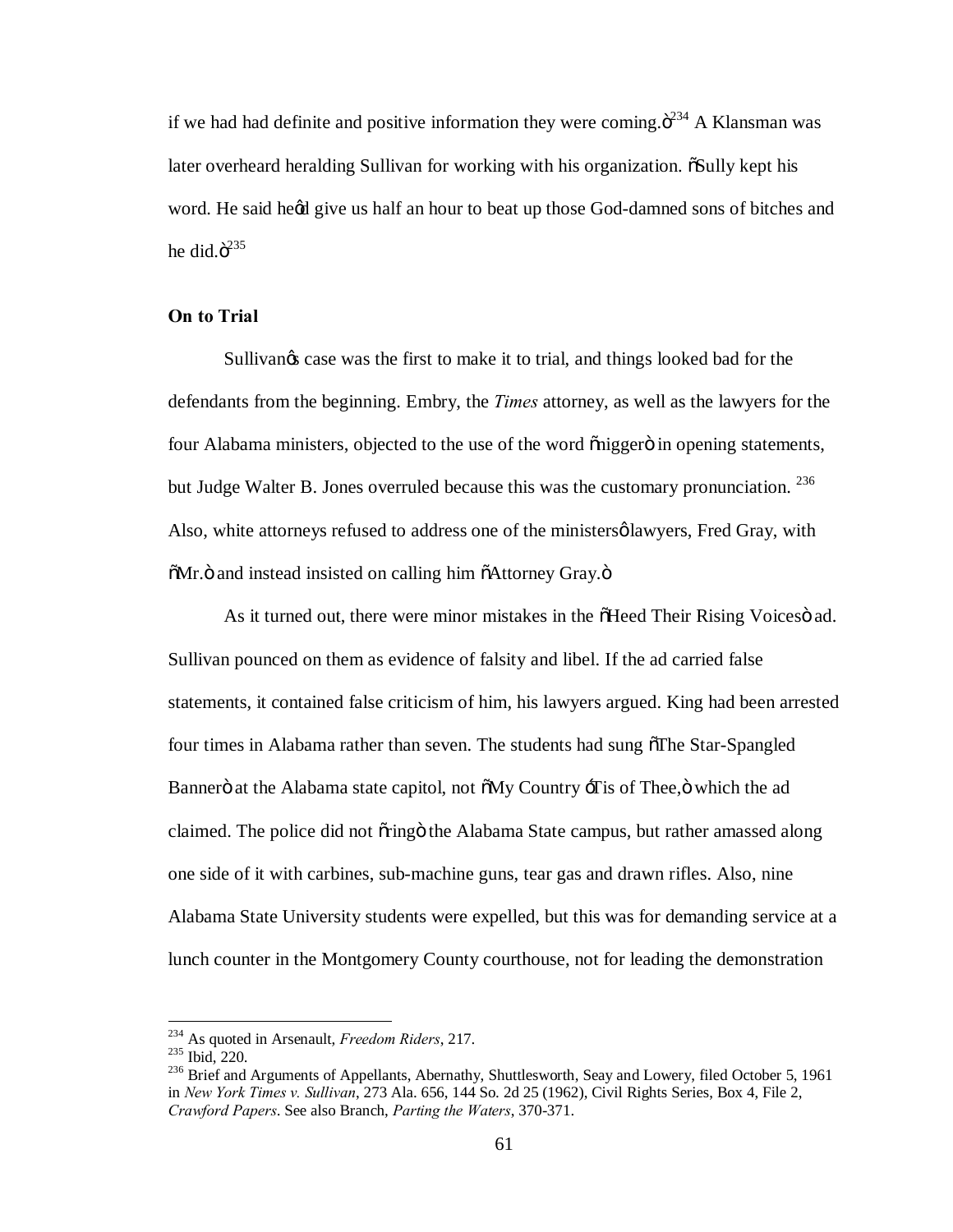at the Capitol building. The dining hall had not been padlocked, and nobody tried to starve the students. In fact, students who had protested were not allowed to register for the next semester, so they did not have access to the cafeteria between semesters. During this õ week of grace,  $\ddot{\text{o}}$  registered students get temporary meal tickets to tide them over.<sup>237</sup> All of this was bad news for the *Times*. If Sullivan could show that there were errors in the ad, however insubstantial, he could win a libel case. Truth is an absolute defense in a libel suit, long established in common law and through various state statutes.

A series of witnesses for the plaintiff testified that the ad reflected badly on Sullivan. This included *Montgomery Advertiser* editor Hall, who had previously editorialized that the *Times* ad was made up of olies, lies, lies and possibly willful ones. $\ddot{o}^{238}$  On cross examination, Embry tried to get witnesses to say the ad made Sullivan even more popular in the community rather than damage his reputation. Two witnesses said they had not seen the ad until Sullivan $\alpha$  attorney showed it to them. On cross examination, all six witnesses said they believed the ad was false and none thought any less of him because of it. Sullivan also testified that he had not been shunned or ostracized after the ad ran. He said no one suggested he be removed from office and that he had lost no compensation. $^{239}$ 

An all-white jury in Montgomery awarded Sullivan \$500,000 in damages and the Alabama Supreme Court affirmed the decision.<sup>240</sup> The court agreed that the ad referred to Sullivan and that two paragraphs in question were libelous per se. Under Alabama law,

<sup>&</sup>lt;sup>237</sup> Affidavit in Support of Motion For Temporary Relief and Order to Show cause, by Bernard Lee, in the case of *Abernathy v. Patterson*, supporting court documents found in Box 4, File 3, *Crawford Papers*. <sup>238</sup> Grover Hall, õLies, Lies, Lies, *Montgomery Advertiser*, April 17, 1960, at 3.

<sup>&</sup>lt;sup>239</sup> Testimony of Harry W. Kaminsky, William Parker, L.B. Sullivan and others, found with court documents in Civil Rights Series, Box 4, File 2, *Crawford Papers*.

documents in Civil Rights Series, Box 4, File 2, *Crawford Papers*. 240 *New York Times v. Sullivan*, 273 Ala. 656, 144 So. 2d 25 (1962).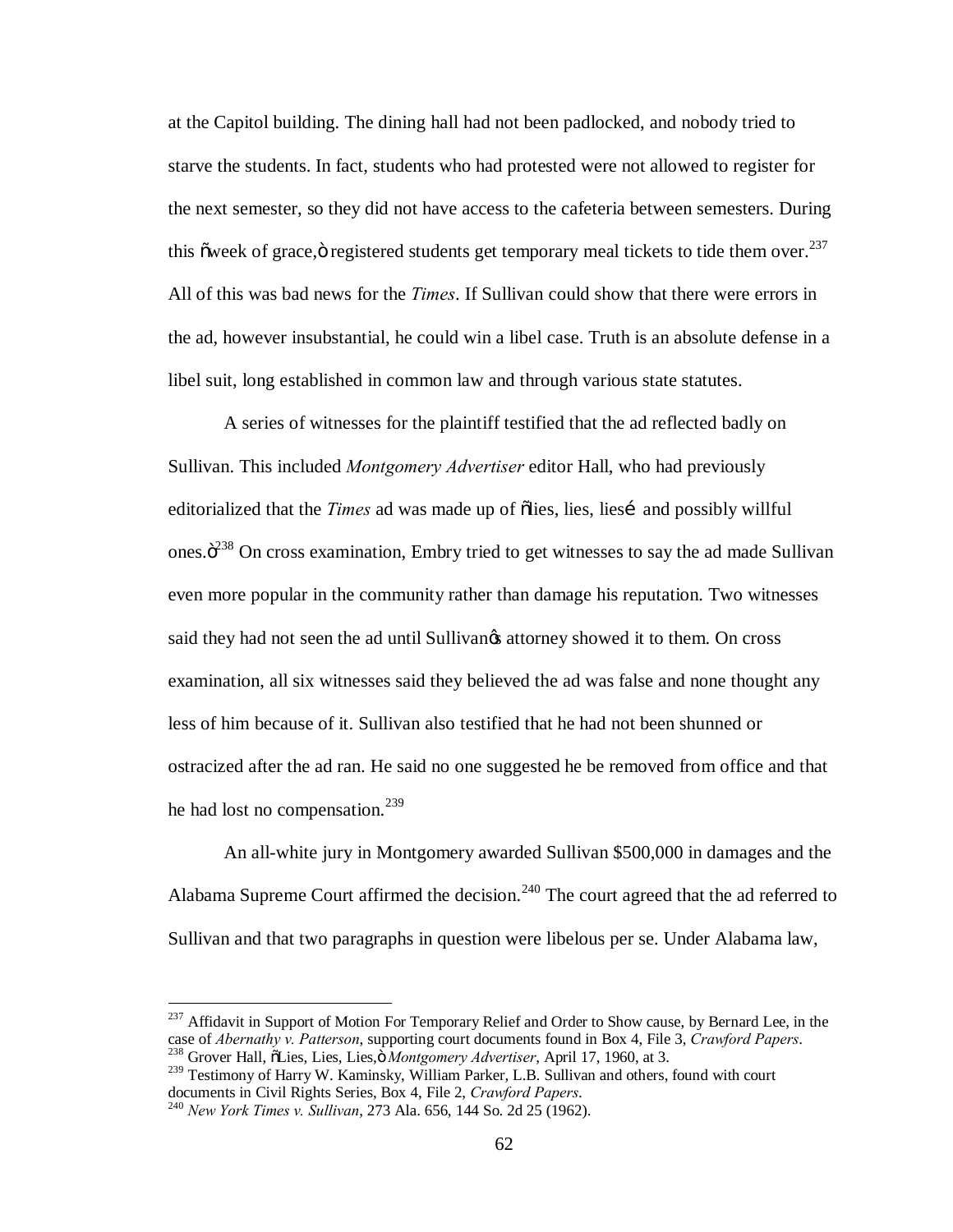this meant that the words tend to injure a personos reputation, trade or business, or charge him with an indictable offense or bring him into public contempt. While the case was on appeal, authorities seized Shuttlesworth $\alpha$  late-model Plymouth, which brought \$400 at auction, to help pay the judgment. They also sold off land owned by the three other ministers, bringing  $$4,350$  at auction.<sup>241</sup>

Montgomery mayor Earl Jamesø libel trial against the *Times* and the four preachers came next, in February 1961. *Jet* reported that the beards that James and five jury members wore were in preparation for the upcoming Civil War centennial event commemorating the Confederacy.<sup>242</sup> Judge Jones, who presided over the *Sullivan* case the previous November, was to administer the oath of office to a Jefferson Davis reenactor at the upcoming 100<sup>th</sup> birthday event honoring the Confederate States of America.<sup>243</sup> In keeping with tradition, he strictly enforced segregation in the courtroom. Jones also was the judge who issued a state injunction barring the Freedom Riders from the state, though demonstrators obviously ignored it.<sup>244</sup>

After the Alabama jury found for Sullivan and then James, *Times* managing editor Turner Catledge said he was ortrightened as hell at this new weapon of intimidation which seems in the making. $\ddot{o}^{245}$  In a massive letter writing campaign, he tried to impress upon other editors around the country that they too would be in danger of being dragged into southern courts should the *Times* lose its appeal. He also worried about the financial hardships the *Times* was enduring with the wave of suits, complaining the newspaper  $\alpha$ 

<sup>&</sup>lt;sup>241</sup> Manis, *A Fire You Can't Put Out*, 238; Branch, *Parting the Waters*, 386.<br><sup>242</sup> *Jet*, February 16, 1961, 4.<br><sup>243</sup> *New York Times*, February 19, 1961, 50. Jones was also the judge who in 1956 outlawed the NAACP in the state. That injunction was still in effect at the time of the libel trials.<br><sup>244</sup> Branch, *Parting the Waters*, 442.

<sup>&</sup>lt;sup>245</sup> Catledge to *Miami Herald* editor Lee Hills, December 30, 1960, Box 16, Folder: Litigation: Libel-Alabama Case, 1960-1964, *Catledge Papers*.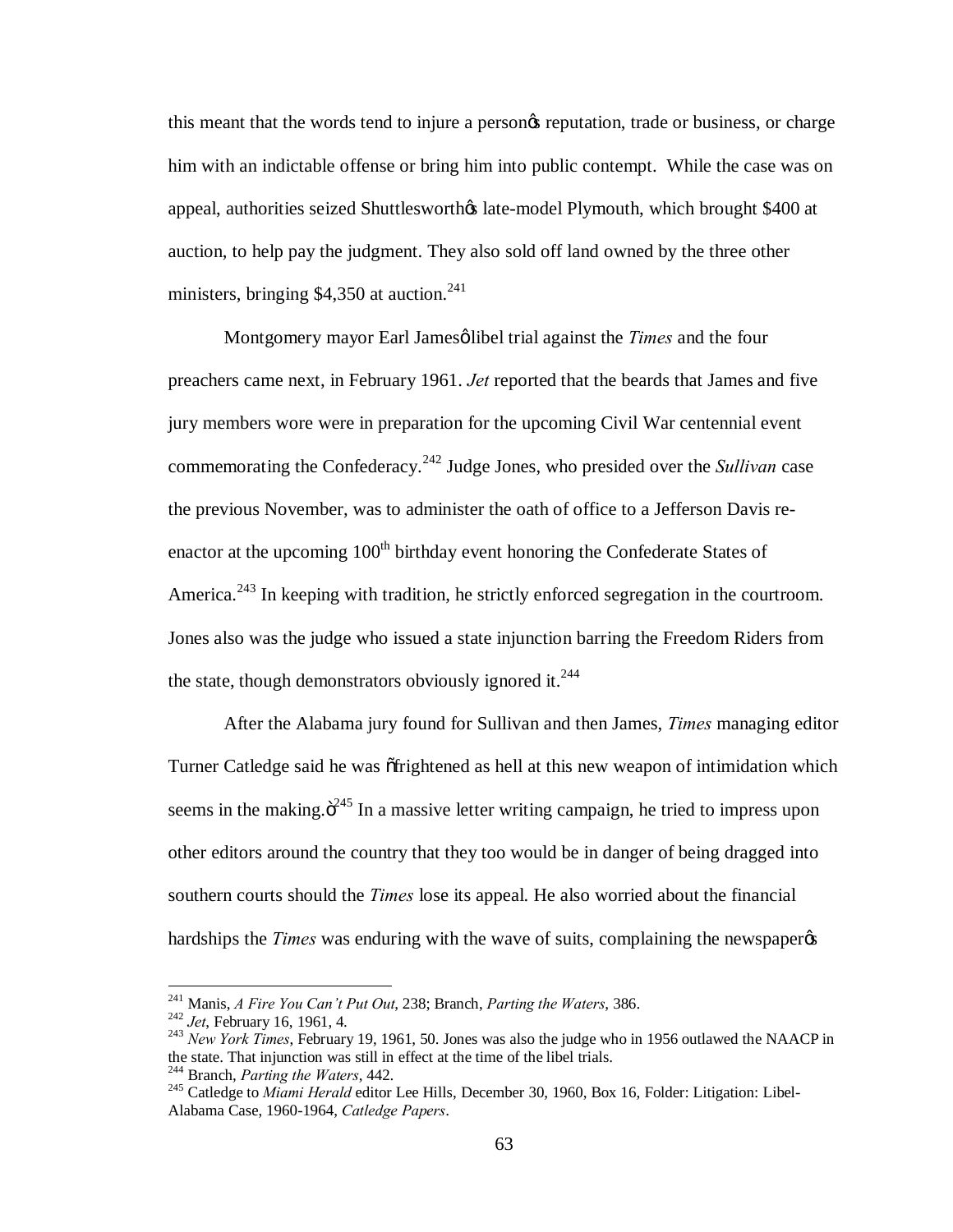bank accounts õwere coming out  $\div$ cleaned. $\phi$ This is an expensive business. $\ddot{\mathrm{o}}^{246}$  He wrote to a friend at the Associated Press that if the Supreme Court upheld the Alabama judgments  $\tilde{o}$  then all of us are out of business, because we will not be able to do our  $i$ obs. $\ddot{\mathrm{o}}^{247}$ 

## **To the Supreme Court**

Up to this point, the U.S. Supreme Court had not considered a libel case in the freedom-of-speech context. Libel laws were state laws, and the First Amendment did not protect libel or slander.<sup>248</sup> In the U.S. Supreme Court<sub>*(S*</sub> reversal of *Sullivan*, it established the landmark actual malice standard, marking not only a fundamental change in the law but in setting a course for First Amendment theory that would help alter the course of the civil rights movement. The Supreme Court ruled that in order to win a suit, a public official like Sullivan must prove the *Times* knew the material was false or that it exhibited  $\tilde{\sigma}$  reckless disregard for the truth when it printed the information. In his famous opinion, Justice William Brennan Jr. wrote that some errors are inevitable in an open debate of public issues and that freedom of expression needs  $\delta$ breathing space to survive. False and defamatory statements should therefore be protected.<sup>249</sup> In a case against a public official relating to his official conduct, merely allowing for truth as a defense does not protect speech as it should because it does not take into account self censorship. People will be less likely to speak if they fear they will have to prove the

<sup>&</sup>lt;sup>246</sup> Catledge to W.F. Aycock, Jr., Memphis Publishing Company, March 23, 1962, Box 16, Folder: Litigation: Libel-Alabama case, 1960-1964, *Catledge Papers*.

<sup>&</sup>lt;sup>247</sup> Catledge to Wes Gallagher, October 11, 1962, Box 16, Folder: Litigation: Libel-Alabama case, 1960-1964, *Catledge Papers*. <sup>248</sup> Lawrence M. Friedman, *American Law in the Twentieth Century* (New Haven: Yale University Press,

<sup>2002).</sup>

 $249$  376 U.S. at 271-73.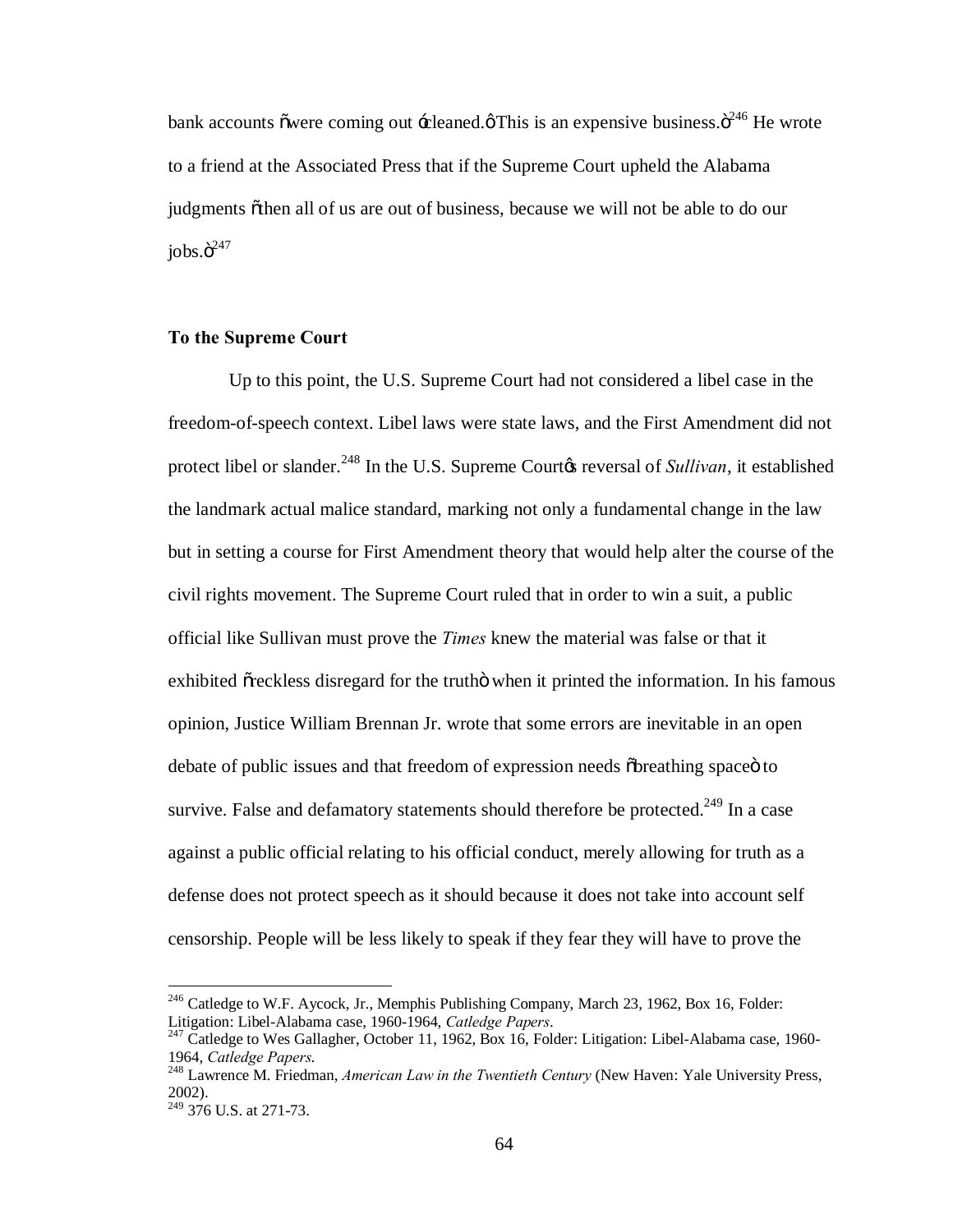truth of every utterance in court. Brennan referenced John Milton and John Stuart Mill on the important role false statements play in a hearty debate, quoting Mill: There is a  $\alpha$  clearer perception and livelier impression of truth, produced by its collision with error. $\ddot{\mathrm{o}}^{250}$ 

The court agreed that the defendants were being punished for criticizing the government, hence, seditious libel had been resurrected. This was the very thing, Brennan said, that the First Amendment was supposed to guard against. Brennan drew from James Madison $\alpha$   $\alpha$  central meaning  $\beta$  of the amendment, that the people were sovereign, not the government. He wrote that  $\tilde{\sigma}$ the great controversy over the Sedition Act of 1798 first crystallized a national awareness of the central meaning of the First Amendment. $\ddot{o}^{251}$  In his analysis of *Sullivan*, Hopkins saw Brennangs heavy footprints through the social responsibility theory.<sup>252</sup> It is each citizengs duty, not just right, to question and even criticize the government. Further, Brennan drew on the work of Justice Oliver Wendell Holmes Jr. in applying the marketplace of ideas theory relating to the hazards of a sedition law: When given an opportunity, truth will win out over falsity.<sup>253</sup> Justice Hugo Black, an Alabama native, met the issue of race head on in his concurring opinion in *Sullivan*, arguing that libel law was being used to beat down the civil rights movement: "One of the acute and highly emotional issues in this country arises out of efforts of many people, even including some public officials, to continue state-commanded segregation of

 <sup>250</sup> John Stuart Mill, *On Liberty* (Oxford: Blackwell, 1947), at 15; John Milton, *Areopagitica* in Prose Works (Yale, 1959).<br><sup>251</sup> 377 at 273.

<sup>&</sup>lt;sup>252</sup> W. Wat Hopkins, *Mr. Justice Brennan and Freedom of Expression* (New York: Praeger, 1991). <sup>253</sup> Hopkins, 84; Holmesø dissent in *Abrams v. United States*, 250 U.S. 616 (1919).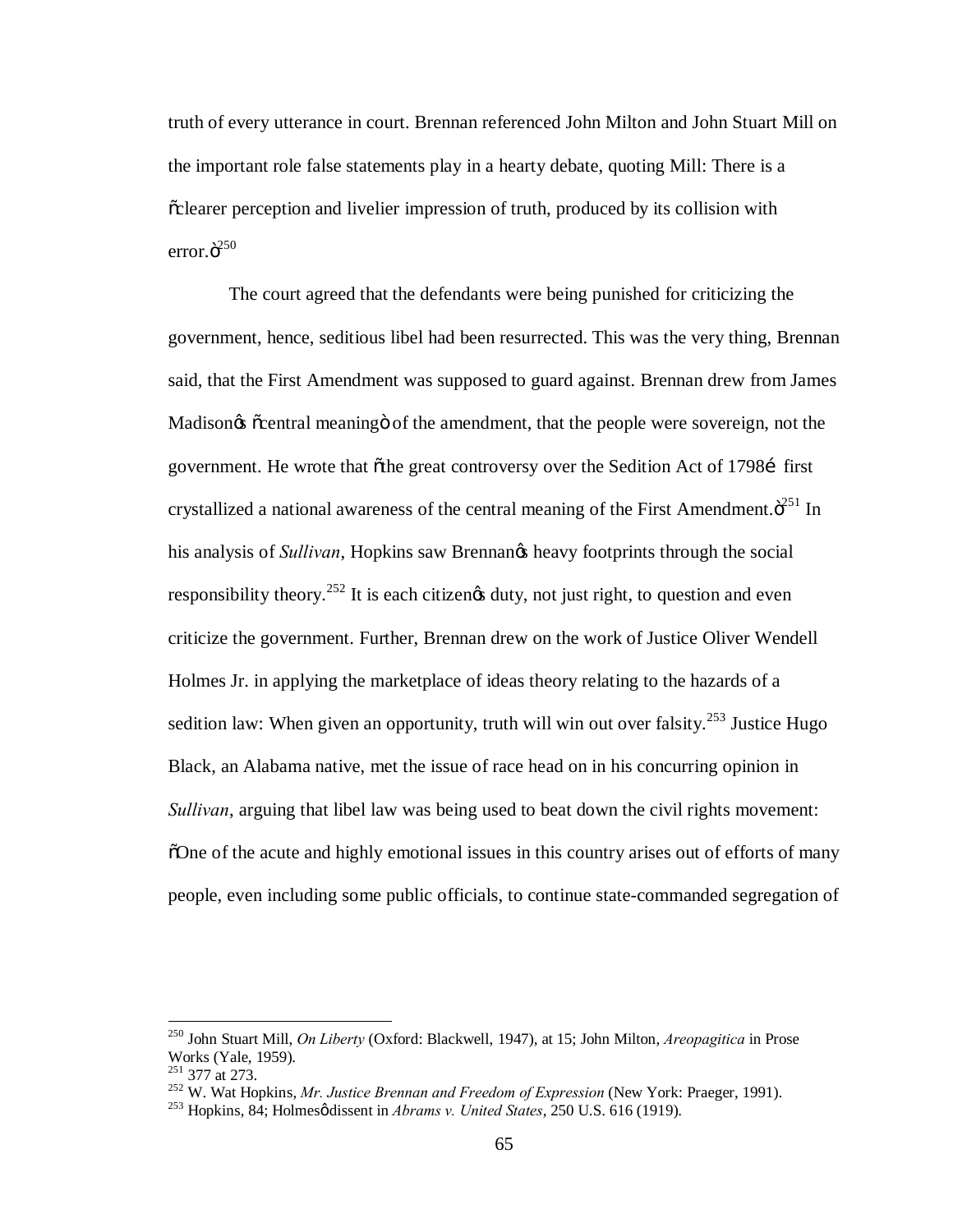races in the public schools and other public places, despite our several holdings that such a state practice is forbidden by the Fourteenth Amendment. $\ddot{\text{o}}^{254}$ 

*Sullivan* shifted the burden of proof in libel cases from the defendant to the plaintiff and introduced the notion of fault in this context. The plaintiff has to show that the defendant published false information with a high degree of fault, that is, knowingly or recklessly.<sup>255</sup> With *Sullivan*, the court allowed for honest mistakes in writing and speaking about a public official and relating to his public conduct.<sup>256</sup> However, not all of the cases filed in the shadow of *Sullivan* automatically went away for the defendants after the Supreme Court<sub>G</sub> reversal. For example, Connor<sub>G</sub> case against the *Times* dragged on for two years after the Supreme Court ruled in *Sullivan*, for a total of six years in the court system. Other officials kept trying the same tactic, with the added burden of proving actual malice, filing libel cases in southern courts for years after the Sullivan ruling in 1964. Southern plaintiffs and their attorneys appeared not to see the actual malice standard as insurmountable, and merely added the  $\ddot{\alpha}$  actual malice all language to their original complaints already in the court system.<sup>257</sup>

### **After Sullivan**

In Connor<sup>g</sup>s battle against the *Times*, an Alabama jury heard the case in U.S. District Court relating to Salisbury & story of Fear and Hatred Grip Birmingham.  $\ddot{o}^{258}$ Among the libelous statements, Connor said, was that he campaigned on a platform of

<sup>&</sup>lt;sup>254</sup> 376 U.S. at 294-95 (Black, J., concurring).<br><sup>255</sup> Lewis, *Make No Law*, 157.<br><sup>256</sup> Clifton O. Lawhorne, *Defamation and Public Officials, The Evolving Law of Libel* (Carbondale: Southern Illinois University Press, 1971).

 $^{257}$  For example, Connorgs attorney filed a quick-and-easy amendment that tweaked his claim against the *Times,* charging that Salisbury acted with actual malice. <sup>258</sup> *Connor v. New York Times*, 144 So.2d.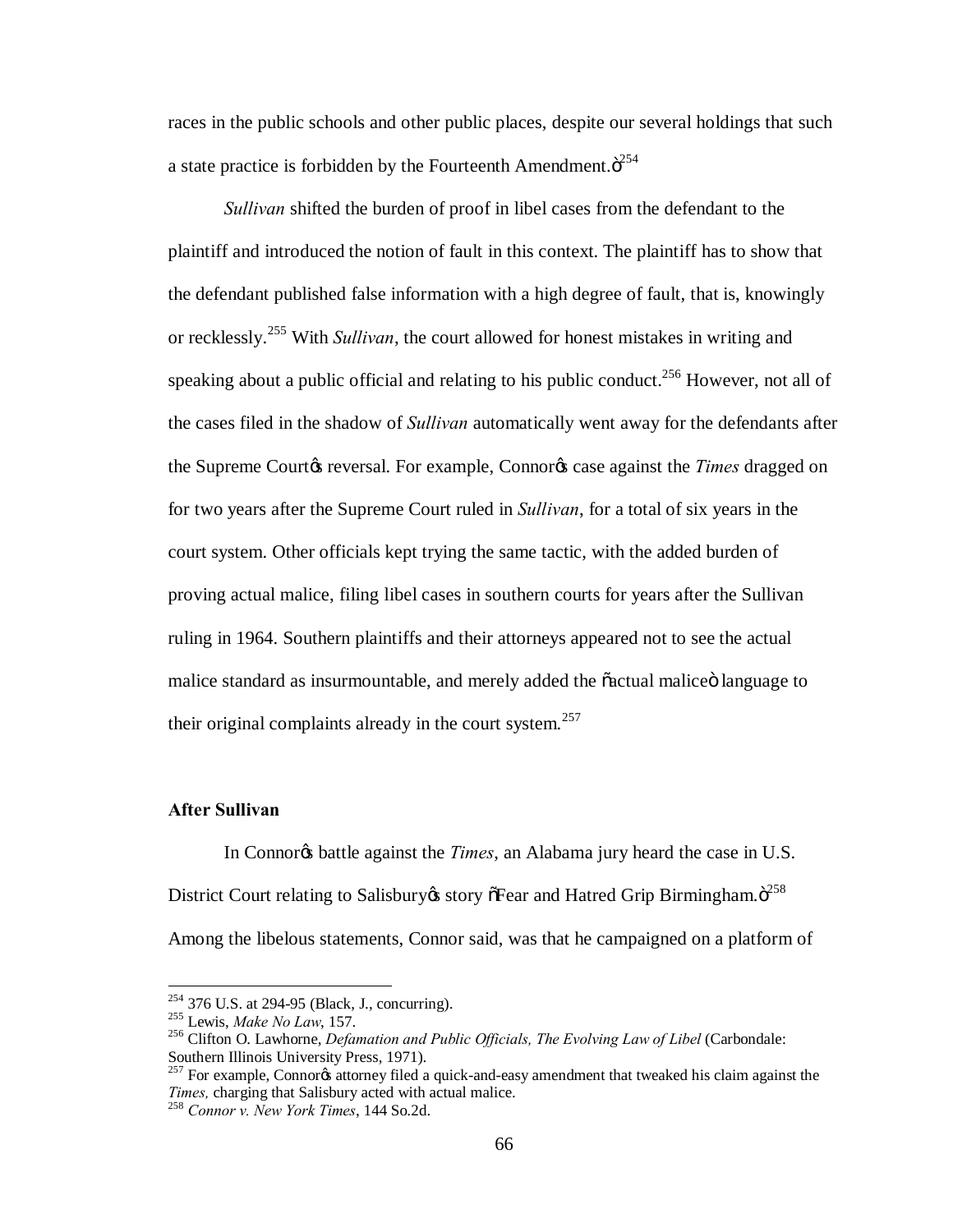race hate. Connor testified at trial that he  $\tilde{\text{c}}$ still advocate(s) the supremacy of the white race,  $\ddot{o}$  and that he believed strongly in maintaining segregation, but denied that he campaigned on such a platform or that he hated anyone. Connor also said the *Times*  libeled him by reporting that Shuttlesworth was a frequent target of police harassment. Shuttlesworth told Salisbury he had been arrested three times in a 72-hour period, that his telephone was tapped and that he had several civil-rights related cases on appeal.<sup>259</sup> The court responded somewhat wryly:  $\delta A$  random glance at [court records] indicates that Rev. Shuttlesworth has indeed been involved in extensive appellate litigation. $\ddot{\sigma}^{260}$  A sampling of Shuttlesworth & arrests, for example, include parading without a permit, failure to obey an officer, vagrancy, conspiring to commit a breach of the peace, disorderly conduct, criminal contempt for statements made at a press conference and for violating Birminghamos segregated bus ordinance.<sup>261</sup> Connor also complained that the *Times* told only one side of the story and that Salisbury did not try to verify facts or contact him. Connor had demanded a retraction after the story ran, so the newspaper printed his letter and an editorgs note recognizing that the *Times* failed to ostress the obvious fact that an overwhelming percentage of the citizens of that city lead happy and peaceful lives in a growing and prosperous community (and) that this substantial element of the citizenry

 <sup>259</sup> See Manus, *A Fire You Can't Put Out*. Here is a sampling: Shuttlesworth v. City of Birmingham, 1965, 382 U.S. 87, 86 S. Ct. 211, 15 L.Ed. 2d. 176; Shuttlesworth v. City of Birmingham, 1963, 373 U.S. 262, 83 S. Ct. 1130, 10 L.Ed 335; In re Shuttlesworth, 1962, 369 U.S. 35, 82 S. Ct. 551, 7 L.Ed.2d. 548; Hanes v. Shuttlesworth, 5<sup>th</sup> Cir. 1962, 310 F.2d 303.<br><sup>260</sup> 144 So.2d, 574.<br><sup>261</sup> Arrest record of Fred Lee Shuttlesworth, October 16, 1963, Microfilm roll 9.11, *Birmingham Police* 

*Surveillance* Files, Birmingham Public Library Department of Archives and Manuscripts.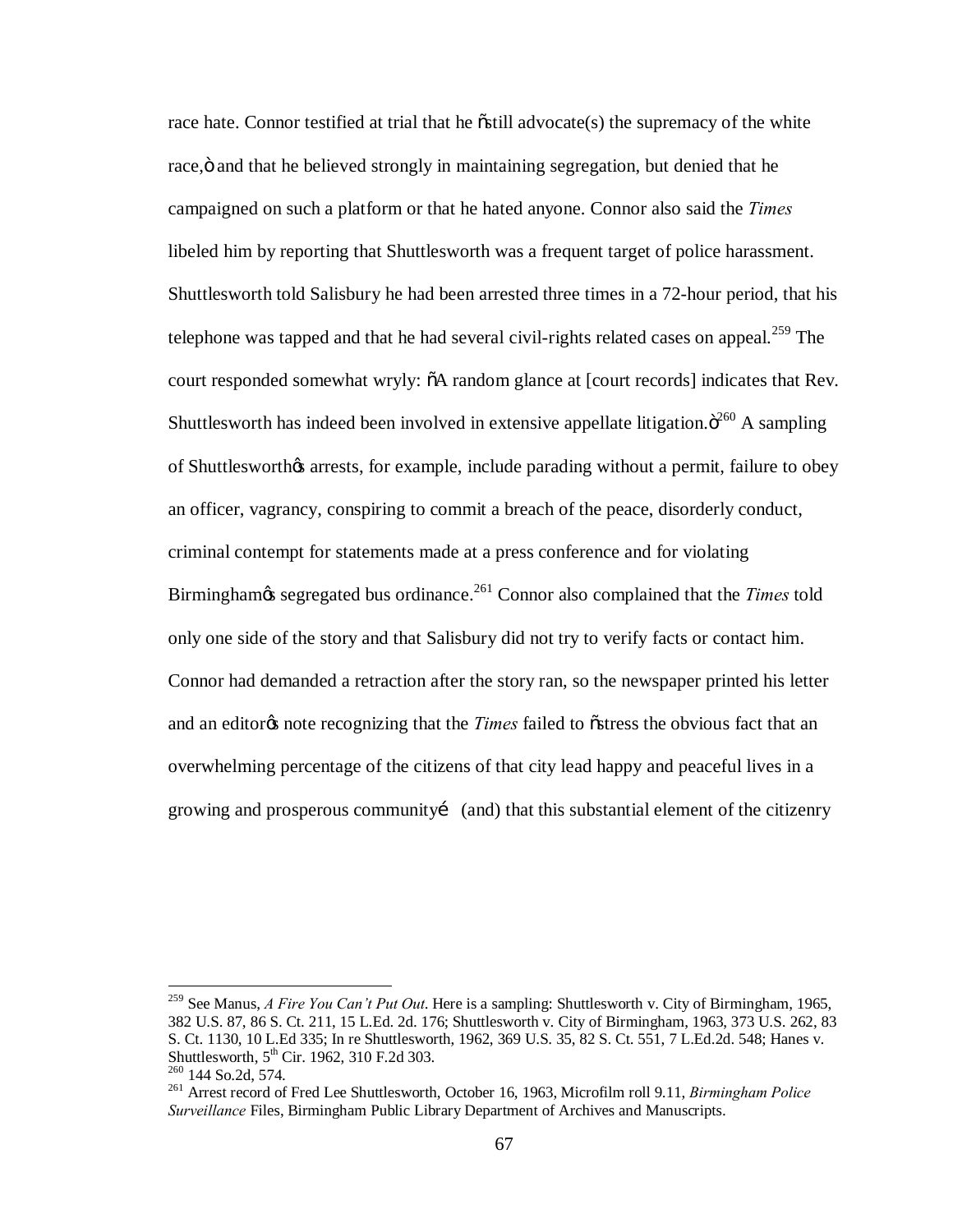deplores any lawlessness that may exist in their city. $\ddot{\sigma}^{262}$  It also ran a rebuttal by the Birmingham Chamber of Commerce.<sup>263</sup>

At the District Court trial, even the judge questioned whether Connor was actually harmed by the article. From the bench, Judge H.H. Grooms told the jury before releasing them for deliberations that when they considered whether Connor suffered damage from the article, that they also might consider whether  $\ddot{\text{o}}$  instead of being damaged, Mr. Connor<sub>®</sub> political, social and financial prestige has likely been enhanced by *The New York Times* publication in Alabamaí  $\ddot{o}^{264}$  After almost nine hours of deliberations, the Birmingham jury found that the *Times* acted with actual malice and awarded Connor \$40,000 in compensatory damages rather than the \$400,000 in compensatory and punitive damages he had requested. Connor told reporters he was pleased with the amount.  $\delta I$  appreciate it, $\ddot{\sigma}$  he said from the courthouse steps.<sup>265</sup> This was September 1964, six months after the Supreme Court reversed the Sullivan case. The two other libel suits filed by Mayor Morgan and Commissioner Waggoner came to trial with Connor<sup>g</sup>s suit, but Grooms dismissed them because neither of their names were mentioned in Salisbury<sup>os</sup> story.

The *Times* appealed Connor<sub>*s*</sub> case in 1966, and the Fifth Circuit Court reversed the district court under the *Sullivan* rule. It held that Connor could not recover damages

<sup>&</sup>lt;sup>262</sup> *New York Times*, May 4, 1960.<br><sup>263</sup> The Birmingham Chamber of Commerce passed a resolution condemning Salisbury and the *Times* for damaging the city os reputation and requested space in the newspaper for a rebuttal. The Chamber also offered to pay for a *Times* reporter to visit the city again in order to double check the accuracy of their

rebuttal. Resolution dated April 21, 1960, Box 7, Folder 9, *Waggoner Papers*.<br><sup>264</sup> *Connor v. New York Times*, trial transcript, judge% instructions to the jury, unnumbered page, Box 1, Folder 9, *Connor v. New York Time* <sup>265</sup> õConnor Awarded \$40,000 In NY Times Libel Suit, <sup>D</sup>United Press International story, undated, found in Box 1, Folder 9, *Connor v. New York Times Collection*.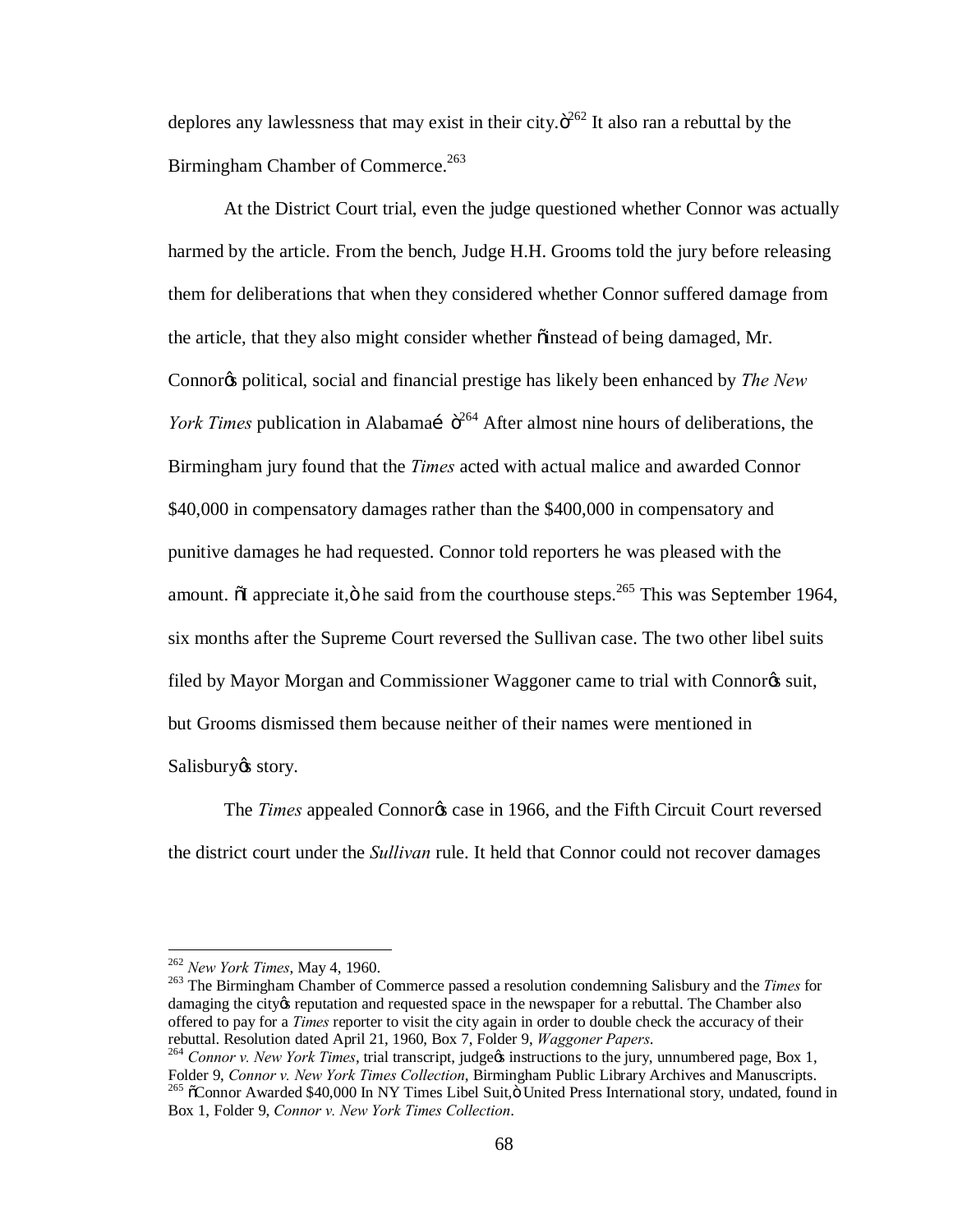because he failed to show that the *Times* acted in reckless disregard for the truth.<sup>266</sup> It also ordered Connor to pay \$2,617.50 in court costs.<sup>267</sup> In its reversal, the court praised the *Times* overage.  $\tilde{\text{o}}$  they have exhibited a high standard of reporting practices. Salisbury did contact persons representing different viewpoints and made a conscientious effort to interview Connor and others there is no evidence that he misquoted his sources or gave the information acquired from them a different slant than intended Clearly these are not the actions of a sensation-seeking publication or of careless and shoddy reporting. $\ddot{\mathrm{o}}^{268}$ After referencing the new actual malice standard in *Sullivan*, the court said that a reporter may rely on statements made by a source 6 even though they show only one side of the story 6 without fear of libel suits filed by public officials. However, Edward R. Murrow found grave defects in Salisbury & stories. After Murrow worked on stories from Birmingham in 1961, he said the situation was much worse than Salisbury had reported, that he had never seen such an atmosphere except in Hitler<sub>®</sub> Berlin just before World War II.<sup>269</sup>

# **Extending the** *Sullivan* **rule to public figures**

The Supreme Court continued its rewriting of libel law through civil rights related cases with *A.P. v. Walker,* a suit resulting from coverage of the 1962 Ole Miss riot. 270 With this case, the court left no doubt that it considered coverage of the movement 6 and the national conversation about it 6 protected by the First Amendment. Former Major General Edwin A. Walker had commanded federal troops at Little Rock& Central High

<sup>&</sup>lt;sup>266</sup> *New York Times v. Connor*, 365 F. 2d. 567 (1966).<br><sup>267</sup> Ibid., Judgment, August 4, 1966.<br><sup>268</sup> 265 F. 2d. 567, 577.

<sup>&</sup>lt;sup>269</sup> Salisbury to Catledge, January 30, 1961, Box 16, Folder: Litigation: Libel-Alabama Case, 1960-1964, *Catledge Papers*. <sup>270</sup> 388 U.S. 130 (1967).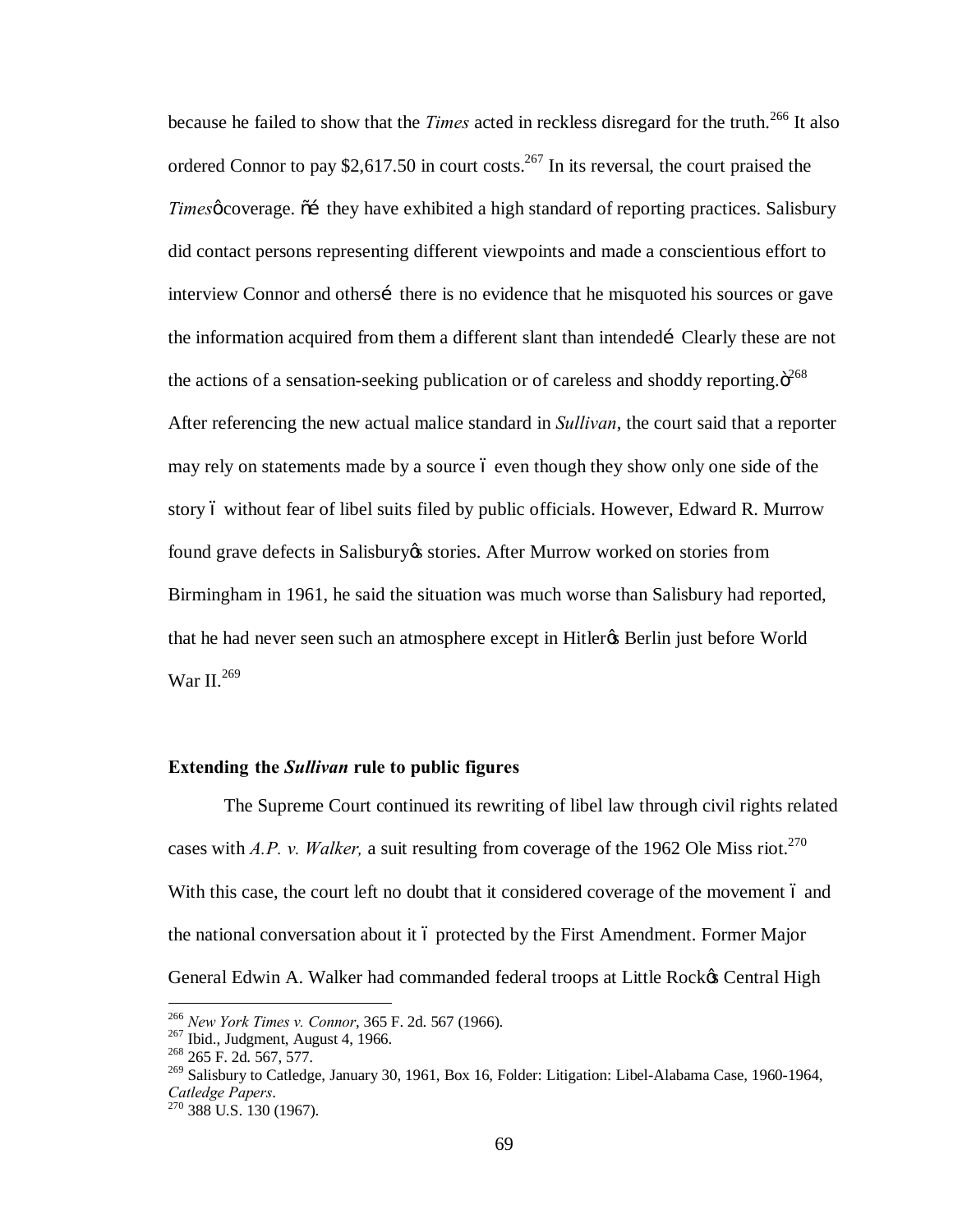School in 1957 when President Eisenhower intervened during desegregation efforts there. Five years later at Ole Miss, Walker was widely reported to have unofficially led the white supremacists of forces during the violent desegregation protest. Walker, a Texan who had been highly decorated for commanding troops in World War II and Korea, had been disciplined for insubordination after distributing extremist right-wing literature to his troops while serving in peacetime Europe, and as a result had resigned from the military in  $1961$ <sup>271</sup> He had despised the Little Rock assignment and later said he regretted obeying Eisenhower to desegregate Central High.<sup>272</sup> An unsuccessful run for governor of Texas followed. Walker remained active in politics, primarily as an extreme right-wing pundit with his own fan club of sorts,  $\delta$ Friends of Walker. $\ddot{\sigma}$ 

Over a Shreveport, Louisiana radio station, Walker issued a  $\tilde{\alpha}$  all to arms at Ole Miss to join Mississippi Governor Ross Barnett in fighting James Meredithos enrollment.<sup>273</sup> During the broadcast, he called the Supreme Court  $\tilde{\sigma}$ the anti-Christö and urged  $\tilde{\sigma}$  ten thousand strong to bring your flags, your tents and your skillets! $\tilde{\sigma}^{274}$  The next day, he renewed the call during a television interview in Dallas. The day after that, he rallied listeners on a New Orleans radio station. At a September 30, 1962, press conference in Oxford, he again urged whites to stand by defiant Governor Barnett. Meanwhile, President Kennedy urged peace as Meredith was escorted on campus.

When the melee commenced that night, Walker was front and center, egging on the protesters, according to scores of reports from journalists on the scene. Karl Fleming

<sup>&</sup>lt;sup>271</sup> Eric Pace,  $\tilde{O}$ Gen. Edwin Walker, 83, Is Dead; Promoted Rightist Causes in the 60s, $\ddot{O}$  *New York Times*, November 2, 1993.

<sup>272</sup> Jonathan M. Shoenwald, *A Time For Choosing, The Rise of American Conservatism* (New York: Oxford University Press, 2001).<br><sup>273</sup> 388 U.S. 130, note 22.

<sup>&</sup>lt;sup>274</sup> Brief for the Petitioner, *A.P. v. Walker*, January 4, 1967, 13.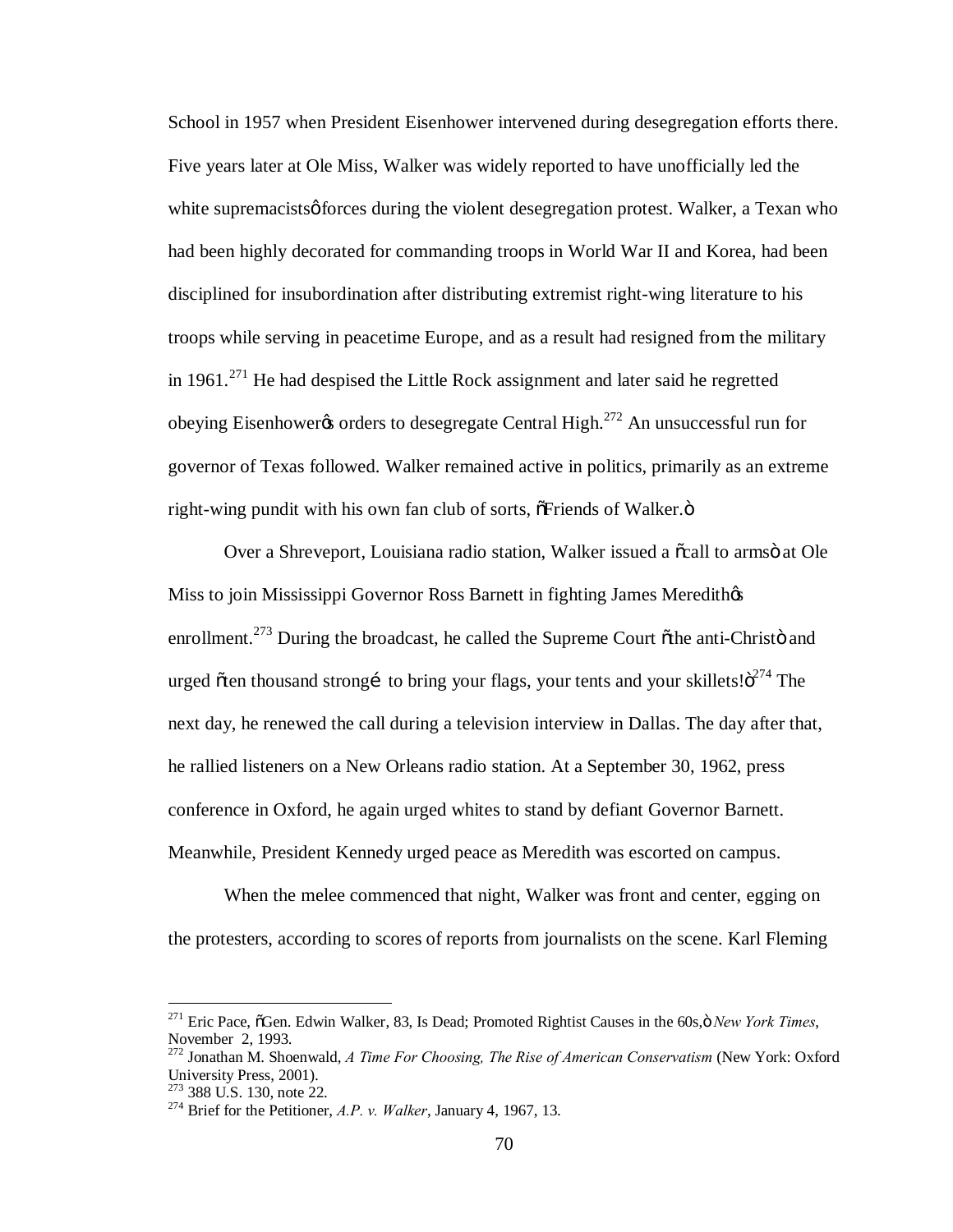of *Newsweek* later said Walker hopped onto a Confederate statue to encourage the crowd.  $\delta$ This time Igm on the right side, ö he shouted, waving his signature Stetson.  $\delta$ Dongt let up now. You may lose this battle, but you will have to be heard. You must be prepared for possible death. If you are not, go home now. $\ddot{\text{o}}^{275}$  Associated Press cub reporter Van Savell wrote in his dispatch that he was standing less than six feet from Walker when he rallied his impromptu battalion. Savell, who, at age 21 and dressed like a college student, was able to fit in with the mob unnoticed. He also was a Mississippi native and former reporter for the segregationist Jackson *Clarion-Ledger*. His report was a hard news story, but also a scene setter told partially in the first person:

Walker first appeared in the riot area at 8:45 p.m., Sunday near the University Avenue entrance about 300 yards from the Ole Miss Administration Building. He was nattily dressed in a black suit, tie and shoes and wore a light tan hat.

The crowd welcomed Walker, although this was the man who commanded the 101st Airborne Division during the 1957 school integration riots at Little Rock, Arkansas. One unidentified man queried Walker as he approached the group.  $\exists$ General, will you lead us to the steps? $\emptyset$ 

I observed Walker as he loosened his tie and shirt and nodded  $\exists$ Yesø without speaking. He then conferred with a group of about 15 persons who appeared to be the riot leaders.

The crowd took full advantage of the near-by construction work. They broke new bricks into several pieces, took survey sticks and broken soft drink bottles.

Walker assumed command of the crowd, which I estimated at  $1,000$  i<sup>276</sup>

The next morning as the riot quelled, federal marshals arrested Walker and

charged him with sedition and insurrection. He was held by federal officials on a

\$100,000 bond and sent to a Springfield, Missouri psychiatric facility for examination.<sup>277</sup>

<sup>&</sup>lt;sup>275</sup> Karl Fleming, *Son of the Rough South, An Uncivil Memoir* (New York: Public Affairs, 2005), 278.<br><sup>276</sup> September 10, 1962 Associated Press wire story, as cited in 388 U.S. 130.<br><sup>277</sup> Fleming, *Son of the Rough South*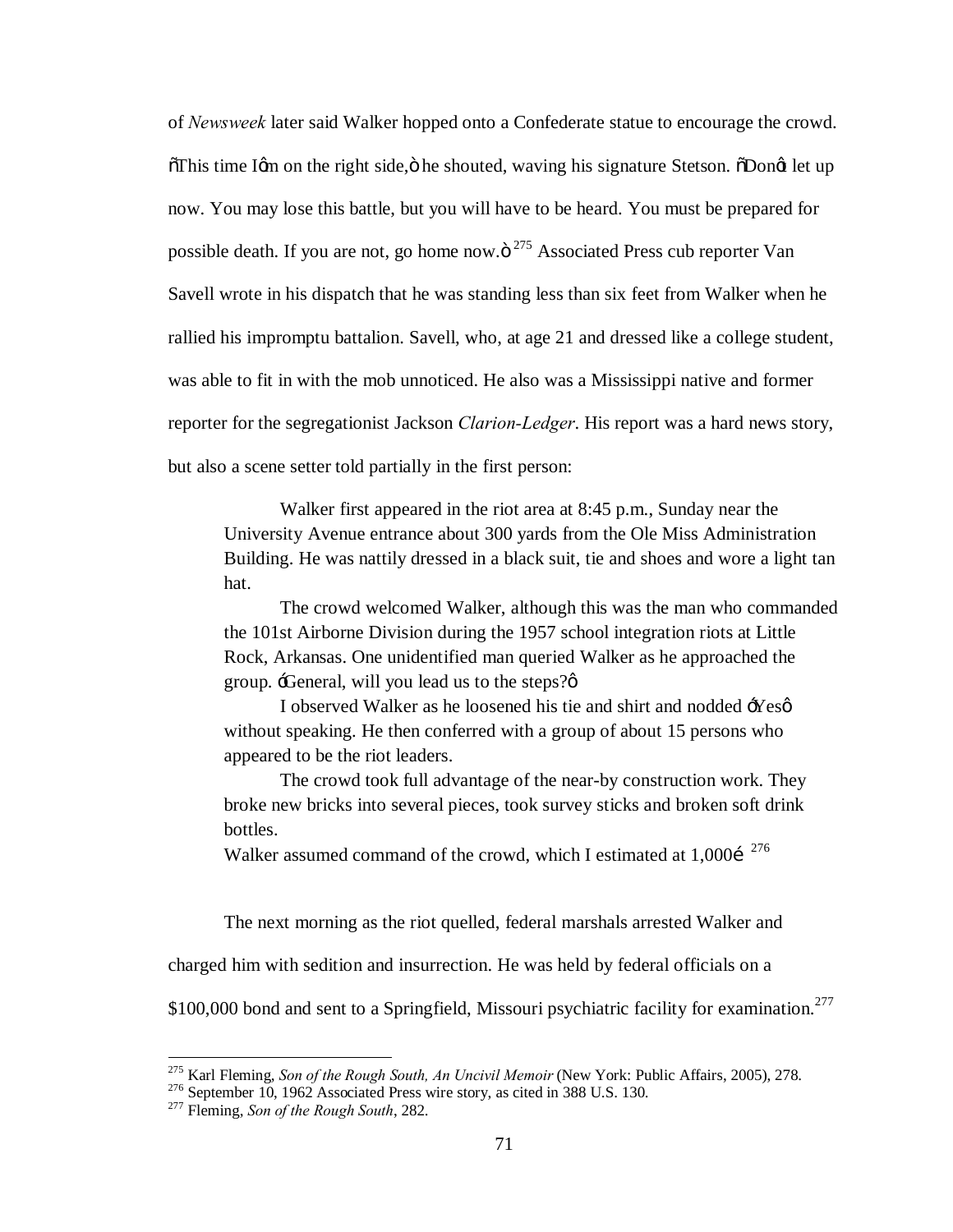Doctors pronounced him sane, but a federal grand jury in Oxford later refused to indict him.<sup>278</sup> Walker sued the Associated Press and Savell for the stories about his actions in the Ole Miss riots. He denied categorically that he had any part in charging the marshals, which had been widely reported. He said he had counseled restraint and peaceful protest.<sup>279</sup> He filed still more libel suits against 15 other media outlets for more than \$33 million in damages.<sup>280</sup> They were virtually identical. According to Walker, he had been libeled with the report that he oled a charge of students against federal marshals on the Ole Miss campusö and the words  $\delta$ Walker assumed command of the crowd. $\ddot{o}^{281}$ 

It was post-*Sullivan* 1964 when Walker<sub>®</sub> first case came to trial. Since Walker was not a public official he did not have to prove that the A.P. acted with actual malice. A particularly generous Shreveport, Louisiana jury awarded Walker \$ 3 million even though he had only asked for \$2.25 million.<sup>282</sup> He also found early success when a Texas jury awarded him \$500,000 in compensatory damages, and \$300,000 in punitive

<sup>&</sup>lt;sup>278</sup>  $\delta$ The General v. the Cub,  $\delta$  *Time*, June 26, 1964; See also, Pace,  $\delta$ Gen. Edwin Walker, 83, Is Dead. $\delta$ <sup>279</sup> 388 U.S. 130, 141.

<sup>&</sup>lt;sup>280</sup> Walker v. A.P., District Court, Tarrant County Texas, No. 16624, seeking \$2 million; he also sued the A.P. in Circuit Court of Duval County Florida, Civil Action No. 64-246-L, \$2 million; Circuit Court of Pulaski County, Arkansas, No. 58859, \$1 million; Caddo Parish District Court, Louisiana No. 160,536. *The Times-Picayune* was also named in that \$2.25 million suit; District Court in the City and County of Denver, Colorado, Civ. No. B66072. *The Denver Post* was named in this \$1 million suit; Circuit Court, Jackson County, Missouri, No. 133,768. *The Kansas City Star* was also named in this \$1 million suit; Circuit Court, Lafayette County, Mississippi, \$2 million. Walker*g*s suits where the A.P. was not named included *Walker v. Courier-Journal*, U.S. District Court, Western District of Kentucky, Civil Action 4639, \$2 million; *Walker v. Times Publishing Company*, Circuit Court, Pinellas County, Florida, No. 17,694-L, \$2 million; *Walker v. Pulitzer Publishing Company*, U.S. District Court, Eastern District of Missouri, Eastern Division, No. 63C, \$2 million; *Walker v. Atlanta Newspapers, Inc*., U.S. District Court, Northern District of Georgia, Civ. No. 8590, \$10 million; *Walker v. The Journal Company*, U.S. District Court, Eastern District of Wisconsin, Civ. No. 64-C-270; *Walker v. The Gazette Publishing Company*, Circuit Court, Pulaski County, Arkansas, Civ. No. 58857, \$1 million; *Walker v. Arkansas Democrat Company*, Circuit Court, Pulaski County, Arkansas, Civil No. 58858, \$1 million.<br><sup>281</sup> Associated Press report, October 3, 1962.

<sup>&</sup>lt;sup>282</sup> õWalker is Awarded \$3 Million In a Libel Suit Against the A.P., *öNew York Times*, October 30, 1965. However, District Judge William woods reduced the award against A.P. and the New Orleans Times Picayune Publishing Corporation, holding that a jury cannot award a plaintiff more than he asked for.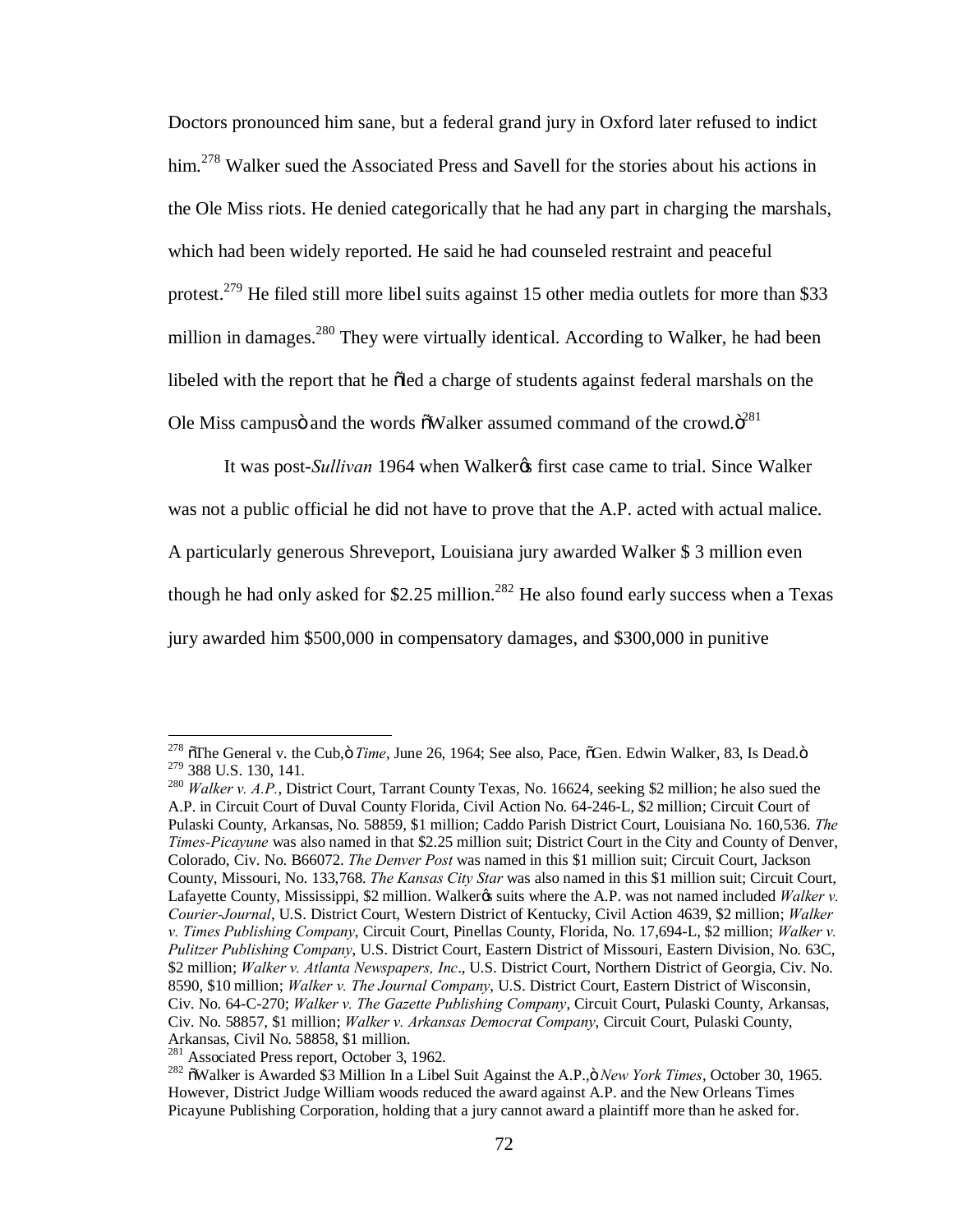damages.<sup>283</sup> But the United States Supreme Court found this ridiculous. In its 1967 reversal, the Court extended the *Sullivan* rule to public figures.<sup>284</sup> It reasoned that  $\delta$  public meno are often in a position to exert an enormous amount of influence on the public in their words and actions. They are often speaking about issues that are of public interest, the court said, pointing to Walker<sub>&</sub> media blitz leading up to the riot. And, like public officials, public figures can counter stories about them through ready access to the media, so they have plenty of opportunities to give their side of the story or counter any inadvertent mistakes the press might make.

Holding that the Associated Press did not publish the story with reckless disregard for the truth, the Supreme Court bought the argument as sold by the A.P. $\alpha$  attorneys, that Walker  $\ddot{\text{o}}$  willfully, aggressively and defiantly thrust himself into the vortex of the controversy at Ole Miss, a controversy os f profound political and social importance and national public interest. " And because of Walker & stature, he was "oin a position to significantly influence the resolution of the  $\delta$ Oxford confrontation, $\delta$  a showdown "which arrested the attention of the entire nation, and which has become a milestone in the century-long battle for racial equality. $\ddot{\mathrm{o}}^{285}$  Attorneys for the A.P. also pointed to what they saw as an obvious attempt by southern officials to stop coverage of the civil rights movement. These cases were for the most part filed in forums in Southern or border states where it could reasonably be anticipated that juries would share the belief, widely held in the South, that the South $\alpha$  position in the segregation controversy had been grossly falsified and maliciously reported by the national news media, and might

 $283$  The trial court judge threw out the punitive damages, ruling that the A.P. showed no ill will, and the Texas Court of Civil Appeals affirmed, 393 SW. 2d 671 (1965).

<sup>&</sup>lt;sup>284</sup> The case actually was issued as a joint opinion reported as *Curtis Publishing Co. v. Butts, A.P. v. Walker*, 388 U.S. 130 (1967).

<sup>&</sup>lt;sup>285</sup> Brief for the Petitioner, *A.P. v. Walker*, January 4, 1967, 42.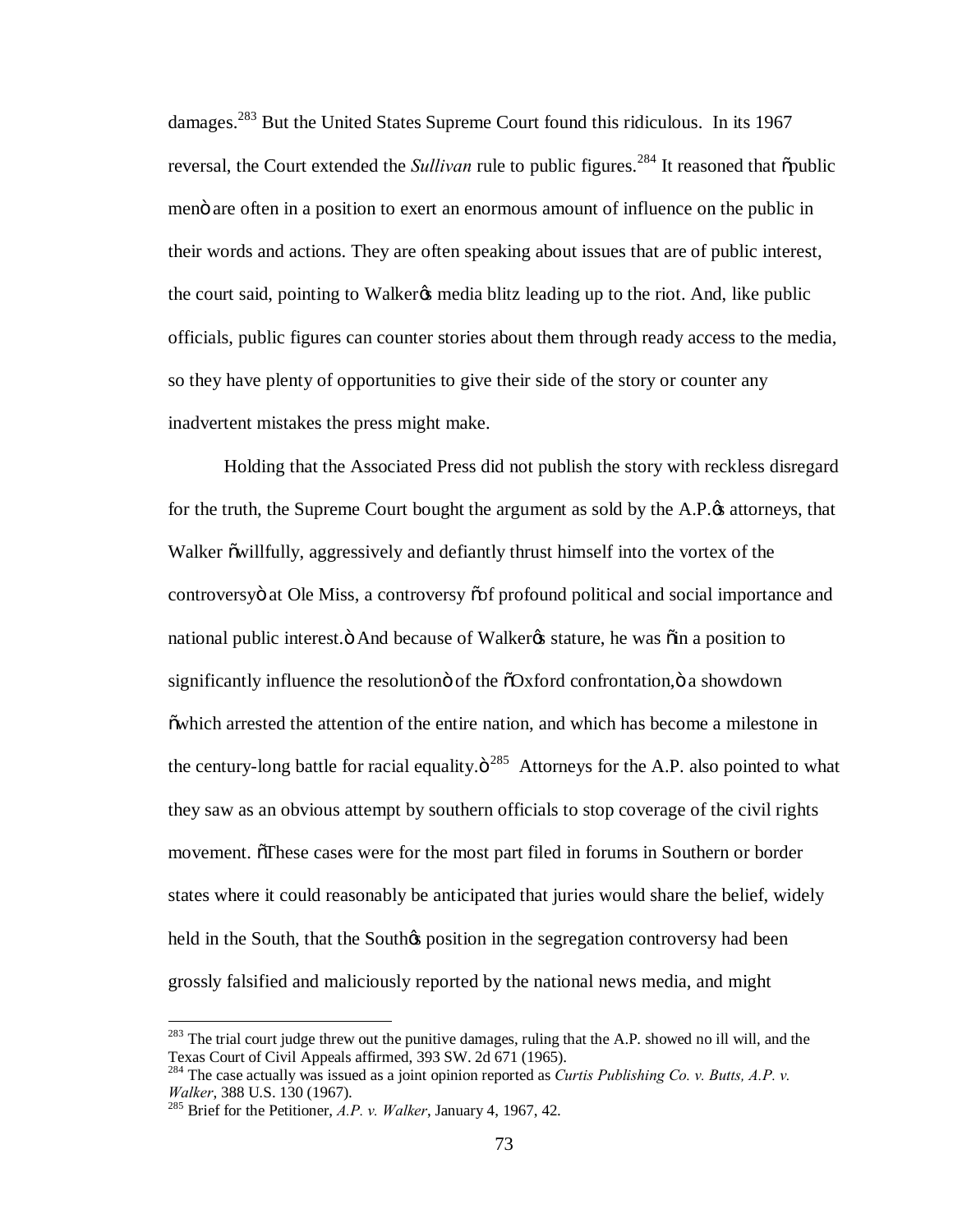therefore be influenced, in determining the issues of liability and damages, by the widespread regional feeling that  $\pm$ irresponsible outsiders $\varphi$  should be taught a lesson. $\ddot{o}^{286}$ 

In reversing the judgment, the Court said there was no evidence that the reporter had õpersonal prejudiceö against Walker. Savelløs reporting was accurate given that witnesses for both the plaintiff and the defendant testified that Walker assumed command of the crowd and led a charge. The court also said the nature of Savellos work, rapid dissemination of wire reports as events unfolded, should allow for innocent mistakes and there owas not the slightest hint of a severe departure from accepted publishing standards. $\ddot{\mathrm{o}}^{287}$ 

This chapter reviewed and in some instances delved deeper into libel suits previously studied by media law scholars. What follows are the libel cases that wound quietly through the courts that have heretofore gone unnoticed by historians. Bull Connor and General Walker were well known, of course. But they were not the only famous, or perhaps infamous, players who attempted to stop the media from covering their roles in the movement. Perhaps this dearth in scholarship is due to the fact that libel suits do not spark the emotion so easily prompted by bullets and billy clubs. Some of the plaintiffs and defendants are obscure, what Dittmer would call  $\delta$ local people. $\delta^{288}$  However, libel suits were filed for coverage of some of the most notable moments in the history of the civil rights movement. Suits working their way through the court system alongside *Sullivan* were filed by Neshoba County Sheriff Lawrence Rainey, who captured the nation is a suspect in the murder of three civil rights workers in Philadelphia,

<sup>&</sup>lt;sup>286</sup> Ibid, 30.<br><sup>287</sup> 388 U.S. 130, 159.<br><sup>288</sup> John Dittmer, *Local People, The Struggle for Civil Rights in Mississippi* (Chicago: University of Illinois Press, 1991).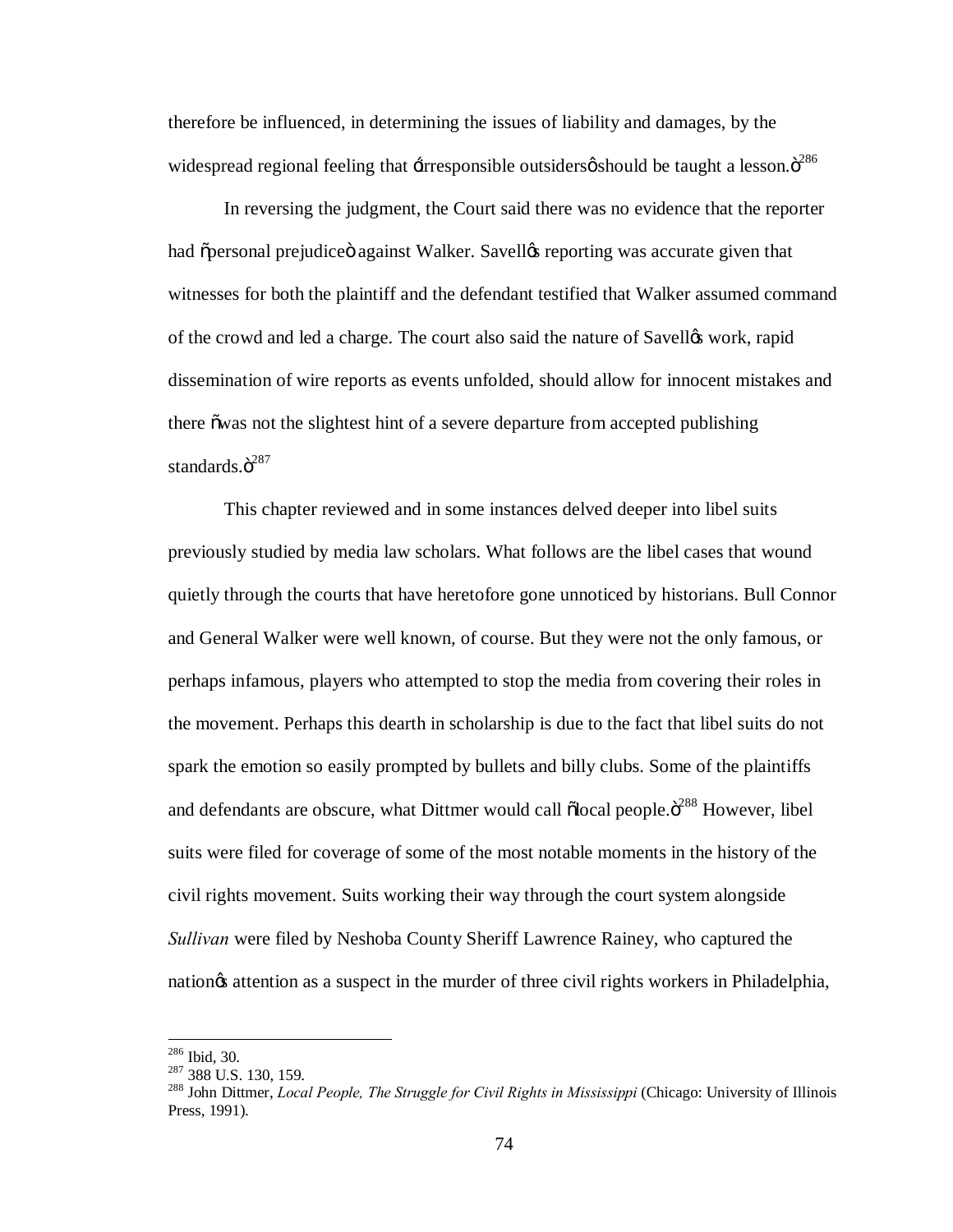Mississippi. Other plaintiffs were Martin Luther King Jr. assassin James Earl Ray and Robert Shelton, Alabama $\alpha$ s imperial wizard of the Ku Klux Klan. Some of their cases would remain in the court system for years, and even decades, after the *Sullivan* decision.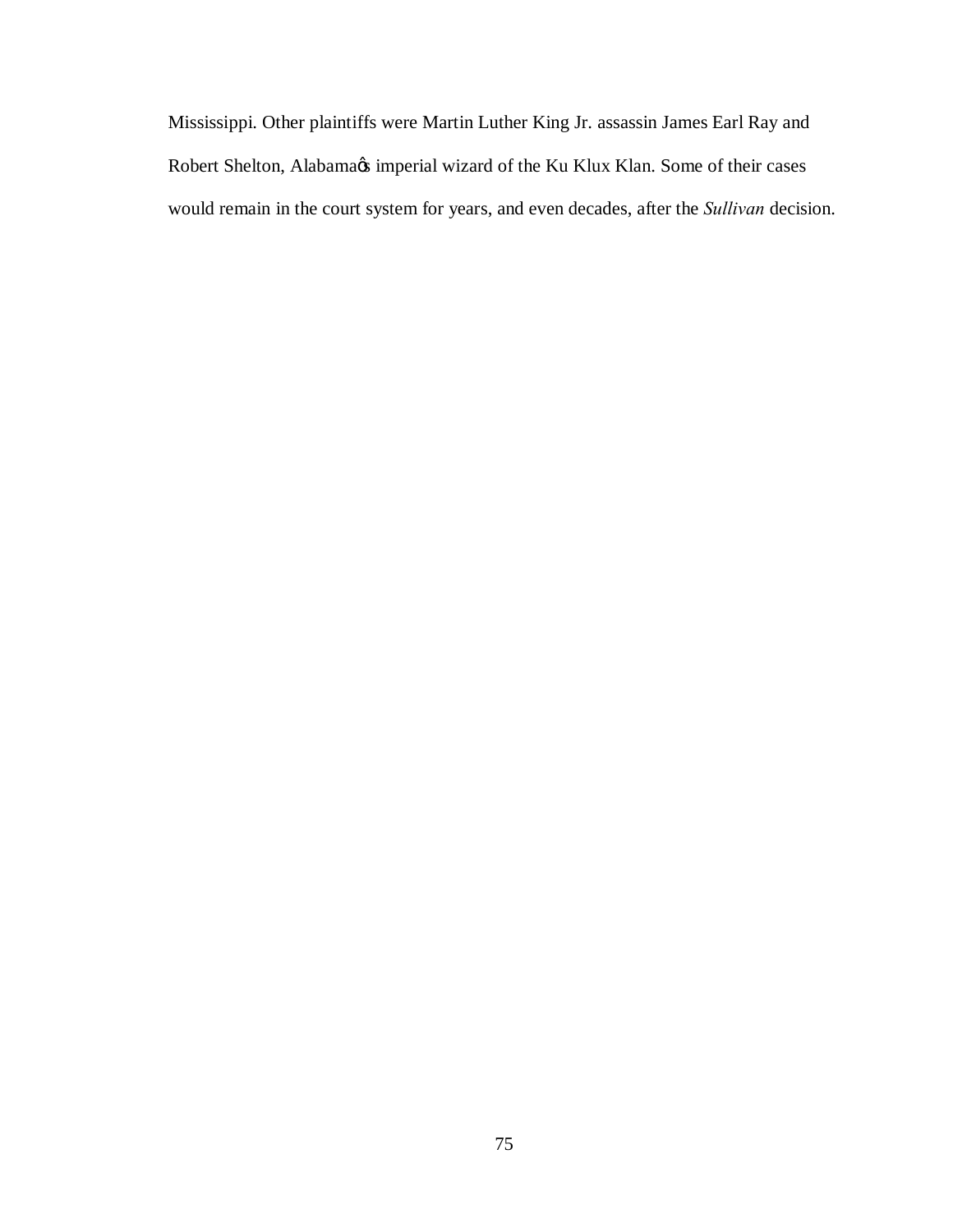### **CHAPTER FOUR**

### **The Suits in the Shadow**

The pastoral images of the Southos magnolias and mint juleps continued to crumble with the powerful work of photographers like Charles Moore in the 1960s. He spent years on the front lines of the civil rights struggle, camera in hand. And when Air Force veteran James Meredith desegregated Ole Miss by court order in 1962, Moore was the only photographer trapped inside the Lyceum administration building on the university campus with scores of United States marshals. In his photos, the officers looked like invading aliens with their gas masks and white domed helmets.<sup>289</sup> To southerners, the marshals might as well have been. They were here to destroy a way of life, to breakdown the whiteness myth that had enjoyed decades of cultivation.

Moore $\circ$  pictures show rows of bandaged and bloody federal officers. Earlier in the day, Moore had been all over Oxford, Mississippi with his camera, capturing images of jeering Ole Miss students and other locals sitting on each another the shoulders and waving Confederate flags the size of bed sheets. The South looked bad and Mississippi Highway Patrol Commander T.B. Birdsong hated the way the national media portrayed his troopers. He especially hated what they wrote. These journalists were taking over some of the traditional tools 6 newspapers and magazines 6 that white southerners had long utilized to help them maintain blackness and whiteness in distinct opposition. The image of the black animal rapist so aptly described by Hale was thrown out the window

<sup>&</sup>lt;sup>289</sup> For Mooregs body of work on the civil rights movement, see *Powerful Days, The Civil Rights Photography of Charles Moore* (New York: Steward, Tabori & Chang, 1991).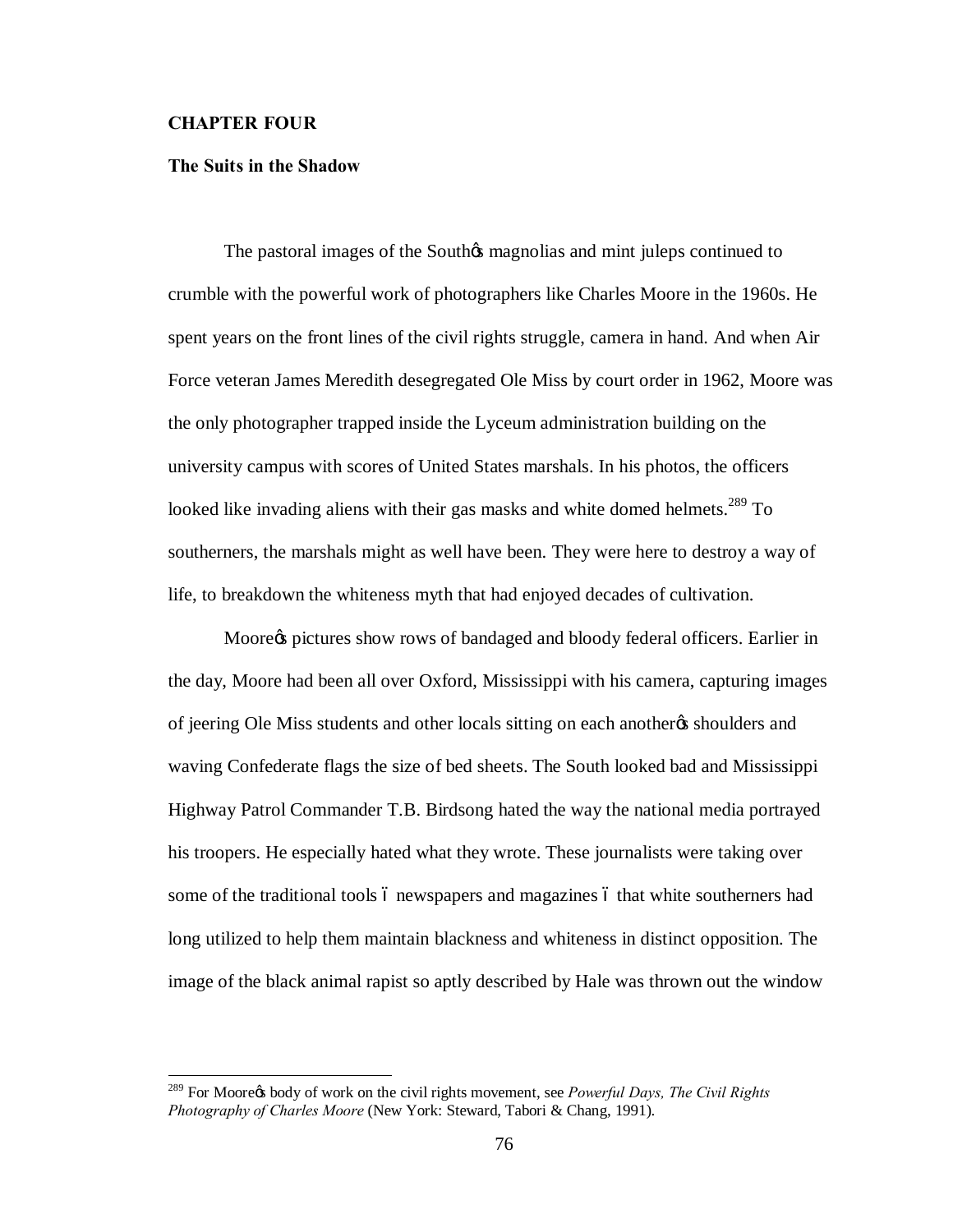by clean-cut, necktie-bedecked Air Force veteran James Meredith.<sup>290</sup> He was the civilized one and the white protestors were the animals, according to media images sent around the world. That role reversal represented a direct threat to the race making that had formed the bedrock of southern society.

Stinging from the coverage in the days following the riot, Birdsong was particularly irked by a story in the *Saturday Evening Post* called  $\tilde{\text{o}}$ What Next in Mississippi? by Robert Massie. He was a freelancer living in New York who witnessed the Oxford riots on September 30, 1962.<sup>291</sup> Like the scores of other reporters on the scene, Massie portrayed the white protestors as the armed aggressors and the marshals as overwhelmed. Governor Ross Barnett had whipped the protestors into a frenzy, appearing on statewide television and declaring on the radio that Mississippi was a sovereign state that would not obey the courtes desegregation order. Racial mixing, according to Barnett, was unthinkable and would lead to the demise of the pure white race.  $\delta$ NEVER! [We will not drink from the cup of genocide. $\ddot{\mathrm{o}}^{292}$ 

Birdsong filed a \$220 million class action suit for Massiegs article that said his men failed to help federal marshals rein in the mob that night.<sup>293</sup> Birdsong said he and his men were libeled in these two sentences about the riots that killed two people and wounded more than 100 others:  $\delta A$  sizable portion of the blame must go to the grayuniformed men of the Mississippi Highway Patrol. 'Those bastards just walked off and

 <sup>290</sup> Grace Elizabeth Hale, *Making Whiteness, The Culture of Segregation in the South, 1890-1940* (New York: Vintage Books, 1999).

<sup>&</sup>lt;sup>291</sup> Robert Massie,  $\tilde{\text{o}}$ What Next in Mississippi? $\ddot{\text{o}}$  *Saturday Evening Post*, November 10, 1962, 18-23.

<sup>&</sup>lt;sup>292</sup> John Dittmer, *Local People, The Struggle for Civil Rights in Mississippi* (Chicago: University of Illinois Press, 1991), 274, quoting a transcript of Barnettos speech housed at Mississippi State University. Press, 1991), 274, quoting a transcript of Barnett's speech housed at Mississippi State University. <sup>293</sup> *Curtis Publishing v. Birdsong,* 360 F.2d 344; 1966 U.S. App. Lexis 7392.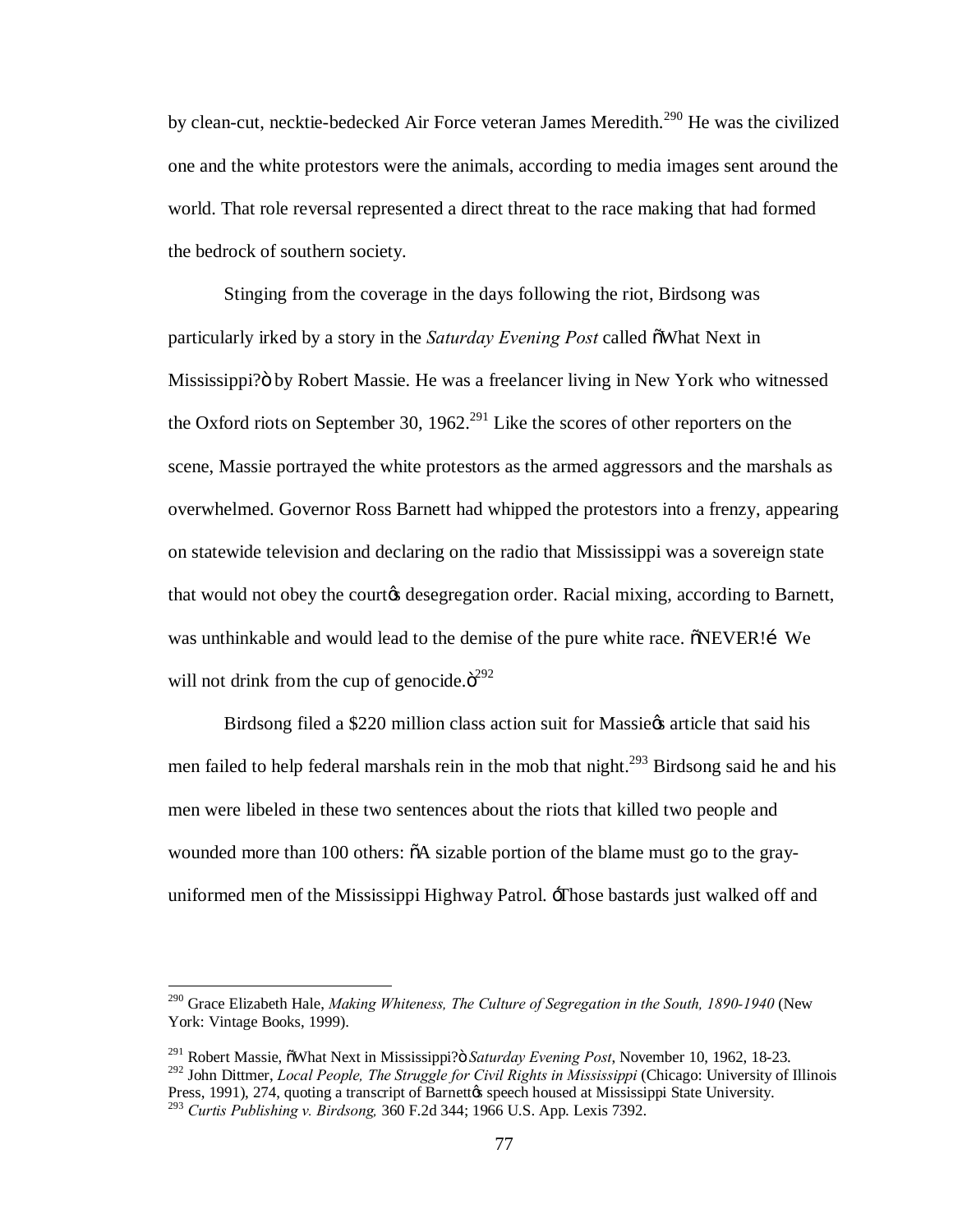left us, $\ddot{\text{o}}$  said one top official of the Department of Justice. $\ddot{\text{o}}^{294}$  Birdsong took exception to "those bastards," which he said were "obscene and fighting words" that reflected on his personal reputation and that of his officers.  $295$ 

The work of other reporters lends credence to Massie $\alpha$  veracity in the *Post* article. For example, Karl Fleming of *Newsweek* saw Mississippi state troopers doing little to control the riot and he overheard one officer scornfully dub the marshals  $\delta$ Kennedy& Coon Clan. $\delta^{296}$  With another *Newsweek* reporter, Fleming had darted into an adjacent building and watched the battle from the windows of a science lab classroom. He wrote that  $\delta$ the badly outnumbered and outgunned marshals were fighting for their lives. $\ddot{o}^{297}$  Fleming said that during the riots he was stunned to see the patrolmen driving away from the scene.  $\delta I$  counted sixty-eight cars in all 6 past our window and out of the campus, leaving the marshals on their own. The front entrance to the campus was now unguarded, and more rioters poured in, armed with .22 squirrel guns, high-powered rifles, shotguns, knives, clubs, and blackjacks. $\ddot{o}^{298}$ 

Birdsong to official police report of the riots paints a completely different picture of the state troopersø actions. Birdsong, code named  $\delta$ Unit A, $\ddot{o}$  faults the marshals for starting the riot and characterizes the National Guard as overtly hostile to his police force.<sup>299</sup> Birdsong wrote in his report that before the riot started, several of his officers

 $294$  Massie,  $\delta$ What Next in Mississippi? $\delta$  19.

<sup>&</sup>lt;sup>295</sup> Amendment to Complaint, *Curtis Publishing v. Birdsong*, No. 22,277 (5<sup>th</sup> Cir. July 14, 1964). Lower courts had addressed the question regarding whether words of general abuse and vituperation are libelous, ruling that they are not in and of themselves actionable. E.g., *Crozman v. Callahan*, 136 F. Supp. 466 (W.D. Okla. 1955); *Bolton v. Strawbridge*, 156 N.Y.S. 2d 722 (1956); *Notarmuzzi v. Schevack*, 108 N.Y.S. 2d. 172 (1951).

<sup>296</sup> Karl Fleming, *Son of the Rough South, An Uncivil Memoir* (New York: Public Affairs, 2005), 279. <sup>297</sup> Ibid., 278.

<sup>298</sup> Ibid., 279.

<sup>299</sup> Official Report, Box 8, Folder 7, *Leesha Faulkner Collection*, McCain Library and Archives, University of Southern Mississippi (Hereafter *Faulkner*).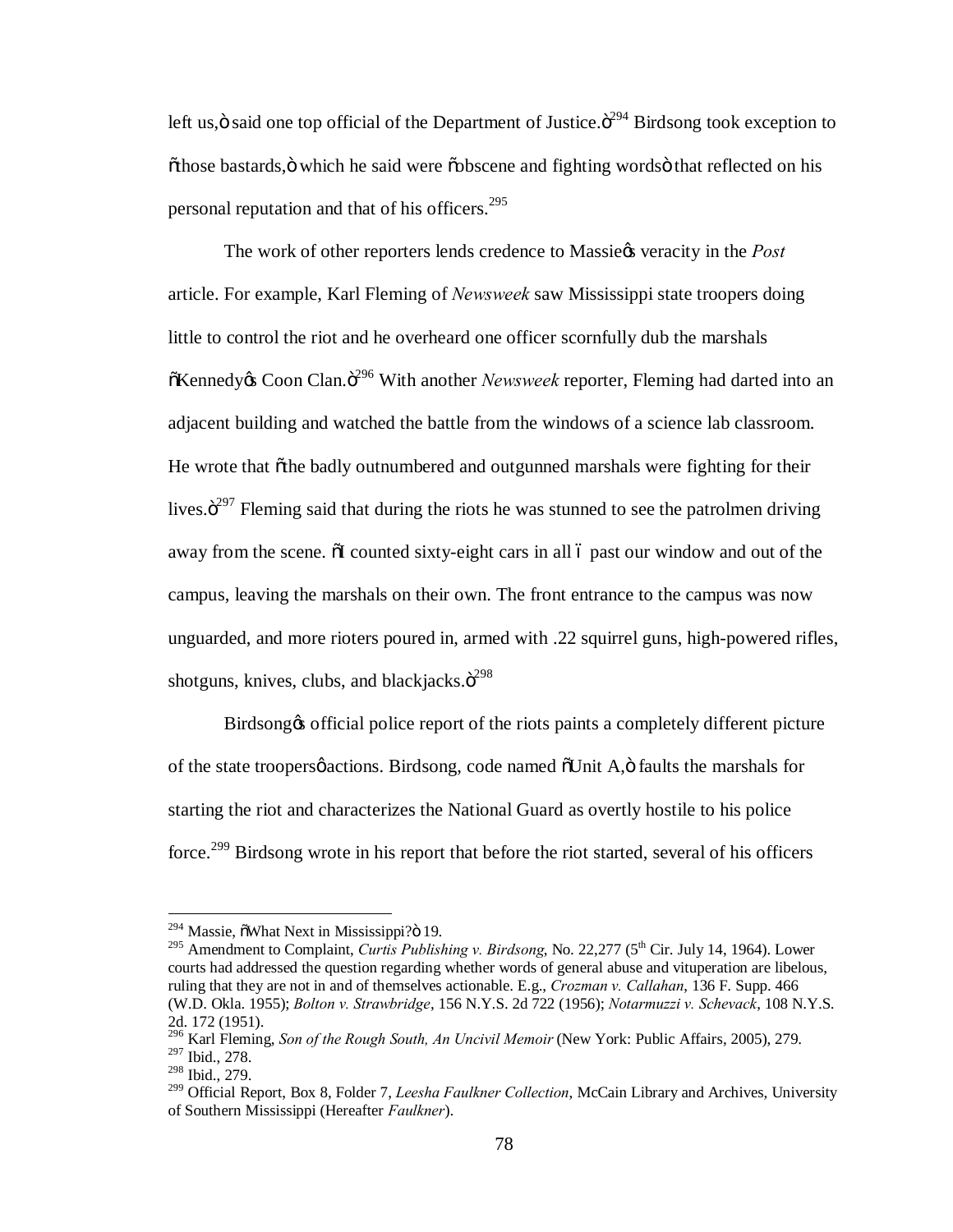saw an unprovoked marshal strike a student with his billy club. "Students came to his rescue and Highway Patrolmen stepped in and sent the crowd back across the street i the marshals were told by the Patrolmen that they had come close to causing a riot and that their cooperation was necessary to prevent one getting started the crowd was complying excellently with the Patrolmengs directions.  $\ddot{o}$  Birdsong continued:  $\ddot{o}S$ uddenly i someone shouted 'Gas,  $\phi$  and the marshals began firing immediately there was no incident or provocation that prompted the firing of gas. $\ddot{\sigma}^{300}$  Birdsong said the marshals fired their gas guns point blank at his troopers *backs* instead of the customary method of firing them at the feet of the crowd. One trooper, Birdsong wrote, was even knocked unconscious and hospitalized by such a blow. After they had retrieved their gas masks from their cars, the troopers returned to their posts, according to the report. However, the gas was so overwhelming,  $\delta$ Unit Aö ordered the men to regroup on Highway 6 and await further instructions. Birdsong said that he met with the federal officers inside the Lyceum administration building and they agreed the state troopers should move out of town to set up roadblocks for any more rioters arriving on campus. He said his officers held their posts õthroughout the night without sleep and no relief. Ö At dawn, Birdsong said, a detachment of the 503<sup>rd</sup> Military Police Battalion confronted his troopers at the roadblock on Rebel Drive and Fraternity Row. The MPs had fixed bayonets and marched the state troopers to the shoulder of the road before releasing them a couple of hours later.<sup>301</sup>

Stories of what happened and when are bound to differ amid such chaos. Historian Taylor Branch confirms some of Birdsong tnersion of events, writing that there were a  $\delta$  few remaining highway patrolmen struggling against the mob, these most

 $\frac{300}{301}$  Ibid., 8-9.<br> $\frac{301}{301}$  Ibid., 15.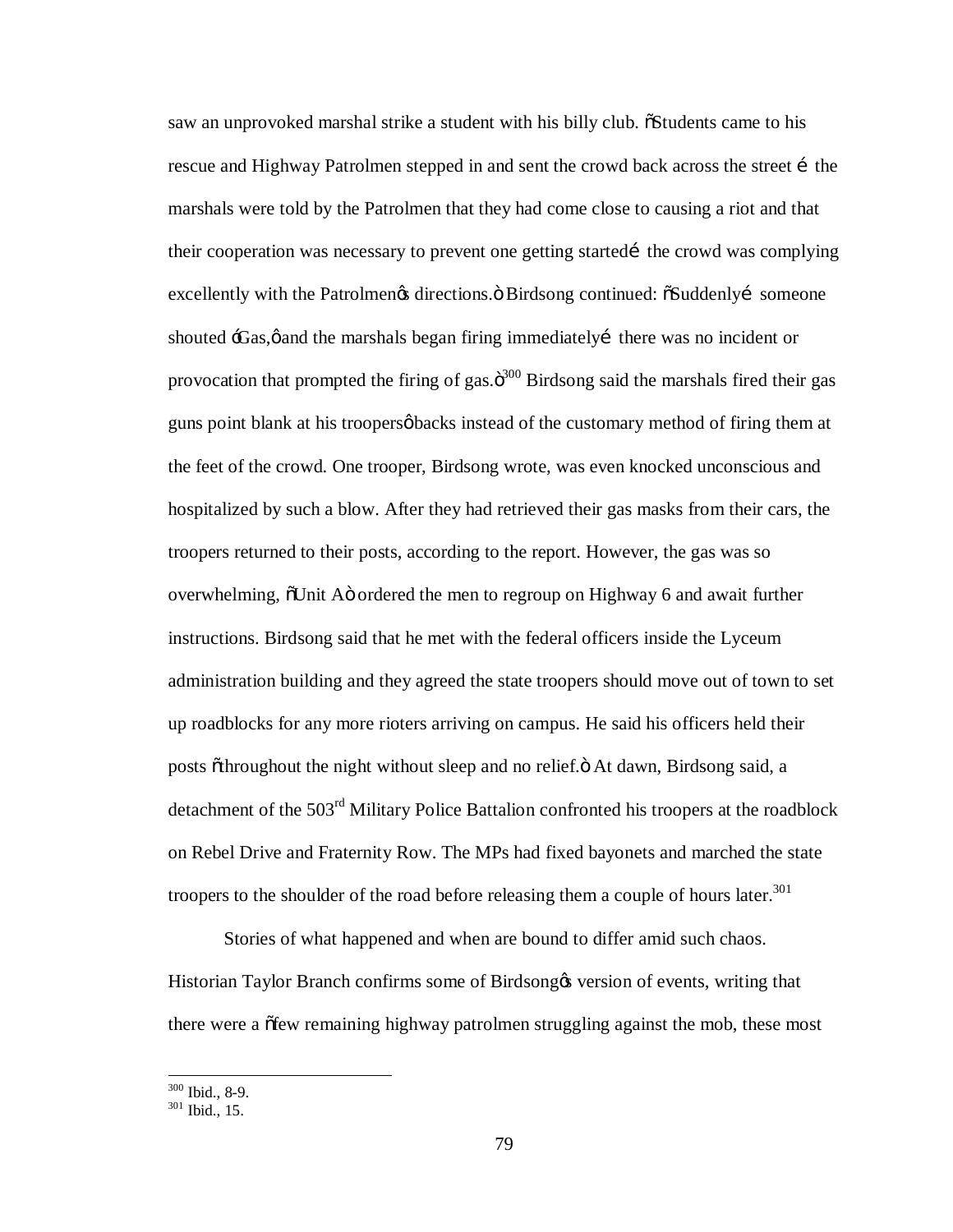dutiful of the Mississippi officers were rewarded with a dose of gas from behind at pointblank range. A casing knocked one patrolman unconscious and the gas nearly killed him. $\ddot{\mathrm{o}}^{302}$  FBI agents said they heard Birdsong withdrawal order on the state patrol radio frequency at about 7:25 p.m. Birdsong te report had the time at 2100 hours, or 9 p.m. Branch wrote that by 7:40 p.m.  $\ddot{\text{o}}$  it was generally established that most of the highway patrolmen had vanished. $\ddot{\mathrm{o}}^{303}$ 

Stories like Massie's for the *Post* overwhelmingly painted the Mississippi officers in a bad light. He wrote that a state patrolman laughed as white protesters slashed the tires of an army truck. He also said a state trooper stood by while a mob beat up a news photographer.  $\delta$ An Oxford woman rushed over to the state trooper.  $\Delta$ rengt you going to stop them? $\emptyset$  she cried. The patrolman grinned at her.  $\pm$  dongt see nothing lady, do you? $\omega^{304}$  There is no question that this characterization of the trooper as the antithesis of the southern gentlemen flew in the face of the carefully cultivated image that the South had made. Birdsong demanded a retraction and *Post* editors refused. Though the riot occurred in Mississippi and all plaintiffs were residents of that state, Birdsong sought \$220 million in a class action suit filed in U.S. District Court in Birmingham, Alabama, a court known for its willingness to punish members of the northern media. Birdsong said the *Post* libeled all 220 officers in the state highway patrol, but lawyers for Curtis Publishing argued that a class action suit, by its very definition as a large group of plaintiffs, cannot a libel suit make.<sup>305</sup> The individuals in such a case are not

 <sup>302</sup> Taylor Branch, *Parting the Waters, America in the King Years, 1954-1963* (New York: Simon & Schuster, 1988), 664-665.<br><sup>303</sup> Ibid.<br><sup>304</sup> Massie, õWhat Next in Mississippi?ö 19.<br><sup>305</sup> Though he refused to dismiss the case, U.S. District Judge H. H. Grooms agreed with Curtis Publishing

on the class action question, writing:  $\delta f$  this is not a proper class action in that the particular part of the publication complained of refers only to those members of the Mississippi Highway Patrol who were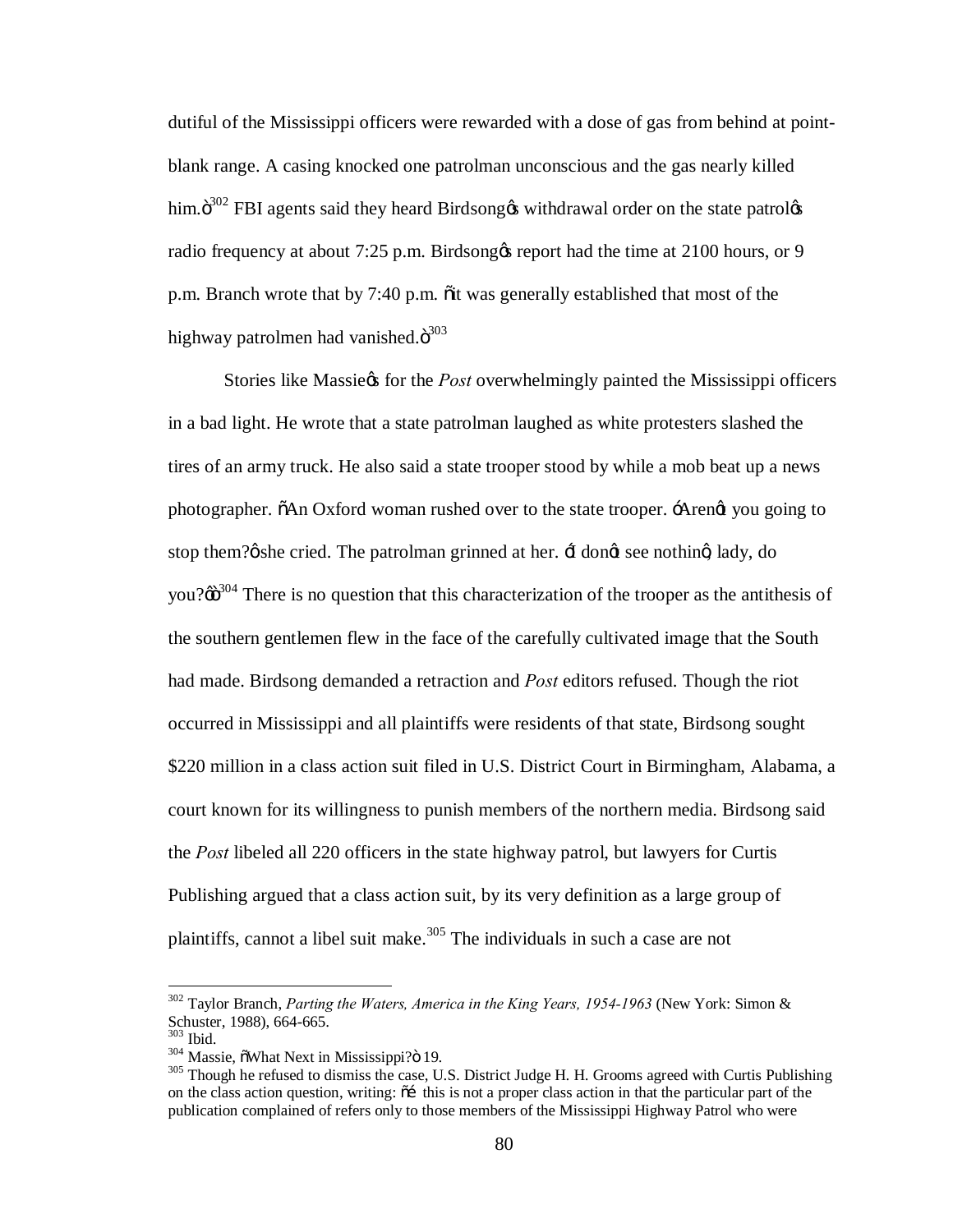identifiable.<sup>306</sup> Curtisø lawyers argued that this was  $\tilde{\text{o}}$ an impersonal criticism of governmental operations. $\ddot{\text{o}}^{307}$  The court ruled that the case could be heard in Alabama, and Curtis Publishing appealed to the Fifth Circuit on the grounds that Alabama courts had no jurisdiction in Mississippi.<sup>308</sup> The riot did not occur in Alabama. The writer did not even pass through Alabama while working on the story, and none of the parties involved in the case had any connection to Alabama.

Before the Fifth Circuit, well after the U.S. Supreme Court overturned *New York Times v. Sullivan*, Curtis Publishing argued that the actual-malice doctrine applied here because the alleged libel concerned criticism of public officials in the performance of their official duties. The appeals court reversed the lower court $\alpha$  decision.<sup>309</sup> But it did not even reference the *Sullivan* ruling, by then two years old. There was no discussion about the need to prove actual malice when writing about a public official. Instead, the appeals court focused on jurisdictional problems and the use of the words  $\tilde{o}$ those bastards." The appeals court found it was easy to see why Birdsong sought an Alabama court, which had proven that its  $\tilde{\text{olong}}$ -armö statute was more generous than that of Mississippi. Alabama courts had become notorious for ruling that northern publications should have to answer to Alabama citizens for coverage of the civil rights movement, as illustrated by cases filed by L.B. Sullivan, Bull Connor and others. The Fifth Circuit

involved at Oxford and who wore gray uniforms. Certainly not all of the (member of the department) were on duty at Oxfordí ö<br><sup>306</sup> Curtis Publishing cited some convincing case law in this regard, including a case where Curtis had been

the defendant, *Fowler v. Curtis Publishing Co*., 182 F. 2d 377 (D.C. Cir. 1950), in which the court held that one cab driver was not libeled by a statement calling a group of 61 drivers dishonest." Also, see *Service Parking Corp. v. Washington Times Co*., 92 F2d 502 (D.C. Cir. 1937), where one of 10 parking lot owners

<sup>307</sup> Motion of Defendant to Dismiss Action for Failure to State a Claim upon which Relief can be Granted, *Curtis Publishing v. Birdsong*, No. 22,277 (5<sup>th</sup> Cir. June 16, 1964).<br><sup>308</sup> Application for Permission to Appeal from Orders of the United States District Court for the Northern

District of Alabama, *Curtis v. Birdsong*, No. 22,277 (5<sup>th</sup> Cir. January 6, 1965). <sup>309</sup> 360 F. 2d. 344 (1965).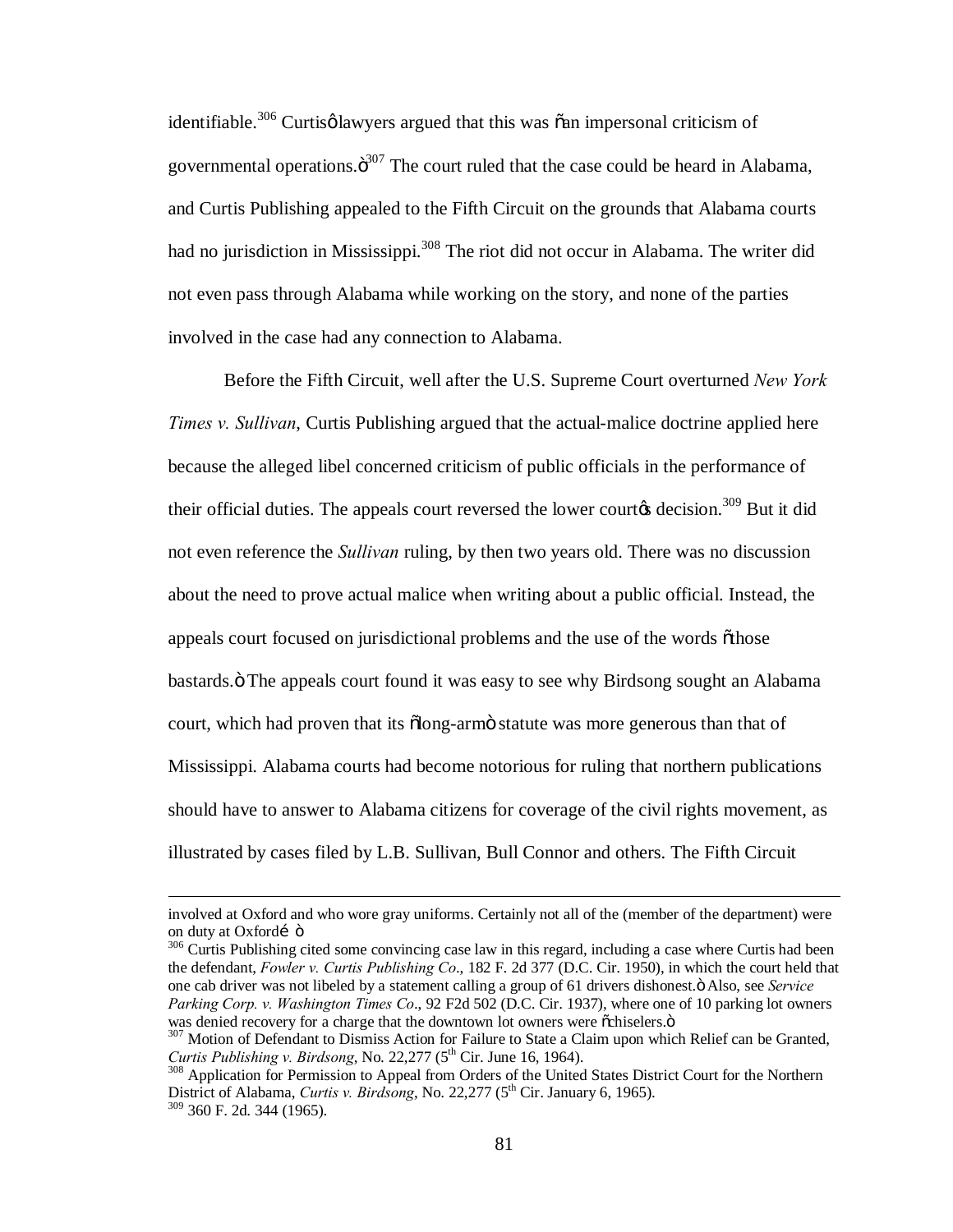agreed with Curtis Publishing that the word  $\delta$ bastard $\ddot{o}$  did not defame Birdsong:  $\delta$ It is not entirely clear whether the plaintiffs are alleging that by the use of the phrase  $\pm$ hose bastards  $\phi$  the allegedly libelous article questioned the legitimacy of their birth. $\ddot{\sigma}^{310}$  The court said no reasonable person would believe that the reporter accused every patrolman on duty at Ole Miss  $\tilde{\text{oo}}$ f having been born out of wedlock. $\ddot{\text{o}}$  The court said that the words  $\tilde{\sigma}$  effect more on the character of the user of than on the person to whom they are referring. $311$ 

## **Sheriff Dewey Colvard's Cow Prods**

Playwright Lillian Hellman attended the 1963 March on Washington as a freelancer for *Ladies Home Journal*, writing a story sprinkled with memories of race relations in the South from her perspective as a New Orleans native.<sup>312</sup> She had planned to meet up with a young marcher from Louisiana, the son of her childhood nanny, Sophronia. Though she and Sophronia is son did not find each other in the sea of demonstrators, Hellman found plenty of material in her interviews with other marchers, focusing on three youths from Gadsden, Alabama.

She wrote of police officers there using electric cow prods on black protesters in Alabama. She quoted a young man who said:  $\tilde{\sigma}$  it it is just awful when yough ess weating, ite just awful how it comes through you. But nobody screamed except one boy when they put the cow prodders to his pants. You know, the place in his pants. $\ddot{o}$  The youth told

 $310$  Ibid., at 348.<br> $311$  The court cited other cases that agreed such words are not of themselves actionable. Among them: *Robbins v. Treadway*, 1829, 25 Ky. (2J.J. Marsh.) 540, 541 and *Rice v. Simmons*, 1838, 2 Del. (2 Harr.) 417, 31 Am.Dec. 766.<br><sup>312</sup> Lillian Hellman, õSophronia¢ Grandson Goes to Washington,ö *Ladies Home Journal*, December 1963,

<sup>80.</sup>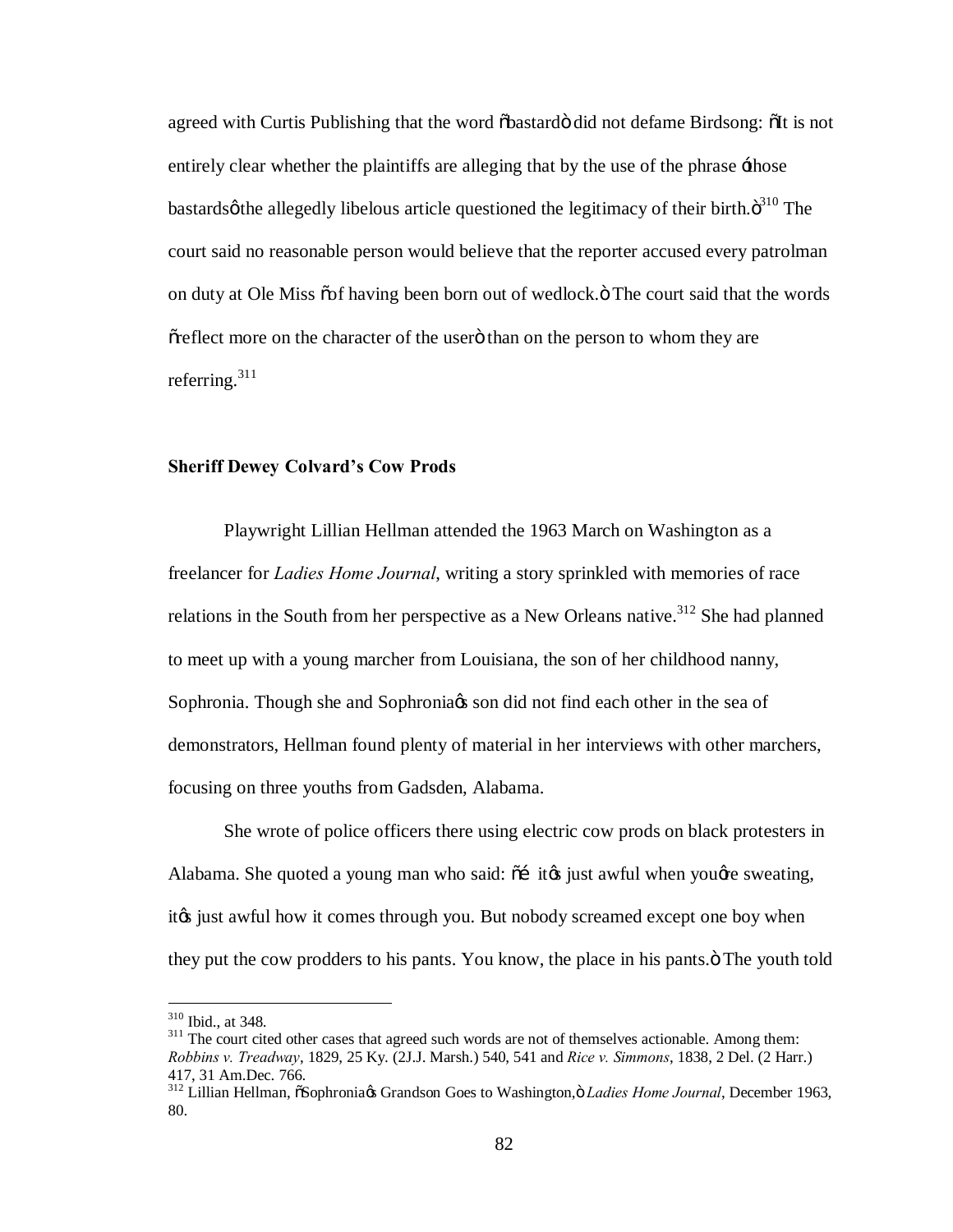Hellman that his friend  $\tilde{\text{o}}$ still drags his legs, and the doctor said maybe he always would. $\ddot{\text{o}}$ A teen girl also told Hellman that police put the prod to her breast during a protest in Gadsden. Hellman quoted Alabama Senator John Sparkman as saying the use of cow prods was nothing new in police departments. Other participants in the Washington march described mistreatment at the Alabama State Penitentiary, where they were taken after picketing in Gadsden. People were crammed into cells with no beds or blankets and given  $\tilde{\text{od}}$  food  $\tilde{\text{o}}$  twice a day.<sup>313</sup> In the South, race making had created black as animal and white as master, so the protestors were being treated like the cattle they were thought to be.

The editors at *Ladies Home Journal* were thrilled with the imagery in the story Hellman filed. Editor Caskie Stinnett sent Hellman an edited copy of the article marked with only minor changes before it was published in December 1963. He gushed:  $\delta I$  canger say that Igm surprised at receiving such a fine article from you because I was quite sure that we would, but I wanted you to know that I was genuinely delighted. $\ddot{\sigma}^{314}$  Before Hellman<sub>g</sub> story ran in the magazine, another *Journal* editor asked her to take more assignments, also praising her story:  $\delta$ It $\alpha$  a wonderful piece 6 filled with meaning and beautifully writen [sic], and Igm proud to publish it in our magazine. $\ddot{\sigma}^{315}$ 

Hellman did not name names in her story, but Etowah County, Alabama Sheriff Dewey Colvard said Curtis Publishing libeled him in the article,  $\delta$ Sophronia $\alpha$  Grandson Goes to Washington. $\ddot{o}^{316}$  Colvard said the  $\ddot{o}$ sensational $\ddot{o}$  story was  $\ddot{o}$ wholly untrue and not

<sup>313</sup> Ibid., 80. <sup>314</sup> Caskie Stinnett to Lillian Hellman, September 20, 1963. Box 72, Folder 5, *Papers of Lillian Hellman*, Harry Ransom Humanities Research Center, University of Texas at Austin (*Hereafter Hellman Papers*).<br><sup>315</sup> Davis Thomas to Hellman, September 23, 1963, Box 72, Folder 5, *Hellman Papers*.<br><sup>316</sup> Colvard v. Curtis, United St

filed March 23, 1964.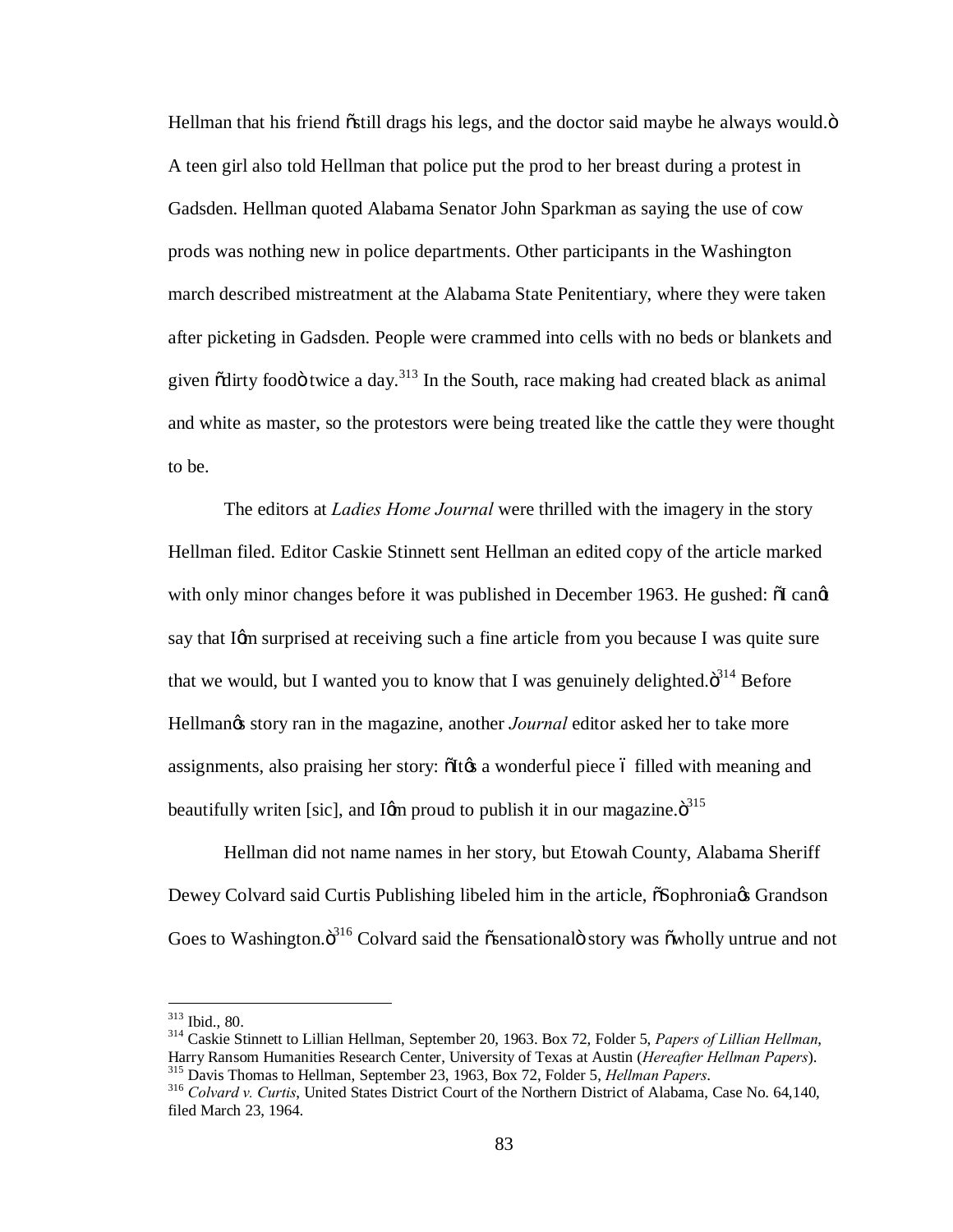founded in fact," demanding \$1 million in compensatory and \$2 million in punitive damages.<sup>317</sup> At this point, Curtis Publishing was drowning in litigation, but not all of it relating to civil rights stories. By the end of 1963, the company was facing almost \$30 million in libel suits.<sup>318</sup> With declining circulation figures and advertising revenues, editors had tried to reverse course by turning the flagship *Saturday Evening Post* into a  $\tilde{\text{c}}$ sophisticated muckraker. $\ddot{\text{o}}^{319}$  Some sloppy journalism followed, most notably a gaff published in the *Post*,  $\delta$ The Story of a College Football Fix,  $\ddot{o}$  which used unreliable sourcing to accuse University of Alabama football coach Bear Bryant of  $\delta$ fixing a game with Wally Butts of the University of Georgia.<sup>320</sup> Once a prosperous trailblazer in the magazine industry, the struggling company was eager to settle out of court whenever it could. So when the Gadsden sheriff threatened to sue, the gun shy *Journal* issued a retraction. The bellicose Hellman was furious, and in a letter to the magazine editors, said:  $\tilde{0}$  I wish to disassociate myself from the above retraction. What is true should not be obscured by fear of lawsuits. $\ddot{\sigma}^{321}$  Hellman, linked with many left-wing causes, was known for her strong personality and for standing by her convictions. For that, she had been blacklisted in Hollywood during the 1950s when she refused to denounce friends who had been labeled as communists.<sup>322</sup>

Colvard had originally filed suit in the Circuit Court of Etowah County, but Curtis Publishing was able to get the case transferred to U.S. District Court for the Northern District of Alabama, citing conflict-of-interest concerns since Colvard would be party to

<sup>&</sup>lt;sup>317</sup> <sup>317</sup> Curtis Publishing Is Named In a \$3 Million Libel Suit, *ö New York Times*, February 27, 1964, 39. <sup>318</sup> Theodore Peterson, *Magazines in the Twentieth Century* (Urbana: University of Illinois Press, 1964). <sup>319</sup>

 $320$  *Curtis Publishing v. Butts*, 388 U.S. 130 (1967). Coincidentally, this is the companion case to *AP v. Walker*, the civil rights related case also discussed in this study, which extended the actual malice standard to public officials.<br><sup>321</sup> Hellman to Curtis Publishing, February 28, 1964, Box 72, Folder 5, *Hellman Papers.* 

<sup>&</sup>lt;sup>322</sup> Deborah Martinson, *Lillian Hellman, A Life with Foxes and Scoundrels* (Berkeley: Counterpoint, 2005).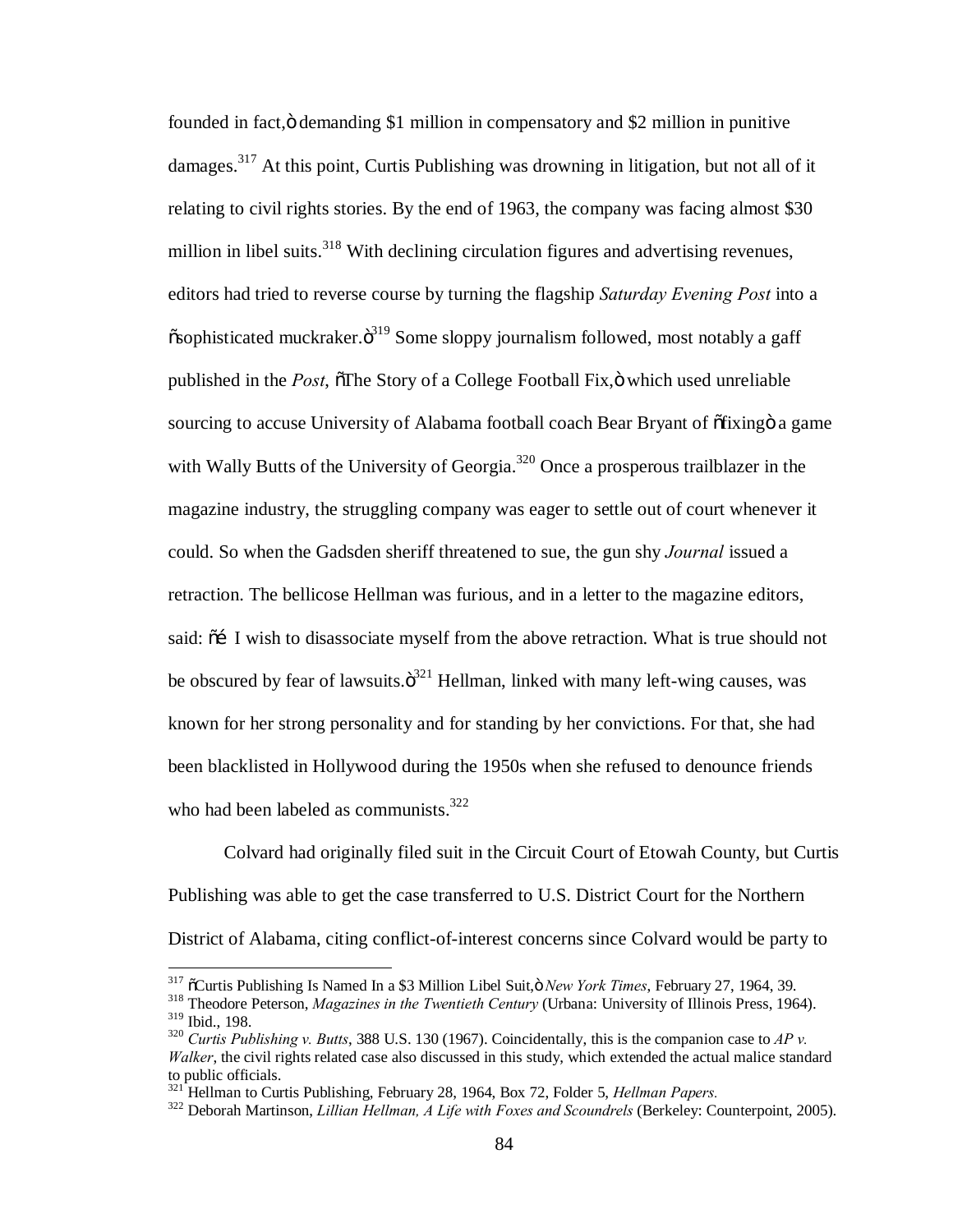a libel case in his own county. Like other members of the northern media, Curtis had originally tried to get the case thrown out all together for lack of jurisdiction.<sup>323</sup> Alabama Courts, however, had consistently rejected that idea. By the end of 1964, Curtis was ready to settle out of court. The company reported a net loss of \$4.2 million for the third quarter of that year and an operating deficit of \$8 million for the first half of the year.<sup>324</sup> But with the timing of the *Sullivan* decision, the law was now on Curtis *p* side. Just like Sullivan, Colvard was an elected police official. And just like Sullivan, he sued though he was never even named in the article. A federal judge in Birmingham dismissed the suit six months after the *Sullivan* doctrine was created.<sup>325</sup> This was one of the fastest reactions to *Sullivan* by a southern court, and Colvard, unlike Bull Connor, did not appeal.

#### **Aaron Henry and the 'Diabolical Plot'**

Mississippigs NAACP president Aaron Henry was driving about 30 miles south of his home in Clarksdale when he picked up a white hitchhiker in March 1962. After the teenager, Sterling Lee Eilert, settled in the front seat and the pair was back on the road, Henry asked the Memphis youth if he could find him a white woman. When Eilert refused, Henry said he could stand in as a substitute and reached for the 18-year-old  $\alpha$ crotch. Eilert then jumped from the slow moving car and ran, noting the make and model of Henry  $\alpha$  vehicle and the last few digits of his license plate number.<sup>326</sup> This is the story that Clarksdale police chief Ben Collins spread around anyway. He arrested Henry on a

<sup>&</sup>lt;sup>323</sup> Petition of the Curtis Publishing Company, Inc. for Removal, filed March 18, 1964.<br><sup>324</sup> Robert E. Bedingfield, õMinow May Take Top Curtis Post,ö *New York Times*, November 12, 1964, 1.<br><sup>325</sup> Robert E. Bedingfield,

<sup>&</sup>lt;sup>326</sup> Aaron Henry with Constance Curry, *Aaron Henry, The Fire Ever Burning* (Jackson: University Press of Mississippi, 2000).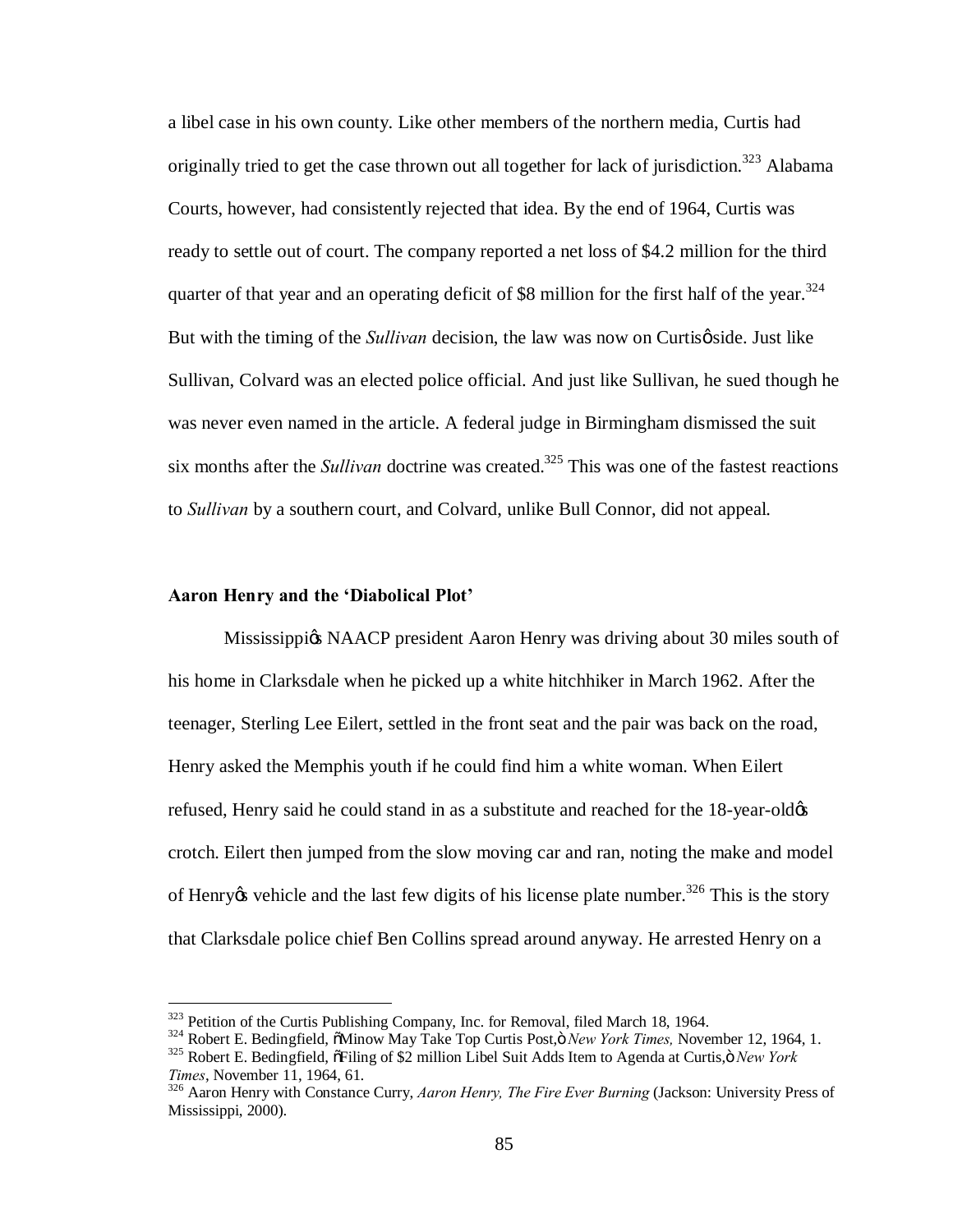general charge of misconduct the same day and jailed him overnight. At a justice of the peace hearing two days later, the hitchhiker testified that the Clarksdale pharmacist had picked him up then propositioned him for sex.<sup>327</sup>

Henry said he had never seen Eilert before and accused Collins and Coahoma County district attorney Thomas H. (Babe) Pearson of setting him up to make everyone believe he was homosexual. Henry said Collins and Pearson must have enlisted the teenager to make the charges against him. He was fined \$500 and sentenced to six months in jail on a charge of disorderly conduct.<sup>328</sup> He said the usual accusation that NAACP leaders were communists or communist sympathizers was not doing enough to discredit civil rights leaders, so this was what Collins and Pearson must have come up with instead. There *is* not a soul involved in this except that goddamn Ben Collins and that chickenshit Babe Pearson," Henry said to some friends, later wishing he had not been so vocal in public.<sup>329</sup> But he worried that charges of homosexuality would scare away would-be participants in the movement and figured Collins and Pearson would do anything to discredit him.

Vera Pigee, a civil rights activist who worked regularly with Henry, told him a few days later of an anonymous phone call she had received. The caller whispered to her that Henry was lucky to be alive. The caller said he had agreed to hang Henry in the jail the night he was charged but decided not to go through with it. Police were to explain the

<sup>&</sup>lt;sup>327</sup> *Henry and Curry, Aaron Henry*, 128. According to Constance Curry:  $\tilde{o}$ While it appears that the 1962 charge was trumped up and a case of harassment, Aaron Henry ts bisexuality was later assumed by his friends and associates. The essence of their interview comments was: 'We all knew it, it made no difference to us, and it had no impact on his political life nor on his contributions to the freedom movement. Thenry  $\alpha$ memoir was completed by Curry after Henry & death. She added this footnote.<br><sup>328</sup> õNew Trial Opens For Aaron Henry, Youth Accuses Official Of NAACP With Making Immoral

Advances," UPI wire story, *Commercial Appeal*, May 22, 1962. <sup>329</sup> Ibid., 124.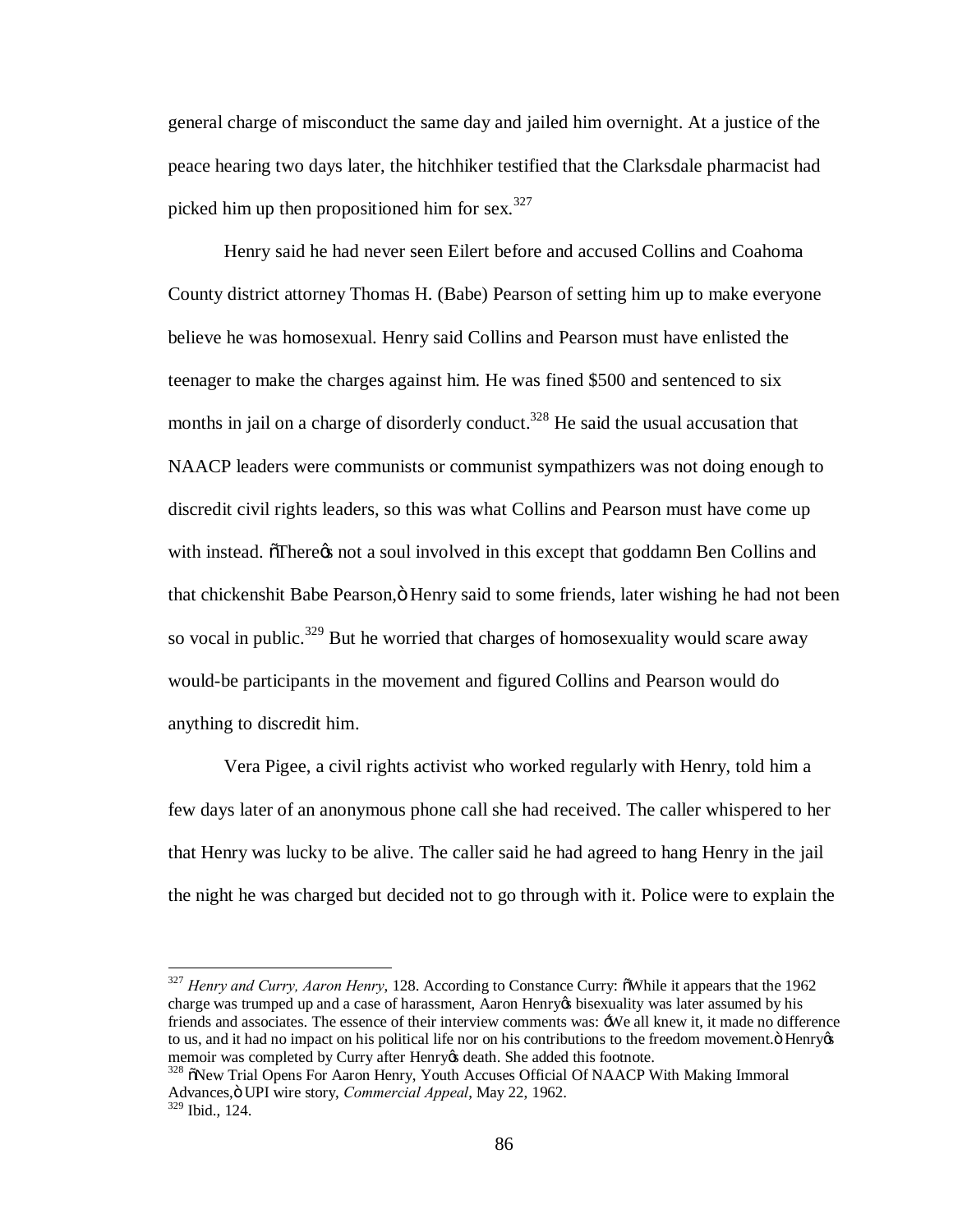next day that he committed suicide in disgrace over the morals charge.<sup>330</sup> Henry  $\alpha$  friend Medgar Evers encouraged him to tell U.S. Justice Department official John Doar about the incident, and they made a late-night appointment to meet while Doar was in Jackson. United Press International reporter John Herbers saw Henry leaving the federal building after midnight and called him the next day to ask what was going on.  $\delta I$  told him everything that had happened and almost everything I suspected,  $\ddot{o}$  Henry later wrote in his memoir.<sup>331</sup> Henry doesngt remember using the words  $\tilde{\text{odi}}$ abolical plot. $\ddot{\text{o}}$  He thought later that Herbers suggested it and he agreed. Regardless, Herbers quoted him as saying there was  $\tilde{o}a$  diabolical plot cooked upo by Pearson and Collins to discredit him.<sup>332</sup> Further, Henry said he asked the Justice Department to investigate his Saturday night arrest and said he had õunimpeachable witnesses to proveö he had not left Clarksdale over the weekend.<sup>333</sup>

Clarksdale officials were furious about the temerity of one of their second-class citizens. "Babe Pearson phoned me and said, 'Look here, nigger, I just got through reading the paper where you have been talking about me. Listen goddammit, Igm gonna stop you from talking about me. $\ddot{o}^{334}$  Pearson filed a \$25,000 libel suit against Henry several days later based on the UPI story and Henry  $\delta$  diabolical plot quote.<sup>335</sup> Collins also filed suit, this one for \$15,000, for the same story.<sup>336</sup> Henry, Pearson and Collins had already had a long history together as leaders of the black and white communities. Henry worked for equal rights. Pearson and Collins had long worked against him.

<sup>&</sup>lt;sup>330</sup> Ibid., 123.<br><sup>331</sup> Ibid., 125.<br><sup>332</sup> Exhibit B, United Press International, *Pearson v. Henry*, No. 5724, Coahoma County Circuit Court.<br><sup>333</sup> Ibid.<br><sup>334</sup> Henry and Curry, *Aaron Henry*, 125.<br><sup>335</sup> Henry v. Pearson, 2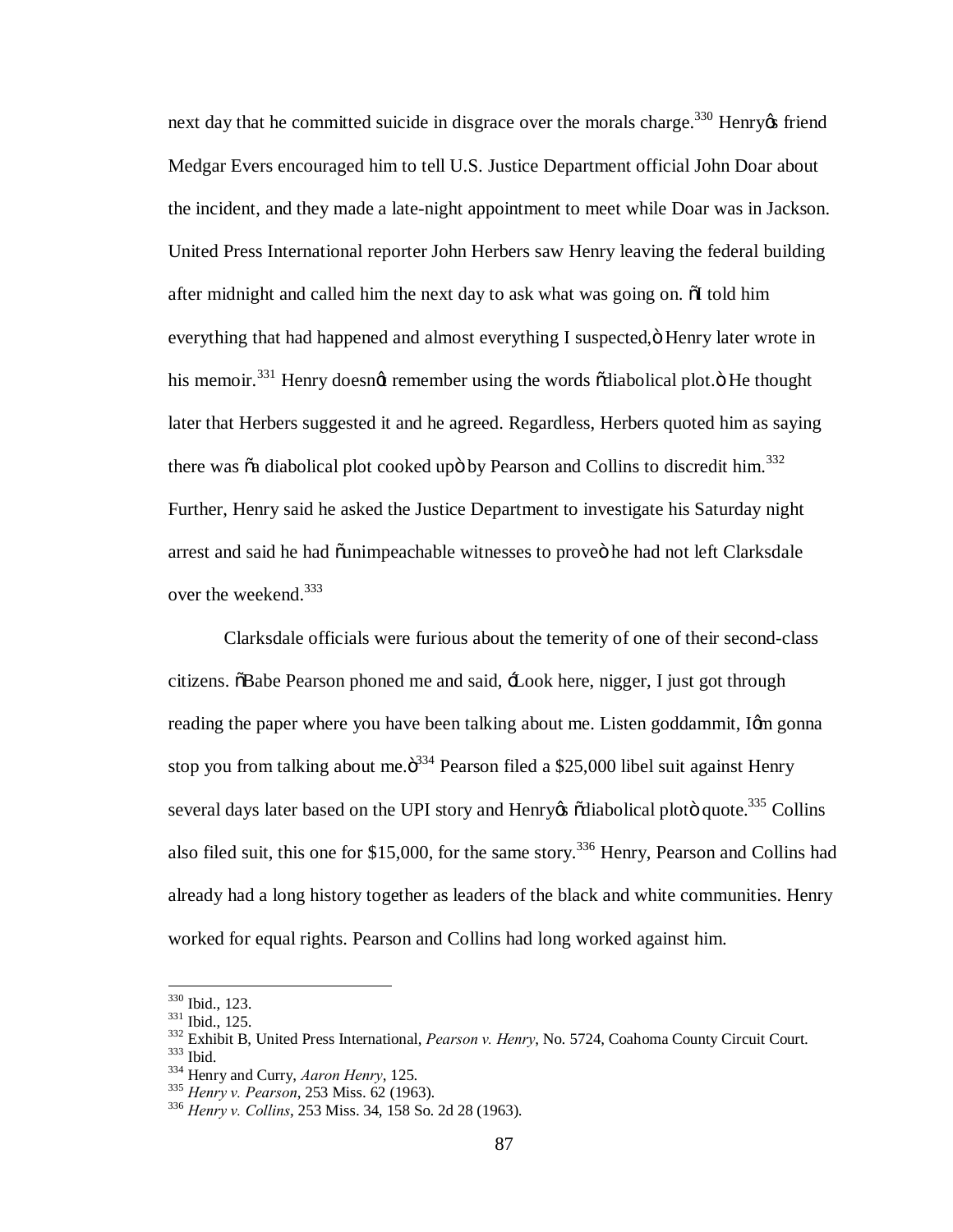This suit was unusual in that Pearson and Collins went after the civil rights leader rather than the media outlet distributing the message. It harkened back to *Sullivan*, though, where four civil rights leaders were named as defendants along with the *New York Times*. In one of Sullivangs companion suits, the one filed by Alabama Governor John Patterson, Martin Luther King Jr. was also added as a defendant. Clearly, in their efforts to keep whiteness supreme, southern officials had become interested in punishing the disenfranchised speaker as well as the media messenger.

Henry had grown up in Clarksdale and whites did not consider him a threat. But Henry served as a staff sergeant in an all-black trucking unit in World War II and returned eager to change society, like so many other black soldiers. Blacks had fought Nazism and fascism overseas, and it was time to insist on exercising their rights back home. In 1946, when Henry returned to Clarksdale, he became the first black to register to vote in Coahoma County. He faced no opposition from whites. A handful of other black men, mostly World War II veterans, saw that Henry was not harassed for registering so they followed suit, all voting in the next Democratic primary.

There was no pharmacy school for blacks in Mississippi, so he attended Xavier University in New Orleans on the GI Bill, graduating in 1950 with a bachelor ts degree in politics and government, as well as pharmacy. He then returned to Clarksdale with his new wife Noelle to open a drugstore. The Fourth Street Pharmacy became the unofficial headquarters for civil rights workers for the next three decades. Two years after he moved home, Henry led the push to establish an NAACP chapter in Clarksdale after two white men raped two black teenagers and went free. He was elected president of the local chapter at the organizational meeting in 1952. Originally the idea was to get NAACP

88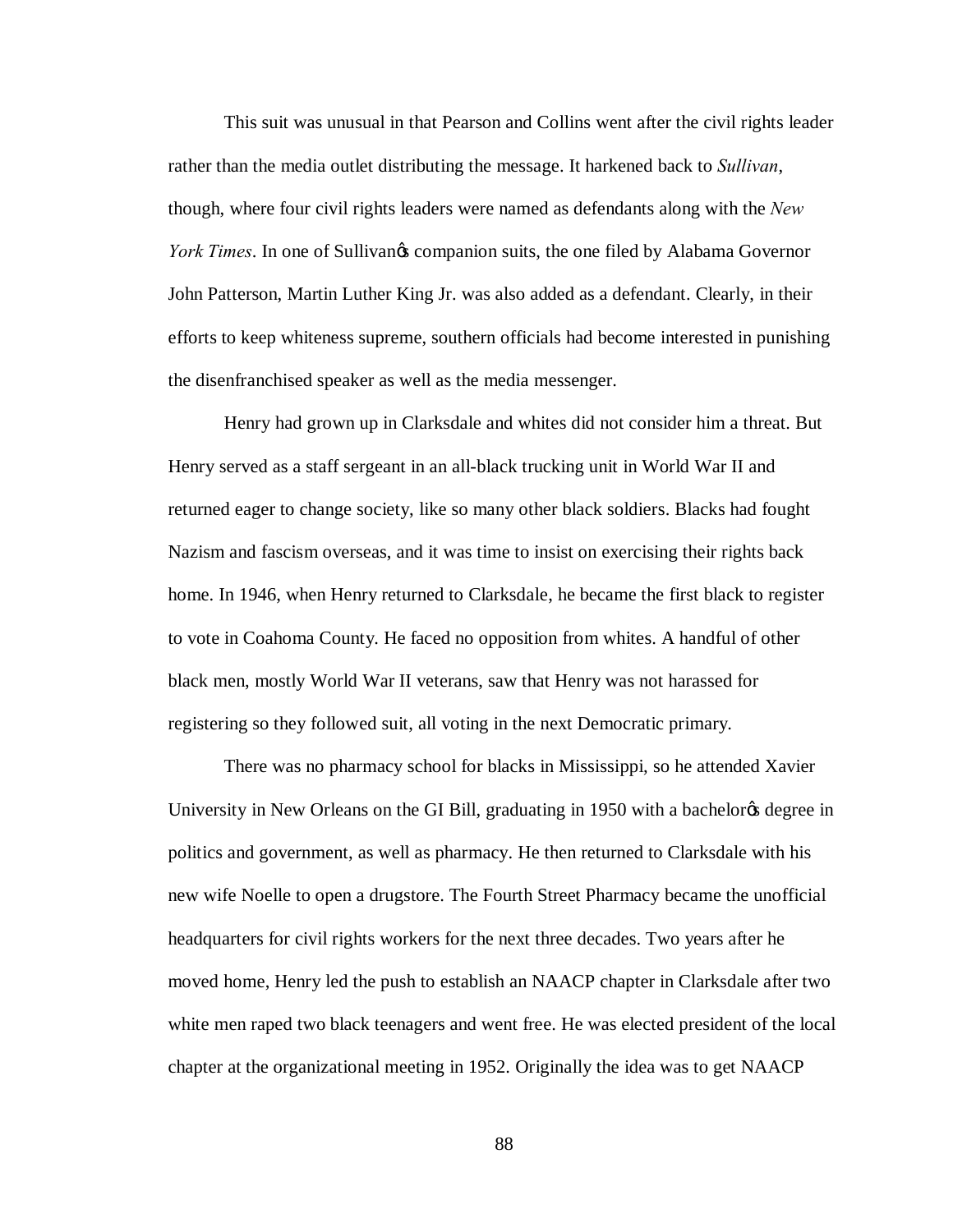legal help when court cases arose, but national NAACP representatives such as attorney Thurgood Marshall visited Clarksdale from time to time and promised astonishing things. The desegregation of Ole Miss was one. Medgar Evers became one of the first members of Clarksdale's chapter, and he would become its best known.

In 1956, the state legislature established the Mississippi Sovereignty Commission to fight enforcement of school desegregation, suffrage and other civil rights. Along with conducting a massive public relations campaign, the Sovereignty Commission funneled funds to the local Citizens  $\phi$  Councils and set up an intricate spy network to undermine civil rights efforts. The commission employed investigators and paid informers to watch the troublemakers. Sovereignty Commission records detail the close tabs segregationists kept on Henry, showing an eagerness to follow his actions closely and discredit him if need be.<sup>337</sup> In 1957, Clarksdale<sub>n</sub> white leaders told Sovereignty Commission investigators they would rather have Henry lead the local chapter of the NAACP because they knew him.  $\tilde{\sigma}$  he acts in the open and makes it easier to keep up with the activities of the Negros in [the] area. About all that Henry and his crowd have done is to talki  $\ddot{\sigma}^{338}$ They noted that Henry planned to run for the state NAACP presidency and that he appeared to have enough support to be elected. White leaders  $\delta$  found him to be lesser a radical than the current group of state officials. $\ddot{\sigma}^{339}$ 

Henry was elected NAACP state president in 1959. It was customary for a state officer to resign his local post, but because no one wanted to take the Clarksdale

<sup>&</sup>lt;sup>337</sup> Report to Governor Coleman from DeCell, December 17, 1957, SCRID# 1-16-1-19-1-1-1, Mississippi State Sovereignty Commission, Mississippi Department of Archives and History, viewed on June 19, 2007 at www.mdah.state.ms.us/arlib/contents/er/sovcom/result.php (hereafter *Sovereignty Commission*). <sup>338</sup> Ibid.

<sup>&</sup>lt;sup>339</sup> Memo to Governor Coleman from Hal C. DeCell, January 6, 1958, SCRID# 1-16-1-2-1-1-1, viewed on June 19, 2007 at www.mdah.state.ms.us/arlib/contents/er/sovcom/result.php, *Sovereignty Commission*.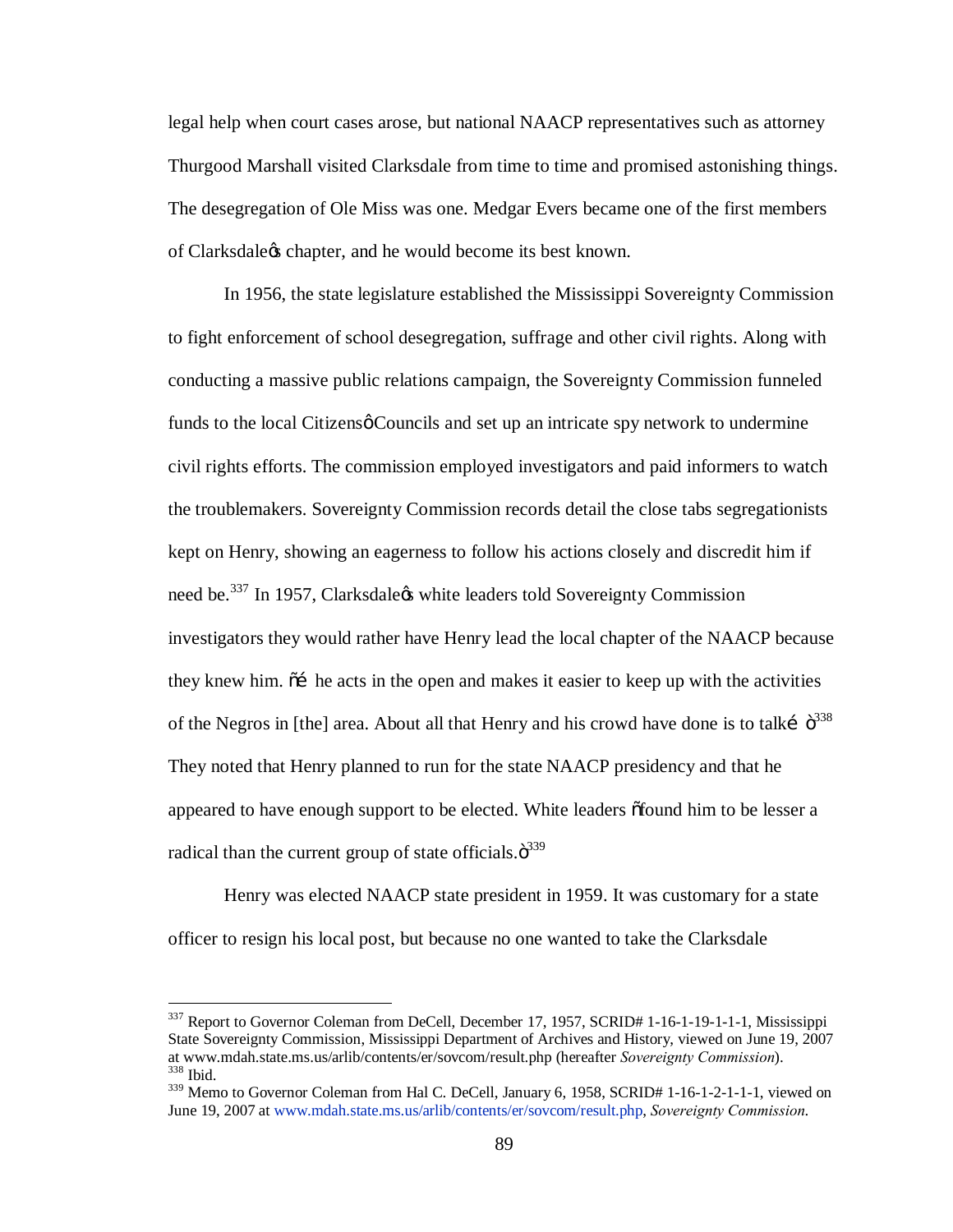leadership position for fear of white reprisal, Henry kept that position simultaneously. Reprisals would come, however, as Clarksdale whites began to worry about Henry  $\alpha$ growing influence, and the Citizens $\phi$  Council plotted to neutralize him. In a 1959 memo to the director of the Sovereignty Commission, an investigator wrote  $\tilde{\alpha}$  the Citizens  $\varphi$ Council in Clarksdale is giving thought to measures of bringing pressure against Henry for the purpose of having him move away from Clarksdale. It is believed that if Henry leaves this area, the NAACP will die as he is the main one and keeps it alive. $\ddot{\sigma}^{340}$ Pharmaceutical companies were refusing to sell to him, so Henry had to drive to Memphis to replenish his stock at a higher price. Business was down because he had been forced to pass the extra cost on to his customers. White leaders also discussed how to get Henry wife fired from her teaching job in the Coahoma County school system. Several members of the Citizens o Council had accused the school superintendent L.L. Bryson of  $\tilde{p}$  politics in his refusal to fire Henry to wife and the wives of other NAACP members.<sup>341</sup> Because of Brysongs refusal, whites began actively campaigning against his re-election as superintendent. It was clear that whites were worrying more about the possibility Clarksdale's black community gaining any political power. About 700 black citizens were on the voting roles and about 400 actively voted.<sup>342</sup> Bryson lost reelection and white leaders expected the new superintendent  $\tilde{\sigma}$  to get rid of  $\tilde{\sigma}$  Noelle Henry.<sup>343</sup>

 $340$  Memo to Director from Zack J. Van Landingham, January 26, 1959, SCRID# 1-16-1-21-2-1-1, viewed<br>on June 19, 2001 at www.mdah.state.ms.us/arlib/contents/er/sovcom/result.php, Sovereignty Commission. <sup>341</sup> Ibid.<br><sup>342</sup> Ibid.<br><sup>343</sup> Memo to director, State Sovereignty Commission from Zack J. Van Landingham, October 13, 1959,

SCRID# 1-16-1-27-1-1-1, viewed June 19, 2007 at

www.mdah.state.ms.us/arlib/contents/er/sovcom/result.php, *Sovereignty Commission*.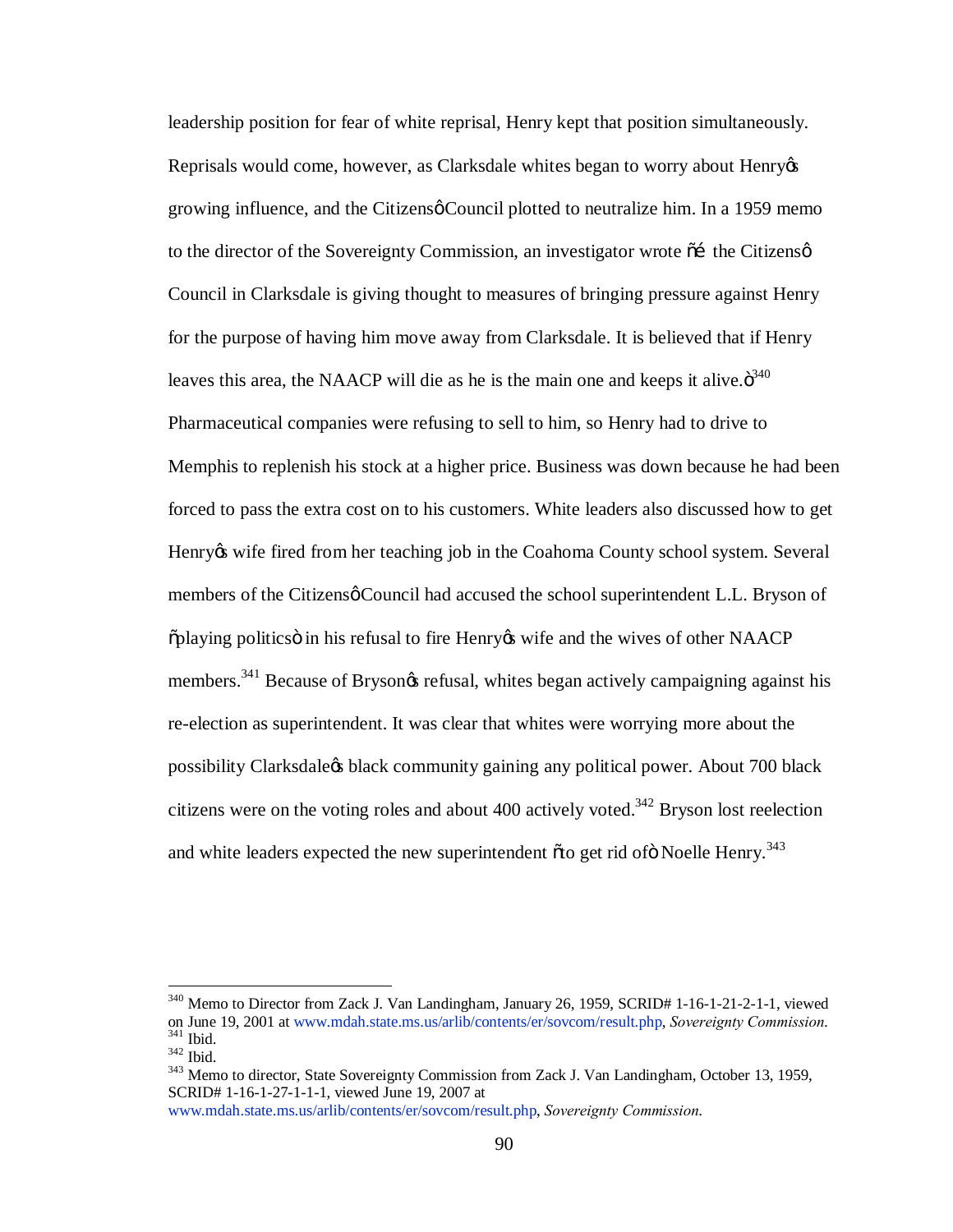Clarksdale is state legislators were gleeful when they thought they had evidence of Henry violating state tax laws in 1960.<sup>344</sup> The local tax commissioner said Henry reported that he sold several hundred dollars of school supplies to the county, reporting that the materials were tax exempt when they were not. State legislator Kenneth Williams  $\tilde{\text{ow}}$ as very anxious that Aaron Henry be criminally prosecuted for this violation rather than have him pay a penalty and back taxes. Williams said that [local attorney] John Stone had told him they had never used the criminal provisions to put anyone in jail under this particular tax law, but when Williams told Stone that Henry was President of the NAACP in Clarksdale, Stone said that this might put a different light on the situation. $\ddot{\sigma}^{345}$  State tax commissioner Noel Monoghan agreed to send an investigator to Clarksdale to look into the matter within 10 days. A Sovereignty Commission memo also noted:  $\delta Mr. Monoghan$ said that Kenneth Williams has tried every way possible to  $\div$  get  $\phi$  Aaron Henry. He had tried to get Henry in handling dope and liquor, but Henry has always been too smart to fall for such. $\ddot{\text{o}}^{346}$ 

Henry also became even more noted as a troublemaker for complaining of police brutality against blacks on the part Clarksdale officers and the state patrol.<sup>347</sup> The Sovereignty Commission then noted that whites were complaining that blacks were addressing them by their first names in retaliation for not being properly addressed at Mr. and Mrs. themselves. They blamed Henry and the NAACP for the fracas threatening to disrupt the status quo.  $\tilde{\sigma}$  the Citizens  $\phi$  Council are [sic.] trying every way possible to

<sup>&</sup>lt;sup>344</sup> Memo to File from Zack J. Van Landingham, February 23, 1960, SCRID# 1-16-1-35-1-1-1, viewed on June 19, 2001 at www.mdah.state.ms.us/arlib/contents/er/sovcom/result.php, *Sovereignty Commission*. <sup>345</sup> Ibid. <sup>346</sup> Ibid. <sup>347</sup> Memo to file, from Zack J. Van Landingham, May 6, 1960, SCRID# 1-16-1-42-1-1-1, viewed on June

<sup>19, 2001</sup> at www.mdah.state.ms.us/arlib/contents/er/sovcom/result.php, *Sovereignty Commission*.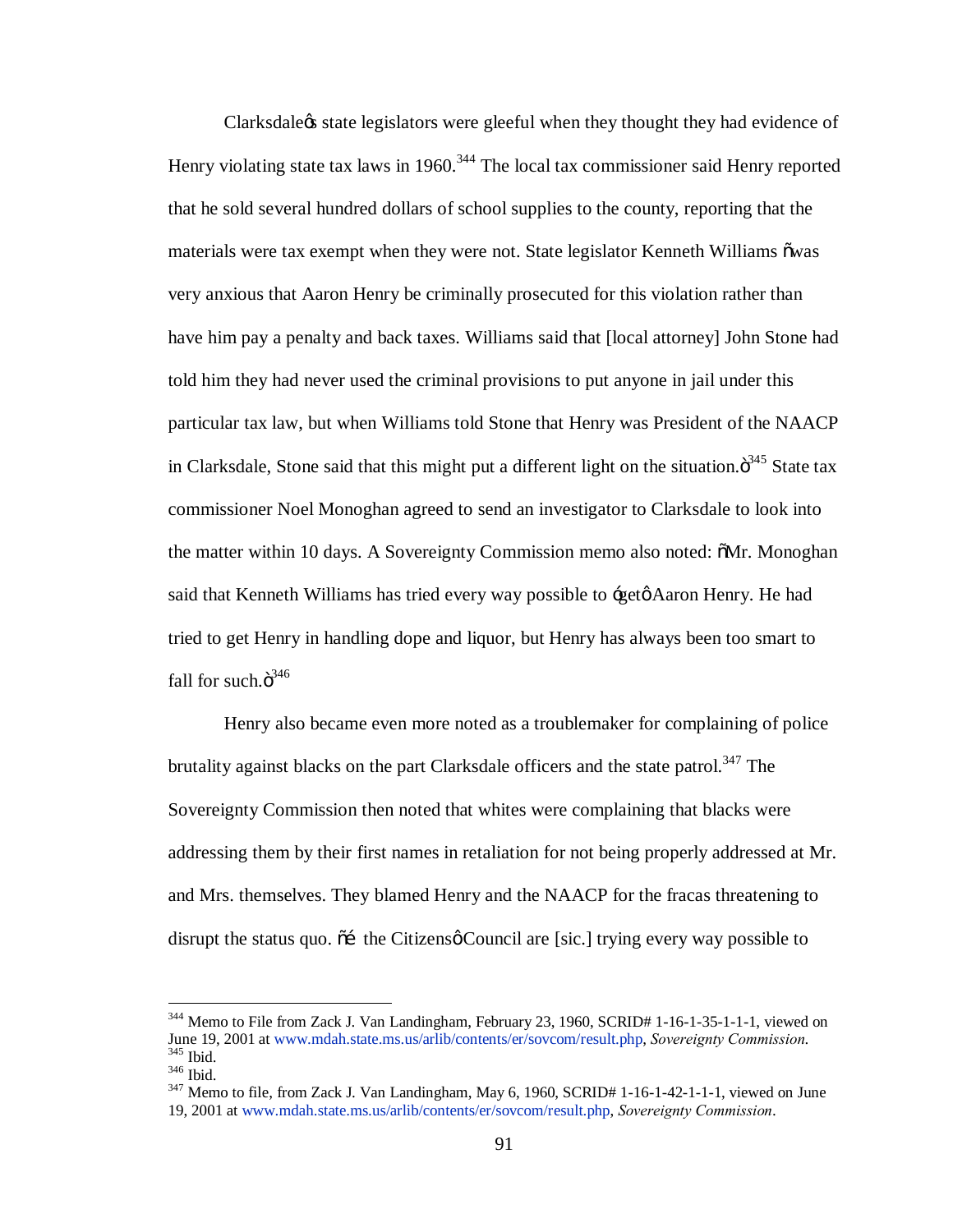deflate Aaron Henry in the eyes of the negroes of the community so they will realize he can $\alpha$  do them any good. $\ddot{\mathrm{o}}^{348}$ 

After blacks were excluded from Clarksdale is annual Christmas parade, Henry and the NAACP called for a boycott of area stores with the slogan,  $\delta$ If we cand parade downtown, we wongt trade downtown. " Clarksdale businesses began hurting immediately since more than half the city population was black, and county attorney Pearson charged seven black leaders with restraint of trade in conspiring to boycott.<sup>349</sup> Five of them, including Henry, were convicted, fined \$500 and sentenced to six months in jail. All appealed. The five Negroes convicted in this case are five of the most vicious agitators in Mississippi, ö wrote Sovereignty Commission investigator Tom Scarbrough. The domet know what this group will do next, but they are not going to remain quiet for long. Most of this group are school teachers or housewives teaching in Coahoma County. Steps should be taken by those in authority to cut off as much of this gang t income as possible. This was discussed at the December  $28<sup>th</sup>$  meeting in the Mayor $\alpha$  office. $\ddot{\sigma}^{350}$ 

Noelle Henry teaching contract with Coahoma County Schools was not renewed for the 1962-63 school year. At that time, teachers were required to provide a list of all organizations they belonged to, and Henry listed the NAACP, the only teacher in the state to do so.<sup>351</sup> A public school teacher for 11 years, she tried to get an explanation for her firing, but the school board refused to talk about it. She filed suit in 1962, charging that she was being penalized because she was a member of the NAACP and her husband was

 <sup>348</sup> Ibid.

<sup>&</sup>lt;sup>349</sup> Memo, Coahoma County ó Boycotters, investigated by Tom Scarbrough, January 9, 1962, SCRID# 1-16-1-57-1-1-1, viewed on June 19, 2001 at www.mdah.state.ms.us/arlib/contents/er/sovcom/result.php,

*Sovereignty Commission*. <sup>350</sup> Ibid. <sup>351</sup> *Henry v. Coahoma County Board of Education*, 353 F.2d 648 (1965).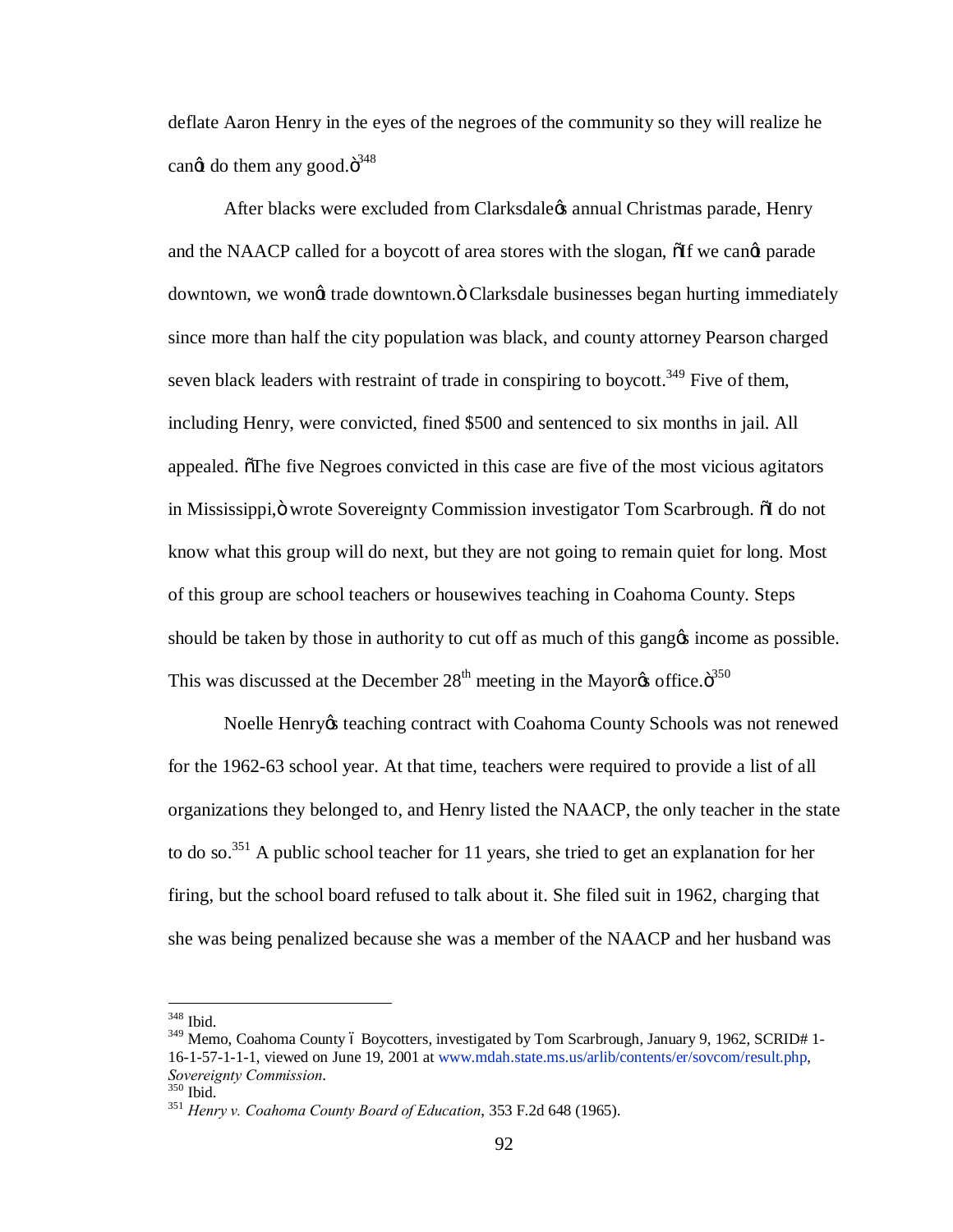state president. At trial, school representatives said they did not renew her contract because her husband had been convicted on the morals charge. They also pointed to the libel suit working its way through the courts, denying that her NAACP membership had anything to do with her firing. U.S. District Court for the Northern District of Mississippi refused to issue an injunction requiring that Henry be re-employed by the school district, and the Fifth Circuit affirmed. The appeals court said the superintendent had broad discretion in recommending teachers for employment and that Henry failed to prove that her husband $\alpha$  civil rights activism had anything to do with her firing.<sup>352</sup>

Meanwhile, Aaron Henry continued to fight the morals charge. After he was found guilty at the justice of the peace trial, Henry made an unsuccessful appeal to the circuit court. Henry and six other witnesses testified that he was in Clarksdale when the hitchhiker said he was picked up. Henry also made sure to tell the court that he was not homosexual.<sup>353</sup> The Mississippi Supreme Court reversed the circuit court conviction on a technicality, agreeing that Collins searched Henry  $\alpha$  car illegally.<sup>354</sup> However, the court reversed itself a few weeks later holding that while the search was illegal, defense attorney Jack Young lost the right to object to it because he did not do so during the trial.<sup>355</sup> State Attorney General John Patterson issued a statement commenting on the high court reversing itself, praising the  $\ddot{\rm o}$  judicial courage and the legal talent exhibited by [the court]. It is indeed indicative of the high caliber of justices making up our court. $\ddot{\sigma}^{356}$ 

<sup>&</sup>lt;sup>352</sup> Ibid.<br><sup>353</sup> õJury Votes <del>'.G</del>uiltyøFor NAACP Leader, Aaron Henry is Convicted On Morals Charge,ö UPI wire<br>story, *Commercial Appeal*, May 23, 1962.

<sup>&</sup>lt;sup>354</sup> õAaron Henry Gets Reversal, NAACP Leader Scheduled For New Trial Due to Illegal Search, Commercial Appeal, June 4, 1963.

<sup>&</sup>lt;sup>355</sup> Court Reverses Henry Decision, Conviction of NAACP Chief On Morals Charge is Upheld, UPI wire story, *Commercial Appeal*, July 12, 1962. <sup>356</sup> Ibid.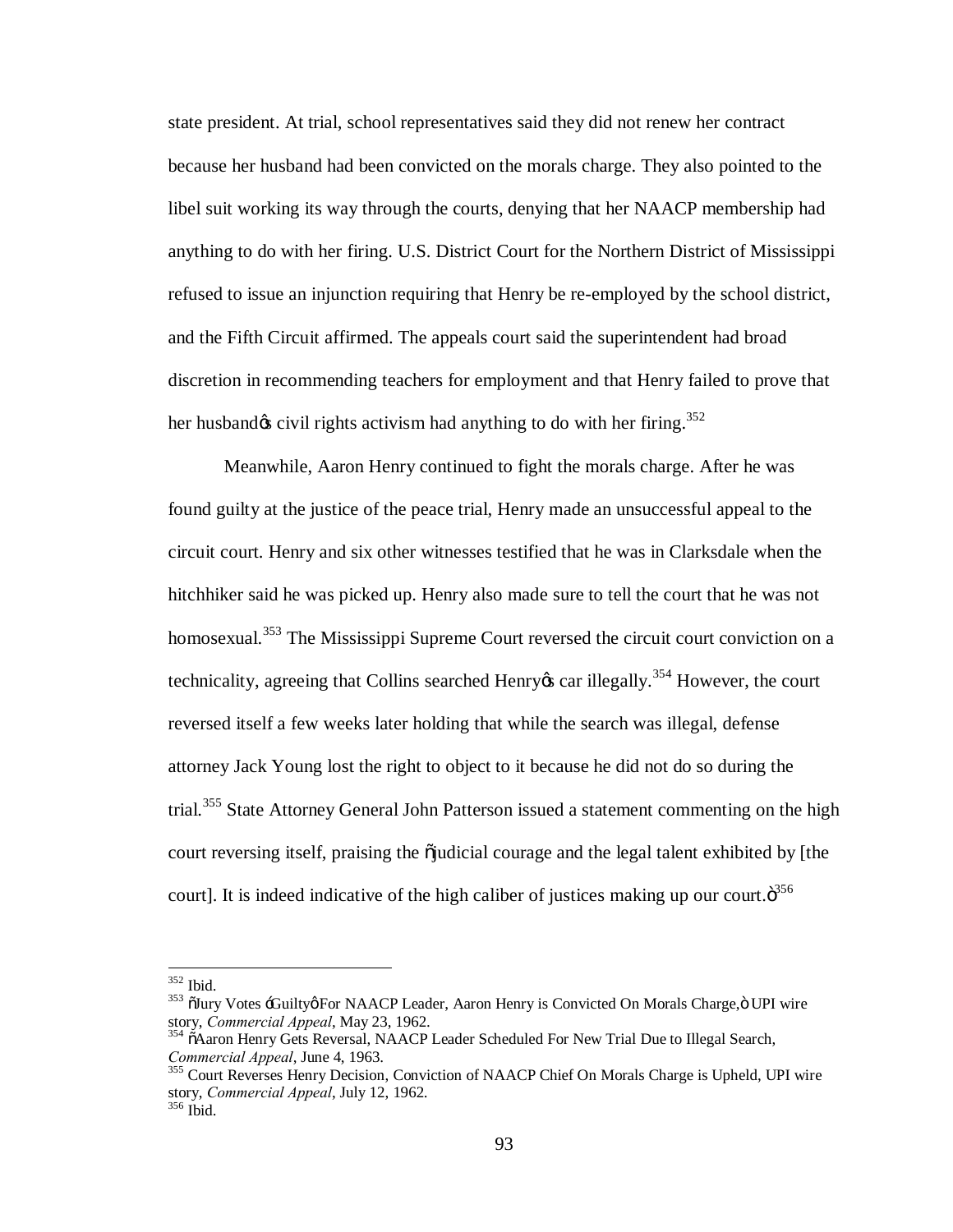To Patterson, also a plaintiff in a *Sullivan* companion suit, one threat to the southern way of life had been neutralized. Here was race making at its highest level in Mississippi, and at the same time, Henry is libel suit proceeded. A jury in Coahoma County Circuit Court agreed that Pearson and Collins had been libeled, awarding both officials the amount they asked for,  $$25,000$  and  $$15,000$ , respectively.<sup>357</sup> Pearsongs lawyer, Charlie Sullivan, who later ran unsuccessfully for governor, told the all-white jury that Henry made false statements about the county attorney intending to defame him. He said Pearson was afraid he would not be re-elected because of Henry os õdiabolical plot comment. If he lost the next election, Pearson would lose his salary, which amounted to \$16,800 over a four-year term. On cross examination, however, Pearson said he had received no calls or criticism since the article ran.<sup>358</sup>

On the witness stand under Sullivangs hostile questioning, a frazzled Henry testified that he did not remember using the word odiabolicalo and denied using the word  $\delta$ plot. $\delta^{359}$  Henry said:  $\delta$ I am saying the words  $\dot{\phi}$ -diabolical plot $\phi$  were developed during the conversation. " However, Sullivan produced a letter written by Henry the day before the news story came out where Henry used the words  $\ddot{\text{o}}$ diabolical ploto in complaining about Pearson and Collinsøharassment.<sup>360</sup> Along with talking to the UPI reporter, Henry had given an interview to AP reporter Van Savell, who testified at trial that Henry used the words  $\ddot{\text{o}}$ diabolical plot $\ddot{\text{o}}$  during the conversation.<sup>361</sup> In his closing argument, Pearson $\alpha$ 

<sup>&</sup>lt;sup>357</sup> *Pearson v. Henry*, No. 5725, Coahoma County Circuit Court.<br><sup>358</sup> Court transcript, 35, *Pearson v. Henry*, No. 5725, Coahoma County Circuit Court.<br><sup>359</sup> Ibid., 22.

<sup>&</sup>lt;sup>360</sup> Henry to Mr. Norwood, Boliver County deputy sheriff, March 6, 1962, Exhibit P.1., *Pearson v. Henry*, No. 5725, Coahoma County Circuit Court. Henry originally had been arrested in Boliver, the county south of Coahoma, and jailed there. He wrote Norwood looking for his address book, which had not been returned to him when he was released from jail.

<sup>361</sup> Court transcript, 102, *Pearson v. Henry*, No. 5725. Savell was also the Associated Press reporter sued by General Edwin Walker for his dispatches from Oxford during the Ole Miss riot.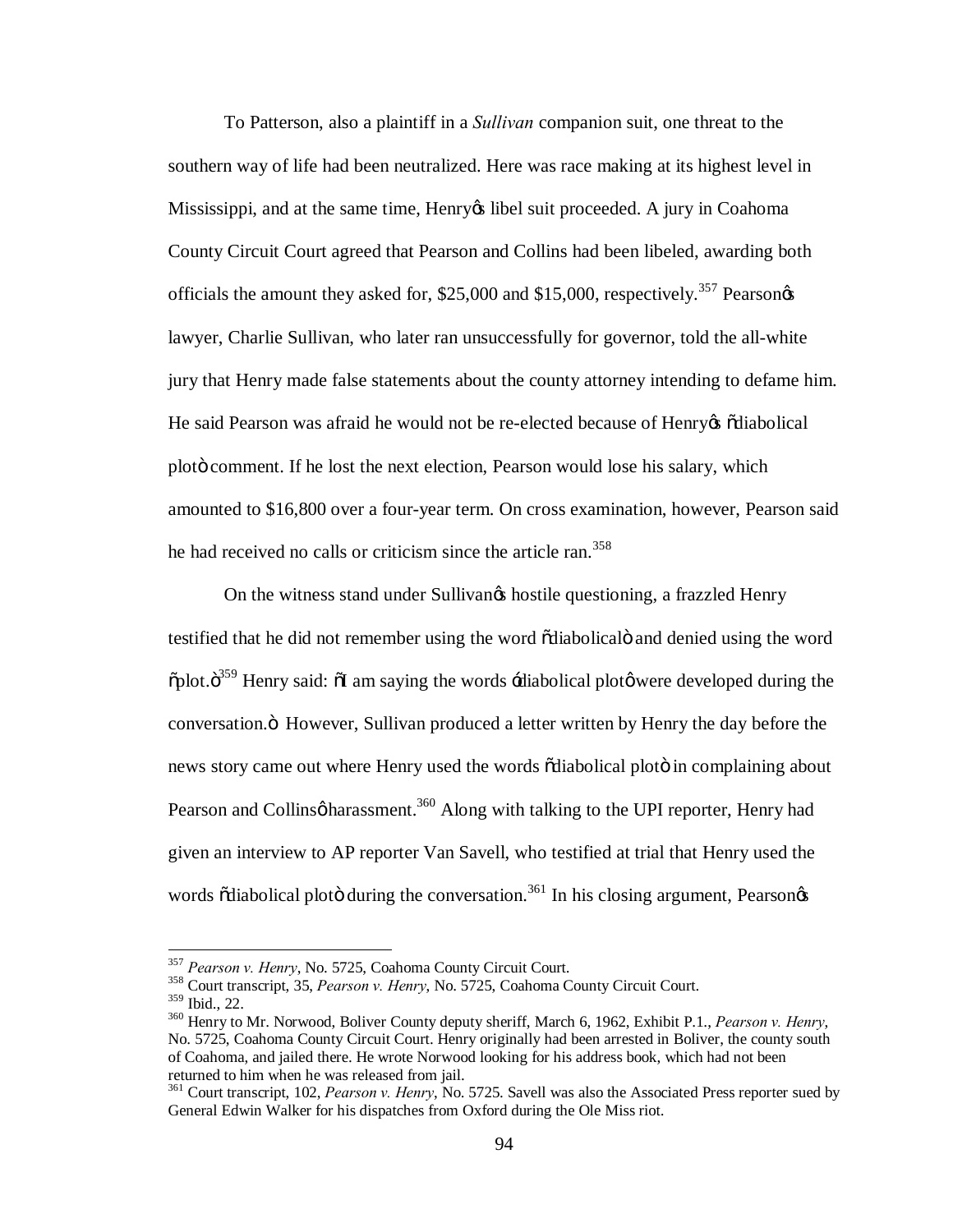attorney told the jury that not so long ago, if a black man had made such a statement against a white man he would not have lived to see the sun rise. Pearson was merely asking for \$25,000 instead. The Aaron Henry had accused this man of being a dirty crook, there was a time when there would have been a killing that night. $\ddot{\sigma}^{362}$  He made a similar statement at Collinsø libel trial the next week. The juries awarded Pearson and Collins full damages, and the Mississippi Supreme Court affirmed in 1963, holding that evidence  $\ddot{\text{o}}$ showed positively that no one had framed the defendant or cooked up any plot, diabolical or otherwise, to have him arrested. $\ddot{\text{o}}^{363}$ 

This was the same year more than 78,000 disenfranchised voters cast ballots in a mock election called the Freedom Vote. Both Democrat and Republican tickets ran on segregationist tickets. Henry ran at the top of the Freedom Vote ticket with Edwin King, a white minister from Jackson. The vote was held over a three-day period in 200 communities, in churches, schools, poolrooms and õvotemobiles. $\ddot{o}^{364}$  This was also the year that Henry is home was bombed. Up to this time, physical threats against Henry and his family had been nominal, limited to harassing phone calls and intimidation on the street. While the family was asleep, two firebombs were thrown into Henry the house on Easter weekend in 1963. Michigan Congressman Charles Diggs was a guest in the home at the time, and the bombing made it into newspapers around the country. The fire department took almost 30 minutes to arrive, and Henry and Diggs had gotten most of the fire extinguished by the time they got there. Chief Collins said the following morning that

<sup>&</sup>lt;sup>362</sup> *Henry v. Collins*, 253 Miss. 34, 52. At the objection of Henry & attorney, the judge instructed the jury to disregard the statement.<br>
<sup>363</sup> 253 Miss. 62; 158 So. 2d 695; 1963 Miss. LEXIS 551.

<sup>&</sup>lt;sup>364</sup> õOver 70,000 Cast Freedom Ballots, Henry-King Ticket Tops Mock Election, ö The Student Voice, undated copy found in Sovereignty Commission files, SCRID# 1-16-1-81-1-1-1, viewed on June 19, 2001 at www.mdah.state.ms.us/arlib/contents/er/sovcom/result.php.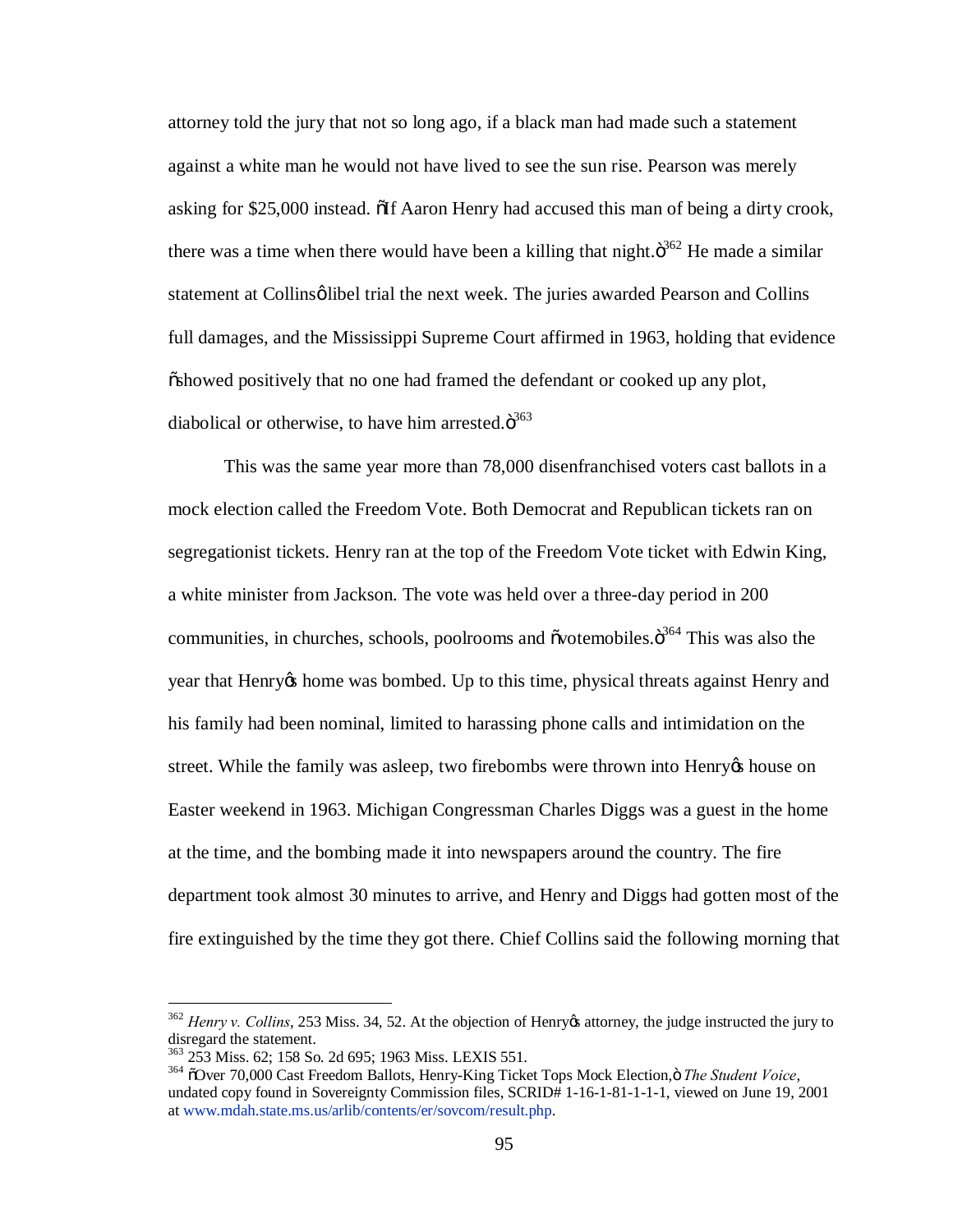there was supposed to be a third bomb, and it would be dangerous if they didnet find it. Two white men were eventually charged with the crime. At trial, however, the first was found not guilty by an all-white jury and the charges against the second man were dropped. After the bombing Henry put a huge sign in his front window that read:  $\delta$ Father Forgive Them, For they know not what they do. $\ddot{\text{o}}^{365}$  In May 1963, an explosion ripped a hole in the drugstore. No charges were ever filed in that incident.

In 1965, the U.S. Supreme Court agreed to hear Henry is appeal of the Collins and Pearson libel suits.<sup>366</sup> It was one year after the *Sullivan* ruling, and the high court held that Henry ts remarks amounted to fair criticism of public officials. The court reversed, holding that the Mississippi high court<sub>here</sub> decision violated the First Amendment since this was merely a criticism of public officials *performance* of their public duties. Not long after the case was decided, Henry bumped into Ben Collins while at the jail posting bond for a friend.  $\delta$ Ben stopped me and said,  $-\delta$ ay, fellow, when you gonna pay me? $\alpha$   $-\delta$ When am I gonna pay you? $\emptyset$ I said.  $\div$ Aingt you heard what the court said? You are gonna have to pay me. $\emptyset$  Ben looked perplexed for a second and then said,  $\exists$ s that right. Well, I sure aing got it. $\ddot{\omega}$  After that, the pair bantered back and forth about the case when they saw each other at civil rights demonstrations. "About this time, the question of my life insurance became a joke with Ben, and I never really minded, $\ddot{\text{o}}$  Henry said.<sup>367</sup> Henry, who had been jailed more than 30 times for his civil rights work, was elected to the Mississippi House of Representatives in 1979.

<sup>365</sup> Henry and Curry, *Aaron Henry*, 143. <sup>366</sup> 380 U.S. 356 (1965). The Collins and Pearson suits were combined. <sup>367</sup> Henry and Curry, *Aaron Henry*, 127.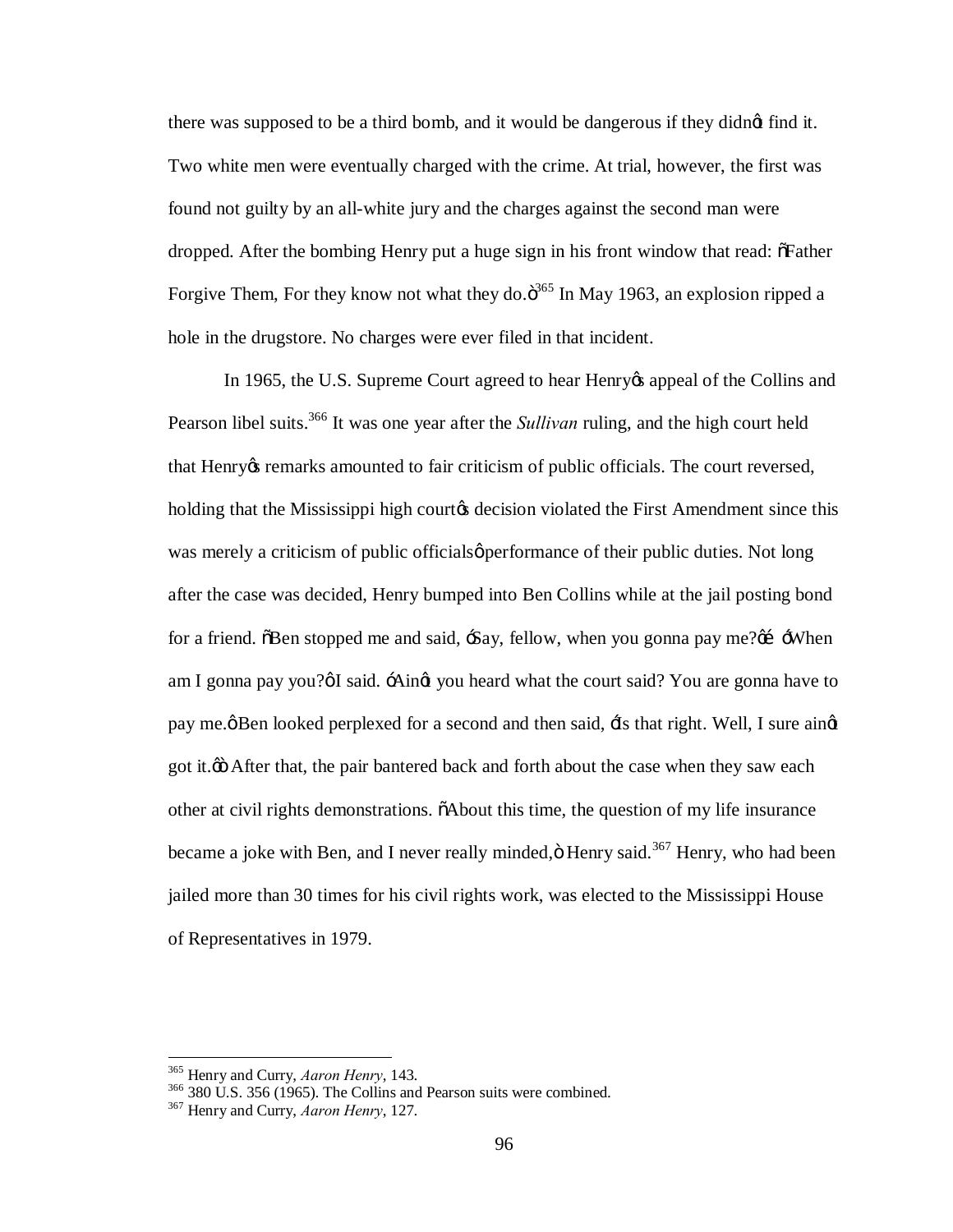## **James Earl Ray and the Libel-proof Doctrine**

Cultural historian Grace Elizabeth Hale writes,  $\delta$ No one is ever more white than the members of a lynch mob. $\ddot{o}^{368}$  She has shown spectacle lynching within the pop culture frame of whiteness, illustrating that newspaper coverage of the lynching is  $\tilde{c}$  central to the powero of that event. Given this, James Earl Ray had achieved the pinnacle of race making in his efforts to secure white supremacy. The confessed assassin of Martin Luther King Jr. reveled in the media coverage of his murder of the civil rights leader. Ray enjoyed his prominence in the newspapers he read every day in his jail cell, but he did not like the way journalists were covering this most spectacular lynching of all.<sup>369</sup> Where were his accolades? Even the southern press distanced itself from this particular race making effort. But to Ray, the national news magazines and northern reporters were the worst. He first began plotting his libel suits in jail within weeks of his June 1968 arrest, targeting several publications for coverage of King & murder, the twomonth manhunt, his capture and initial incarceration in Tennessee.<sup>370</sup> Atlanta attorney J.B. Stoner originally agreed to represent Ray in a series of libel suits just months after Ray & capture. Puffing on a cigar and smiling broadly, Stoner held a press conference outside the Tennessee State Prison in Nashville after visiting Ray, promising to punish the media for what he considered unfair coverage.<sup>371</sup> Stoner, an avowed white supremacist, would later be convicted of the 1958 bombing of a Birmingham church.<sup>372</sup> When Ray hired him, he was head of the National States Rights Party and often carried a

<sup>&</sup>lt;sup>368</sup> Hale, *Making Whiteness*, 230.<br><sup>369</sup> William Bradford Huie, *He Slew the Dreamer, My Search, with James Earl Ray, for the Truth about the Murder of Martin Luther King* (New York: Delacorte Press, 1968), 157. <sup>370</sup> Untitled memo, *Birmingham Police Department Surveillance Files*, 1947-1980, Birmingham Public

Library, Department of Archives and Manuscripts, microfilm, 9.26.<br><sup>371</sup> Ibid., undated newspaper photo in *Birmingham Police Surveillance Files*.

<sup>&</sup>lt;sup>372</sup> õAround the Nation: Conviction in Bombing in Alabama is upheld, ö New York Times, August 14, 1982.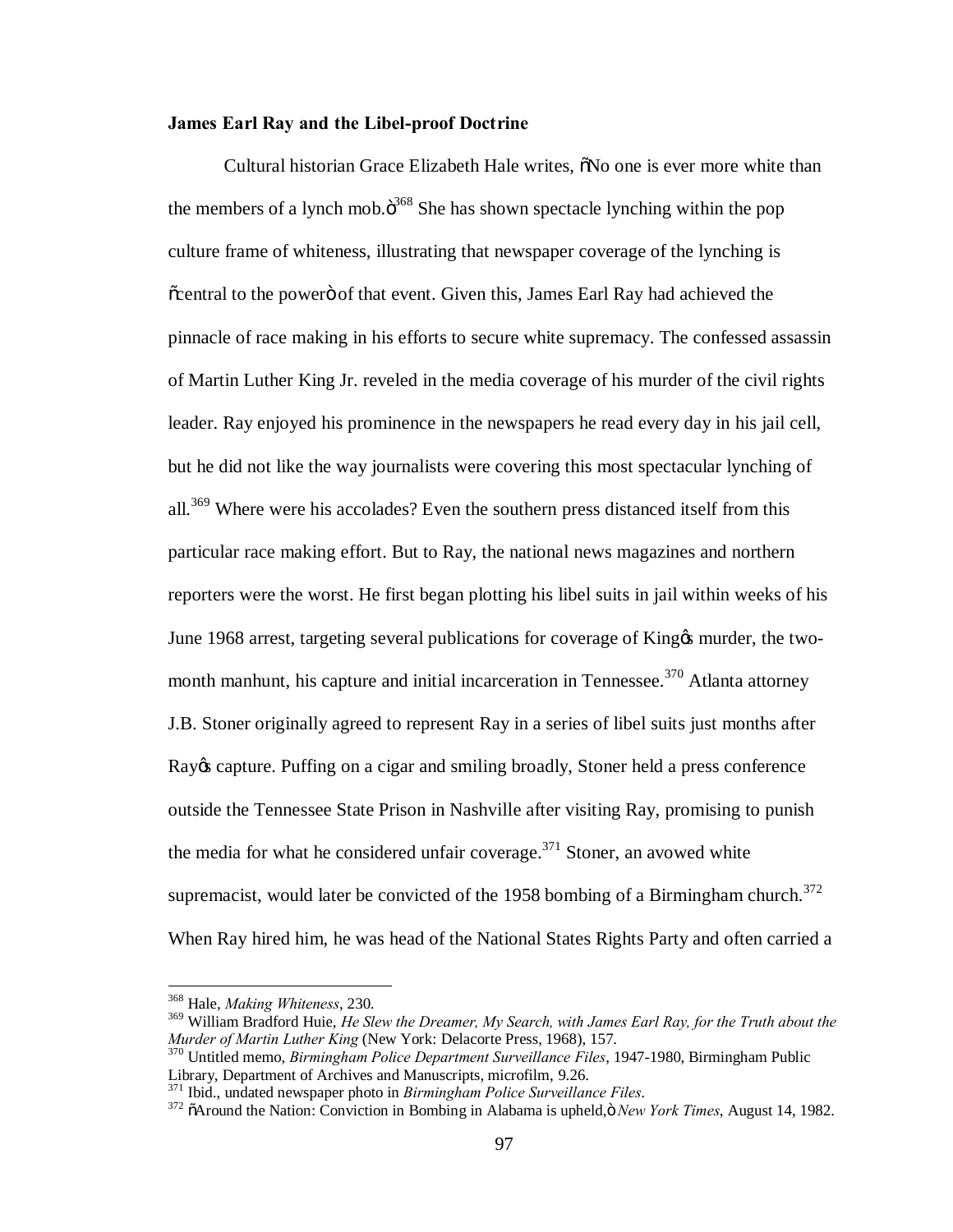briefcase bearing a sign that read  $\delta$ Rights for Whites. $\delta^{373}$  He even made statements to reporters such as:  $\tilde{o}$ We didn $\alpha$  shed no tears when Saint Martin Lucifer Coon was shot. $\tilde{o}^{374}$ 

Ray os criminal lawyer at the time, former Birmingham mayor Arthur Hanes, refused to have anything to do with Stoner, threatening to abandon Ray if he allowed Stoner to represent him in the libel cases 6 or in any legal matter. So Ray asked Hanes to represent him in his civil suits, as well. Meanwhile, freelance writer William Bradford Huie convinced Ray to give him exclusive rights to his story for  $$40,000$ .<sup>375</sup> The resulting book, *He Slew the Dreamer*, published in 1970, was a first-person account of Huie¢s investigation of Ray, including his written correspondence with him and conversations with Hanes. Huie, a tenth-generation Alabama native who had sold 40 million books and had several of his works turned into Hollywood films, was becoming known for elbowing in on the hottest civil rights story of the day. Other reporters scornfully dubbed his work  $\tilde{\text{c}}$ heckbook journalism,  $\ddot{\text{o}}$  and he was best known for causing a firestorm with his paid-for exclusive interview with the white men who were found not guilty of Emmett Till murder in Money, Mississippi. <sup>376</sup> They later confessed to Huie in an article for *Look* magazine, providing a step-by-step story showing how they tortured and executed the black youth for whistling at a white woman.<sup>377</sup>

Indeed Huie $\alpha$  checkbook gave him access that no other reporter could get, including virtually unlimited letters to and from James Earl Ray and chats with Ray&

<sup>&</sup>lt;sup>373</sup>  $\delta$ Stoner extradition delayed,  $\ddot{\text{o}}$  wire story dated October 3, 1978, found in *Birmingham Police Surveillance files*, 1947-1980, Birmingham Public Library, Department of Archives and Manuscripts, microfilm, 9.26.

<sup>374</sup> William Bradford Huie, *He Slew the Dreamer*, *My Search, with James Earl Ray, for the Truth about the Murder of Martin Luther King* (New York: Delacorte Press, 1970),155.<br><sup>375</sup> Ibid., 194.<br><sup>376</sup> Gene Roberts & Hank Klibanoff. *The Race Beat. The Press, the Civil Rights Struggle, and the* 

*Awakening of a Nation* (New York: Knopf, 2006), 101-106. <sup>377</sup> Huie,  $\delta$ The Shocking Story of Approved Killing in Mississippi, $\ddot{o}$  *Look*, January 1956.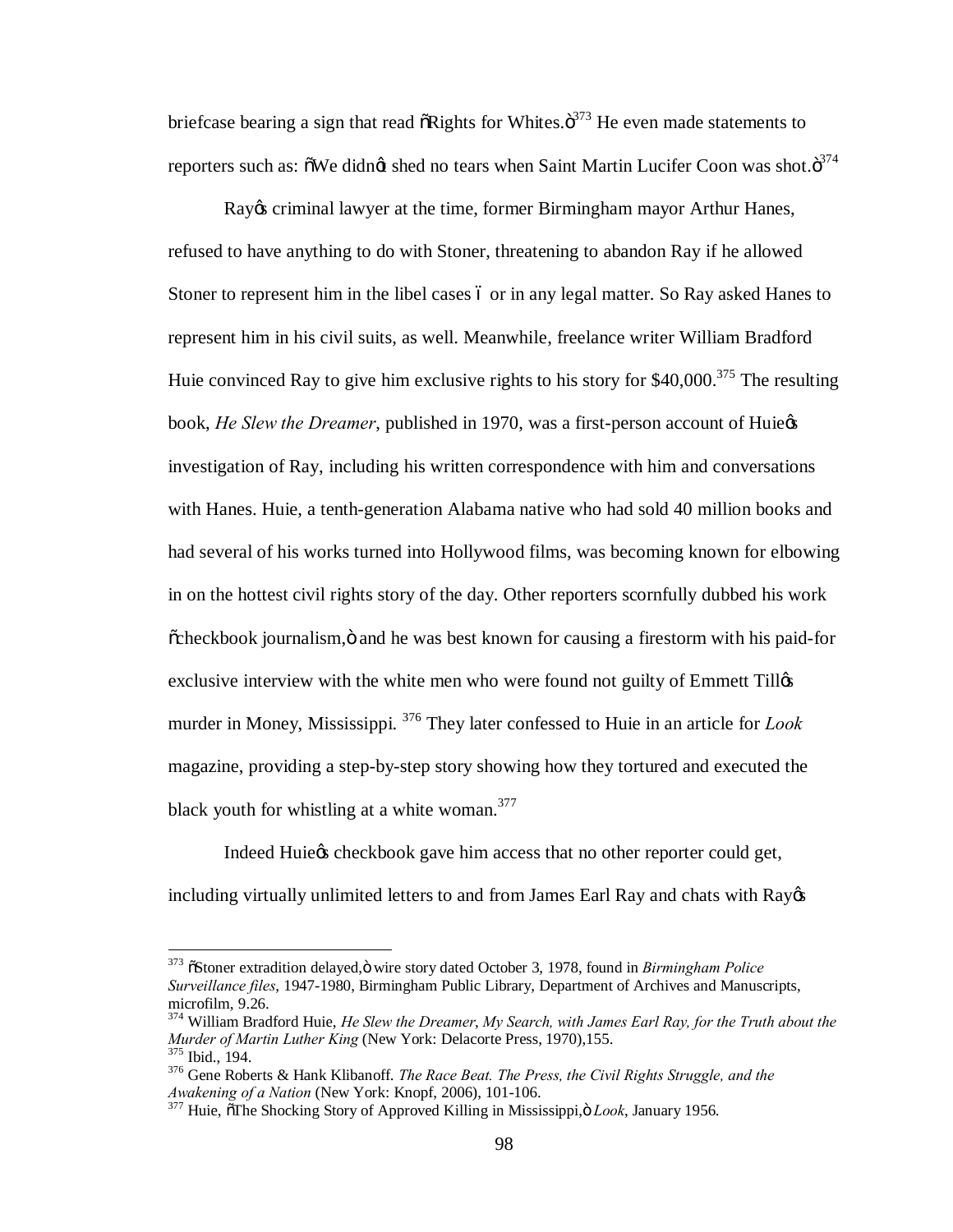attorney. The we burned up at some of his publicity and wants me to sue some magazines for libel, $\ddot{\text{o}}$  Hanes told Huie in July 1968.<sup>378</sup> Hanes complained that the press was calling Ray *the* killer, rather than the *alleged* killer and that reporters were obeating him to deatho in their stories.<sup>379</sup> The more reporters waded into his seedy past as a life-long con, a bumbling burglar and a prison escapee, the madder Ray got.  $\delta$ He $\alpha$  mad about all the lies that have been printed about him,  $\ddot{o}$  Hanes said to Huie.  $\ddot{o}$ One magazine says his father died as an alcoholic. Ray says the man is not only alive but hext too stingy to buy whiskey. He says all the stories about him chasing whores and wasting money in nightclubs are lies. He says, 'Every newspaper and magazine is trying to make me look like nobody in the world likes me. $\ddot{\omega}^{380}$ 

As Huie $\alpha$  investigation continued, he came to believe Ray acted alone rather than as part of a larger conspiracy. And he was not surprised when Ray pled guilty to Kinggs murder in March 1969 and was sentenced to 99 years in prison. Realizing that he had been portrayed as a villain rather than a hero, Ray spent the rest of his life insisting that his confession was coerced and trying to secure a trial. He also had plenty of time to file those libel suits. Ray, who lived in solitary confinement for the first five years, declared himself a pauper and acted as his own attorney in his civil cases. Court costs were even waved. His most notable libel suit was actually combined with a suit for civil rights violations.

In January 1976, *Time* magazine revisited King  $\alpha$  assassination, focusing on the emerging controversy surrounding the FBI $\alpha$  harassment of the civil rights leader.<sup>381</sup>

 $\frac{378}{379}$  Ibid., 157.<br> $\frac{379}{379}$  Ibid. (Emphasis in the original.)

<sup>&</sup>lt;sup>380</sup> Huie, *He Slew the Dreamer*, 164.<br><sup>381</sup> George McMillan, öThe King Assassination Revisited, *Time*, January 26, 1976, 16-23.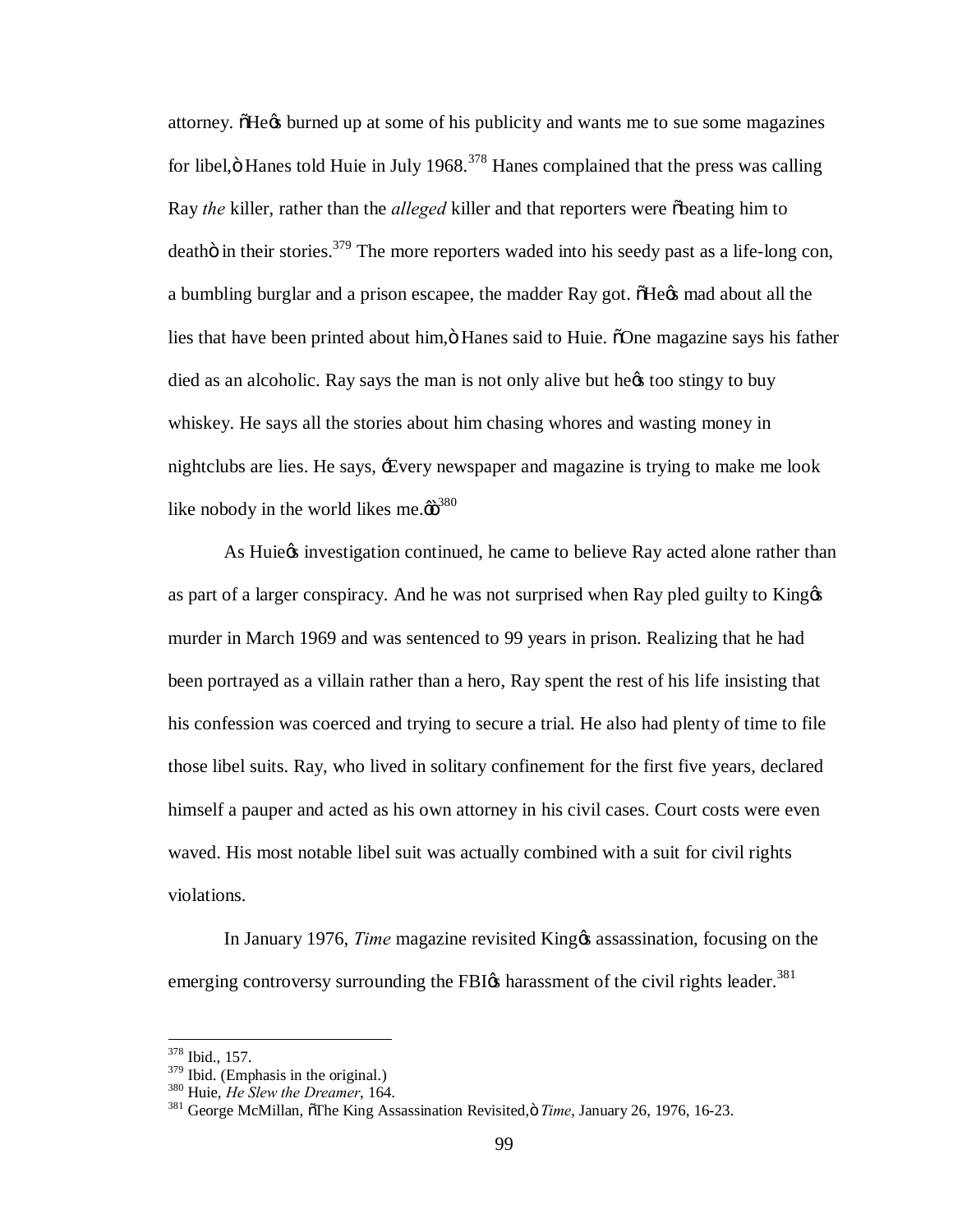Reporter George McMillan had spent about seven years researching a book about the murder and this article was based on that book. The *Time* story said Ray was a drug dealer while in prison in Missouri, known as the omerchant who dealt in speed, prison food supplies and other contraband. The story also quoted former inmates as saying Ray fantasized about killing King while he was incarcerated in Jefferson City. Fellow convict Raymond Curtis said Ray figured there must be a bounty on King & head and that he jokingly called King his oretirement plan. $\ddot{\sigma}^{382}$  Ray sued *Time* and McMillan in federal court in Memphis, seeking \$500,000 in punitive damages from each defendant.<sup>383</sup> He also named Huie and Gerold Frank, who had authored an earlier book about Ray. Still other defendants were Tennessee assistant attorney general W. Henry Haile, U.S. District Judge Robert M. McRae Jr. and McRae & clerk Brenda Pellicciotti.

Ray accused Huie and Frank of furnishing false information about him to McMillan through their separate books on the assassination. Haile was the state assistant attorney general who opposed Ray os efforts to withdraw his guilty plea. Ray complained that Haile acted in collusion with *Time* and McMillan, helping supply information to the magazine and timing the article to influence the Sixth Circuit Court of Appealso ruling in his criminal case. In so doing, Ray said Haile and the others conspired to violate his civil rights. McRae was the federal judge who denied Ray & motion to withdraw his guilty plea for King $\alpha$  assassination.<sup>384</sup> He accused McRae and his clerk of playing politics by refusing to forward parts of the hearing transcript to the appeals court. Ray also lumped

<sup>&</sup>lt;sup>382</sup> Ibid., 18.<br><sup>383</sup> Ray v. *Time* (1976), U.S. District Court for the Western District of Tennessee, No. C-76-274.<br><sup>384</sup> Rav v. Rose, 392 S. Supp. 601 (Western District of Tennessee, 1975). The Sixth Circuit affirmed, 5 2d. 966 ( $6^{th}$  Circuit, 1976).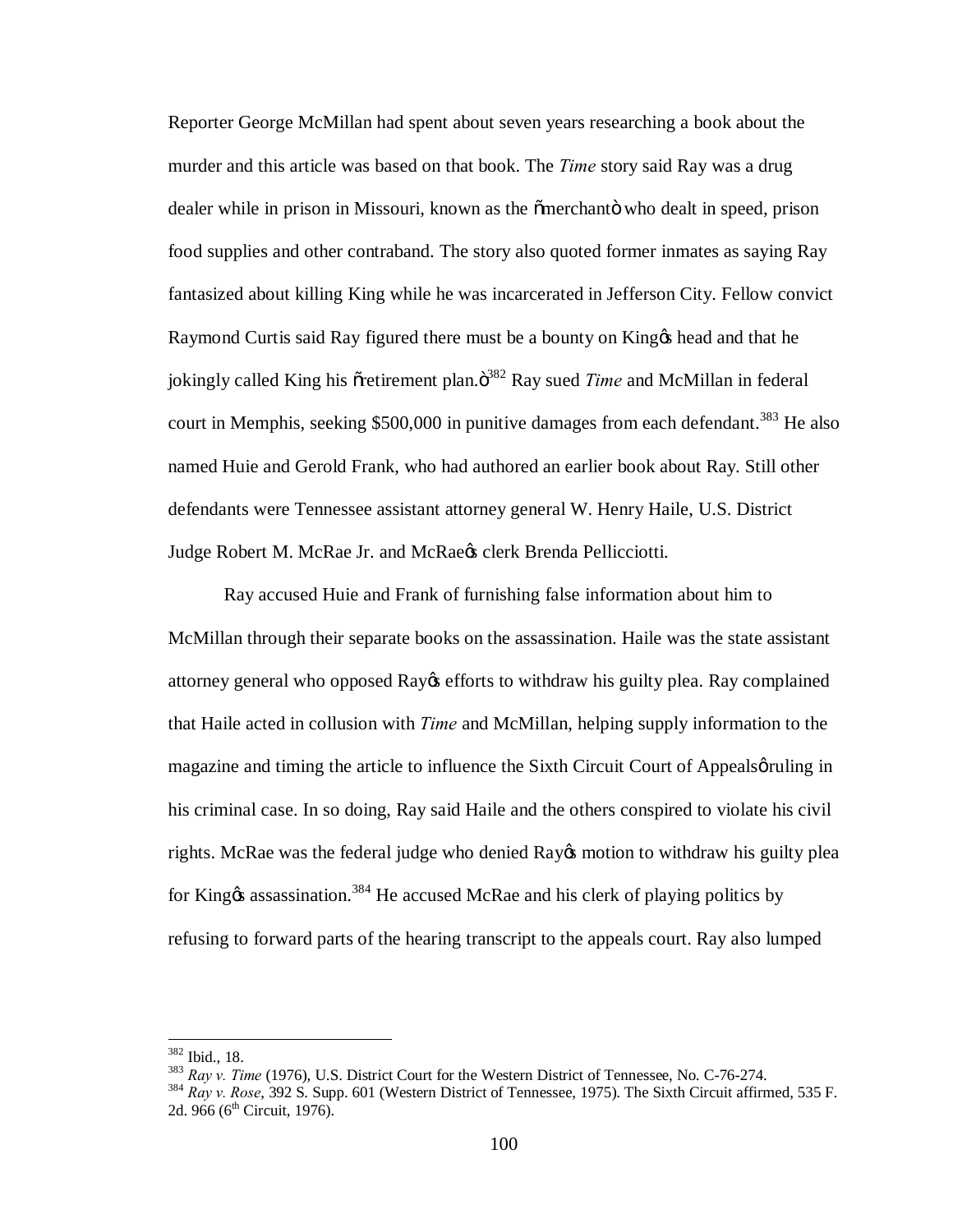an additional defamation of character complaint against Huie stemming from an interview Huie did with Dan Rather on CBS in 1976.

This was not Rayos first libel suit against Frank, author of *An American Death*, a 1972 book about King% assassination and the hunt for and subsequent court machinations involving Ray.<sup>385</sup> Ray first sued him in 1973, also in federal court in Memphis, but that case was dismissed for lack of jurisdiction since the writer lived and worked in New York City.<sup>386</sup> This second go around with Frank, Ray alleged that Frank supplied *Time* writer McMillan with substantial portions of his article. However, Frank said he never talked to McMillan about helping him and did not know a story about Ray was to be published by *Time* until it hit the newsstands. Frank pointed out that the only possible reference to him in the article was a mention of  $\tilde{c}$  experienced writers who spent years researching books on the assassination. $\ddot{\sigma}^{387}$  On top of that, Frank argued, any background McMillan would have used from Frank $\alpha$  book was not actionable because the one-year statute of limitations had passed. Frank complained to the court:  $\delta$ For a second time, at great expense and inconvenience, I am forced to defend myself some 1,000 miles from my residence against the meritoriously bankrupt suits of a convicted slayer who obviously has nothing better to do with his time but institute these frivolous suits. $\ddot{\text{o}}^{388}$ 

Huie also questioned how he could be sued for the *Time* article since he had nothing to do with its publication. Ray complained that he initially cooperated with Huie on a book entitled *They Slew the Dreamer*, rather than *He Slew the Dreamer*. For Ray,

<sup>385</sup> Gerold Frank Jr., *An American Death* (New York: Doubleday, 1972). <sup>386</sup> *Ray v. Frank* (1973), No. C-73-126. <sup>387</sup> *Time*, 18. <sup>388</sup> Affidavit of Gerold Frank, *Ray v. Time*, filed July 1, 1976.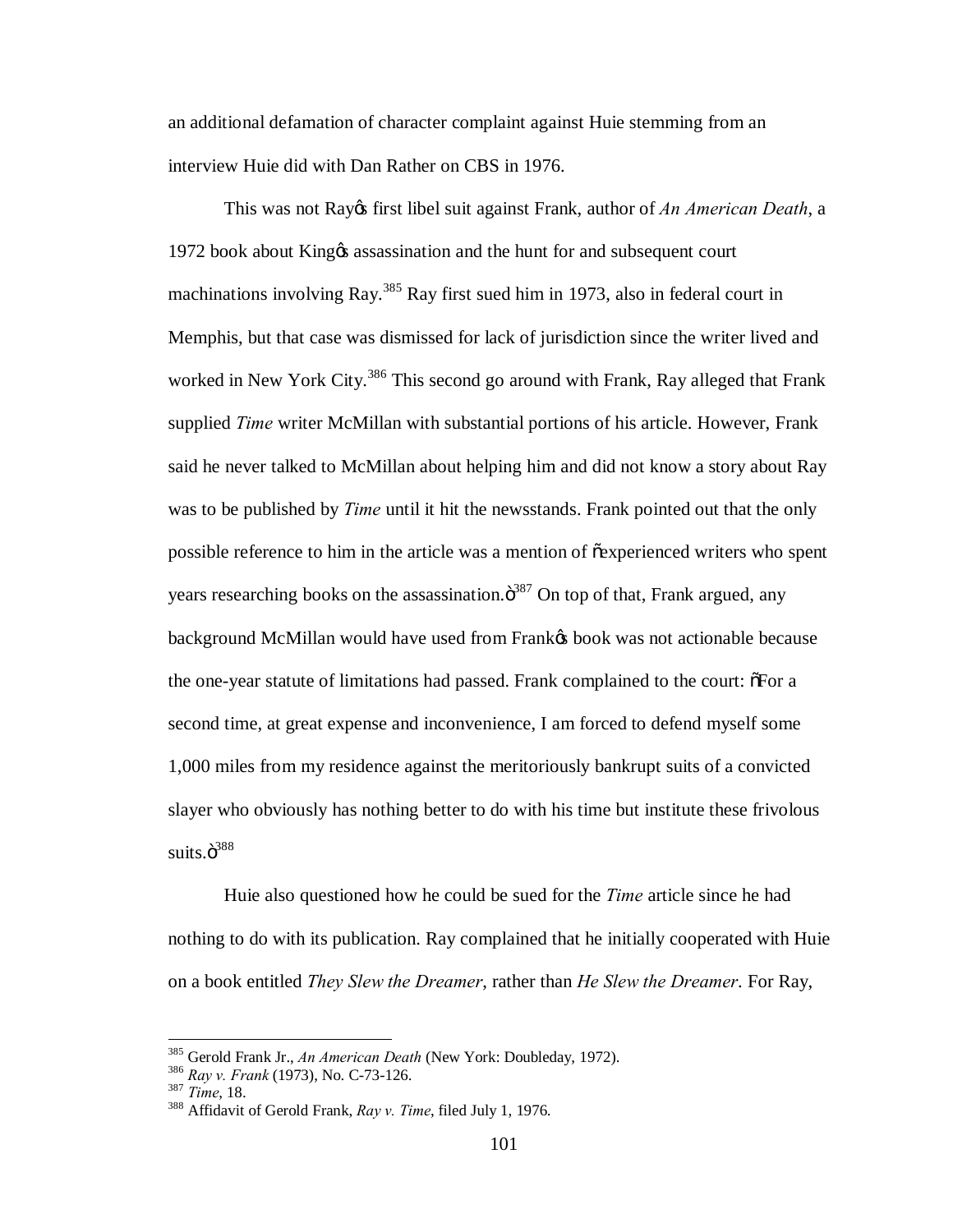this could have been a celebration of race making with Huie, a southerner. Instead, it turned out to be a condemnation. While doing his research on the murder, Huie had come to the conclusion that had Ray acted alone and Ray did not know of Huiegs change of heart until the book was released. After defendant McRae requested dismissal, claiming judicial immunity, Ray dropped the judge and his clerk as parties to the suit. Another flaw in Ray $\alpha$  case 6 the civil rights law he relied on protects against violations in state law, and McRae was a federal officer.

*Time*'s lawyers all but scoffed at Ray *i*s claims:  $\delta$ It is inconceivable that a single article published nearly eight years after the assassination, the last of his many criminal adventures, could further affect or damage his reputation. $\ddot{\mathrm{o}}^{389}$  They argued that the story had nothing to do with the case before the Sixth Circuit, but rather was prompted by revelations of the FBIG ovicious vendettao against King. They also charged that the suit was nothing more than an indirect attack on the Sixth Circuit decision, pointing out that Ray did not even allege injury to his reputation in his libel claim. Further, they argued the story might have even helped Ray & case, quoting sections of the article that questioned whether the crime had been solved, thus casting some doubt on Ray & guilt. For example, McMillan wrote:  $\delta$ Nearly eight years later, the widespread feeling still persists that King the murder has not been solved. And  $\delta$ Certainly there are a number of unanswered questions. S And  $\delta$ Did Rayi really kill King? The evidence against him is persuasive, but it is also largely circumstantial. The case might be tough to prove in court.<sup>390</sup> Time also

<sup>&</sup>lt;sup>389</sup> Memorandum in Support of Time Inc. $\alpha$  and George McMillan $\alpha$  Motion to Dismiss, 15, *Ray v. Time*, filed September 7, 1976.

<sup>390</sup> *Time*, 16.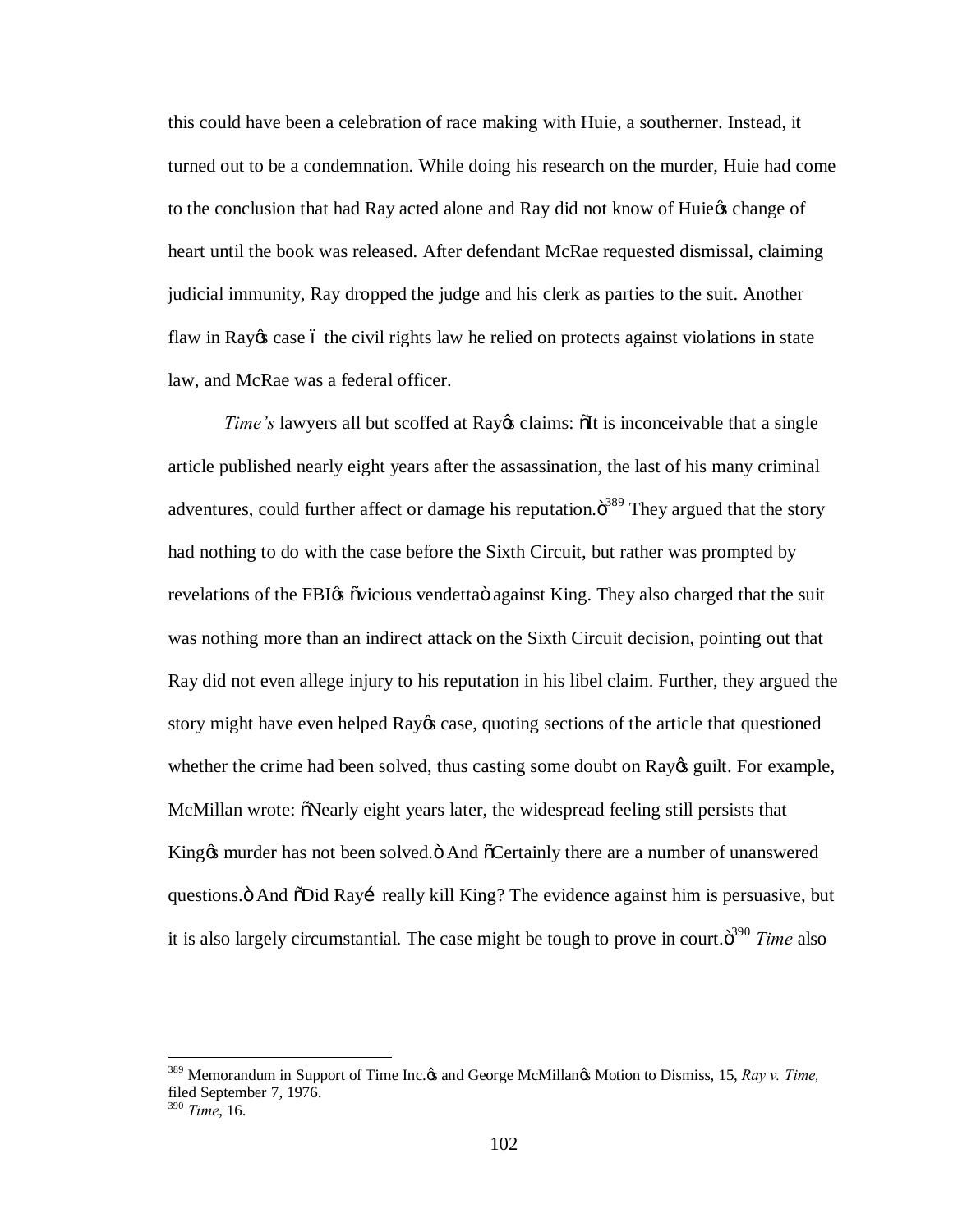argued that Ray was a public figure.<sup>391</sup> He had  $\ddot{\text{o}}$  injected himself into the controversy about the assassination of Dr. King by pleading guilty to the assassination and by providing information about it to writers with the understanding that his revelations would be published. $\ddot{\text{o}}^{392}$ 

Judge Harry Wellford dismissed the case, ruling that Ray was õlibel proof. $\ddot{\text{o}}^{393}$  He had pled guilty to murdering King and was sentenced to 99 years. Wellford also noted that Ray had pled guilty to two prior felonies and was a prison escapee. Since Ray was a habitual criminal, subject to widespread publicity, it would be impossible to injure his reputation further, Wellford said.<sup>394</sup> The courts had previously noted that Ray was  $\ddot{\text{o}}$ internationally famousö and Wellford held there was no question he was a public figure for First Amendment purposes.<sup>395</sup> Any coverage about Ray was of public interest, and he would have ample opportunity to refute the articles he deemed false or unfair. Wellford also agreed that this was clearly an attempt on Ray t part to get a review and retrial of his criminal case.

It was 12 years after *Sullivan* and nine years since the court had extended the actual malice standard to public figures when Ray sued *Time*. His chances of getting a

 <sup>391</sup> Citing *Gertz v. Welch*, 418 U.S. 323, 351 (1974), where the court further worked through the Sullivan doctrine ts extension of the actual malice standard to public figures:  $\delta$ In some instances an individual may achieve such pervasive fame or notoriety that he becomes a public figure for all purposes and in all contexts. More commonly, an individual voluntarily injects himself or is drawn into a particular public controversy and thereby becomes a public figure for a limited range of issuesí ö

<sup>&</sup>lt;sup>392</sup> Memorandum in Support of Time Inc. os and George McMillanos Motion to Dismiss, *Ray v. Time*, filed September 7, 1976.

<sup>393</sup> The courts first annunciated this doctrine the year before in *Cardillo v. Doubleday*, 518 F. 2d. 638 (1975). The Second Circuit affirmed the dismissal of a libel action brought by an incarcerated criminal who was named in the book, *My Life in the Mafia*.<br><sup>394</sup> As cited in *Ray v. Rose*, 392 F. Supp. 613, Ray was convicted for burglary in Los Angeles in 1949. He

served 22 months in prison for another conviction in Chicago. In 1955, he robbed an Illinois post office and forged postal money orders, serving time in the federal penitentiary at Leavenworth, Kansas. He was convicted in October 1959 of a robbery in St. Louis and sentenced to 20 years. He escaped the Jefferson City prison in 1967.

<sup>395</sup> *Ray v. Rose*, 362 F. Supp., 610.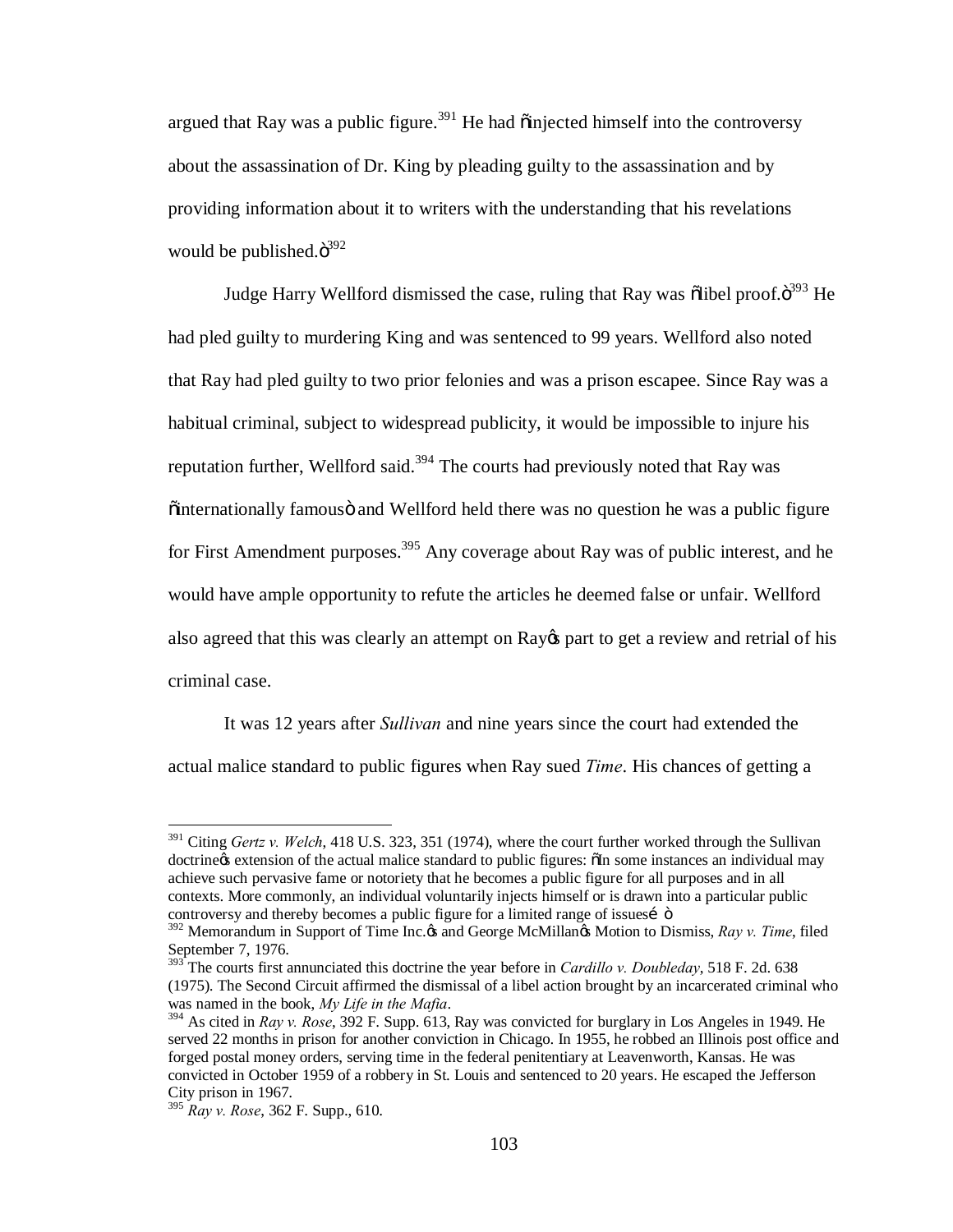favorable judgment, even in southern courts, had long passed. Southern judges and juries had begun seeing the writing on the courtroom wall, and public sentiment had turned against the violent extremists of Ray  $\alpha$  ilk. Through a series of libel cases, many not relating to the civil rights movement, courts had applied the *Sullivan* edict and worked through some of the finer points of the actual malice standard. But still, for extremists like Ray, took a bit longer to get the message. He died in prison in 1998, having never won a libel case.

# **Sheriff Rainey and "Mississippi Burning"**

Of all the southern lawmen during the civil rights era, perhaps Neshoba County, Mississippi Sheriff Lawrence Rainey was the most litigious. Between 1966 and 1989, Rainey filed six separate libel suits against the media, all stemming from questions about his involvement in the notorious 1964 murders of three civil rights workers. Rainey was suspected but never convicted of the crime that garnered national attention, became a defining moment in the civil rights movement and was later the subject of the 1988 film  $\delta$ Mississippi Burning.  $\delta$  Films had long been a part of the race making culture. But like James Earl Ray, Rainey found himself portrayed as the villain of the story rather than the hero.

The three workers, Michael Schwerner and Andrew Goodmen, white men from New York City, and James Chaney of Meridian, Mississippi, who was black, were in Neshoba County investigating the burning of a black church that was also a base for voter registration. It was June 1964, Freedom Summer, and hundreds of civil rights volunteers were setting up schools and working voter registration drives in the state. Cecil R. Price,

104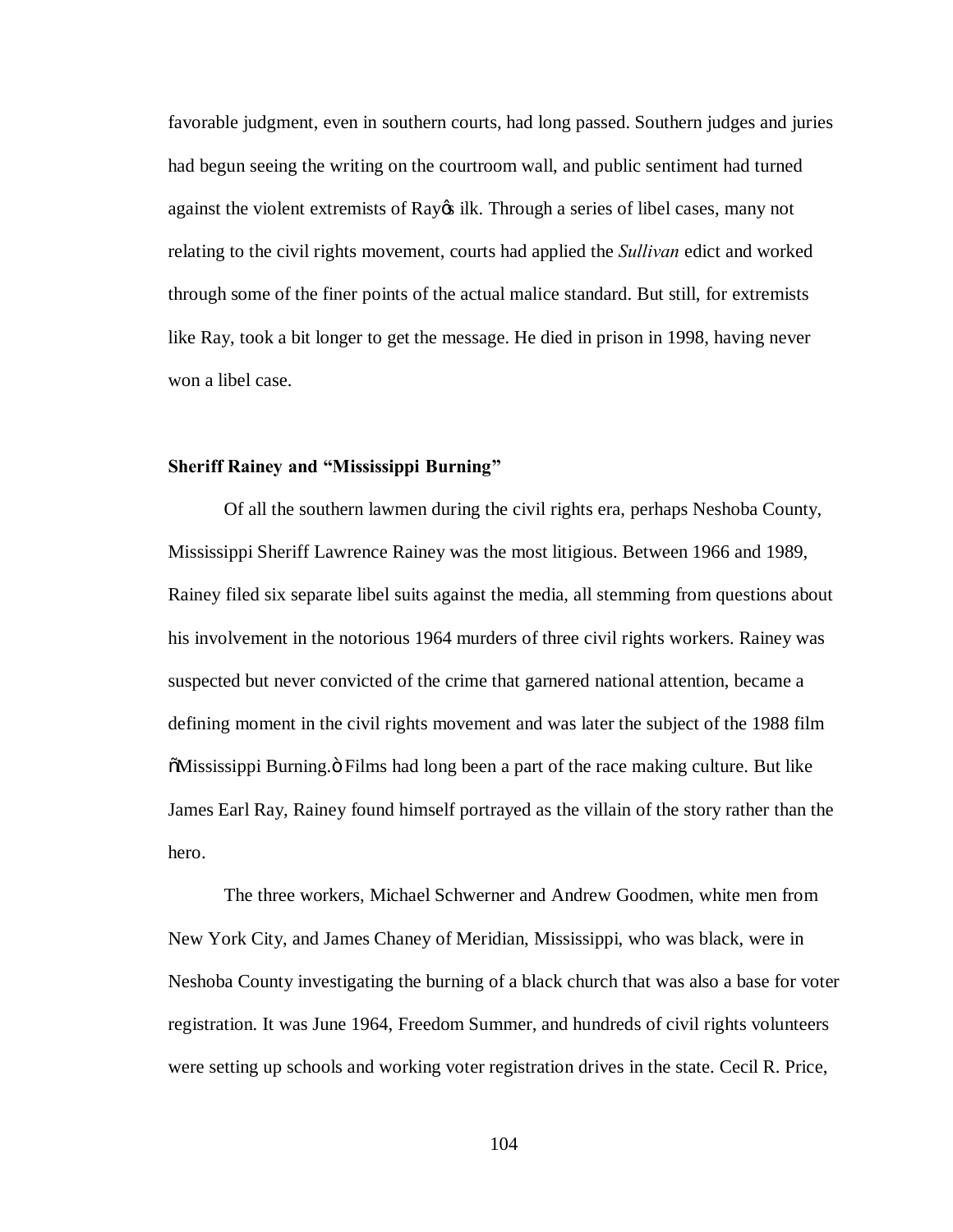Rainey to deputy, stopped the civil rights workers of carea on June 21, hauling the men to jail in Philadelphia, one on speeding charges and the others for allegedly burning the church themselves. After several hours in jail, they were released and then disappeared into the night. Federal authorities discovered their bodies six weeks later, buried in an earthen dam in Neshoba, after receiving a tip from a paid informant.<sup>396</sup>

There was wide speculation that Price and members of the Ku Klux Klan killed the three men, but no state charges were ever filed. Federal authorities did bring suit in 1965 against Rainey, Price and 16 others for violating the civil rights of the three workers.<sup>397</sup> The Federal Bureau of Investigation said Sam Bowers, the Klan $\alpha$  imperial wizard, gave the order to eliminate Schwerner, whom the KKK had nicknamed  $\delta$ Goatee. $\ddot{o}$ The FBI said the murders were planned and organized with Edgar Ray Killen, Bowersø right-hand man in the eastern Mississippi KKK, along with other Klansmen. Rainey and seven other defendants were acquitted of the charges. Price, Bowers and five others were convicted. The jury could not agree on the remaining men, all suspected Klansmen.

The murders and trial captured the nation of attention and spawned scores of articles and books. But the era of D.W. Griffithes wildly successful *Birth of a Nation* had long since past. In 1915, the filmg white-sheet bedecked cavalry saved white purity from black contamination. But now the Klan was being criticized even in some southern newspapers. Other southern publications maintained a stony silence. This time, it was not the black animal rapist that was evil, according to many mainstream reports. It was the white sheriff.

 <sup>396</sup> For detailed accounts on the incident, see Seth Cagin and Philip Dray, *We are not Afraid, The Story of Goodman, Schwerner*, *and Chaney and the Civil Rights Campaign for Mississippi* (New York: Macmillan Publishing Company, 1988); and Florence Mars, *Witness in Philadelphia* (Baton Rouge: Louisiana State University, 1977).

<sup>397</sup> *U.S. v. Price et. al,* 383 U.S. 787 (1966).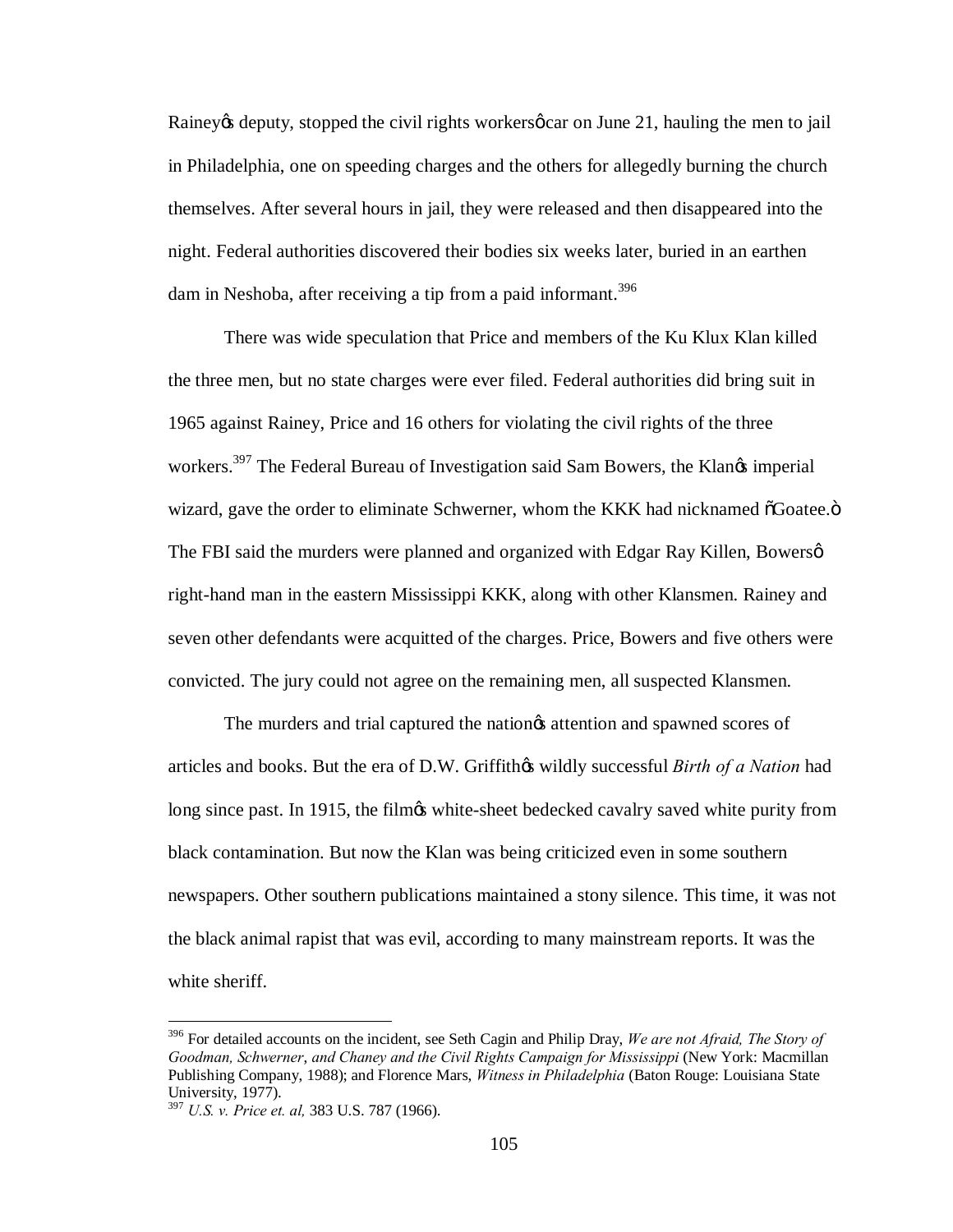Rainey hired James McIntyre, his lawyer in the federal trial, and started filing libel suits. In 1966, Rainey, Price and Neshoba Justice of the Peace Leonard Warren sued the New York Herald Tribune Company, WCC Books and William Bradford Huie for Huie $\alpha$  news articles and his book *Three Lives For Mississippi*.<sup>398</sup> Rainey sought \$3 million in damages, claiming 33 separate passages in the book libeled him. For example, Huie wrote that most of the violence against civil rights workers and blacks occurs in small towns like Philadelphia and McComb, with the larger cities being  $\tilde{\sigma}$  relatively safe for  $\pm$  agitators. $\phi$ The big-city politicians know  $\phi$ the smart way to resist  $\pm$ agitators $\phi$  in Mississippi is not to break their heads but to protect them and let time and circumstance break their hearts. The men with power in Mississippi know this. Only the peckerwood politicians and the jerks in the backwoods dongt know it. $\ddot{\text{o}}^{399}$  Rainey also objected to the characterization of Neshoba as a  $\tilde{\text{a}}$  maximum-danger county. $\ddot{\text{o}}$  Huie wrote that the three civil rights workers  $\tilde{\alpha}$ knew it was one of the counties where the sheriff had been elected on the promise that he $\alpha$  -handle the niggers and the outsiders. $\varphi$  They knew the sheriff and his only deputy had friends who were Ku Klux types.ö<sup>400</sup> Huie also quoted an anonymous elderly black resident of Neshoba discussing the presence of the media and the outside civil rights workers for the summer:  $\delta$ When you leave, then it gets might [sic.] lonesome out here. There aingt nobody under these pine trees except us and the big man with guns buckled on and the red light flashing on top of his big car. $\ddot{o}^{401}$ 

 <sup>398</sup> *Rainey v. New York Herald Tribune*, Neshoba County Circuit Court, No. 3063. (Huie freelanced for the *Tribune* and drew much of his book material from his published articles. WCC Books is a division of New York Herald Tribune, Co.)

<sup>&</sup>lt;sup>399</sup> William Bradford Huie, *Three Lives for Mississippi* (New York: WCC Books, 1965), 88. <sup>400</sup> Ibid., 120.<br><sup>401</sup> Ibid., 142.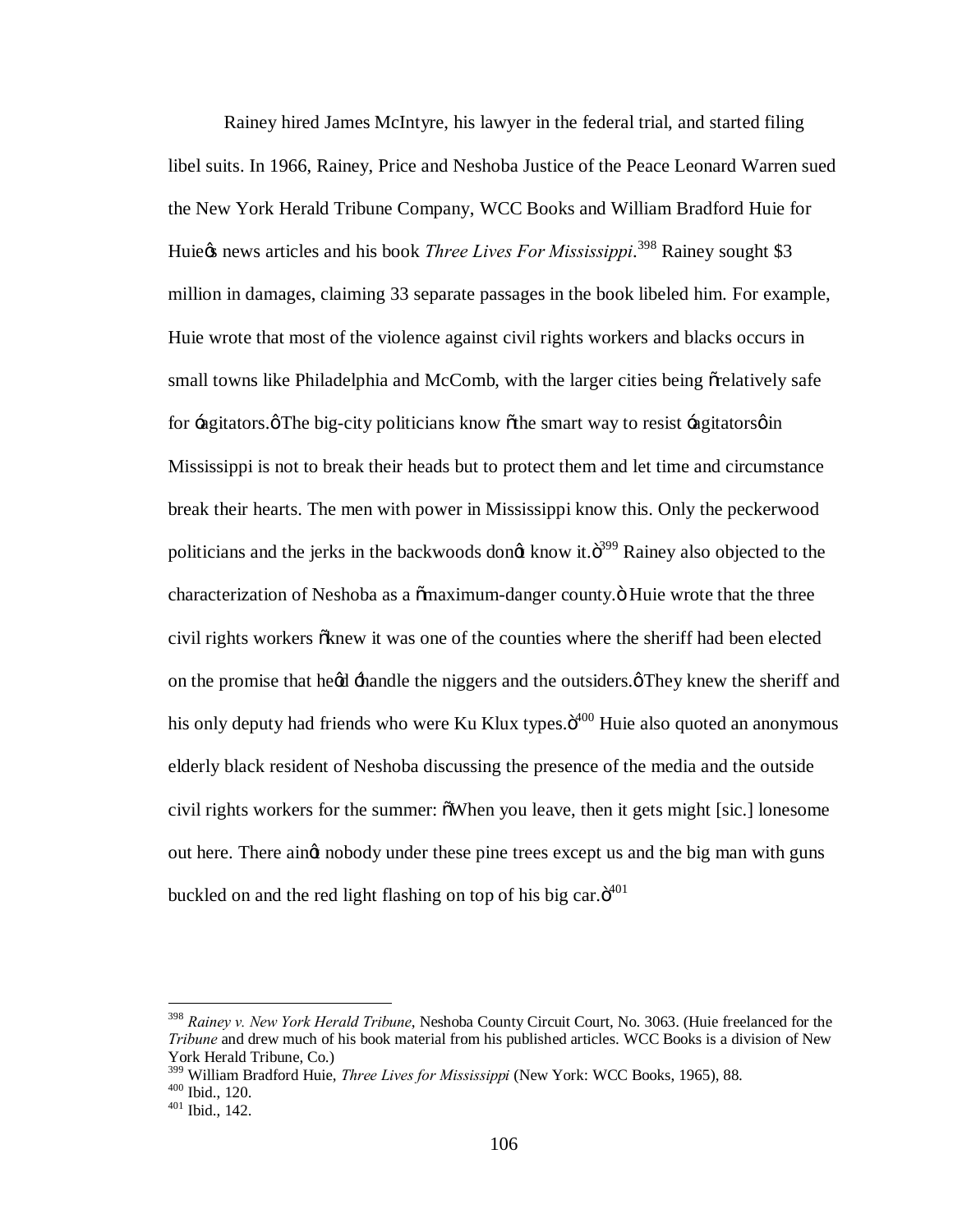Price filed an identical lawsuit against the New York Herald Tribune Company, WCC Books and Huie, also seeking \$3 million.<sup>402</sup> He objected to 31 separate passages in Huie to book. Among them:  $\delta$ Sheriff $\delta$  deputy Cecil Price believed he was protecting the State of Mississippi, and acting in its best interest, when he arrested Michael Schwerner and when he delivered him to his murderers. $\ddot{o}^{403}$  Neshoba County Justice of the Peace Leonard Warren also sought \$3 million, objecting to 15 specific passages in Huie& book and the general implication that he was involved in the murders. In his book, Huie described Warren this way:  $\delta A$  third, but not usually uniformed, law-enforcement figure at the courthouse is Justice of the Peace Leonard Warren. His office is in the courthouse, and most miscreants are brought before him. He attracts attention by being the physical opposite of Rainey and Price: skinny, no more than 140 pounds, chicken-necked, with a prominent Adam $\alpha$  apple. He, too, likes to don the cattlemangs hat, the gun, and the nightstick and work as a part-time cop. $\ddot{o}^{404}$ 

Like Price and Rainey, Warren objected to being called a  $\ddot{\text{o}}$  white supremacy terroristö and to Huie $\alpha$  description of  $\alpha$  Master Plan for Protection that the killers were to have carried out. $405$  Huie describes the four-part plan for maintaining the racial status quo, each  $\tilde{\text{os}$ uccessively more violent, with all plans  $\pm$ activated as necessary. $\tilde{\text{co}}^{406}$  Plan One involves cross-burnings and leaflets. Plan Two progresses to arson and dynamite. Plan Three calls for whippings. Plan Four is extermination. Huie wrote:  $\delta$ During the second week in May 1964 a decision to activate Plan Four was reached by a group of

 <sup>402</sup> *Price v. New York Herald Tribune*, U.S. District Court for the Southern District of Mississippi, No. 1346.<br><sup>403</sup> Huie, *Three Lives for Mississippi*, 170.

<sup>403</sup> Huid., 134.<br><sup>405</sup> Ibid., 105.<br><sup>406</sup> Widely distributed Klan literature also describes this four-part plan of action. *Ku Klux Klan Collection*, Box 1, Folder 4, Department of Archives and Collections, University of Mississippi.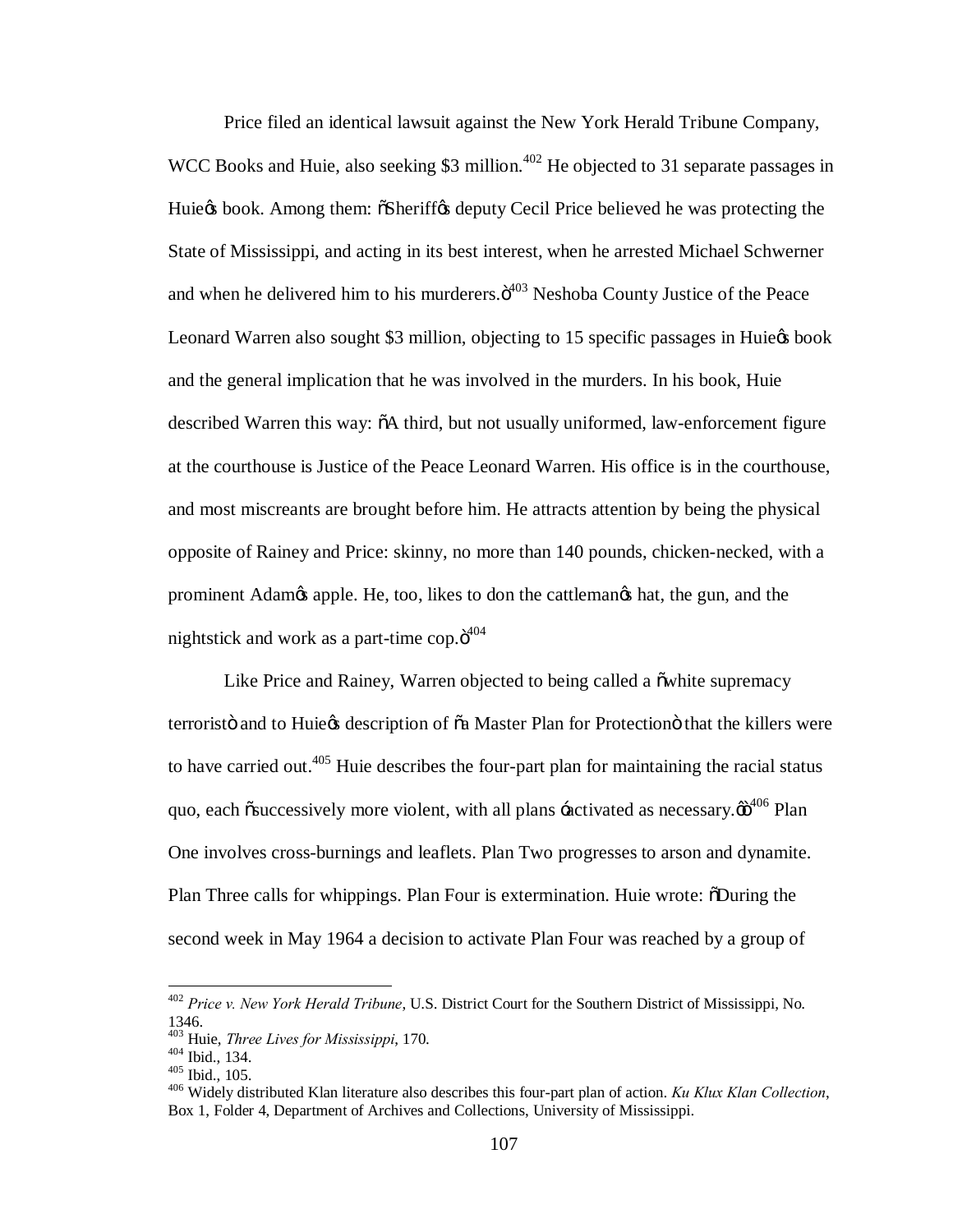terrorists in Mississippi. The target was  $\delta$ the Jew-Boy with the beard.  $\delta$  Mickey Schwerner.<sup>407</sup> Clearly, the spectacle lynching was no longer hailed as heroic. Where the southern press remained silent, the northern press was condemnatory.

Whether Rainey was a public official or public figure for libel purposes would plague him for a quarter of a century after the murders. The law was against him, but he also was his own worst enemy. Rainey had basked in his legend following his December 4, 1964 arrest. He told reporters,  $\delta$ It took me an hour to get to work today, I had to shake so many hands. $\ddot{\mathrm{o}}^{408}$  Rainey had essentially said the publicity surrounding the murder of civil rights activists improved a man $\alpha$  status in the South in the 1960s. So how could he be defamed by the resulting coverage?

Broad coverage of the murders had seared his image into the national consciousness. For starters, there is the famous photograph of a smirking Rainey, stuffing a huge wad of Red Man tobacco in his mouth during his arraignment in the federal case where he was accused of violating the three workers  $\phi$  civil rights. After that photo appeared in magazines and newspapers across the country, Toledo, Ohio-based Pinkerton Tobacco Company mailed Rainey a case of Red Man.<sup>409</sup> Rainey also appeared in advertisements for a Mississippi chiropractor.

But when Rainey term as sheriff ended in 1967, the then infamous former lawman said he could not find a job. When he sued *Time* magazine the next year, he claimed that he had a "priceless, untarnished, and unblemished and unassailable reputation when the article was published.<sup>410</sup> Rainey sought \$50,000, claiming his

<sup>407</sup> Huie, 107. <sup>408</sup> Cagin and Dray, *We Are Not Afraid,* 377.

<sup>&</sup>lt;sup>410</sup> Rainey v. Time, Circuit Court of Neshoba County, Mississippi, No. 3363.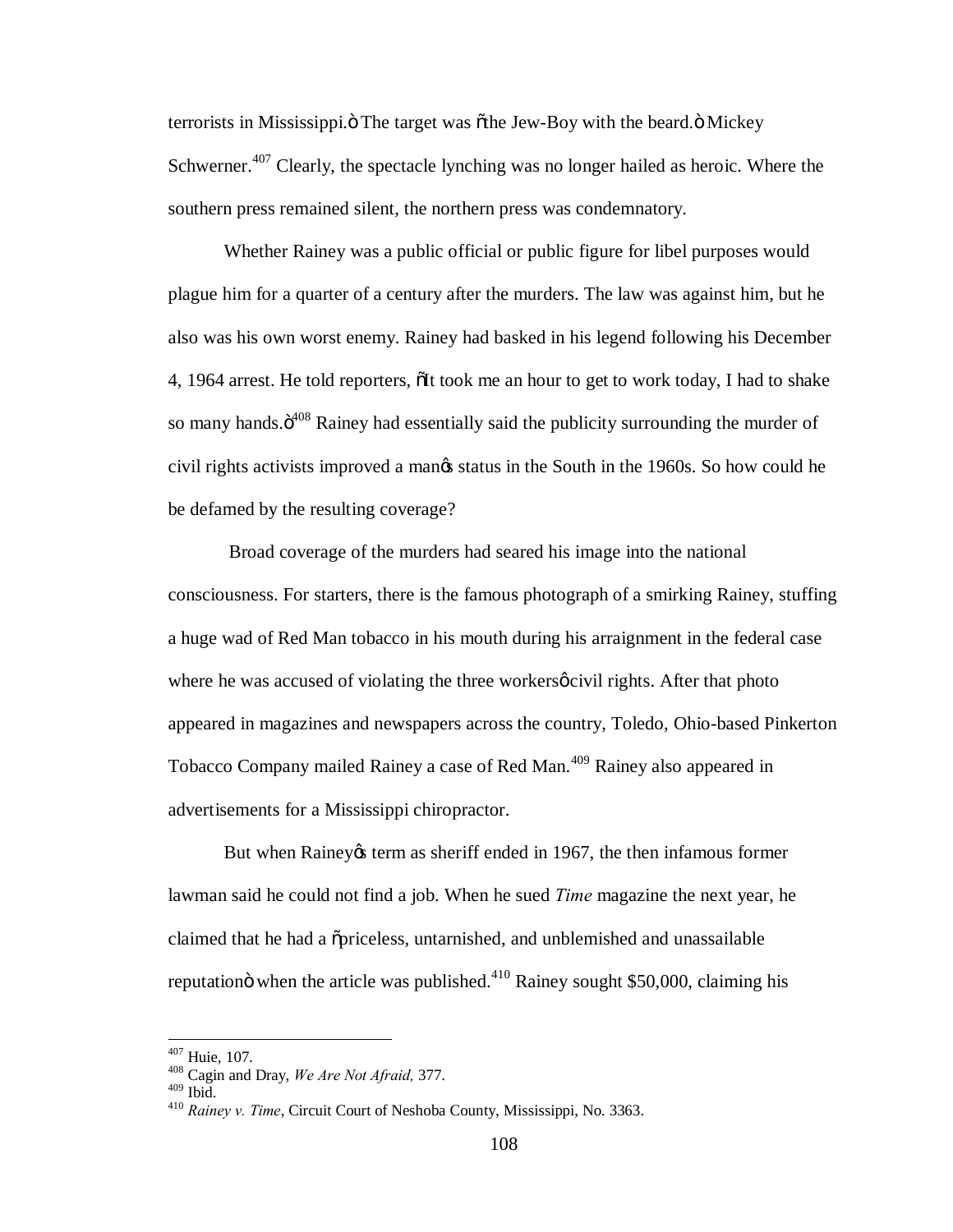reputation had been ruined by a story that suggested he was a  $\delta$ Klan sympathizer or memberö and that the story erroneously said he was convicted with Bowers and five other co-defendants of violating the three workers  $\phi$  civil rights.<sup>411</sup> The following passage from the February 1968 *Time* article was the crux of the complaint and seemed to be more about a Klan lawyer who did not even represent Rainey:  $\delta$ Whenever Ku Klux Klansmen needed legal aid in Mississippi, they invariably turned to Lawyer Travis Buckley. A cocky, stocky, pugnacious little man with jug ears, Buckley, 35, was chief defense attorney in last October& trial of Imperial Wizard Sam Bowers, Neshoba County Sheriff Lawrence Rainey, and 17 others accused of conspiring to kill three civil rights workers in 1964. Bowers and six co-defendants were convicted, but Buckley filed an appeal that has kept them all out of jail. Next on his agenda was the defense of Bowers 6 and another gang of Klansmen 6 in the fire-bomb murder of Vernon Dahmer, a Hattiesburg, Miss., N.A.A.C.P. official. As always, Buckley was outwardly confident. Ö Once again, Rainey  $\&$ turned to James McIntyre, his lawyer in the civil rights cases, to represent him. In 1969, five years after *Sullivan*, a U.S. District judge in Meridian dismissed Rainey & case against *Time*. <sup>412</sup> *Time* argued successfully that Rainey was public official when the events took place and that he remained a public figure.

Undeterred, Rainey filed still more libel suits, moving from the written word to made-for-TV movies and a Hollywood film. Along with Price, Rainey sued CBS and the producers of the television movie "Attack on Terror: The FBI versus the Ku Klux Klan in Mississippi. The Price and Rainey sued when it first aired in 1975 and again when it was

<sup>411</sup> Declaration filed by Rainey, *Rainey v. Time*, September 21, 1968. <sup>412</sup> Order, filed March 21, 1969.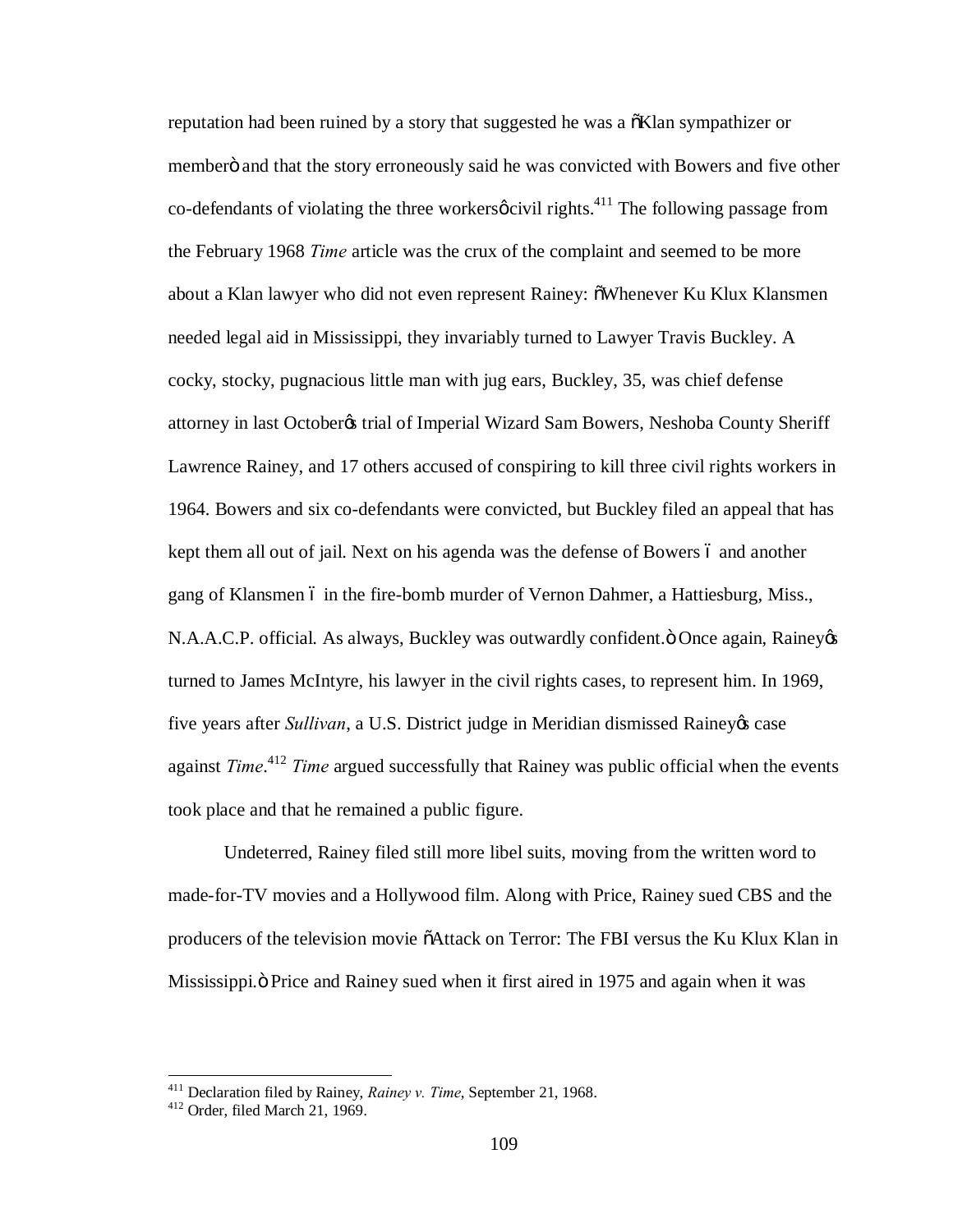broadcast late-night in 1977.<sup>413</sup> Both men sought \$1.5 million in compensatory and punitive damages for each broadcast. In its defense, CBS said producers consulted with FBI officials involved in the case, relied on government documents and uncontested court testimony in telling the story, which was based on Don Whitehead to book of the same name. The film was made in good faith, without malice, CBS asserted. It did not use Rainey or Price  $\alpha$  names, or the names of the town or county where the murders occurred. In this post-*Sullivan* world of libel, CBS also argued that the story involved public officials and was a matter of public interest. Rainey and Price again had the burden of proving malice, that CBS acted with reckless disregard for the truth.

This was not the only difficulty for Rainey and Price in the CBS case. The pair had signed releases in 1968, giving actor Jack Lemmon and his Jalem Productions, Inc. the right to use othe character, personality, physical attributes and/or biographical information concerning me and to portray in any way it deems appropriate. $\ddot{o}^{414}$  In exchange for \$6,000 apiece, both Rainey and Price agreed they would not sue for libel, slander, invasion or right of privacy. The agreement even allowed Jalem to use the real names of the civil rights workers. Inexplicably, the agreement Rainey and Price had signed off on involved the making of the movie called  $\delta$ Three Lives for Mississippi, $\ddot{\rm o}$ based on the book by Huie. Two years before, they had unsuccessfully sued the writer claiming that the book had libeled them. The movie was never made, however, and CBS bought the rights originally purchased by Jalem. There was no stipulation in the agreement regarding the selling of those rights.

 <sup>413</sup> *Rainey v. CBS and QM Productions*, No. E75-23, filed in U.S. District Court for the Southern District of Mississippi, Eastern Division. Price & suit, No. E75-37, was consolidated with Rainey &. The second round of consolidated suits in 1978 were numbered No. E78-0121 and filed in the same court.

<sup>&</sup>lt;sup>414</sup> Exhibit 1, *Rainey v. CBS*. Price signed the agreement June 26, 1968. Rainey signed the agreement July 4, 1968.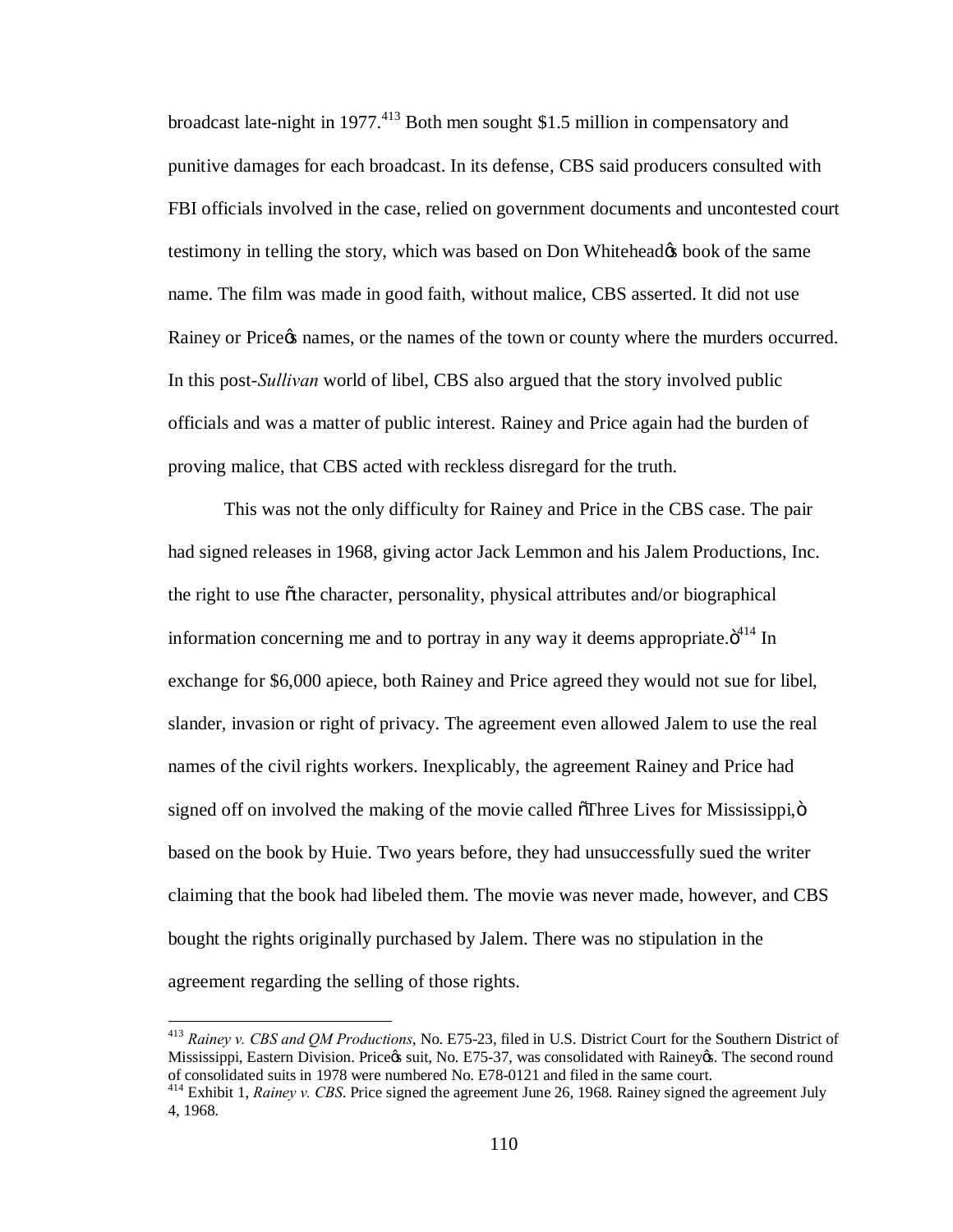In his claim, Rainey said he was fired from his job as a security guard after the movie $\infty$  1975 airing on CBS. He said when his term as sheriff ended in 1967, he õwas refused employment in Mississippi and surrounding states because of the adverse publicity surrounding the trial. $\ddot{\sigma}^{415}$  Since then, Rainey said, he worked at  $\ddot{\text{on}}$ umerous meager jobs and after the publicity subsided he was able to find a job as a security guard. His situation had been improving, Rainey said, until CBS brought the incident up again. Rainey complained that the film depicted him as  $\tilde{a}$  person bent on violence, that he had conspired with others to kill and murder three human beings, and that he was and is guilty of un-American racial prejudice against persons of other than the White Race and guilty of conduct unbecoming to public officers. $\ddot{o}$  Further, he said CBS and movie director Quinn Martin portrayed him as  $\tilde{o}a$  white supremacy terroristö and  $\tilde{o}a$  Ku Klux Klan sympathizer and/or member. $\ddot{o}^{416}$ 

U.S. District Judge Harold Cox granted CBSø motion for summary judgment in 1976, citing *Sullivan*. He said the plaintiffs were public officials at the time and the events depicted in the movie were of national interest. In dismissing the case, Cox pointed out that Rainey and Price did not claim the movie was false,  $\ddot{\text{o}}$  instead these plaintiffs complain only that eight years have passed and these defendants should have let sleeping dogs lie. $\ddot{\mathrm{o}}^{417}$ 

The dogs were definitely revived in 1988, when the movie  $\delta$ Mississippi Burning  $\delta$ appeared in theaters across the nation. In the film starring Gene Hackman and Willem Defoe, FBI agents poured into fictional Jessup County to investigate the murder of three civil rights workers. The large, tobacco-chewing sheriff was Ray Stuckey, a thinly veiled

<sup>&</sup>lt;sup>415</sup> Declaration filed by Rainey in court documents.<br><sup>416</sup> Ibid.  $417$  Motion for Summary Judgment, October 4, 1976.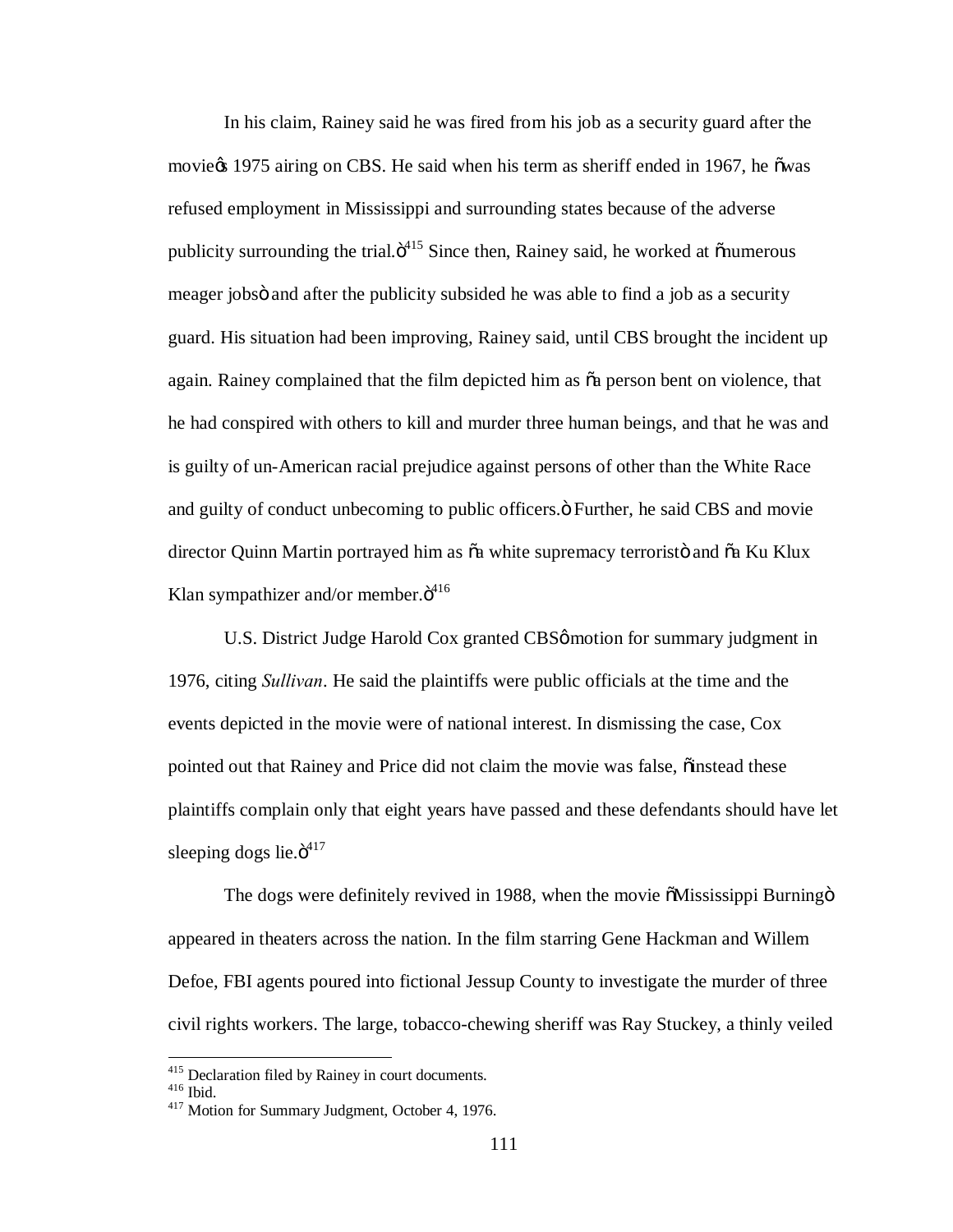stand-in for Lawrence Rainey. Rainey sued again, claiming that he was identifiable as the sheriff in the movie and seeking  $$8$  million from Orion Pictures.<sup>418</sup> In his 1989 claim, Rainey said õthe film depicts [me] as a terroristi They didnet use my namei they intended that sheriff to be me...the character in the movie was a big man like me, and he chewed tobacco like I chew tobacco all the time iThe actor had twice as big a chew of tobacco as I ever had, but they might as well have called him Lawrence Rainey. $\ddot{o}^{419}$  He also said he had not been a public official since 1967 and therefore on had not had access to the media. The was leading a quiet and peaceable life with his family ountil the movie was released.<sup>420</sup> However, Rainey did appear on the morning new shows, as well as Nightline and a Current Affair, after the movie was released.<sup>421</sup> This is the very activity that the nation the high court referred to in enunciating public officials of higher standard in proving fault in *Sullivan*. Public officials by their very definition are newsworthy characters and are often discussed in the context of important public events. Therefore, they have easy access to the media in order to refute false or misleading statements about them.

Orion's attorney, Jackson, Mississippi-based Jack Ables III, pointed out that in the movie, Sheriff Stuckey is not present at the shooting. In the film the sheriffy alibi is solid 6 he was playing poker with his wife t brother and his two cousins, losing \$11.38 during the night.<sup>422</sup> (In real life, Rainey said he was in a Meridian hospital at his ill wife $\alpha$ bedside.) Most notably in this case, however, Orion sought to prove truth, which is an

 <sup>418</sup> *Rainey v. Orion Pictures* (1989), No. E89-0014, originally filed in Neshoba County Circuit Court and later moved to U.S. District Court for the Southern District of Mississippi, Eastern Division.<br><sup>419</sup> Rainevos claim filed with court documents.

<sup>420</sup> Ibid.<br>
<sup>421</sup> Deposition transcript, 175, *Rainey v. Orion Pictures*.<br>
<sup>421</sup> Deposition transcript, 175, *Rainey v. Orion Pictures*.<br>
<sup>422</sup> Orion& First Request for Admission by Lawrence A. Rainey, E89-0014, submitted b April 24, 1989.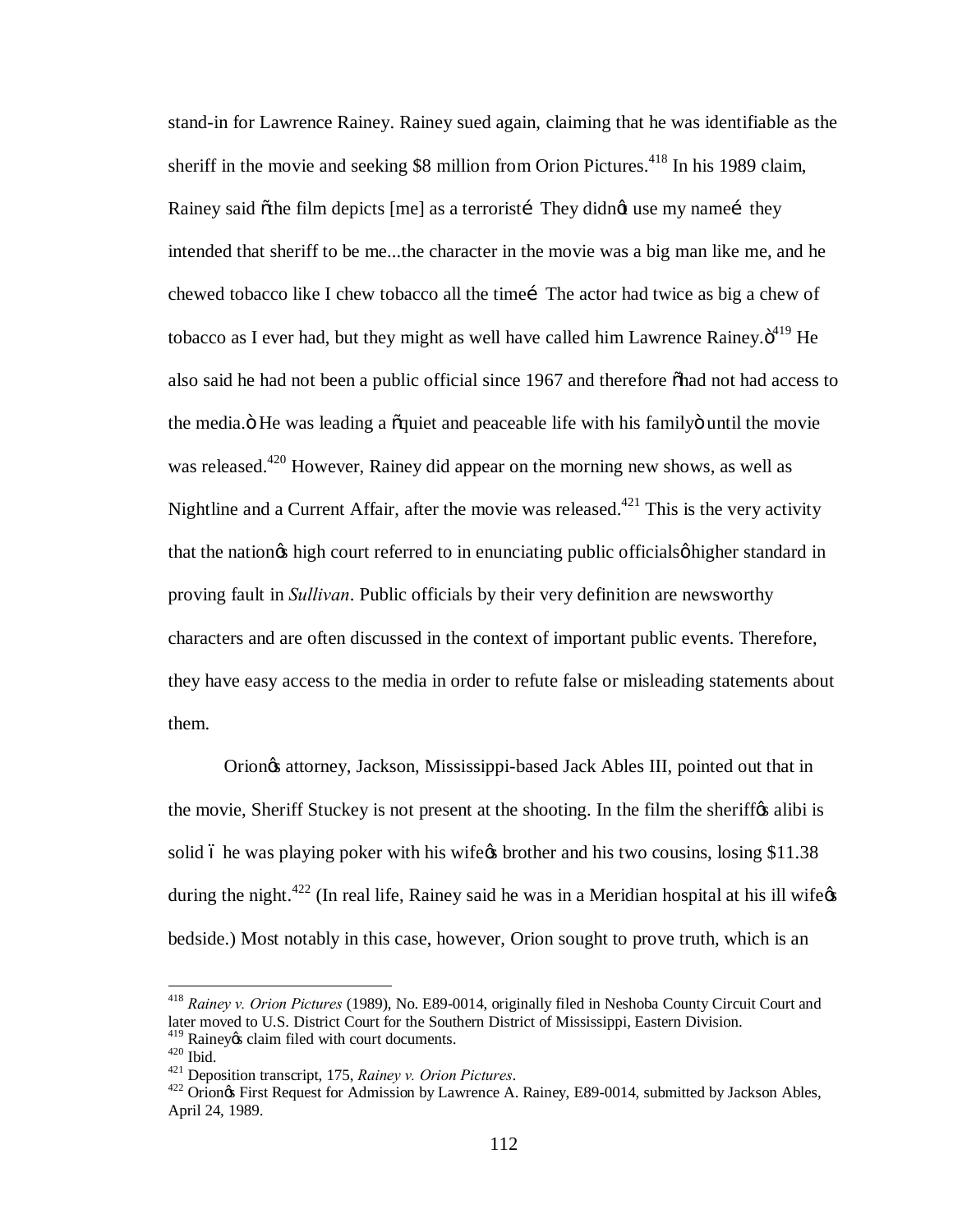absolute defense in defamation suits. Ables warned in early court documents that the defense would prove Rainey was involved in the murders.<sup>423</sup>  $\delta$ Because Rainey seeks relief for defamation based on the  $\exists$ implication of involvement in the events, Orion is entitled to prove the truth of Rainey involvement in the events he alludes to in his complaint. $\ddot{\mathrm{o}}^{424}$  Ables then set out to prove Rainey was a member of the Klan, to establish his presence at Klan meetings, laying out details of his harassment and even the murder of two other black men while he was sheriff. Ables also said he would introduce evidence that was not available in the 1965 trial that would prove Rainey was involved in the conspiracy to kill Schwerner, Goodman and Chaney.

In court documents, Ables said Rainey and the other defendants in the civil rights case  $\tilde{\sigma}$  took the defensive tack that membership in and activity by the  $\tilde{\sigma}$ . White Knights of the KKK $\phi$  in 1964 was noble, selfless, and patriotic. The 3,000-page transcript is replete with this drivel. Rainey then presented himself as a -Christian *sentinel* guarding white Neshoba Countians against hordes of black communists who were there, among other things, marshaling local blacks to sign pledge cards to rape a white woman at least once a week all summer during  $1964.\ddot{\sigma}^{425}$ 

In his deposition during the Orion case, Rainey again denied he was involved in the murders.  $\delta I$  wasn $\alpha$  even in the county that week. $\delta^{426}$  When Ables pressed him and questioned the veracity of his alibi, it was if the former sheriff was on trial for murder.

Rainey:  $\delta$ You see, that $\alpha$  been 25 years ago. $\ddot{\text{o}}$ 

<sup>423</sup> Interview with Jack Ables, April 21, 2008. <sup>424</sup> Response filed by Orion, June 5, 1989. Emphasis added by Ables in the original document. <sup>425</sup> Ibid. <sup>426</sup> Deposition transcript, 21, *Rainey v. Orion Pictures*.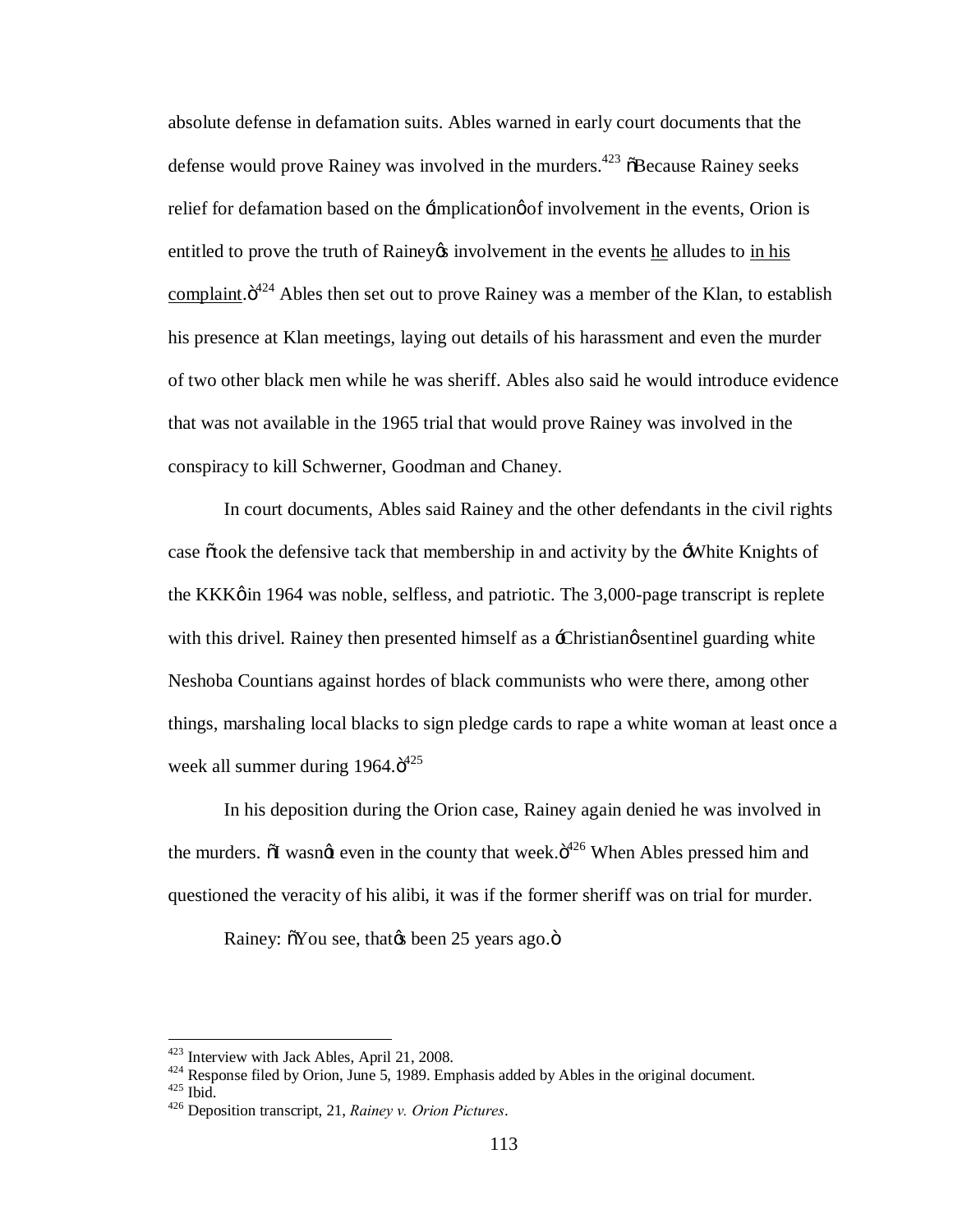Ables:  $\delta I$  understand that. But this is the biggest thing that ever happened in your life, I imagine. $\ddot{\text{o}}$ 

Rainey:  $\delta$ Yeah, and the aggravating est thing. $\ddot{\mathrm{o}}$ 

Ables:  $\delta$ Igm sure it is. Nobody much let this get out of your memory all these years, have they?"

Rainey:  $\delta$ And these dad-blamed moviemakers and news reporters and all, they just keep it going. $\ddot{\sigma}^{427}$ 

Perhaps most damning, Ables introduced as evidence a 1970 oral history with Paul B. Johnson, Jr., who was governor of Mississippi from 1964 to 1968.<sup>428</sup> In the interview, Johnson implicated Rainey and Price in the murders.  $\delta$ Actually, one thing that is not known to the people anywhere in this country is that these Klansmen 6 of course I knew them very well 6 did not actually intend to kill these people. What happened was that they had been taken from the jail and brought to this particular spot. There were a good many people in the group besides the sheriff and deputy sheriff and that group. What they were going to do, they were going to hang these three persons up in a big cotton sack and leave them hanging in the tree for about a day or a day and a half, then come out there at night and turn them loose. They thought that they'd more or less scare them off. $\ddot{o}$  But, Johnson said, they accidentally killed Chaney, the black civil rights worker, who õwas acting kind of smart aleck and talking pretty big, and one of the Klansmen walked up behind him and hit him over the head with a trace chain that you use, you know, plowing and that sort of thing the chain came across his head and hit him just above the bridge of the nose and killed him as dead as a nit. After this boy had

<sup>&</sup>lt;sup>427</sup> Ibid.<br><sup>428</sup> The Sept. 8, 1970 interview was conducted by T.H. Baker at the governor<sub>f</sub> home in Hattiesburg and is housed in the Lyndon Baines Johnson Library in Austin, Texas.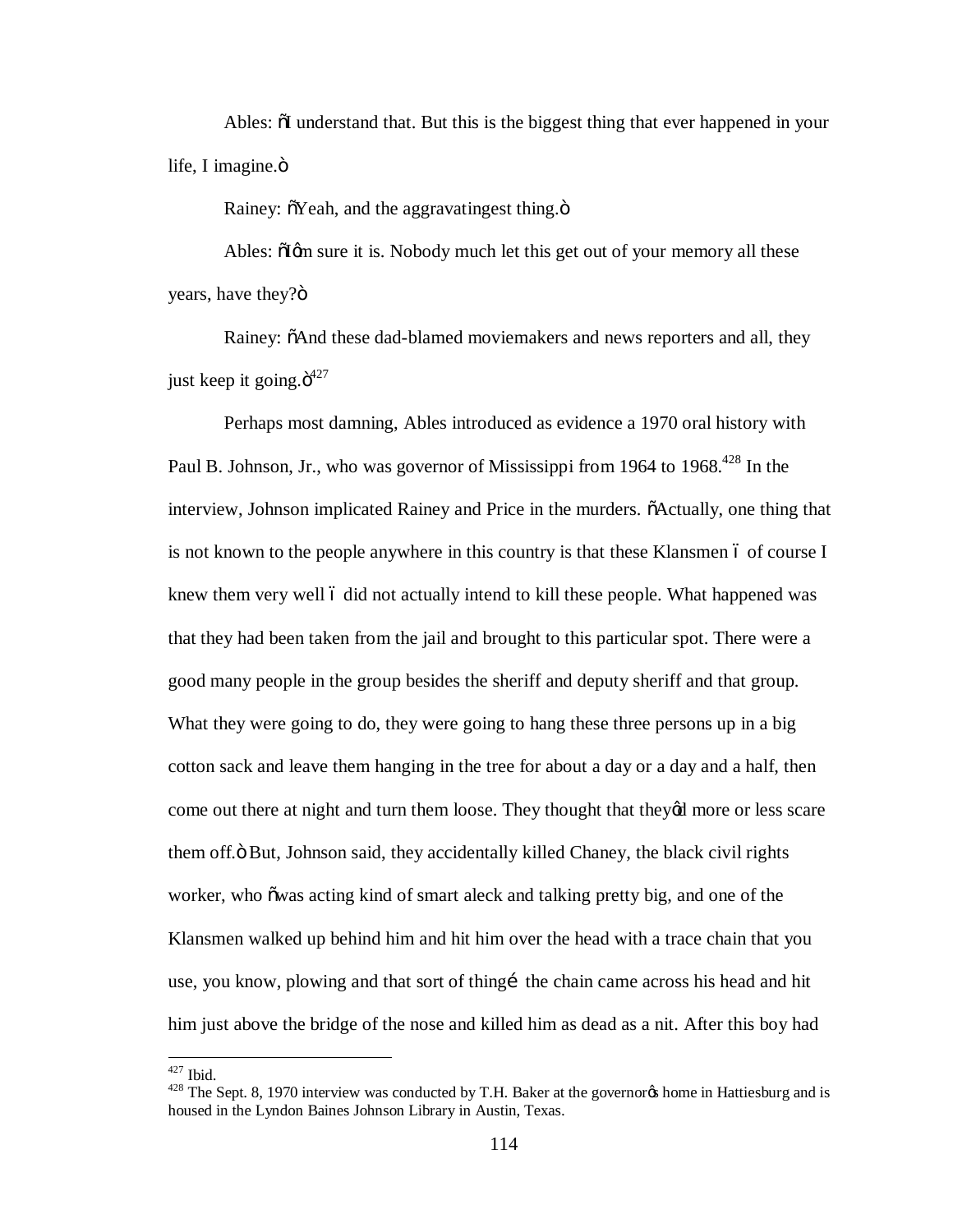been killed, then is when they determined,  $\exists$ Well, we we got to dispose of the other two. $\emptyset$ Very, very few people know. $\ddot{o}^{429}$ 

Ables also waded through several of Rainey & defense tactics as carried out by his attorney, James McIntyre, during the federal government is trial for civil rights violations. Among them, McIntyre said at trial that the three bodies were illegally exhumed because the FBI had no permit for exhumation from the Mississippi State Board of Health. Ables asked during the deposition,  $\delta$ Igm just wondering, why would you need a motion to be made like that? $\ddot{o}^{430}$  He also said he was preparing to call witnesses who could testify of the sheriff $\alpha$  involvement in the murders. Rainey dropped the case against Orion in August 1990. His attorney filed a motion to dismiss the suit, and the judge to order of dismissal came down the next day.<sup>431</sup> Rainey, the stalwart of southern libel plaintiffs, had reached the end of the line. Race making as a southern mainstay was reaching the end of the line. Twenty six years had passed since the *Sullivan* decision came down. Members of the media, exercising their First Amendment right and responsibility to report on events about public officials and on events of public interest, had spent untold millions trying to defend that right. But they would not be the only ones paying such a high price.

<sup>429</sup> Ibid, 32-33. <sup>430</sup> Deposition transcript, 219. <sup>431</sup> Order of dismissal, *Rainey v. Orion Pictures*, August 21, 1990.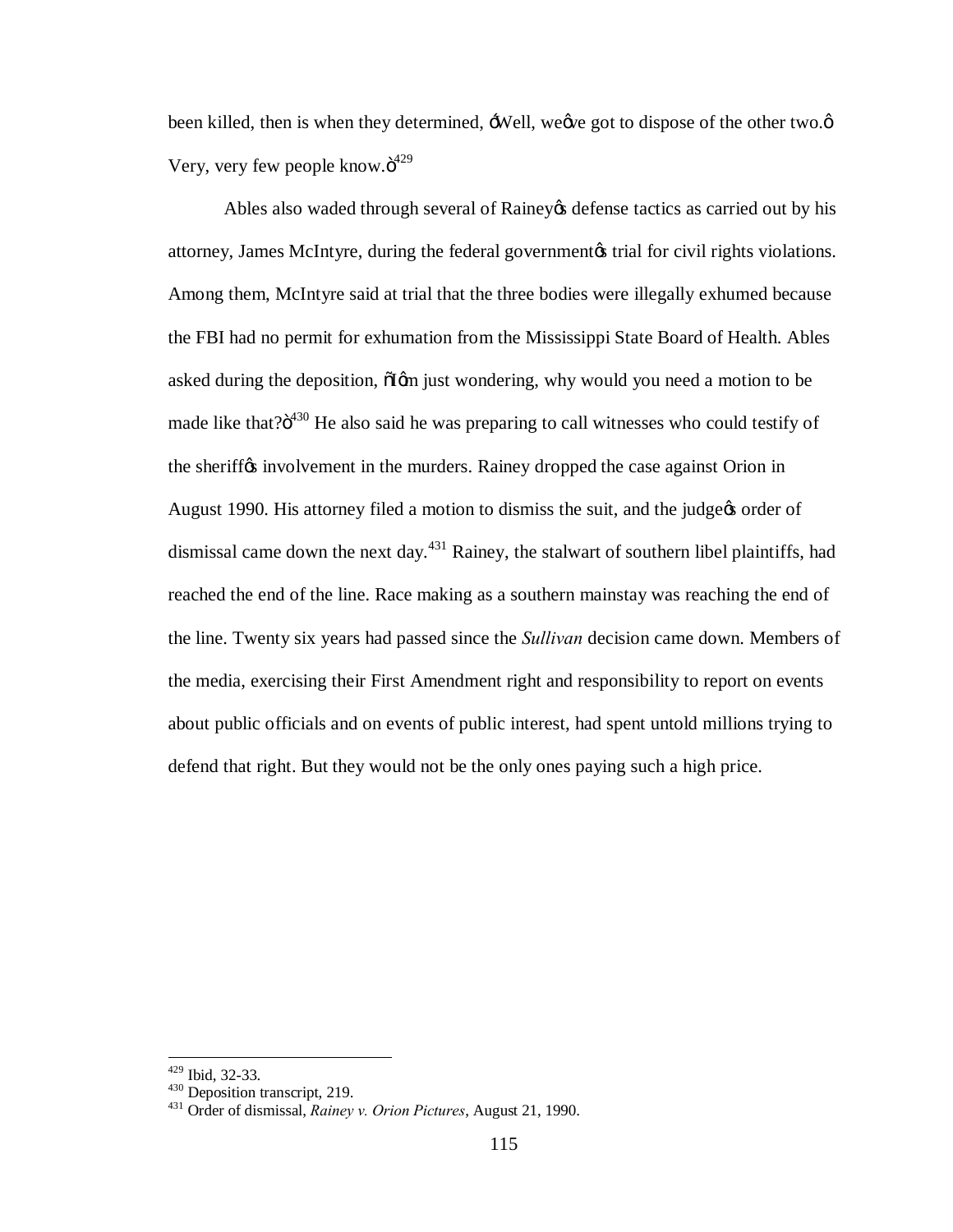## **CHAPTER FIVE**

# **Fighting Southern Editors**

The northern media were not the only ones getting sued over the civil rights story. Several libel battles that have received little attention include suits against Pulitzer Prize winners publishing in the South. Any journalist who threatened the status quo could become a target. This included Buford Boone of the *Tuscaloosa News* in Alabama, and in Mississippi, Hodding Carter Jr. of the Greenville *Delta Democrat-Times* and Hazel Brannon Smith of the *Lexington Advertiser*. While these three editors became well known for their civil rights-era journalism, less is known about southerners *φ* attempts to silence them using libel law. They were revered nationally but hated in their own communities. All three won their Pulitzers for progressive editorials on civil rights, and those awards merely underscored the prevailing belief in their own hometowns that they were traitors to the southern cause.<sup>432</sup>

Narratives of white supremacy had long woven their way through the southern press, contributing to the cult of whiteness. Blacks were only covered in the mainstream southern press when they were accused of crimes. Coverage of births, deaths, marriages and graduations was nonexistent and in keeping with the making of racial otherness. Packaged for the white consumer, newspapers across the South wrote glowing editorials about the activities of their local White Citizens  $\phi$  Council chapter, for example, which typically included what they called  $\ddot{\sigma}$ the finest white citizenry. $\ddot{\sigma}$  It was unacceptable when

<sup>&</sup>lt;sup>432</sup> Other southern editors who won the Pulitzer Prize for civil rights coverage and editorials included Harry Ashmore, editor of the *Arkansas Gazette*, Lenoir Chambers, editor of the *Virginian-Pilot*, Ira B. Harkey Jr., editor of the Pascagoula *Chronicle Star*.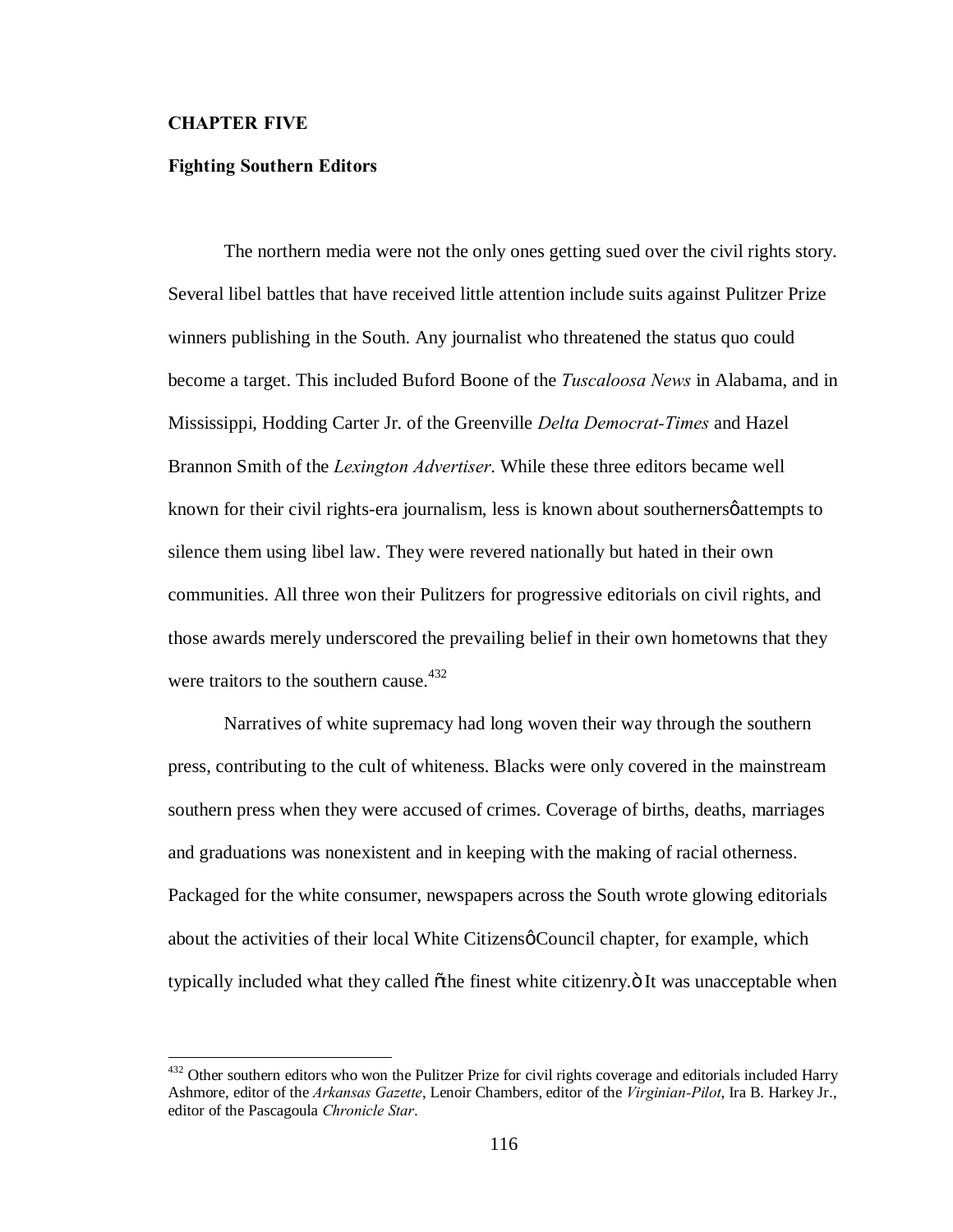white journalists wrote about blacks without using subversive racial stereotypes per tradition. When they did, they paid for it.

## **Buford Boone and the Imperial Wizard**

Buford Boone grew up working on his family to comfortable 100-acre farm in middle Georgia in the 1910s and early 1920s. He would become an unlikely foe for one of the most infamous white supremacists of the civil rights era.<sup>433</sup> Like most southern editors, Boone was not liberal. Nor was he an integrationist. However, he was considered an extremist for his moderate views on race and his stance that desegregation laws must be obeyed. Boone the ancestors were Confederates on both sides of his family, and a greatgrandfather had been killed at Bull Run. But his grandfather, who also had been injured in the war and lived well into his 90s, slowly evolved to believe black people should be treated as human beings. The farmer and state legislator even said so publicly later in life and planted the seeds his grandson would grow years later. $434$ 

Boone earned his degree in journalism from Mercer College in Macon and took his first job as a reporter for the *Macon Telegraph*. When the United States entered World War II, he became a wartime special agent for the Federal Bureau of Investigation, writing speeches for J. Edgar Hoover. After the war, he returned to the *Telegraph* as managing editor before being wooed to the *Tuscaloosa News* as editor and publisher in 1947. He won the Pulitzer Prize 10 years later for editorials on Autherine Lucy attempt

<sup>&</sup>lt;sup>433</sup> Margaret Turner Stewart,  $\tilde{o}A$  Rhetorical Criticism of the Oratory of James Buford Boone, $\ddot{o}$  unpublished paper, 1966, Box 255, Folder 2, *Papers of Buford Boone*, University of Alabama (hereafter *Boone Papers*).

<sup>434</sup> Maurine Beasley and Richard Harlow, *Voices of Change: Southern Pulitzer Winners* (Washington: University Press of America, 1979), 55.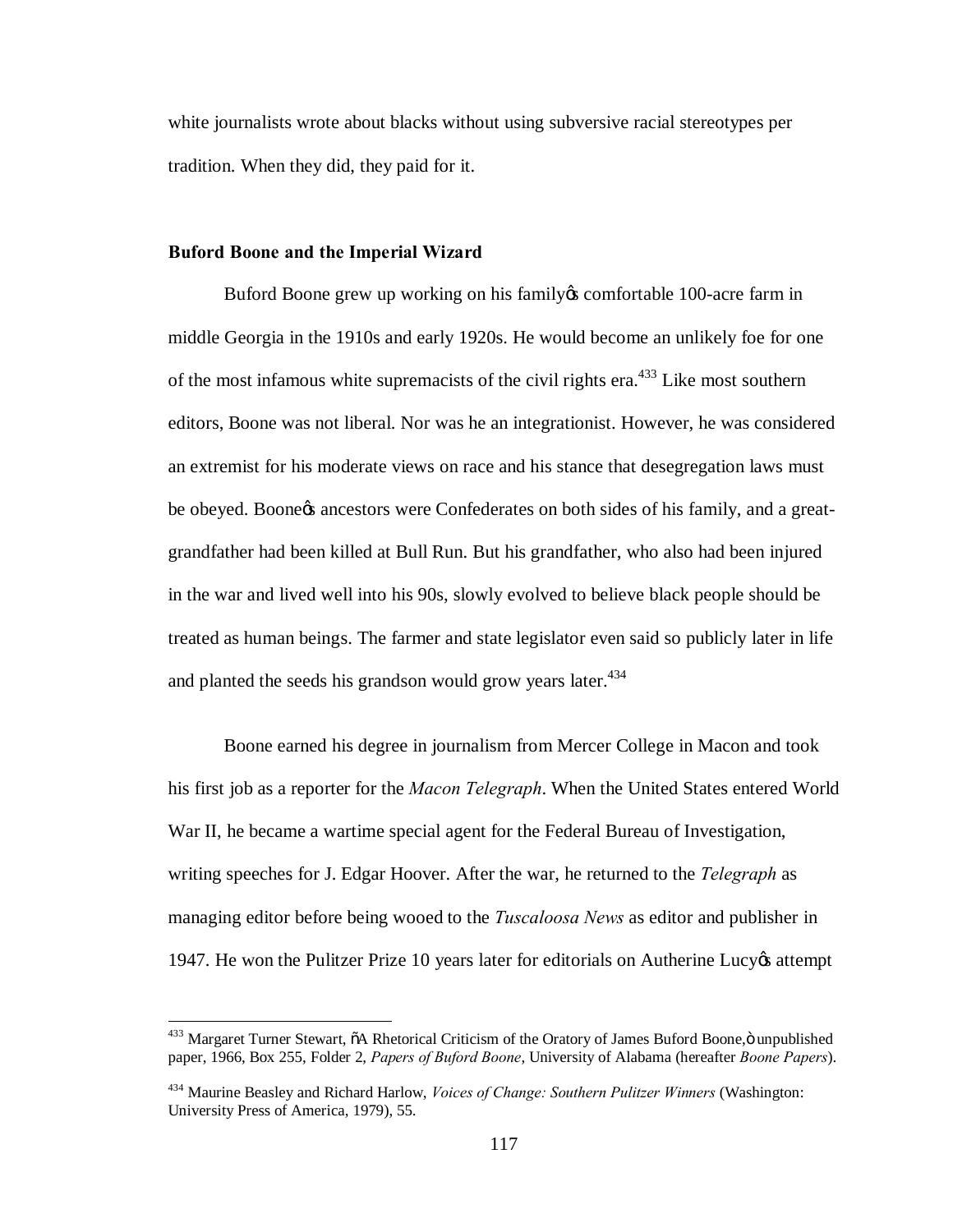to desegregate the University of Alabama in Tuscaloosa. The United States Supreme Court ordered Alabama to accept Lucy in 1956, but university leaders used mob violence as an excuse to expel her after three days, supposedly for her own protection. Boone editorials condemned the protestors, who hurled bricks, eggs and insults at the library science graduate student. He shamed university leaders and took the position that the law had to be obeyed:  $\tilde{o}$  the community of Tuscaloosa should be deeply ashamed 6 and more than a little afraidí No intelligent expression ever has come from a crazed mob, and it never will. $\ddot{\sigma}^{335}$  Boone urged calm and reasonable discussion of civil rights issues, but he did not editorialize on every civil rights story that arose. He spoke up when the story was in his own backyard, introducing radical ideas like suffrage and truly equal education for blacks. In Alabama, Boone& moderation resulted in canceled subscriptions, late-night telephone threats and bricks thrown in his windows. When Boone was not at home, callers would tell his wife that he was in danger.  $436$ 

Boone had long condemned the Ku Klux Klan. In 1949, he wrote a four-part series exposing the local Klangs secret start-up meetings, asking how a group labeled  $\ddot{\text{o}}$ subversive by the United States attorney general was able to meet in the Tuscaloosa courthouse on Friday nights.<sup>437</sup> Boone used an unnamed source attending the meetings to report the goings on verbatim. At a May 6, 1949 meeting, for example, Klansmen discussed a membership application from a  $\tilde{\text{op}}$  ossible candidate for sheriff. $\ddot{\text{o}}^{438}$  Boone wrote that at another meeting there was discussion about a local police officer who had to

<sup>&</sup>lt;sup>435</sup> Buford Boone,  $\delta$ What A Price For Peace, $\delta$  *Tuscaloosa News*, February 7, 1956, 1.<br><sup>436</sup> Gene Roberts & Hank Klibanoff. *The Race Beat, The Press, the Civil Rights Struggle, and the* 

*Awakening of a Nation* (New York: Knopf, 2006), 135. 437 *Tuscaloosa News*, May 27, 1949, 1. <sup>438</sup>*Tuscaloosa News*, May 29, 1949, 1.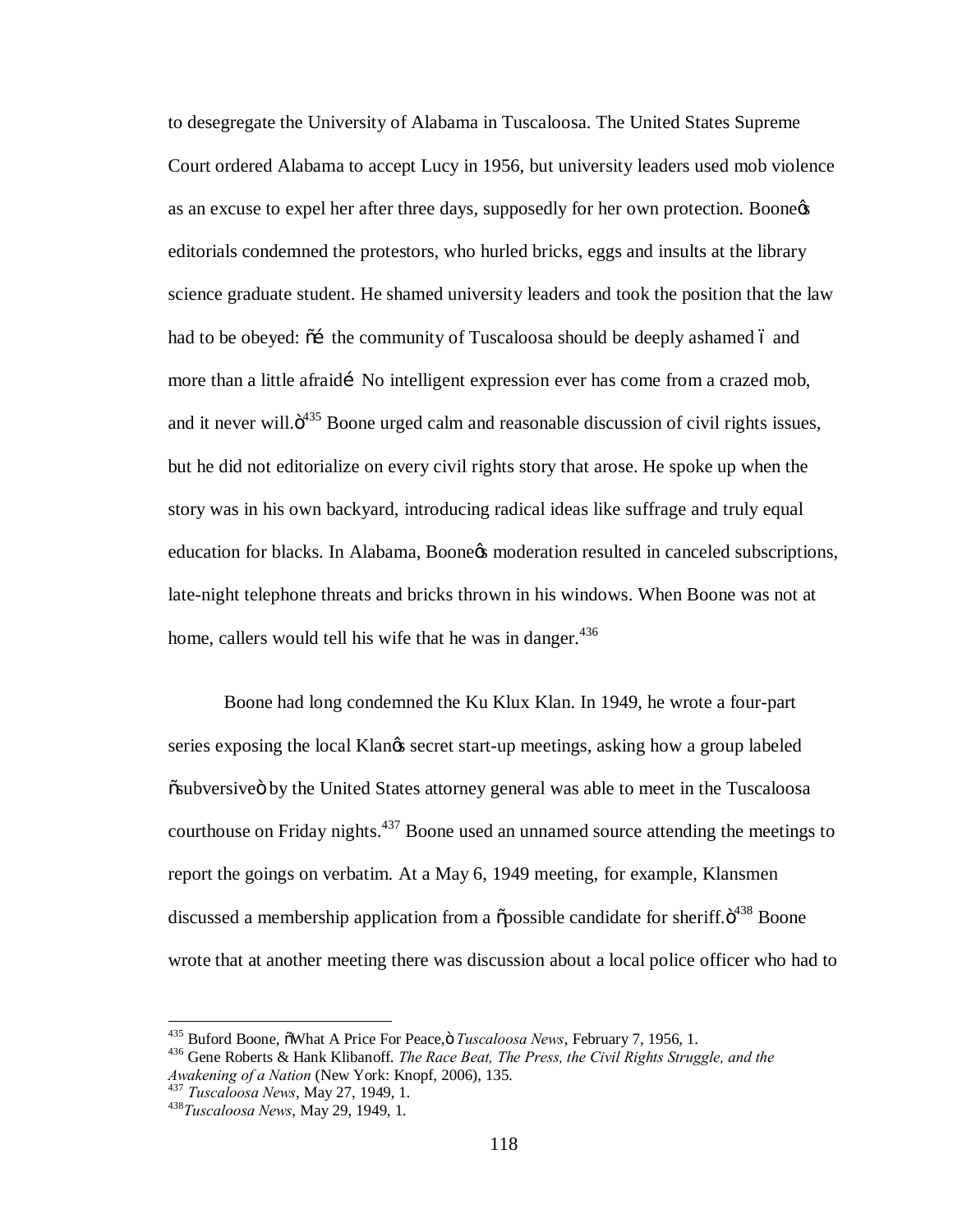work the night shift and could not make it to the gathering. During the meeting, Klansmen also complained about several undesirable situations in town, such as whites and blacks crowding into the same elevator at the First National Bank Building and how some black dishwashers in local restaurants laughed and talked with white waitresses. Boone also discussed the ceremonial elements of the meetings, referencing his interview with an anonymous member, and writing that an entire meeting was used to demonstrate and practice the Klangs secret handshake.<sup>439</sup>

After the series ran, Boone editorialized that the local Klansmen õare more than a little gullible. They are forking over \$10 [dues] for the privilege of affiliating with an organization which in present times is becoming more and more a discredit to itselfi We wouldnot classify the members of the local Klan as hoodlums, although they could become hoodlums under the protection of their masks and robes. $\ddot{o}^{440}$  Boone also said he had a list of the members of the local Klan, about 40 men, but had decided not to publish them  $\tilde{\sigma}$  present. We have placed the list in safekeeping. Whether it is brought out and published, or is given to law enforcement officers called upon to investigate illegal activities by hooded men in this area, will depend entirely upon the local Klan. $\ddot{o}^{441}$ 

Tuscaloosa<sub>/8</sub> white supremacists responded with a demonstration of their own. With the help of the Birmingham Klavern, a group of 126 donned their white robes and hoods and paraded around the *Tuscaloosa News* building on a steamy June night in 1949. But the Klan remained quiet in the months following their march, and other journalists praised Boone for putting the fledgling local group on the defensive before it got too

<sup>&</sup>lt;sup>439</sup> *Tuscaloosa News*, May 30, 1949, 1.<br><sup>440</sup> õWho Are Our Klansmen? *Tuscaloosa News*, May 31, 1949, 1.<br><sup>441</sup> Ibid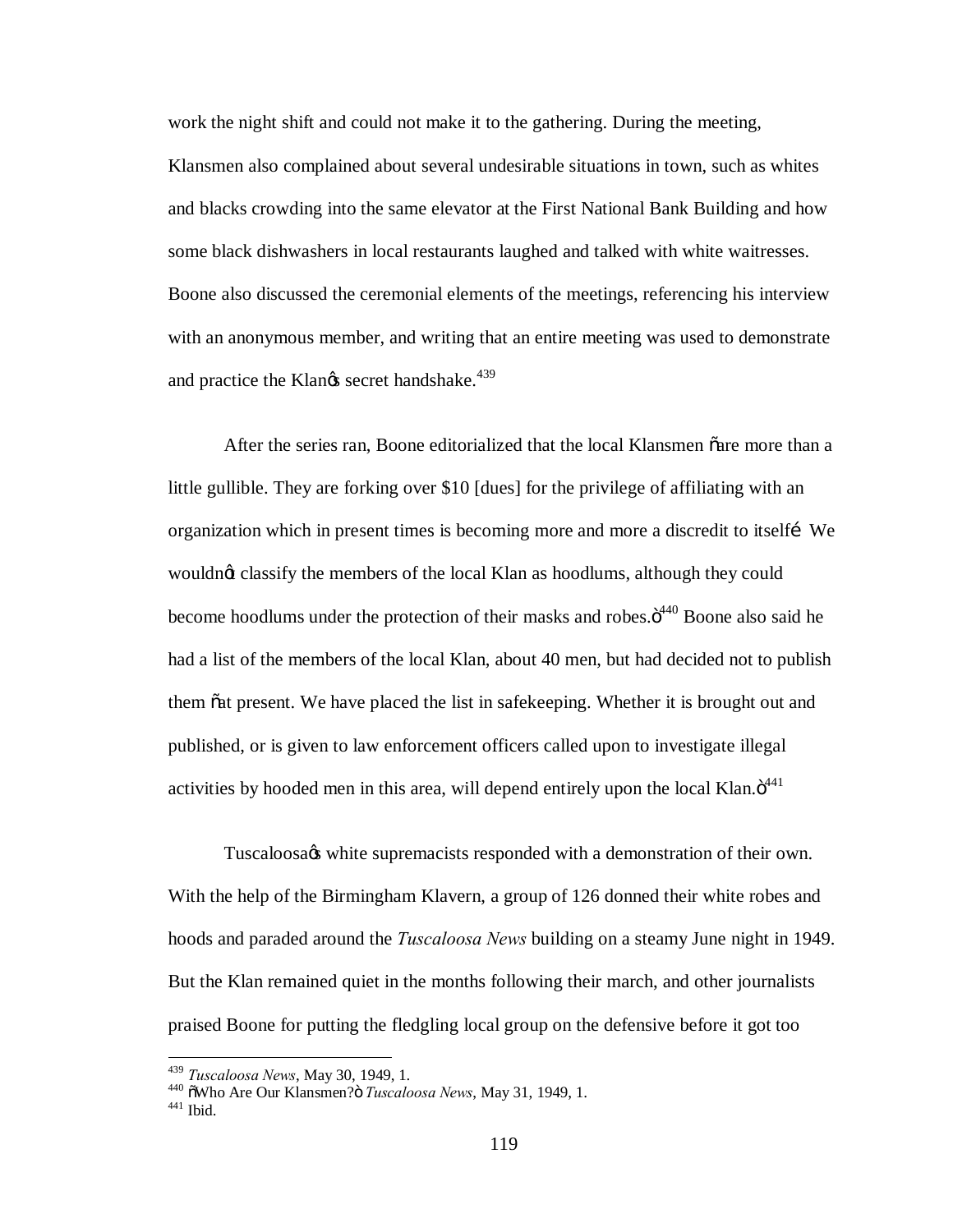bold.<sup>442</sup> In town, there was a flurry of discussion about the series, and some businesses selling the newspaper refused to display a *Tuscaloosa News* placard advertising the series. Some parents insisted their sons no longer work as newsboys, afraid they might be attacked.<sup>443</sup> Like Hodding Carter and Hazel Brannon Smith, Boone became well known outside the state.<sup>444</sup> He even turned down an offer from New York publisher Alfred A. Knopf to write a book on the southern moderate position. Boone told Knopf he was busy running a daily newspaper and did not want to become too detached from the community.<sup>445</sup> He barely had time to do a little fishing and some volunteer work in town.

In his coverage of the Klan, Boone began a long battle with Robert Shelton, a Tuscaloosa tire salesman who would become infamous as the Imperial Wizard of the United Klans of America, Knights of the Ku Klux Klan. For years Shelton sent the editor hate mail in response to his editorials. He blasted Boone during his speeches on the back of flatbed trucks at his Klan meetings. And he took the fight into the Alabama court system in July 1964, filing a libel suit against Boone and the *News* less than four months after the United States Supreme Court overturned *New York Times v. Sullivan*. <sup>446</sup> Shelton sought \$500,000 for an editorial headlined  $\delta$ Ready for Mob Control? $\ddot{o}$  where Boone wrote that the Klan was a lawless gang that police must rein in.<sup>447</sup> He wrote:  $\delta$ Supreme commander of these reckless and irresponsible white elements is a sickly-looking, pitiable little man named Robert Shelton. He has no life savings at stake in any private

<sup>&</sup>lt;sup>442</sup> Spencer R. McCulloch,  $\tilde{\sigma}$ Fighting Alabama Editor Stops the Klan,  $\tilde{\sigma}$  *St. Louis Post-Dispatch*, November  $29, 1949.$ <sup>443</sup> Ibid.

<sup>445</sup> See e.g., on The Voice of Reason, on New Republic, January 21, 1957, 5-8.<br>
445 Boone to Knopf, May 7, 1959, Box 255, Folder 2, *Boone Papers.*<br>
446 Shelton v. Tuscaloosa Newspapers, Circuit Court of Tuscaloosa County, 23, 1964. <sup>447</sup> July 7, 1964, *Tuscaloosa News*, 1.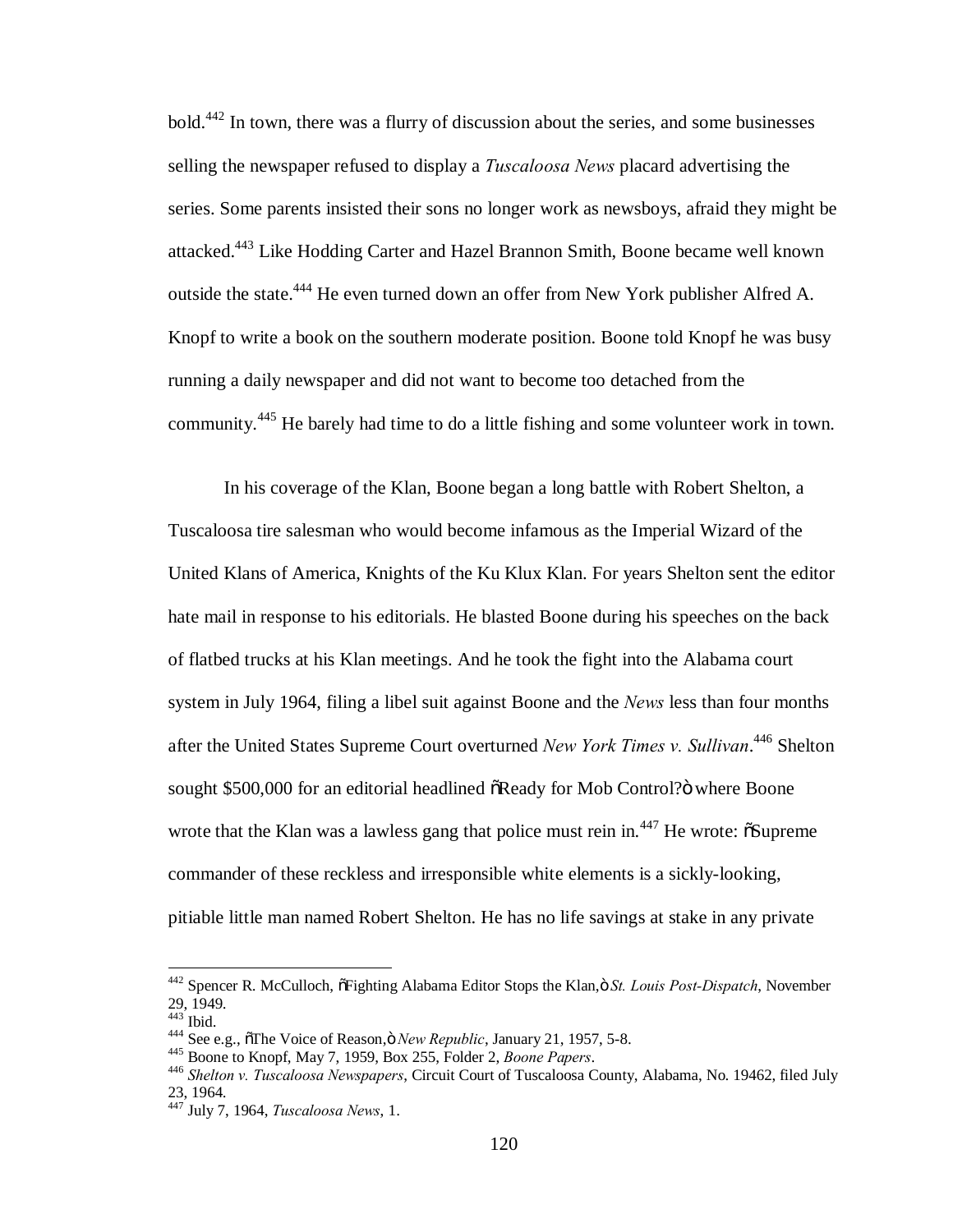business enterprise. He has been reduced to living as a human jackel on a racket known as the Ku Klux Klan. $\ddot{o}^{448}$  Boone $\alpha$  editorial ran in response to a series of violent racial clashes in Tuscaloosa in July 1964. Among them, whites had kicked several black men out of Tom's Snack Bar. Whites also marched in front of the movie theater bearing signs that read,  $\delta$ Will you pay a buck to sit next to a coon? $\delta^{449}$  Boone called those signs  $\tilde{\alpha}$  asinine  $\ddot{\alpha}$  in his editorial. Members of the Klan raided as many as 3,000 papers from the *News* coin machines in an attempt to deter the coverage.<sup>450</sup> As Boone challenged the supremacy of whiteness, the Klan resorted to thieving like a pack of juvenile delinquents.

Sheltongs libel suit included a litany of complaints typically found in libel cases. He said he suffered embarrassment by Boone $\alpha$  editorial and damage to his character and reputation, that he was subject to  $\ddot{\text{o}}$  public contempt, ridicule and shame, $\ddot{\text{o}}$  and that he suffered in his  $\tilde{\text{op}}$ rofession, business or trade. $\ddot{\text{o}}^{451}$  Boone used the suit to try to delve deeper into Klan activities. During discovery, Boone & attorney Bruce McEachin sought membership rosters of the state and county Klan, any photos of Klan meetings, rallies, or cross burnings, copies of the Klangs newspaper *The Fiery Cross*, copies of the groupgs bylaws and other written Klan material. He also sought Sheltongs income tax returns to determine whether the Imperial Wizard had actually been damaged in his business as a result of the editorials. Boone said the editorial was a matter of public interest and his free speech and press rights were clearly protected by the First Amendment. In his original complaint, Shelton did not use the words  $\tilde{c}$  actual malice, $\ddot{o}$  in spite of the fact that the new *Sullivan* doctrine required that the plaintiff prove such. Boone<sub>rs</sub> attorney was

 $448$  Ibid.

<sup>&</sup>lt;sup>449</sup> Memo from Boone¢s attorney, Bruce McEachin, August 18, 1964, Box 255, Folder 9, *Boone Papers.*<br><sup>450</sup> Boone to McEachin, August 26, 1964, Box 255, Folder 9, *Boone Papers*.<br><sup>451</sup> Complaint, *Shelton v. Tuscaloosa Ne*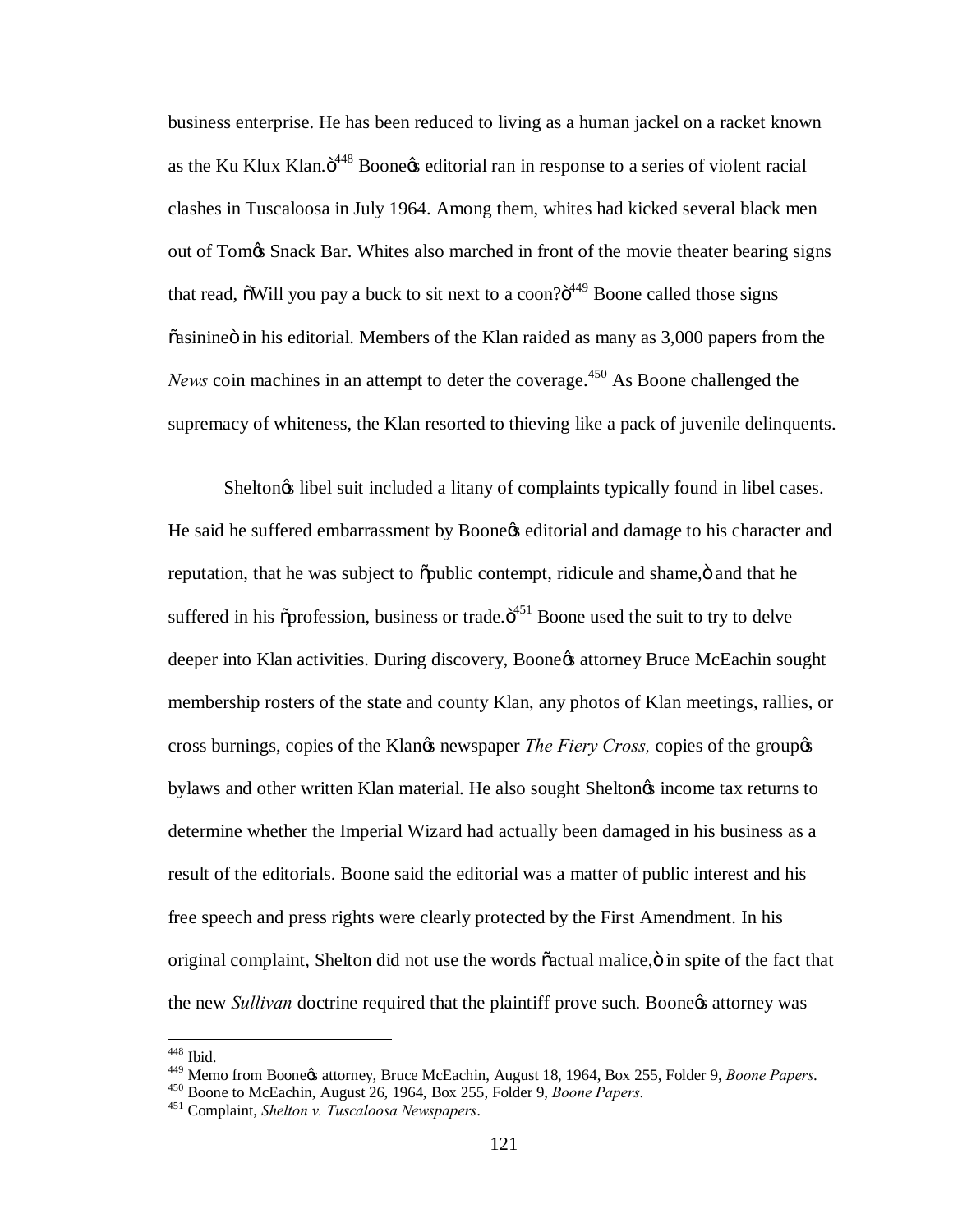sure to address it, however, arguing that Shelton did not  $\tilde{\text{c}}$ sufficiently allege that Boone published the editorial with reckless disregard for the truth.<sup>452</sup> Also, Boone said his words were fair comment or criticism in the form of an editorial.<sup>453</sup>

Meanwhile, Shelton filed a second \$500,000 libel suit against Boone in 1965 in circuit court in Tuscaloosa, also for an editorial that ran in July 1964. $454$  He complained that the second editorial was false and defamatory, noting that Boone called him  $\tilde{o}a$  threat to the general public and  $\tilde{o}a$  leader of  $\pm$ gorillas *g* uncaged but waiting to bite, as one who 'crawls' out at night to use the cover of darkness to defy and disobey the law and to lead others to do so $\acute{0}^{455}$ 

At his October 14, 1964 deposition, Shelton refused to answer 139 of the 210 questions posed by McEachin, mostly queries related to Klan activities and his work as Klan leader. It was as if Boone was putting Shelton on trial. For example, McEachin asked Shelton details of his whereabouts and activities relating to the 1961 Mother & Day beatings of the Freedom Riders in Birmingham. Shelton argued he was protected by his First Amendment right of association. Circuit Court Judge Walter B. Henley ordered Shelton to answer 64 of the 139 questions the Imperial Wizard originally refused to answer.<sup>456</sup> He did not, however, require Shelton to hand over membership lists or photos taken during Klan rallies, meetings or cross burnings. Judge Henley said it would first have to be proven that the group was engaged in or sanctioning illegal activities before it could be compelled to reveal membersønames. He did require that Shelton provide

<sup>&</sup>lt;sup>452</sup> Demurrer to the complaint, *Shelton v. Tuscaloosa Newspapers*.<br><sup>453</sup> William Prosser, Torts 812-816 (3d ed.1964).<br><sup>454</sup> õShelton Files New Suit Against News, ö *Tuscaloosa News*, July 15, 1965. The editorial was cal õLullaby and Goodnight.ö The second suit was Case. No. 20828, also filed in Circuit Court in Tuscaloosa.<br><sup>455</sup> Shelton to Boone, July 9, 1964, Box 255, Folder 9, *Boone Papers*.<br><sup>456</sup> Court order, January 16, 1965. *Shelto*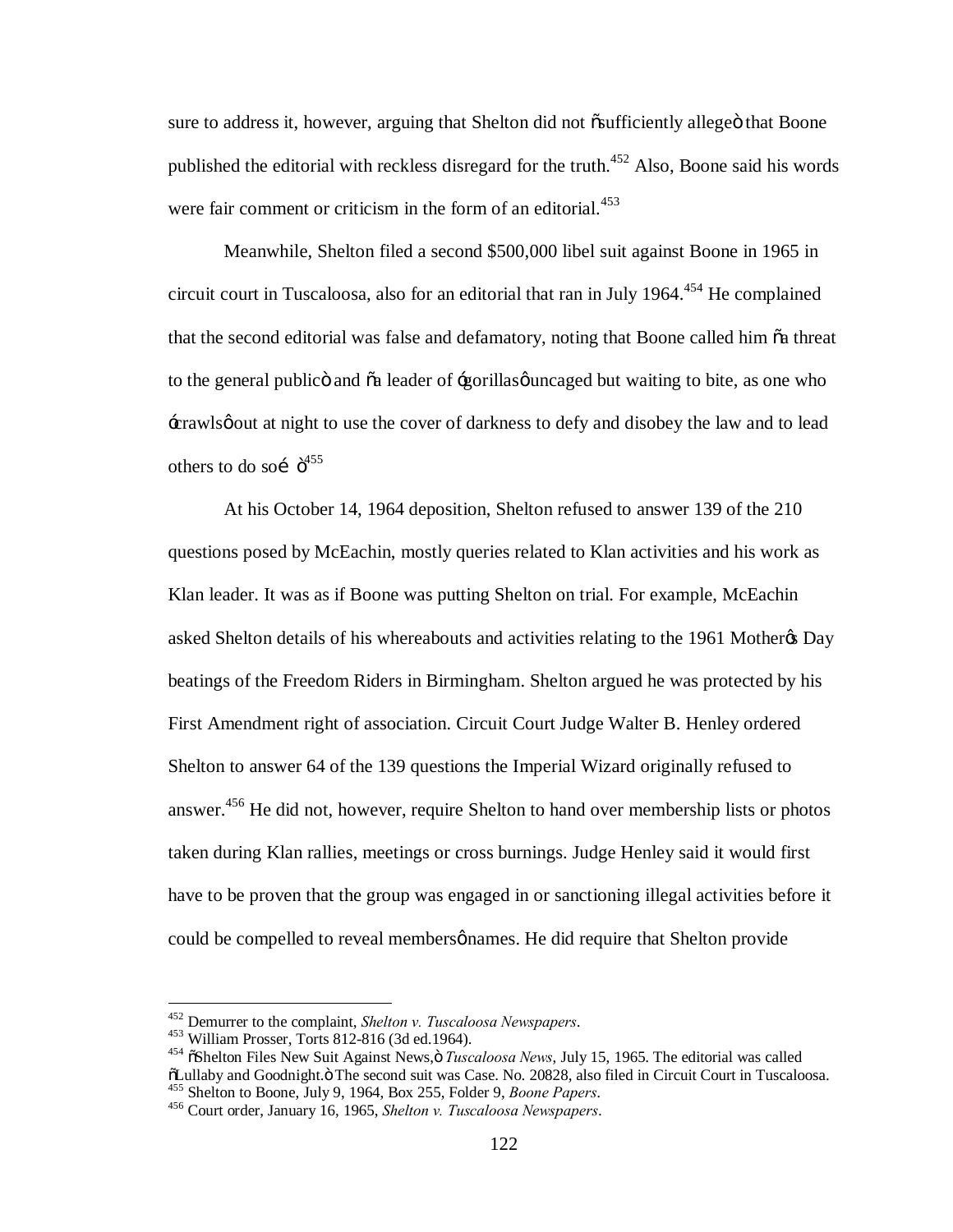copies of all editions of the *Fiery Cross*. Boone appealed the judge of ruling to the Supreme Court of Alabama.<sup>457</sup> He argued that he sought to prove Sheltongs bad reputation existed before Boone<sub>g</sub> editorials ran.<sup>458</sup>

Ironically, in appeal documents, Shelton<sub>*i*</sub>s attorney relied on *NAACP v. Alabama*, where the United States Supreme Court ruled that Alabama officials could not require the NAACP to hand over its membership lists.<sup>459</sup> In this case, Shelton argued, the court recognized othe vital relationship between freedom to associate and privacy in one association, ö and that to turn over the Klan roster would õaffect adversely ö the group  $\alpha$ efforts  $\tilde{\sigma}$  footer beliefs which they have a right to advocate. $\ddot{\sigma}^{460}$  Also, Shelton argued, the Klan was not party to the suit 6 he was suing as an individual. In Sheltongs second case, Alabama $\alpha$  high court refused to hear Boone $\alpha$  appeal to require the Klan leader to answer the questions posed to him in his deposition. Once again, Boone wanted membership lists and answers to specific questions about Klan activities.<sup>461</sup>

Since Shelton alleged that he had been harmed financially from Boone editorials, the judge agreed that he should hand over his tax returns from 1963 through 1966, along with all accounting records showing his income. Those records reflect a steady increase in his paycheck as Shelton became more involved in the Klan. In 1963, Shelton reported to the Internal Revenue Service that he earned \$1,875 as a salesman, and

 <sup>457</sup> Memoranda of Authorities in Support of Motion of Defendants Tuscaloosa Newspapers and Buford Boone to Compel the Plaintiff to Answer Certain Questions Propounded to him on Oral Examination, December 16, 1964, *Shelton v. Tuscaloosa Newspapers*. McEachin argued that this information was needed in the discovery phase of the suit in order to  $\ddot{\text{o}}$  identify and locate persons having knowledge of the Plaintiff¢s reputation or character.ö<br><sup>458</sup> McEachin cited *Bryant v. Zimmerman*, 278 U.S. 68, 73 L. Ed. 184 (1928), where the court upheld a state

statute compelling the Klan to submit membership rosters, based on the õcharacter of the Klan $\alpha$  activities.  $\ddot{o}$  459 357 U.S. 449, 2 L.Ed 1488, 78 S. Ct. 1163 (1958).

<sup>&</sup>lt;sup>460</sup> Brief and Argument in Support of Answer and Return, August 5, 1965, before the Supreme Court of Alabama.

<sup>&</sup>lt;sup>461</sup> Petition for Writ of Mandamus, April 6, 1967.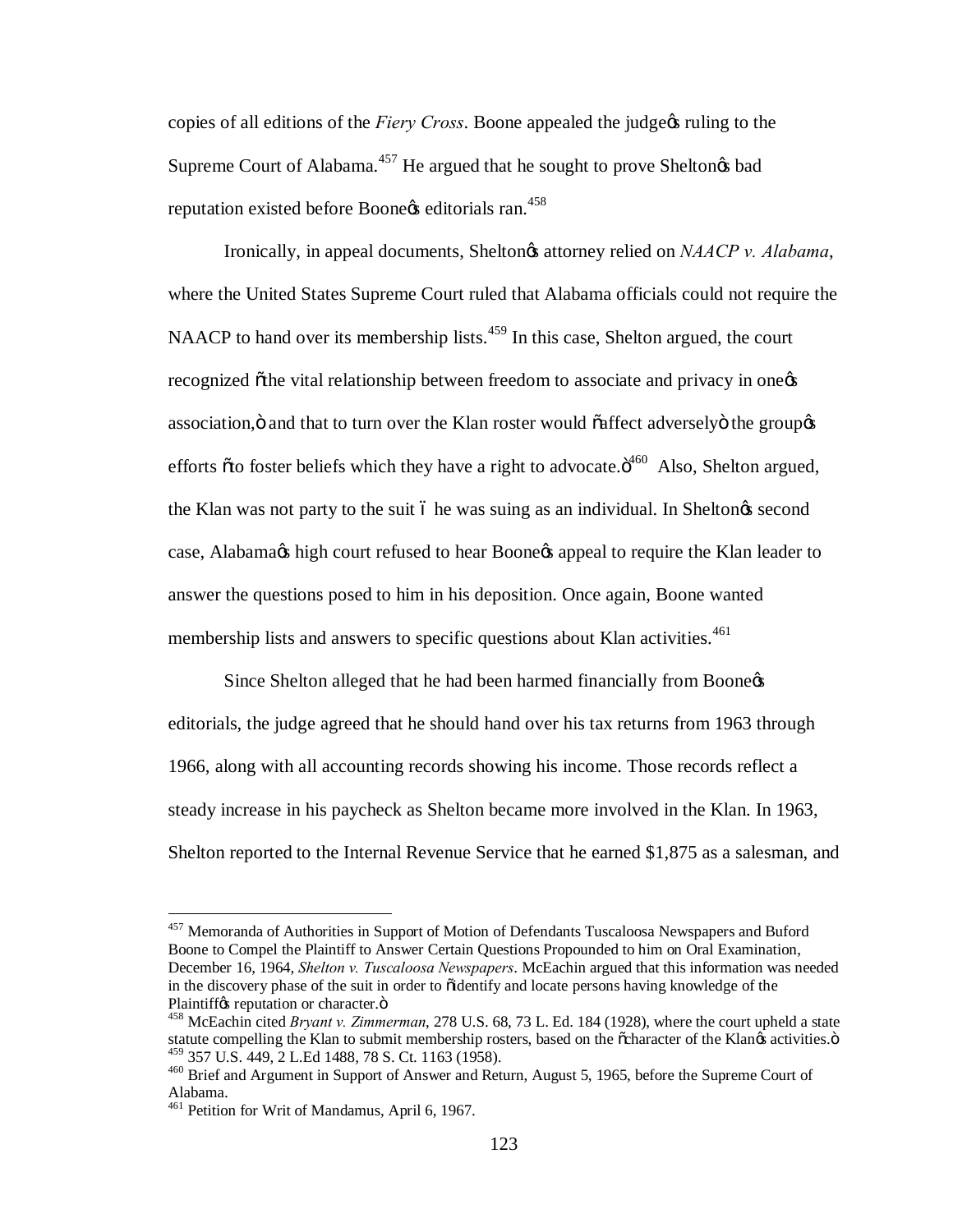listed his wife, Betty, as a housewife on their joint return.<sup>462</sup> In 1964, the year Shelton filed suit, he reported to the IRS that he earned \$3,576, a third of that income from his public relations work for the United Klans of America. In 1965, his income continued to increase steadily. Shelton listed his only occupation as president of the United Klans of America, with all of his wages  $6\frac{4,663.23}{6}$  coming from that group. He reported an incredible income jump in 1966 in the same occupation as Klan leader  $\acute{o}$ \$18,061.21. Clearly, Boone & attorney argued, Shelton had not suffered in his business as a result of the editorials.

At his lawyer is suggestion, Boone even thought about throwing a libel suit back at Shelton and the Klan after the Imperial Wizard called the publisher either a  $\tilde{\sigma}$ rattlesnake ö or a  $\tilde{\sigma}$ rat-snake ö during an April 1966 Klan meeting. However, he later discarded the notion.<sup>463</sup> Throughout the lengthy court battle, Boone kept tabs on Sheltongs activities, receiving memos from his reporters that read like FBI reports. At an April 17, 1965 rally, according to reporter Jimmy Mizellos memo to Boone, Shelton told members he would fight to protect Klan membership rosters just as the courts protected those of black organizations. Shelton also told the crowd that members of the media were welcome at the rally and that he had just talked to a reporter and photographer from the *News* before coming on stage. He got plenty of laughs and applause when he said in his microphone:  $\sigma$ The only thing I ask is if you bring Buford with you, leave him in the middle of the highway. $\ddot{o}^{464}$ 

 $^{462}$  Certified copies of Shelton $\alpha$  tax returns from 1963-1966, Box 256, Folder 11, Boone Papers.<br> $^{463}$  McEachin to Boone, February 24, 1966, Box 255, Folder 12, Boone Papers.<br> $^{464}$  Mizell to Boone. April 17, 1965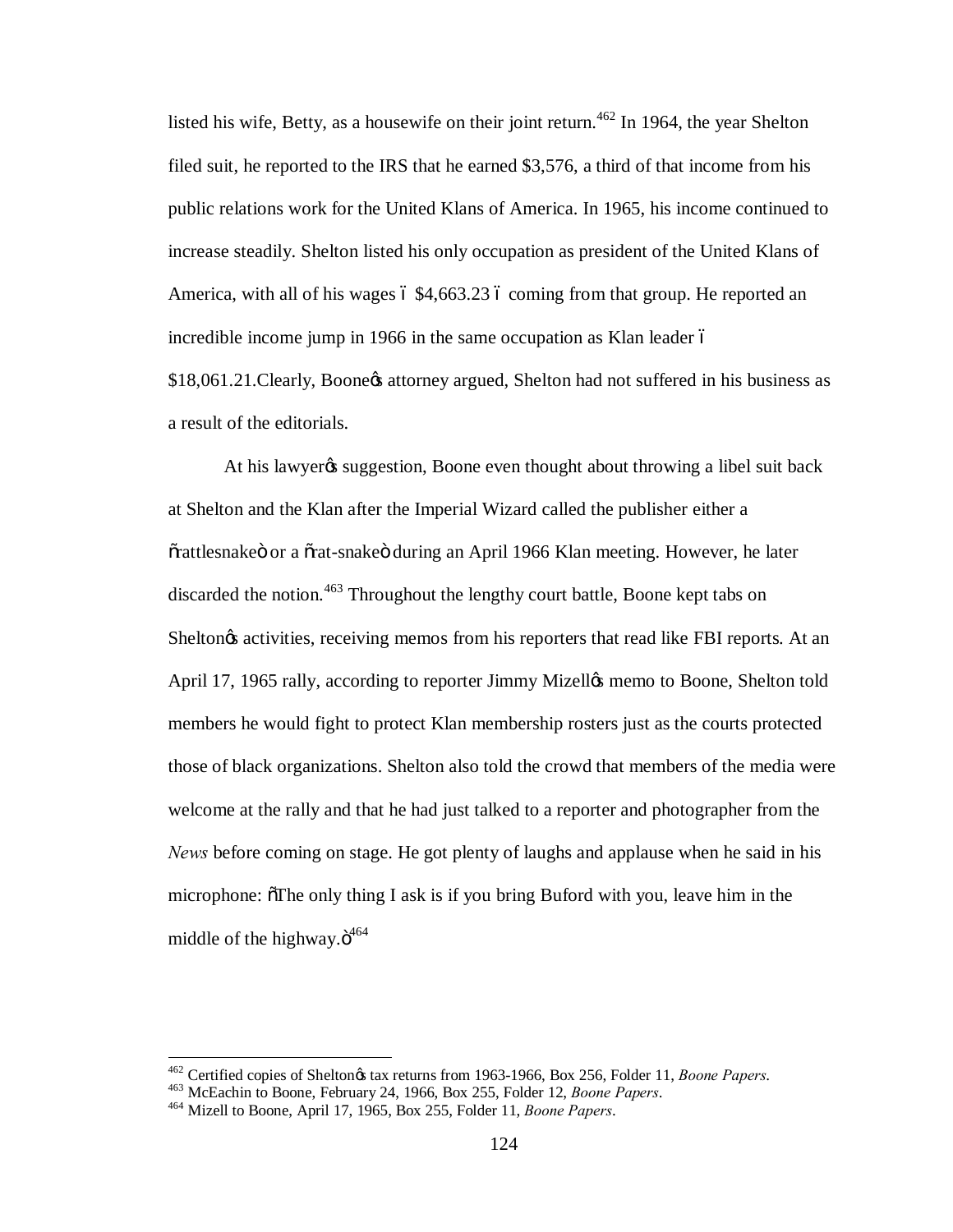Boone, meanwhile, tried to maintain a good relationship with the White Citizens  $\varphi$ Council that was active in Tuscaloosa.<sup>465</sup> He also kept FBI-like files on the group *s* leader Leonard R. Wilson. When Boone was asked to speak about desegregation issues at the organization's regular meeting, he agreed and did not back down from his moderate stance. Though there were a few hecklers who vowed to kill the next black person who stepped on the Alabama campus, Boone was treated cordially at the meeting. During his speech, he told the audience he supported the Supreme Court & desegregation ruling in *Brown v. Board of Education* (1954).  $\delta$ I believe the Supreme Court decision had to come and that it was morally right i But we have been telling the rest of the country to go to hell and we cangt do that and get away with it. $\ddot{o}^{466}$  After the meeting Boone wrote a note to himself and put it in his files:  $\delta$ [Reporter] Bob Kyle told me that I looked like I was scared to death when I started speaking and that if I had been any worse I would have had to sit down. I told him that this was one time that he was wrong, that I was terribly nervous but I wasn $\alpha$  scared. $\ddot{\mathrm{o}}^{467}$ 

Boone also worked with the U.S. House of Representatives Committee on Un-American Activities in its investigation of Shelton.<sup>468</sup> He agreed to mail committee members a photo of Shelton at an August 1965 rally where he is pictured with the three men accused of the murder of civil rights demonstrator Viola Liuzzo.<sup>469</sup> Boone wrote

 $465$  In a friendly exchange of letters, White Citizens  $\phi$  Council chairman Leonard R. Wilson assured Boone that his organization would cooperate with the *News* and help Boone provide accurate coverage of the

<sup>&</sup>lt;sup>466</sup> Speech to the West Alabama Citizensø Council, Tuscaloosa County Courthouse, January 4, 1957, Box 255, Folder 7, *Boone Papers*.<br><sup>467</sup> Memorandum re: Speech to Citizensø Council of West Alabama, January 4, 1957, Box 255, Folder 7,

*Boone Papers*. <sup>468</sup> Boone to Donald P. Appell, U.S. House of Representatives Committee on Un-American Activities,

April 20, 1965, Box 255, Folder 11, *Boone Papers*.<br><sup>469</sup> The three men, Collie Wilkins, William Eaton and Eugene Thomas were charged with murder after

Liuzzo, a white woman from Michigan, was shot twice in the head after the Selma to Montgomery marches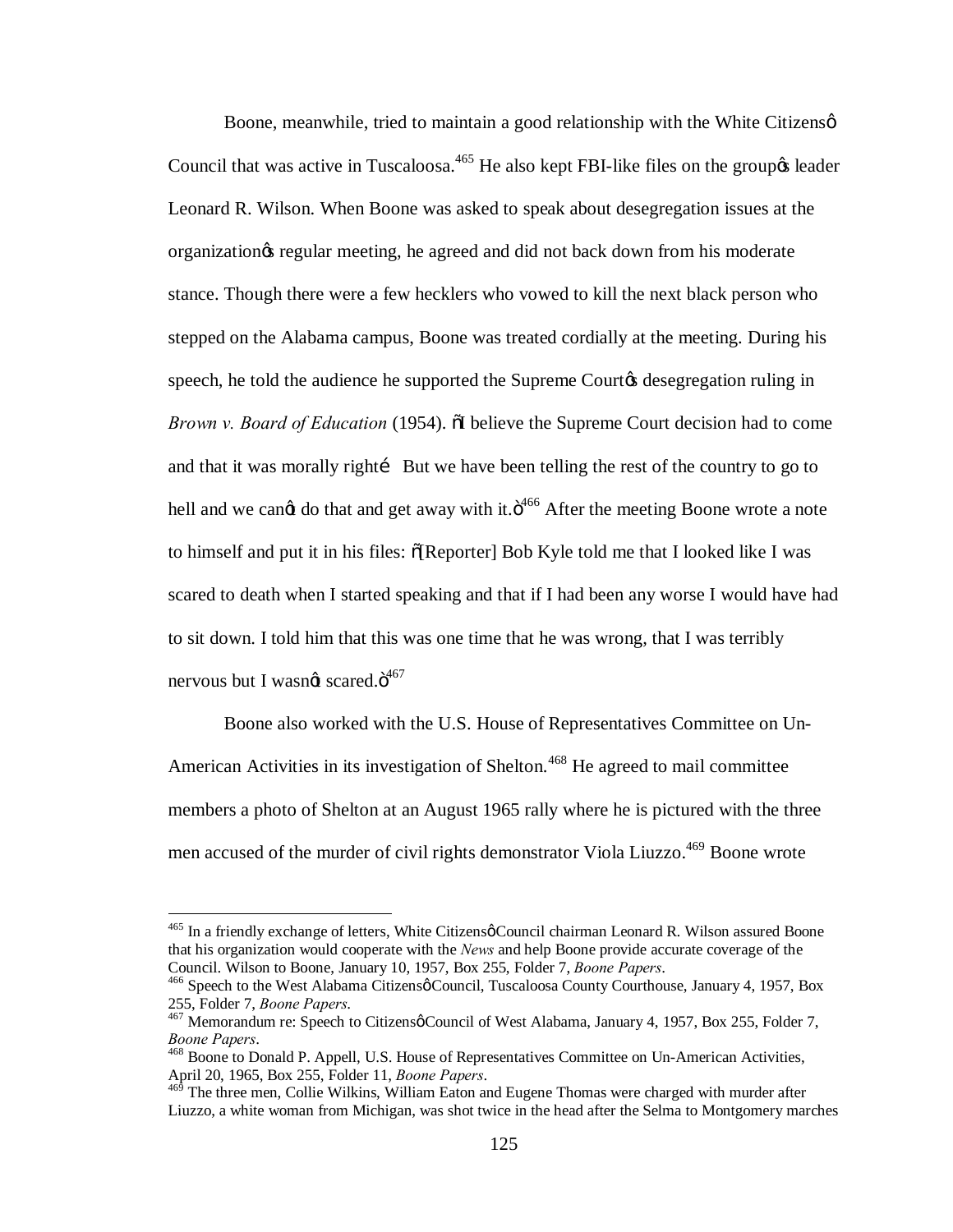Donald Appell, a member of the committee:  $\delta I$  have been astonished at the Klan $\delta s$ parading of the three accused of the [Liuzzo] murder at weekend meetings. And they may be planning to keep on presenting them as the Klangs current heroes. I think it is good that they are doing this, for it is proof through Klan action of how extreme, how unreasonable they are and of how much they approve of violence for their cause. $\ddot{\sigma}^{470}$ Further, Boone staked out his reporters at a KKK meeting at Tuscaloosa $\alpha$ s Stafford Hotel in August 1967 on the advice of his lawyer. It would help to know who was coming and going when it came time to select a jury in the libel trial. $471$ 

At trial in 1968, McEachin argued that Shelton was a public figure and must prove actual malice, citing *A.P. v. Walker,* which had been decided in July 1967. <sup>472</sup> He argued that Klan activity was a matter of public interest, and Boone & editorials had focused on concerns about mob violence in the streets of Tuscaloosa. McEachin also argued that Shelton had received so much publicity, it was impossible to tell which (if any) news stories actually damaged his reputation. The Tuscaloosa jury awarded Shelton a measly \$500 in punitive damages, refusing to award compensatory damages.<sup>473</sup> The segregationist *Clarion-Ledger* in Jackson, Mississippi speculated that white southerners were turning on the Klan, and that moderates, angry with the Klan for civil rights murders, church bombings and other violence, used the suit to expose some of the inner

 $\overline{a}$ 

in 1965. Eaton died after a heart attack before trial. Wilkins and Thomas were acquitted of the charges by an all white jury, but were later found guilty of conspiracy under the 1871 Ku Klux Klan Act, a

Reconstruction-era criminal statute.<br><sup>470</sup> Boone to Appell, May 21, 1965, Box 255, Folder 11, *Boone Papers*.<br><sup>471</sup> McEachin to Boone, August 26, 1967, Box 255, Folder 12, *Boone Papers*.<br><sup>472</sup> 388 U.S. 130, Supplement to  $\delta$ God, Gandhi, and Guns: The African American Freedom Struggle in Tuscaloosa, Alabama, 1964-1965. $\ddot{o}$ *Journal of African American History*, Winter 2004, Vol. 89, Issue 1, 36-56.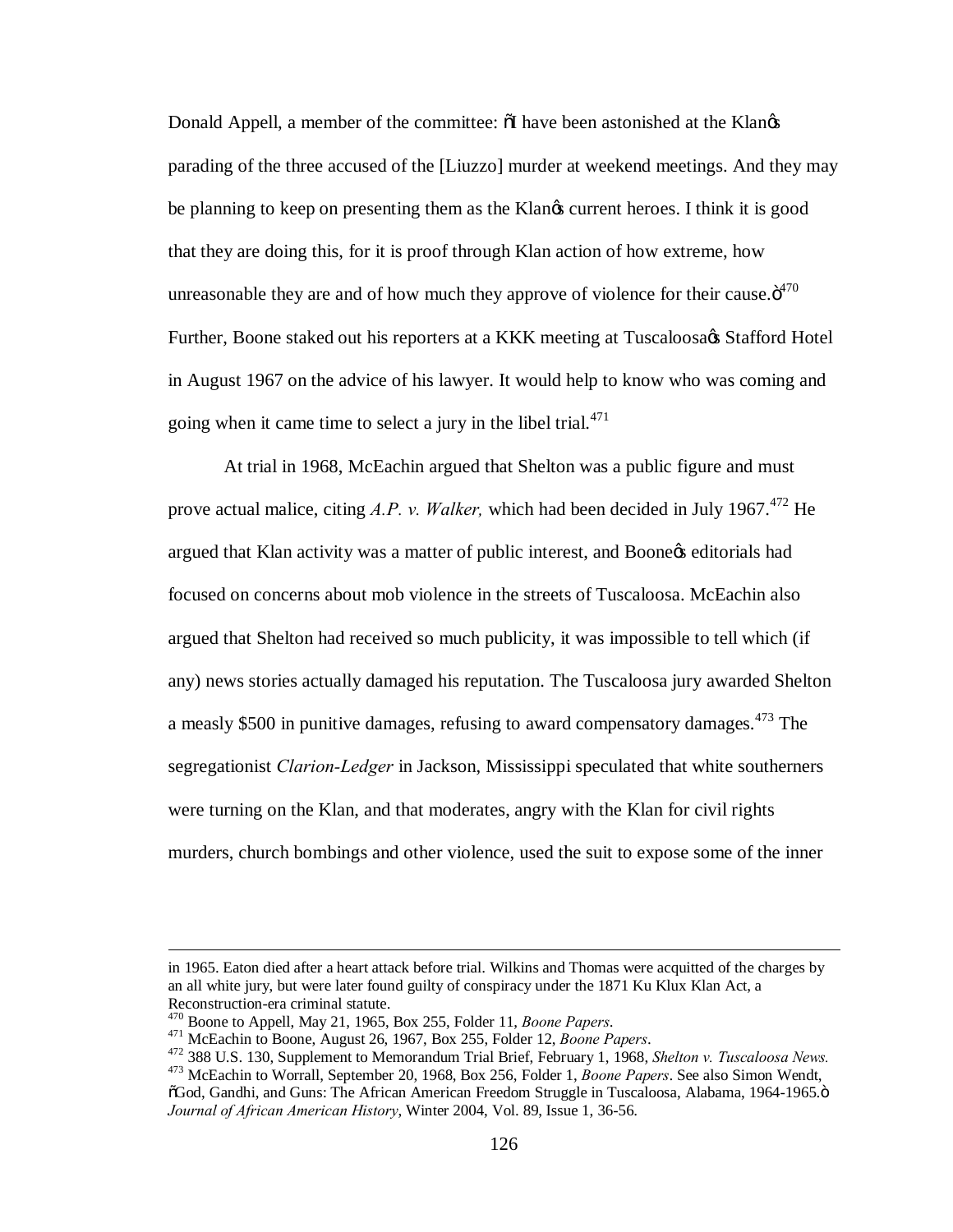workings of the secret organization.<sup> $474$ </sup> Members of the jury later said they thought Boone  $\ddot{\text{o}}$  overstepped his bounds  $\ddot{\text{o}}$  in the editorial about Shelton and agreed he should  $\ddot{\text{o}}$  be paddled a little. $\ddot{\mathrm{o}}^{475}$   $\ddot{\mathrm{o}}$ The fact that none appeared to want to burn Boone up with a big verdict against him was i the most significant development, particularly as regards [to] future litigation. $\ddot{o}^{476}$  Shelton later dropped the second case.

Throughout the legal battle and his coverage of civil rights issues, Boone managed to keep his sense of humor in the face of a steady stream of hate mail. One of the more civil letter writers from out of town, C.A. Hull, asked Boone:  $\tilde{o}$ Are you white or black? You may plead the Fifth Amendment if you wish. $\ddot{\sigma}^{477}$  To which the editor answered: "Dear Mr. Hull, In answer to your question, the *Tuscaloosa News* is black and white and read all over. Yours truly, Buford Boone. $\ddot{\text{o}}^{478}$ 

Boone, an unassuming lifelong southerner, had stared down one of the most notorious Klansmen in the country. To the white supremacists in his community, Boone aided and abetted those who would threaten their core beliefs and their way of life. He had called a race-making icon  $\tilde{o}a$  pitiable little mano and a  $\tilde{o}jackel\tilde{o}$  and lived to talk about it. Though middle class support of the Klan was beginning to wane, clearly Boone was ahead of his time. Most moderates like Boone were afraid to say what they were thinking, that separate may not really be equal, but Boone had his newspaper and his conscience and enough guts to use them. He could have censored himself or failed to fight Sheltongs libel suits so ardently. As Justice William Brennan Jr. wrote in his opinion in *New York* 

<sup>&</sup>lt;sup>474</sup> Rowland Evans and Robert Novak,  $\delta$ Million-Dollar Suit May Be KKK End,  $\ddot{o}$  The Clarion-Ledger, June 4, 1965.

<sup>&</sup>lt;sup>475</sup> To Boone from Bob Kyle, a *News* employee, September 23, 1968, Box 256, Folder 1, *Boone Papers.*<br><sup>476</sup> Ibid.<br><sup>476</sup> C.A. Hull to Boone, March 1, 1965, Box 255, Folder 2, *Boone Papers*.<br><sup>478</sup> Boone to C.A. Hull, Marc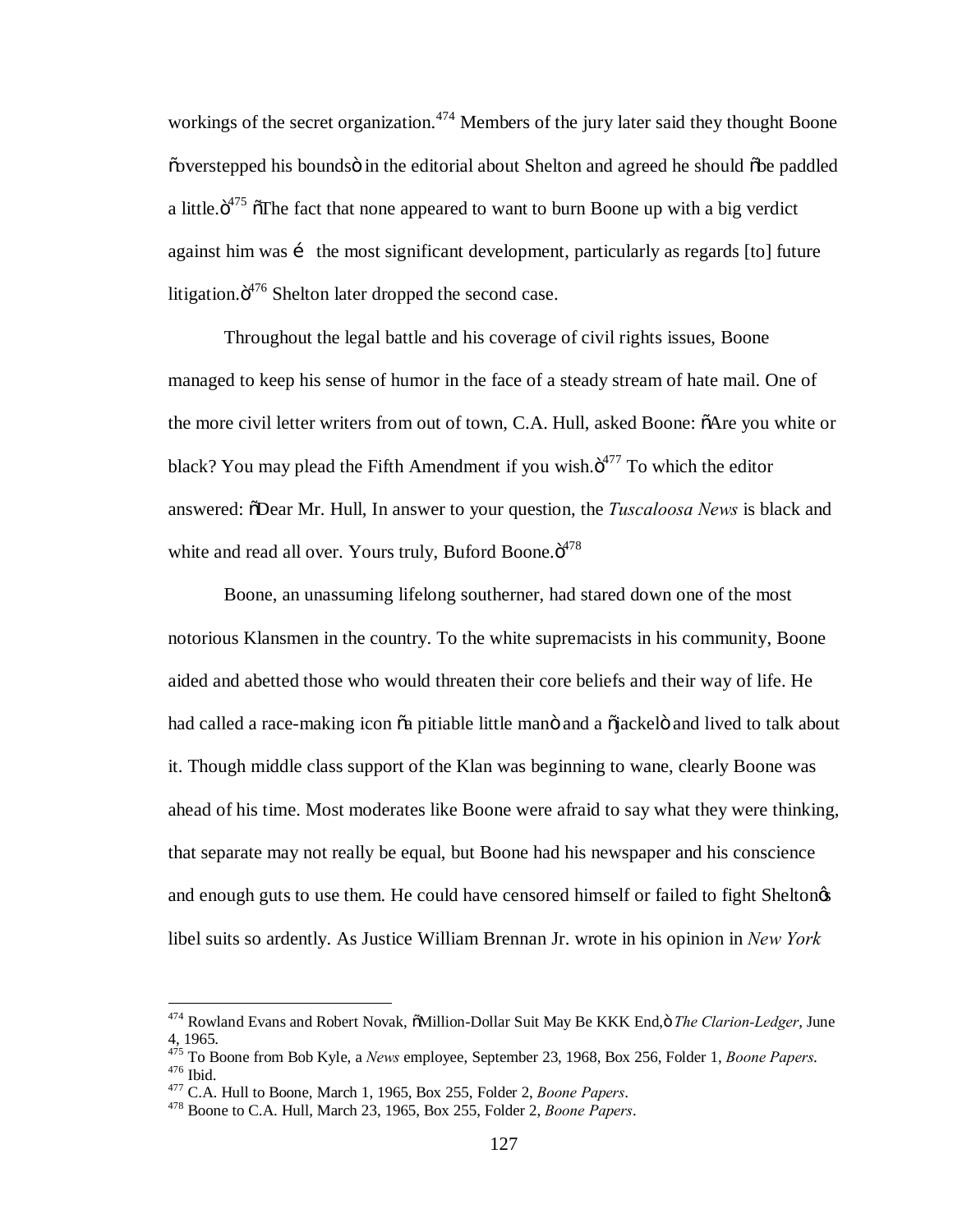*Times v. Sullivan*, First Amendment freedoms must take into account self censorship. Journalists like Boone should feel free to speak their minds on controversial public issues without the fear of libel suit-induced bankruptcy.

# **Hodding Carter Jr. and the "seditious psychopat h"**

Hodding Carter Jr. was a royal pain to white supremacists in Greenville, Mississippi long before the modern civil rights movement took hold. In his *Delta Democrat-Times*, Carter was running photos of Jesse Owens, winner of four gold medals in the Olympics in Berlin, in the 1930s at a time when no southern newspaper ran *any* photos of blacks, much less one who shattered Aryan claims of superiority.<sup>479</sup> Since African Americans did not exist in mainstream newspapers in the South, he was challenging the existence of a parallel but invisible society living and working under the white man. Carter was a moderate, a dirty word among southerners at the time. But that moderation came later in life. A native of Hammond, Louisiana, Carter bought into the cult of whiteness so thoroughly steeped in society. As a 17-year-old, he shocked his classmates with his racism when he entered Bowdoin College in Brunswick, Maine, refusing to speak to the only black student at the school. Both his grandfathers fought for the Confederacy, one riding with General Nathan Bedford Forrest and who was later founder of the Klan. But as the stamps on his passport multiplied 6 he traveled to Egypt and India as a public relations officer for the U.S. Army in the  $1940s$  6 he became more open-minded. The more he traveled, the less prejudiced he became.

 <sup>479</sup> Ann Waldron, *Hodding Carter, The Reconstruction of a Racist* (Chapel Hill: Algonquin Books, 1993), 79.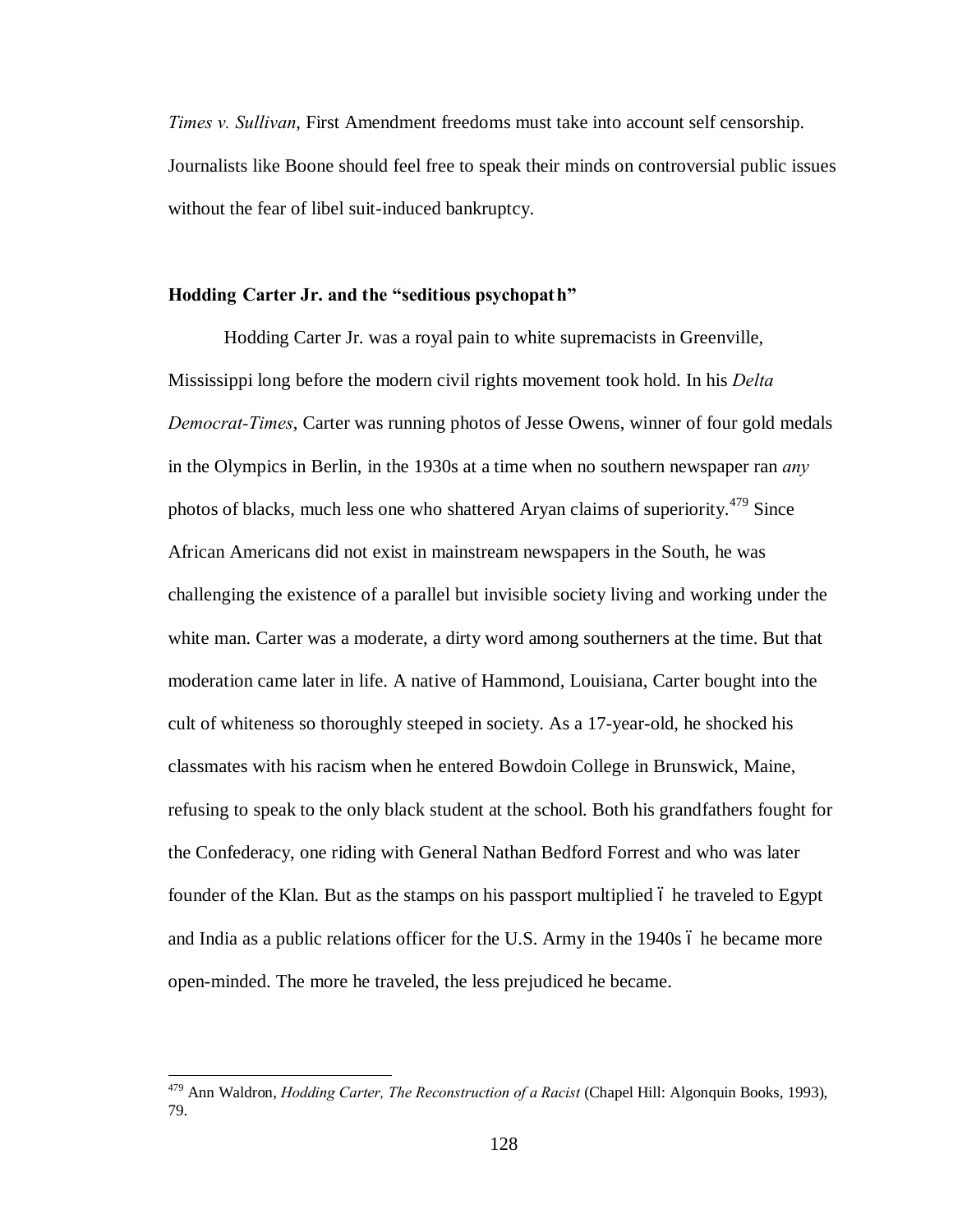The cultural climate of Greenville, a river town with a large Syrian and Chinese population, was more progressive than most southern cities. By the 1930s, it was becoming somewhat of a gathering spot for the state the best known writers. The cultural paragon of Greenville was William Alexander Percy, a cotton planter, lawyer and banker who had a national reputation after publishing four books of poetry. Percy was a magnet for visitors such as Carl Sandburg, William Faulkner and Shelby Foote. The country club even had a Jewish president when other towns refused to admit Jews. But blacks remained in their customary place, the lowest class, poorly paid and working mostly as manual labor or as maids.

In his editorials, Carter regularly ridiculed the Klan and tackled issues of race and prejudice. He spent his summers in Maine, writing novels that were for the most part widely acclaimed, such as *Where Main Street Meets the River*. <sup>480</sup> And he earned thousands of dollars writing for national magazines such as *Life* and *Look*. As Carter became more famous, not just in Greenville or in Mississippi, he was in high demand as a speaker, most often in the North. He spoke progressively about race but also became a noted defender of the South and the importance of slow change in his home state. Some city leaders tried to get merchants to stop advertising with the paper, but business owners resisted and circulation held steady. In 1950, a third of the newspaper $\alpha$  12,000 subscribers were black.<sup>481</sup> The Carters also were bombarded with insulting letters and telephone calls. He hid an iron bar under the front office counter after some particularly vile threats. Another time, Carter huddled in the bushes in his driveway with a shotgun, waiting for a man who had threatened to kill him.

<sup>480</sup> Hodding Carter, *Where Mainstreet Meets the River* (New York: Rhinehart & Company Inc., 1953). <sup>481</sup> Waldron, *Hodding Carter*, 219.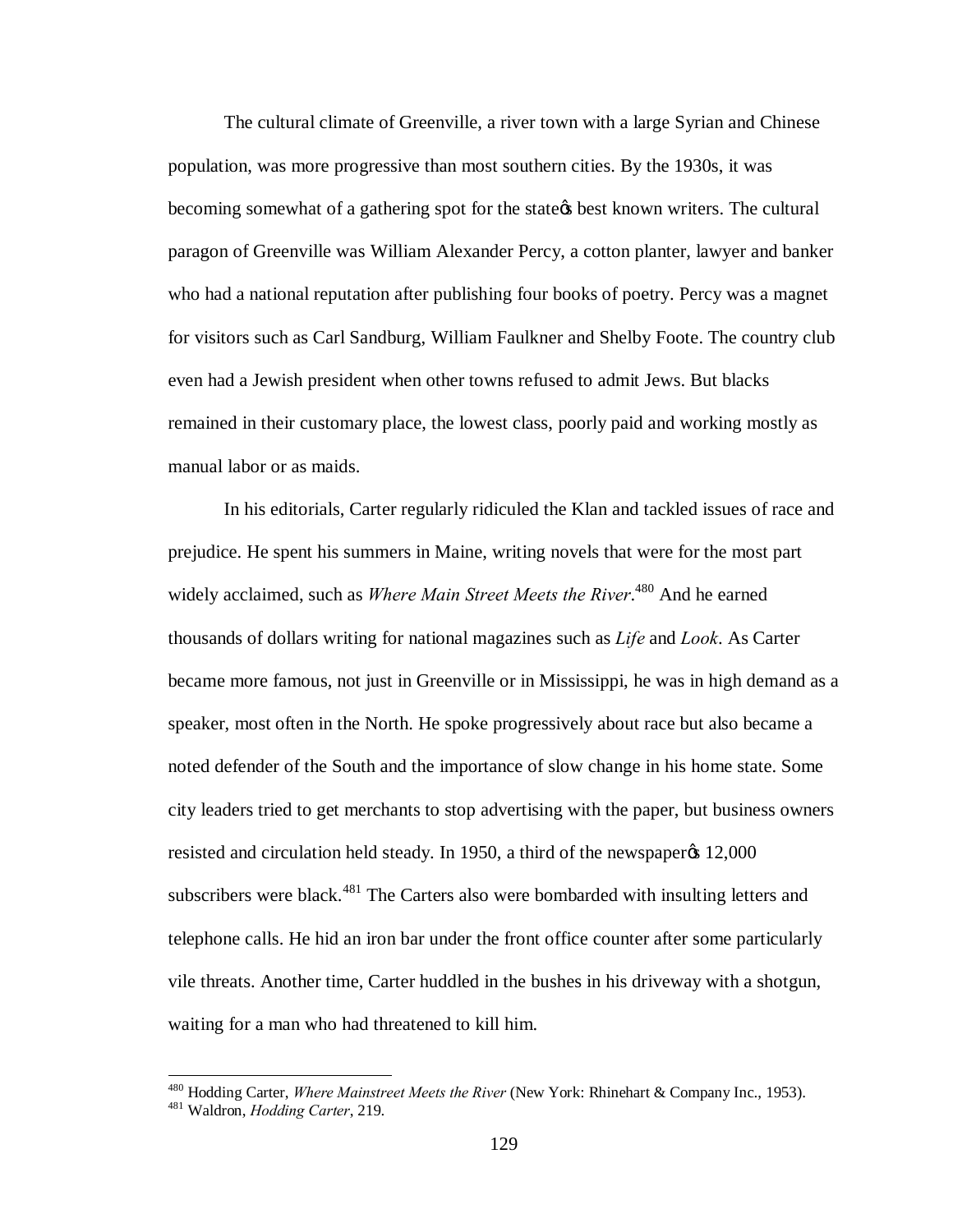Carter troubles with libel came after he gave a talk as part of the University of New Hampshire & Distinguished Lecture Series in October 1962. As was customary for him, Carter attempted to explain the causes of the Mississippi mindset, both defending and criticizing the state in his lecture,  $\delta$ The Why of Mississippi, $\ddot{o}$  to approximately 1,500 students, faculty and guests.<sup>482</sup> Carter had originally planned to discuss President Andrew Johnson as  $\tilde{\alpha}$  moderate and defier of the bigots and extremists of his own time, $\ddot{\text{o}}$  but the Ole Miss riots were still fresh and stinging. Carter said:  $\delta$ The University of Mississippi has suffered a cruel and undeserved blow. There were but a minority of students who took part in the rioting. The troublemakers were mostly hoodlums, crackpots, and racists from the outside. The also told the audience owe can be comforted and reassured by certain õevident truths. Ö Among them, õGeneral Edwin Walker, who personally led the insurrectionists on the Ole Miss campus, has been exposed once and for all for what he is: A seditious psychopath. $\ddot{o}^{483}$ 

Carter<sub>/s</sub> speech was covered by the *Union Leader* in Manchester, though that article did not include his remarks about Walker. $484$  However, the university  $\&$  student newspaper, *The New Hampshire*, printed much of Carter<sub>'s</sub> talk verbatim, including the section referring to Walker.<sup>485</sup> Thus, Carter joined the multitude of journalists in libel actions against the Texas general.<sup>486</sup> Walker filed the slander suit in Washington County Circuit Court in Greenville, seeking \$2 million in damages.<sup>487</sup> Carter<sub>®</sub> attorney

<sup>&</sup>lt;sup>482</sup> Box 69, Folder 11, *Carter Papers*.<br><sup>483</sup> Ibid.<br><sup>484</sup> Paul Dietterle, õHodding Carter Blames Many for Miss. Woes,ö *Manchester Union Leader*, October 12, 1962.

<sup>&</sup>lt;sup>485</sup>  $\tilde{o}$ Carter Calls Barnett <sup>-</sup>Demagogue, $\phi$ Editor Says Mississippi Politicians Low Caliber,  $\ddot{o}$  The New *Hampshire*, October 11, 1962.<br><sup>486</sup> Carter was not the only southern journalist experiencing Walker& wrath. He also sued newspapers in

Atlanta, New Orleans and Little Rock, among others. <sup>487</sup> *Walker v. Carter*, Washington County Circuit Court, Case No. 6182.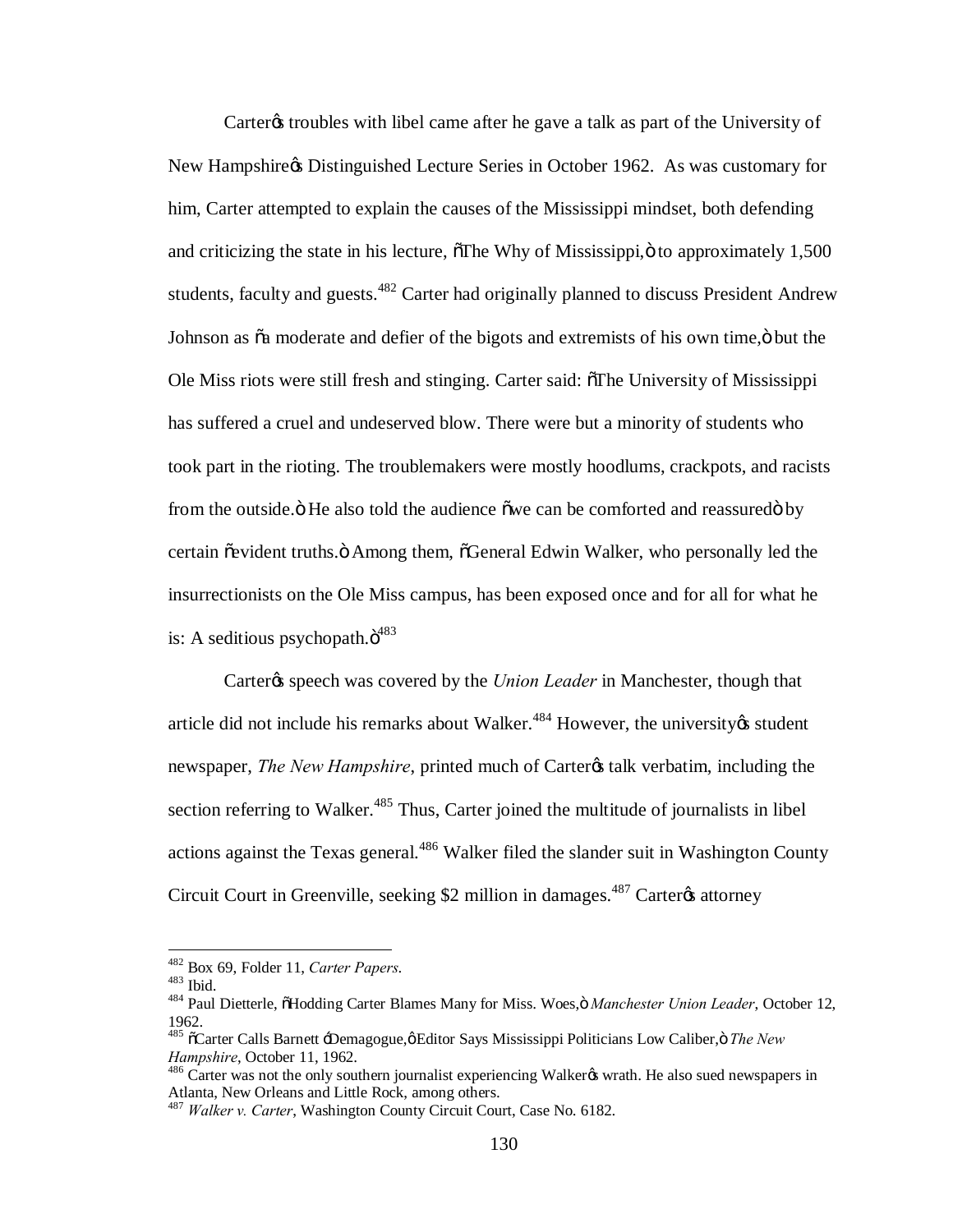interviewed a wide range of audience members in New Hampshire, trying to build an argument that they were already aware of Walker% role in the Ole Miss riots and his resulting arrest thanks to widespread news reports.<sup>488</sup> Lawyers around the country who were fighting libel suits from the General formed the  $\delta$ Walker Suit Clubö and included Carter<sub>*i*</sub> counsel along with those for *Newsweek*, the *Associated Press*, *St. Louis Post-Dispatch*, *Denver Post*, *Louisville Courier Journal*, *Atlanta Constitution* and the *Fort Worth Star- Telegram*. The idea was to share information that might help in their defenses. Carter once quipped:  $\delta$ It is very flattering to be sued for two million dollars when the *Times Picayune* has been asked for only three million. $\ddot{o}^{489}$ 

Timing helped Carter in this particular instance. A Washington County circuit judge dismissed the case in December 1967, citing *Sullivan* and a case decided earlier in the year, Walker<sub>g</sub> own suit against the Associated Press, which extended the actual malice standard to public figures.<sup>490</sup> The judge pointed out that when Carter made his statements, Walker was under arrest for charges of sedition and had been taken to a Springfield, Missouri mental hospital to determine if he was mentally capable of standing trial. Also, his actions at Ole Miss had been widely reported, that he personally led a charge of students against federal marshals. Most notably, the judge said Carter did not act with malice, that the statements owere made with a reasonable belief in their trutho and that there was a legitimate public interest in the issue being discussed.<sup>491</sup> The First Amendment once again trumped the cult of whiteness. Carter had become a big target in

<sup>488</sup> University of New Hampshire interviews, undated memo, Box 69, Folder 31, *Carter Papers*. 489 Carter to John Hohenberg, October 8, 1965, *Carter Papers*. <sup>490</sup> *A.P. v. Walker*, 388 U.S. 130 (1967).

<sup>&</sup>lt;sup>491</sup> Final Judgment, December 4, 1967.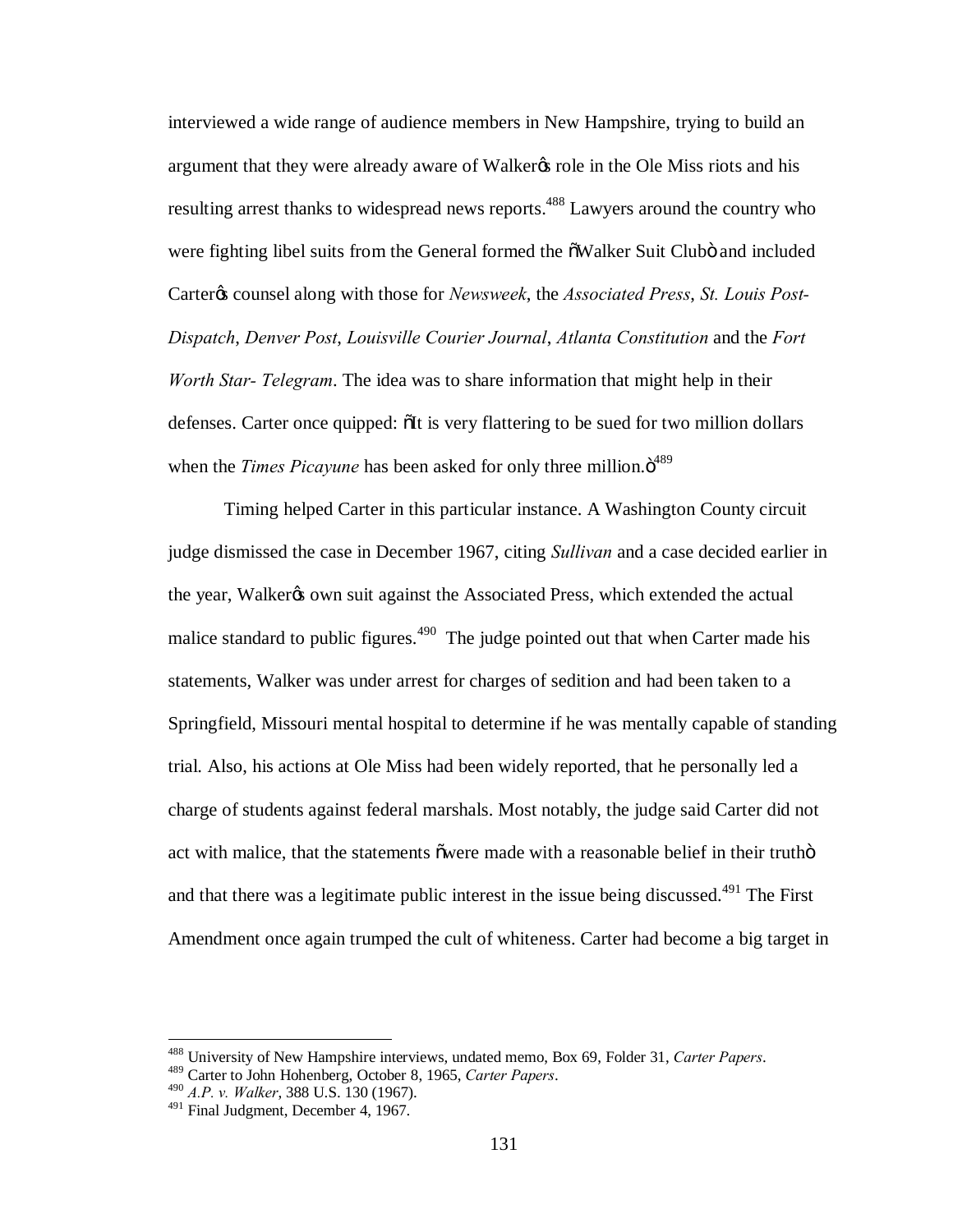Mississippi, ostracized, threatened with death and sued for libel. Still he published. White supremacists were starting to run out of ideas.

# **Hazel Brannon Smith: Southern Belle versus the Sheriff**

Hazel Brannon rolled into Holmes County, Mississippi in 1936, fresh from the University of Alabama, a stereotypical Southern Belle, a gregarious sorority girl and self -confident beauty queen. She had borrowed \$3,000 and wanted her own newspaper, settling on the struggling *Durant News* with its circulation of  $600.<sup>492</sup>$  A few of the men in town took bets on how long the little lady would last, giving her six months at the most. But Brannon had been a journalist since she graduated from high school in 1930, selling ads on commission and reporting for her hometown newspaper, the *Etowah Observer* in Gadsden, Alabama. In college, she worked her way up to managing editor for the student newspaper and graduated with a degree in journalism. She paid off her *Durant News* loan in four years and bought the more established *Lexington Advertiser*, the Holmes County seat<sub>/8</sub> 1,800-circulation weekly, in 1943. Brannon<sub>*S*</sub> newspapers prospered with their small-town recording of births, deaths, wedding and anniversaries. In her column, "Through Hazel Eyes," she supported the racial status quo, imagining a Jim Crow world where whites and blacks lived happily and peacefully, each knowing his place.<sup> $493$ </sup> Holmes County, 60 miles north of the state capital, Jackson, had a population of about 27,000 at the time, nearly two-thirds black.

 <sup>492</sup> David R. Davies, ed. *The Press and Race: Mississippi Journalists Confront the Movement* (Jackson: University Press of Mississippi, 2001).

<sup>493</sup> John A. Whalen, *Maverick Among the Magnolias, The Hazel Brannon Smith Story* (Xlibris Corporation, 2001).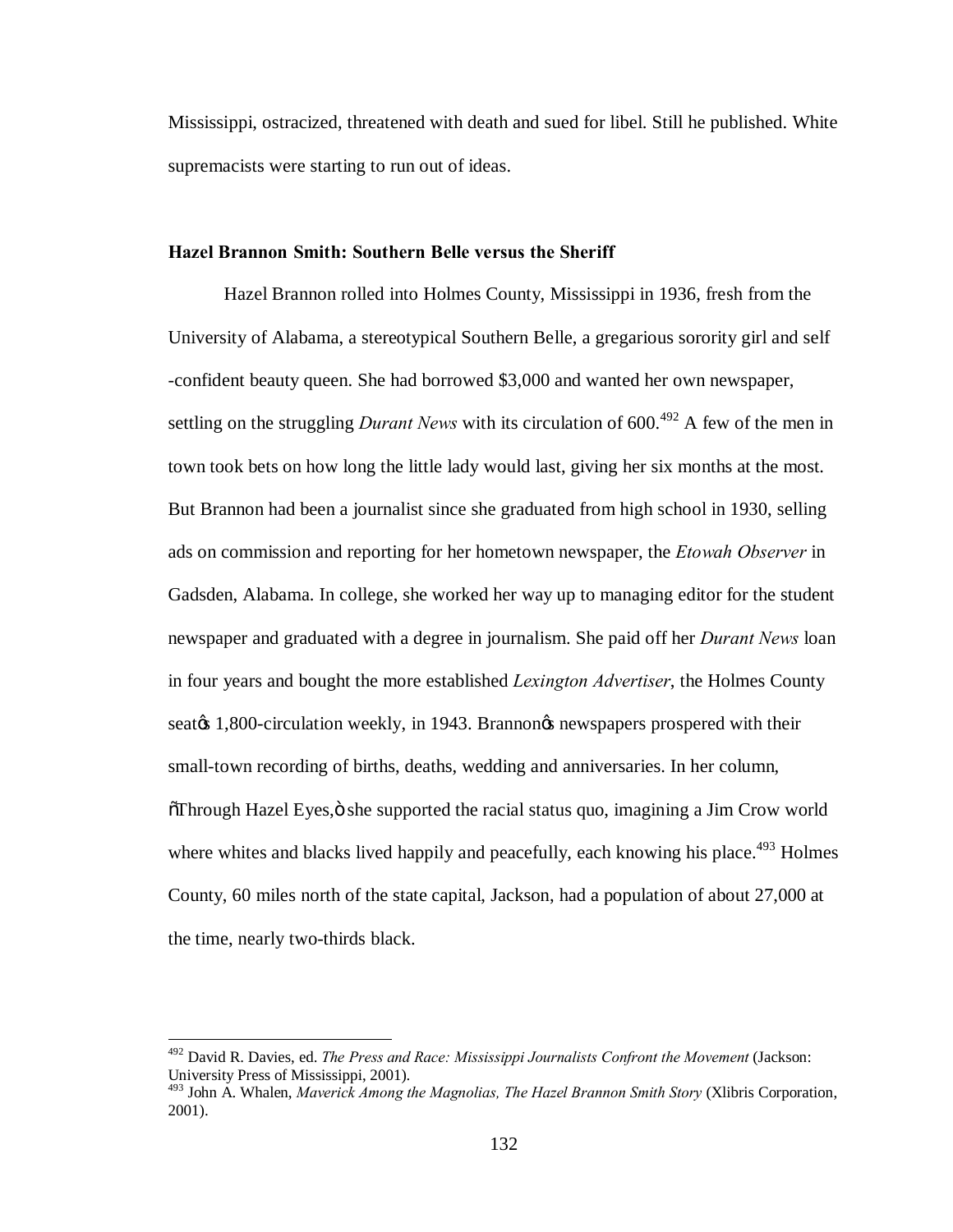A crusader from the start, Brannon took on illegal bootlegging and gambling, calling on local law enforcement to clean up the county, hounding them in her editorials for months. She challenged Sheriff Walter L. Murtagh to enforce gambling laws or resign. The only way our officials can prove they are not being paid off, in our opinion, is to start enforcing the law now and continue to enforce it until this county is rid of the bootlegging joints that line our public highways throughout the county. $\ddot{o}^{494}$  After the sheriff executed search warrants and began confiscating cases of liquor, Brannon continued her prodding under the headline:  $\delta$ What About the Slot Machines? $\delta^{495}$  Later that spring, a grand jury returned 52 indictments for gambling and prohibition violations and Brannon was feeling triumphant.  $\tilde{a}$  the bootlegger is definitely on the run. $\tilde{a}^{496}$ 

Brannon<sub>®</sub> newspapers prospered and enabled her to buy a white Cadillac convertible every other year or so, kept her in stylish clothes and allowed her such luxuries as a cruise around the world. In 1949, the townes most desirable catch returned home with her cruise ship og purser, Walter Smith, whom she called  $\delta S$ mitty. $\delta$  He became the administrator of the Holmes County Community Hospital after they married, and her newspapersø mastheads listed her as  $\delta$ Hazel Brannon Smith, (Mrs. Walter D.) ó Editor and Publisher.<sub> $ö$ </sub>

After the United States Supreme Court<sub>*i*</sub> unanimous *Brown v. Board of Education* ruling in 1954, Smith defended segregation but wrote the court was  $\delta$ morally righto that separate schools are inherently unequal.  $\delta$ But we know, for practical purposes, that separate educational facilities are highly desirable in the South and other places where the two races live and work side by side. We know that it is to the best interest of both races

<sup>&</sup>lt;sup>494</sup> Hazel Brannon, õThrough Hazel Eyes,ö *Lexington Advertiser*, Feb. 28, 1946.

<sup>&</sup>lt;sup>495</sup> Ibid., April 11, 1946.

<sup>496</sup> Ibid., April 25, 1946.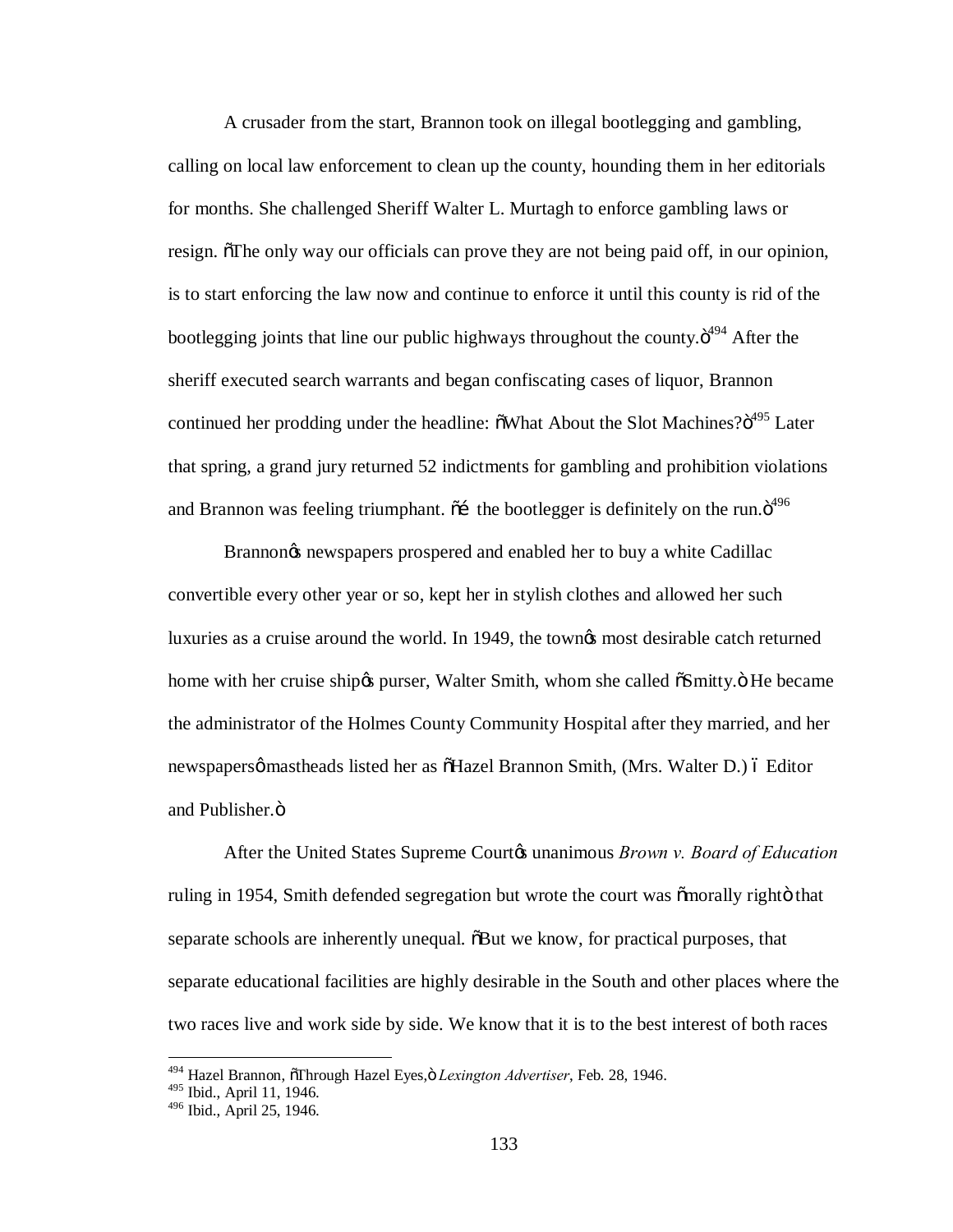that segregation be maintained in theory and in facti  $\ddot{\sigma}^{497}$  Early in life, like Hodding Carter, she had bought into the notion of racial otherness, of popular culture to boilerplate images of blackness. All she knew was a culture built on maintaining distinct racial identities and segregation, yet a sense of right and wrong began to form.

In Indianola, less than 50 miles from Lexington, the first White Citizens  $\phi$  Council was created in response to *Brown* and chapters began springing up around the state. They billed themselves as law-abiding citizens who opposed segregation, but Smith eyed them warily, editorializing in 1954:  $\delta$ They appeal to prejudice and to ignorance 6 and their religion is the doctrine of hatred and greed implemented by the weapons of fear and distrust. $\ddot{\sigma}^{498}$  She was no longer in lockstep with her community on the issue of race, most notably on the issue of fair and equal treatment under the law. And for that she became a lightening rod, antagonizing a community bent on ruining her. Smith later traced a run-in with the local sheriff over his treatment of blacks 6 and his resulting libel suit against her – as the turning point in her newspaper career. Though she was able to buy two more newspapers, the Banner County *Outlook* in Flora in 1955 and the *Northside Reporter* in Jackson in 1956, a steady barrage of harassment by white supremacists would cripple her financially for decades, make her a legend in national newspaper circles and leave her virtually friendless in her own community.

It all started with a front page story,  $\delta$ Negro Man Shot in Leg Saturday in Tchula; Witness Reports He Was Told to  $\delta$ Get Going by Holmes County Sheriff. $\delta^{499}$  Smith reported in July 1954 that Sheriff Richard F. Byrd  $\tilde{\alpha}$  came driving up where a group of Negroes were congregated and asked one of them what he meant by  $\div$ whooping. $\phi$  When

 $^{497}$  May 20, 1954.<br><sup>498</sup> September 23, 1954.

 $499$  July 8, 1954.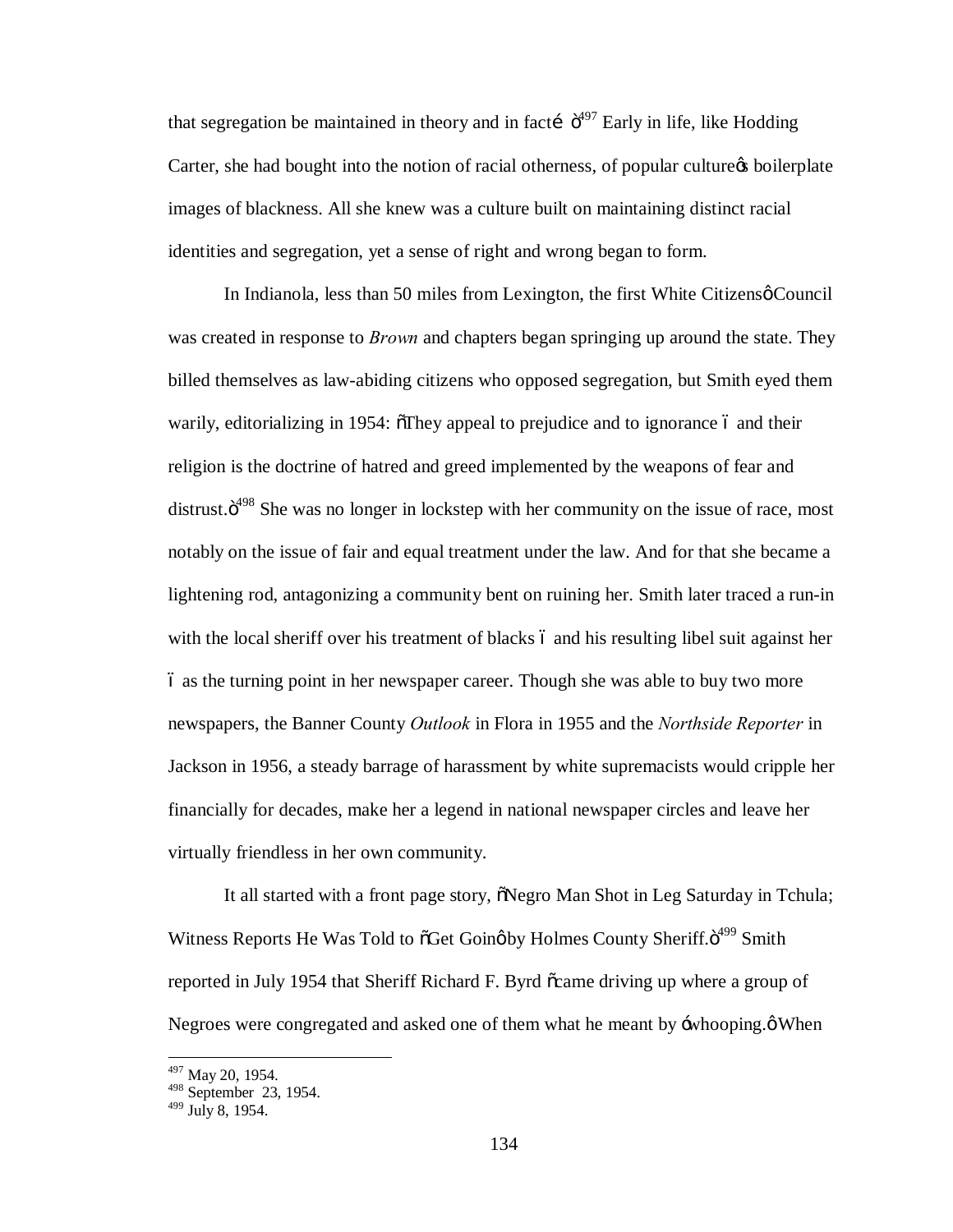the Negro replied that he had not whooped, Sheriff Byrd was reported to have cursed and struck the Negro on the head. When the Negro raised his hand to ward off further blows Sheriff Byrd was reported to have pulled out his gun and told the Negro to  $\div$ get going whereupon the man started running. At this time, Sheriff Byrd was reported to have fired his gun several times, one of the bullets entering the left thigh of the victim from the rear and passing through the leg to the fronti—No charges have yet been filed against Sheriff Byrd in the shooting. $\ddot{\text{o}}^{500}$ 

In an editorial the next week titled  $\delta$ The Law Should Be for All, $\delta$  Smith called for Byrd $\alpha$  resignation for this and his overall treatment of black citizens, of  $\ddot{\text{o}}$ shocking reports too numerous to ignore. $\ddot{\text{o}}^{501}$  Further, Smith wrote:  $\ddot{\text{o}}$ This kind of thing cannot go on any longer. It must be stopped. The vast majority of Holmes county people are not red necks who look with favor on the abuse of people because their skins are black [In our opinion, Mr. Byrd as Sheriff has violated every concept of justice, decency and right in his treatment of some people in Holmes county. He has shown us without question that he is not fit to occupy that high office. She was defending a black man over a white, and this type of editorial stance was virtually unheard of at the time. It had long been established that justice was doled out differently and depended on race. Smith defended the wounded black man, 27-year-old Henry Randle, writing that, "He had not violated any law 6 the Sheriff was not trying to arrest him for any offense. He just made the one mistake of being around when the Sheriff drove up. $\ddot{\text{o}}^{502}$ 

Byrd denied that the man was ever shot and sued Smith for \$57,500 in damages in Holmes County Circuit Court, to which Smith replied in print: "This newspaper has in

 $^{500}_{501}$  Ibid., July 15, 1954.<br> $^{501}_{502}$  Ibid., July 15, 1954.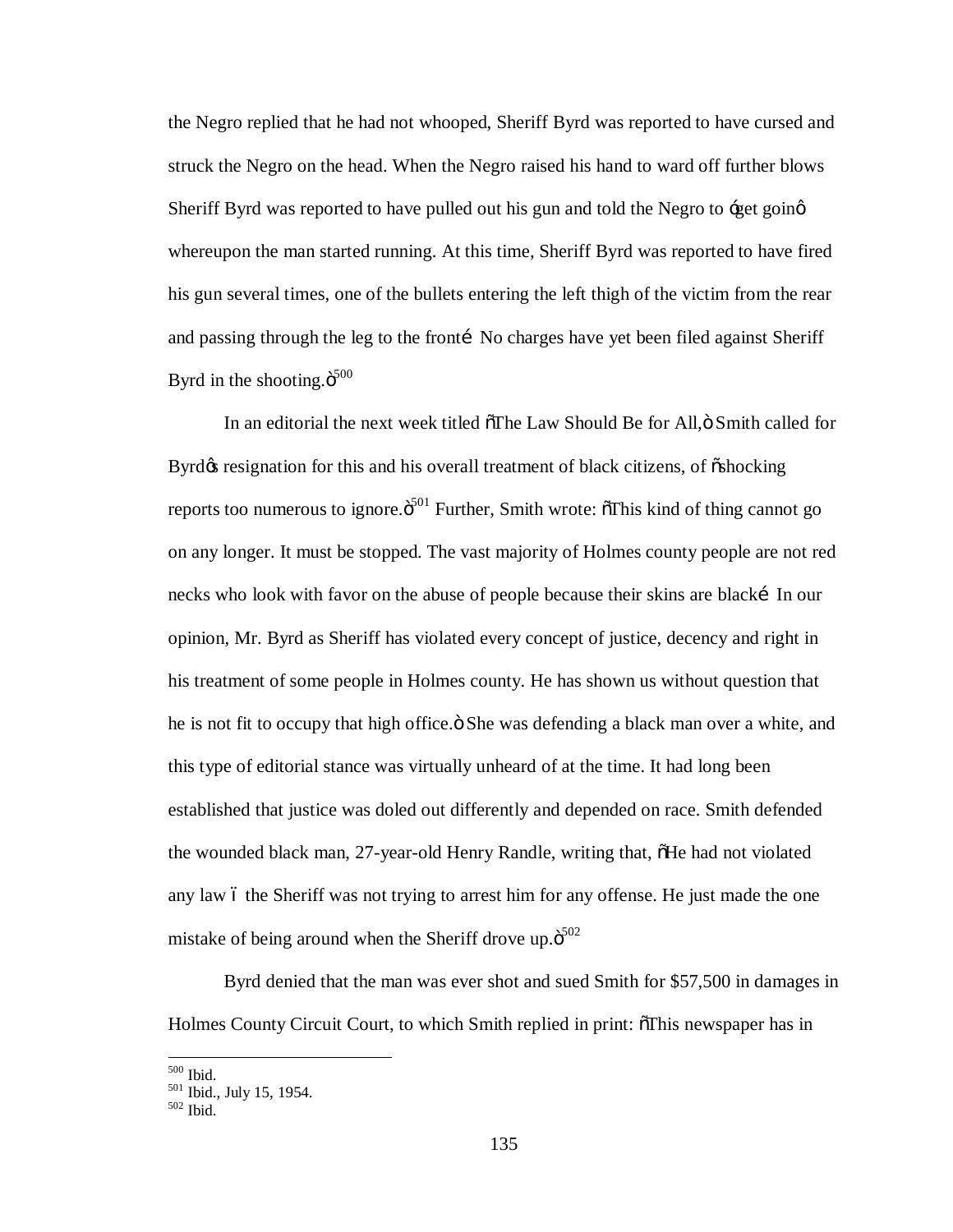the past, and will continue in the future to print the truth as we know it to bei No damage suit can shut us up so easily. $\ddot{\mathrm{o}}^{503}$  Byrd won \$10,000 at trial in October 1954, and Smith appealed to the Mississippi Supreme Court.<sup>504</sup> She said the libel verdict was  $\delta$  punishment for daring to criticize a white man for abusing a Negro. $\delta^{505}$  In October 1955, the state of high court reversed and rebuked Byrd in an opinion written by Justice Percy Lee:  $\delta$ Under the facts of this record, there was no justification whatever for hitting the Negro with the blackjack or shooting him...it follows that the Negro was unlawfully assaulted in both instances. The court held  $\tilde{\sigma}$  proof of the substantial truth of a publication, made with good motives and for justifiable ends, is defense to an action of libelö under Mississippi law.<sup>506</sup> The court also praised Smith $\alpha$  work, pointing out that she had tried to reach Byrd multiple times before running the story and that several witnesses said Byrd fired the shots.  $\delta$ As a newspaper woman, she conceived that it was her duty, through her papers, to give the public the news, and this she did in the utmost good faith. After the news item was published and the Sheriff made no complaint about it, she assumed that it accorded with his version of the facts, and she thereafter made the editorial comment on July 15. $\ddot{o}$  Addressing First Amendment rights, Lee wrote that  $\ddot{o}$ the freedom of speech and of the press shall be held sacred i and if it shall appear to the jury that the matter charged as libelous is true, and was published with good motives and for justifiable ends, the party shall be acquitted. $\ddot{o}$  Lee was also ahead of his time, defending press rights in a civil rights-related case almost 10 years before the Supreme Court would do so in *Sullivan*.

<sup>503</sup> Ibid., July 22, 1954. <sup>504</sup> *Smith v. Byrd*, (1955), No. 39755, Supreme Court of Mississippi, 225 Miss. 331; 83 So. 2d 172; 1955 Miss. LEXIS 588.

<sup>&</sup>lt;sup>505</sup>  $\overline{6}$ The Last Word,  $\overline{0}$ *Time*, November 21, 1955.<br><sup>506</sup> 225 Miss. 331, at 345.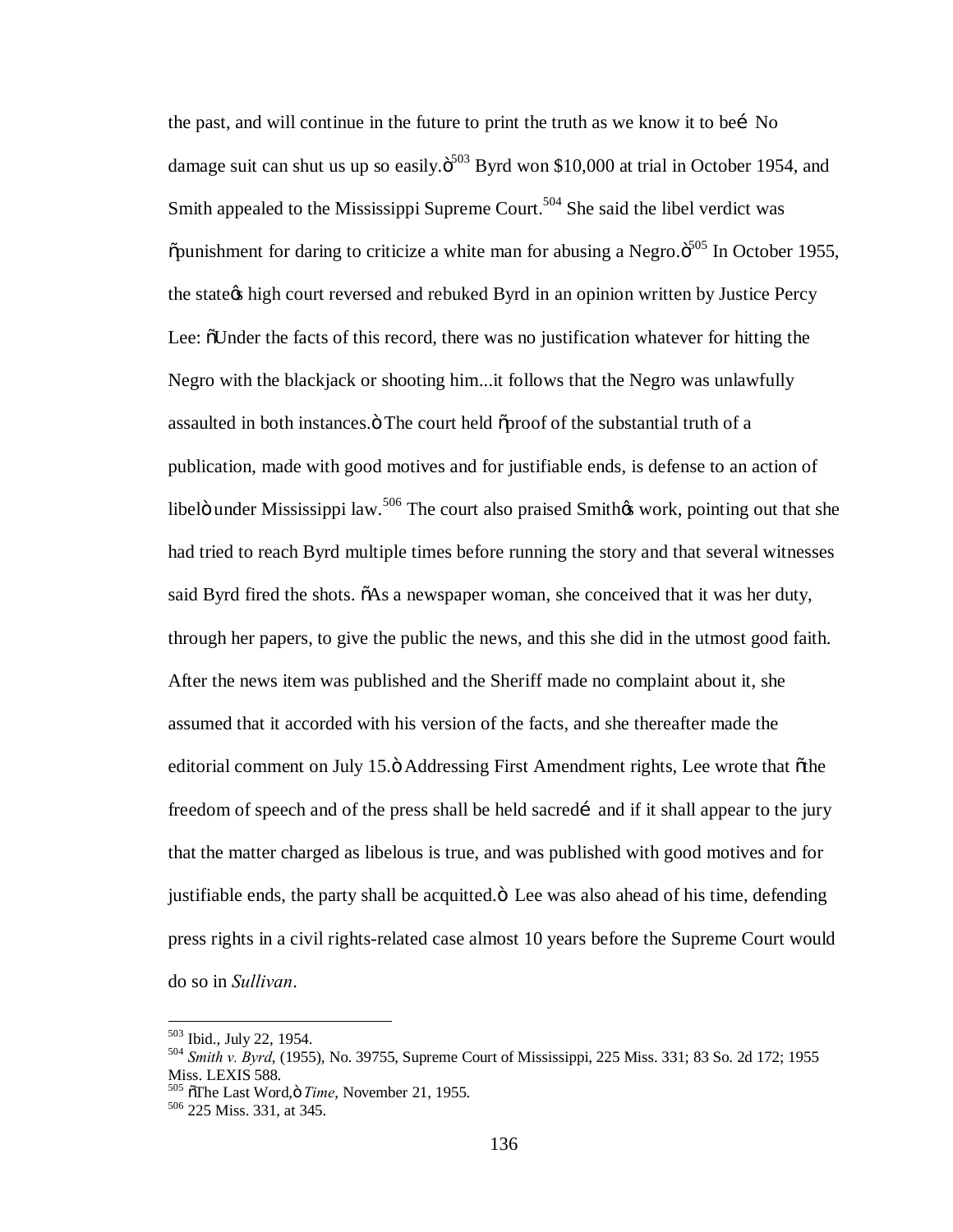In a November 1955 editorial headlined  $\delta$ Freedom $\delta$ s Safeguard,  $\delta$  Smith said of her libel case essentially what Justice Brennan would say nine years later in the *Sullivan* ruling. The real point at issue was the right of an editor to criticize a public official in the performance of his official duties. If that right is abridged, the opportunity for people to know and to understand the actions of public officeholders will be seriously weakened, for it is the alert newspaper and the courageous editor who keeps the people informed. $\ddot{\text{o}}^{507}$ 

Holmes County residents were unimpressed, and their retaliation came kudzuquick. Smith had long agitated the establishment with her controversial editorials, and after the libel decision, the fight then moved from the courts to the pocketbook. Smith $\phi$ s husband was fired as administrator of the local hospital, advertisers pulled out and her printing business shrank.<sup>508</sup>  $\delta$ Sometimes I feel like just going on and selling outi but if I did I feel that I would be compromising everything I have ever stood for and believed in and I can¢t do it,ö Smith wrote her friend, Hodding Carter.<sup>509</sup> As Smith¢s debts began piling up, Carter and several other mostly moderate Southern editors organized a committee to raise money to help keep her in business.<sup>510</sup>  $\delta$ The gal is too courageous to be destroyed, ö Carter wrote Norman Isaacs of the *Louisville Times*.<sup>511</sup> They appealed to virtually every editor in the country, and thousands of dollars were donated by scores of newspaper men, from media baron Roy Howard to editors from the *Chicago Tribune*, the *Boston Herald*, the *St. Petersburg Times*, even the *Honolulu Advertiser*. Smith was to use

 $507$   $\tilde{O}$ Through Hazel Eyes, $\ddot{O}$  November 10, 1955. At the end of 1955, the state Supreme Court overruled a suggestion of error filed by Sheriff Byrd $\alpha$  attorneys.

<sup>&</sup>lt;sup>508</sup> Untitled memo, Folder 9, Correspondence, 1955-1956, *Papers of Hazel Brannon Smith*, Mississippi State University (hereafter *Smith Papers*).<br><sup>509</sup> Smith to Hodding Carter Jr., Folder 9, Correspondence, 1955, *Smith Papers*.

<sup>510</sup> Included in the group were Ralph McGill of *The Atlanta Journal*; J.N. Heiskell of the *Little Rock Gazette*, Mark Ethridge of the *Louisville Courier-Journal* and Francis Harmon, former owner of the *Hattiesburg American*. <sup>511</sup> Hodding Carter Correspondence: Tri-Anniversary Committee, 1961-1962, *Smith Papers*.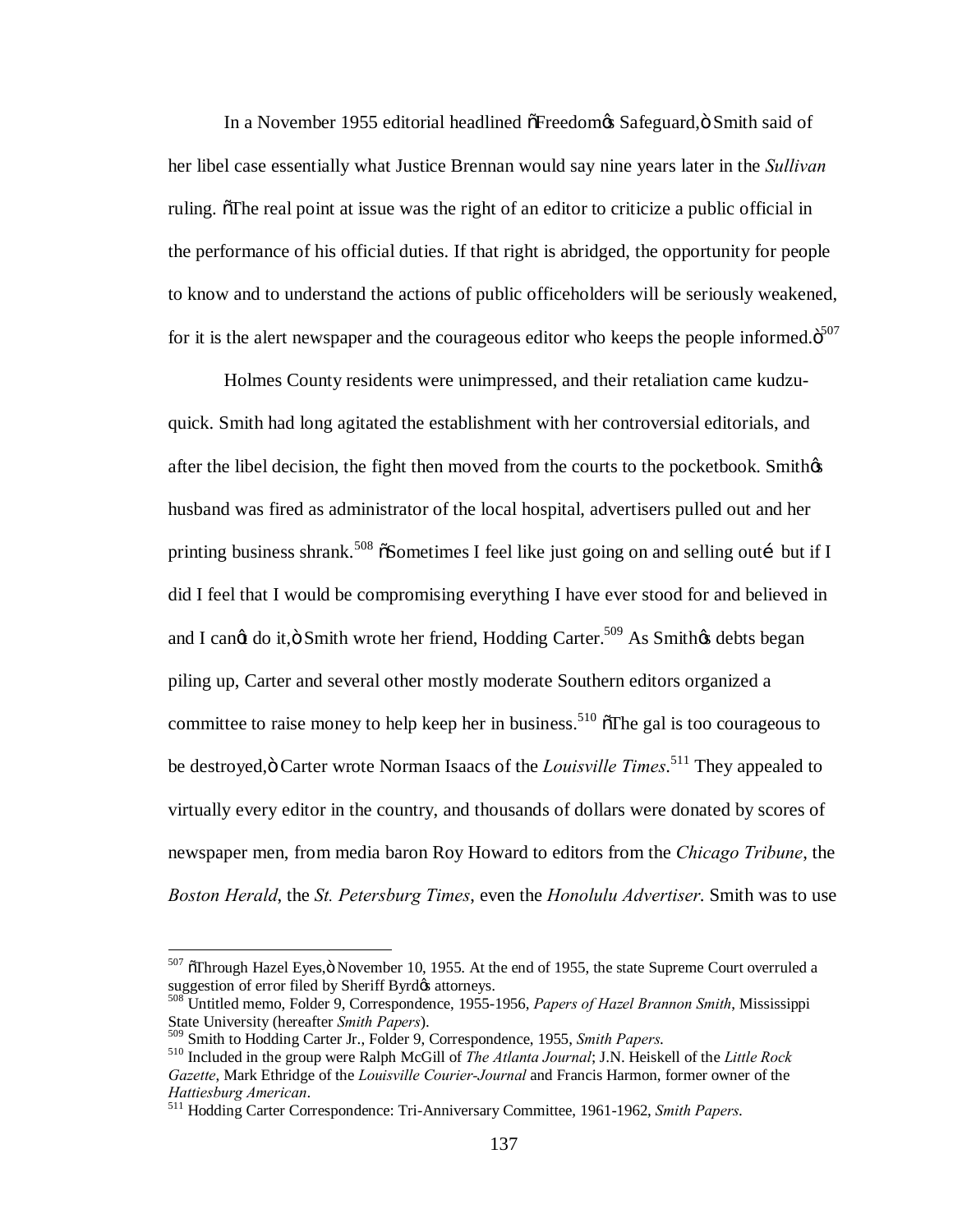the money to pay for ad space at \$164 a page, and editors could pick a non-profit organization to promote, such as the American Heart Association. Carter also co-signed on a loan from a Greenville bank.<sup>512</sup> The National Council of Churches contributed \$3,000, earmarking the money for lawyers fees related to the sheriff $\alpha$  libel suit.<sup>513</sup>

Failing to run her out of business, a group of community leaders started the *Holmes County Herald* in 1958 with Citizens *g* Council backers that included public officials, lawyers and prominent Lexington businessmen. Smith challenged them in an editorial. There is not enough business in Lexington for two newspapersi Somebody is going broke. $\ddot{o}^{514}$  While Smith picked up state and national journalism awards, the harassment and intimidation continued at home. In 1960, she wrote about an eight-foot cross burning in her yard and how she chased the  $\tilde{\alpha}$ culprits and got the tag number off their Chevrolet station wagon. She identified the owner as Holmes County lawyer Pat Barrett, who later said his son was merely taking part in a high school prank. Undeterred, she continued to use her column to cajole advertisers to come back to her newspapers, pointing out in July 1961 that the *Herald* was late getting its edition on the streets for the fifth week in a row, and lamenting that the crusade against her was a  $\ddot{\text{continuing}}$ campaign that has been waged without letup since Richard Byrd filed a libel suit against me in July of 1954 ó seven long years ago. $\ddot{\delta}^{15}$  An anonymous leaflet,  $\ddot{\delta}$ The Nocturnal Messenger, ö thrown like a newspaper in driveways throughout Holmes County, railed against blacks, Smith and other õleeches, ö and encouraged whites to join a õlocal civic

<sup>&</sup>lt;sup>512</sup> Ibid. Carter wrote a story in support of Smith,  $\delta W$ oman Editor $\alpha$  War on Bigots,  $\ddot{\text{o}}$  which first appeared in the *St. Louis Post Dispatch*, November 26, 1961. It was later included in an anthology of Carter<sub>®</sub> work, *First Person Rural* (New York: Double Day, 1963).<br><sup>513</sup> Ibid., a November 9, 1961 unsigned letter to Carter.<br><sup>514</sup> December 4, 1958.<br><sup>515</sup> July 20, 1961.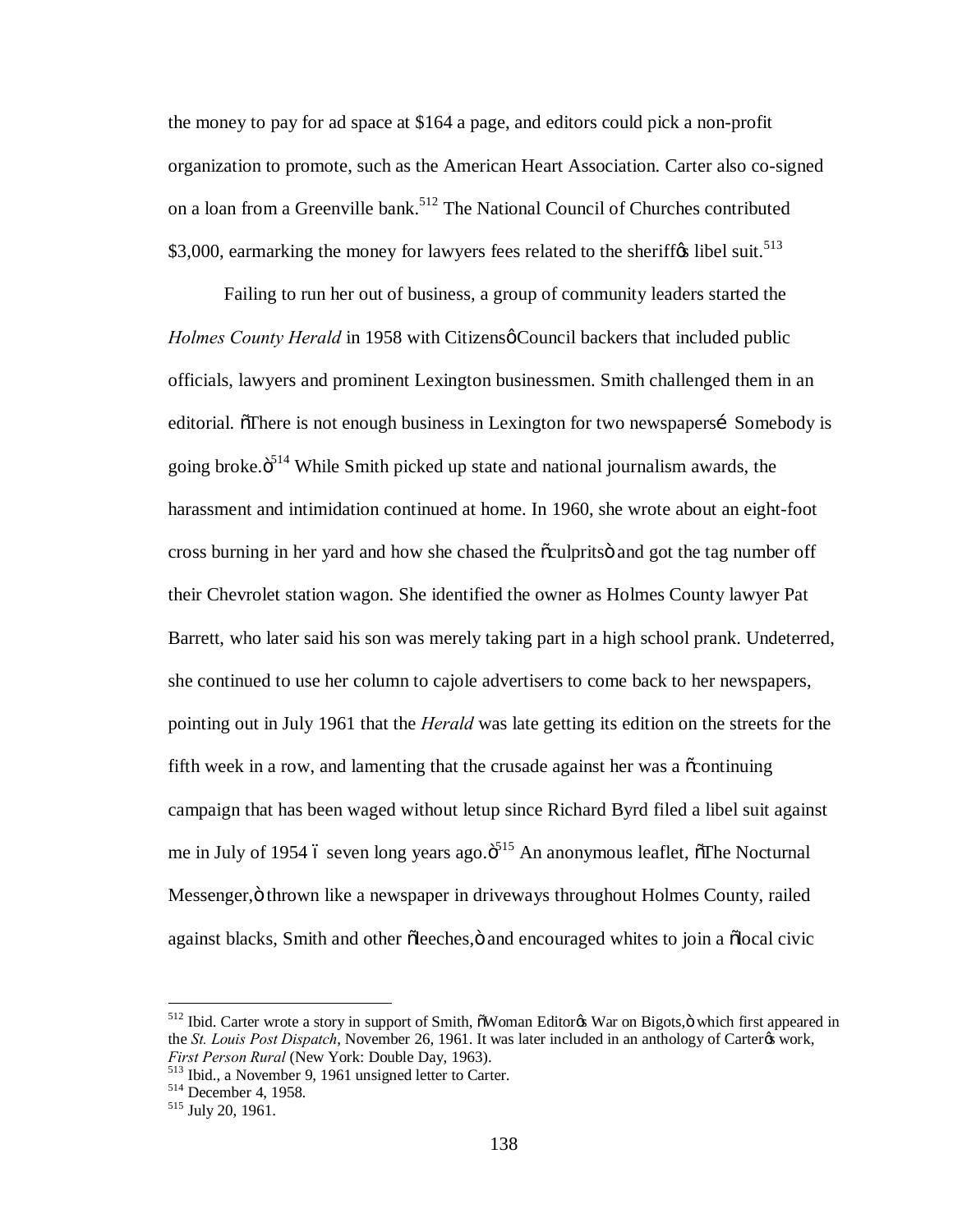group. $\ddot{o}^{516}$   $\ddot{o}$ We want the Smith woman to know that her Communist financed holiday in Holmes County is just about over. The negro agitators had better hear and head this message too.<sup>"</sup>

For her editorials condemning the White Citizens o Council, Smith won the Pulitzer Prize in 1964, the first woman to do so. Her *Northside Reporter* was bombed that year, and her competition, *The Herald*, had more than a foothold in the circulation war in Holmes County. Though she struggled financially, Smith remained flamboyant and stubborn, and with that, persona non grata in Lexington. In October 1963, law enforcement officers sued her again for libel. This time two Lexington policemen, W.M. McNeer and Frank Davis sought \$50,000 each in actual and punitive damages for a news story and editorial in the June 13 editions of the *Advertiser* and *Durant News*. The officers shot and killed Alfred Brown, 38, a black World War II veteran who had recently been released from a veterans  $\phi$  hospital where he was a mental patient.<sup>517</sup> The officers said they tried to arrest him for public intoxication, and had hit him over the head with a blackjack when Brown pulled a knife. Davis suffered a deep cut on his neck and Brown was shot twice.

Using eyewitness reports, Smith $\alpha$  story  $\delta$ Negro Veteran Killed by Officers  $\delta$  ran in all her papers. In an accompanying editorial, she wrote that  $\delta$  from all accounts of reliable eyewitnesses the killing was senseless and could have been avoided ... If we are to continue to have racial peace here the present situation needs a great deal of improvement from the standpoint of law enforcement 6 and spirit and attitude as well. $\ddot{o}$ Echoing her statements about Sheriff Byrd that prompted the earlier libel suit, Smith

<sup>516</sup> The Nocturnal Messenger, undated. Folder: Editorials & Articles, *Smith Papers*. <sup>517</sup> Whalen, *Maverick Among the Magnolias*, 157.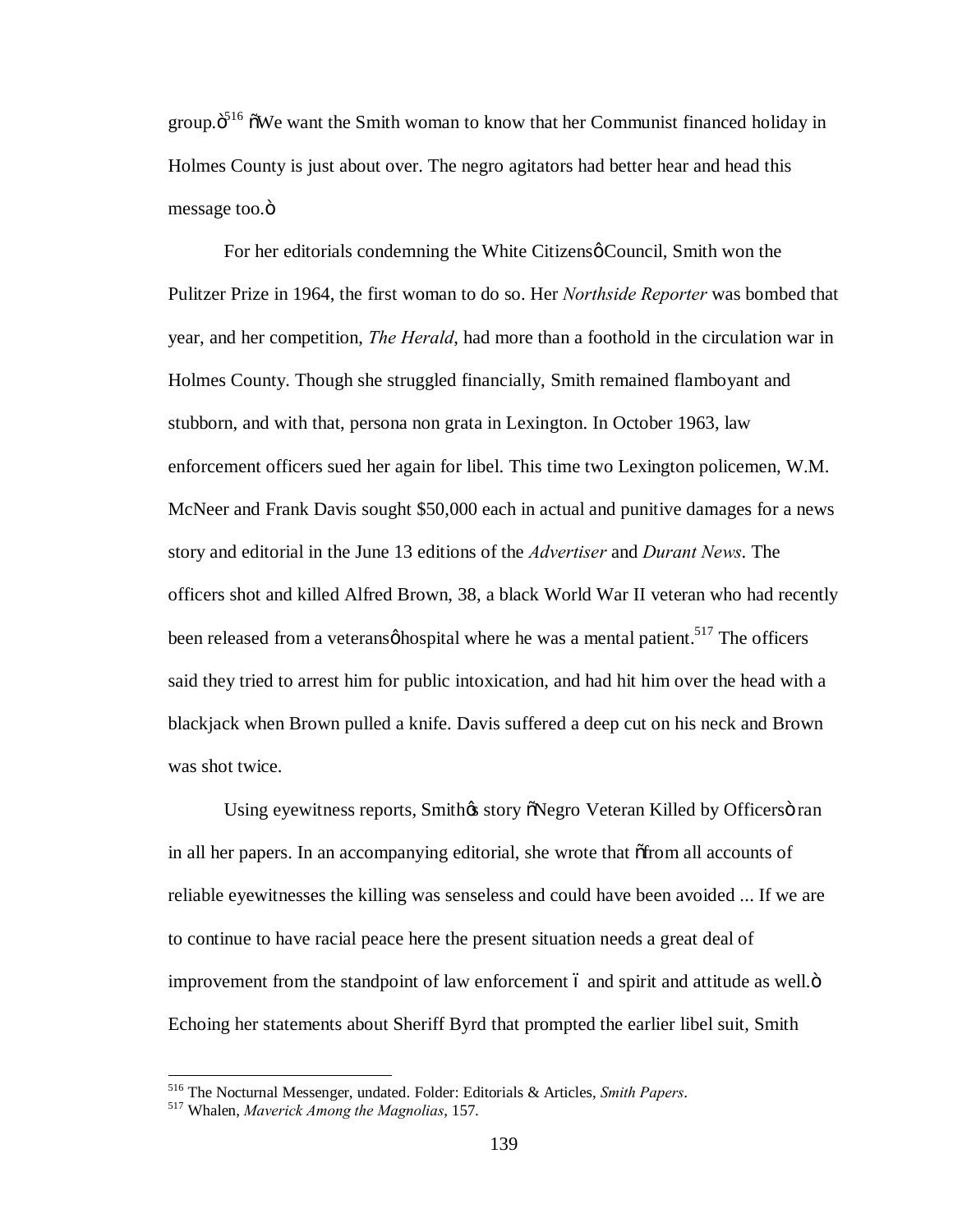suggested that the Lexington police officers be ordered to treat both blacks and whites with respect or be fired.<sup>518</sup>

At trial in Holmes County Circuit Court, Smithos attorney Robert H. Weaver said the officers never complained about the story or said it contained errors. Judge Arthur Clark Jr. ruled that Smith should publish a statement by the officers, giving them a chance to refute the story. The police officer triefly in her newspaper tried to debunk her story line after line.<sup>519</sup> Smith said in an accompanying article that the  $\tilde{\text{owritten}}$  statement of the police officers was much different than witnesses to the scene. $\ddot{\mathrm{o}}^{520}$  But surprisingly, she backed down. She published a retraction to any  $\tilde{o}$  erroneous portions of the story, writing  $\ddot{\text{o}}$  it was not our intention to impugn either their character or reputation, or to imply they were guilty of unlawful acts. $\ddot{\mathrm{o}}^{521}$  The case ended as a win for Smith, though, with the judge ruling against the plaintiffs for failure to establish a case. The officers reinstituted their libel suits in January 1964, but the actions languished in court on routine continuances until they were dismissed at the cost of the plaintiffs in  $1967$ <sup>522</sup>

By 1968, some 14 years after Sheriff Byrd $\alpha$  libel suit, Smith said she was more than \$200,000 in debt, but promised not to quit.<sup>523</sup>  $\delta$ When are they (the white people) going to find out that what I am trying to do is help ALL PEOPLE, white and black, so that we may work together and try to understand each other in order to build a better community and county? $\ddot{\text{o}}^{524}$  The bank foreclosed on her home, Hazelwood, and its accompanying 135 acres in 1985. Suffering from Alzheimer $\alpha$ , the widowed Smith closed

<sup>&</sup>lt;sup>518</sup> Ibid.<br><sup>519</sup> Lexington Advertiser, October 24, 1963.

<sup>&</sup>lt;sup>520</sup> Ibid.<br><sup>521</sup> Ibid.<br><sup>522</sup> Whalen, *Maverick Among the Magnolias*, 159.<br><sup>523</sup> Duard Le Grand, õHazel Smith is All-Southern Editor,ö *Lexington Advertiser*, June 6, 1968.<br><sup>524</sup> Hazel Brannon Smith, õThrough Hazel Eyes,ö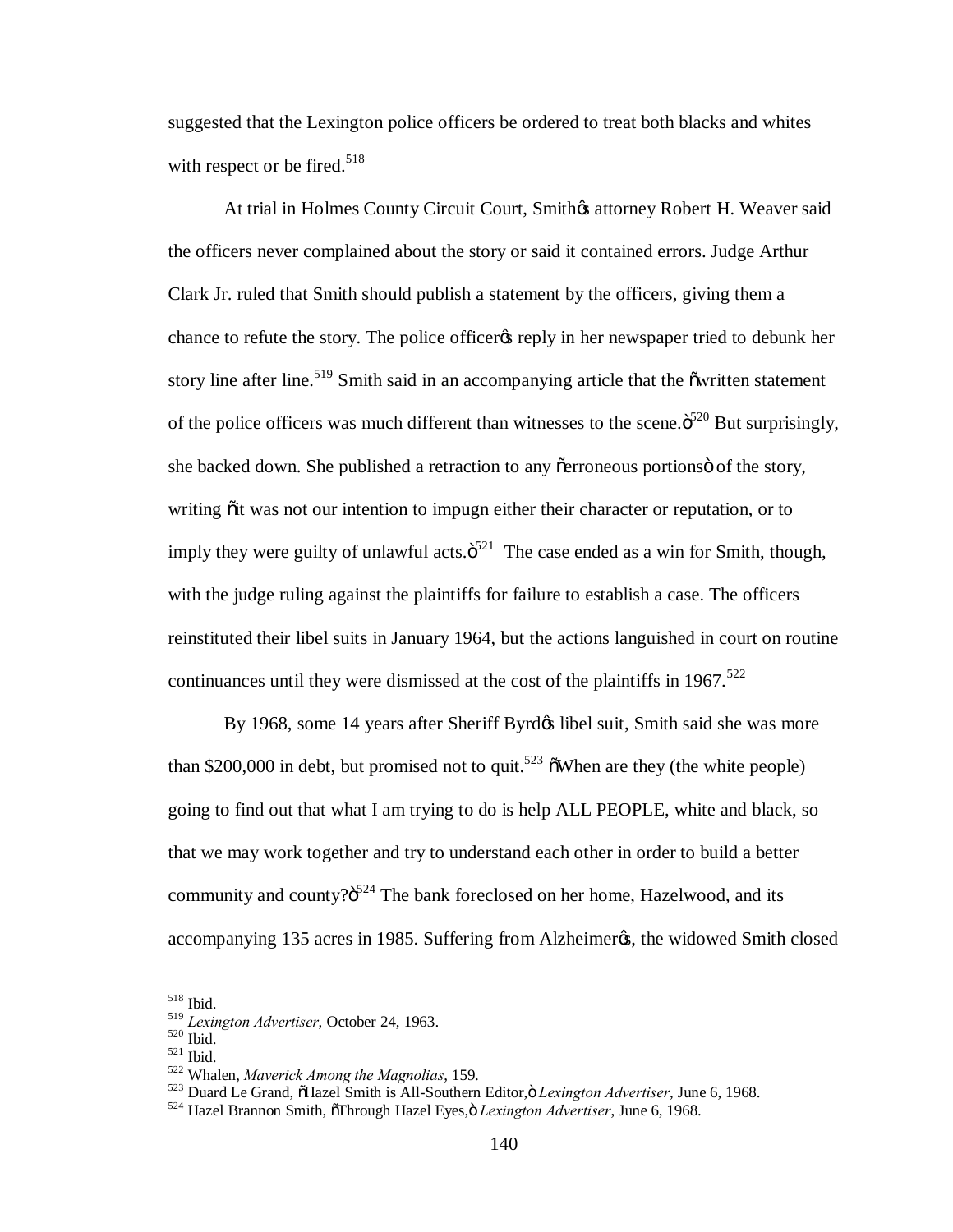the *Durant News* and the *Lexington Advertiser*, and died forgotten in a nursing home run by her niece in Cleveland, Tennessee in 1989.<sup>525</sup> Perhaps the actions of these southern editors were more offensive than those of their northern counterparts. Boone, Carter and Smith were betraying their own culture, and to members of the white community, they should have known better.

When studying reporters *s* attempts to cover the civil rights movement, it is important to include the work of southern journalists who stuck their necks out in the name of truth. It is arguable that southern public officials felt even more threatened by newspaper coverage critical of them in their hometown newspapers. Smith, Carter and Boone lived, worked and went to church in these communities. Local readers subscribed to their newspapers and read them regularly. The hometown folk would not read a publication like the *New York Times* unless somebody showed it to them. L.B. Sullivan knew about the  $\delta$ Heed Their Rising Voices ad only because someone gave him a copy of the newspaper. At trial, most of Sullivangs witnesses testified that they first saw the ad when the police commissionergs attorney showed it to them in his Montgomery law office.

In a column about Sheriff Byrd $\alpha$  libel suit, Smith insisted that her words were protected by the First Amendment. A Mississippi judge agreed with her, even though her speech was so unpopular at the time. This does not change the fact, however, that journalists like Smith still had much to fear by being hauled into court in an expensive libel case. In his *Sullivan* opinion, Justice Brennan would worry about this  $\tilde{\text{c}}$ chilling effect that might retard public dialogue on issues of public interest. And as was the case in the *Sullivan* suit, Smith was analyzing and criticizing an officer of the law in his public

 <sup>525</sup> Whalen, *Maverick Among the Magnolias*, 318.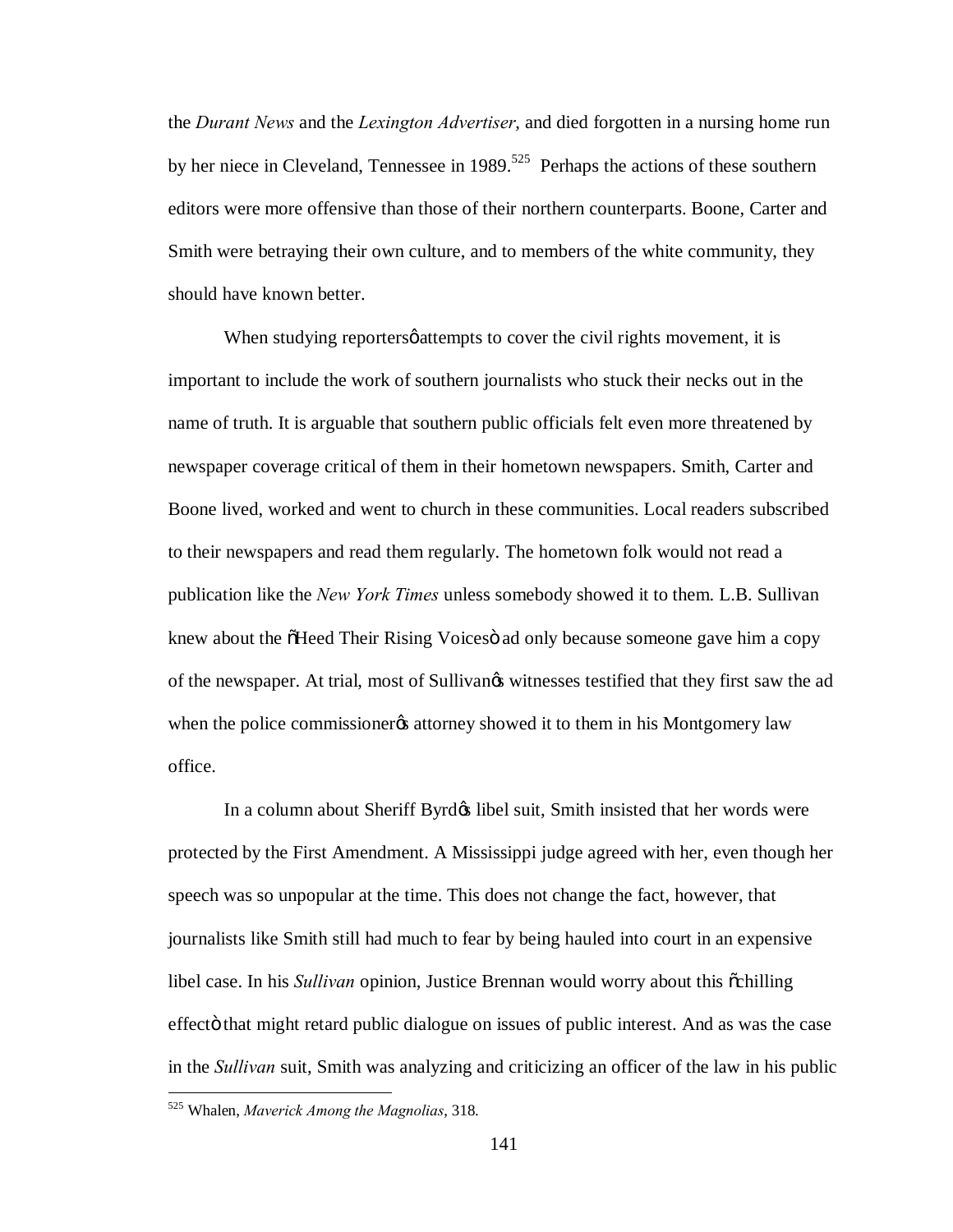duties. The Supreme Court would leave no doubt that this is the kind of speech the First Amendment was designed to secure.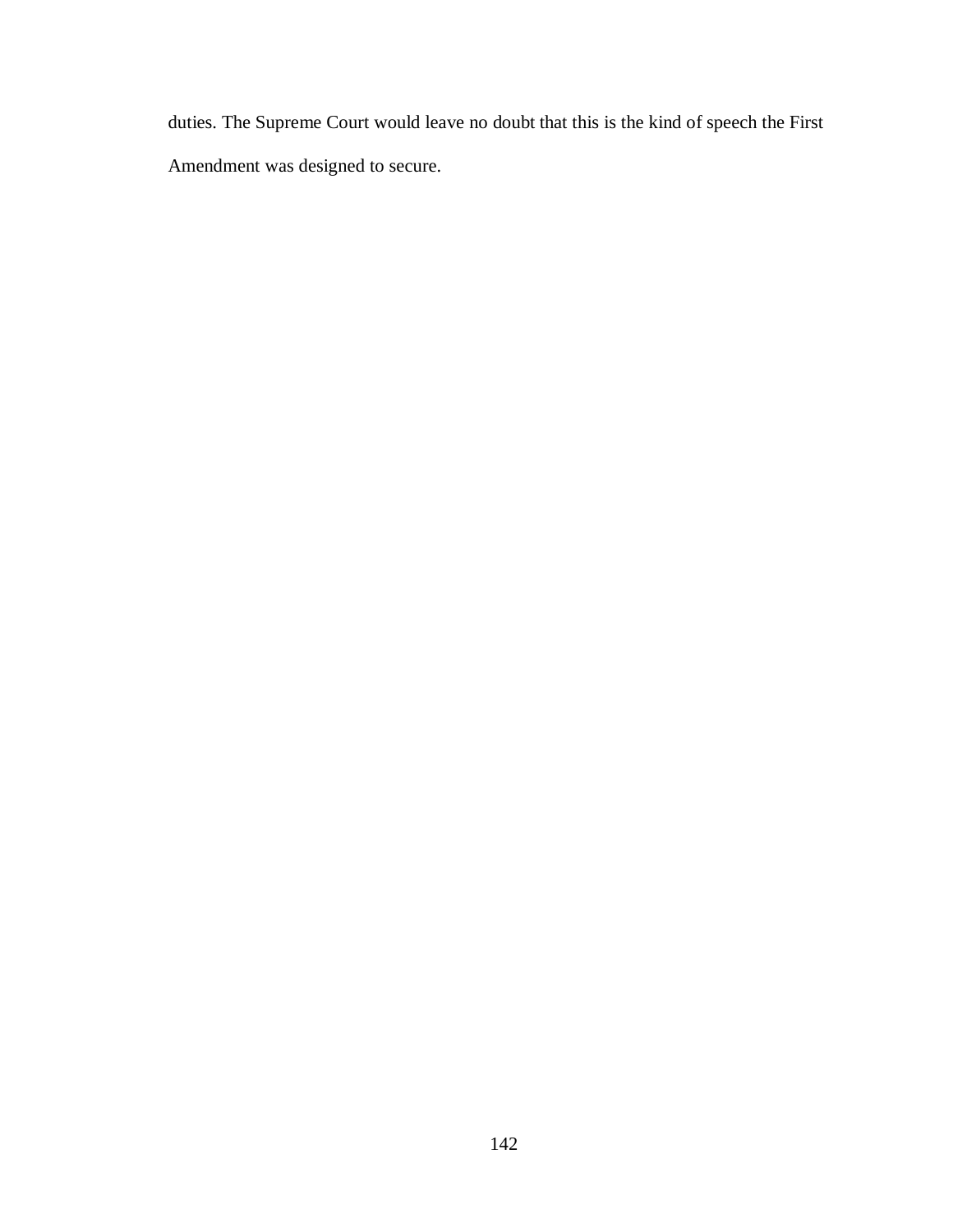## **Chapter Six**

## **Conclusion**

*Congress shall make no law respecting an establishment of religion, or prohibiting the free exercise thereof; or abridging the freedom of speech, or of the press; or the right of the people peaceably to assemble, and to petition the government for a redress of grievances. – First Amendment*

Throughout the civil rights movement, southern officials typically silenced civil rights advocates using breach of the peace and disorderly conduct charges.<sup>526</sup> Close-tothe-ground civil rights demonstrators and their lawyers came to expect these garden variety tactics. It took a little more ingenuity to develop legal weapons to punish the press and keep them out of the South. Among the many rights trampled during the movement were freedom of speech and press, assembly, and their less noted First Amendment cousin, the petitioning of the government. African Americans were trying to exercise their constitutional rights. Journalists were trying to cover the story. But in a practical sense, blacks had no such rights in the South, and so the First Amendment did not apply to them. To southern leaders like L.B. Sullivan and Bull Connor, African Americans were not full-fledged citizens like their white counterparts. And the meddling northern

 <sup>526</sup> There are untold numbers of such cases, but *Thomas v. State*, 252 Miss. 527 (1964) provides a classic example of the use of disorderly conduct charges to squelch the demonstrations. The Mississippi Supreme Court affirmed a Jackson courtos holding that a Freedom Rideros bus station arrest did not violate his constitutional rights. Howard University student Henry J. Thomas refused to obey a police officer to order to leave a whites-only waiting room and was arrested for disorderly conduct. The state Supreme Court held that the officer had reason to believe there would be an imminent breach of the peace. In its unanimous opinion, Mississippi court was scornful of journalists pcoverage of the 6so-called freedom ridersi a group of racially mixed out-of-state demonstratorsi who caused resentment, apprehension, and fear i by the invasion, heralded by the news media. B Henry said his arrest was illegal because he had committed no violence and was sitting a place where he had a right to be. The United State Supreme Court reversed.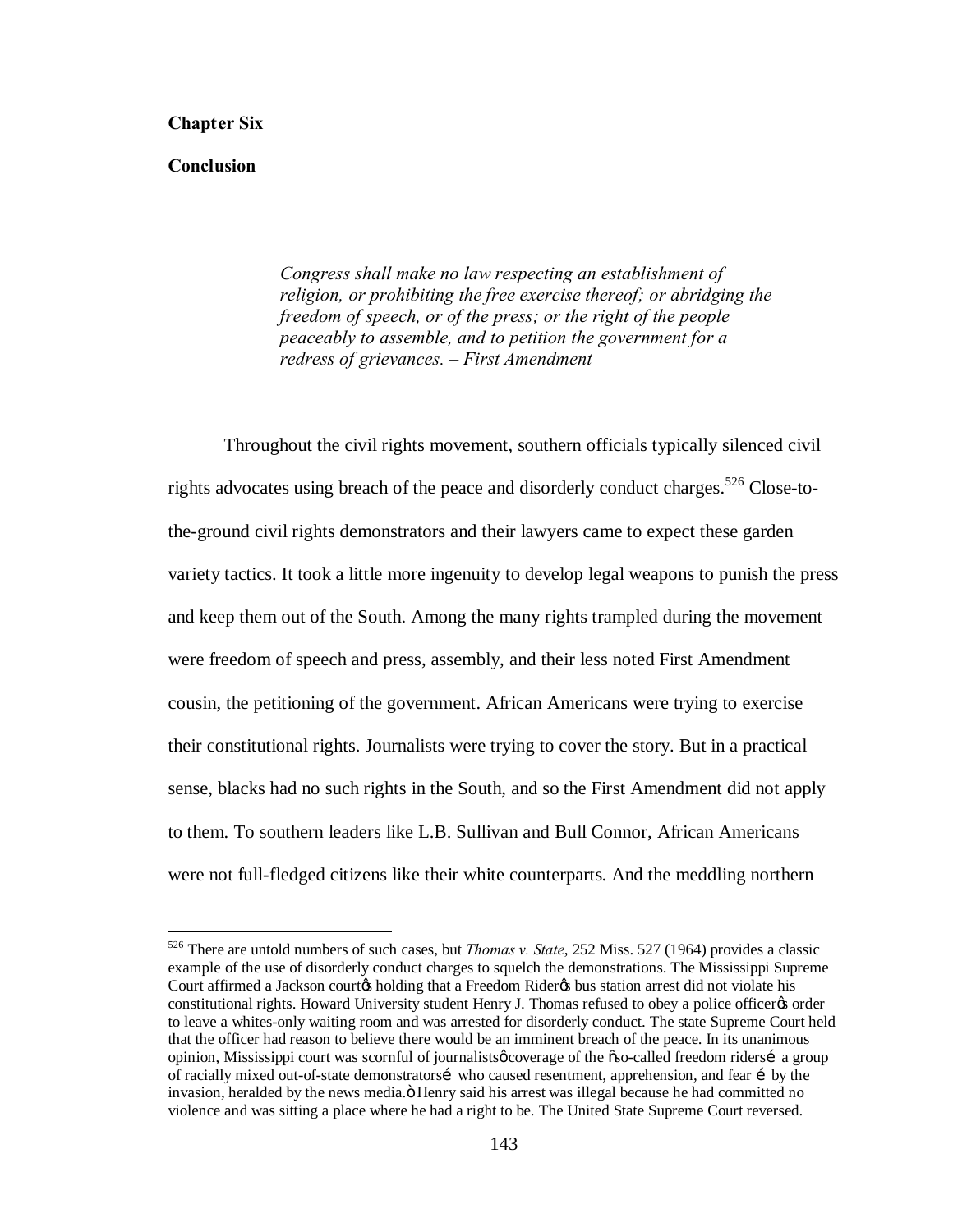journalists were merely outsiders, foreigners even. The South represented a world that depended on systematic denial of citizenship, and noncitizens and outsiders had no right to tell the South how their society should function.

Facing the ruins of their social order, the use of libel was a logical next step for southerners desperate to keep their equilibrium. Offended and threatened officials were able to proceed with these frivolous cases for years because the southern lawyers who represented them were equally offended and threatened by increasing press coverage. The big fees would roll in only if they won their cases. As such, some of the biggest losers in these suits were the southern lawyers. They were working on faith that southern judges and juries would remain sympathetic to the cause, and their appetites were whetted by their early successes. Those cases dragged on for years in many instances and were a huge economic threat to some of the most respected media outlets in the country. The latest case studied here, *Rainey v. Orion Pictures*, was not dismissed until 1990.<sup>527</sup> Neshoba County, Mississippi Sheriff Lawrence Rainey sued the California film company claiming that he was identifiable as the sheriff in the movie  $\tilde{o}$ Mississippi Burning, $\ddot{o}$  which told the true story of three civil rights workers who were murdered and buried during the Freedom Summer.

After the nation is high court created the actual malice standard in 1964, public officials and their attorneys still refused to relent. They did not realize the ruling's true impact. Even when their losses started stacking up, when it became clear that the courts really were applying the actual malice standard to public officials in their public actions, still the libel suits came. Rainey was able to sue again and again using the same lawyer,

 <sup>527</sup> *Rainey v. Orion Pictures* (1989), U.S. District Court for the Southern District of Mississippi, Eastern Division.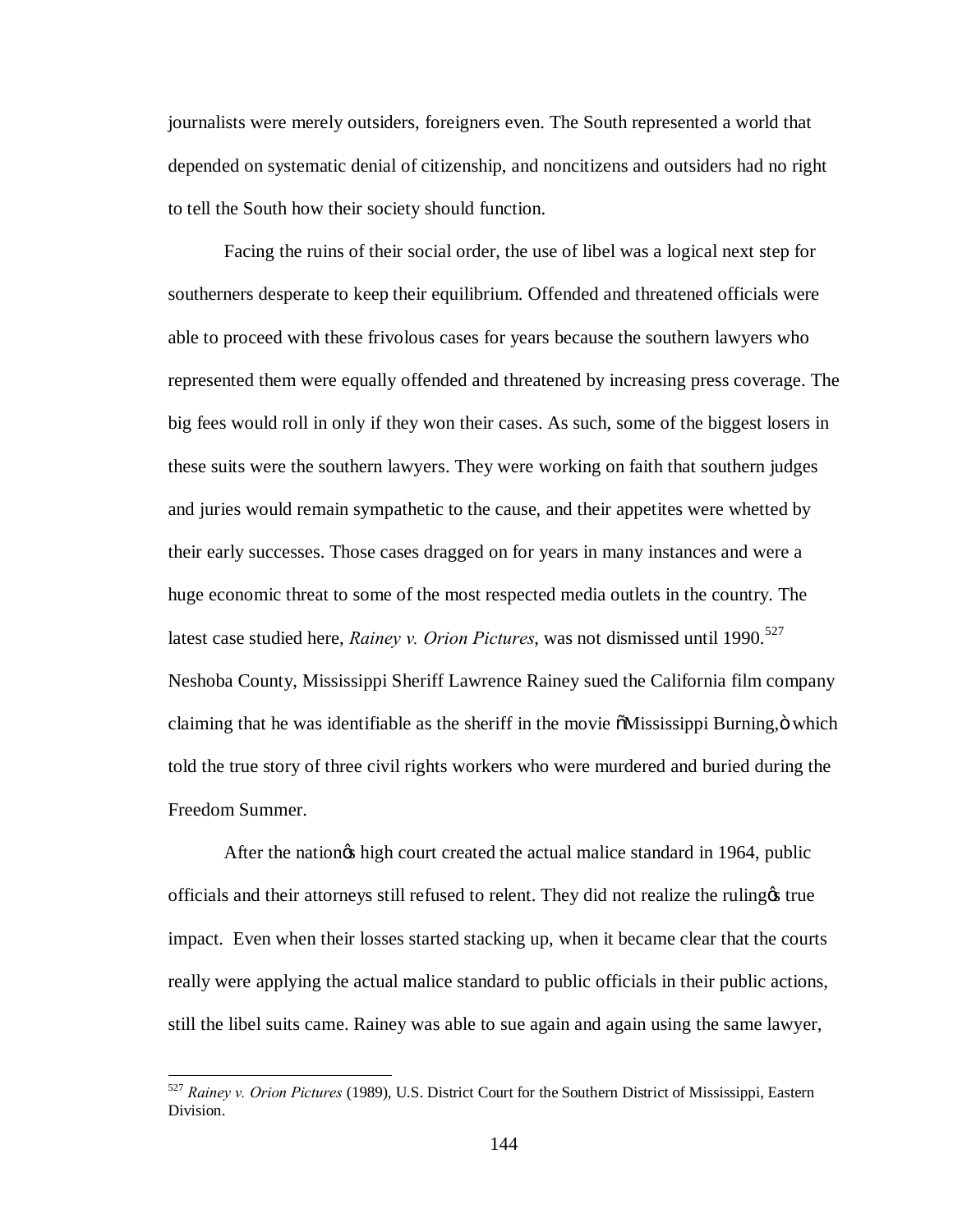James McIntyre, a man always willing to take the cases since he also was also threatened by the very coverage. The same goes for James Simpson, long-time attorney for Bull Connor. Simpson was a powerful member of the Alabama legislature and represented Birmingham& powerbrokers in his law practice. Simpson had installed Connor in his position as a Birmingham city leader, so it was as if Simpson himself had been libeled. He became the driving force behind several of the longest lasting suits arising out of the Alabama coverage. Further, confessed assassin James Earl Ray did not need a lawyer to tie up several writers, newspapers and news magazines in court for years. Clearly these men were not getting good legal advice 6 their advisers were blinded by their prejudices.

Further, the new actual malice standard was not fully understood. After the doctrine was announced, some plaintiffs merely amended their original complaints to add the language the high court used, that the defendant "acted with knowledge of falsity or reckless disregard for the truth. $\ddot{o}$  Nothing else about the complaint was different. For example, in July 1964, three months after the *New York Times v. Sullivan* verdict was announced, Bull Connor did nothing more than amend one sentence in the fifth paragraph of his initial complaint  $\tilde{o}$  to bring himself within the ruling in the Sullivan case. $\tilde{o}^{228}$  It was as if changing a few words in the complaint could change the facts. The transcript from *Connor v. New York Times* reflects some of the confusion surrounding the *Sullivan*  verdict. After the jury was excused one particular day late in the trial, attorneys for both sides huddled with U.S. District Court Judge H.H. Grooms, pondering the *Sullivan* decision and what the Supreme Court meant by  $\tilde{c}$  actual malice. $\ddot{o}$  One of those attorneys was T. Eric Embry, who represented the *Times* in the *Sullivan* case. The question: Was

 <sup>528</sup> Third Amendment to the Complaint, filed July 13, 1964, *Connor v. New York Times*, United States District Court for the Northern District of Alabama, Case No. 9634.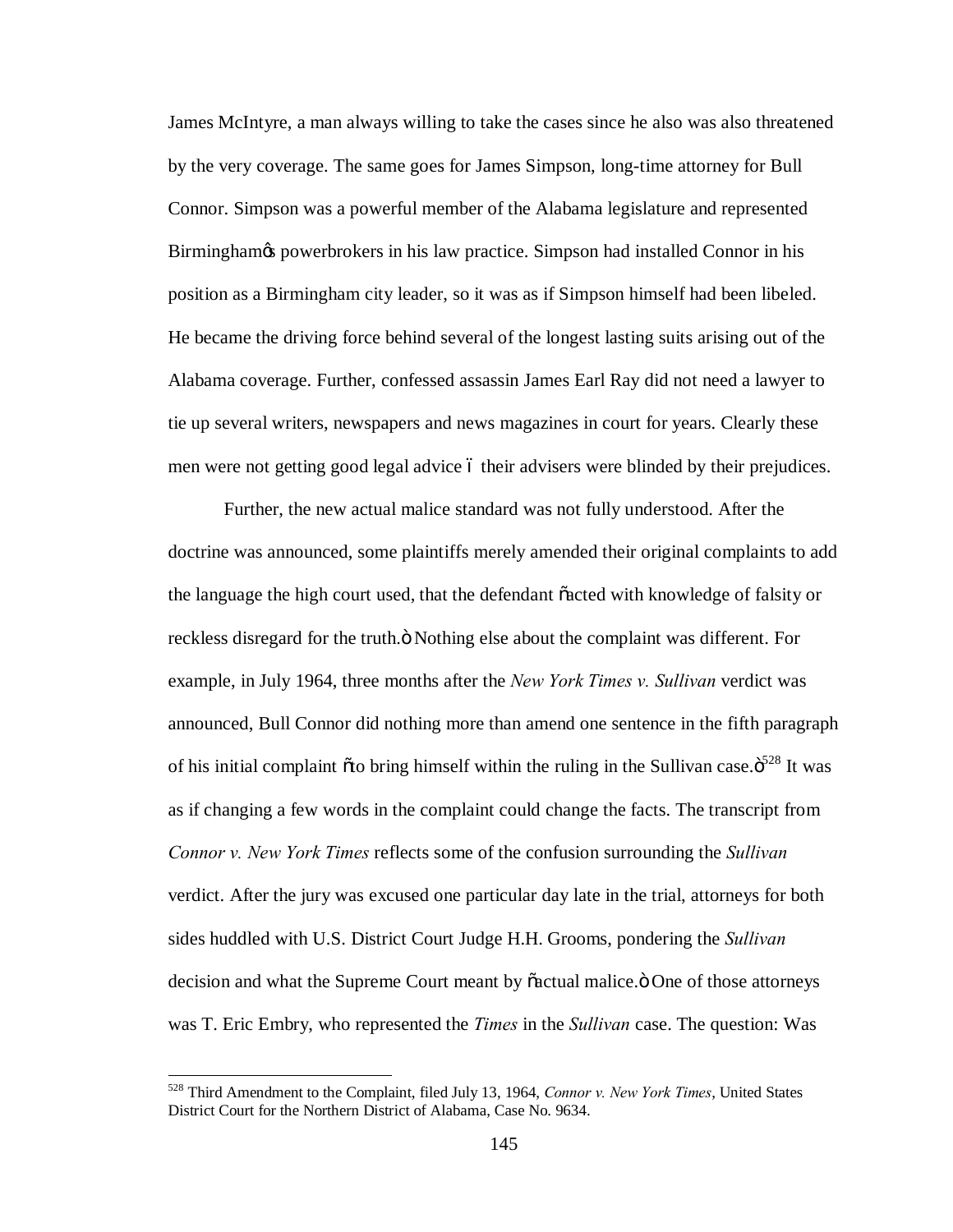Bull Connor a public official when he was running for Birmingham commissioner? If

*Times* reporter Harrison Salisbury wrote that Connor had run on a platform of orace

hate, ö would actual malice have to be proven since he was a candidate? He had long been

in the public eye as a member of the Alabama legislature. And most of the article in

question referred to Connor in his official duties as police commissioner.

Grooms: Now, I think definitely the article refers to Mr. Connor, and then there is a question for the jury to say, under the proper instructions of the Court, whether this was done maliciously within the framework of the Sullivan case.

*Times* attorney Embry: I dong think it refers to him any other way than as a public official, and therefore, whatever was said is said of him as a public official, and therefore not libelous of him.

Grooms: He wasngt a public official when he was running for that office.

Connor<sub>®</sub> attorney James Simpson: That would not be true anyway. You can libel a public official if you do it maliciously.

Grooms: Yes, they havengt said you cangt libel one. They have laid down the rules you have to go by if you are going to recover. They have said the ground rules are broad, and it has got to be the right to comment on its activities, and all of that, but if you get into the field where there is malice, he has maliciously done this thing, as I see it, the action is not precluded by the Sullivan case. I may be wrong, but that is my view.<sup>529</sup>

Further, southern attorneys and judges did not *want* to understand the new doctrine. Southerners *g* attempts to disregard it were no different than their attempts to disregard the courtos desegregation orders and the host of other civil rights laws being added to the books. If they did not like the law of the land, they could just ignore it. The most obvious case is *Brown v. Board of Education*. Ten years after *Brown*, a mere 1.2 percent of black children in the South attended schools with white children.<sup>530</sup> In the libel arena, cases continued for decades. Rainey, the former Neshoba, Mississippi sheriff, was still suing almost 25 years after the *Sullivan* doctrine was created, even though the court

 <sup>529</sup> Trial transcript, 440, Box, 2, Folder 4, *Connor v. New York Times*, Birmingham Public Library

<sup>530</sup> Gerald N. Rosenberg, *The Hollow Hope: Can Courts Bring about Social Change?* (Chicago: University of Chicago Press, 1991), 52.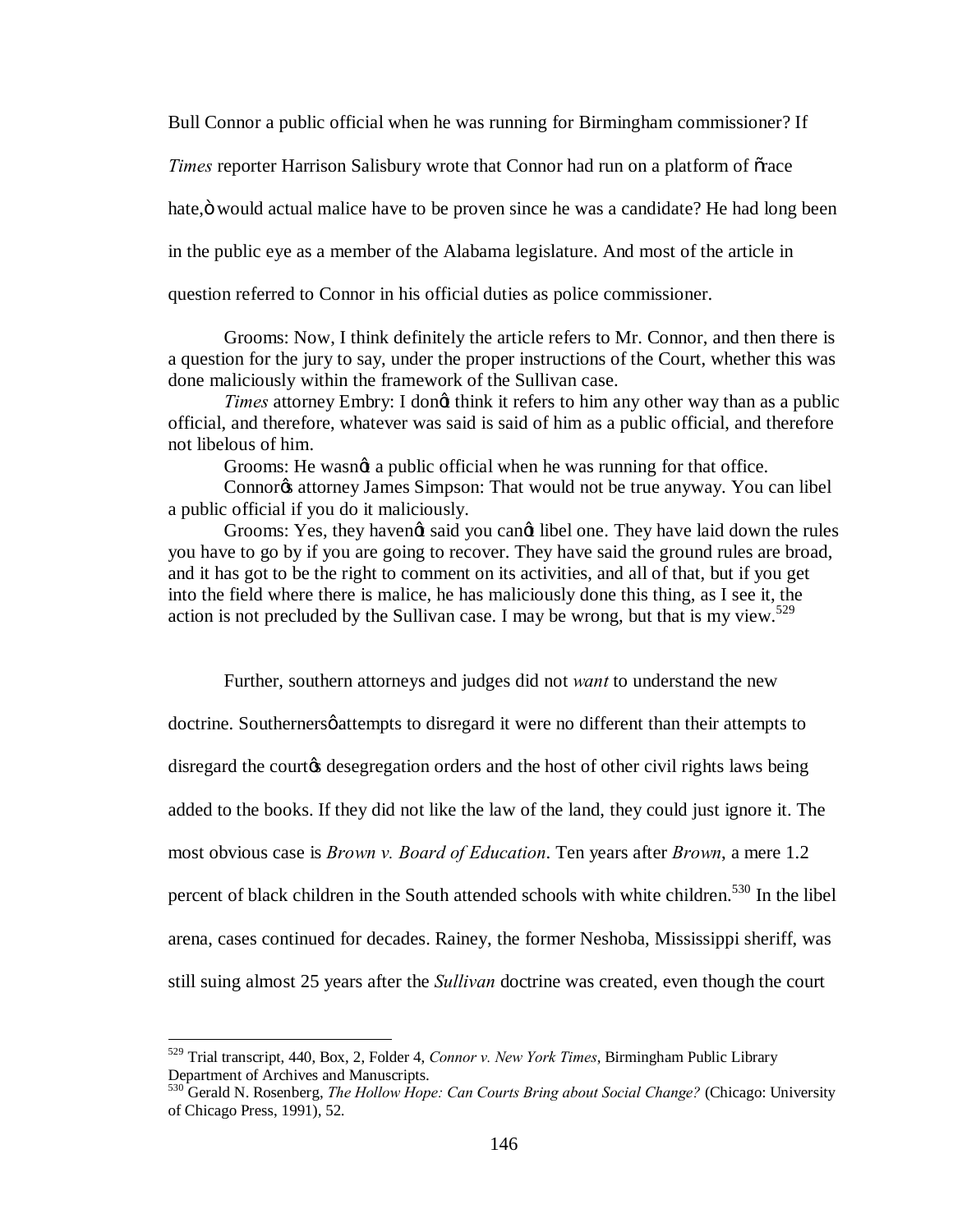held again and again that he was a public figure, a central character in one of the most noted events of the modern civil rights era, the Freedom Summer disappearance of three civil rights workers.<sup>531</sup> But Rainey was not just spinning his own wheels. The expense to the media outlets, hauled into southern courts to answer to public officials for decades after *Sullivan*, is inestimable. The media was being stifled just as the public conversation about race that was starting to take off in the United States. This squelching of speech has been compared to the work of President John Adamsø Federalists with their Alien and Sedition Acts of 1798, as it was comparable to the country opseud round of such laws, the Espionage Act of 1917 and the Sedition Act of 1918.

When faced with criticism, government officials for the first 150 years of the country's history somehow found a way to silence their critics. At least until Justice William Brennan, an unheralded Eisenhower appointee, convinced his colleagues on the liberal Warren Court, of õthe central meaning of the First Amendment. Ö Drawing his inspiration from the writings of James Madison, Brennan wrote:  $\delta$ The censorial power is in the people over the government and not in the government over the people. $\ddot{\text{o}}^{532}$ 

### **A More Subtle Form of Maintaining Racial Otherness**

Hazel Brannon Smithos Holmes County provides an interesting case study in whiteness versus blackness in modern time. After whites finally realized they had lost the battle to desegregate public schools, they began creating private academies for their children. Such schools sprouted up in former cotton fields across the South, the land donated by local planters. There are two such schools in Holmes County, Mississippi,

<sup>531</sup> *Rainey v. Orion Pictures* (1989). <sup>532</sup> *New York Times v. Sullivan*, 376 U.S. 254, 275.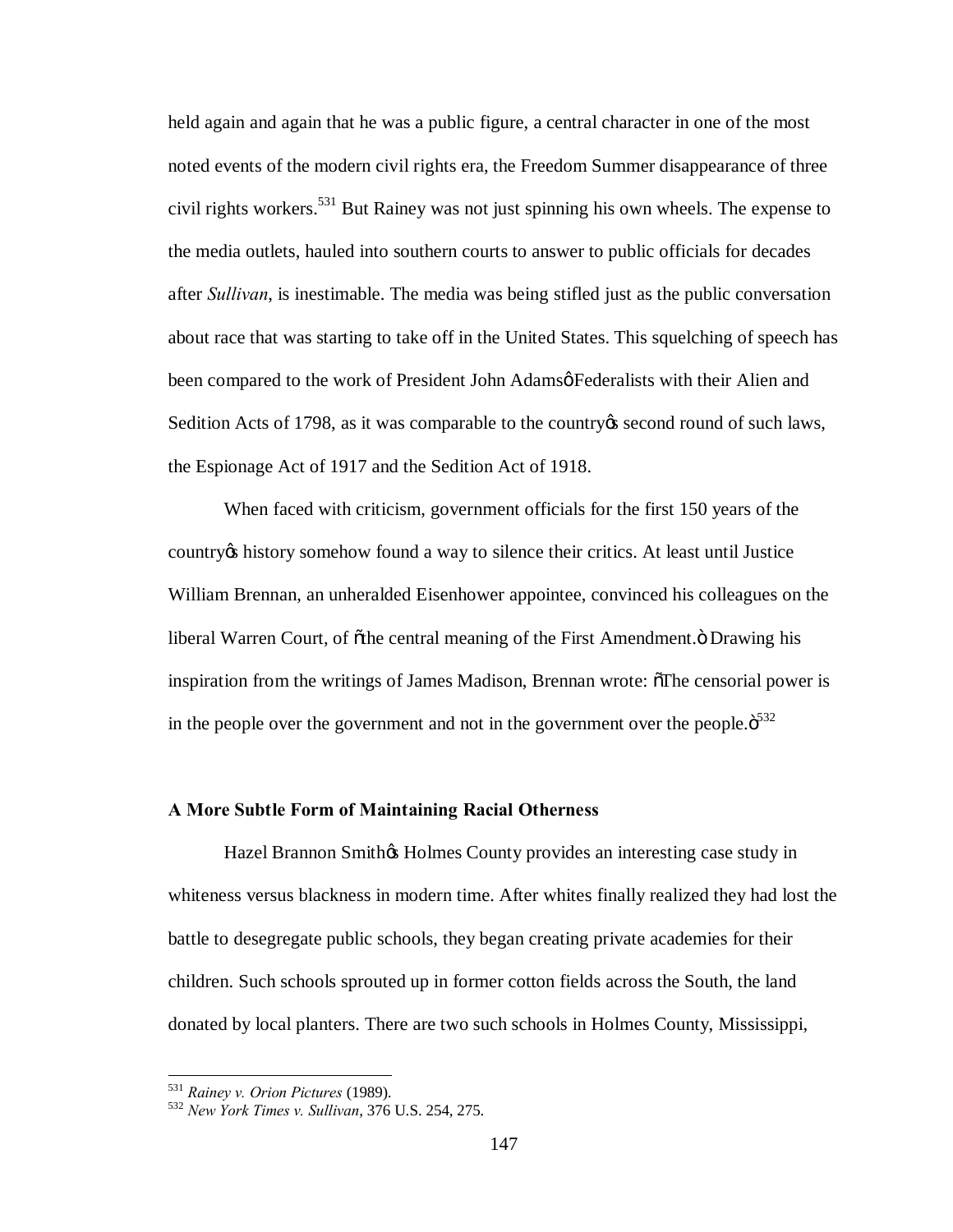with about 400 students combined. Central Holmes Christian Schooles class of 2008 had 18 graduates, all white. As recently as 1989, East Holmes Academy threatened to cancel a football game with a school that had a black player.<sup>533</sup> The school<sub>\*</sub> headmaster and the football coach changed their minds only after the Mississippi Private School Association said it would expel the school from the organization if it forfeited the game.

In contrast, there are two public school systems in Holmes County with about 4,000 students combined. The Durant Public School district is 95 percent black. The Holmes County School District is 99 percent black. So how much has Mississippi society changed? It has been argued that a more subtle form of racism exists in parts of the South. Yet the racial makeup of Holmes County Schools shows it is anything but subtle. No wonder Hazel Brannon Smith died forgotten and penniless in 1989.

The economic statistics of the county also tell the story. Of  $Holmes \varnothing 21,000$ residents, 80 percent are black, according to the U.S. Census. It has the third lowest annual per capita income in Mississippi at \$10,683. And of course, blacks bear the brunt of that poverty, with about 90 percent of public school students eligible to receive free lunch. It is as if the plantation system is alive and well. Look at the *Holmes County Herald* on any given day. This is the newspaper that was started by white leaders to drive Smith<sub>of</sub> *Lexington Advertiser* out of business. In this, the only newspaper in town today, the separation of the races is glaring. On the front page, photos of Central Holmes Christian School students run above the fold.<sup>534</sup> Rows of smiling white faces are pictured. Everyone is holding an award plaque, all dressed up for the spring athletic banquet. On

<sup>533</sup> "School Backs down on Issue of Black Player," *New York Times*, October 20, 1989. 534 May 29, 2008 edition.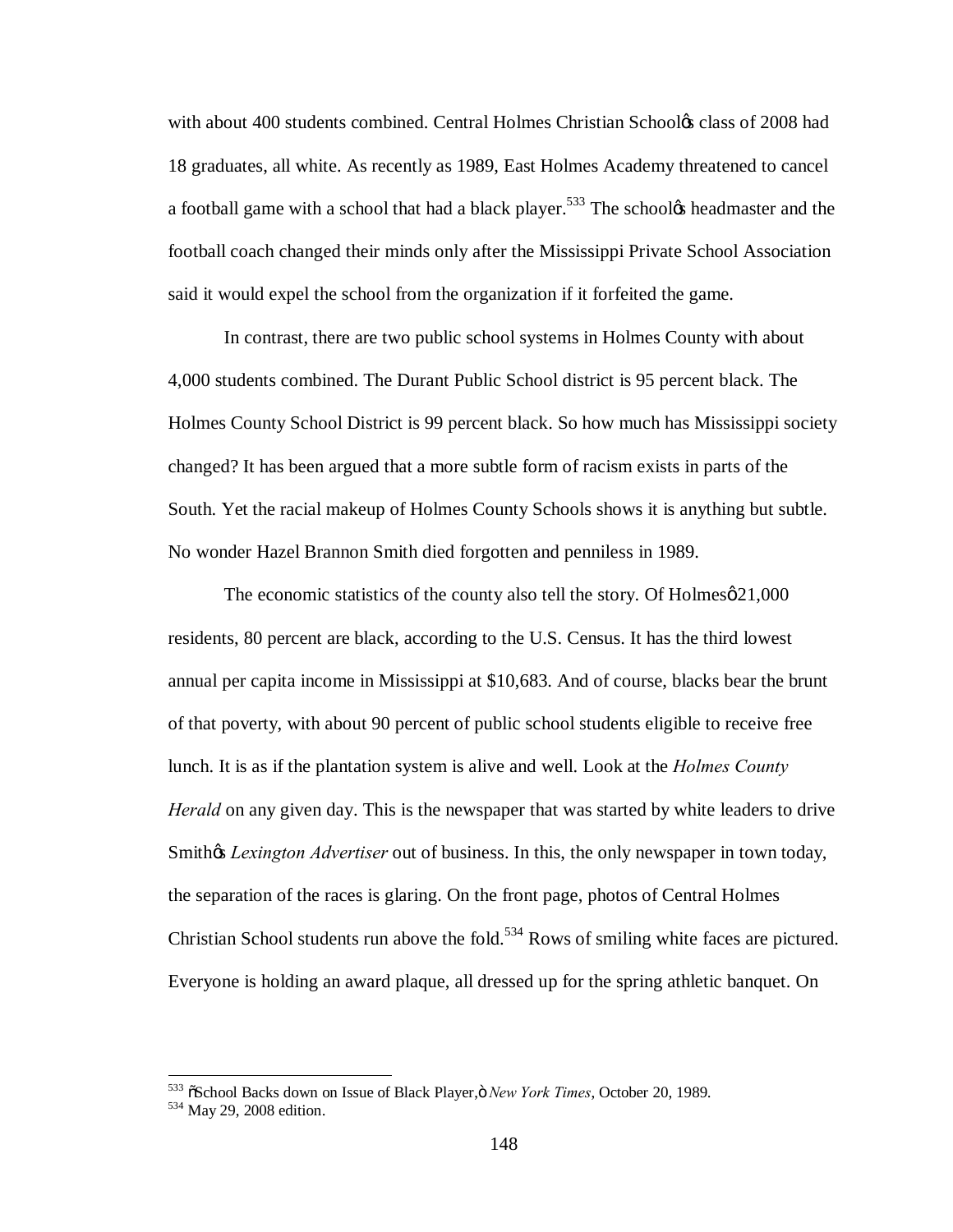the back page of the community newspaper, an all black Girl Scout troop is pictured for participating in Lexington<sub>os</sub> annual cleanup day.

#### **Contributions to Research and Theory**

The use of libel law to squelch the civil rights movement has been a largely unexplored area of legal history, with the exception of *Sullivan*. Prior to this study, little extensive research existed on the supporting cast of cases. By drawing on the cultural history of race making, the researcher sought to provide a framework through which to study the use and abuse of libel during this turbulent period. Grace Elizabeth Hale  $\delta$ making whiteness $\ddot{\text{o}}$  construct provides a basis for explaining how libel became yet another tool in the southern arsenal to shut up those who threatened their way of life. The researcher sought to further Hale ts scholarship, which focused primarily on pop culture artifacts such as literature, films, advertising and other media representations from post-Reconstruction through the first half of the twentieth century. Similarly, what was happening in the courts was not occurring in a test tube. What was happening in the courts was a direct reflection of what was occurring in society. The two are inseparable. White southerners did everything they could think of to maintain  $\ddot{\text{a}}$  multipless as a societal ideal in opposition to  $\delta$ blackness in order to maintain the status quo and any semblance of the antebellum order.

And perhaps most notable from a First Amendment perspective, race making and maintaining whiteness trumped newspaper editors *o* strong sense of press freedom. The *Montgomery Advertiser's* Grover Hall, for example, appeared to encourage southern

149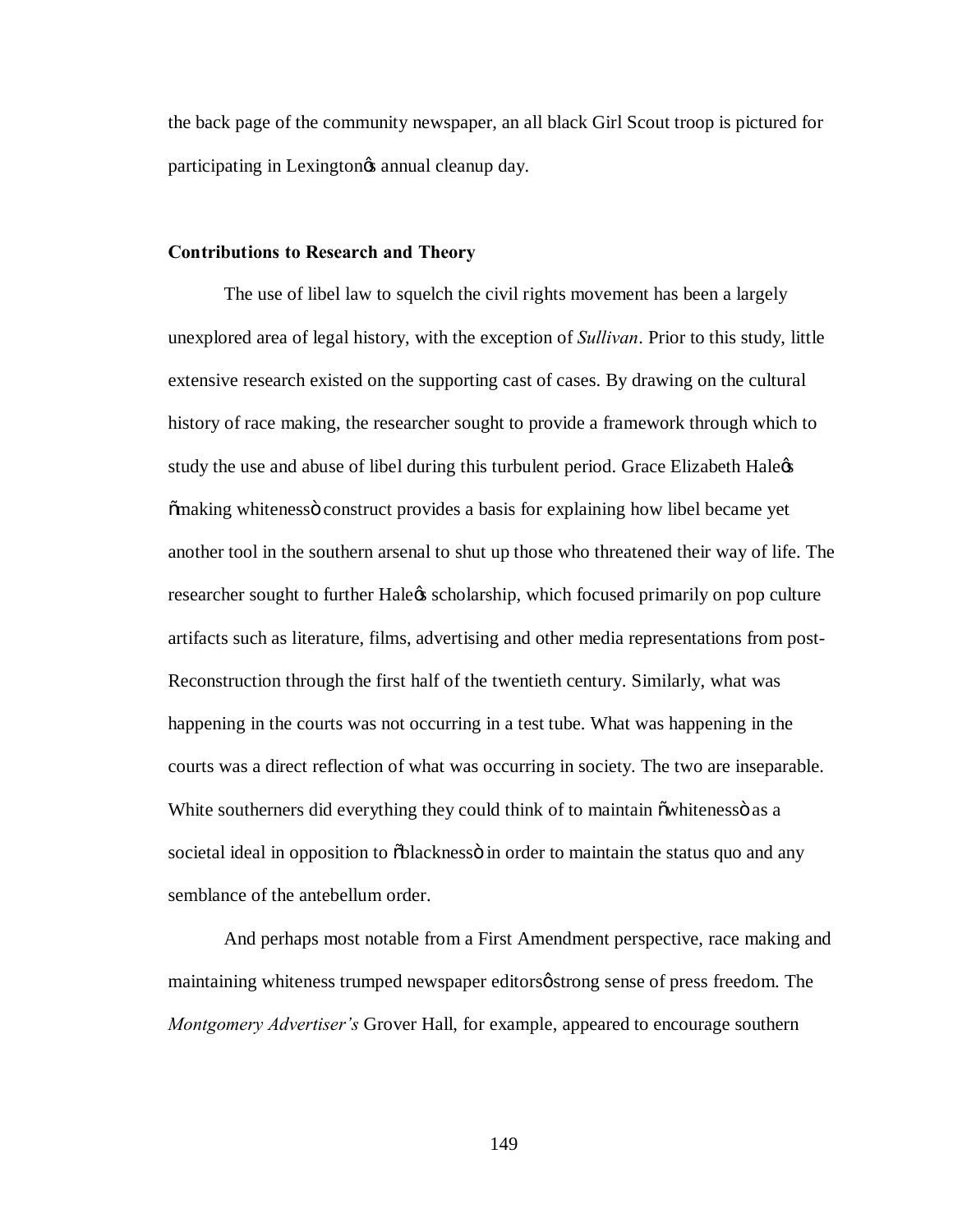public officials in their filing of libel suits, even testifying for L.B. Sullivan at trial.<sup>535</sup> Plaintiffs taking on the *Times*, including Alabama Governor John Patterson, would never have known about the advertisement had journalists like Hall not ranted about it editorially. Hall complained that the people of Alabama had been  $\ddot{\rho}$  operationally and savagely injured by the *New York Times*,  $\ddot{\text{o}}$  and that the Times was  $\ddot{\text{o}}$  misleading the United States and much of the civilized world. $\ddot{\mathrm{o}}^{536}$  In his study of Hall $\alpha$  influence, Cumming aptly posits that the editor seemed to approve of the chilling effect the libel suits had brought about.<sup>537</sup> For example, Hall wrote:  $\delta$ The *Advertiser* has no doubt the recent checkmating of the *Times* in Alabama will impose a restraint upon other publications which have hitherto printed [stories] about the South... $\ddot{\text{o}}^{538}$  Hall contributed to the shackling of some of the country teading journalists. Perhaps it is because Hall, blinded by the power of the whiteness myth, saw a truth other than the one the *New York Times* was reporting. As Lippmann famously argued,  $\ddot{\text{o}}$  the pictures in our heads do not precisely reflect  $\ddot{\text{o}}$  the world outside.<sup>539</sup> Halløs reality was much different, then, than that of New York reporter Harrison Salisbury. The world as Hall knew it 6 or as he imagined it to be 6 provided his own truth.

Hall was not the only southern journalist anxious to silence the northern press. E.L. Holland Jr., editorial page editor of the *Birmingham News*, was glad to see the

<sup>535</sup> Sullivangs lawyers called Hall and five other witnesses to testify whether the ad was oof and concerning Sullivan and that it tended to lower his reputation. Hall testified that he associated the ad with the city commissioners, especially the police commissioner. Hall said the adøs accusation that protesters at Alabama State College were õbeing starved into submissionö was particularly õindefensible. Ö For more detail, see Anthony Lewis, Make No Law, The Sullivan Case and the First Amendment (New York: Vintage Books, 1991), 29.<br><sup>536</sup> õAbolitionist Hellmouths,ö Montgomery Advertiser, April 17, 1962.

<sup>&</sup>lt;sup>537</sup> Doug Cumming, õBuilding Resentment: How the Alabama Press Prepared the ground for New York Times v. Sullivan, ö *American Journalism*, 22:3 (Summer 2005), 7-32.<br><sup>538</sup> Ibid.

<sup>539</sup> Walter Lippmann, *Public Opinion* (New York: Harcourt, Brace and Company, 1922), 3.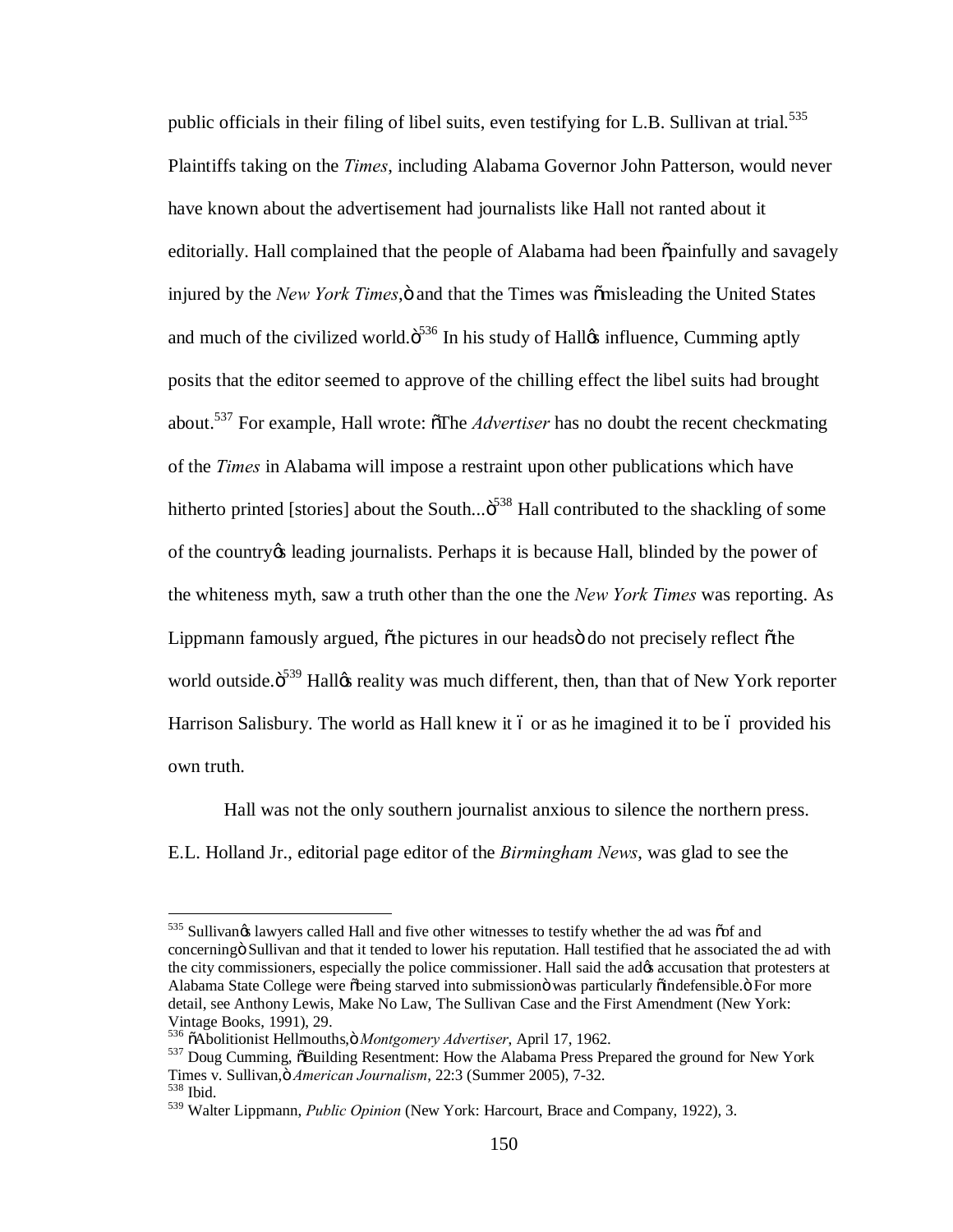Alabama attorney general and the secretary of state go after the *Times.* In an editorial headlined öThat New York Advertisement, ö the *News* scorned öHeed Their Rising Voices," which sought funds and support for the Committee to Defend Martin Luther King Jr. and the Struggle for Freedom in the South.<sup>540</sup>

 $\delta$ It may be that there is basis for legal action. The attorney general is certainly performing his duty in checking the possibility,  $\ddot{\text{o}}$  Holland wrote.<sup>541</sup> Further, the *News* complained that the ad was  $\tilde{\alpha}$  solicitation of funds intended to be used to support direct frontal assault, across state lines, against specific public establishments of law and order. $\ddot{o}$ The *News* even called on the FBI to investigate the tax-exempt status of the Committee. $542$ 

The media had begun to change the national conversation about race, and southern officials 6 and even journalists 6 wanted to change the subject. The tools of popular culture aided the white establishment in maintaining the status quo for the first half of the century. The ever-increasing use of libel was temporarily added to the racists  $\varphi$ arsenal early in the second half. The era $\alpha$  leading journalists were attacked as libel plaintiffs sought to take their work out of the public eye and smother it in the court system. The end result, instead, brought about one of the most important press freedom cases in United States history and insured that reporters would be free to write the truth. This study provides yet another way of looking at the civil rights movement. It does so by looking at what was festering in the shadow of *Sullivan*.

<sup>&</sup>lt;sup>540</sup>  $\sigma$ That New York Advertisement,  $\sigma$  *The Birmingham News*, April 9, 1960.<br><sup>541</sup> Ibid. The week before, the *News* made similar points in an editorial headlined  $\sigma$ They *t*e Raising Money Up North, ö April 1, 1960.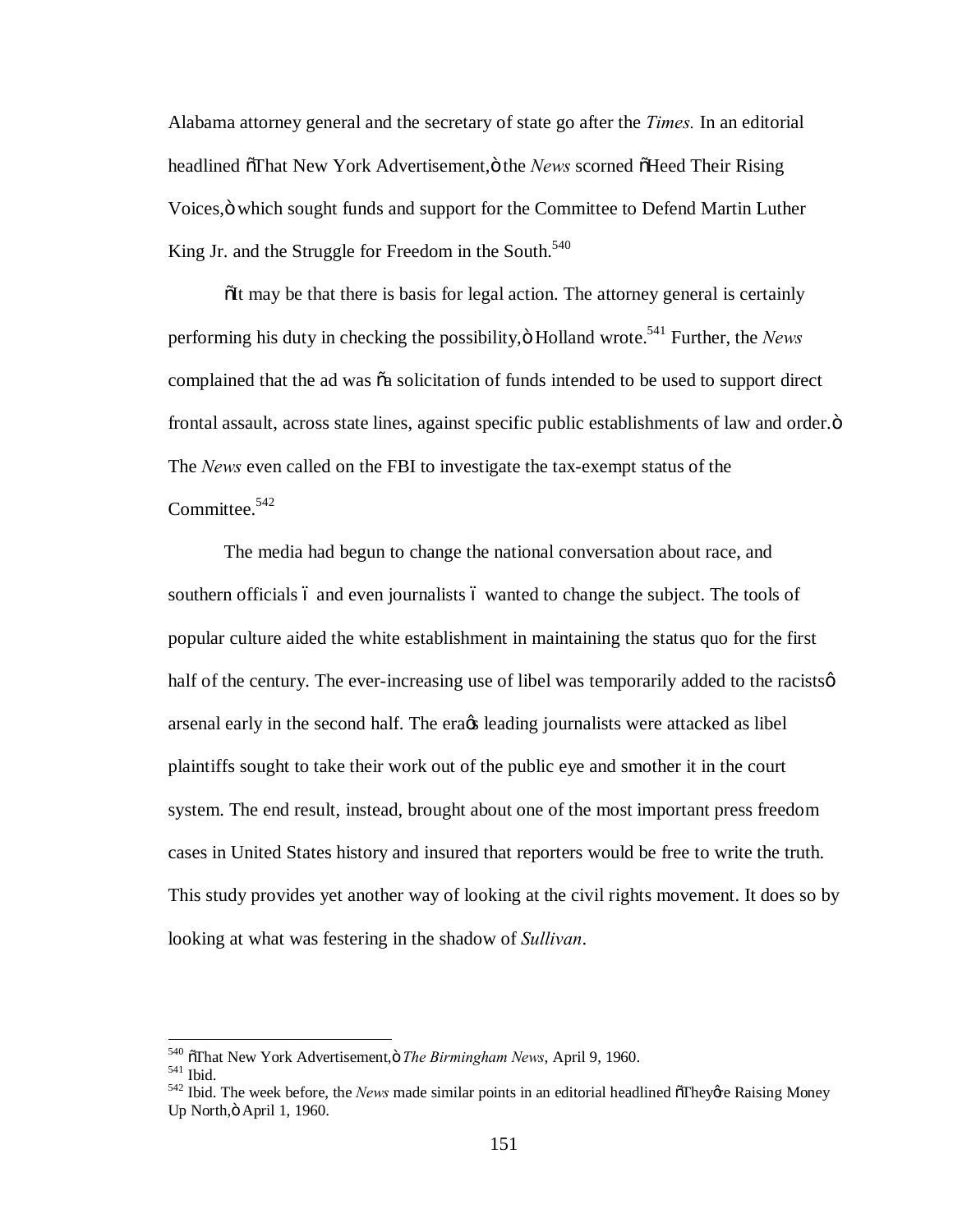## **Limitations of the Study**

This dissertation further reveals the determination and desperation of white supremacists faced with a changing world order. Yet there is a major difficulty in researching this area of legal history. In order to gauge *efforts* to stop coverage and discussion of the civil rights movement, trial-level cases must be identified and studied. These decisions, however, are not published in any legal reporter, so they are difficult to find. In many instances, the cases included in this study were located through local newspaper coverage, newspapers like the tiny *Lexington Advertiser* in Mississippi. It might be worthwhile, therefore, to spend more time reading southern newspapers during the 1960s, scouring them for any news items about local public officials suing civil rights leaders for their speech or journalists for their coverage. This lack of a central repository for trial-level cases can leave the researcher with the feeling that she is searching for a needle in a haystack. As such, it may never be known exactly how many libel cases were filed for media coverage of expression relating to the civil rights movement. It is worthwhile, however, to study more than state Supreme Court, courts of appeals and U.S. Supreme Court cases. It is worthwhile to have a picture of this legal phenomenon that is larger and more encompassing than what is provided by *Sullivan.* This was simply the first case to make it to the nation the high court.

Caution is also needed here in discussing the plaintiffs intent. Once can only go so far in describing what each was thinking. In some instances, surely some plaintiffs felt they were libeled, that the cases were not just about silencing the press. They wanted to punish them. From outward appearances, it certainly had that effect.

152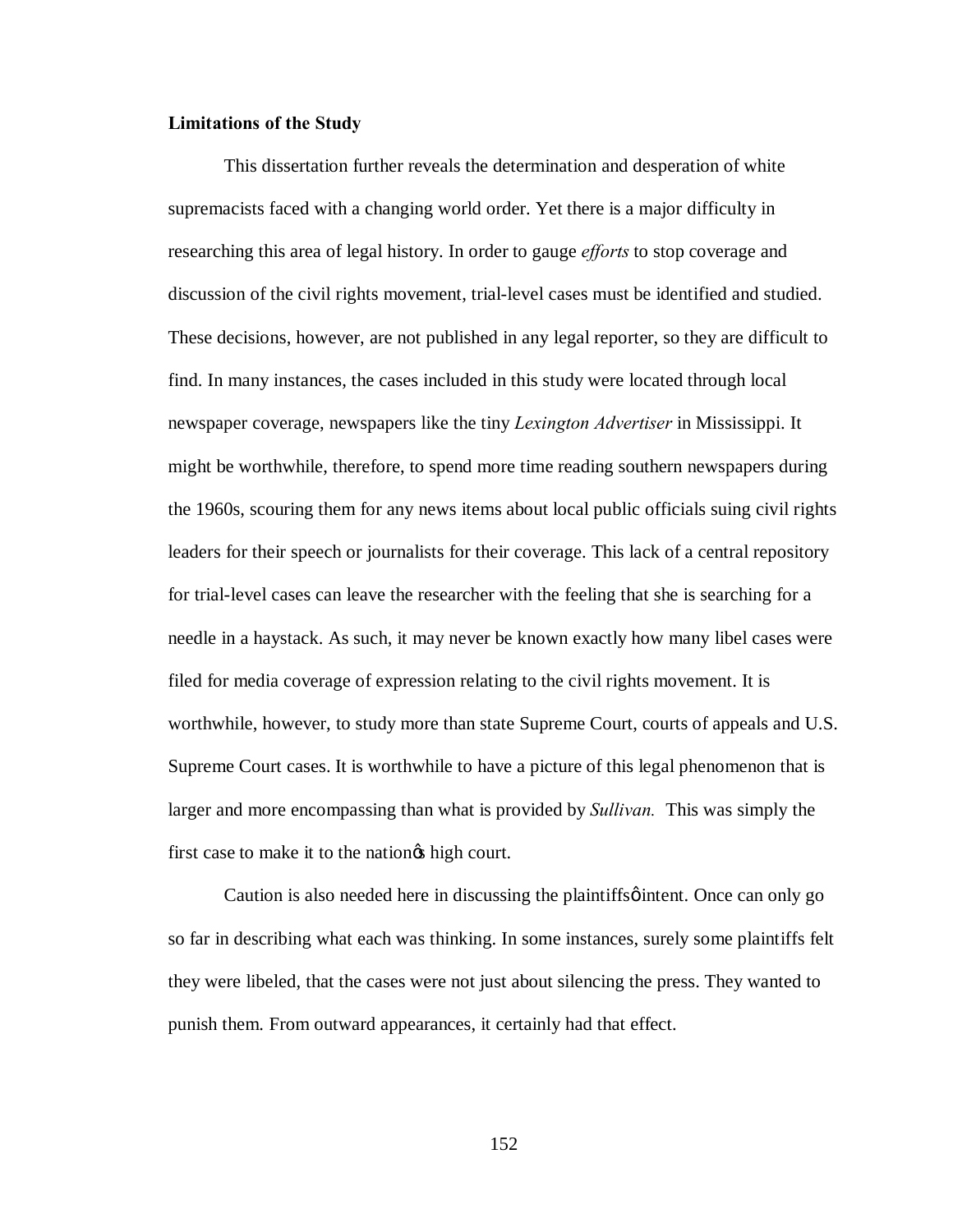## **Suggestions for Further Research**

There were countless ways southerners were able to circumvent the law or bend it to suit their own needs during this era. More study is needed on other ways southern officials sought to punish civil rights-related speech. Additional research should focus on the variety of techniques southern officials used to silence such expression through the courts. An interesting example is provided by a case against Medgar Evers, the NAACP field secretary in Mississippi who was assassinated in 1963. Two years before his death, Evers was convicted of constructive contempt of court for criticizing the burglary conviction of a black man, Clyde Kennard, by an all-white jury. Kennard had tried unsuccessfully to desegregate Mississippi Southern College in 1959. A student at the University of Chicago, he had moved home to help out on the family the chicken farm after his father became ill. He sought to finish his last year of college in Mississippi. For that, he was arrested on trumped up charges of illegal possession of whisky and reckless driving.<sup>543</sup> When he prepared to enroll again, Kennard, a World War II veteran, was arrested for stealing five bags of chicken feed and sentenced to seven years in prison.<sup>544</sup> Evers told the Associated Press that Kennard& trial and sentence were othe greatest mockery to justicei when despite the overwhelming evidence in [his] favori a court room of segregationists apparently resolved to put Kennard  $\pm$ egally away. $\ddot{\omega}^{545}$  Judge Stanton Hall of the Circuit Court of Forrest County, the judge in the Kennard trial, read the story in the *Hattiesburg American* and said Eversøremarks were intemperate and

<sup>&</sup>lt;sup>543</sup> Jason A. Peterson,  $\tilde{\sigma}$ Forgotten and Ignored: Mississippi Newspaper Coverage of Clyde Kennard and his efforts to integrate Mississippi Southern College,  $\ddot{o}$  unpublished paper presented at the Association for Education in Journalism in Mass Communications annual conference, August 2006. <sup>544</sup> It was later brought to light that Kennard had been framed, as indicated by records of the Mississippi

Sovereignty Commission. See Peterson,  $\delta$ Forgotten and Ignored, $\ddot{o}$  for details. 545 *Evers v. State*, 241 Miss. 560 (1961), 563.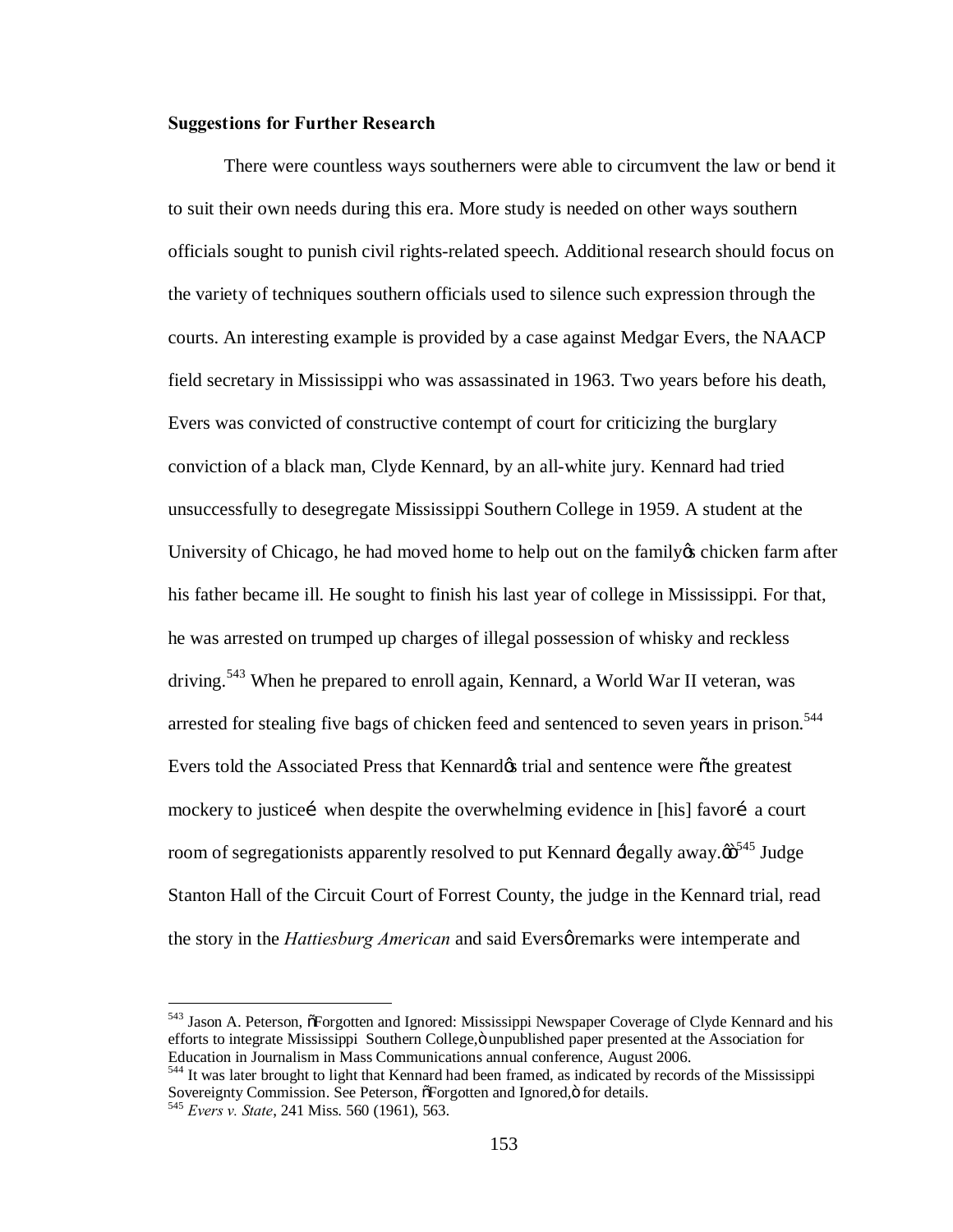false, finding him in contempt of court and sentencing him to 30 days in the county jail and a \$100 fine.

Peterson noted that because Evers was so universally hated by the white establishment, newspapers devoted many more inches of copy to his contempt of court case than they did to Kennard $\alpha$  case.<sup>546</sup> However, in 1961, the Mississippi Supreme Court overturned Eversø conviction, holding that the Forrest County district attorney failed to prove that Eversø remarks õhindered the administration of justiceö in Kennardøs case.<sup>547</sup> His quote was published after the verdict was read, the court pointed out, holding that Eversø comments were protected by the First Amendment. The court held that though his words did not qualify as contempt of court, the judge or some other officer of the court may want to file a libel suit.<sup>548</sup> There is no evidence, however, that Judge Hall made any move to take Evers to court for libel. In a concurring opinion Justice C.J. McGehee said he was most reluctant to overturn Eversø conviction, noting that there are times when public welfare should overrule a citizengs right to speak. Evers wanted to embarrass the Forrest County judge, McGehee opined, adding that it was unwise to  $\alpha$  chroace such agitators as Medgar Evers to unjustly criticize our courts at will  $\ddot{\sigma}^{549}$ Public outcry to the Supreme Court the reversal was instantaneous, according to the widespread coverage of Evers $\phi$  case.<sup>550</sup> The white population wanted Evers in jail, free speech be damned. It is a citizen  $\alpha$  duty to question and criticize his government, but Evers was not a true citizen to a racist public bent on punishing unpopular speech. And Eversø speech was certainly that.

<sup>&</sup>lt;sup>546</sup> Peterson, Forgotten and Ignored. $\ddot{\text{o}}^{547}$  241 Miss. 560, 564.<br><sup>548</sup> Ibid., 569.<br><sup>549</sup> Ibid., 574.

<sup>&</sup>lt;sup>550</sup> Peterson, õForgotten and Ignored.ö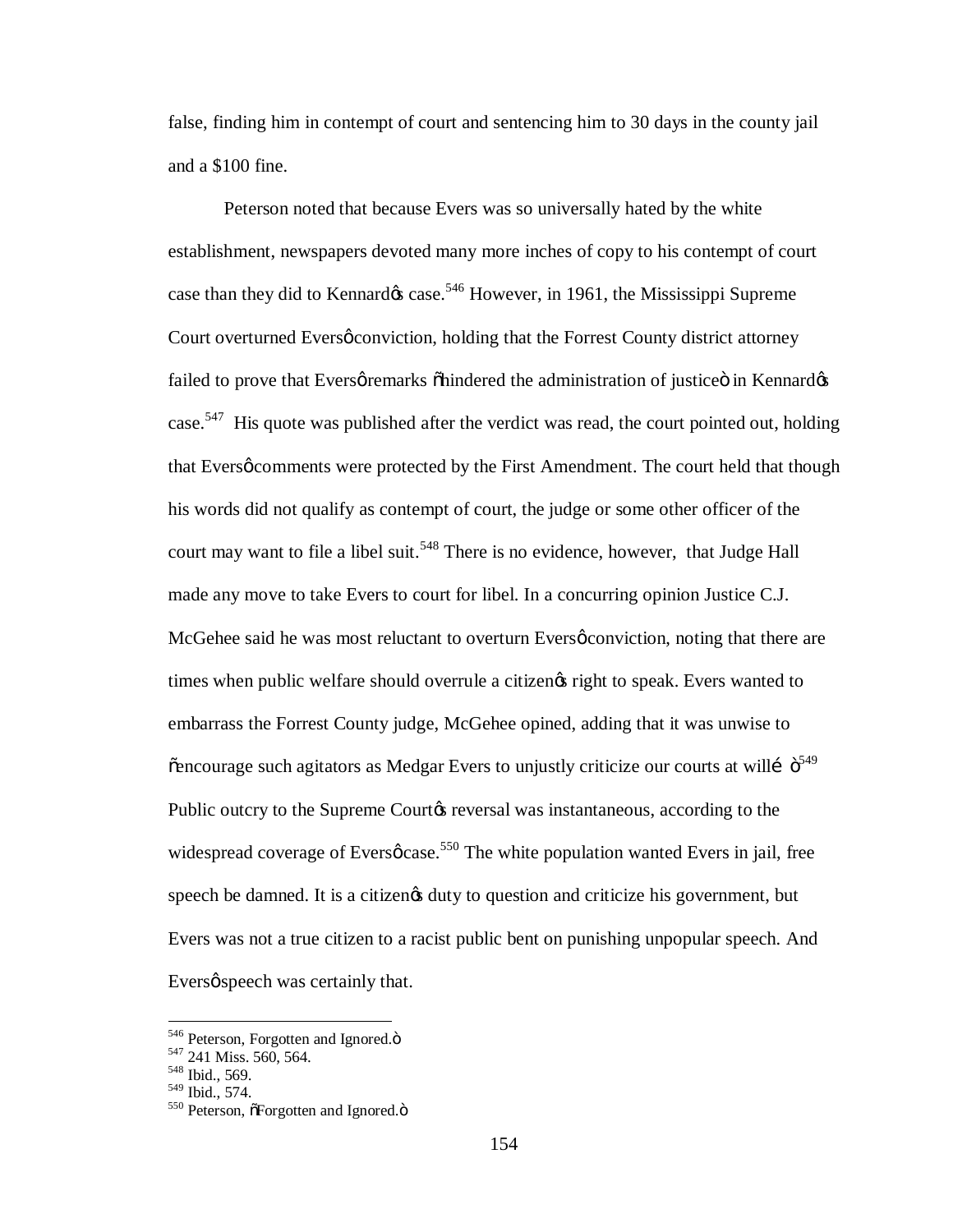# *Bibliography* **Primary Sources**

## **Archival Material Birmingham Public Library, Birmingham, Alabama**

City of Birmingham Government Records: Birmingham Police Surveillance Files, 1947-1980 Law Department of the City of Birmingham Papers of Theophilus Eugene  $\delta$ Bullö Connor Papers of James T.  $\tilde{o}$ Jabboö Waggoner Papers of James W. Morgan

## **Mississippi Department of Archives and History**

Papers of Aaron Henry Case records: *Henry v. Pearson Henry v. Collins Evers v. Mississippi*

## **Mississippi State University**

Papers of Hodding Carter Papers of Turner Catledge Papers of Hazel Brannon Smith Ku Klux Klan Collection

## **National Archives Southeast Region, Atlanta**

Case Records: *Rainey v. CBS Rainey v. New York Herald Tribune Rainey v. Orion Pictures Rainey v. Time Ray v. Time*

## **National Archives, Southwest Region, Fort Worth**

Case records: *Curtis v. Birdsong*

### **University of Alabama**

Papers of Buford Boone

### **University of Mississippi**

Race Relations Collection White Citizens o Council Collection Women of the Ku Klux Klan Collection

#### **University of South Alabama**

Papers of Vernon Z. Crawford

### **University of Southern Mississippi**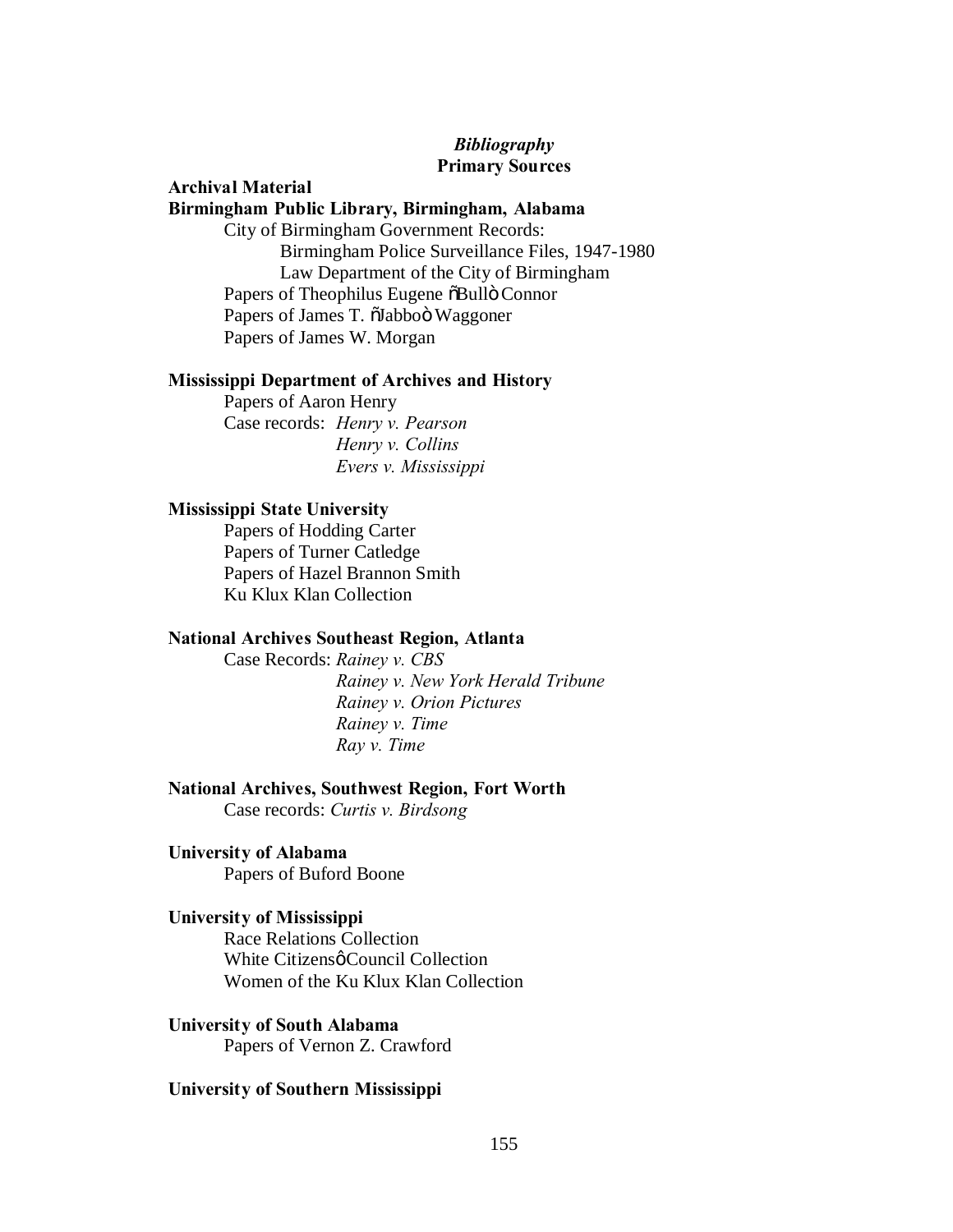Citizensø Council/Civil Rights Collection Leesha Faulkner Civil Rights Collection Sovereignty Commission Collection

## **University of Texas, Harry Ransom Center** Papers of Lillian Hellman

**Interview:**

Jackson Ables

## **Cases cited:**

*Abrams v. United States A.P. v. Walker Bolton v. Strawbridge Bowen v. Independent Publishing Co. Brown v. Board of Education of Topeka Bryant v. Zimmerman Cardillo v. Doubleday Colvard v. Curtis Publishing Connor v. CBS Connor v. The New York Times Crozman v. Callahan Curtis Publishing v. Birdsong Curtis Publishing v. Butts Debs v. United States Dennis v. United States Evers v. Mississippi Fowler v. Curtis Publishing Frohwerk v. United States Gaines v. Canada Gertz. V. Welch Gitlow v. New York Henry v. Pearson Henry v. Collins Henry v. Coahoma County Board of Education Lanier v. New York Times Lindsey v. New York Times Masses Publishing Co. v. Patten Meredith v. Fair Morgan v. Virginia NAACP v. Alabama ex rel. Patterson Natchez Times Publishing v. Dunigan New York Times v. Sullivan*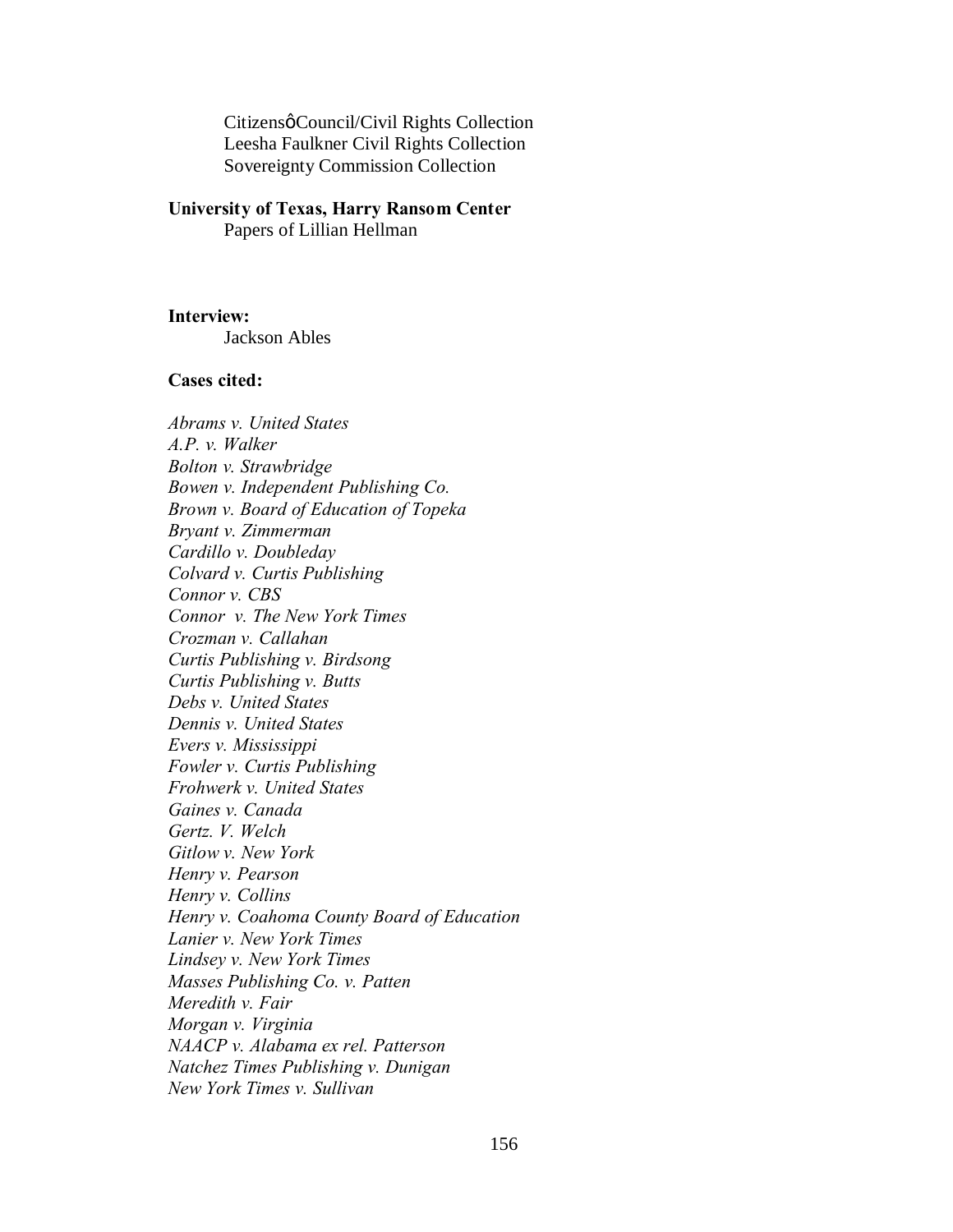*Notarmuzzi v. Schevack Parsons v. New York Times Price v. New York Herald Tribune Rainey v. CBS Rainey v. Orion Pictures Rainey v. New York Herald Tribune et al. Rainey v. Time Ray v. Frank Ray v. Rose Ray v. Time Rice v. Simmons Robbins v. Treadway Schenck v. United States Service Parking Corp. v.Washington Times Co. Shelton v. Tuscaloosa Newspapers Shelley v. Kramer Shuttlesworth v. Gaylord Smith v. Allright Smith v. Byrd Thomas v. State United States v. Price et al. Virginia v. Rives Waggoner v. CBS Walker v. Carter Whitney V. California Williams v. Mississippi*

# **Transcripts:**

öWho Speaks for Birmingham?ö CBS, Howard K. Smith

## **Contemporary Periodicals**

*Birmingham News Clarion-Ledger Commercial Appeal Jackson Daily News Ladies Home Journal Lexington Advertiser Look Manchester Union Leader* (New Hampshire) *Meridian Star Montgomery Advertiser New York Times News and Courier* (South Carolina) *Saturday Evening Post*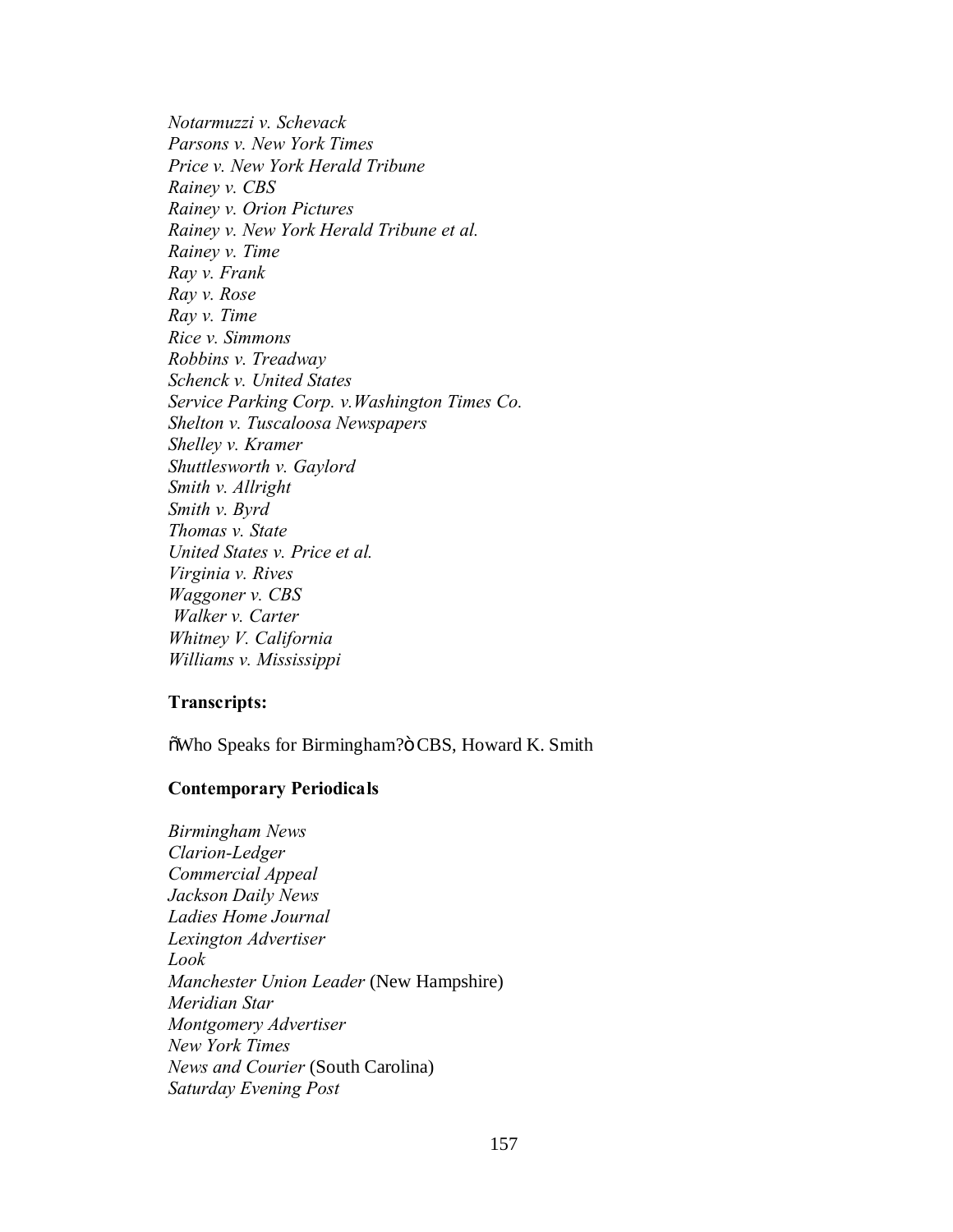*St. Louis Post-Dispatch The New Hampshire* (University of New Hampshire) *The New Republic Time Tuscaloosa News*

#### **Newspaper and Magazine Articles**

- $\tilde{o}$ Aaron Henry Gets Reversal, NAACP Leader Scheduled For New Trial Due to Illegal Search," *Commercial Appeal*, June 4, 1963.
- "Abolitionist Hellmouths," *Montgomery Advertiser*, April 17, 1962.
- "Around the Nation: Conviction in Bombing in Alabama is upheld," *New York Times*, August 14, 1982.
- Bedingfield, Robert E. "Minow May Take Top Curtis Post," *New York Times,* November 12, 1964, 1.
- \_\_\_\_\_. "Filing of \$2 million Libel Suit Adds Item to Agenda at Curtis," *New York Times*, November 11, 1964, 61.
- Boone, Buford . "What A Price For Peace," *Tuscaloosa News*, February 7, 1956, 1.
- $\tilde{\text{o}}$ Carter Calls Barnett  $\text{-Demagogue}, \varphi$ Editor Says Mississippi Politicians Low Caliber, *The New Hampshire*, October 11, 1962.
- Carter, Hodding.  $\tilde{\text{o}}$ Woman Editor $\alpha$  War on Bigots, $\tilde{\text{o}}$  *St. Louis Post Dispatch*, November 26, 1961.
- $\tilde{\text{o}}$ Citizensø Council Gets Credit, *Jackson Daily News*, April 11, 1963.
- $\tilde{\text{o}}$ Citizens $\varphi$ Councils Must Be Strong To Protect S.C. If Crisis Comes, *The News and Courier*, July 14, 1958.
- "Court Reverses Henry Decision, Conviction of NAACP Chief On Morals Charge is Upheld," UPI wire story, *Commercial Appeal*, July 12, 1962.
- "Curtis Publishing Is Named In a \$3 Million Libel Suit," *New York Times*, Feb. 27, 1964.
- Dietterle, Paul.  $\tilde{o}Hodding$  Carter Blames Many for Miss. Woes, $\tilde{o}$  *Manchester Union Leader*, October 12, 1962.
- Evans, Rowland, and Robert Novak,  $\tilde{\text{a}}$ Million-Dollar Suit May Be KKK End,  $\ddot{\text{o}}$  The *Clarion-Ledger*, June 4, 1965.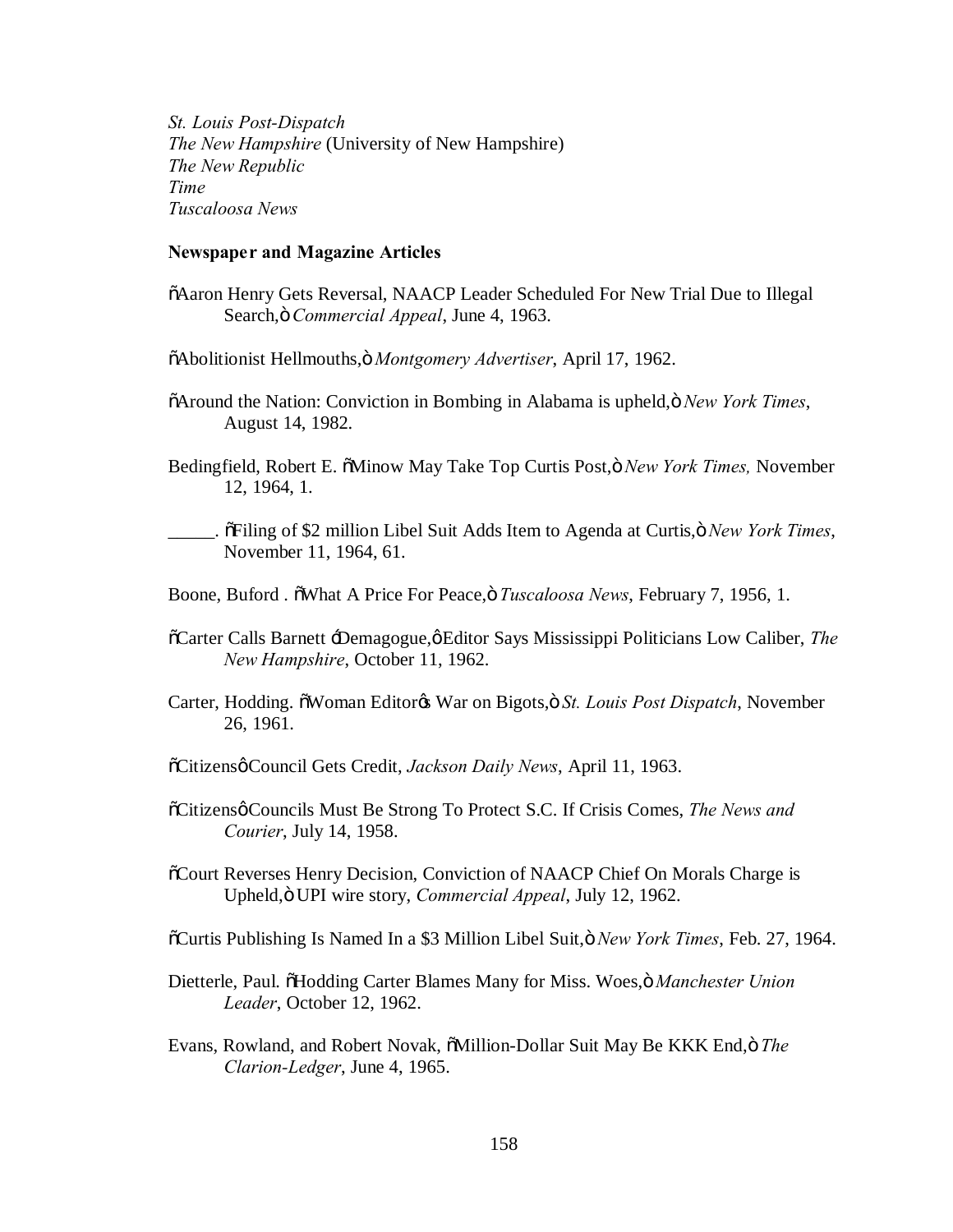Hall, Grover.  $\tilde{o}$ Checkmate, $\ddot{o}$  *Montgomery Advertiser*, May 22, 1960, 15. \_\_\_\_\_. "Lies, Lies, Lies," *Montgomery Advertiser*, April 17, 1960, 3.

- Hellman, Lillian. "Sophronia's Grandson Goes to Washington," *Ladies Home Journal*, December 1963, 80.
- Huie, William Bradford. The Shocking Story of Approved Killing in Mississippi, ö Look, January 1956.

 $\tilde{\text{a}}$ Join Citizensø Council, ö The Meridian Star, Sept. 10, 1961.

- $\tilde{\text{O}}$ Uury Votes -GuiltyøFor NAACP Leader, Aaron Henry is Convicted On Morals Charge, $\ddot{\text{o}}$ UPI wire story, *Commercial Appeal*, May 23, 1962.
- Le Grand, Duard.  $\tilde{o}$ Hazel Smith is All-Southern Editor, $\tilde{o}$  *Lexington Advertiser*, June 6, 1968.
- Massie, Robert.  $\tilde{\text{o}}$ What Next in Mississippi? $\ddot{\text{o}}$  *Saturday Evening Post*, November 10, 1962, 18-23.
- McCulloch, Spencer R. õFighting Alabama Editor Stops the Klan,ö St. Louis Post-*Dispatch*, November 29, 1949.
- McMillan, George.  $\sigma$ The King Assassination Revisited,  $\sigma$  *Time*, January 26, 1976, 16-23.
- "New Trial Opens For Aaron Henry, Youth Accuses Official Of NAACP With Making Immoral Advances," UPI wire story, *Commercial Appeal*, May 22, 1962.
- Pace, Eric.  $\delta$ Gen. Edwin Walker, 83, Is Dead; Promoted Rightist Causes in the 60s, $\delta$  *New York Times*, Nov. 2, 1993.
- $\delta$ People are asking: -Where were the police? $\phi$  *Birmingham News*, May 16, 1961.
- Salisbury, Harrison. "Fear and Hatred Grip Birmingham," *New York Times*, April 8, 1960.
- "School Backs down on Issue of Black Player," *New York Times*, October 20, 1989
- "Shelton Files New Suit Against News," *The Tuscaloosa News*, July 15, 1965.
- Smith, Hazel Brannon.  $\delta$ Not Afraid Of The Communists ó But the CC $\delta$ , O My! $\delta$ *Lexington Advertiser*, date unknown.
- "That New York Advertisement," *The Birmingham News*, April 9, 1960.

 $\delta$ The General v. the Cub, *Time*, June 26, 1964.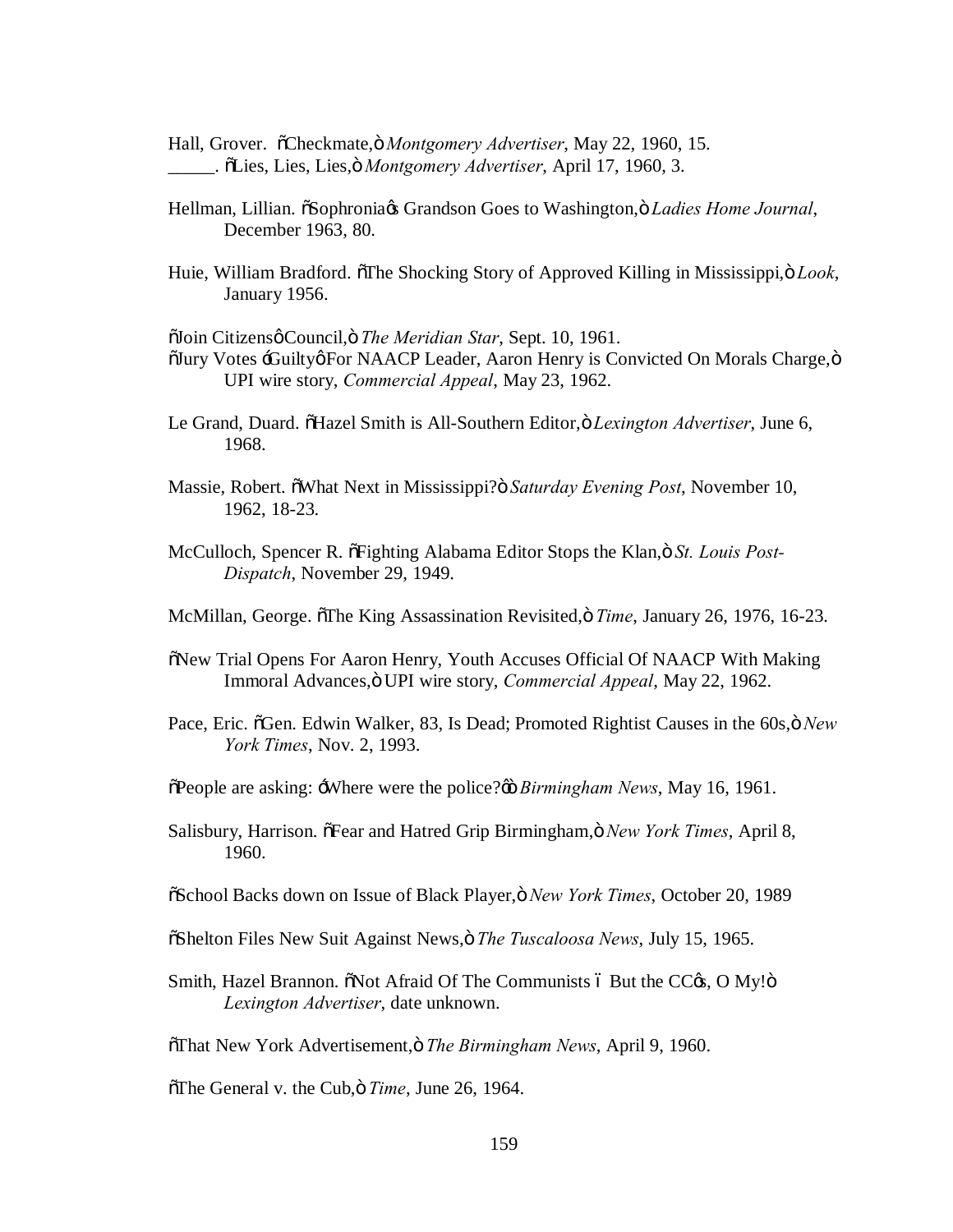öThe Last Word, ö Time, November 21, 1955.

"The Voice of Reason," *New Republic*, January 21, 1957, 5-8.

 $\tilde{\sigma}$ Theygre Raising Money Up North, ö The Birmingham News, April 1, 1960.

"Who Are Our Klansmen?" *Tuscaloosa News*, May 31, 1949.

## **Diaries and Memoirs**

- Abernathy, Ralph David. *And the Walls Came Tumbling Down*. New York: Harper & Row, 1989.
- Catledge, Turner. *My Life and The Times*. New York: Harper & Row, 1971.
- Fleming, Karl. *Son of the Rough South, An Uncivil Memoir*. New York: Perseus Books Group, 2005.
- Henry, Aaron, with Constance Curry. *The Fire Ever Burning.* Jackson: University Press of Mississippi, 2000.
- Rather, Dan. *The Camera Never Blinks*. New York: William Morrw and Company, Inc., 1977.
- Salisbury, Harrison. *Without Fear or Favor, The New York Times and its Times* (New York: Ballantine Books, 1980).
- Smith, Howard K. *Events Leading Up to My Death, The Life of a Twentieth-Century Reporter* (New York: St. Martings Press, 1996).

#### **Secondary Sources**

#### **Journal Articles**

- Bogen, David S. "The Free Speech Metamorphosis of Mr. Justice Holmes," *Hofstra Law Review* 11 (1982): 97-189.
- Chafee, Zacharah.  $\delta$ Freedom of Speech in War Time,  $\delta$  32 *Harv. L. Rev.* 932 (1919).
- Crabb, J.H. "Libel and Slander: Statements Respecting Race, Color, or Nationality as Actionable," 46 *A.L.R.* 2d 1287 (1956).
- Cumming, Doug.  $\delta$ Building Resentment: How the Alabama Press Prepared the ground for New York Times v. Sullivan," *American Journalism*, 22:3 (Summer 2005), 7- 32.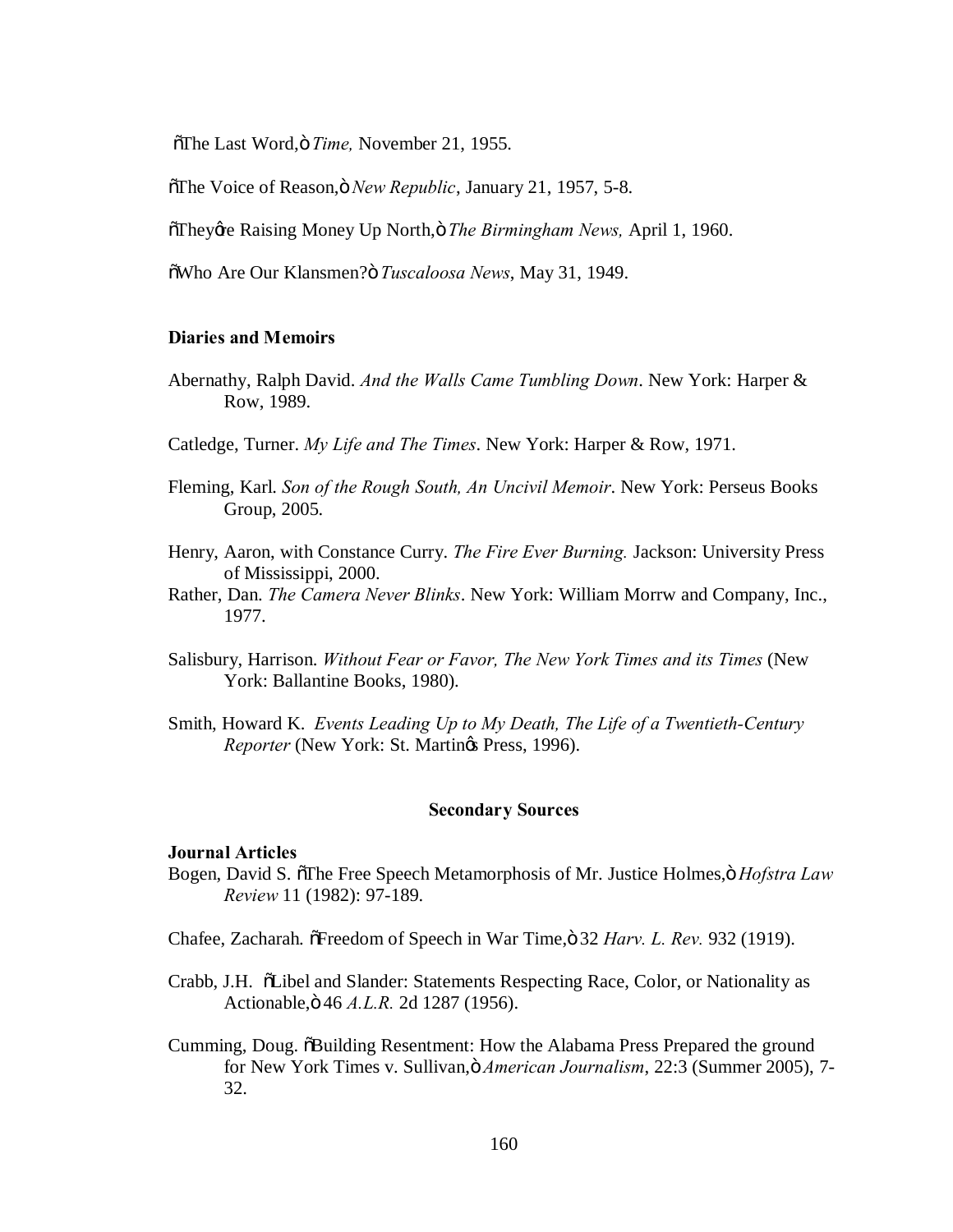- Gunther, Gerald.  $\delta$ Learned Hand and the Origins of Modern First Amendment Doctrine: Some Fragments of History," 27 *Stan. L. Rev.* 719, 719 (1975).
- Hall, Kermit L. Lies, Lies, Lies, The Origins of New York Times Co. v. Sullivan, 9 *Comm. L. & Pol'y* 391-421 (2004).
- Harris, Cheryl. "Whiteness as Property," *Harvard Law Review*, Vol. 106, No. 8 (June 1993), 1707-1791.
- Lemons, J. Stanley.  $\delta$ Black stereotypes as Reflected in Popular Culture, 1880-1920, $\ddot{o}$ *American Quarterly*, Vol 29, No. 1 (Spring 1991), 106-116.
- Peterson, Jason A.  $\tilde{\sigma}$ Forgotten and Ignored: Mississippi Newspaper Coverage of Clyde Kennard and his efforts to integrate Mississippi Southern College, ö unpublished paper presented at the Association for Education in Journalism in Mass Communications annual conference, August 2006.
- Post, Robert.  $\tilde{\sigma}$ The Social Foundations of Defamation Law: Reputation and the Constitution," 74 *Cal. L. Rev.* 691 (1986).
- Ragan, Fred D.  $\ddot{\text{o}}$ Uustice Oliver Wendell Holmes, Jr., Zechariah Chafee, Jr., and the Clear and Present Danger Test for Free Speech: The First Year, 1919. $\ddot{o}$  *Journal of American History* 58 (1971): 39-43.
- Wendt, Simon.  $\delta$ God, Gandhi, and Guns: The African American Freedom Struggle in Tuscaloosa, Alabama, 1964-1965." *Journal of African American History*, Winter 2004, Vol. 89, Issue 1, 36-56.

#### **Books:**

- Altschull, J. Herbert. *From Milton to McLuhan, The Ideas Behind American Journalism* (White Plains, New York: Longman, 1990).
- Arsenault, Raymond. *Freedom Riders, 1961 and the Struggle for Racial Justice* (New York: Oxford University Press, 2006).
- Beasley, Maurine, and Richard Harlow. *Voices of Change: Southern Pulitzer Winners* (Washington: University Press of America, 1979).
- Blackstone, William. *Commentaries of the Laws of England*, 1765-1769, 152 (William Carey Jones ed., 1916) (1769).
- Blanchard, Margaret A. *Revolutionary Sparks, Freedom of Expression in Modern America* (New York: Oxford University Press, 1992).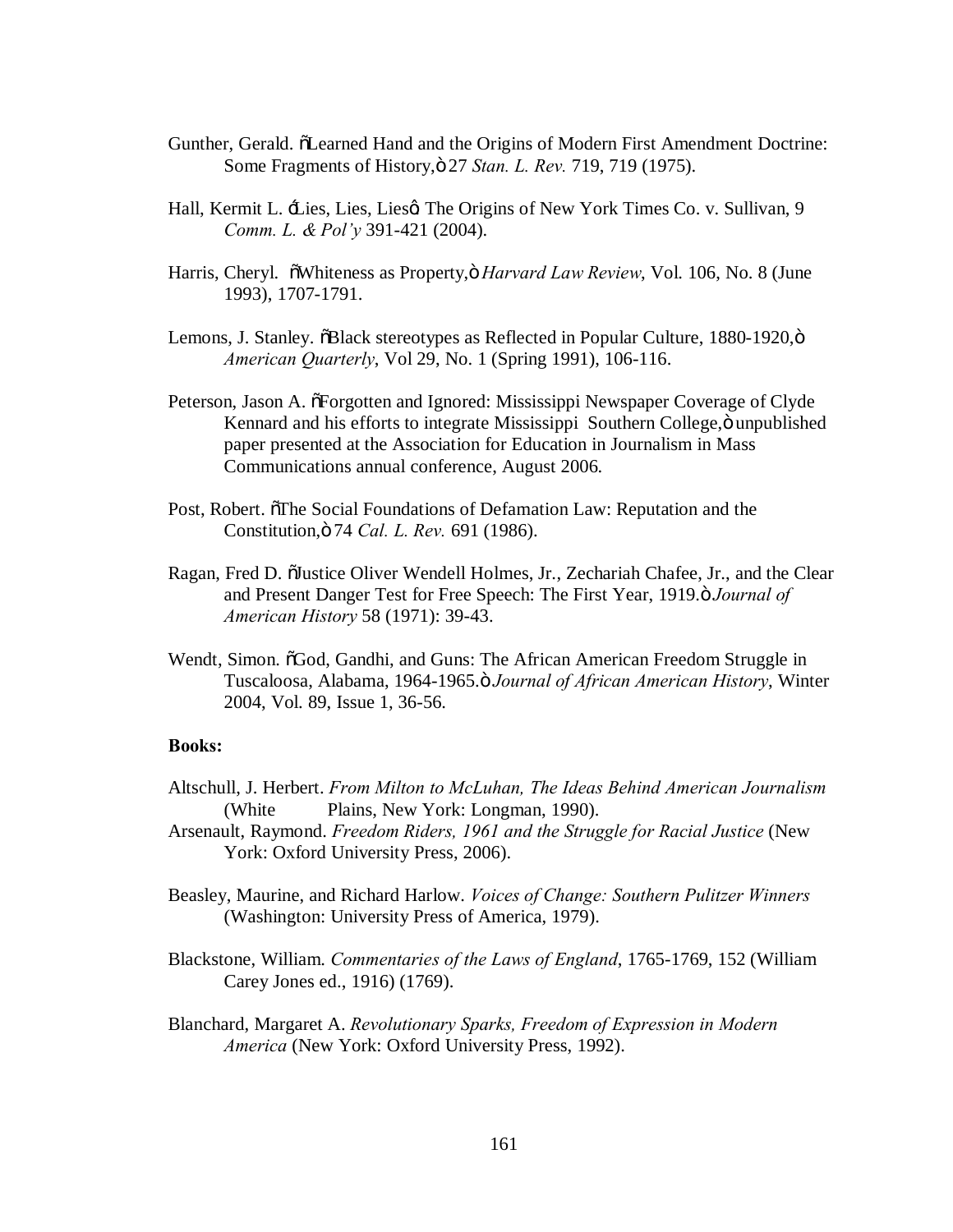- Boddy, William. *Fifties Television, The Industry and Its Critics* (Chicago: University of Illinois Press, 1990).
- Bogle, Donald*. Toms, Coons, Mulattoes, Mammies, and Bucks: An Interpretive History of Blacks in American Films* (New York: Continuum, 1989).
- Branch, Taylor. *Parting the Waters, America in the King Years, 1954-1963* (New York: Simon & Schuster).
- Brookhiser, Richard. *Gentleman Revolutionary: Gouverneur Morris - The Rake Who Wrote the Constitution* (New York: Free Press, 2003).
- Cagin, Seth and Philip Dray. *We Are Not Afraid, The Story of Goodman, Schwerner, And Chaney* (New York: Macmillan Publishing, 1988).

Carter, Hodding. *First Person Rural* (New York: Double Day, 1963).

\_\_\_\_\_. *Where Mainstreet Meets the River* (New York: Rhinehart & Company Inc., 1953).

Cash, W.J. *The Mind of the South* (New York: Alfred A. Knopf, 1941).

- Chafee, Jr., Zachariah. *The Blessings of Liberty* (New York: J.B. Lippincott Co., 1954).
- Davies, David R. (ed.). *The Press and Race: Mississippi Journalists Confront the Movement* (Jackson:University Press of Mississippi, 2001).
- Dittmer, John. *Local People, The Struggle for Civil Rights in Mississippi* (Chicago: University of Illinois Press, 1994.)
- Du Bois, W.E. Burghardt. *The Souls of Black Folk* (Chicago: A.C. McClurb & Co., 1903; Reprint Boulder: Paradigm Publishers, 2004).

\_\_\_\_\_. *Black Reconstruction in America 1860-1880* (New York: The Free Press, 1935, reprinted 1962).

- Dudziak, Mary L. *Cold War Civil Rights, Race and the Image of American Democracy* (Princeton: Princeton University Press, 2000).
- Edgerton, Gary R. *The Columbia History of American Television* (New York: Columbia University Press, 2007).
- Farrand, Max (ed.) *The Records of the Federal Constitution of 1787* (New Haven, CT: Yale University Press, 1911).
- Fleming, Karl. *Son of the Rough South, An Uncivil Memoir* (New York: Public Affairs, 2005).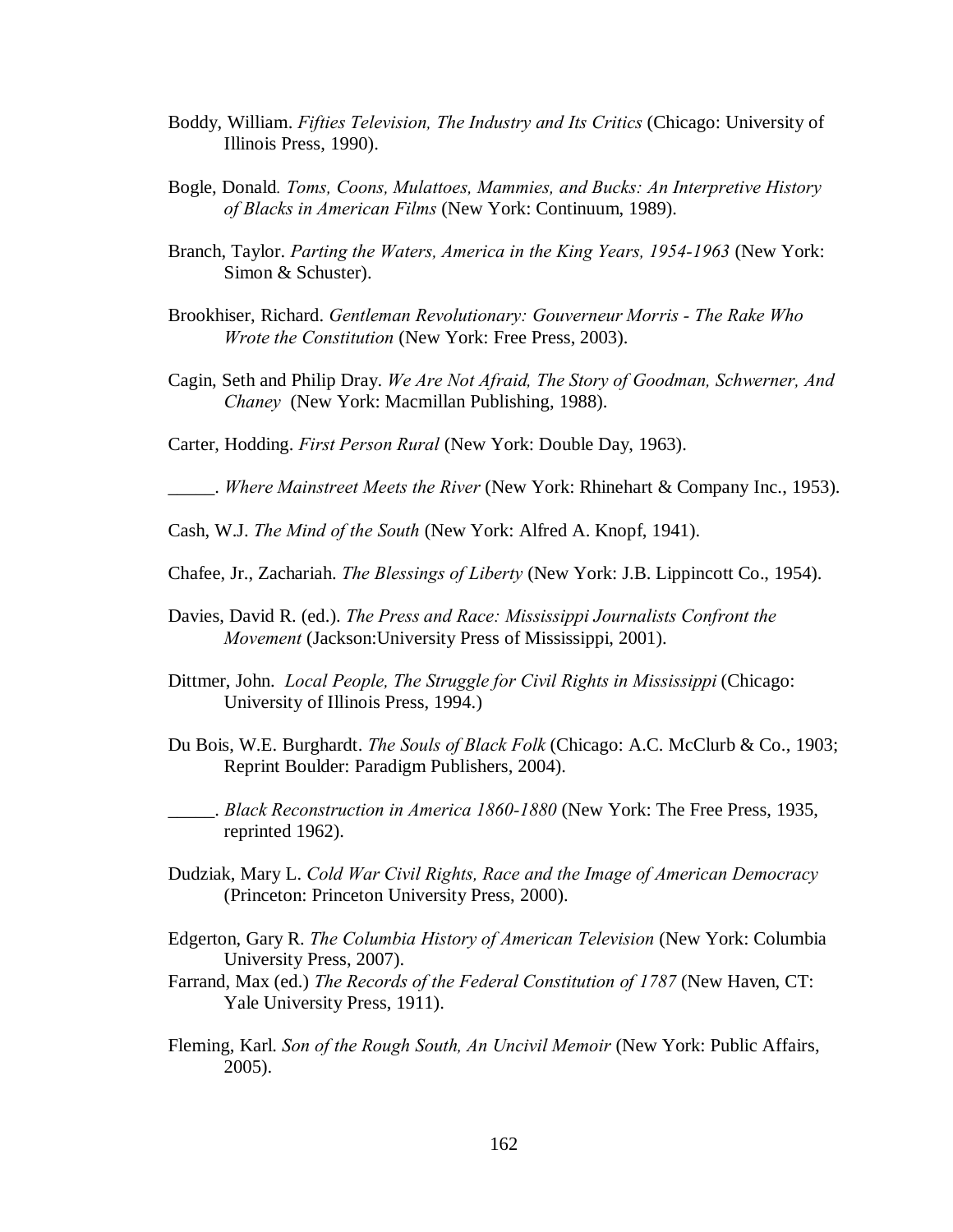- Forer, Louis G. *A Chilling Effect, The Mounting Threat of Libel and Invasion of Privacy Actions to the First Amendment* (New York: W.W. Norton & Company, 1987).
- Foster, Gwendolyn Audrey. *Performing Whiteness: Postmodern Re/Constructions in the Cinema* (Albany: State University of New York Press, 2003).
- Frank Jr., Gerold. *An American Death* (New York: Doubleday, 1972).
- Fredrickson, George M. *The Black Image in the White Mind: The Debate on Afro-American Character and Destiny, 1817-1914* (New York: Harper & Row, 1971).
- Friedman, Lawrence M. *American Law in the Twentieth Century* (New Haven: Yale University Press, 2002).
- Gans, Herbert J. *Deciding What's News, A Study of CBS Evening News, NBC Nightly News, Newsweek and Time* (New York: Vintage Books, 1980).
- Gaston, Paul M. *The New South Creed: A Study in Southern Mythmaking* (New York: Knopf, 1970).
- Goldsby, Jacqueline. *A Spectacular Secret: Lynching in American Life and Literature* (Chicago: University of Chicago Press, 2006).
- Goings, Kenneth. *Mammy and Uncle Mose: Black Collectibles and American Stereotyping* (Bloomington: Indiana University Press, 1994).
- Graham, Allison. *Framing the South: Hollywood, Television, and Race During the Civil Rights Struggle* (Baltimore: The Johns Hopkins University Press, 2001).
- Halberstam, David. *The Children* (New York: The Ballantine Publishing Group, 1998).
- Hale, Grace Elizabeth. *Making Whiteness, The Culture of Segregation in the South, 1890- 1940* (New York: Pantheon, 1998).
- Harris, Joel Chandler. *Uncle Remus: His Songs and His Sayings*, 1880. (Reprint, New York: D. Appleton, 1917).
- Harwell, Richard. (ed.) *Gone With the Wind as Book and Film* (Columbia: University of South Carolina Press, 1983).
- Hine, Darlene Clark. (ed.) *Black Women in America* (Bloomington: Indiana University Press, 1993).
- Hopkins, W. Wat. *Actual Malice, Twenty-Five Years after Times v. Sullivan* (New York: Praeger, 1989).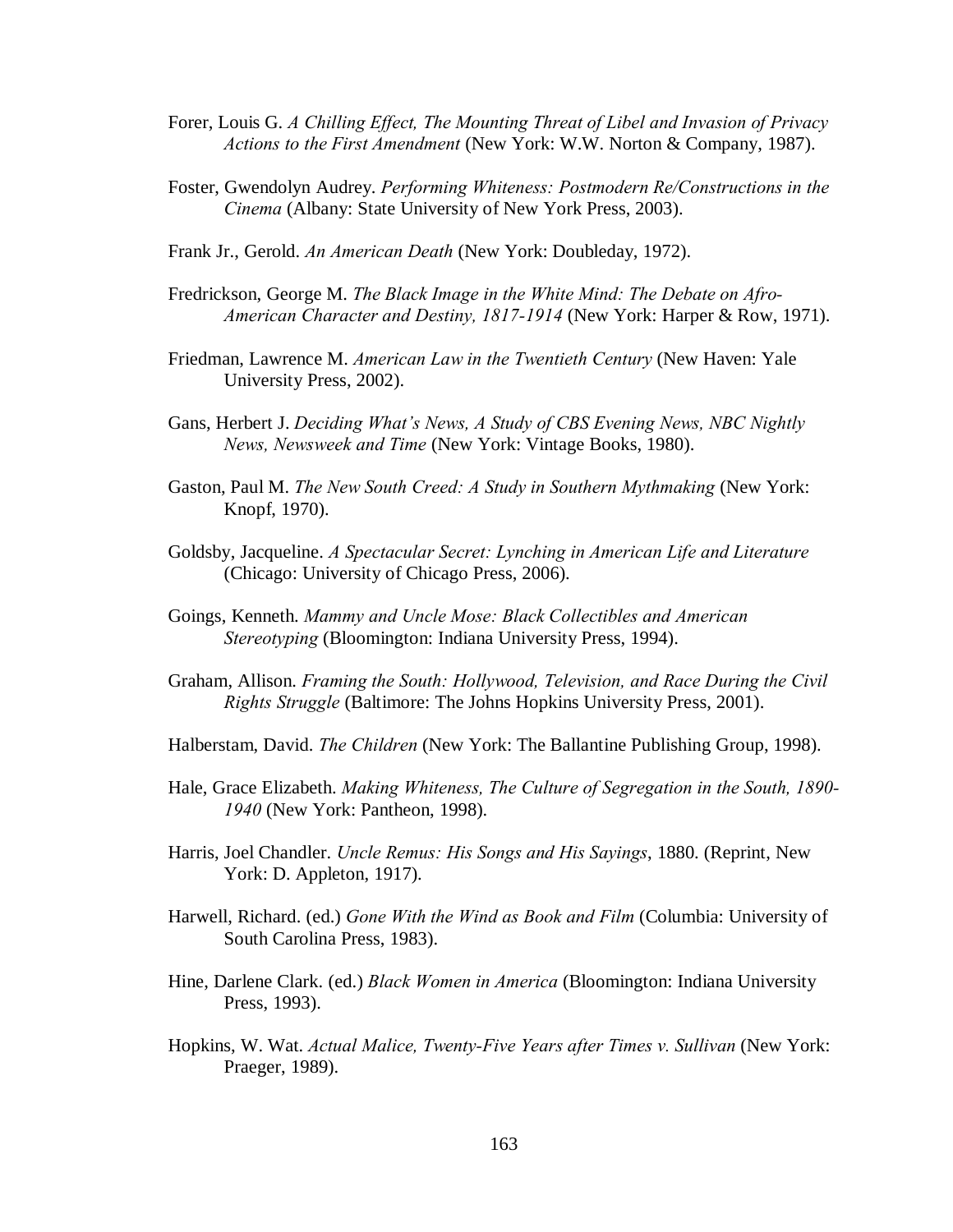\_\_\_\_\_. *Mr. Justice Brennan and Freedom of Expression* (New York: Praeger, 1991).

- Hughes, Merritt Y. (ed.), *John Milton, Complete Poems and Major Prose* (New York: The Odyssey Press, 1957).
- Huie, William Bradford. *He Slew the Dreamer, My Search, with James Earl Ray, for the Truth about the Murder of Martin Luther King* (New York: Delacorte Press, 1968).

\_\_\_\_\_. *Three Lives for Mississippi* (New York: WCC Books, 1965).

- Jay, Robert. *The Trade Card in Nineteenth Century America* (Columbia: University of Missouri, 1987).
- Kalven, Harry. *The Negro and the First Amendment* (Chicago: University of Chicago Press, 1965).
- Kern-Foxworth, Marilyn. *Aunt Jemima, Uncle Ben, and Rastus: Blacks in Advertising, Yesterday, Today, and Tomorrow* (Westport, CT: Greenwood Press, 1994).
- Kirby, Jack Temple. *Media-Made Dixie: The South in the American Imagination* (Baton Rouge: Louisiana State University Press, 1978).
- Labunski, Richard. *Libel and the First Amendment, Legal History and Practice in Print and Broadcast* (New Brunswick: Transaction Publishers, 1989).
- Lawhorne, Clifton O. *Defamation and Public Officials, The Evolving Law of Libel* (Carbondale: Southern Illinois University Press, 1971).
- Lears, Jackson. *Fables of Abundance: A Cultural History of Advertising in America* (New York: Basic Books, 1994).
- Lerner, Max. Ed., *Essential Works of John Stuart Mill* (New York: Bantam Books, 1961).
- Levy, Leonard W. *Emergence of a Free Press* (New York: Oxford University Press, 1985).
- \_\_\_\_\_, *Legacy of Suppression, Freedom of Speech and Press in Early American History* (Cambridge, Mass.: The Belknap Press of Harvard University Press, 1960).
- Lewis, Anthony. *Make No Law, The Sullivan Case and the First Amendment* (New York: Random House, 1991).
- Lippmann, Walter. *Public Opinion* (New York: Harcourt, Brace and Company, 1922).
- Lofgren, Charles A. *The Plessy Case: A Legal-Historical Interpretation* (New York: Oxford University Press, 1987).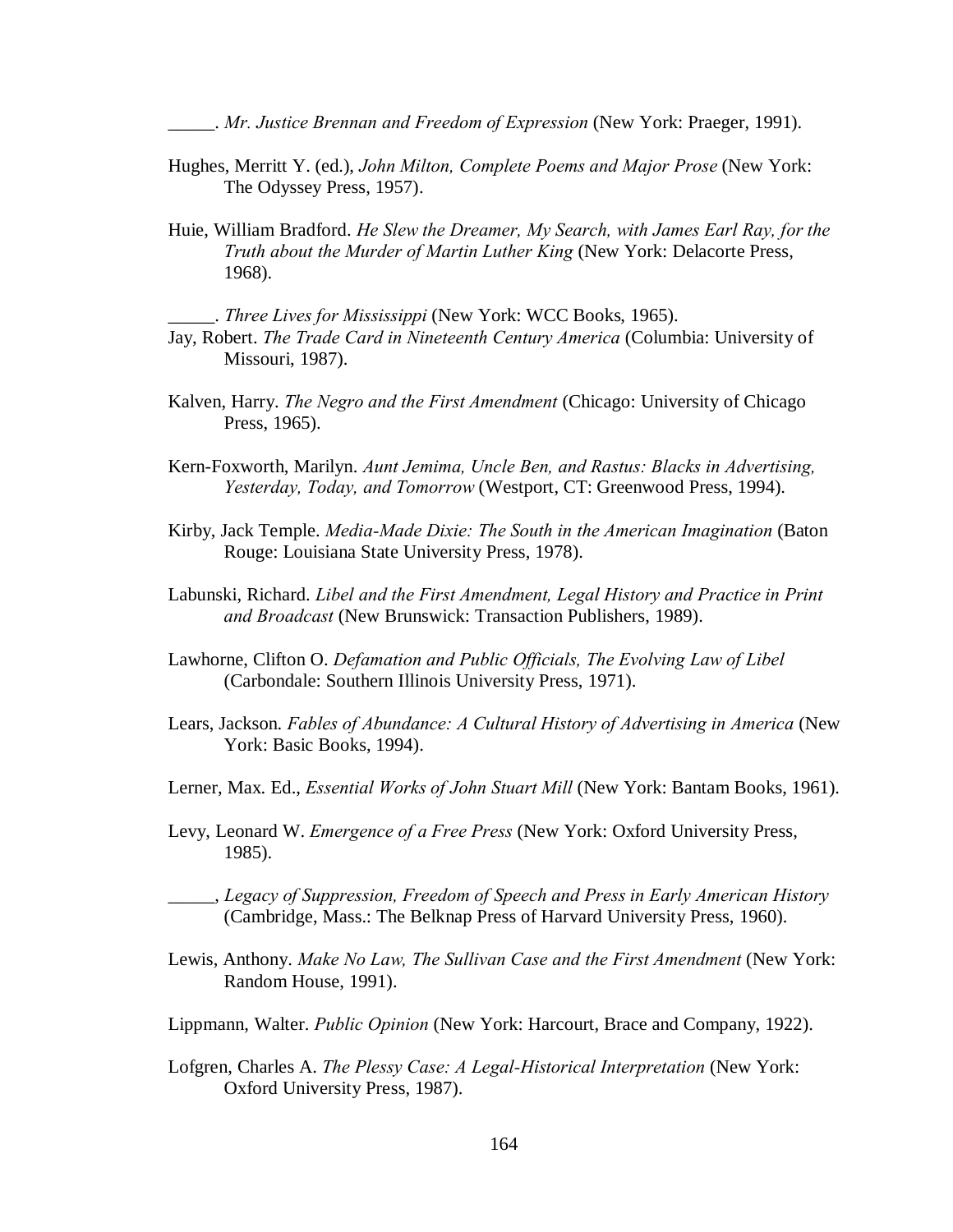- Madison, James. *The Virginia Report of 1799-1800, Touching on the Alien and Sedition Laws; Together with the Virginia Resolutions of December 21, 1798, The Debate and Proceedings Thereon in the House of Delegates of Virginia, and Several Other Documents* (Richmond, Va.: J.W. Randolph, 1850).
- Manis, Andrew M. *A Fire You Can't Put Out, The Civil Rights Life of Birmingham's Reverend Fred Shuttlesworth* (Tuscaloosa: The University of Alabama Press, 1999).
- Manring, M.M. *Slave in a Box: The Strange Career of Aunt Jemima* (University of Virginia Press, 1998).
- Markovitz, Johnathan. *Legacies of Lynching: Racial Violence and Memory* (University of Minnesota Press, 2004).
- Mars, Florence. *Witness in Philadelphia* (Baton Rouge: Louisiana State University, 1977).
- Martinson, Deborah. *Lillian Hellman, A Life with Foxes and Scoundrels* (Berkeley: Counterpoint, 2005).
- Masson, David. *The Life of Milton* (Gloucester, Mass: Peter Smith, 1965).
- May, Lary. *Screening Out the Past, The Birth of Mass Culture and the Motion Picture Industry* (New York: Oxford University Press, 1980).
- McWhorter, Diane. *Carry Me Home* (New York: Simon and Schuster, 2001).
- Mill, John Stuart. *On Liberty* (Oxford: Blackwell, 1947).
- Miller, John C. *The Federalist Era, 1789-1800* (1960).
- \_\_\_\_\_, *Crisis in Freedom* (Boston: Little, Brown, and Company, 1951).
- Milton, John. *Areopagitica* in Prose Works (Yale, 1959).
- Moore, Charles. *Powerful Days, The Civil Rights Photography of Charles Moore* (New York: Steward, Tabori & Chang, 1991).
- Morton, Patricia. *Disfigured Images: The Historical Assault on Afro-American Women* (New York: Greenwood Press, 1991).
- Myrdal, Gunnar. *An American Dilemma, The Negro Problem and Modern Democracy* (New York: Harper & Brothers Publishers, 1944).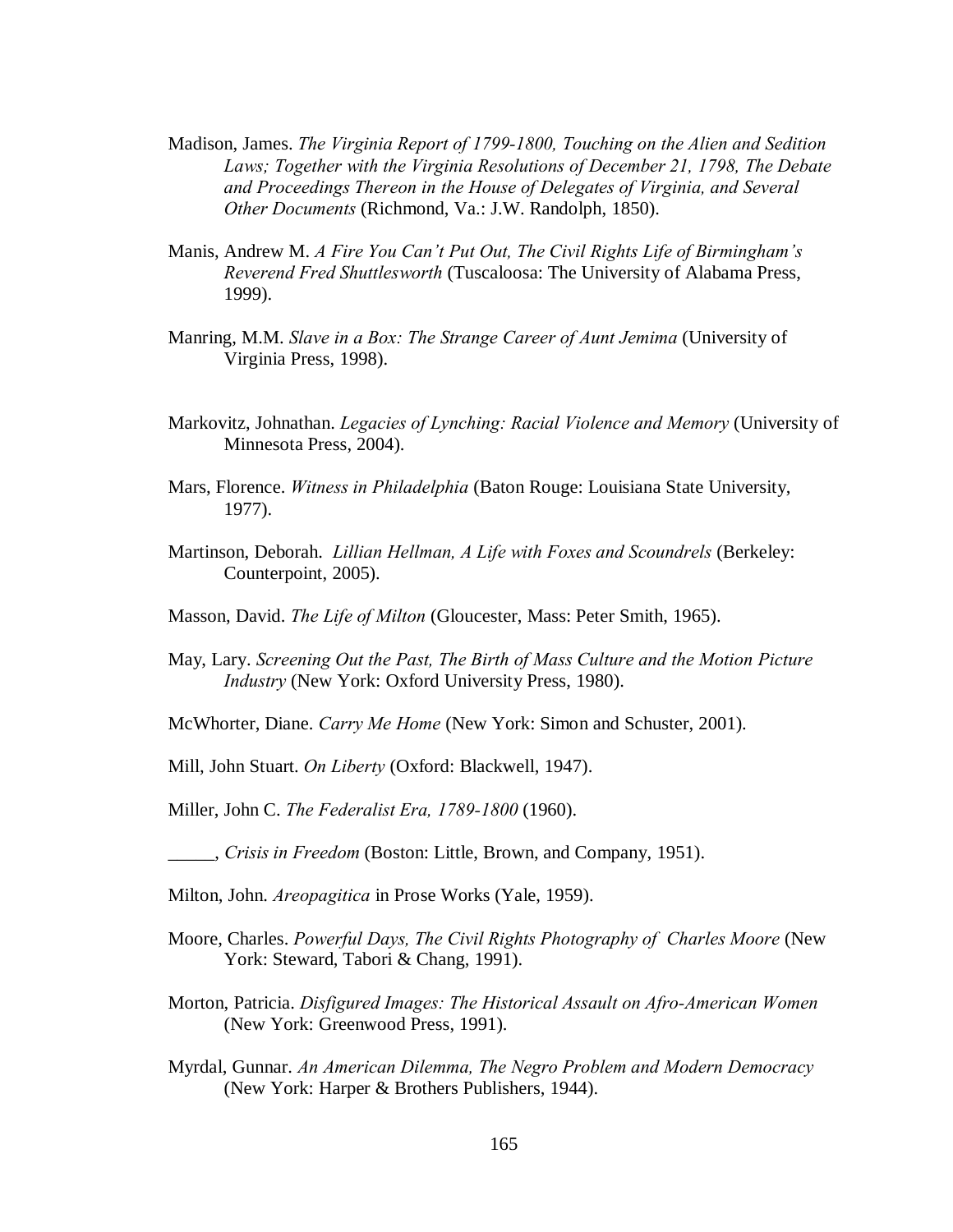- Nunnelley, William A. *Bull Connor* (Tuscaloosa: The University of Alabama Press, 1991).
- Peterson, H.C., and Gilbert C. Fite, *Opponents of the War, 1917-1918* (Madison: University of Wisconsin Press, 1957).
- Polenberg, Richard. *Fighting Faiths: The Abrams Case, the Supreme Court, and Free Speech* (New York: Viking, 1987).
- Powe, Jr., Lucas A. *The Fourth Estate and the Constitution* (Berkeley: University of California Press, 1991).
- Prosser, William L. *The Law of Torts* 790-92 (3d ed., 1964).
- Putnam, William Lowell. *John Peter Zenger and the Fundamental Freedom* (Jefferson, N.C.: McFarland & Company, Inc. Publishers, 1997).
- Roberts, Diane. *The Myth of Aunt Jemima: Representations of Race and Region* (New York: Routledge, 1994).
- Roberts, Gene, & Hank Klibanoff. *The Race Beat, The Press, the Civil Rights Struggle, and the Awakening of a Nation* (New York: Knopf, 2006).
- Rosenberg, Gerald N. *The Hollow Hope: Can Courts Bring about Social Change?* (Chicago: University of Chicago Press, 1991).
- Rosenberg, Norman L. *Protecting the Best Men, An Interpretive History of the Law of Libel* (Chapel Hill: The University of North Carolina Press, 1986).
- Salisbury, Harrison E. *Without Fear or Favor* (New York: Times Books, 1982).
- Salvatore, Nick. *Eugene V. Debs: Citizen and Socialist* (Champaign, Ill.: University of Illinois Press, 2007).
- Schwartz, Bernard. *Super Chief, Earl Warren and His Supreme Court – A Judicial Biography* (New York: New York University Press, 1983).
- Shoenwald, Jonathan M. *A Time For Choosing, The Rise of American Conservatism* (New York: Oxford University Press, 2001).
- Silver, James W. *Mississippi: The Closed Society* (New York: Harcourt, Brace & World Inc., 1966).
- Smith, James Morton. *Freedom's Fetters, The Alien and Sedition Laws and American Civil Liberties* (Ithaca: Cornell University Press, 1956).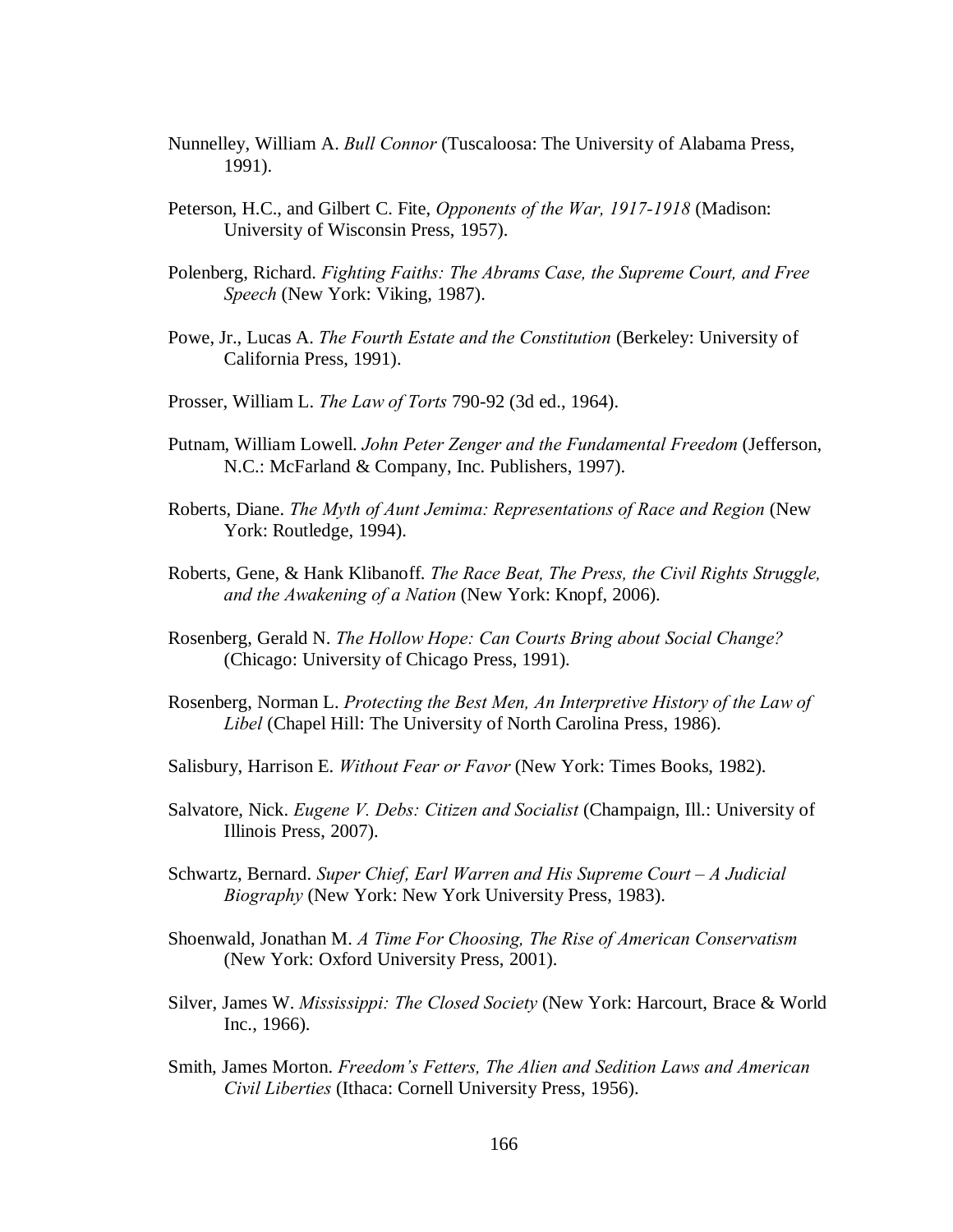Smolla, Rodney A. *Suing the Press* (New York: Oxford University Press, 1986).

- Thornton III, J. Mills. *Dividing Lines, Municipal Politics and the Struggle for Civil Rights in Montgomery, Birmingham and Selma* (Tuscaloosa: The University of Alabama Press, 1991).
- Turner, Patricia A. *Ceramic Uncles and Celluloid Mammies: Black Images and Their Influence on Culture* (New York: Anchor Books, 1994).
- Williams, G.L. (ed.) *John Stuart Mill on Politics and Society* (Hassock, England: Harvester Press, 1975).
- Waldron, Ann. *Hodding Carter, The Reconstruction of a Racist* (Chapel Hill: Algonquin Books, 1993).
- Whalen, John A. *Maverick Among the Magnolias, The Hazel Brannon Smith Story* (Xlibris Corporation, 2001).
- Woodward, C. Vann. *The Strange Career of Jim Crow* (New York: Oxford University Press, 1974).